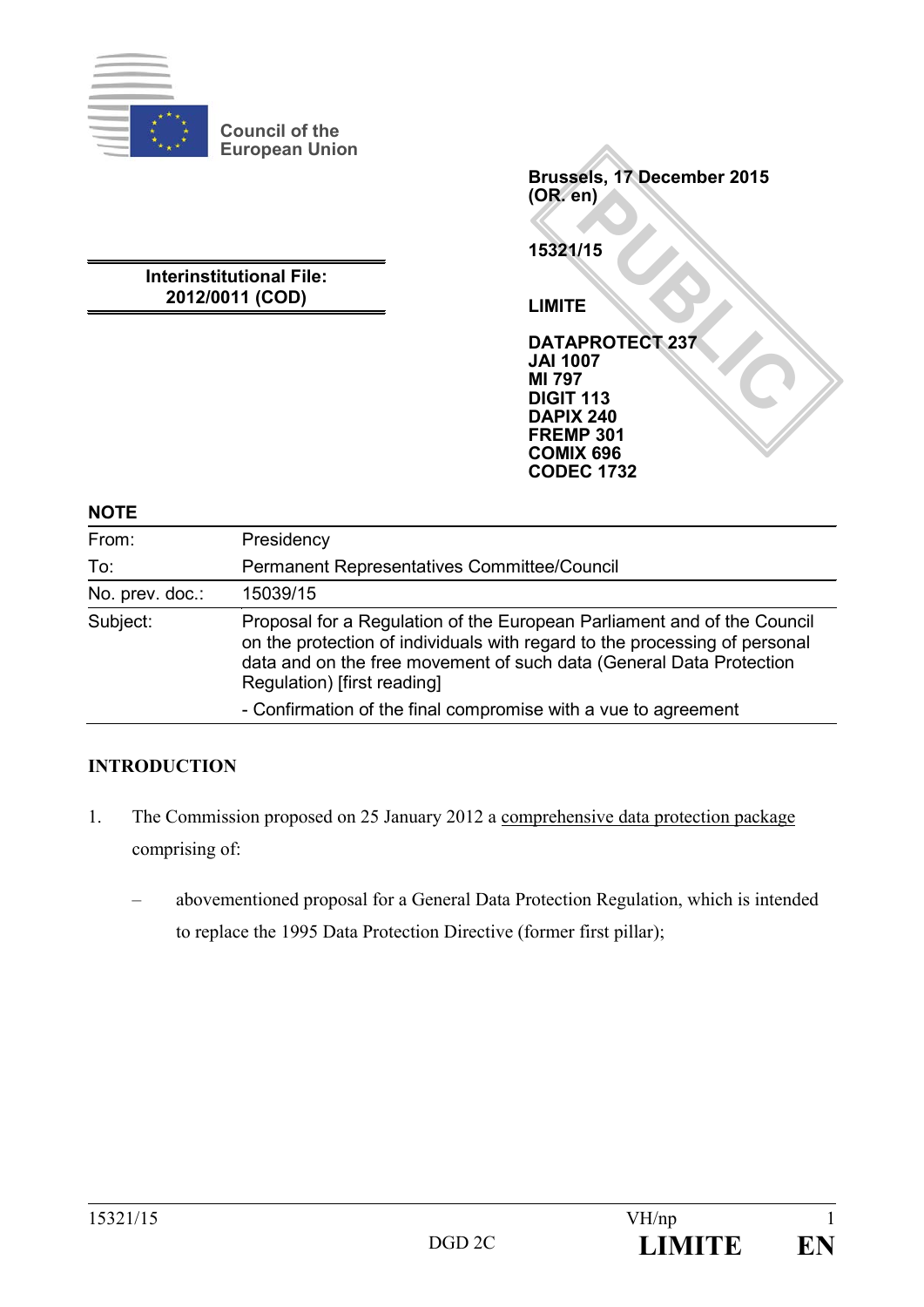- a proposal for a Directive on the protection of individuals with regard to the processing of personal data by competent authorities for the purposes of prevention, investigation, detection or prosecution of criminal offences or the execution of criminal penalties, and the free movement of such data, which is intended to replace the 2008 Data Protection Framework Decision (former third pillar).
- 2. The aim of the General Data Protection Regulation is to reinforce data protection rights of individuals, facilitate the free flow of personal data in the digital single market and reduce administrative burden.
- 3. The European Parliament adopted its first reading on the proposed General Data Protection Regulation on 12 March 2014 (7427/14).
- 4. The Council agreed on a General Approach (9565/15) on the General Data Protection Regulation on 15 June 2015, thereby giving to the Presidency a negotiating mandate to enter into trilogues with the European Parliament.
- 5. Following ten trilogues since June 2015, the Presidency and the representatives of the European Parliament, assisted by the Commission, reached agreement on the overall compromise text which appears in annex.
- 6. At its meeting on 16 December, the Permanent Representatives Committee analysed the text resulting from the trilogue on 15 December with a view to an agreement.
- 7. On 17 December, the LIBE Committee of the European Parliament voted and approved the draft Regulation as issued after the interinstitutional negotiations. The Chair of the LIBE Committee, Mr Claude MORAES, addressed a letter to the President of the Permanent Representatives Committee stating that, if this text was to be transmitted formally to the European Parliament as the Council's first reading position for this legislative proposal, he will recommend to the Members of the Committee on Civil Liberties, Justice and Home Affairs and subsequently to the Plenary that the Council's first reading position be accepted without amendments in Parliament's second reading, subject to verification by the lawyer linguists of both institutions.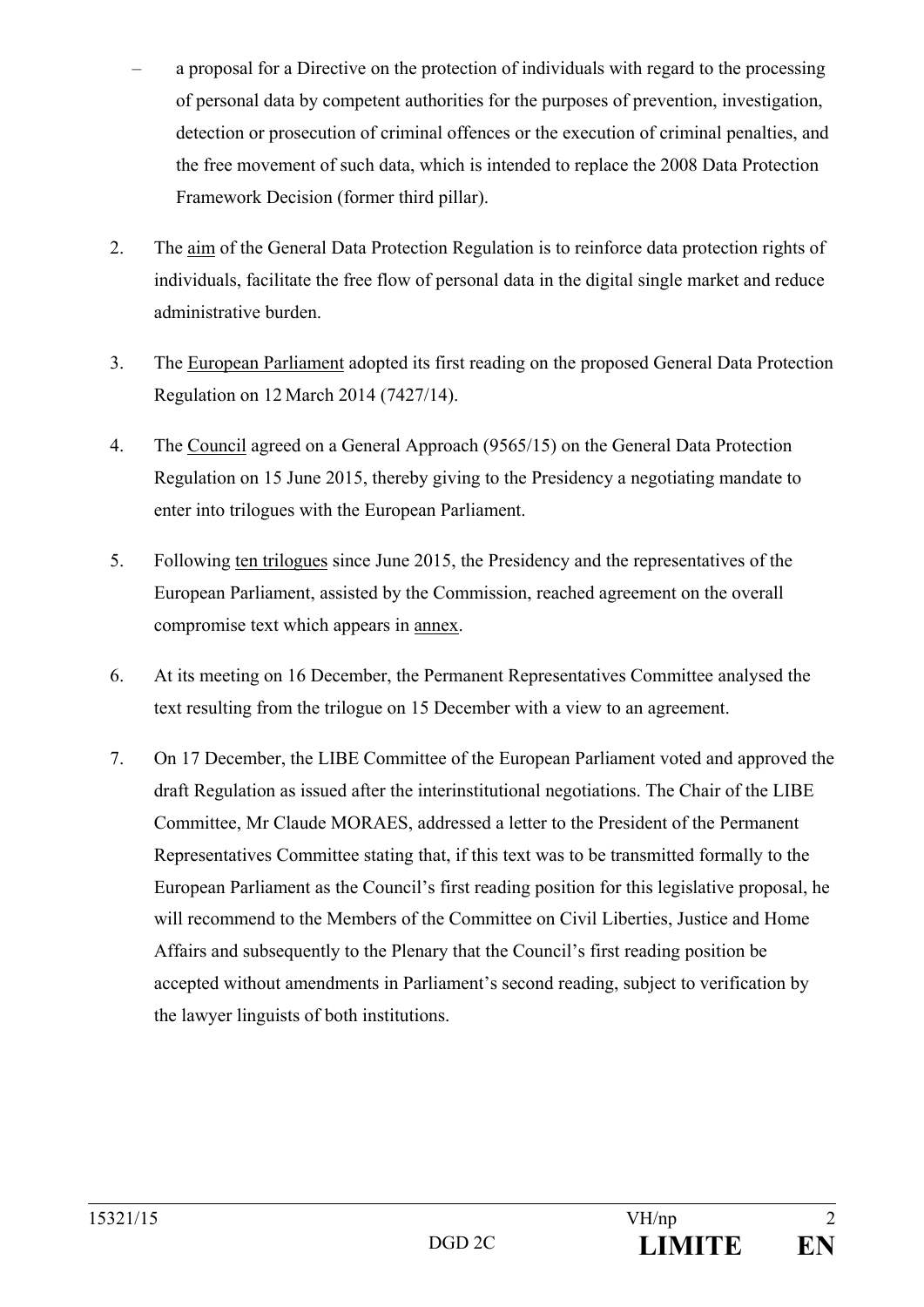8. The Permanent Representatives Committee is invited to confirm the final compromise text with a view to an agreement on the text of the General Data Protection Regulation set out in annex.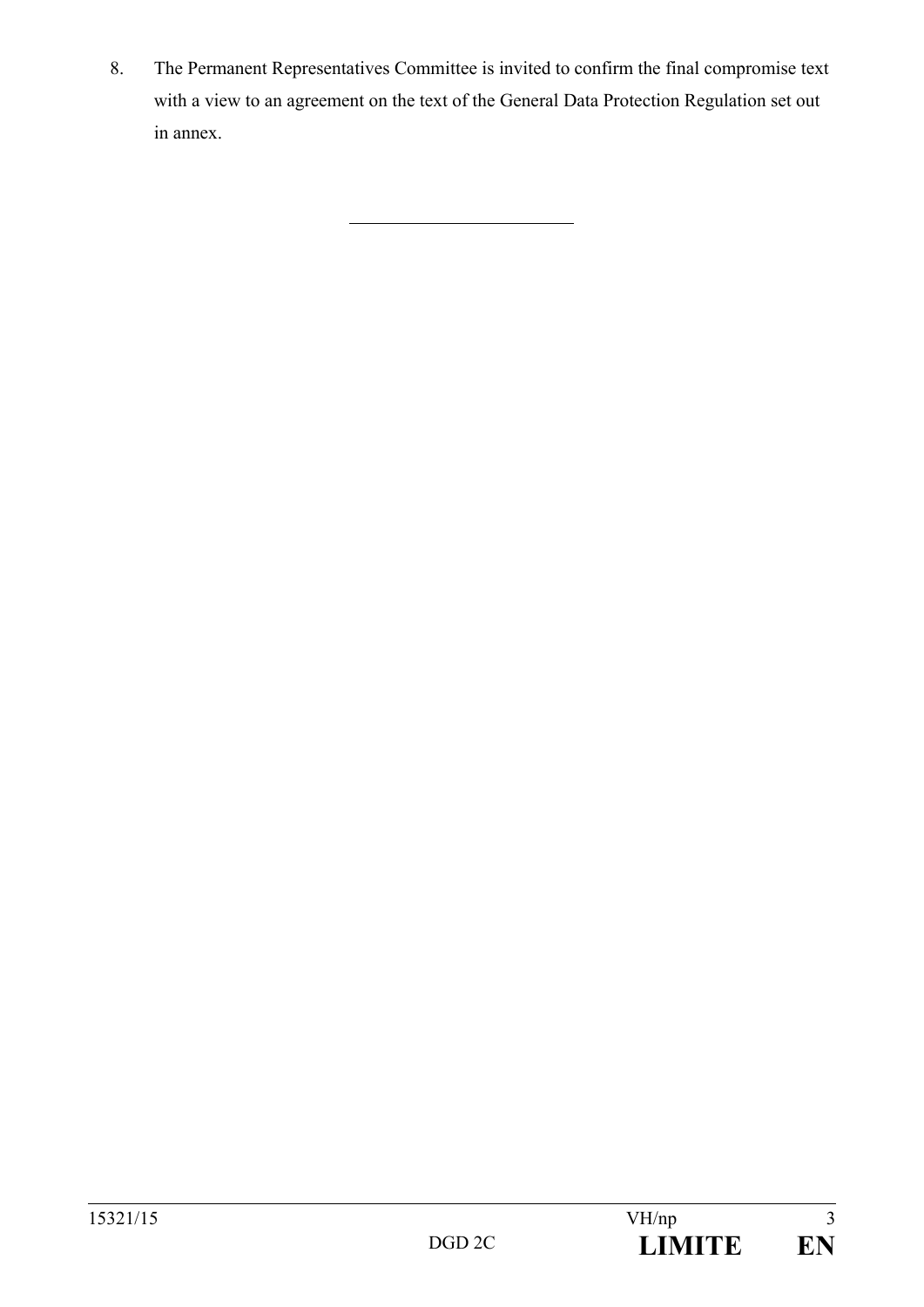#### **REGULATION (EU) No XXX/2016 OF THE EUROPEAN PARLIAMENT AND OF THE COUNCIL**

### **on the protection of individuals with regard to the processing of personal data and on the free movement of such data (General Data Protection Regulation)**

**(Text with EEA relevance)**

# THE EUROPEAN PARLIAMENT AND THE COUNCIL OF THE EUROPEAN UNION,

Having regard to the Treaty on the Functioning of the European Union, and in particular Article 16 thereof,

Having regard to the proposal from the European Commission,

After transmission of the draft legislative act to the national parliaments,

Having regard to the opinion of the European Economic and Social Committee**[1](#page-3-0)** ,

Having regard to the opinion of the Committee of the Regions<sup>[2](#page-3-1)</sup>,

Having regard to the opinion of the European Data Protection Supervisor**[3](#page-3-2)** ,

Acting in accordance with the ordinary legislative procedure**[4](#page-3-3)** ,

<span id="page-3-0"></span> $\frac{1}{2}$  **[XXX]** 

<span id="page-3-1"></span> $\frac{2}{3}$  **[XXX]** 

<span id="page-3-2"></span> $\frac{3}{4}$  **[XXX]** 

<span id="page-3-3"></span>**<sup>4</sup>** Position of the European Parliament of 14 March 2014 and decision of the Council of **[XXX].**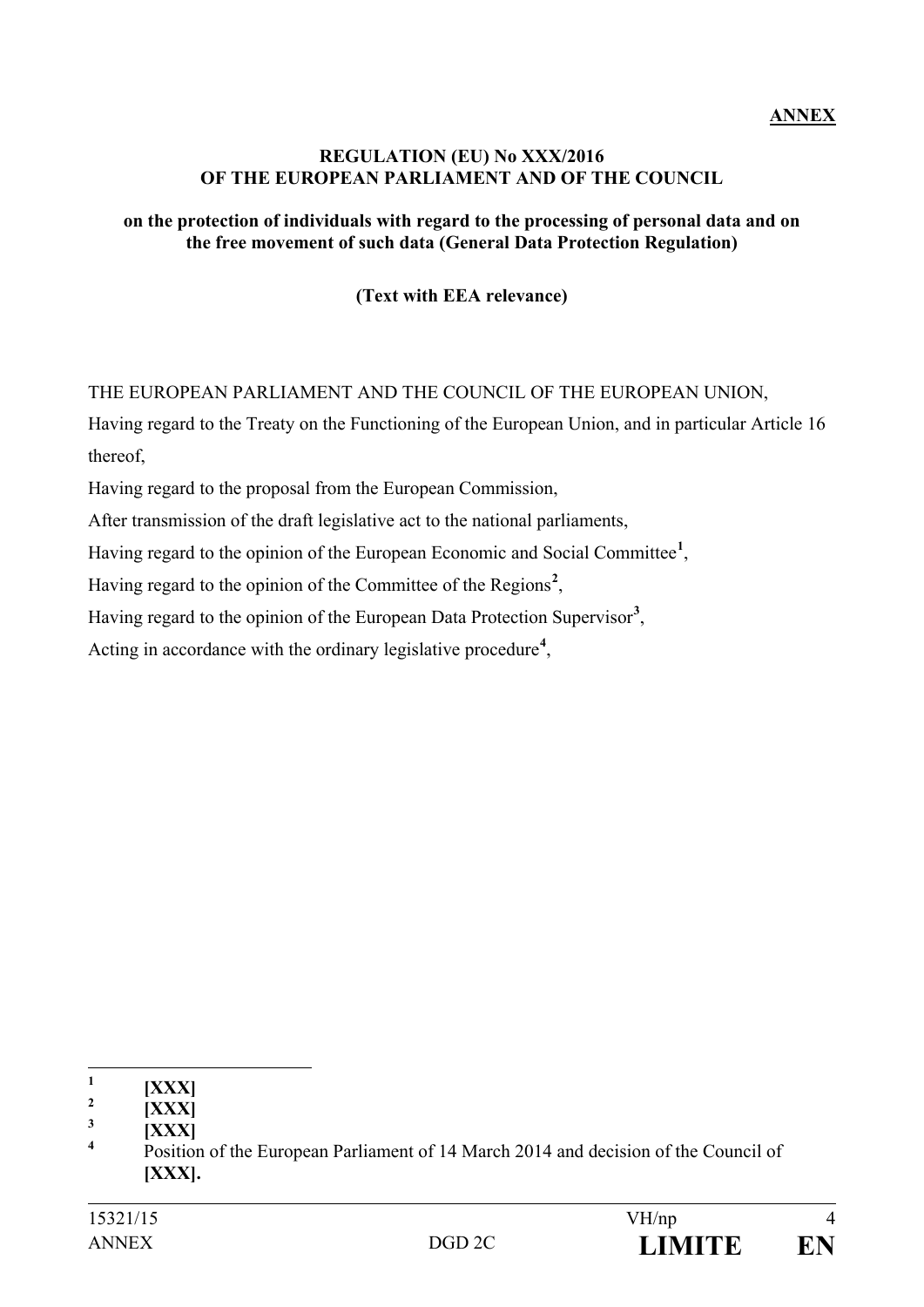### Whereas:

- (1) The protection of natural persons in relation to the processing of personal data is a fundamental right. Article 8(1) of the Charter of Fundamental Rights of the European Union and Article 16(1) of the Treaty lay down that everyone has the right to the protection of personal data concerning him or her.
- (2) The principles and rules on the protection of individuals with regard to the processing of their personal data should, whatever the nationality or residence of natural persons, respect their fundamental rights and freedoms, notably their right to the protection of personal data. It should contribute to the accomplishment of an area of freedom, security and justice and of an economic union, to economic and social progress, the strengthening and the convergence of the economies within the internal market, and the well-being of individuals.
- (3) Directive 95/46/EC of the European Parliament and of the Council seeks to harmonise the protection of fundamental rights and freedoms of natural persons in respect of processing activities and to guarantee the free flow of personal data between Member States.
- (3a) The processing of personal data should be designed to serve mankind. The right to the protection of personal data is not an absolute right; it must be considered in relation to its function in society and be balanced with other fundamental rights, in accordance with the principle of proportionality. This Regulation respects all fundamental rights and observes the principles recognised in the Charter of Fundamental Rights of the European Union as enshrined in the Treaties, notably the right to respect for private and family life, home and communications, the right to the protection of personal data, the freedom of thought, conscience and religion, the freedom of expression and information, the freedom to conduct a business, the right to an effective remedy and to a fair trial as well as cultural, religious and linguistic diversity.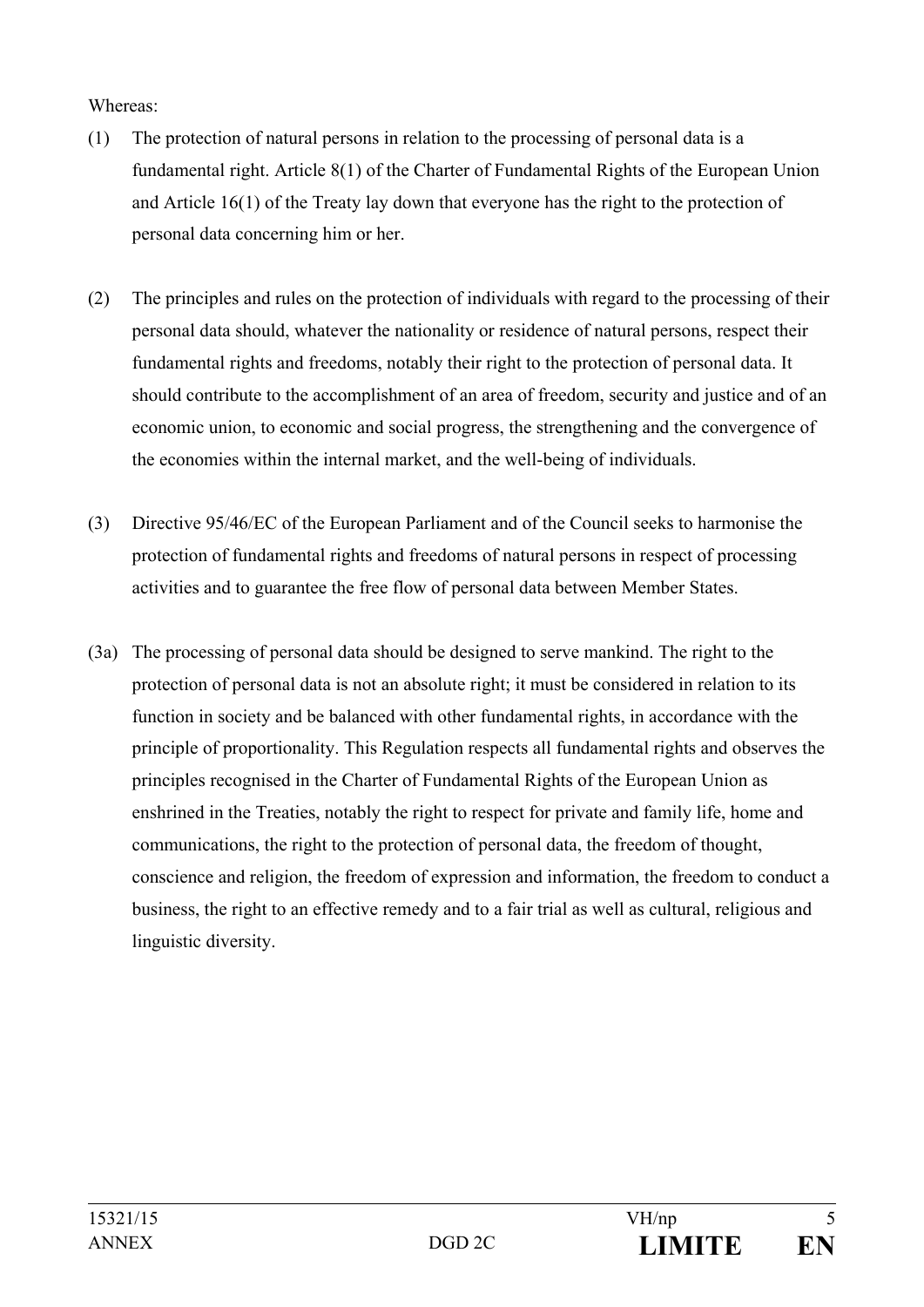- (4) The economic and social integration resulting from the functioning of the internal market has led to a substantial increase in cross-border flows. The exchange of data between public and private actors*,* including individuals, associations and undertakings across the Union has increased. National authorities in the Member States are being called upon by Union law to co-operate and exchange personal data so as to be able to perform their duties or carry out tasks on behalf of an authority in another Member State.
- (5) Rapid technological developments and globalisation have brought new challenges for the protection of personal data. The scale of data sharing and collecting has increased spectacularly. Technology allows both private companies and public authorities to make use of personal data on an unprecedented scale in order to pursue their activities. Individuals increasingly make personal information available publicly and globally. Technology has transformed both the economy and social life, and should further facilitate the free flow of data within the Union and the transfer to third countries and international organisations, while ensuring a high level of the protection of personal data.
- (6) These developments require a strong and more coherent data protection framework in the Union, backed by strong enforcement, given the importance of creating the trust that will allow the digital economy to develop across the internal market. Individuals should have control of their own personal data and legal and practical certainty for individuals, economic operators and public authorities should be reinforced.
- (6a) Where this Regulation provides for specifications or restrictions of its rules by Member State law, Member States may, as far as necessary for the coherence and for making the national provisions comprehensible to the persons to whom they apply, incorporate elements of the Regulation in their respective national law.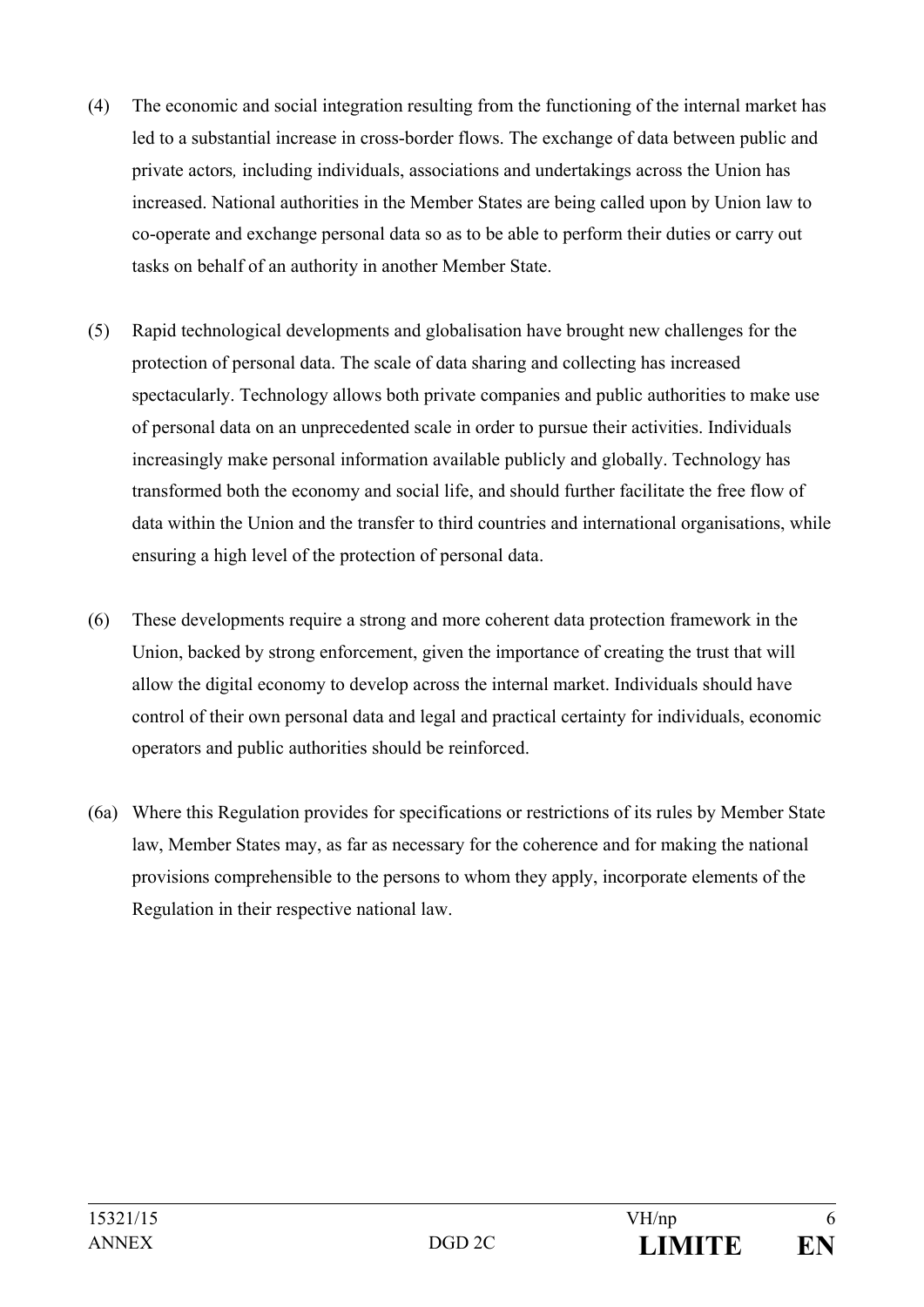- (7) The objectives and principles of Directive 95/46/EC remain sound, but it has not prevented fragmentation in the way data protection is implemented across the Union, legal uncertainty and a widespread public perception that there are significant risks for the protection of individuals associated notably with online activity. Differences in the level of protection of the rights and freedoms of individuals, notably to the right to the protection of personal data, with regard to the processing of personal data afforded in the Member States may prevent the free flow of personal data throughout the Union. These differences may therefore constitute an obstacle to the pursuit of economic activities at the level of the Union, distort competition and impede authorities in the discharge of their responsibilities under Union law. This difference in levels of protection is due to the existence of differences in the implementation and application of Directive 95/46/EC.
- (8) In order to ensure a consistent and high level of protection of individuals and to remove the obstacles to flows of personal data within the Union, the level of protection of the rights and freedoms of individuals with regard to the processing of such data should be equivalent in all Member States. Consistent and homogenous application of the rules for the protection of the fundamental rights and freedoms of natural persons with regard to the processing of personal data should be ensured throughout the Union. Regarding the processing of personal data for compliance with a legal obligation, for the performance of a task carried out in the public interest or in the exercise of official authority vested in the controller, Member States should be allowed to maintain or introduce national provisions to further specify the application of the rules of this Regulation. In conjunction with the general and horizontal law on data protection implementing Directive 95/46/EC Member States have several sector specific laws in areas that need more specific provisions. This Regulation also provides a margin of manoeuvre for Member States to specify its rules, including for the processing of sensitive data. To this extent, this Regulation does not exclude Member State law that defines the circumstances of specific processing situations, including determining more precisely the conditions under which processing of personal data is lawful.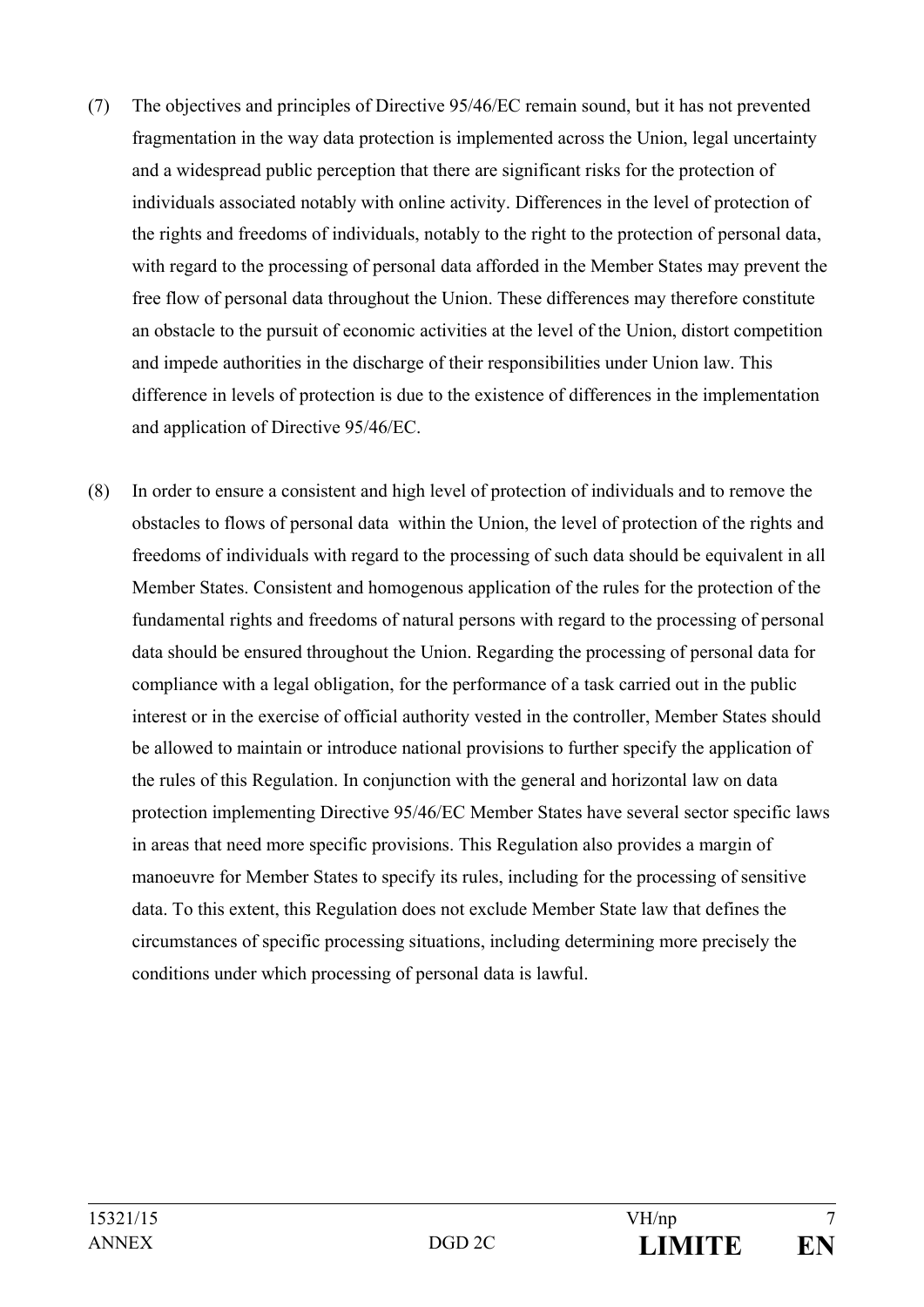- (9) Effective protection of personal data throughout the Union requires strengthening and detailing the rights of data subjects and the obligations of those who process and determine the processing of personal data, but also equivalent powers for monitoring and ensuring compliance with the rules for the protection of personal data and equivalent sanctions for offenders in the Member States.
- (10) Article 16(2) of the Treaty mandates the European Parliament and the Council to lay down the rules relating to the protection of individuals with regard to the processing of personal data and the rules relating to the free movement of personal data.
- (11) In order to ensure a consistent level of protection for individuals throughout the Union and to prevent divergences hampering the free movement of data within the internal market, a Regulation is necessary to provide legal certainty and transparency for economic operators, including micro, small and medium-sized enterprises, and to provide individuals in all Member States with the same level of legally enforceable rights and obligations and responsibilities for controllers and processors, to ensure consistent monitoring of the processing of personal data, and equivalent sanctions in all Member States as well as effective co-operation by the supervisory authorities of different Member States. The proper functioning of the internal market requires that the free movement of personal data within the Union should not be restricted or prohibited for reasons connected with the protection of individuals with regard to the processing of personal data. To take account of the specific situation of micro, small and medium-sized enterprises, this Regulation includes a number of derogations. In addition, the Union institutions and bodies, Member States and their supervisory authorities are encouraged to take account of the specific needs of micro, small and medium-sized enterprises in the application of this Regulation. The notion of micro, small and medium-sized enterprises should draw upon Commission Recommendation 2003/361/EC of 6 May 2003 concerning the definition of micro, small and medium-sized enterprises.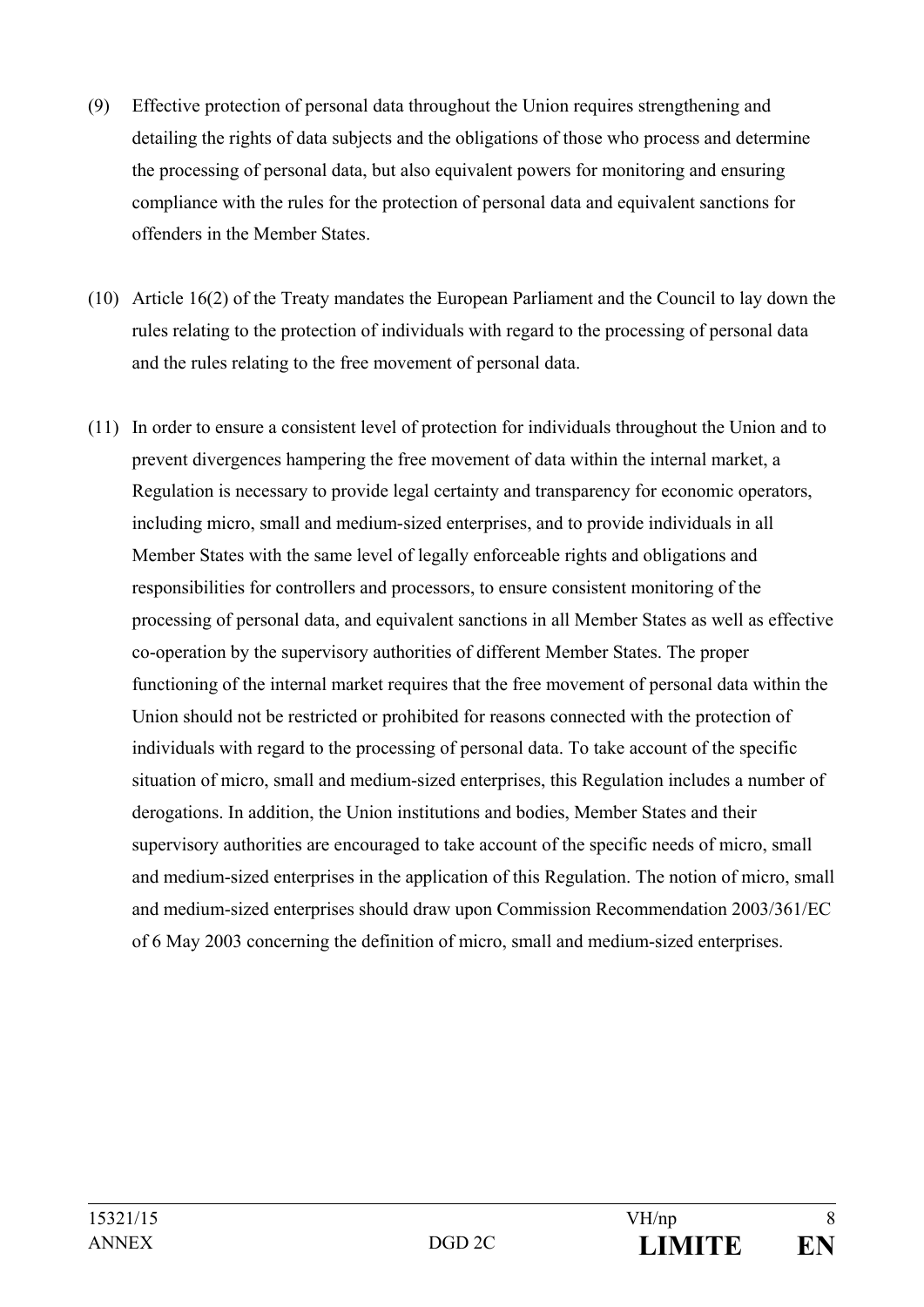- (12) The protection afforded by this Regulation concerns natural persons, whatever their nationality or place of residence, in relation to the processing of personal data. With regard to the processing of data which concern legal persons and in particular undertakings established as legal persons, including the name and the form of the legal person and the contact details of the legal person, the protection of this Regulation should not be claimed by any person.
- (13) The protection of individuals should be technologically neutral and not depend on the techniques used; otherwise this would create a serious risk of circumvention. The protection of individuals should apply to processing of personal data by automated means as well as to manual processing, if the data are contained or are intended to be contained in a filing system. Files or sets of files as well as their cover pages, which are not structured according to specific criteria, should not fall within the scope of this Regulation.
- (14) This Regulation does not address issues of protection of fundamental rights and freedoms or the free flow of data related to activities which fall outside the scope of Union law, such as activities concerning national security, nor does it cover the processing of personal data by the Member States when carrying out activities in relation to the common foreign and security policy of the Union.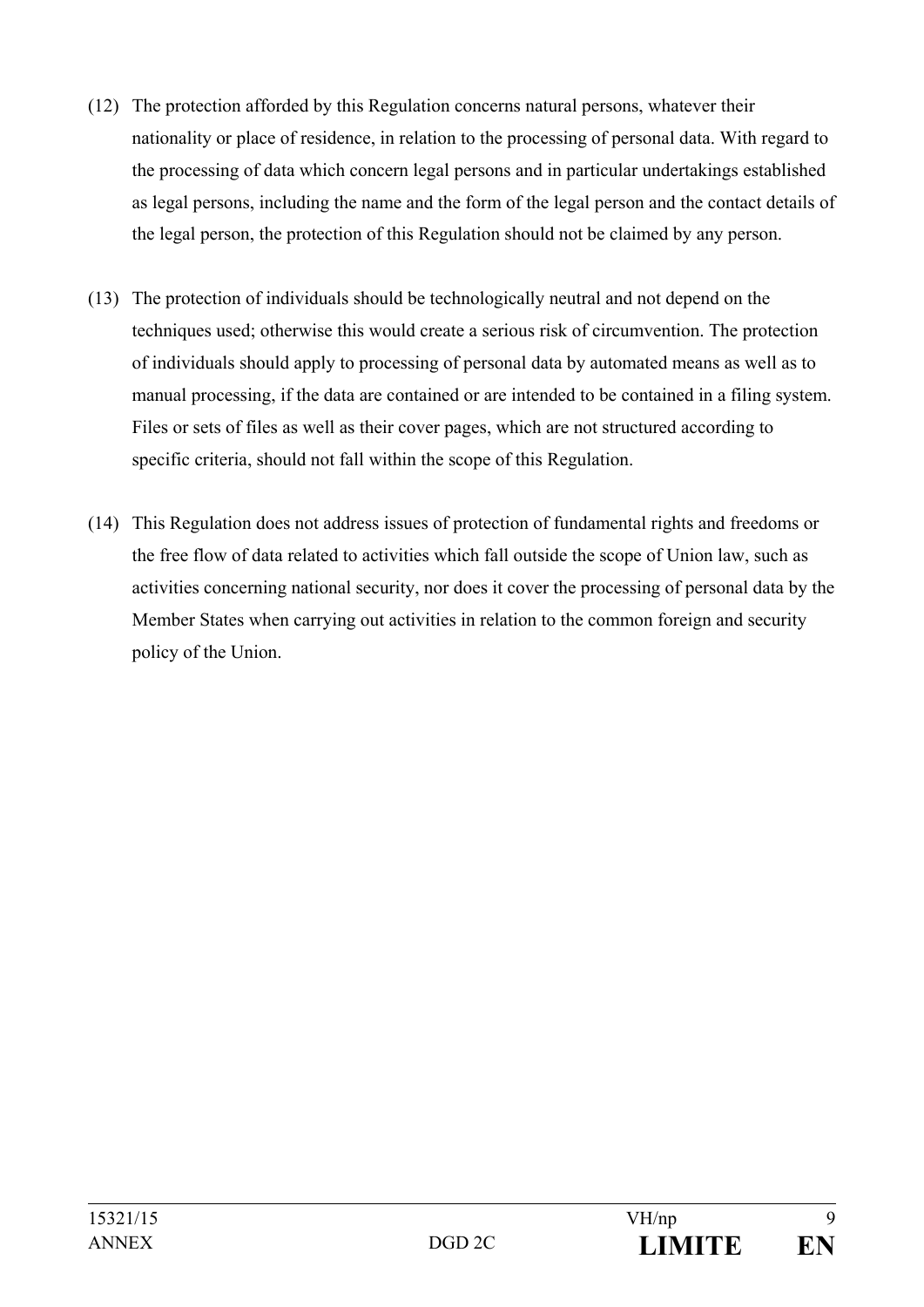- (14a) Regulation (EC) No 45/2001 applies to the processing of personal data by the Union institutions, bodies, offices and agencies. Regulation (EC) No 45/2001 and other Union legal instruments applicable to such processing of personal data should be adapted to the principles and rules of this Regulation and applied in the light of this Regulation. In order to provide a strong and coherent data protection framework in the Union, the necessary adaptations of Regulation (EC) No 45/2001 should follow after the adoption of this Regulation, in order to allow application at the same time as this Regulation.
- (15) This Regulation should not apply to processing of personal data by a natural person in the course of a purely personal or household activity and thus without a connection with a professional or commercial activity. Personal and household activities could include correspondence and the holding of addresses, or social networking and on-line activity undertaken within the context of such personal and household activities. However, this Regulation should apply to controllers or processors which provide the means for processing personal data for such personal or household activities.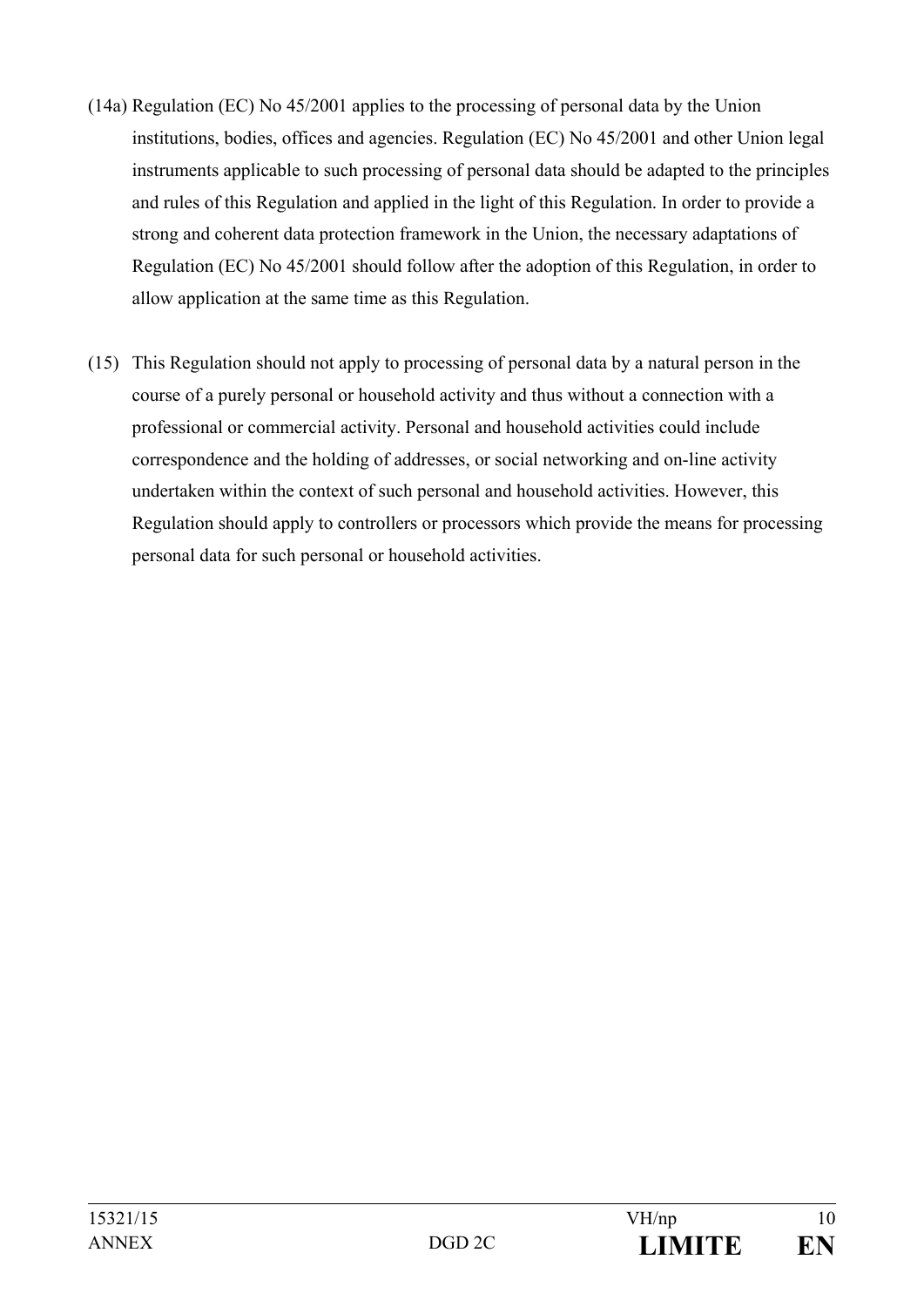(16) The protection of individuals with regard to the processing of personal data by competent authorities for the purposes of prevention, investigation, detection or prosecution of criminal offences or the execution of criminal penalties, including the safeguarding against and the prevention of threats to public security and the free movement of such data is subject of a specific legal instrument at Union level. Therefore, this Regulation should not apply to the processing activities for those purposes. However, data processed by public authorities under this Regulation when used for the purposes of prevention, investigation, detection or prosecution of criminal offences or the execution of criminal penalties should be governed by the more specific legal instrument at Union level (Directive XX/YYY). Member States may entrust competent authorities within the meaning of Directive XX/YYY with other tasks which are not necessarily carried out for the purposes of the prevention, investigation, detection or prosecution of criminal offences or the execution of criminal penalties, including the safeguarding against and prevention of threats to public security, so that the processing of personal data for those other purposes, in so far as it is within the scope of Union law, fall within the scope of this Regulation. With regard to the processing of personal data by those competent authorities for purposes falling within scope of the General Data Protection Regulation, Member States may maintain or introduce more specific provisions to adapt the application of the rules of the General Data Protection Regulation. Such provisions may determine more precisely specific requirements for processing of personal data by those competent authorities for those other purposes, taking into account the constitutional, organisational and administrative structure of the respective Member State. When processing of personal data by private bodies falls within the scope of this Regulation, this Regulation should provide for the possibility for Member States under specific conditions to restrict by law certain obligations and rights when such a restriction constitutes a necessary and proportionate measure in a democratic society to safeguard specific important interests including public security and the prevention, investigation, detection or prosecution of criminal offences or the execution of criminal penalties, including the safeguarding against and the prevention of threats to public security. This is relevant for instance in the framework of anti-money laundering or the activities of forensic laboratories.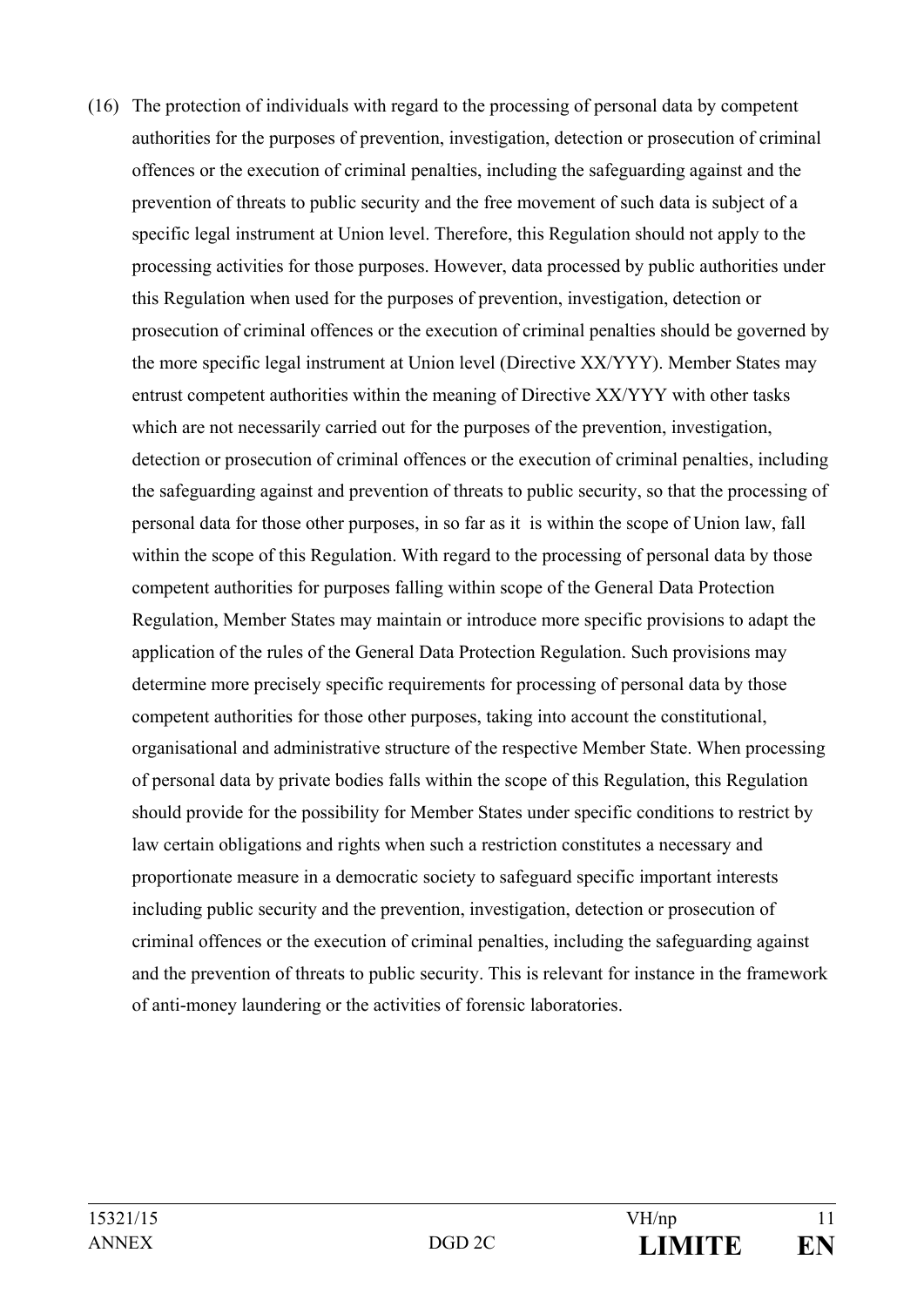- (16a) While this Regulation applies also to the activities of courts and other judicial authorities, Union or Member State law could specify the processing operations and processing procedures in relation to the processing of personal data by courts and other judicial authorities. The competence of the supervisory authorities should not cover the processing of personal data when courts are acting in their judicial capacity, in order to safeguard the independence of the judiciary in the performance of its judicial tasks, including its decisionmaking. Supervision of such data processing operations may be entrusted to specific bodies within the judicial system of the Member State, which should in particular control compliance with the rules of this Regulation, promote the awareness of the judiciary of their obligations under this Regulation and deal with complaints in relation to such processing.
- (17) This Regulation should be without prejudice to the application of Directive 2000/31/EC of the European Parliament and of the Council, in particular of the liability rules of intermediary service providers in Articles 12 to 15 of that Directive. That Directive seeks to contribute to the proper functioning of the internal market by ensuring the free movement of information society services between Member States.

 $(18)$   $(...)$ 

(19) Any processing of personal data in the context of the activities of an establishment of a controller or a processor in the Union should be carried out in accordance with this Regulation, regardless of whether the processing itself takes place within the Union or not. Establishment implies the effective and real exercise of activity through stable arrangements. The legal form of such arrangements, whether through a branch or a subsidiary with a legal personality, is not the determining factor in this respect.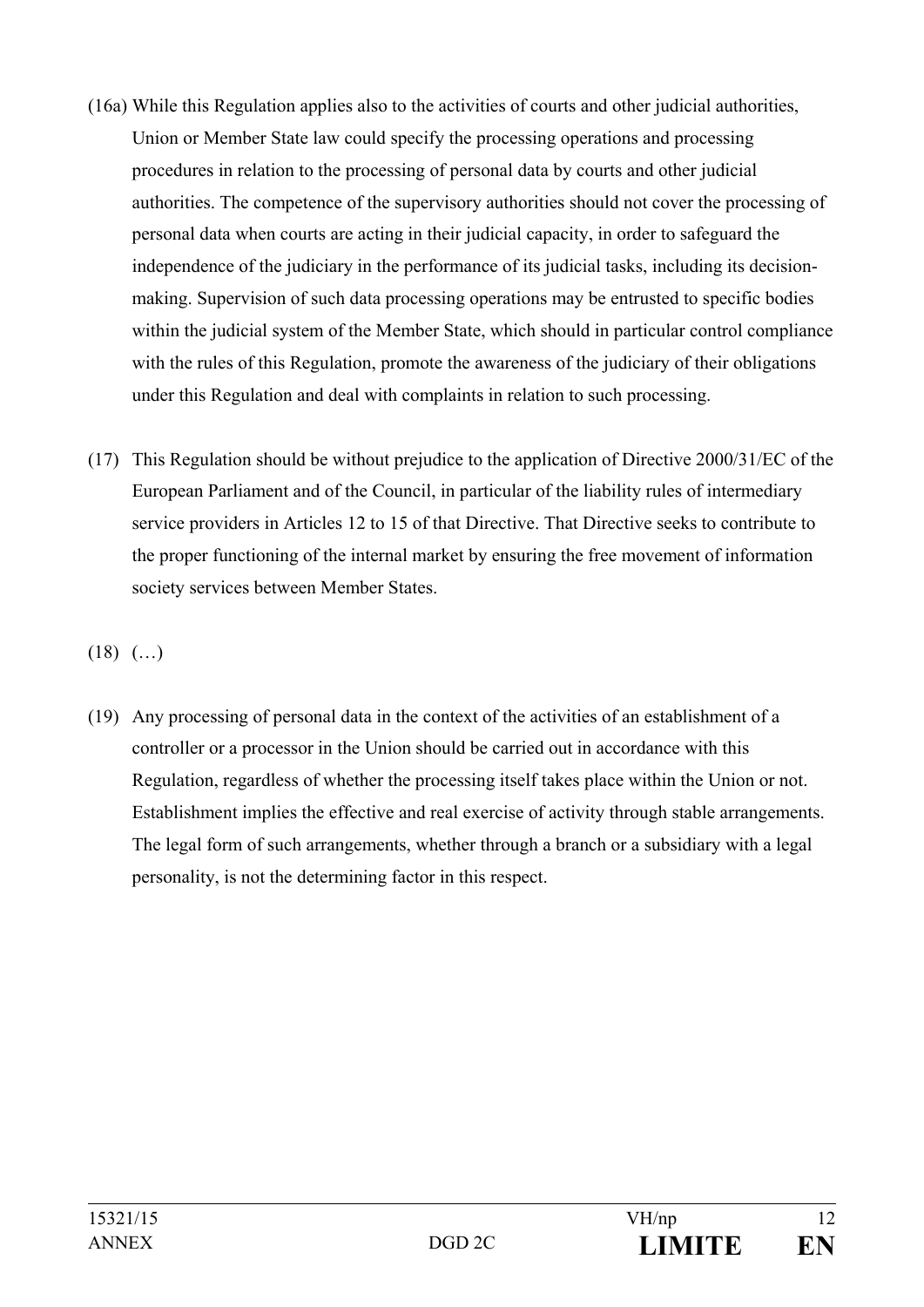- (20) In order to ensure that individuals are not deprived of the protection to which they are entitled under this Regulation, the processing of personal data of data subjects who are in the Union by a controller or a processor not established in the Union should be subject to this Regulation where the processing activities are related to the offering of goods or services to such data subjects irrespective of whether connected to a payment or not. In order to determine whether such a controller or processor is offering goods or services to data subjects who are in the Union, it should be ascertained whether it is apparent that the controller is envisaging the offering of services to data subjects in one or more Member States in the Union. Whereas the mere accessibility of the controller's or an intermediary's website in the Union or of an email address and of other contact details or the use of a language generally used in the third country where the controller is established, is insufficient to ascertain such intention, factors such as the use of a language or a currency generally used in one or more Member States with the possibility of ordering goods and services in that other language, and/or the mentioning of customers or users who are in the Union, may make it apparent that the controller envisages offering goods or services to such data subjects in the Union.
- (21) The processing of personal data of data subjects who are in the Union by a controller or processor not established in the Union should also be subject to this Regulation when it is related to the monitoring of the behaviour of such data subjects as far as their behaviour takes places within the European Union. In order to determine whether a processing activity can be considered to monitor the behaviour of data subjects, it should be ascertained whether individuals are tracked on the Internet including potential subsequent use of data processing techniques which consist of profiling an individual, particularly in order to take decisions concerning her or him or for analysing or predicting her or his personal preferences, behaviours and attitudes.
- (22) Where the national law of a Member State applies by virtue of public international law, this Regulation should also apply to a controller not established in the Union, such as in a Member State's diplomatic mission or consular post.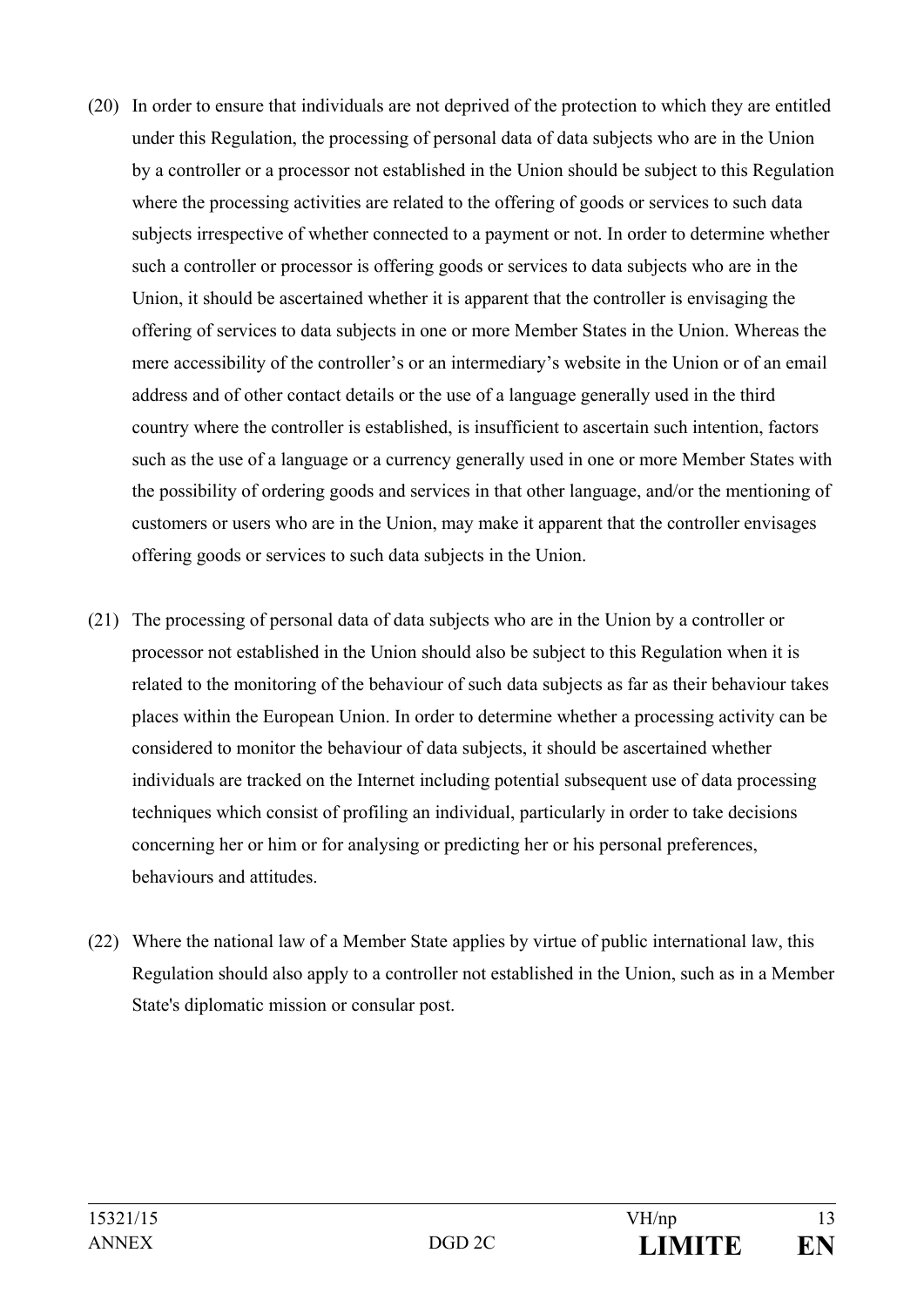- (23) The principles of data protection should apply to any information concerning an identified or identifiable natural person. Data which has undergone pseudonymisation, which could be attributed to a natural person by the use of additional information, should be considered as information on an identifiable natural person. To determine whether a person is identifiable, account should be taken of all the means reasonably likely to be used, such as singling out, either by the controller or by any other person to identify the individual directly or indirectly. To ascertain whether means are reasonable likely to be used to identify the individual, account should be taken of all objective factors, such as the costs of and the amount of time required for identification, taking into consideration both available technology at the time of the processing and technological development. The principles of data protection should therefore not apply to anonymous information, that is information which does not relate to an identified or identifiable natural person or to data rendered anonymous in such a way that the data subject is not or no longer identifiable. This Regulation does therefore not concern the processing of such anonymous information, including for statistical and research purposes.
- (23aa)This Regulation should not apply to data of deceased persons. Member States may provide for rules regarding the processing of data of deceased persons.
- (23a) The application of pseudonymisation to personal data can reduce the risks for the data subjects concerned and help controllers and processors meet their data protection obligations. The explicit introduction of 'pseudonymisation' through the articles of this Regulation is thus not intended to preclude any other measures of data protection.

 $(23b)$  (...)

(23c) In order to create incentives for applying pseudonymisation when processing personal data, measures of pseudonymisation whilst allowing general analysis should be possible within the same controller when the controller has taken technical and organisational measures necessary to ensure, for the respective processing, that the provisions of this Regulation are implemented, and ensuring that additional information for attributing the personal data to a specific data subject is kept separately. The controller processing the data shall also refer to authorised persons within the same controller.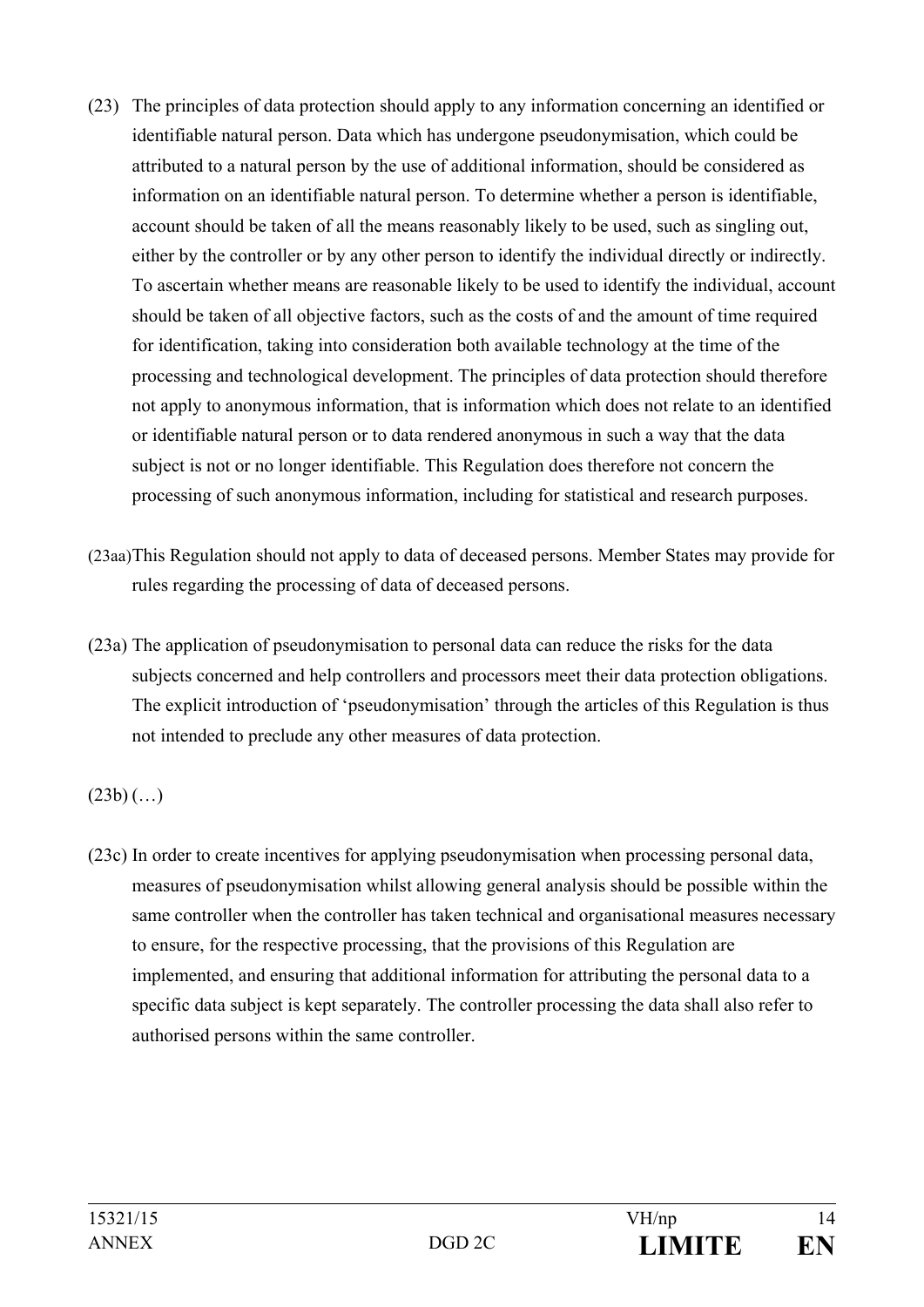- (24) Individuals may be associated with online identifiers provided by their devices, applications, tools and protocols, such as Internet Protocol addresses, cookie identifiers or other identifiers such as Radio Frequency Identification tags. This may leave traces which, in particular when combined with unique identifiers and other information received by the servers, may be used to create profiles of the individuals and identify them.
- (24c new) Public authorities to whom data are disclosed in compliance with a legal obligation for the exercise of their official mission, such as tax and customs authorities, financial investigation units, independent administrative authorities, or financial market authorities, responsible for the regulation and supervision of securities markets, may not be regarded as recipients if they receive data which are necessary to carry out a particular inquiry in the general interest, in accordance with Union or Member State law. The requests for disclosure sent by the public authorities should always be written, reasoned and occasional and should not concern the entirety of a filing system or lead to the interconnection of filing systems. The processing of these data by those public authorities should be in compliance with the applicable data protection rules according to the purposes of the processing.
- (25) Consent should be given by a clear affirmative action establishing a freely given, specific, informed and unambiguous indication of the data subject's agreement to personal data relating to him or her being processed, such as by a written, including electronic, or oral statement. This could include ticking a box when visiting an Internet website, choosing technical settings for information society services or by any other statement or conduct which clearly indicates in this context the data subject's acceptance of the proposed processing of their personal data. Silence, pre-ticked boxes or inactivity should therefore not constitute consent. Consent should cover all processing activities carried out for the same purpose or purposes. When the processing has multiple purposes, consent should be granted for all of the processing purposes. If the data subject's consent is to be given following an electronic request, the request must be clear, concise and not unnecessarily disruptive to the use of the service for which it is provided.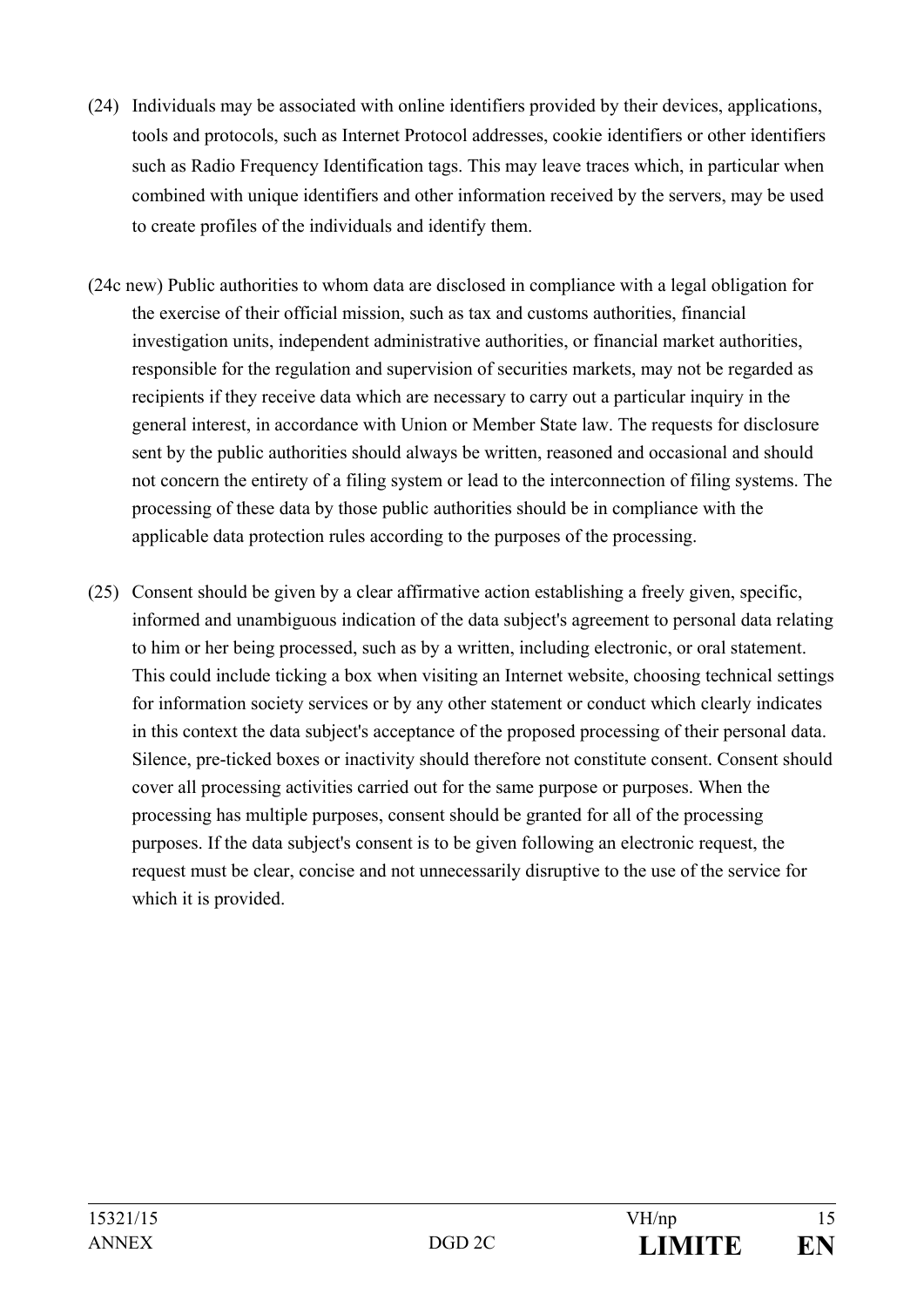- (25aa) It is often not possible to fully identify the purpose of data processing for scientific research purposes at the time of data collection. Therefore data subjects should be allowed to give their consent to certain areas of scientific research when in keeping with recognised ethical standards for scientific research. Data subjects should have the opportunity to give their consent only to certain areas of research or parts of research projects to the extent allowed by the intended purpose.
- (25a) Genetic data should be defined as personal data relating to the genetic characteristics of an individual which have been inherited or acquired as they result from an analysis of a biological sample from the individual in question, in particular by chromosomal, deoxyribonucleic acid (DNA) or ribonucleic acid (RNA) analysis or analysis of any other element enabling equivalent information to be obtained.
- (26) Personal data concerning health should include all data pertaining to the health status of a data subject which reveal information relating to the past, current or future physical or mental health status of the data subject; including information about the individual collected in the course of the registration for and the provision of health care services as referred to in Directive 2011/24/EU to the individual; a number, symbol or particular assigned to an individual to uniquely identify the individual for health purposes; information derived from the testing or examination of a body part or bodily substance, including genetic data and biological samples; or any information on e.g. a disease, disability, disease risk, medical history, clinical treatment, or the actual physiological or biomedical state of the data subject independent of its source, such as e.g. from a physician or other health professional, a hospital, a medical device, or an in vitro diagnostic test.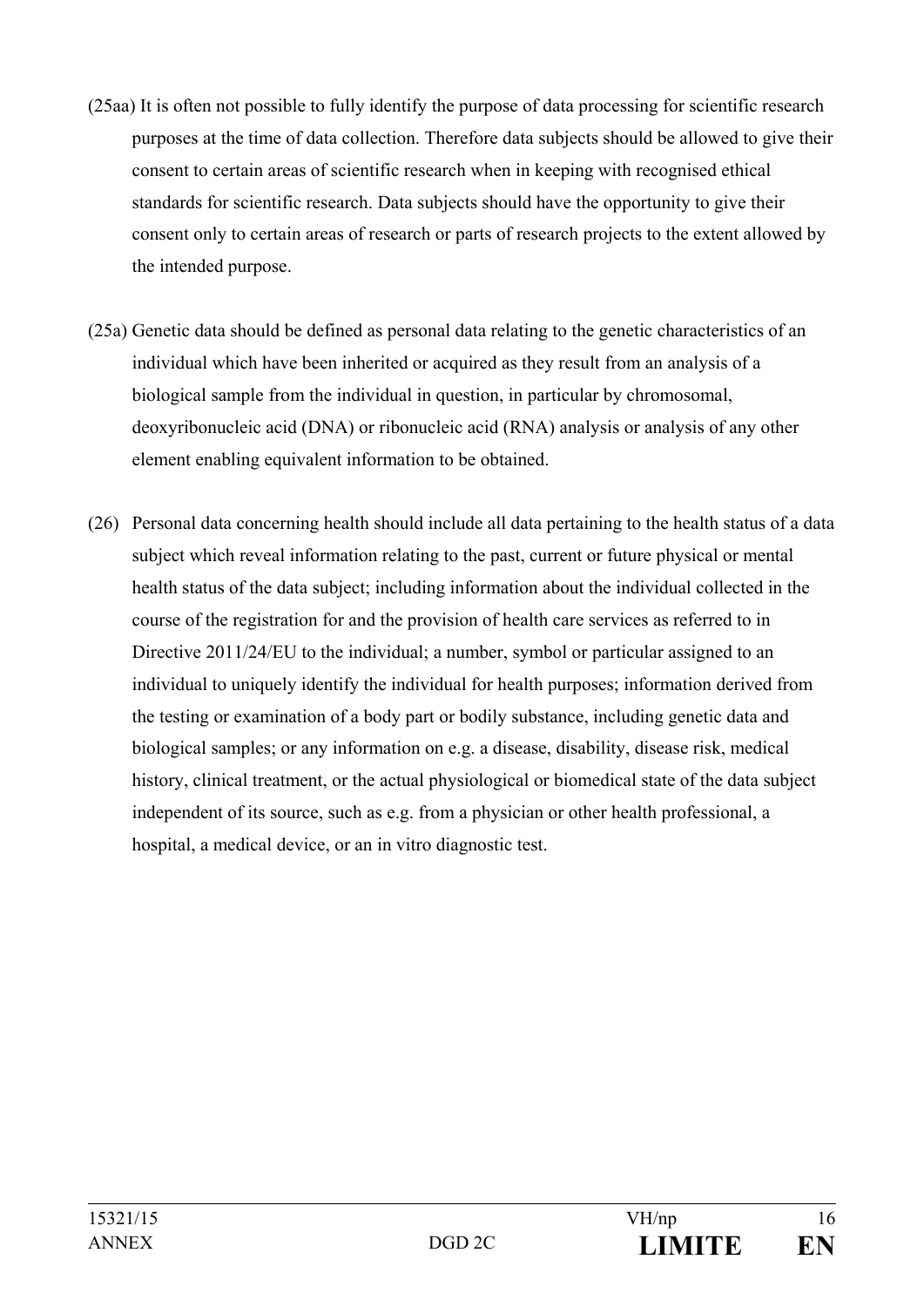(27) The main establishment of a controller in the Union should be the place of its central administration in the Union, unless the decisions on the purposes and means of processing of personal data are taken in another establishment of the controller in the Union. In this case the latter should be considered as the main establishment. The main establishment of a controller in the Union should be determined according to objective criteria and should imply the effective and real exercise of management activities determining the main decisions as to the purposes and means of processing through stable arrangements. This criterion should not depend on whether the processing of personal data is actually carried out at that location; the presence and use of technical means and technologies for processing personal data or processing activities do not, in themselves, constitute such main establishment and are therefore not determining criteria for a main establishment. The main establishment of the processor should be the place of its central administration in the Union and, if it has no central administration in the Union, the place where the main processing activities take place in the Union. In cases involving both the controller and the processor, the competent lead supervisory authority should remain the supervisory authority of the Member State where the controller has its main establishment but the supervisory authority of the processor should be considered as a supervisory authority concerned and participate to the cooperation procedure provided for by this Regulation. In any case, the supervisory authorities of the Member State or Member States where the processor has one or more establishments should not be considered as concerned supervisory authorities when the draft decision concerns only the controller. Where the processing is carried out by a group of undertakings, the main establishment of the controlling undertaking should be considered as the main establishment of the group of undertakings, except where the purposes and means of processing are determined by another undertaking.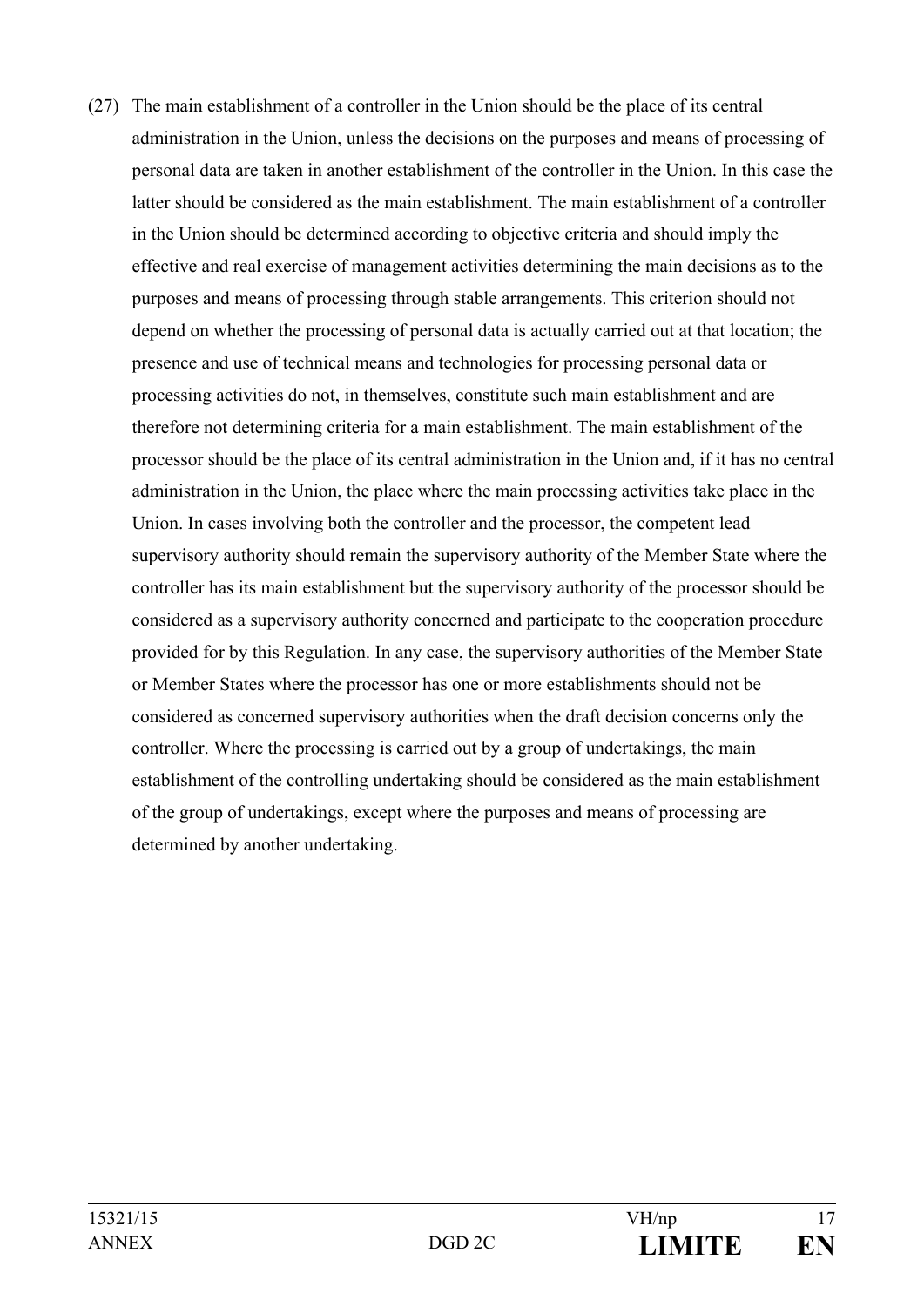- (28) A group of undertakings should cover a controlling undertaking and its controlled undertakings, whereby the controlling undertaking should be the undertaking which can exercise a dominant influence over the other undertakings by virtue, for example, of ownership, financial participation or the rules which govern it or the power to have personal data protection rules implemented. A central undertaking which controls the processing of personal data in undertakings affiliated to it forms together with these undertakings an entity which may be treated as "group of undertakings".
- (29) Children deserve specific protection of their personal data, as they may be less aware of risks, consequences, safeguards and their rights in relation to the processing of personal data. This concerns especially the use of personal data of children for the purposes of marketing or creating personality or user profiles and the collection of child data when using services offered directly to a child. The consent of the holder of parental responsibility should not be necessary in the context of preventive or counselling services offered directly to a child.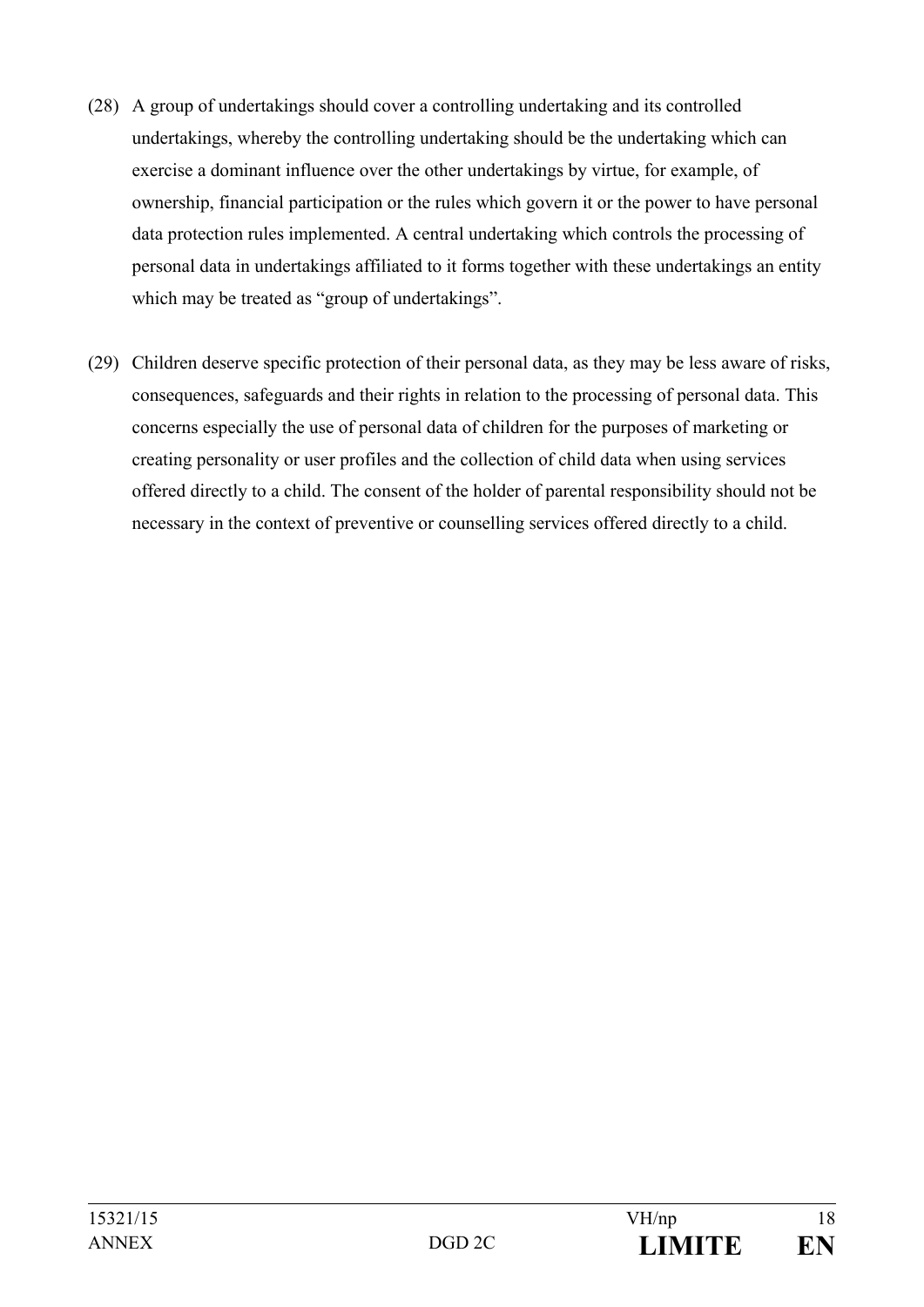(30) Any processing of personal data should be lawful and fair. It should be transparent for the individuals that personal data concerning them are collected, used, consulted or otherwise processed and to which extent the data are processed or will be processed. The principle of transparency requires that any information and communication relating to the processing of those data should be easily accessible and easy to understand, and that clear and plain language is used. This concerns in particular the information of the data subjects on the identity of the controller and the purposes of the processing and further information to ensure fair and transparent processing in respect of the individuals concerned and their right to get confirmation and communication of personal data being processed concerning them. Individuals should be made aware on risks, rules, safeguards and rights in relation to the processing of personal data and how to exercise his or her rights in relation to the processing. In particular, the specific purposes for which the data are processed should be explicit and legitimate and determined at the time of the collection of the data. The data should be adequate, relevant and limited to what is necessary for the purposes for which the data are processed; this requires in particular ensuring that the period for which the data are stored is limited to a strict minimum. Personal data should only be processed if the purpose of the processing could not reasonably be fulfilled by other means. In order to ensure that the data are not kept longer than necessary, time limits should be established by the controller for erasure or for a periodic review. Every reasonable step should be taken to ensure that personal data which are inaccurate are rectified or deleted. Personal data should be processed in a manner that ensures appropriate security and confidentiality of the personal data, including for preventing unauthorised access to or the use of personal data and the equipment used for the processing.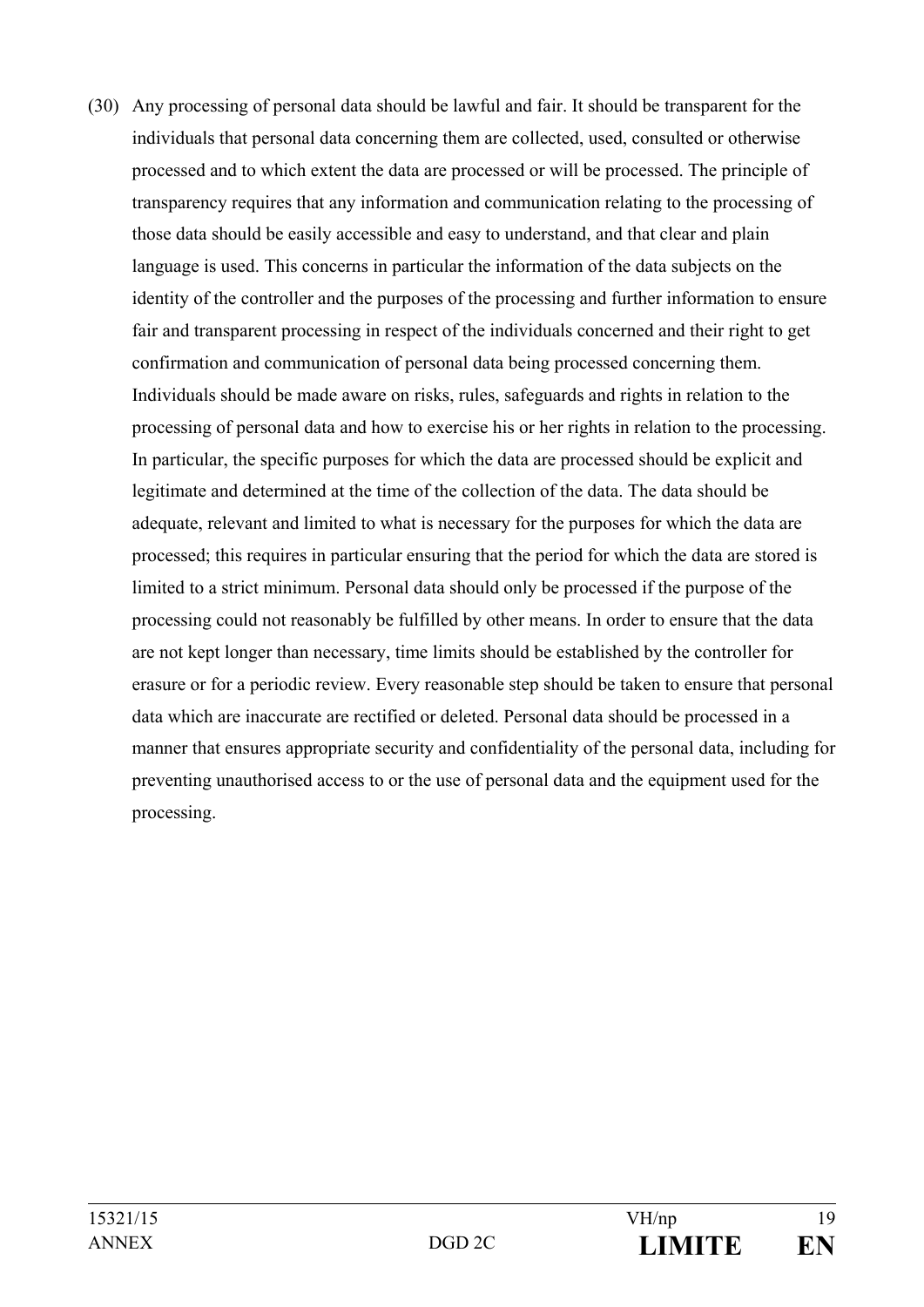- (31) In order for processing to be lawful, personal data should be processed on the basis of the consent of the person concerned or some other legitimate basis, laid down by law, either in this Regulation or in other Union or Member State law as referred to in this Regulation, including the necessity for compliance with the legal obligation to which the controller is subject or the necessity for the performance of a contract to which the data subject is party or in order to take steps at the request of the data subject prior to entering into a contract.
- (31a) Wherever this Regulation refers to a legal basis or a legislative measure, this does not necessarily require a legislative act adopted by a parliament, without prejudice to requirements pursuant the constitutional order of the Member State concerned, however such legal basis or a legislative measure should be clear and precise and its application foreseeable for those subject to it as required by the case law of the Court of Justice of the European Union and the European Court of Human Rights.
- (32) Where processing is based on the data subject's consent, the controller should be able to demonstrate that the data subject has given the consent to the processing operation. In particular in the context of a written declaration on another matter, safeguards should ensure that the data subject is aware that and the extent to which consent is given. In line with Council Directive  $93/13/EEC<sup>1</sup>$  a declaration of consent pre-formulated by the controller should be provided in an intelligible and easily accessible form, using clear and plain language and it should not contain unfair terms. For consent to be informed the data subject should be aware at least of the identity of the controller and the purposes of the processing for which the personal data are intended; consent should not be regarded as freely-given if the data subject has no genuine and free choice and is unable to refuse or withdraw consent without detriment.

 $(33)$   $(...)$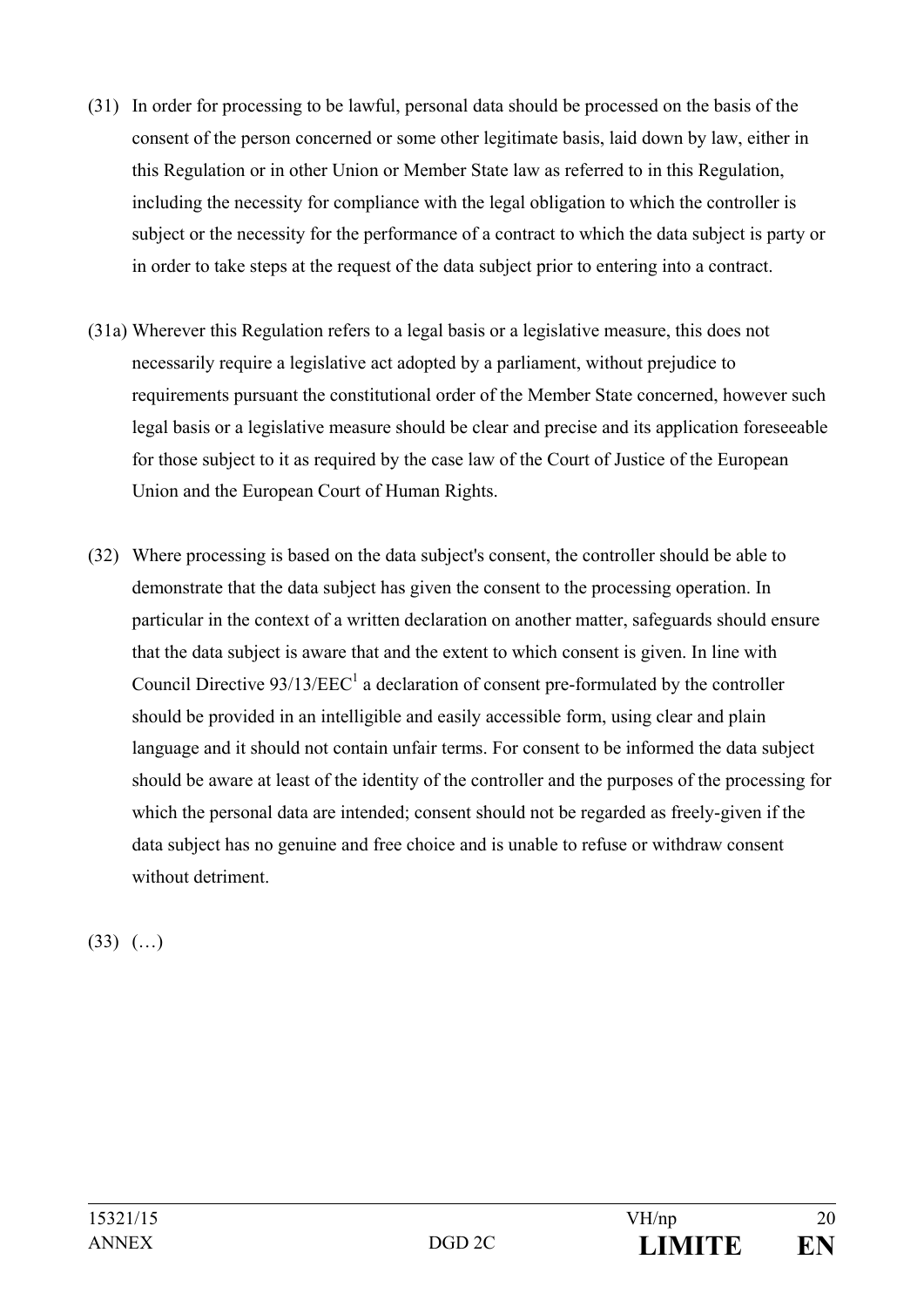- (34) In order to safeguard that consent has been freely-given, consent should not provide a valid legal ground for the processing of personal data in a specific case, where there is a clear imbalance between the data subject and the controller, in particular where the controller is a public authority and this makes it unlikely that consent was given freely in all the circumstances of that specific situation. Consent is presumed not to be freely given, if it does not allow separate consent to be given to different data processing operations despite it is appropriate in the individual case, or if the performance of a contract, including the provision of a service is made dependent on the consent despite this is not necessary for such performance.
- (35) Processing should be lawful where it is necessary in the context of a contract or the intended entering into a contract.

 $(35a)$  (...)

(36) Where processing is carried out in compliance with a legal obligation to which the controller is subject or where processing is necessary for the performance of a task carried out in the public interest or in the exercise of an official authority, the processing should have a basis in Union law, or in the national law of a Member State. This Regulation does not require that a specific law is necessary for each individual processing. A law as a basis for several processing operations based on a legal obligation to which the controller is subject or where processing is necessary for the performance of a task carried out in the public interest or in the exercise of an official authority may be sufficient. It should be also for Union or Member State law to determine the purpose of processing. Furthermore, this basis could specify the general conditions of the Regulation governing the lawfulness of data processing, determine specifications for determining the controller, the type of data which are subject to the processing, the data subjects concerned, the entities to which the data may be disclosed, the purpose limitations, the storage period and other measures to ensure lawful and fair processing. It should also be for Union or Member State law to determine whether the controller performing a task carried out in the public interest or in the exercise of official authority should be a public authority or another natural or legal person governed by public law, or by private law such as a professional association, where grounds of public interest so justify including for health purposes, such as public health and social protection and the management of health care services.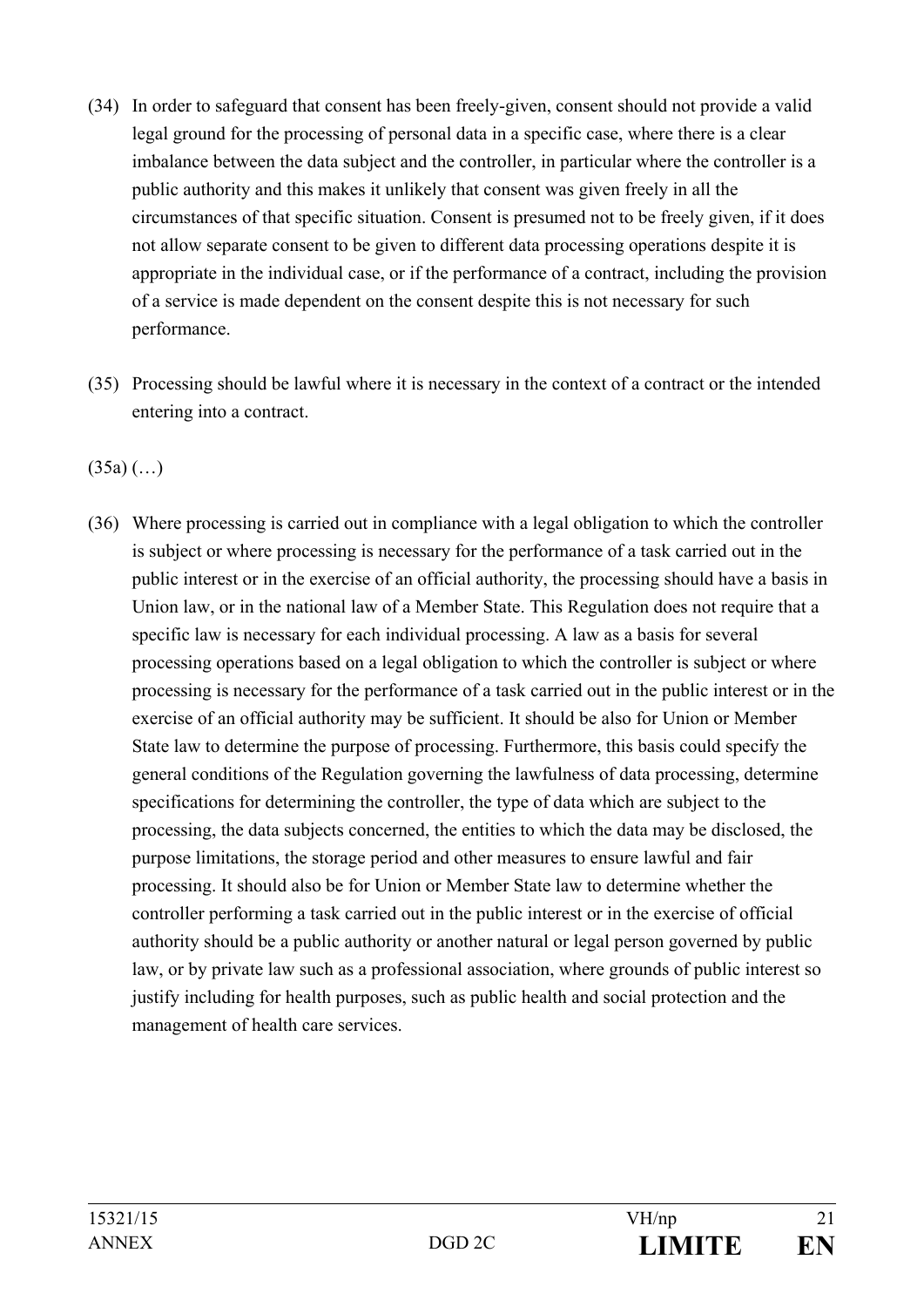- (37) The processing of personal data should equally be regarded as lawful where it is necessary to protect an interest which is essential for the data subject's life or that of another person. Personal data should only be processed based on the vital interest of another natural person in principle where the processing cannot be manifestly based on another legal basis. Some types of data processing may serve both important grounds of public interest and the vital interests of the data subject as for instance when processing is necessary for humanitarian purposes, including for monitoring epidemic and its spread or in situations of humanitarian emergencies, in particular in situations of natural and man-made disasters.
- (38) The legitimate interests of a controller, including of a controller to which the data may be disclosed, or of a third party may provide a legal basis for processing, provided that the interests or the fundamental rights and freedoms of the data subject are not overriding, taking into consideration the reasonable expectations of data subjects based on the relationship with the controller. Legitimate interest could exist for example when there is a relevant and appropriate relationship between the data subject and the controller in situations such as the data subject being a client or in the service of the controller. At any rate the existence of a legitimate interest would need careful assessment including whether a data subject can reasonably expect at the time and in the context of the collection of the data that processing for this purpose may take place. The interests and fundamental rights of the data subject could in particular override the interest of the data controller where personal data are processed in circumstances where data subjects do not reasonably expect further processing. Given that it is for the legislator to provide by law the legal basis for public authorities to process data, this legal ground should not apply for the processing by public authorities in the performance of their tasks. The processing of personal data strictly necessary for the purposes of preventing fraud also constitutes a legitimate interest of the data controller concerned. The processing of personal data for direct marketing purposes may be regarded as carried out for a legitimate interest.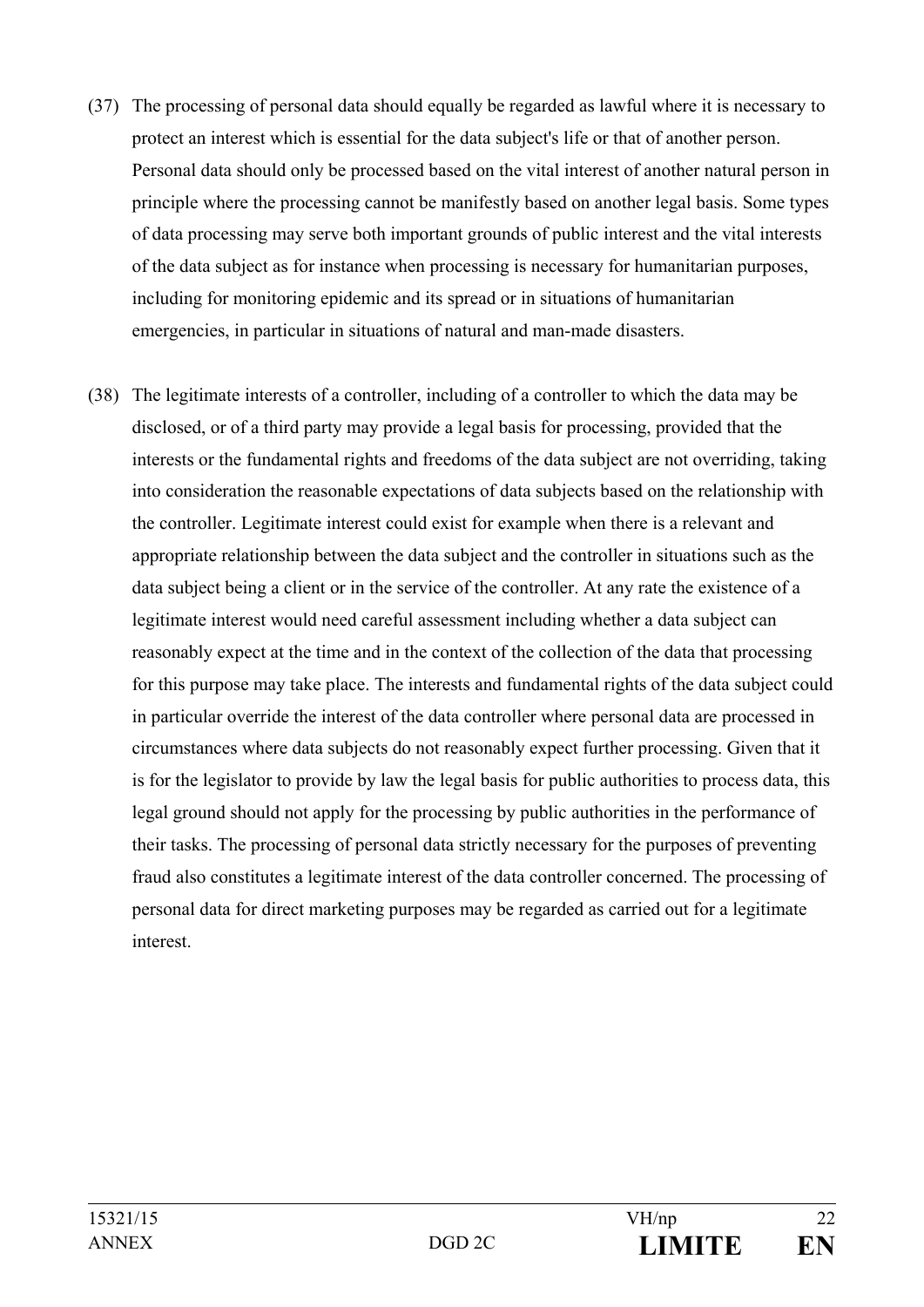- (38a) Controllers that are part of a group of undertakings or institution affiliated to a central body may have a legitimate interest to transmit personal data within the group of undertakings for internal administrative purposes, including the processing of clients' or employees' personal data. The general principles for the transfer of personal data, within a group of undertakings, to an undertaking located in a third country remain unaffected.
- (39) The processing of data to the extent strictly necessary and proportionate for the purposes of ensuring network and information security, i.e. the ability of a network or an information system to resist, at a given level of confidence, accidental events or unlawful or malicious actions that compromise the availability, authenticity, integrity and confidentiality of stored or transmitted data, and the security of the related services offered by, or accessible via, these networks and systems, by public authorities, Computer Emergency Response Teams – CERTs, Computer Security Incident Response Teams – CSIRTs, providers of electronic communications networks and services and by providers of security technologies and services, constitutes a legitimate interest of the data controller concerned. This could, for example, include preventing unauthorised access to electronic communications networks and malicious code distribution and stopping 'denial of service' attacks and damage to computer and electronic communication systems.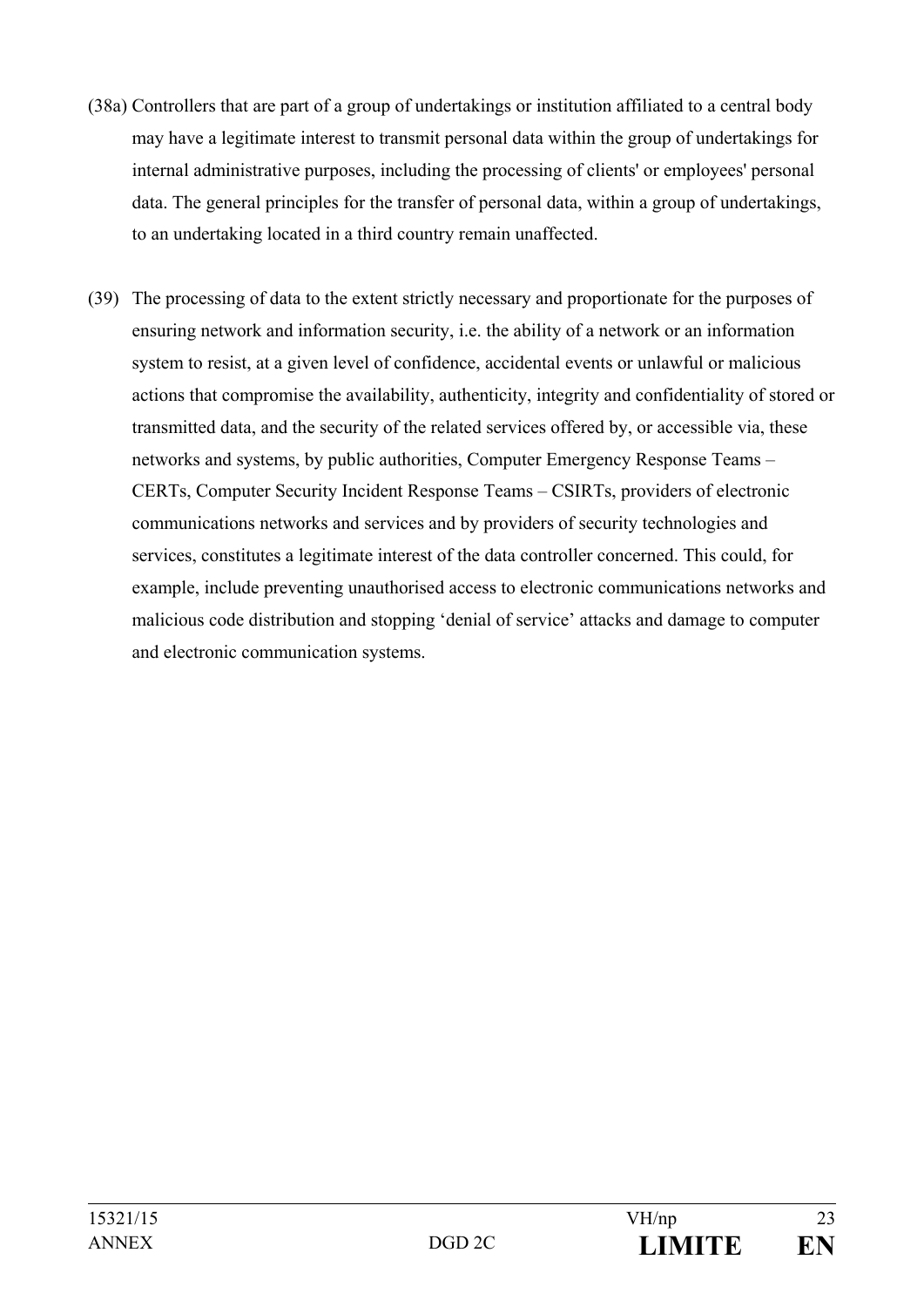(40) The processing of personal data for other purposes than the purposes for which the data have been initially collected should be only allowed where the processing is compatible with those purposes for which the data have been initially collected. In such case no separate legal basis is required other than the one which allowed the collection of the data. If the processing is necessary for the performance of a task carried out in the public interest or in the exercise of official authority vested in the controller, Union law or Member State law may determine and specify the tasks and purposes for which the further processing shall be regarded as compatible and lawful. The further processing for archiving purposes in the public interest, or scientific and historical research purposes or statistical purposes should be considered as compatible lawful processing operations. The legal basis provided by Union or Member State law for the processing of personal data may also provide a legal basis for further processing. In order to ascertain whether a purpose of further processing is compatible with the purpose for which the data are initially collected, the controller, after having met all the requirements for the lawfulness of the original processing, should take into account inter alia any link between those purposes and the purposes of the intended further processing, the context in which the data have been collected, in particular the reasonable expectations of data subjects based on their relationship with the controller as to their further use, the nature of the personal data, the consequences of the intended further processing for data subjects, and the existence of appropriate safeguards in both the original and intended further processing operations. Where the data subject has given consent or the processing is based on Union or Member State law which constitutes a necessary and proportionate measure in a democratic society to safeguard, in particular, important objectives of general public interests, the controller should be allowed to further process the data irrespective of the compatibility of the purposes. In any case, the application of the principles set out by this Regulation and in particular the information of the data subject on those other purposes and on his or her rights including the right to object, should be ensured. Indicating possible criminal acts or threats to public security by the controller and transmitting the relevant data in individual cases or in several cases relating to the same criminal act or threats to public security to a competent authority should be regarded as being in the legitimate interest pursued by the controller. However such transmission in the legitimate interest of the controller or further processing of personal data should be prohibited if the processing is not compatible with a legal, professional or other binding obligation of secrecy.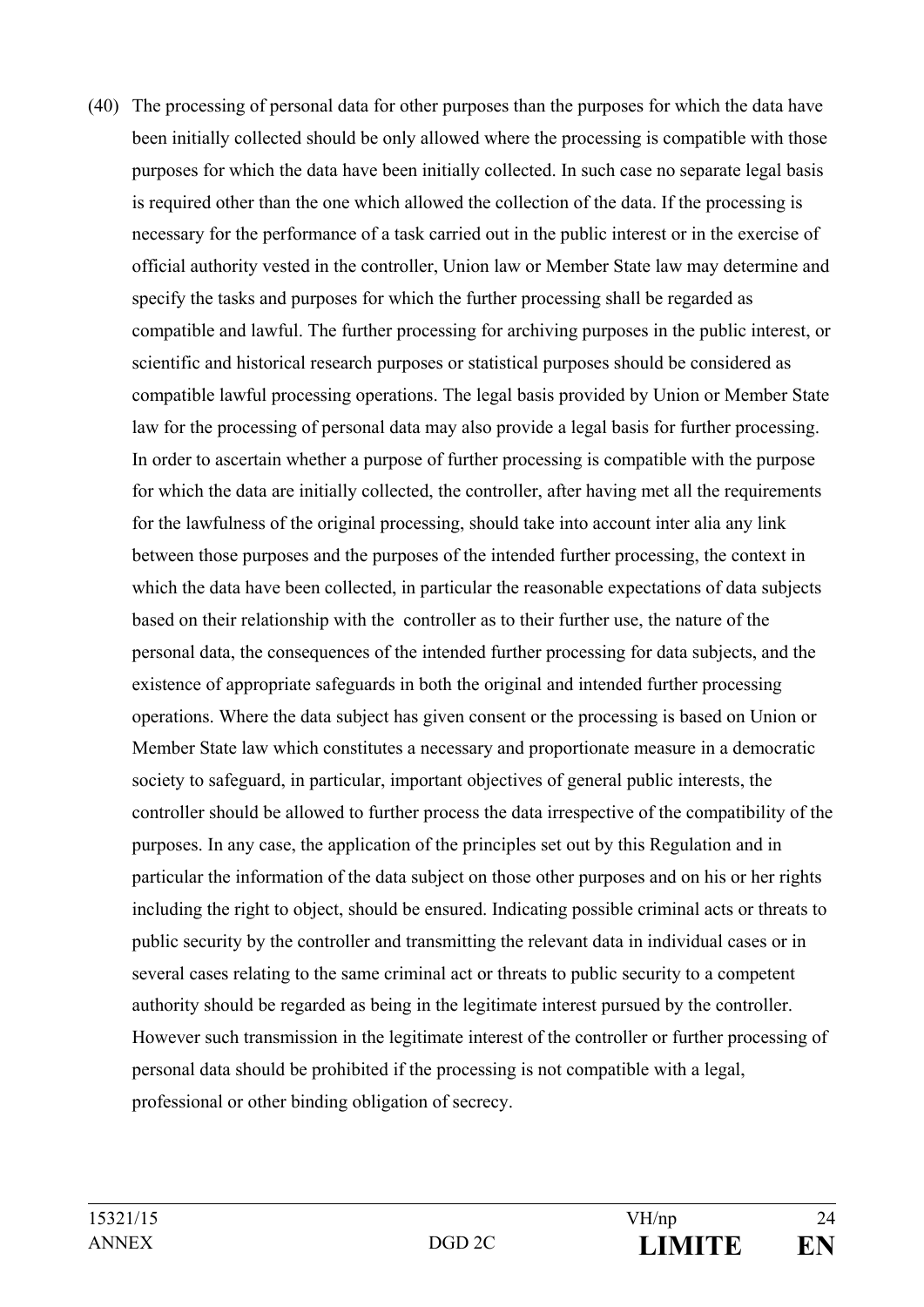(41) Personal data which are, by their nature, particularly sensitive in relation to fundamental rights and freedoms, deserve specific protection as the context of their processing may create important risks for the fundamental rights and freedoms. These data should also include personal data revealing racial or ethnic origin, whereby the use of the term 'racial origin' in this Regulation does not imply an acceptance by the Union of theories which attempt to determine the existence of separate human races. The processing of photographs will not systematically be a sensitive processing, as they will only be covered by the definition of biometric data when being processed through a specific technical means allowing the unique identification or authentication of an individual. Such data should not be processed, unless processing is allowed in specific cases set out in this Regulation, taking into account that Member States law may lay down specific provisions on data protection in order to adapt the application of the rules of this Regulation for compliance with a legal obligation or for the performance of a task carried out in the public interest or in the exercise of official authority vested in the controller. In addition to the specific requirements for such processing, the general principles and other rules of this Regulation should apply, in particular as regards the conditions for lawful processing. Derogations from the general prohibition for processing such special categories of personal data should be explicitly provided, inter alia where the data subject gives his or her explicit consent or in respect of specific needs in particular where the processing is carried out in the course of legitimate activities by certain associations or foundations the purpose of which is to permit the exercise of fundamental freedoms.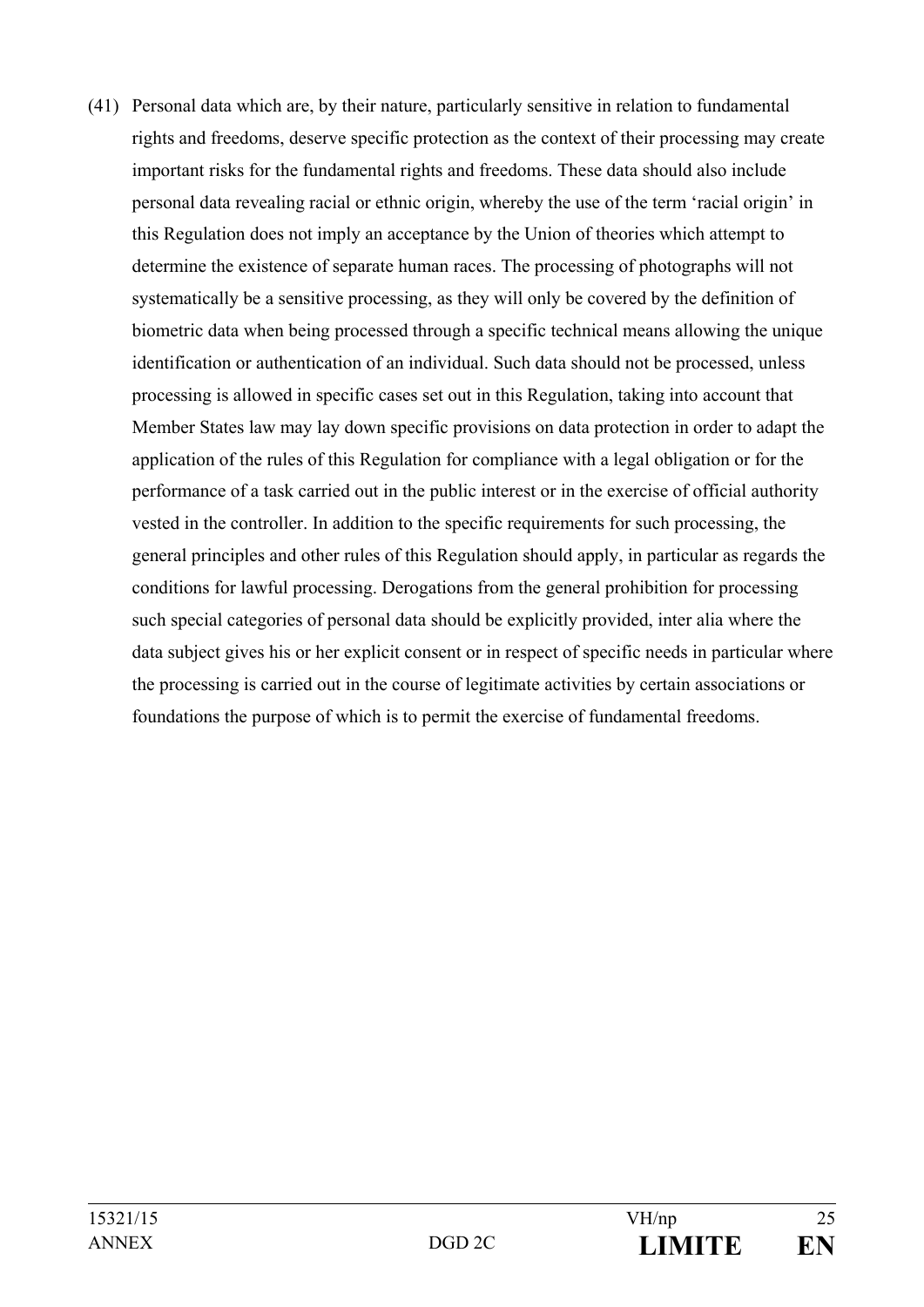(42) Derogating from the prohibition on processing sensitive categories of data should also be allowed when provided for in Union or Member State law and subject to suitable safeguards, so as to protect personal data and other fundamental rights, where grounds of public interest so justify, in particular processing data in the field of of employment law, social protection law including pensions and for health security, monitoring and alert purposes, the prevention or control of communicable diseases and other serious threats to health. This may be done for health purposes, including public health and the management of health-care services, especially in order to ensure the quality and cost-effectiveness of the procedures used for settling claims for benefits and services in the health insurance system, or for archiving purposes in the public interest, or scientific and historical research purposes or statistical purposes. A derogation should also allow processing of such data where necessary for the establishment, exercise or defence of legal claims, regardless of whether in a judicial procedure or whether in an administrative or any out-of-court procedure.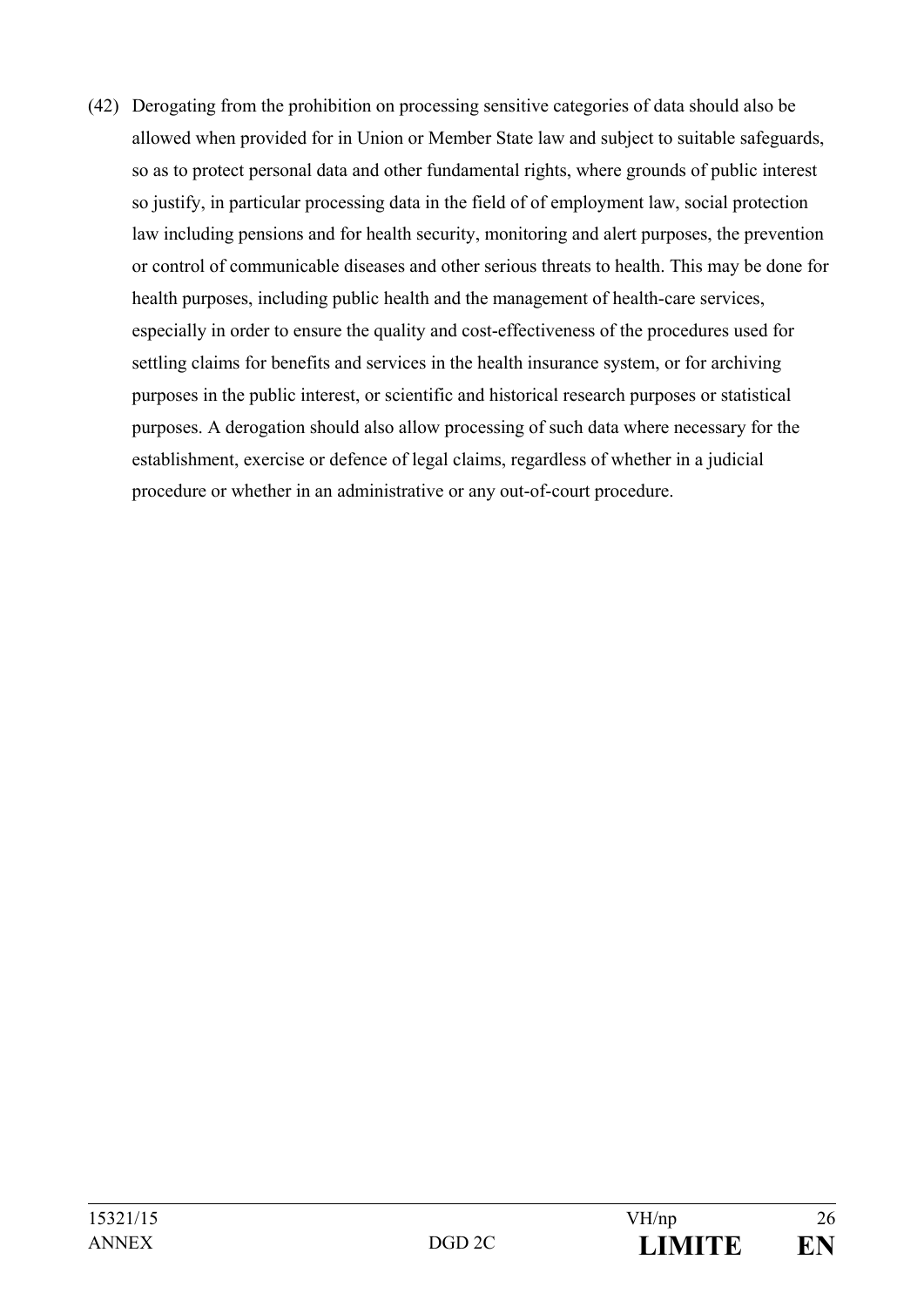(42a) Special categories of personal data which deserve higher protection, may only be processed for health-related purposes where necessary to achieve those purposes for the benefit of individuals and society as a whole, in particular in the context of the management of health or social care services and systems including the processing by the management and central national health authorities of such data for the purpose of quality control, management information and the general national and local supervision of the health or social care system, and ensuring continuity of health or social care and cross-border healthcare or health security, monitoring and alert purposes, or for archiving purposes in the public interest or scientific and historical research purposes or statistical purposes based on Union or Member State law which has to meet an objective of public interest, as well as for studies conducted in the public interest in the area of public health. Therefore this Regulation should provide for harmonised conditions for the processing of special categories of personal data concerning health, in respect of specific needs, in particular where the processing of these data is carried out for certain health-related purposes by persons subject to a legal obligation of professional secrecy. Union or Member State law should provide for specific and suitable measures so as to protect the fundamental rights and the personal data of individuals. Member States should be allowed to maintain or introduce further conditions, including limitations, with regard to the processing of genetic data, biometric data or health data. However, this should not hamper the free flow of data within the Union when those conditions apply to cross-border processing of such data.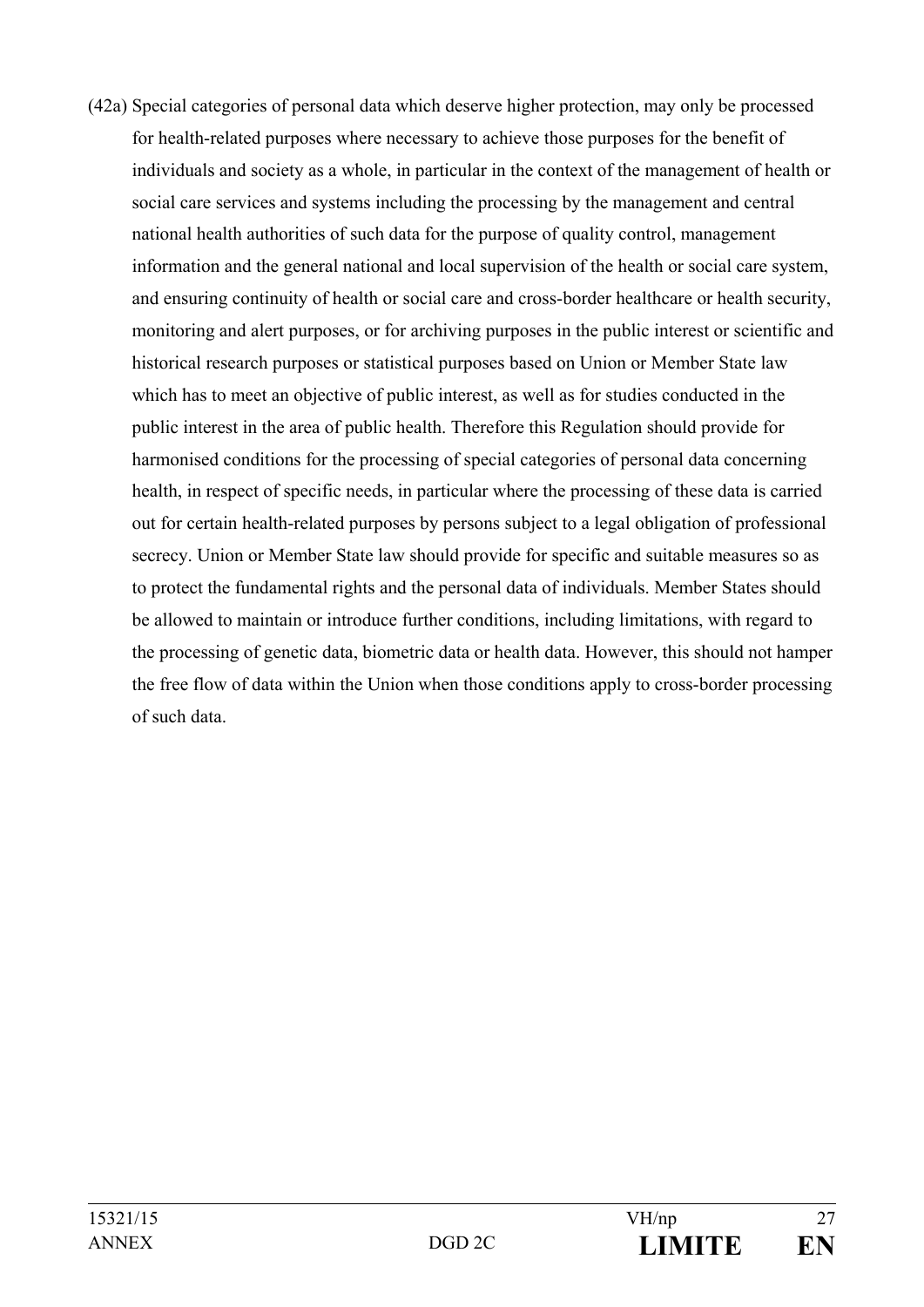- (42b) The processing of special categories of personal data may be necessary for reasons of public interest in the areas of public health without consent of the data subject. This processing is subject to suitable and specific measures so as to protect the rights and freedoms of individuals. In that context, 'public health' should be interpreted as defined in Regulation (EC) No 1338/2008 of the European Parliament and of the Council of 16 December 2008 on Community statistics on public health and health and safety at work, meaning all elements related to health, namely health status, including morbidity and disability, the determinants having an effect on that health status, health care needs, resources allocated to health care, the provision of, and universal access to, health care as well as health care expenditure and financing, and the causes of mortality. Such processing of personal data concerning health for reasons of public interest should not result in personal data being processed for other purposes by third parties such as employers, insurance and banking companies.
- (43) Moreover, the processing of personal data by official authorities for achieving aims, laid down in constitutional law or international public law, of officially recognised religious associations is carried out on grounds of public interest.
- (44) Where in the course of electoral activities, the operation of the democratic system requires in a Member State that political parties compile data on people's political opinions, the processing of such data may be permitted for reasons of public interest, provided that appropriate safeguards are established.
- (45) If the data processed by a controller do not permit the controller to identify a natural person, the data controller should not be obliged to acquire additional information in order to identify the data subject for the sole purpose of complying with any provision of this Regulation. However, the controller should not refuse to take additional information provided by the data subject in order to support the exercise of his or her rights. Identification should include the digital identification of a data subject, for example through authentication mechanism such as the same credentials, used by the data subject to log-into the on-line service offered by the data controller.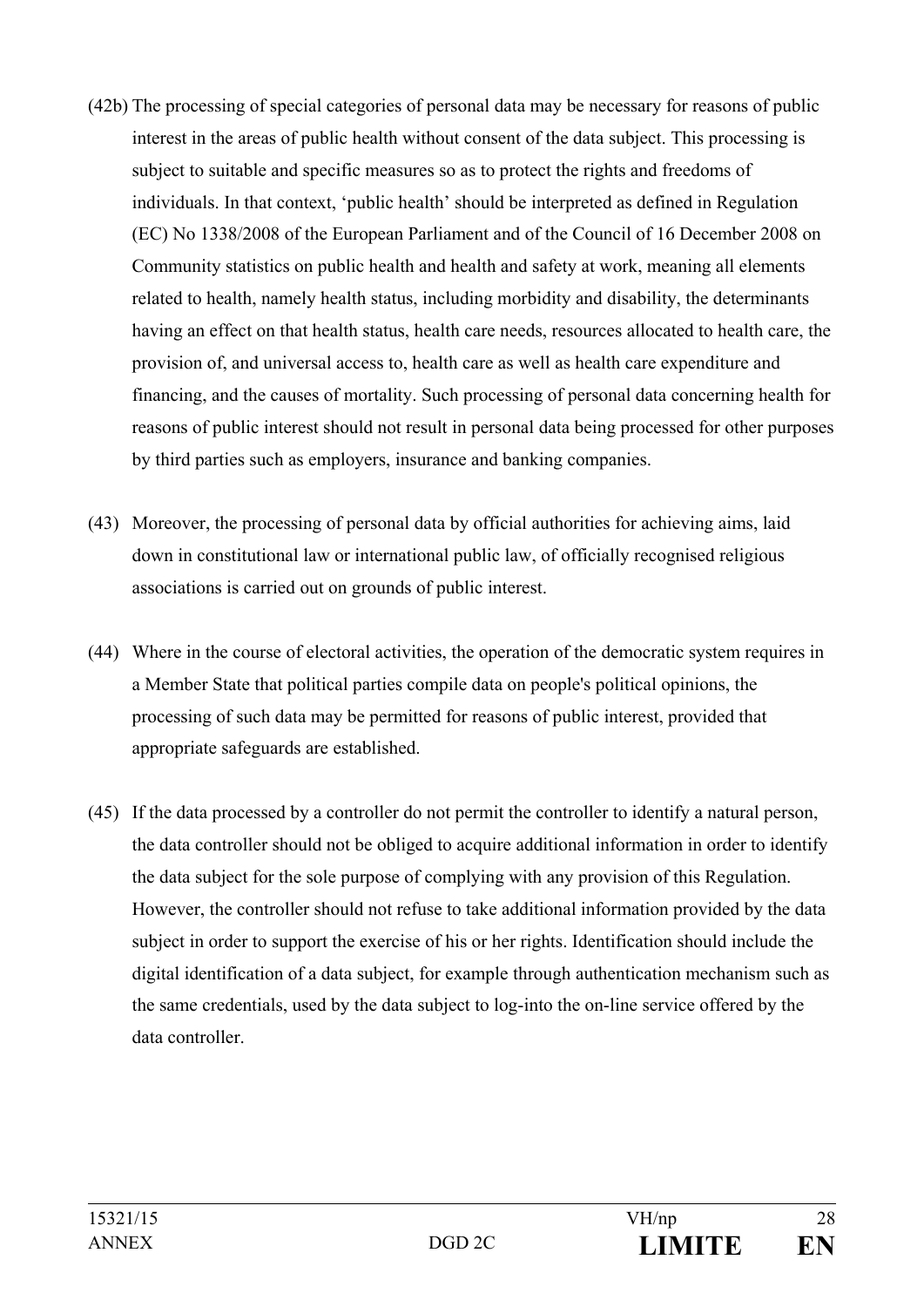- (46) The principle of transparency requires that any information addressed to the public or to the data subject should be concise, easily accessible and easy to understand, and that clear and plain language and, additionally, where appropriate, visualisation is used. This information could be provided in electronic form, for example, when addressed to the public, through a website. This is in particular relevant where in situations, such as online advertising, the proliferation of actors and the technological complexity of practice make it difficult for the data subject to know and understand if personal data relating to him or her are being collected, by whom and for what purpose. Given that children deserve specific protection, any information and communication, where processing is addressed to a child, should be in such a clear and plain language that the child can easily understand.
- (47) Modalities should be provided for facilitating the data subject's exercise of their rights provided by this Regulation, including mechanisms to request and if applicable obtain, free of charge, in particular access to data, rectification, erasure and to exercise the right to object. Thus the controller should also provide means for requests to be made electronically, especially where personal data are processed by electronic means. The controller should be obliged to respond to requests of the data subject without undue delay and at the latest within one month and give reasons where the controller does not intend to comply with the data subject's request.
- (48) The principles of fair and transparent processing require that the data subject should be informed of the existence of the processing operation and its purposes. The controller should provide the data subject with any further information necessary to guarantee fair and transparent processing having regard to the specific circumstances and context in which the personal data are processed. Furthermore the data subject should be informed about the existence of profiling, and the consequences of such profiling. Where the data are collected from the data subject, the data subject should also be informed whether he or she is obliged to provide the data and of the consequences, in cases he or she does not provide such data. This information may be provided in combination with standardised icons in order to give in an easily visible, intelligible and clearly legible way a meaningful overview of the intended processing. Where the icons are presented electronically, they should be machine-readable.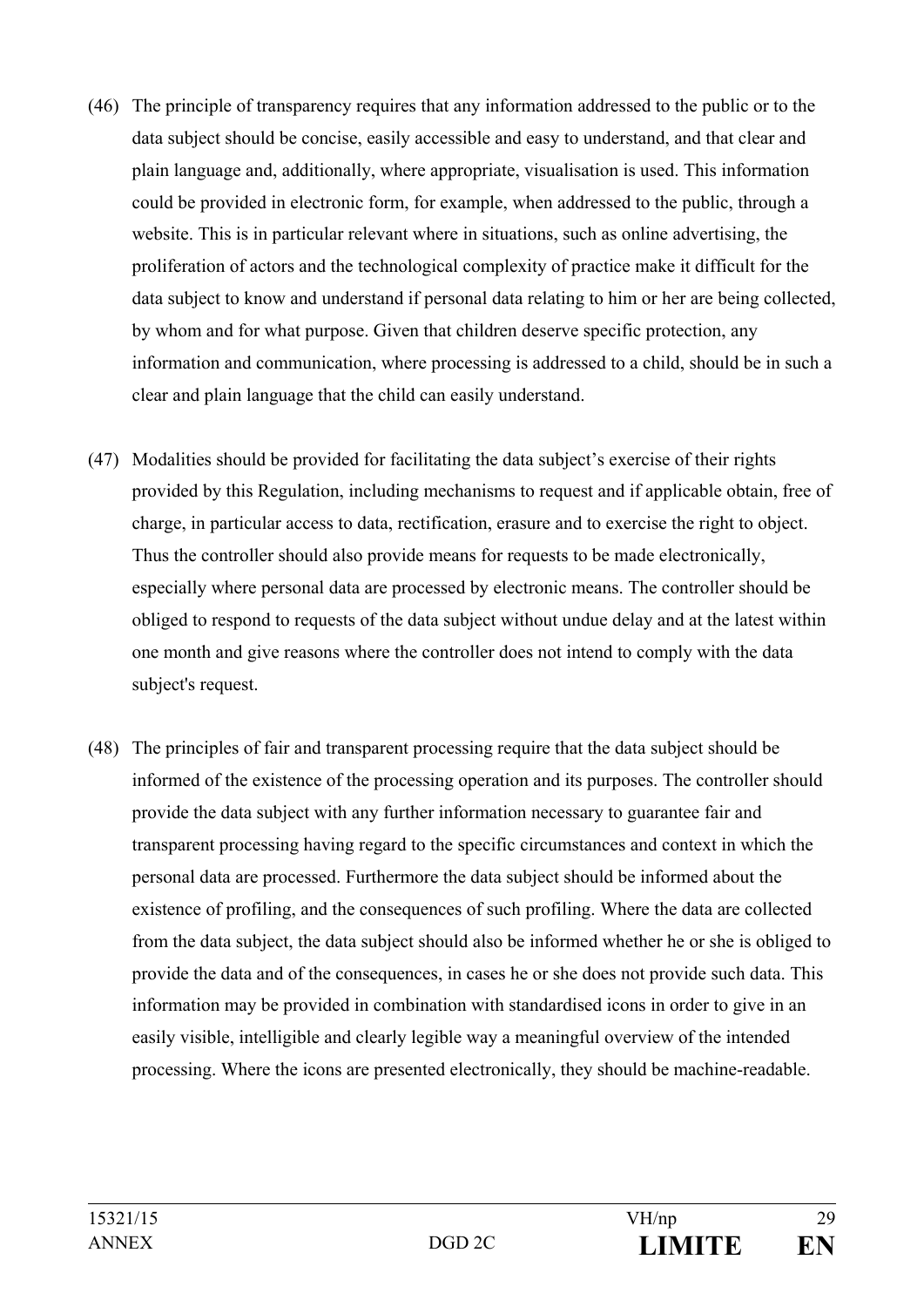- (49) The information in relation to the processing of personal data relating to the data subject should be given to him or her at the time of collection, or, where the data are not obtained from the data subject but from another source, within a reasonable period, depending on the circumstances of the case. Where data can be legitimately disclosed to another recipient, the data subject should be informed when the data are first disclosed to the recipient. Where the controller intends to process the data for a purpose other than the one for which the data were collected the controller should provide the data subject prior to that further processing with information on that other purpose and other necessary information. Where the origin of the data could not be provided to the data subject because various sources have been used, the information should be provided in a general manner.
- (50) However, it is not necessary to impose this obligation where the data subject already possesses this information, or where the recording or disclosure of the data is expressly laid down by law, or where the provision of information to the data subject proves impossible or would involve disproportionate efforts. The latter could be particularly the case where processing is for archiving purposes in the public interest, or scientific and historical research purposes or statistical purposes; in this regard, the number of data subjects, the age of the data, and any appropriate safeguards adopted may be taken into consideration.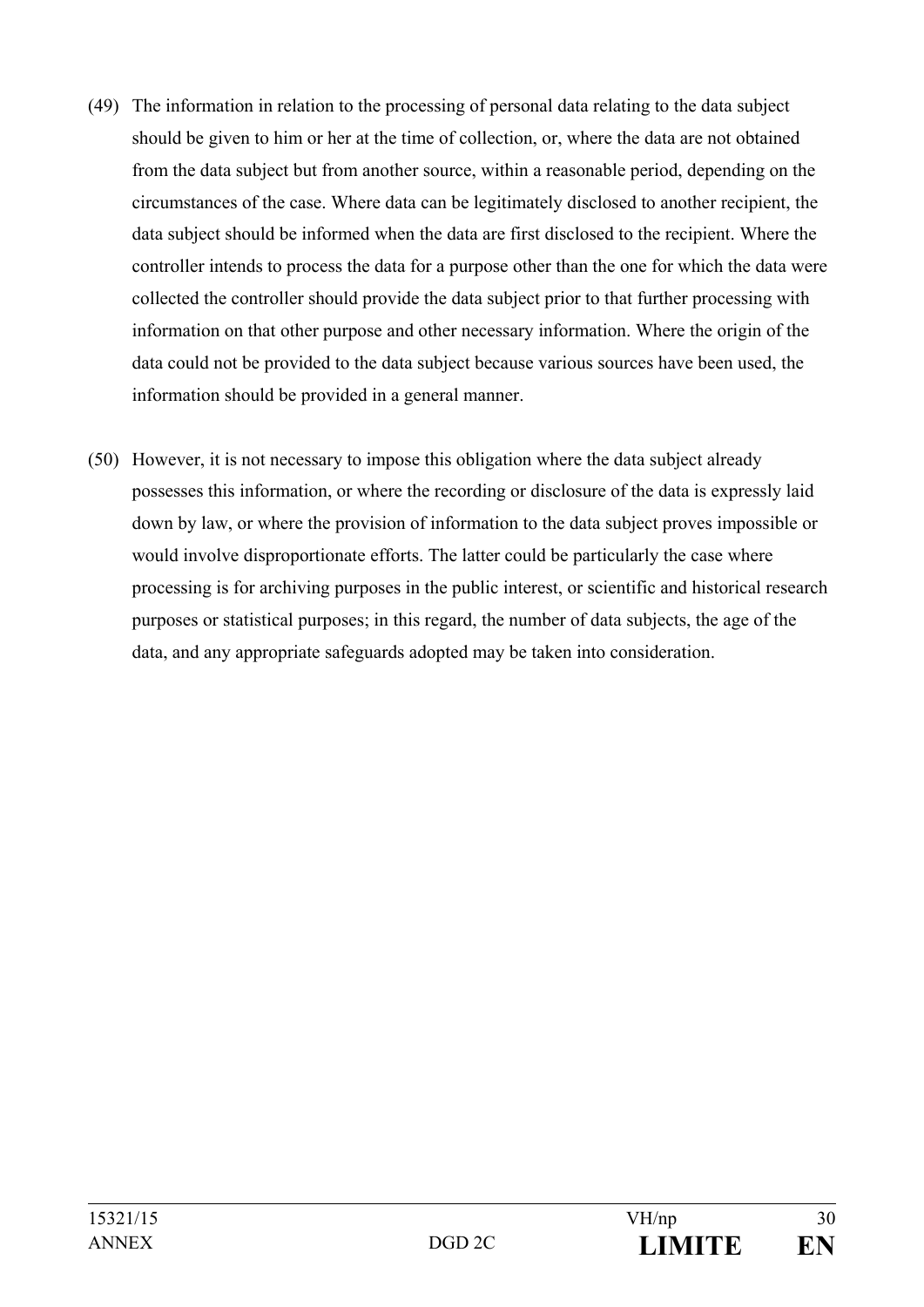- (51) A natural person should have the right of access to data which has been collected concerning him or her, and to exercise this right easily and at reasonable intervals, in order to be aware of and verify the lawfulness of the processing. This includes the right for individuals to have access to their personal data concerning their health, for example the data in their medical records containing such information as diagnosis, examination results, assessments by treating physicians and any treatment or interventions provided. Every data subject should therefore have the right to know and obtain communication in particular for what purposes the data are processed, where possible for what period, which recipients receive the data, what is the logic involved in any automatic data processing and what might be, at least when based on profiling, the consequences of such processing. Where possible, the controller may provide remote access to a secure system which would provide the data subject with direct access to his or her personal data. This right should not adversely affect the rights and freedoms of others, including trade secrets or intellectual property and in particular the copyright protecting the software. However, the result of these considerations should not be that all information is refused to the data subject. Where the controller processes a large quantity of information concerning the data subject, the controller may request that before the information is delivered the data subject specify to which information or to which processing activities the request relates.
- (52) The controller should use all reasonable measures to verify the identity of a data subject who requests access, in particular in the context of online services and online identifiers. A controller should not retain personal data for the sole purpose of being able to react to potential requests.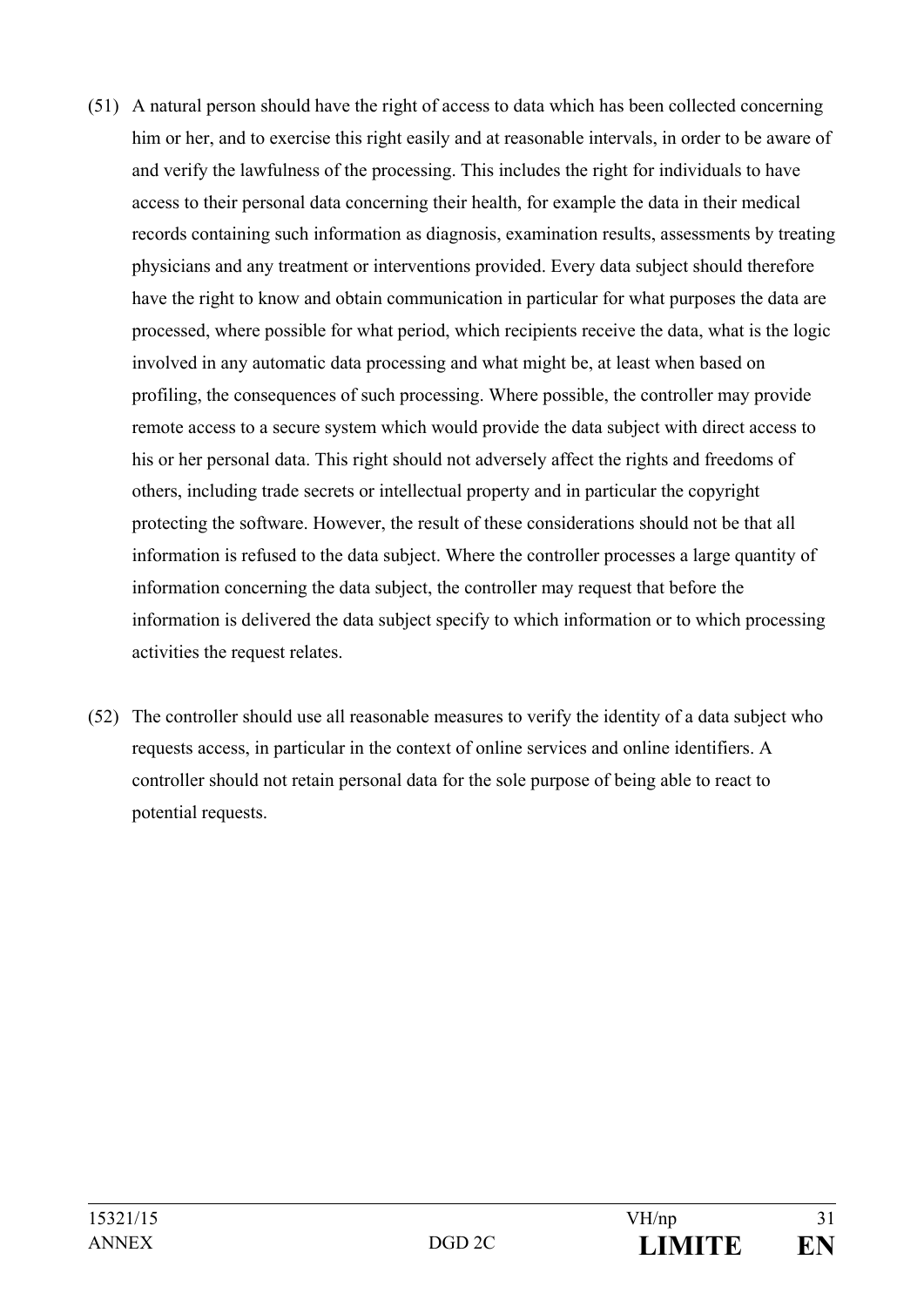- (53) A natural person should have the right to have personal data concerning them rectified and a 'right to be forgotten' where the retention of such data is not in compliance with this Regulation or with Union or Member State law to which the controller is subject. In particular, data subjects should have the right that their personal data are erased and no longer processed, where the data are no longer necessary in relation to the purposes for which the data are collected or otherwise processed, where data subjects have withdrawn their consent for processing or where they object to the processing of personal data concerning them or where the processing of their personal data otherwise does not comply with this Regulation. This right is in particular relevant, when the data subject has given his or her consent as a child, when not being fully aware of the risks involved by the processing, and later wants to remove such personal data especially on the Internet. The data subject should be able to exercise this right notwithstanding the fact that he or she is no longer a child. However, the further retention of the data should be lawful where it is necessary, for exercising the right of freedom of expression and information, for compliance with a legal obligation, for the performance of a task carried out in the public interest or in the exercise of official authority vested in the controller, for reasons of public interest in the area of public health, for archiving purposes in the public interest, or scientific and historical research purposes or statistical purposes or for the establishment, exercise or defence of legal claims.
- (54) To strengthen the 'right to be forgotten' in the online environment, the right to erasure should also be extended in such a way that a controller who has made the personal data public should be obliged to inform the controllers which are processing such data to erase any links to, or copies or replications of that personal data. To ensure the above mentioned information, the controller should take reasonable steps, taking into account available technology and the means available to the controller, including technical measures, to inform the controllers, which are processing the data, of the data subject's request.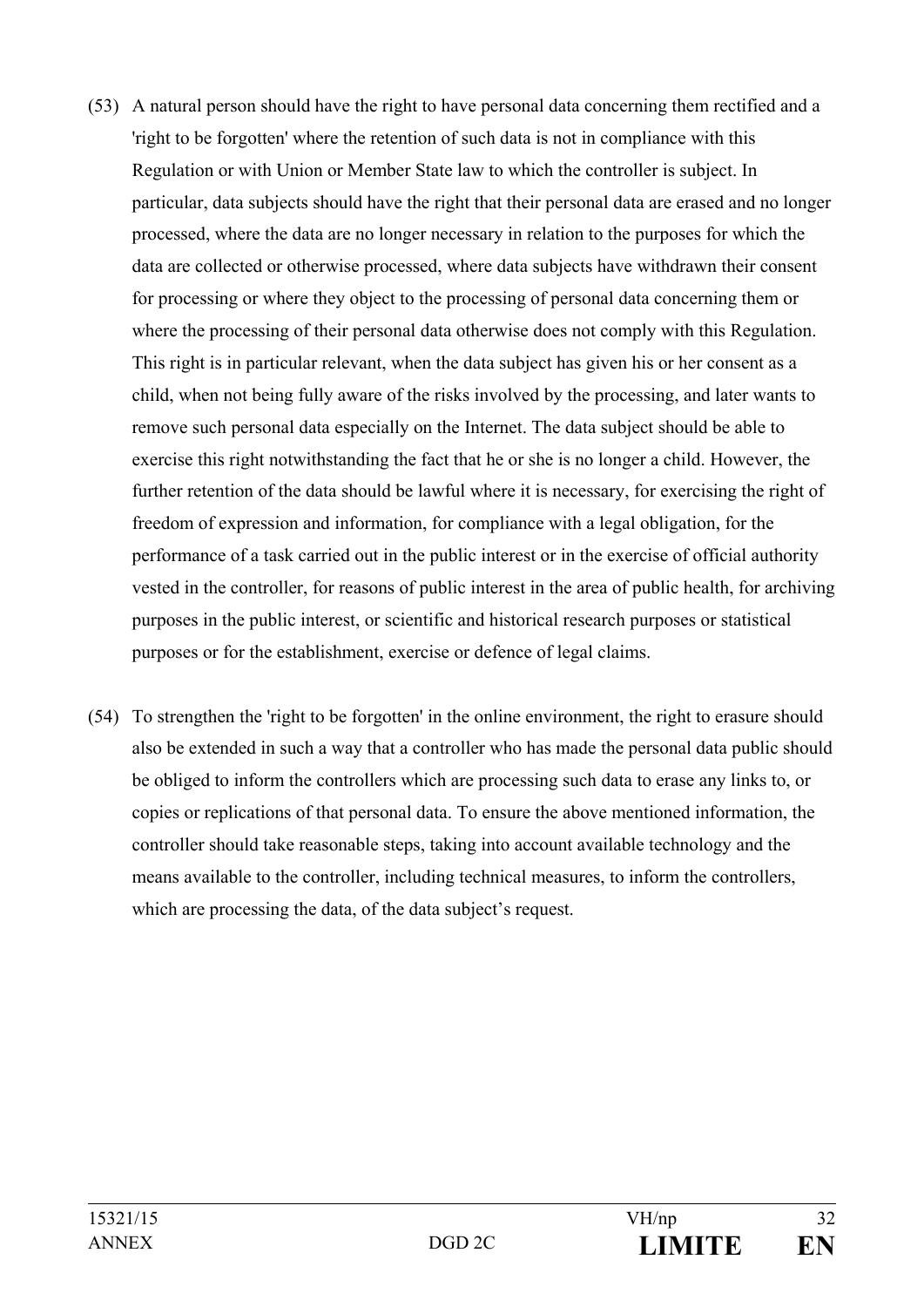- (54a) Methods to restrict processing of personal data could include, inter alia, temporarily moving the selected data to another processing system or making the selected data unavailable to users or temporarily removing published data from a website. In automated filing systems the restriction of processing of personal data should in principle be ensured by technical means in such a way that the data is not subject to further processing operations and cannot be changed anymore; the fact that the processing of personal data is restricted should be indicated in the system in such a way that it is clear that the processing of the personal data is restricted.
- (55) To further strengthen the control over their own data, where the processing of personal data is carried out by automated means, the data subject should also be allowed to receive the personal data concerning him or her, which he or she has provided to a controller, in a structured, commonly used, machine-readable and interoperable format and transmit it to another controller. Data controllers should be encouraged to develop interoperable formats that enable data portability. This right should apply where the data subject provided the personal data based on his or her consent or the processing is necessary for the performance of a contract. It should not apply where processing is based on another legal ground other than consent or contract. By its very nature this right should not be exercised against controllers processing data in the exercise of their public duties. It should therefore in particular not apply where processing of the personal data is necessary for compliance with a legal obligation to which the controller is subject or for the performance of a task carried out in the public interest or in the exercise of an official authority vested in the controller. The data subject's right to transmit or receive personal data concerning him or her does not create an obligation for the controllers to adopt or maintain data processing systems which are technically compatible. Where, in a certain set of personal data, more than one data subject is concerned, the right to receive the data should be without prejudice to the rights of other data subjects in accordance with this Regulation. This right should also not prejudice the right of the data subject to obtain the erasure of personal data and the limitations of that right as set out in this Regulation and should in particular not imply the erasure of personal data concerning the data subject which have been provided by him or her for the performance of a contract, to the extent and as long as the data are necessary for the performance of that contract. Where technically feasible, the data subject should have the right to obtain that the data is transmitted directly from controller to controller.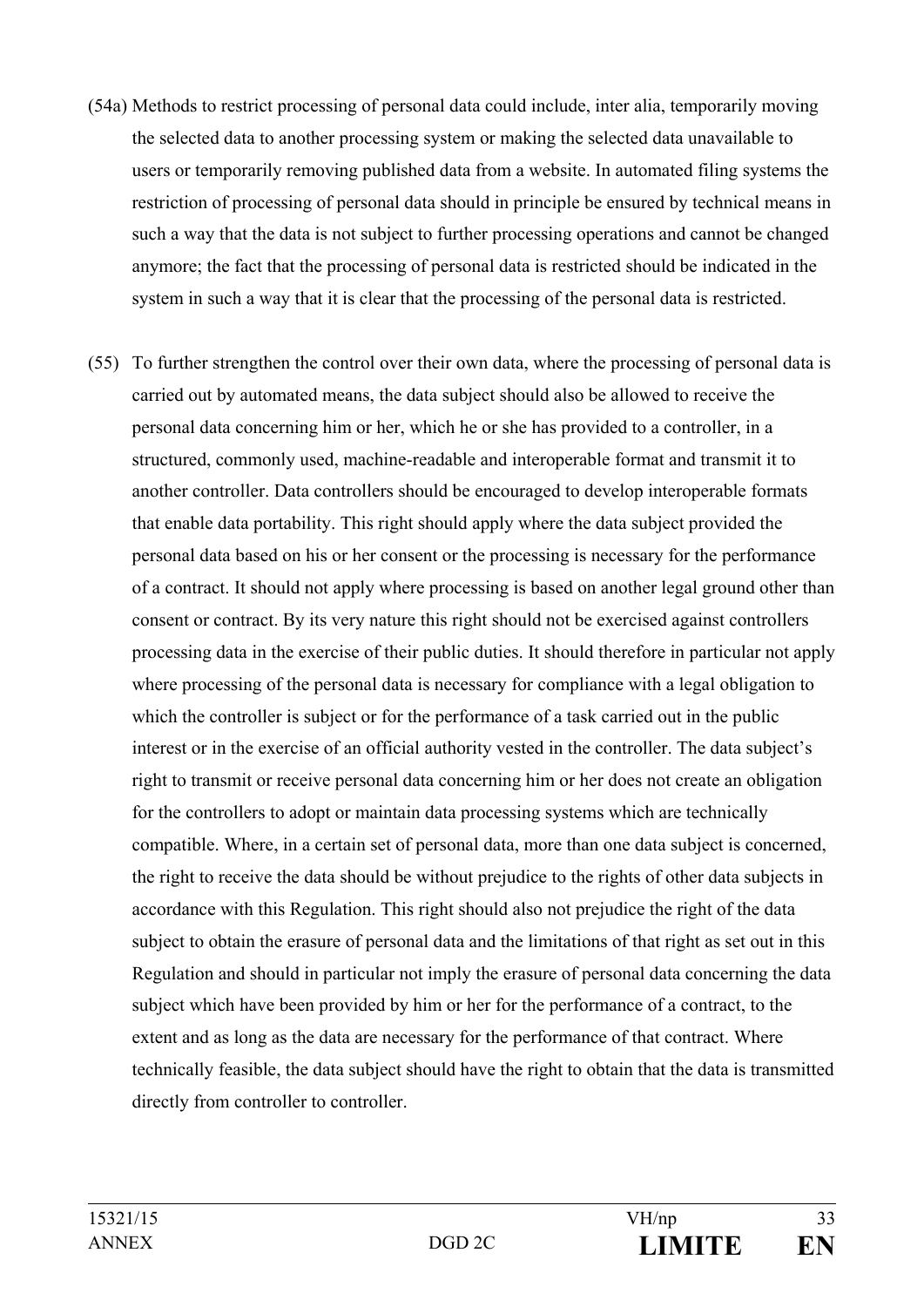- (56) In cases where personal data might lawfully be processed because processing is necessary for the performance of a task carried out in the public interest or in the exercise of official authority vested in the controller or on grounds of the legitimate interests of a controller or a third party, any data subject should nevertheless be entitled to object to the processing of any data relating to their particular situation. It should be for the controller to demonstrate that their compelling legitimate interests may override the interests or the fundamental rights and freedoms of the data subject.
- (57) Where personal data are processed for the purposes of direct marketing, the data subject should have the right to object to such processing, including profiling to the extent that it is related to such direct marketing, whether the initial or further processing, at any time and free of charge. This right shall be explicitly brought to the attention of the data subject and shall be presented clearly and separately from any other information.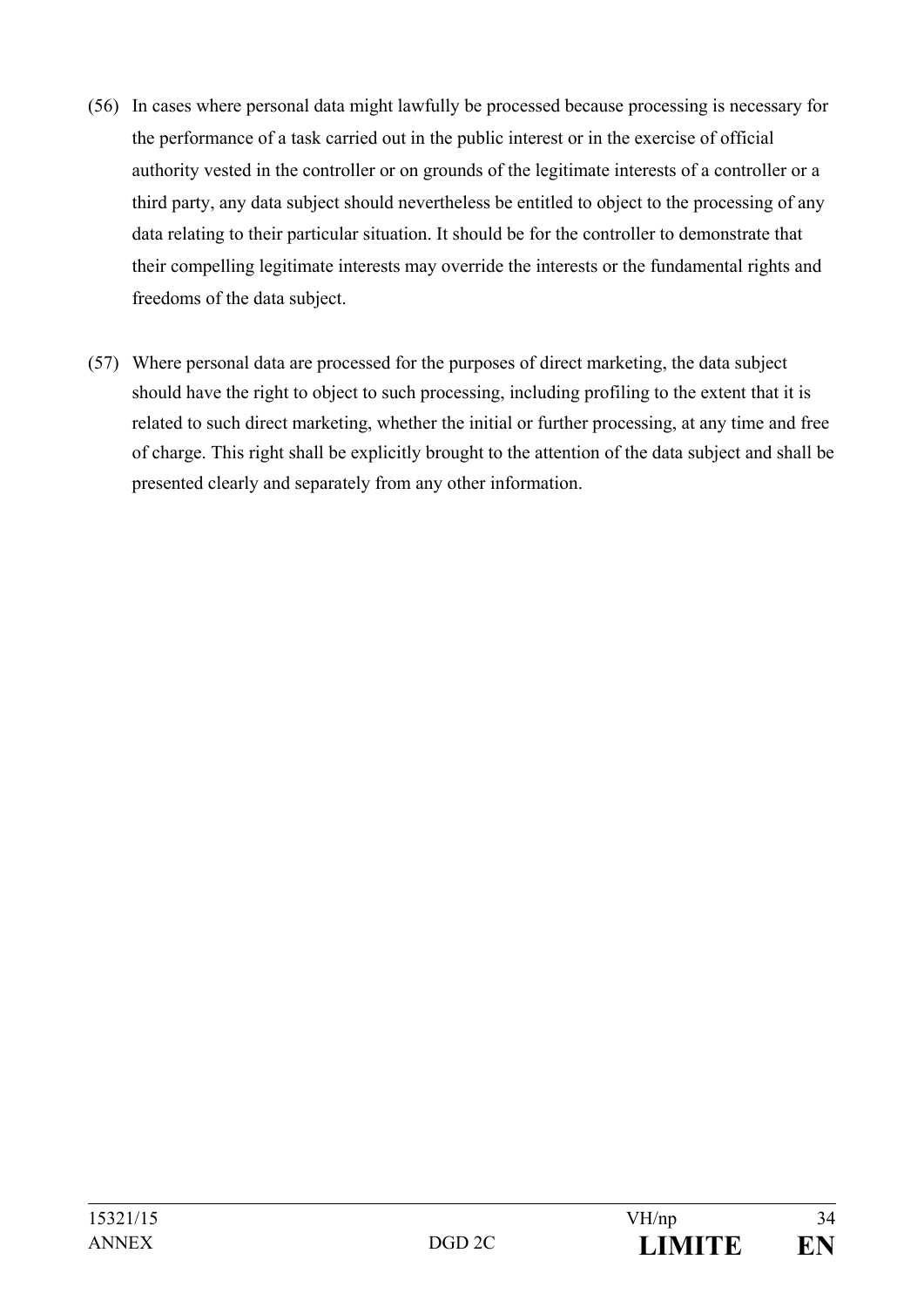(58) The data subject should have the right not to be subject to a decision, which may include a measure, evaluating personal aspects relating to him or her which is based solely on automated processing, which produces legal effects concerning him or her or similarly significantly affects him or her, like automatic refusal of an on-line credit application or erecruiting practices without any human intervention. Such processing includes also 'profiling' consisting in any form of automated processing of personal data evaluating personal aspects relating to a natural person, in particular to analyse or predict aspects concerning performance at work, economic situation, health, personal preferences or interests, reliability or behaviour, location or movements as long as it produces legal effects concerning him or her or similarly significantly affects him or her. However, decision making based on such processing, including profiling, should be allowed when expressly authorised by Union or Member State law, to which the controller is subject, including for fraud and tax evasion monitoring and prevention purposes conducted in accordance with the regulations, standards and recommendations of EU institutions or national oversight bodies and to ensure the security and reliability of a service provided by the controller, or necessary for the entering or performance of a contract between the data subject and a controller, or when the data subject has given his or her explicit consent. In any case, such processing should be subject to suitable safeguards, including specific information of the data subject and the right to obtain human intervention and that such measure should not concern a child, to express his or her point of view, to get an explanation of the decision reached after such assessment and the right to contest the decision. In order to ensure fair and transparent processing in respect of the data subject, having regard to the specific circumstances and context in which the personal data are processed, the controller should use adequate mathematical or statistical procedures for the profiling, implement technical and organisational measures appropriate to ensure in particular that factors which result in data inaccuracies are corrected and the risk of errors is minimized, secure personal data in a way which takes account of the potential risks involved for the interests and rights of the data subject and which prevents inter alia discriminatory effects against individuals on the basis of race or ethnic origin, political opinions, religion or beliefs, trade union membership, genetic or health status, sexual orientation or that result in measures having such effect. Automated decision making and profiling based on special categories of personal data should only be allowed under specific conditions.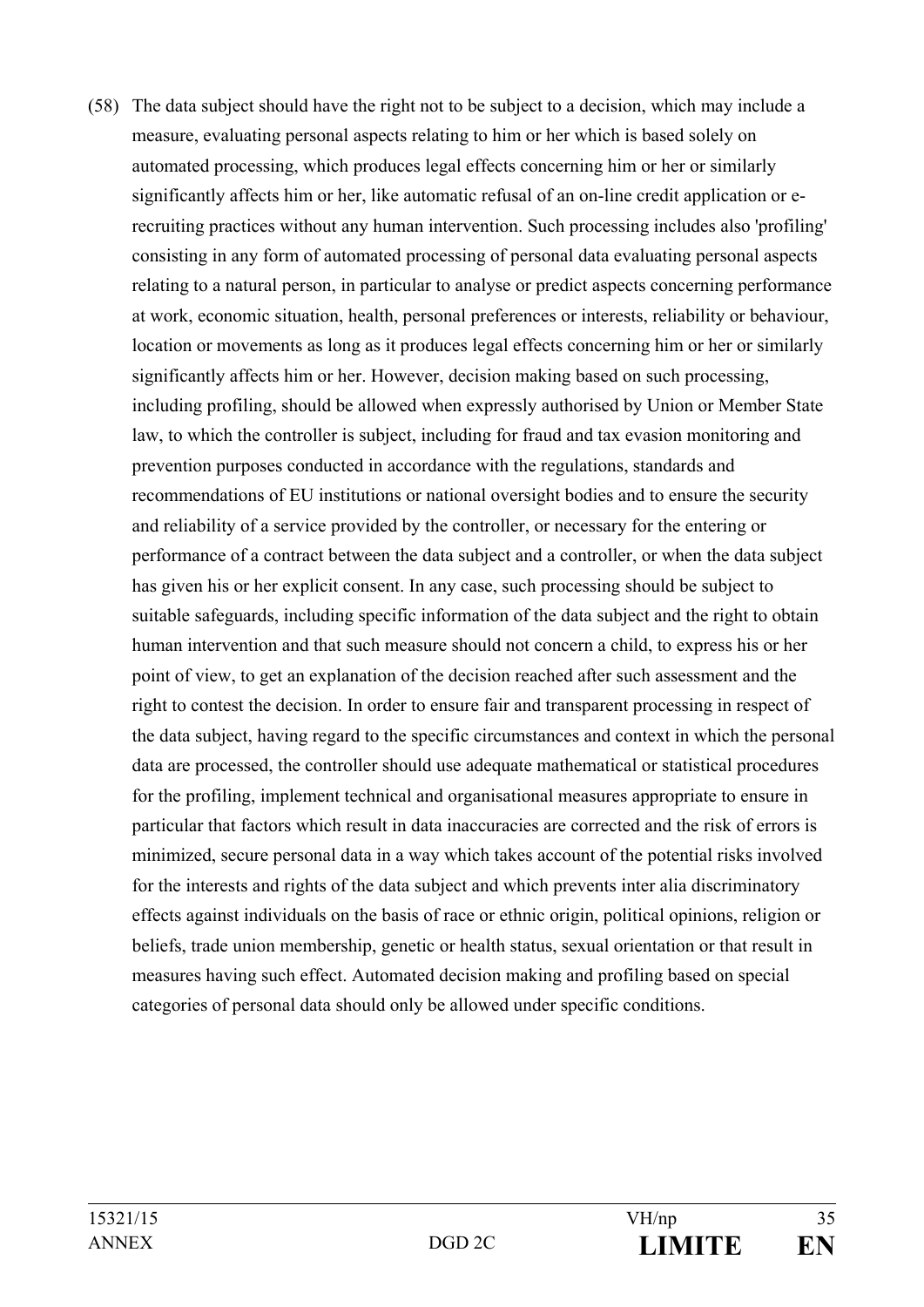- (58a) Profiling as such is subject to the rules of this Regulation governing processing of personal data, such as legal grounds of processing or data protection principles. The European Data Protection Board should have the possibility to issue guidance in this context.
- (59) Restrictions on specific principles and on the rights of information, access, rectification and erasure or on the right to data portability, the right to object, decisions based on profiling, as well as on the communication of a personal data breach to a data subject and on certain related obligations of the controllers may be imposed by Union or Member State law, as far as necessary and proportionate in a democratic society to safeguard public security, including the protection of human life especially in response to natural or man made disasters, the prevention, investigation and prosecution of criminal offences or the execution of criminal penalties, including the safeguarding against and the prevention of threats to public security, or of breaches of ethics for regulated professions, other public interests of the Union or of a Member State, in particular an important economic or financial interest of the Union or of a Member State, the keeping of public registers kept for reasons of general public interest, further processing of archived personal data to provide specific information related to the political behaviour under former totalitarian state regimes or the protection of the data subject or the rights and freedoms of others, including social protection, public health and humanitarian purposes. Those restrictions should be in compliance with requirements set out by the Charter of Fundamental Rights of the European Union and by the European Convention for the Protection of Human Rights and Fundamental Freedoms.
- (60) The responsibility and liability of the controller for any processing of personal data carried out by the controller or on the controller's behalf should be established. In particular, the controller should be obliged to implement appropriate and effective measures and be able to demonstrate the compliance of processing activities with this Regulation, including the effectiveness of the measures. These measures should take into account the nature, scope, context and purposes of the processing and the risk for the rights and freedoms of individuals.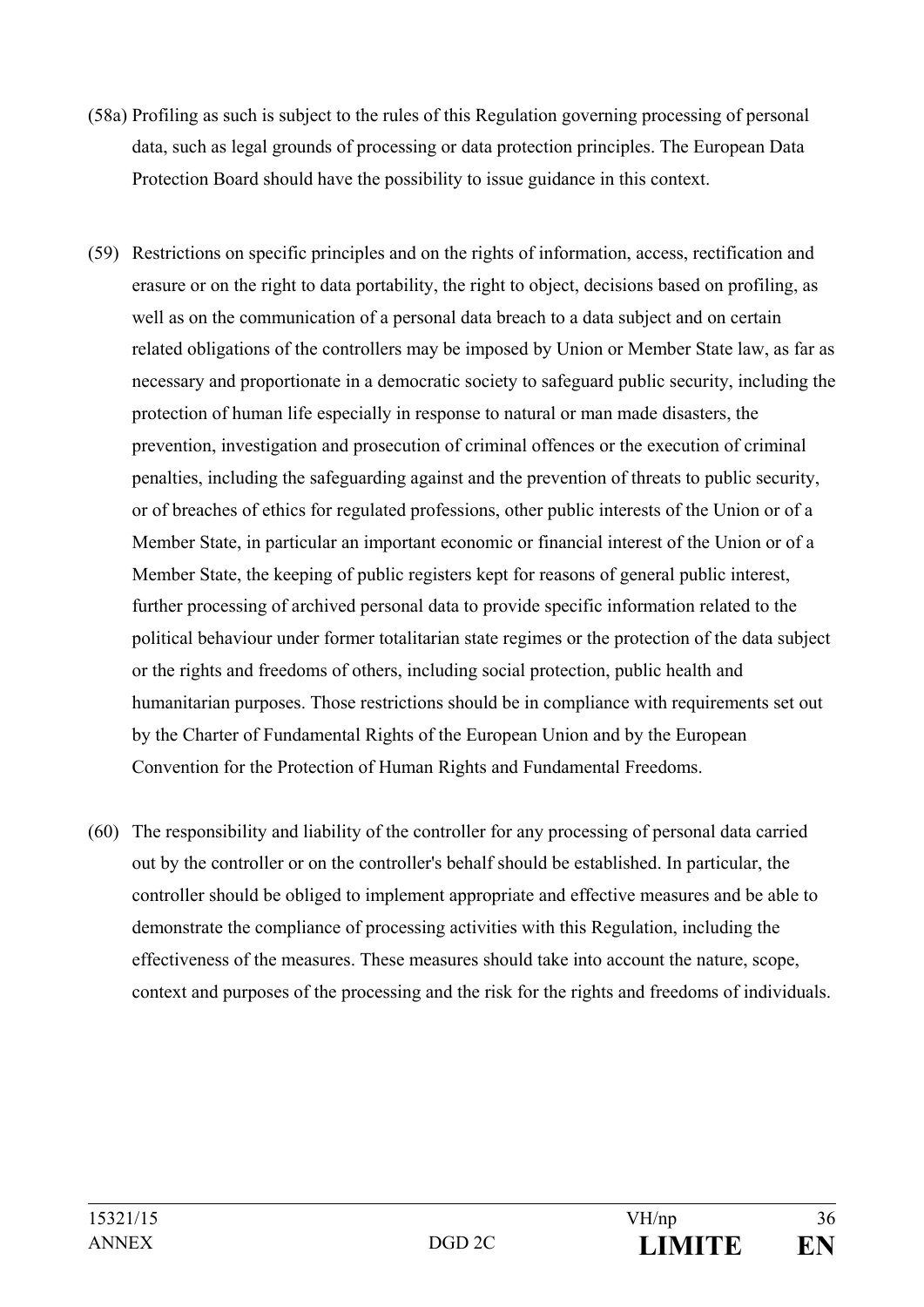- (60a) Such risks, of varying likelihood and severity, may result from data processing which could lead to physical, material or moral damage, in particular where the processing may give rise to discrimination, identity theft or fraud, financial loss, damage to the reputation, loss of confidentiality of data protected by professional secrecy, unauthorized reversal of pseudonymisation, or any other significant economic or social disadvantage; or where data subjects might be deprived of their rights and freedoms or from exercising control over their personal data; where personal data are processed which reveal racial or ethnic origin, political opinions, religion or philosophical beliefs, trade-union membership, and the processing of genetic data or data concerning health or sex life or criminal convictions and offences or related security measures; where personal aspects are evaluated, in particular analysing or prediction of aspects concerning performance at work, economic situation, health, personal preferences or interests, reliability or behaviour, location or movements, in order to create or use personal profiles; where personal data of vulnerable individuals, in particular of children, are processed; where processing involves a large amount of personal data and affects a large number of data subjects.
- (60b) The likelihood and severity of the risk for the rights and freedoms of the data subject should be determined in function of the nature, scope, context and purposes of the data processing. Risk should be evaluated based on an objective assessment, by which it is established whether data processing operations involve a risk or a high risk.
- (60c) Guidance for the implementation of appropriate measures, and for demonstrating the compliance by the controller or processor, especially as regards the identification of the risk related to the processing, their assessment in terms of their origin, nature, likelihood and severity, and the identification of best practices to mitigate the risk, could be provided in particular by approved codes of conduct, approved certifications, guidelines of the European Data Protection Board or through the indications provided by a data protection officer. The European Data Protection Board may also issue guidelines on processing operations that are considered to be unlikely to result in a high risk for the rights and freedoms of individuals and indicate what measures may be sufficient in such cases to address such risk.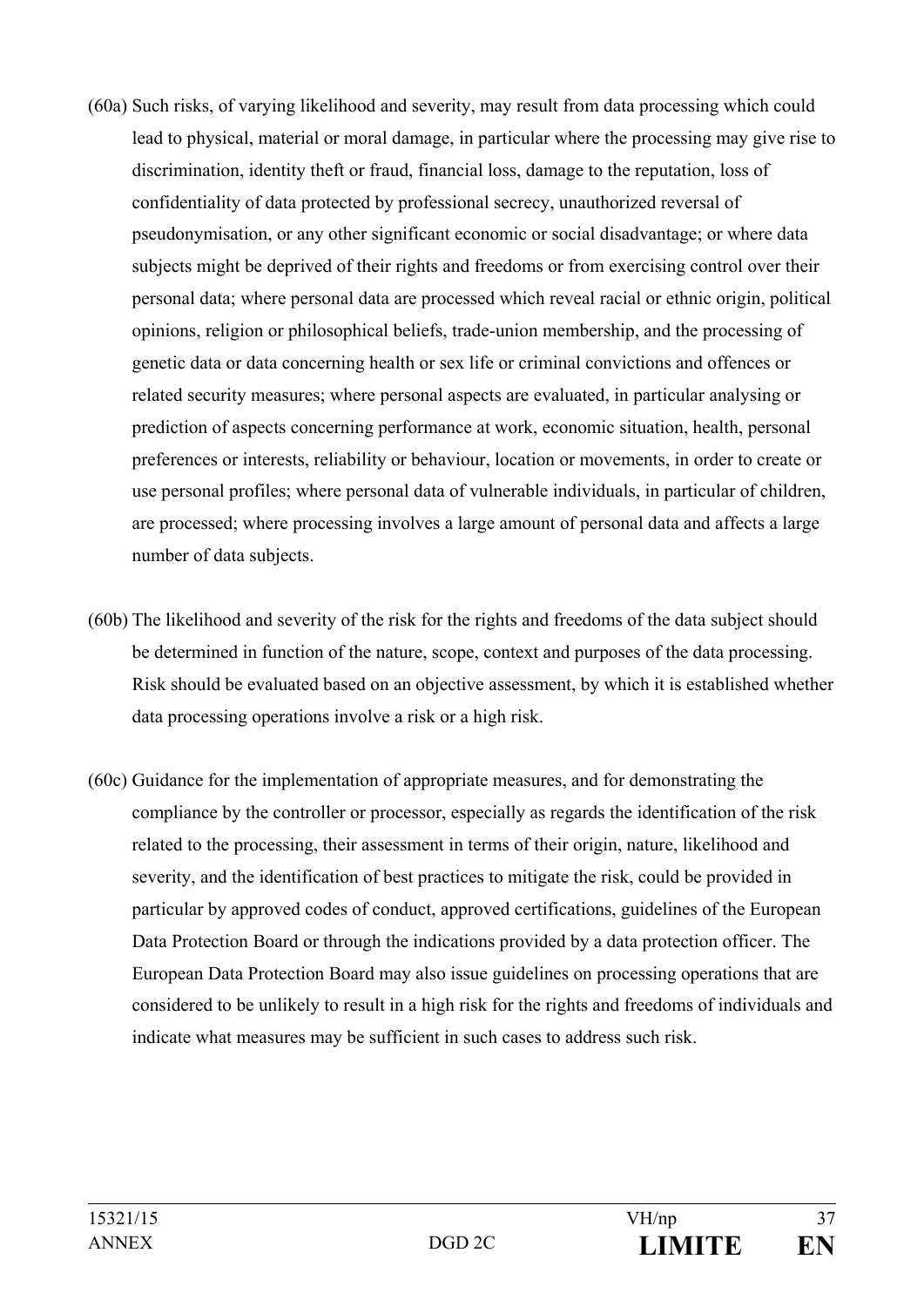- (61) The protection of the rights and freedoms of individuals with regard to the processing of personal data require that appropriate technical and organisational measures are taken to ensure that the requirements of this Regulation are met. In order to be able to demonstrate compliance with this Regulation, the controller should adopt internal policies and implement measures, which meet in particular the principles of data protection by design and data protection by default. Such measures could consist inter alia of minimising the processing of personal data, pseudonymising personal data as soon as possible, transparency with regard to the functions and processing of personal data, enabling the data subject to monitor the data processing, enabling the controller to create and improve security features. When developing, designing, selecting and using applications, services and products that are either based on the processing of personal data or process personal data to fulfil their task, producers of the products, services and applications should be encouraged to take into account the right to data protection when developing and designing such products, services and applications and, with due regard to the state of the art, to make sure that controllers and processors are able to fulfil their data protection obligations.The principles of data protection by design and by default should also be taken into consideration in the context of public tenders.
- (62) The protection of the rights and freedoms of data subjects as well as the responsibility and liability of controllers and processors, also in relation to the monitoring by and measures of supervisory authorities, requires a clear attribution of the responsibilities under this Regulation, including where a controller determines the purposes, and means of the processing jointly with other controllers or where a processing operation is carried out on behalf of a controller.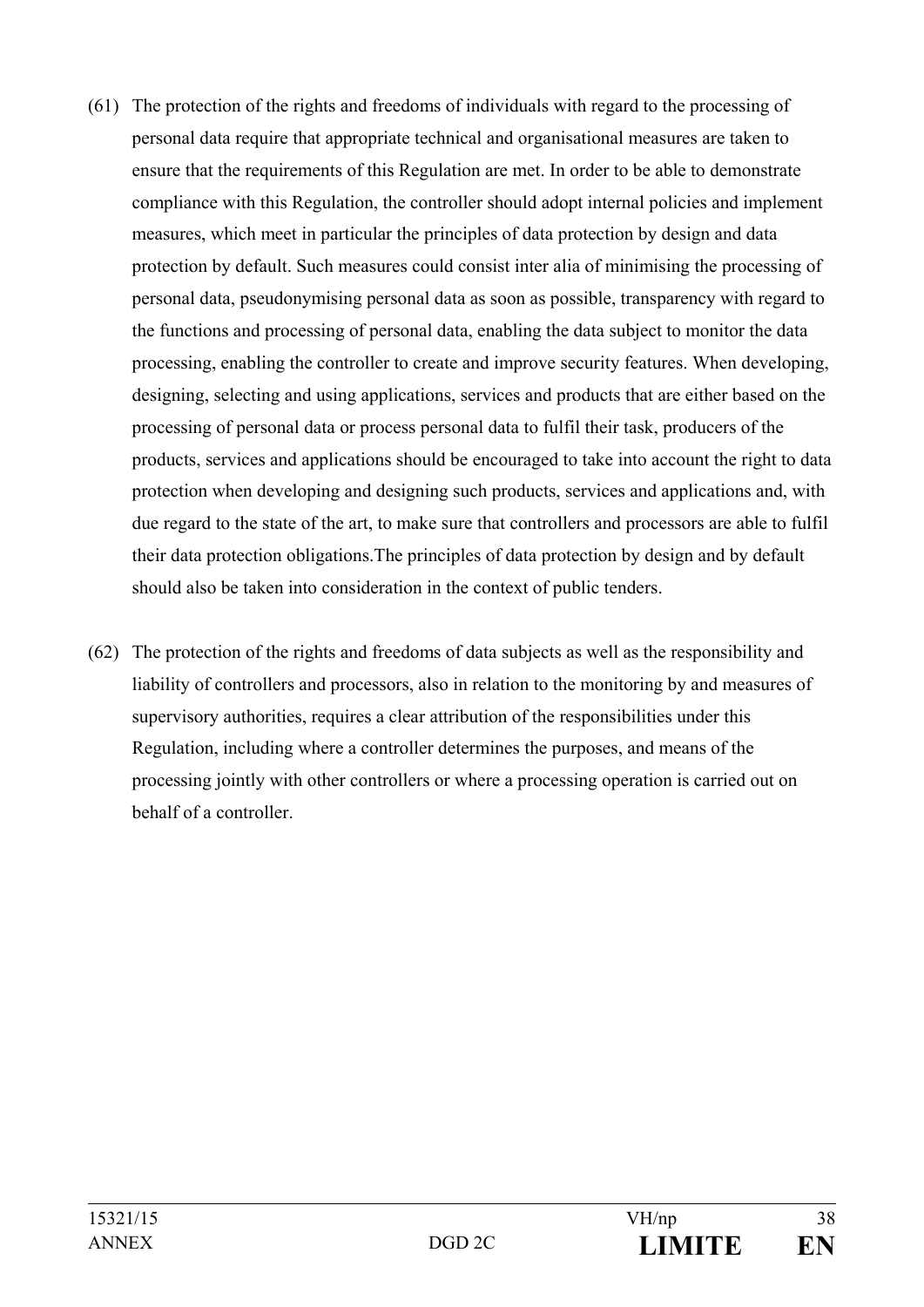(63) Where a controller or a processor not established in the Union is processing personal data of data subjects who are in the Union whose processing activities are related to the offering of goods or services, irrespective of whether a payment of the data subject is required, to such data subjects in the Union, or to the monitoring of their behaviour as far as their behaviour takes place within the Union, the controller or the processor should designate a representative, unless the processing is occasional, does not include processing, on a large scale, of special categories of data as referred to in Article 9(1) or processing of data relating to criminal convictions and offences referred to in Article 9a, and is unlikely to result in a risk for the rights and freedoms of individuals, taking into account the nature, context, scope and purposes of the processing or if the controller is a public authority or body. The representative should act on behalf of the controller or the processor and may be addressed by any supervisory authority. The representative should be explicitly designated by a written mandate of the controller or the processor to act on its behalf with regard to the latter's obligations under this Regulation. The designation of such representative does not affect the responsibility and liability of the controller or the processor under this Regulation. Such representative should perform its tasks according to the received mandate from the controller, including to cooperate with the competent supervisory authorities on any action taken in ensuring compliance with this Regulation. The designated representative should be subjected to enforcement actions in case of non-compliance by the controller.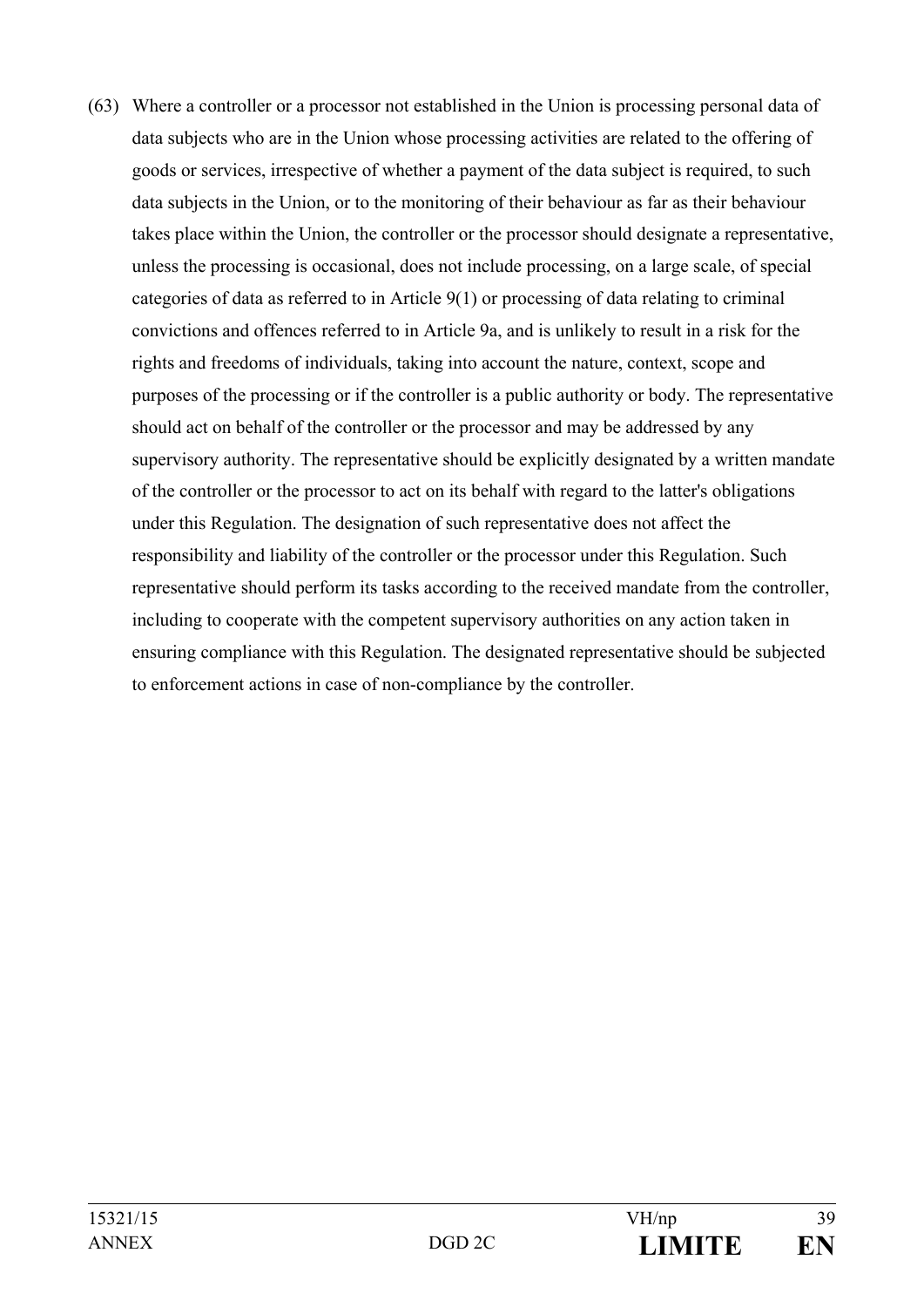(63a) To ensure compliance with the requirements of this Regulation in respect of the processing to be carried out by the processor on behalf of the controller, when entrusting a processor with processing activities, the controller should use only processors providing sufficient guarantees, in particular in terms of expert knowledge, reliability and resources, to implement technical and organisational measures which will meet the requirements of this Regulation, including for the security of processing. Adherence of the processor to an approved code of conduct or an approved certification mechanism may be used as an element to demonstrate compliance with the obligations of the controller. The carrying out of processing by a processor should be governed by a contract or other legal act under Union or Member State law, binding the processor to the controller, setting out the subject-matter and duration of the processing, the nature and purposes of the processing, the type of personal data and categories of data subjects, taking into account the specific tasks and responsibilities of the processor in the context of the processing to be carried out and the risk for the rights and freedoms of the data subject. The controller and processor may choose to use an individual contract or standard contractual clauses which are adopted either directly by the Commission or by a supervisory authority in accordance with the consistency mechanism and then adopted by the Commission. After the completion of the processing on behalf of the controller, the processor should, at the choice of the controller, return or delete the personal data, unless there is a requirement to store the data under Union or Member State law to which the processor is subject.

 $(64)$   $($ ...)

(65) In order to demonstrate compliance with this Regulation, the controller or processor should maintain records of processing activities under its responsibility. Each controller and processor should be obliged to co-operate with the supervisory authority and make these records, on request, available to it, so that it might serve for monitoring those processing operations.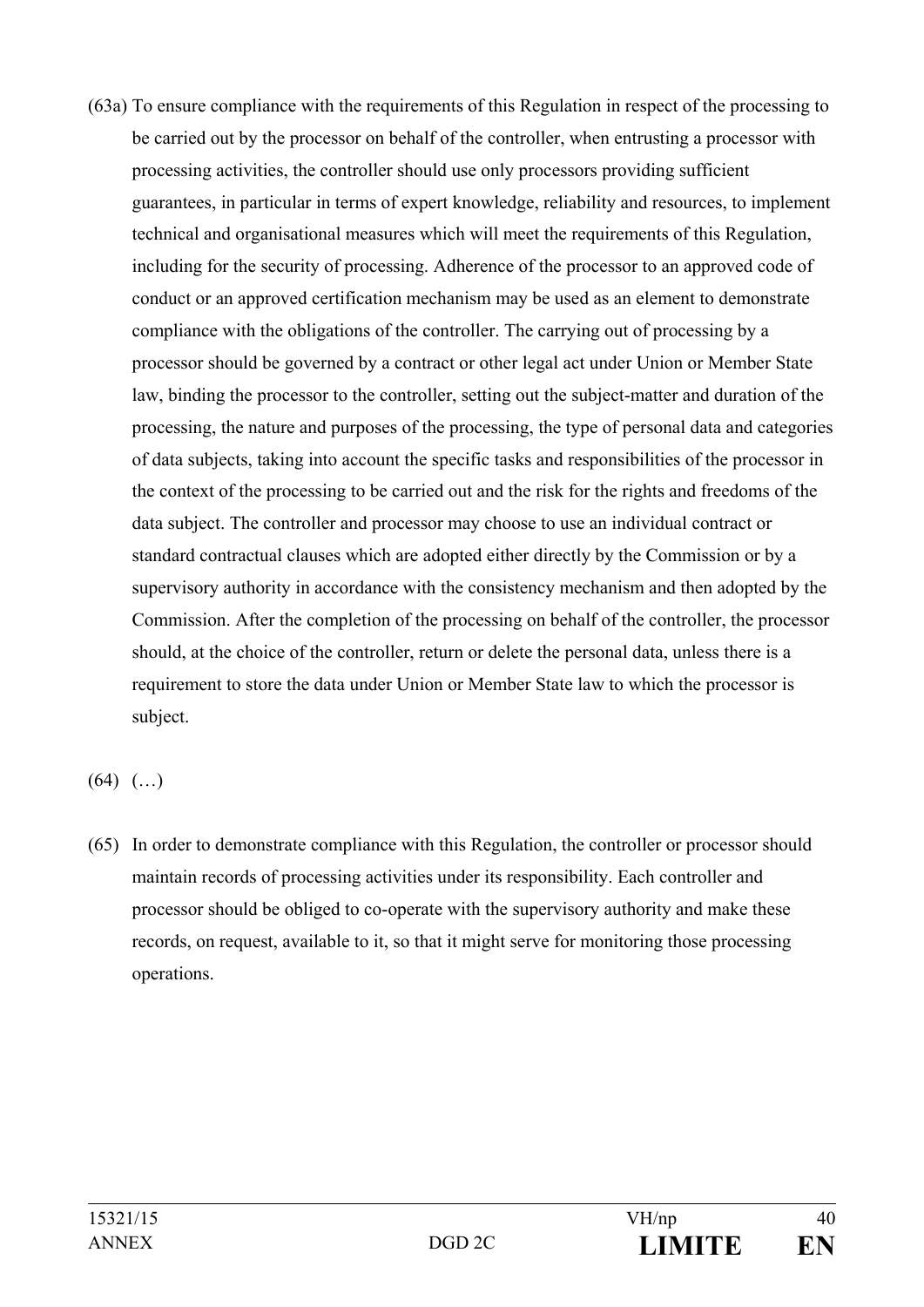- (66) In order to maintain security and to prevent processing in breach of this Regulation, the controller or processor should evaluate the risks inherent to the processing and implement measures to mitigate those risks, such as encryption. These measures should ensure an appropriate level of security including confidentiality, taking into account the state of the art and the costs of implementation in relation to the risks and the nature of the personal data to be protected. In assessing data security risk, consideration should be given to the risks that are presented by data processing, such as accidental or unlawful destruction, loss, alteration, unauthorised disclosure of, or access to personal data transmitted, stored or otherwise processed, which may in particular lead to physical, material or moral damage.
- (66a) In order to enhance compliance with this Regulation in cases where the processing operations are likely to result in a high risk for the rights and freedoms of individuals, the controller should be responsible for the carrying out of a data protection impact assessment to evaluate, in particular, the origin, nature, particularity and severity of this risk. The outcome of the assessment should be taken into account when determining the appropriate measures to be taken in order to demonstrate that the processing of personal data is in compliance with this Regulation. Where a data protection impact assessment indicates that processing operations involve a high risk which the controller cannot mitigate by appropriate measures in terms of available technology and costs of implementation, a consultation of the supervisory authority should take place prior to the processing.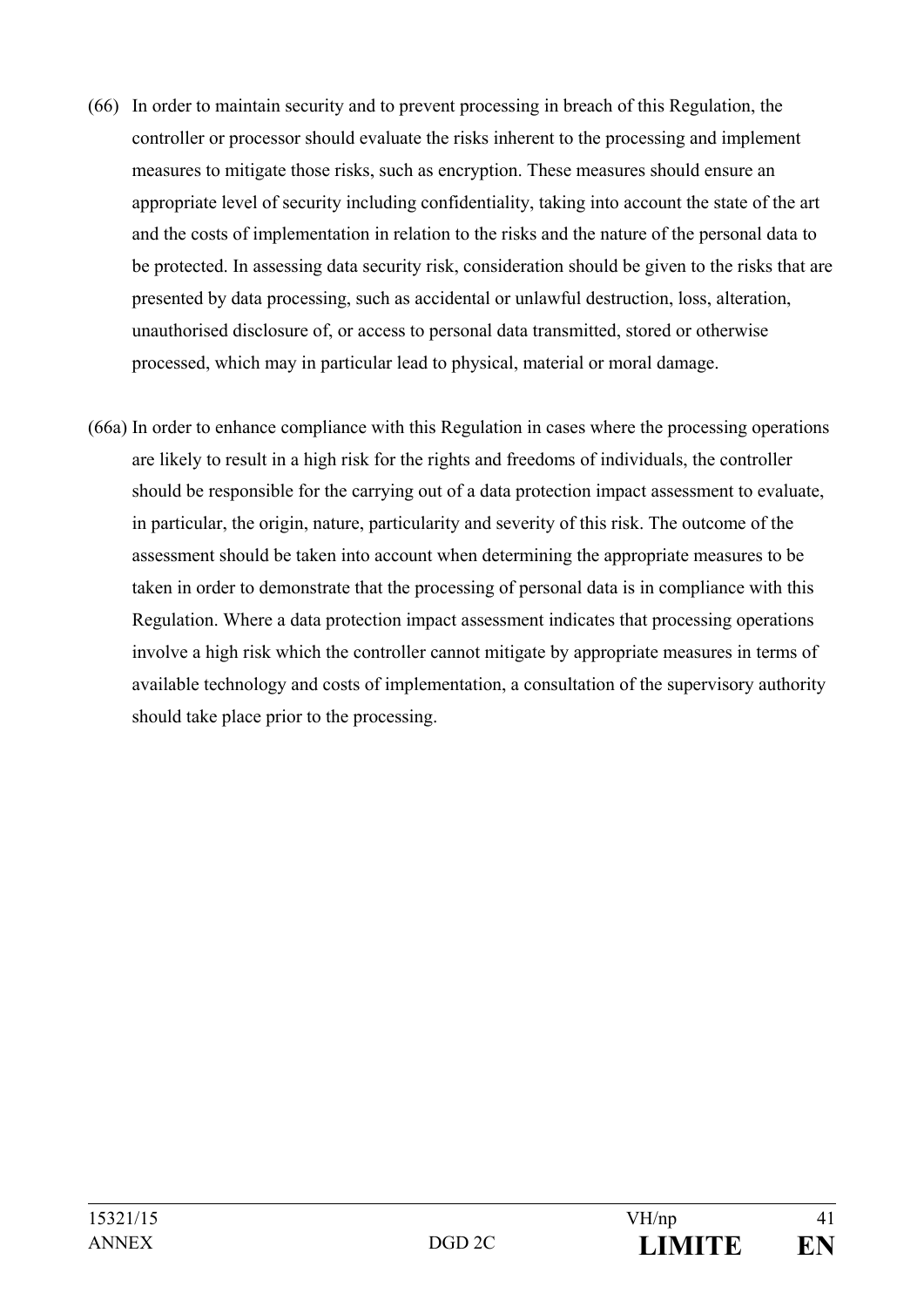- (67) A personal data breach may, if not addressed in an adequate and timely manner, result in physical, material or moral damage to individuals such as loss of control over their personal data or limitation of their rights, discrimination, identity theft or fraud, financial loss, unauthorized reversal of pseudonymisation, damage to the reputation, loss of confidentiality of data protected by professional secrecy or any other economic or social disadvantage to the individual concerned. Therefore, as soon as the controller becomes aware that a personal data breach has occurred, the controller should without undue delay and, where feasible, not later than 72 hours after having become aware of it, notify the personal data breach to the competent supervisory authority, unless the controller is able to demonstrate, in accordance with the accountability principle, that the personal data breach is unlikely to result in a risk for the rights and freedoms of individuals. Where this cannot be achieved within 72 hours, an explanation of the reasons for the delay should accompany the notification and information may be provided in phases without undue further delay.
- (67a new) The individuals should be notified without undue delay if the personal data breach is likely to result in a high risk for for the rights and freedoms of individuals, in order to allow them to take the necessary precautions. The notification should describe the nature of the personal data breach as well as recommendations for the individual concerned to mitigate potential adverse effects. Notifications to data subjects should be made as soon as reasonably feasible, and in close cooperation with the supervisory authority and respecting guidance provided by it or other relevant authorities (e.g. law enforcement authorities). For example, the need to mitigate an immediate risk of damage would call for a prompt notification of data subjects whereas the need to implement appropriate measures against continuing or similar data breaches may justify a longer delay.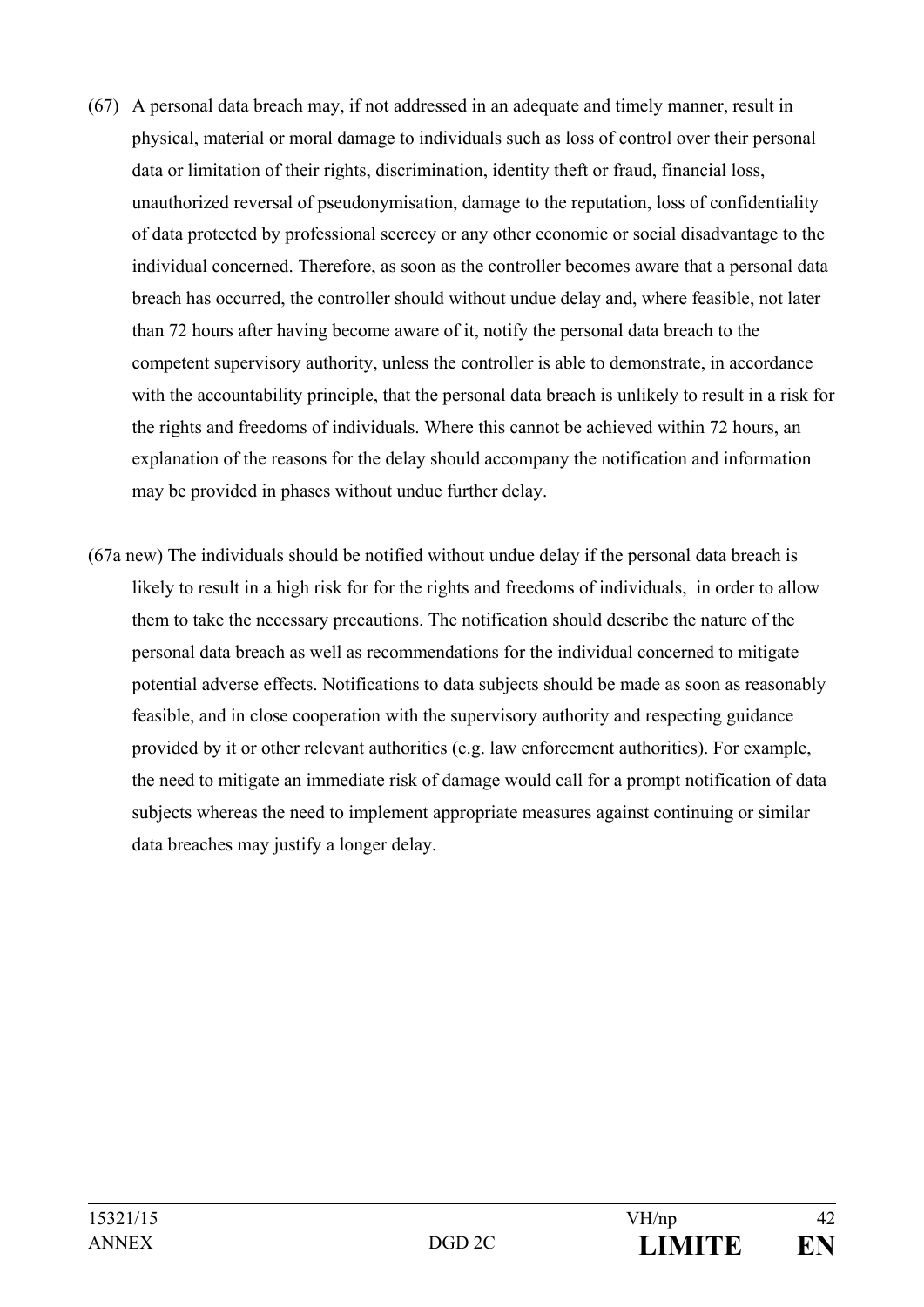(68) It must be ascertained whether all appropriate technological protection and organisational measures have been implemented to establish immediately whether a personal data breach has taken place and to inform promptly the supervisory authority and the data subject. The fact that the notification was made without undue delay should be established taking into account in particular the nature and gravity of the personal data breach and its consequences and adverse effects for the data subject. Such notification may result in an intervention of the supervisory authority in accordance with its tasks and powers laid down in this Regulation.

 $(68a)$  (...)

- (69) In setting detailed rules concerning the format and procedures applicable to the notification of personal data breaches, due consideration should be given to the circumstances of the breach, including whether or not personal data had been protected by appropriate technical protection measures, effectively limiting the likelihood of identity fraud or other forms of misuse. Moreover, such rules and procedures should take into account the legitimate interests of law enforcement authorities in cases where early disclosure could unnecessarily hamper the investigation of the circumstances of a breach.
- (70) Directive 95/46/EC provided for a general obligation to notify processing of personal data to the supervisory authorities. While this obligation produces administrative and financial burdens, it did not in all cases contribute to improving the protection of personal data. Therefore such indiscriminate general notification obligations should be abolished, and replaced by effective procedures and mechanisms which focus instead on those types of processing operations which are likely to result in a high risk to the rights and freedoms of individuals by virtue of their nature, scope, context and purposes. Such types of processing operations may be those which in particular, involve using new technologies, or are of a new kind and where no data protection impact assessment has been carried out before by the controller, or where they become necessary in the light of the time that has elapsed since the initial processing.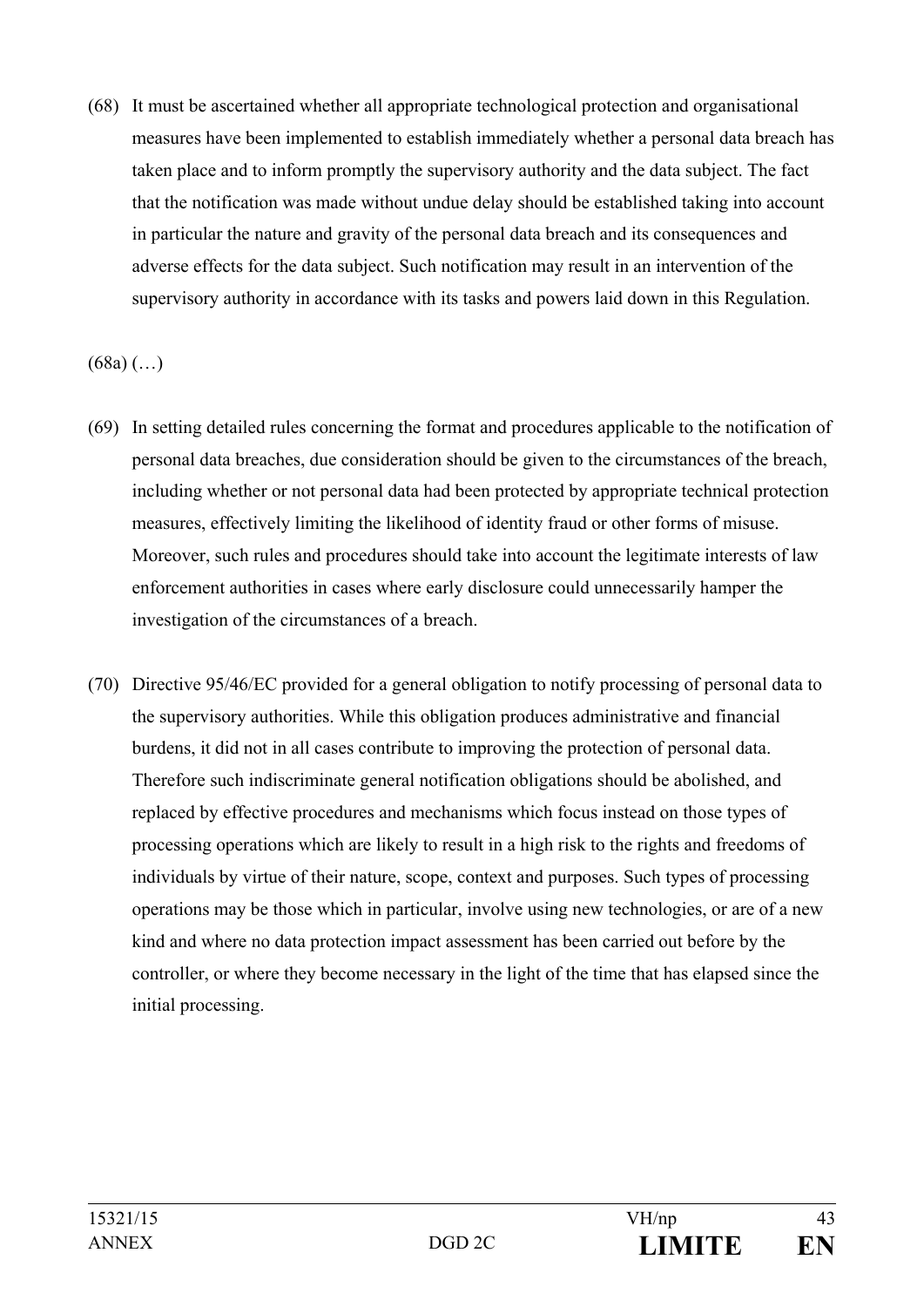- (70a) In such cases, a data protection impact assessment should be carried out by the controller prior to the processing in order to assess the particular likelihood and severity of the high risk, taking into account the nature, scope, context and purposes of the processing and the sources of the risk, which should include in particular the envisaged measures, safeguards and mechanisms for mitigating that risk and for ensuring the protection of personal data and for demonstrating the compliance with this Regulation.
- (71) This should in particular apply to large-scale processing operations, which aim at processing a considerable amount of personal data at regional, national or supranational level and which could affect a large number of data subjects and which are likely to result in a high risk, for example, on account of their sensitivity, where in accordance with the achieved state of technological knowledge a new technology is used on a large scale as well as to other processing operations which result in a high risk for the rights and freedoms of data subjects, in particular where those operations render it more difficult for data subjects to exercise their rights. A data protection impact assessment should also be made in cases where data are processed for taking decisions regarding specific individuals following any systematic and extensive evaluation of personal aspects relating to natural persons based on profiling those data or following the processing of special categories of personal data, biometric data, or data on criminal convictions and offences or related security measures. A data protection impact assessment is equally required for monitoring publicly accessible areas on a large scale, especially when using optic-electronic devices or for any other operations where the competent supervisory authority considers that the processing is likely to result in a high risk for the rights and freedoms of data subjects, in particular because they prevent data subjects from exercising a right or using a service or a contract, or because they are carried out systematically on a large scale. The processing of personal data should not be considered as being on a large scale, if the processing concerns personal data from patients or clients by an individual doctor, health care professional, or attorney. In these cases a data protection impact assessment should not be mandatory.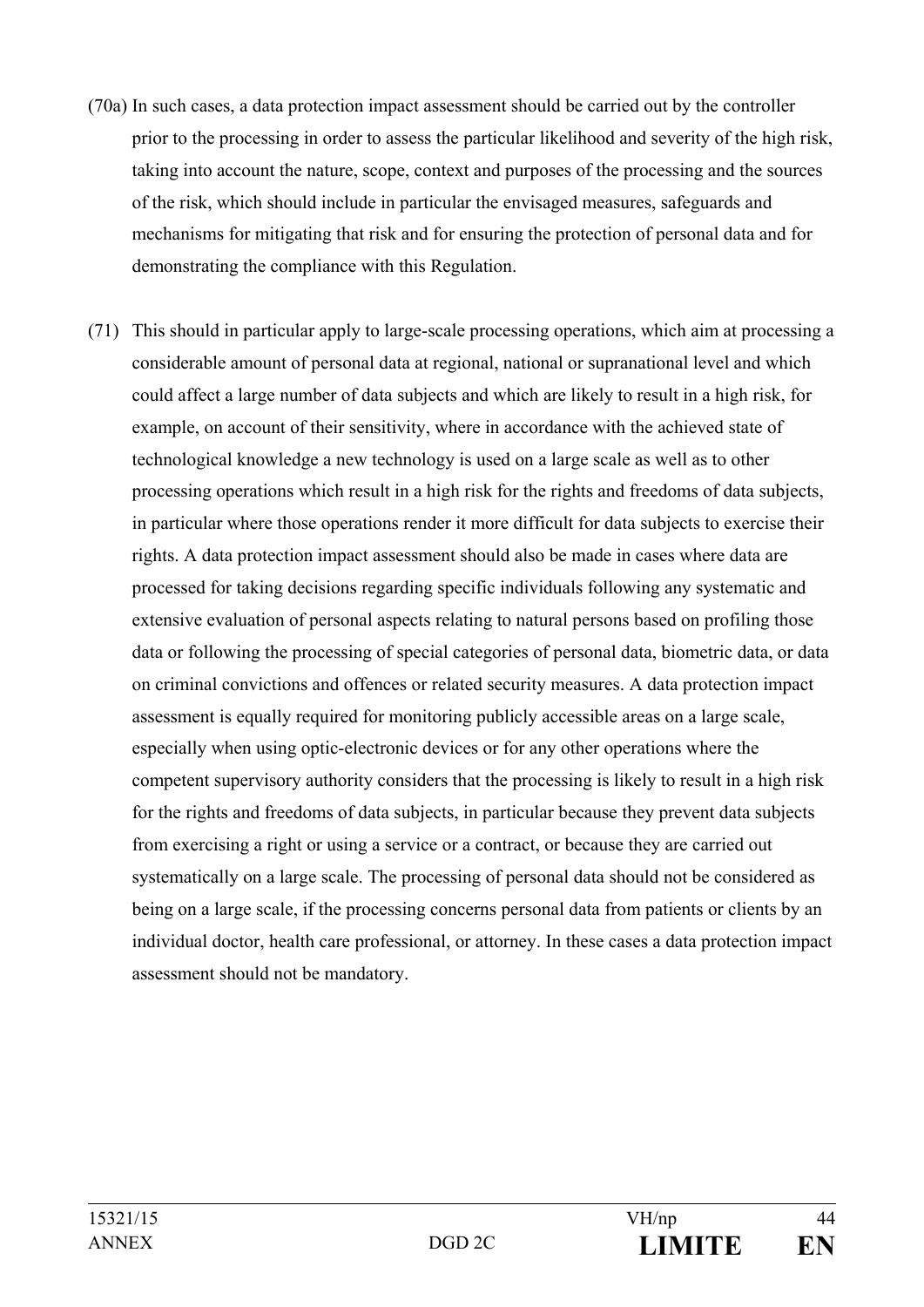- (72) There are circumstances under which it may be sensible and economic that the subject of a data protection impact assessment should be broader than a single project, for example where public authorities or bodies intend to establish a common application or processing platform or where several controllers plan to introduce a common application or processing environment across an industry sector or segment or for a widely used horizontal activity.
- (73) In the context of the adoption of the national law on which the performance of the tasks of the public authority or public body is based and which regulates the specific processing operation or set of operations in question, Member States may deem it necessary to carry out such assessment prior to the processing activities.
- (74) Where a data protection impact assessment indicates that the processing would, in the absence of envisaged safeguards, security measures and mechanisms to mitigate the risk, result in a high risk to the rights and freedoms of individuals and the controller is of the opinion that the risk cannot be mitigated by reasonable means in terms of available technologies and costs of implementation, the supervisory authority should be consulted, prior to the start of processing activities. Such high risk is likely to result from certain types of data processing and the extent and frequency of processing, which may result also in a realisation of damage or interference with the rights and freedoms of the individual. The supervisory authority should respond to the request for consultation in a defined period. However, the absence of a reaction of the supervisory authority within this period should be without prejudice to any intervention of the supervisory authority in accordance with its tasks and powers laid down in this Regulation, including the power to prohibit processing operations. As part of this consultation process, the outcome of a data protection impact assessment carried out with regard to the processing at issue pursuant to Article 33 may be submitted to the supervisory authority, in particular the measures envisaged to mitigate the risk for the rights and freedoms of individuals.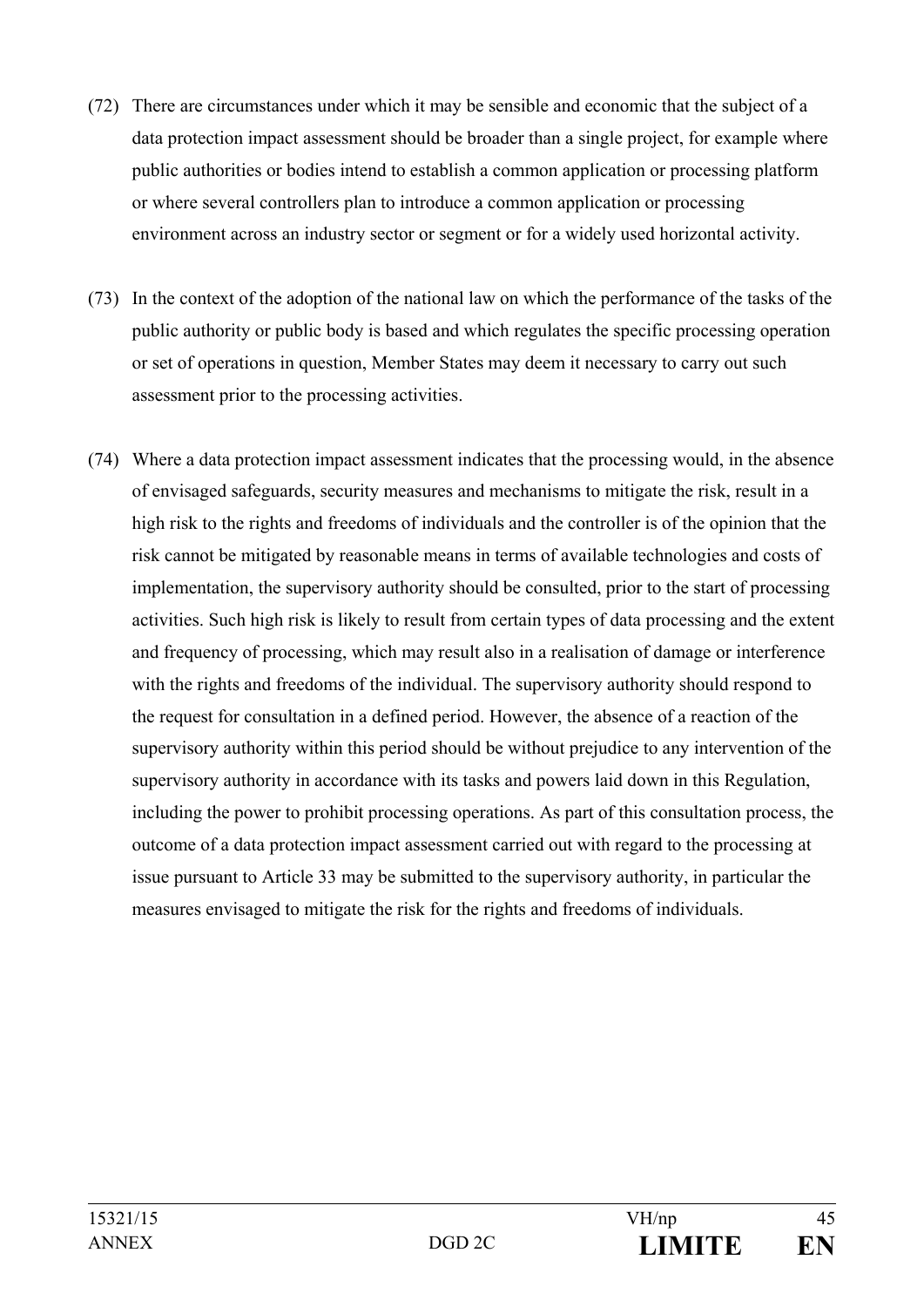- (74a) The processor should assist the controller, where necessary and upon request, in ensuring compliance with the obligations deriving from the carrying out of data protection impact assessments and from prior consultation of the supervisory authority.
- (74b) A consultation with the supervisory authority should also take place in the course of the preparation of a legislative or regulatory measure which provides for the processing of personal data, in order to ensure the compliance of the intended processing with this Regulation and in particular to mitigate the risk involved for the data subject.
- (75) Where the processing is carried out by a public authority, except for courts or independent judicial authorities when acting in their judicial capacity, or where, in the private sector, processing is carried out by a controller whose core activities consist of processing operations that require regular and systematic monitoring of the data subjects, a person with expert knowledge of data protection law and practices should assist the controller or processor to monitor internal compliance with this Regulation. In the private sector, the core activities of a controller relate to its primary activities and do not relate to the processing of personal data as ancillary activities. The necessary level of expert knowledge should be determined in particular according to the data processing operations carried out and the protection required for the personal data processed by the controller or the processor. Such data protection officers, whether or not they are an employee of the controller, should be in a position to perform their duties and tasks in an independent manner.
- (76) Associations or other bodies representing categories of controllers or processors should be encouraged to draw up codes of conduct, within the limits of this Regulation, so as to facilitate the effective application of this Regulation, taking account of the specific characteristics of the processing carried out in certain sectors and the specific needs of micro, small and medium enterprises. In particular such codes of conduct could calibrate the obligations of controllers and processors, taking into account the risk likely to result from the processing for the rights and freedoms of individuals.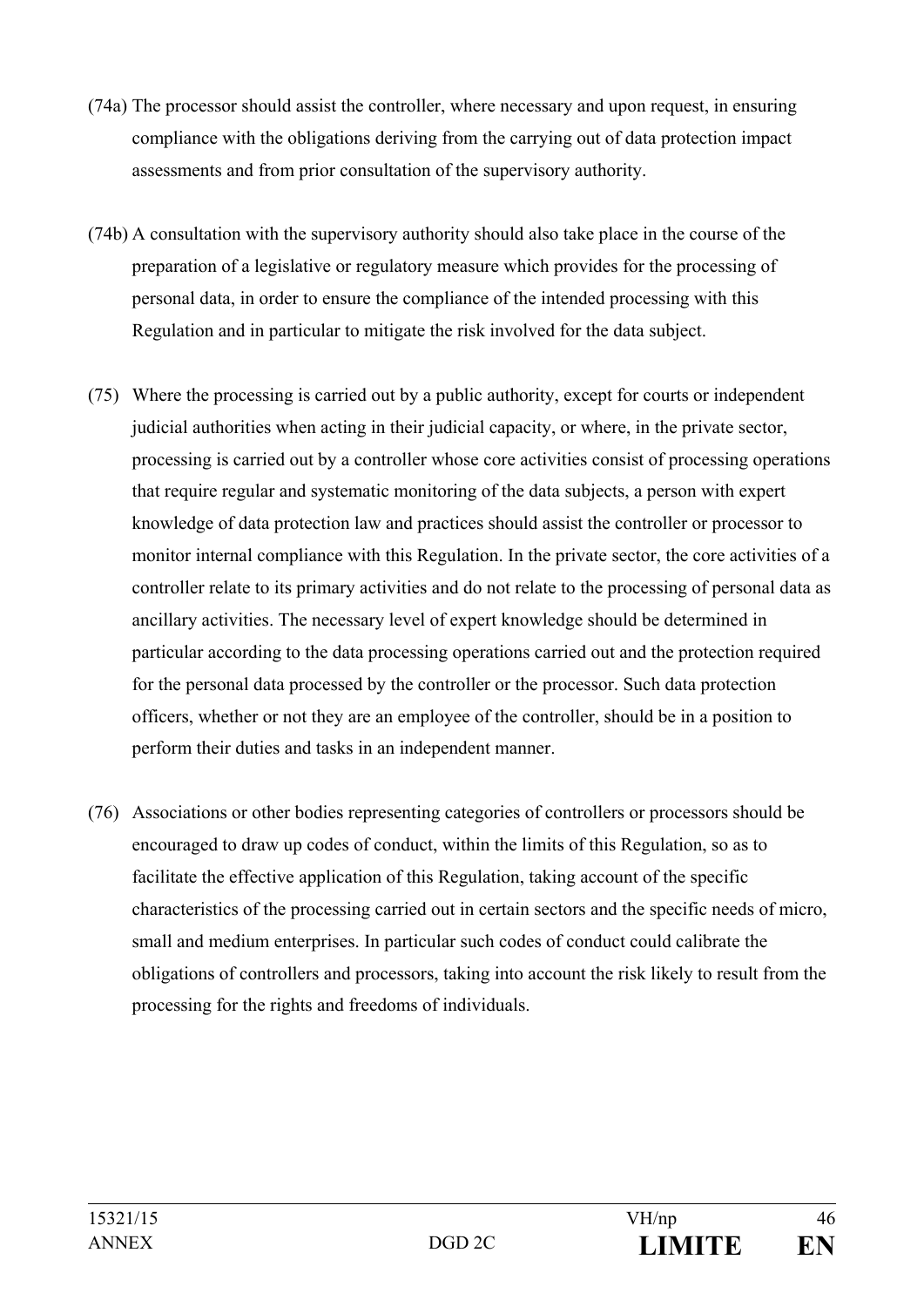- (76a) When drawing up a code of conduct, or when amending or extending such a code, associations and other bodies representing categories of controllers or processors should consult with relevant stakeholders, including data subjects where feasible, and have regard to submissions received and views expressed in response to such consultations.
- (77) In order to enhance transparency and compliance with this Regulation, the establishment of certification mechanisms, data protection seals and marks should be encouraged, allowing data subjects to quickly assess the level of data protection of relevant products and services.
- (78) Cross-border flows of personal data to and from countries outside the Union and international organisations are necessary for the expansion of international trade and international cooperation. The increase in these flows has raised new challenges and concerns with respect to the protection of personal data. However, when personal data are transferred from the Union to controllers, processors or other recipients in third countries or to international organisations, the level of protection of individuals guaranteed in the Union by this Regulation should not be undermined, including in cases of onward transfers of personal data from the third country or international organisation to controllers, processors in the same or another third country or international organisation. In any event, transfers to third countries and international organisations may only be carried out in full compliance with this Regulation. A transfer may only take place if, subject to the other provisions of this Regulation, the conditions laid down in Chapter V are complied with by the controller or processor.
- (79) This Regulation is without prejudice to international agreements concluded between the Union and third countries regulating the transfer of personal data including appropriate safeguards for the data subjects. Member States may conclude international agreements which involve the transfer of personal data to third countries or international organisations, as far as such agreements do not affect this Regulation or any other provisions of EU law and include an appropriate level of protection for the fundamental rights of the data subjects.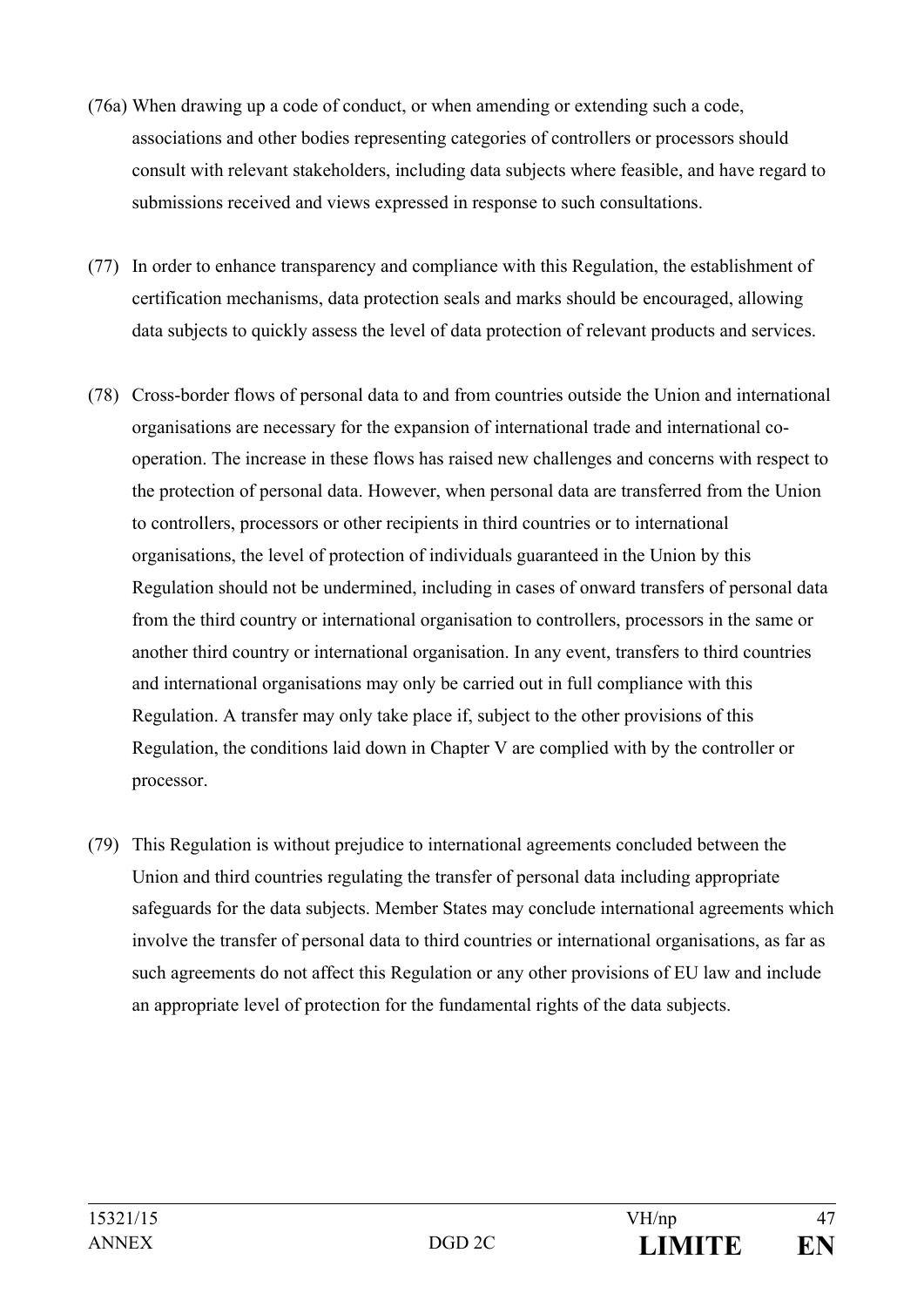- (80) The Commission may decide with effect for the entire Union that certain third countries, or a territory or a specified sector within a third country, or an international organisation, offer an adequate level of data protection, thus providing legal certainty and uniformity throughout the Union as regards the third countries or international organisations which are considered to provide such level of protection. In these cases, transfers of personal data to these countries may take place without needing to obtain any further authorisation. The Commission may also decide, having given notice and a complete justification to the third country, to revoke such a decision.
- (81) In line with the fundamental values on which the Union is founded, in particular the protection of human rights, the Commission should, in its assessment of the third country, or of a territory or of a specified sector within a third country, take into account how a given third country respects the rule of law, access to justice as well as international human rights norms and standards and its general and sectoral law, including legislation concerning public security, defence and national security as well as public order and criminal law. The adoption of an adequacy decision to a territory or a specified sector in a third country should take into account clear and objective criteria, such as specific processing activities and the scope of applicable legal standards and legislation in force in the third country. The third country should offer guarantees that ensure an adequate level of protection essentially equivalent to that guaranteed within the Union, in particular when data are processed in one or several specific sectors. In particular, the third country should ensure effective independent data protection supervision and should provide for cooperation mechanisms with the European data protection authorities, and the data subjects should be provided with effective and enforceable rights and effective administrative and judicial redress.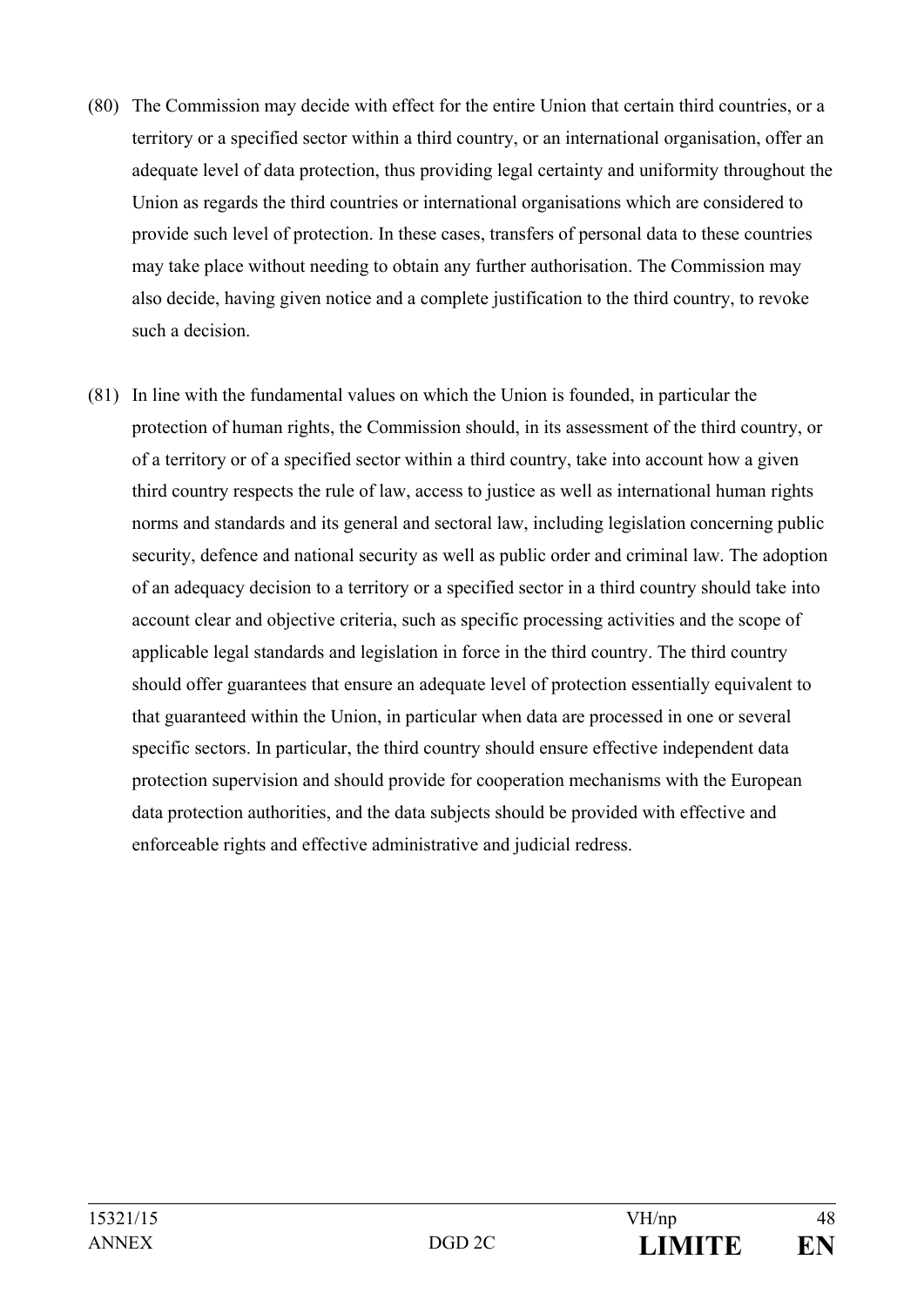- (81a) Apart from the international commitments the third country or international organisation has entered into, the Commission should also take account of obligations arising from the third country's or international organisation's participation in multilateral or regional systems in particular in relation to the protection of personal data, as well as the implementation of such obligations. In particular the third country's accession to the Council of Europe Convention of 28 January 1981 for the Protection of Individuals with regard to the Automatic Processing of Personal Data and its Additional Protocol should be taken into account. The Commission should consult with the European Data Protection Board when assessing the level of protection in third countries or international organisations.
- (81b) The Commission should monitor the functioning of decisions on the level of protection in a third country or a territory or specified sector within a third country, or an international organisation, including decisions adopted on the basis of Article 25(6) or Article 26 (4) of Directive 95/46/EC. In its adequacy decisions, the Commission should provide for a periodic review mechanism of their functioning. This periodic review should be made in consultation with the third country or international organisation in question and take into account all relevant developments in the third country or international organisation. For the purposes of monitoring and of carrying out the periodic reviews, the Commission should take into consideration the views and findings of the European Parliament and the Council as well as other relevant bodies and sources. The Commission should evaluate, within a reasonable time, the functioning of the latter decisions and report any relevant findings to the Committee within the meaning of Regulation (EU) No 182/2011 as established under this Regulation to the European Parliament, and to the Council.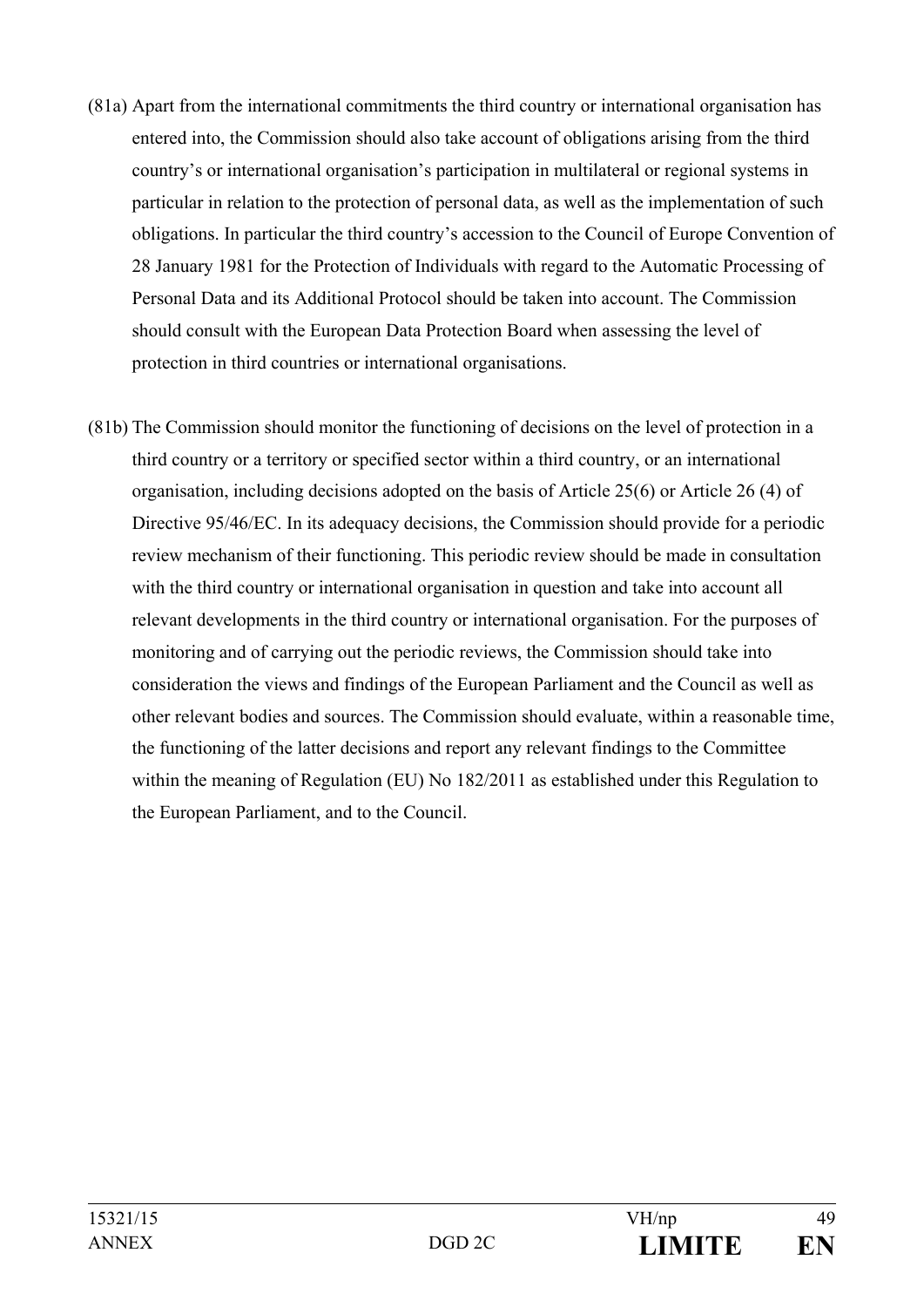- (82) The Commission may recognise that a third country, or a territory or a specified sector within a third country, or an international organisation no longer ensures an adequate level of data protection. Consequently the transfer of personal data to that third country or international organisation should be prohibited, unless the requirements of Articles 42 to 44 are fulfilled. In that case, provision should be made for consultations between the Commission and such third countries or international organisations. The Commission should, in a timely manner, inform the third country or international organisation of the reasons and enter into consultations with it in order to remedy the situation.
- (83) In the absence of an adequacy decision, the controller or processor should take measures to compensate for the lack of data protection in a third country by way of appropriate safeguards for the data subject. Such appropriate safeguards may consist of making use of binding corporate rules, standard data protection clauses adopted by the Commission, standard data protection clauses adopted by a supervisory authority or contractual clauses authorised by a supervisory authority. Those safeguards should ensure compliance with data protection requirements and the rights of the data subjects appropriate to intra-EU processing, including the availability of enforceable data subject rights and of effective legal remedies, including to obtain effective administrative or judicial redress and to claim compensation, in the Union or in a third country. They should relate in particular to compliance with the general principles relating to personal data processing, the principles of data protection by design and by default. Transfers may be carried out also by public authorities or bodies with public authorities or bodies in third countries or with international organisations with corresponding duties or functions, including on the basis of provisions to be inserted into administrative arrangements, such as a memorandum of understanding, providing for enforceable and effective rights for data subjects. The authorisation of the competent supervisory authority should be obtained when the safeguards are adduced in non legally binding administrative arrangements.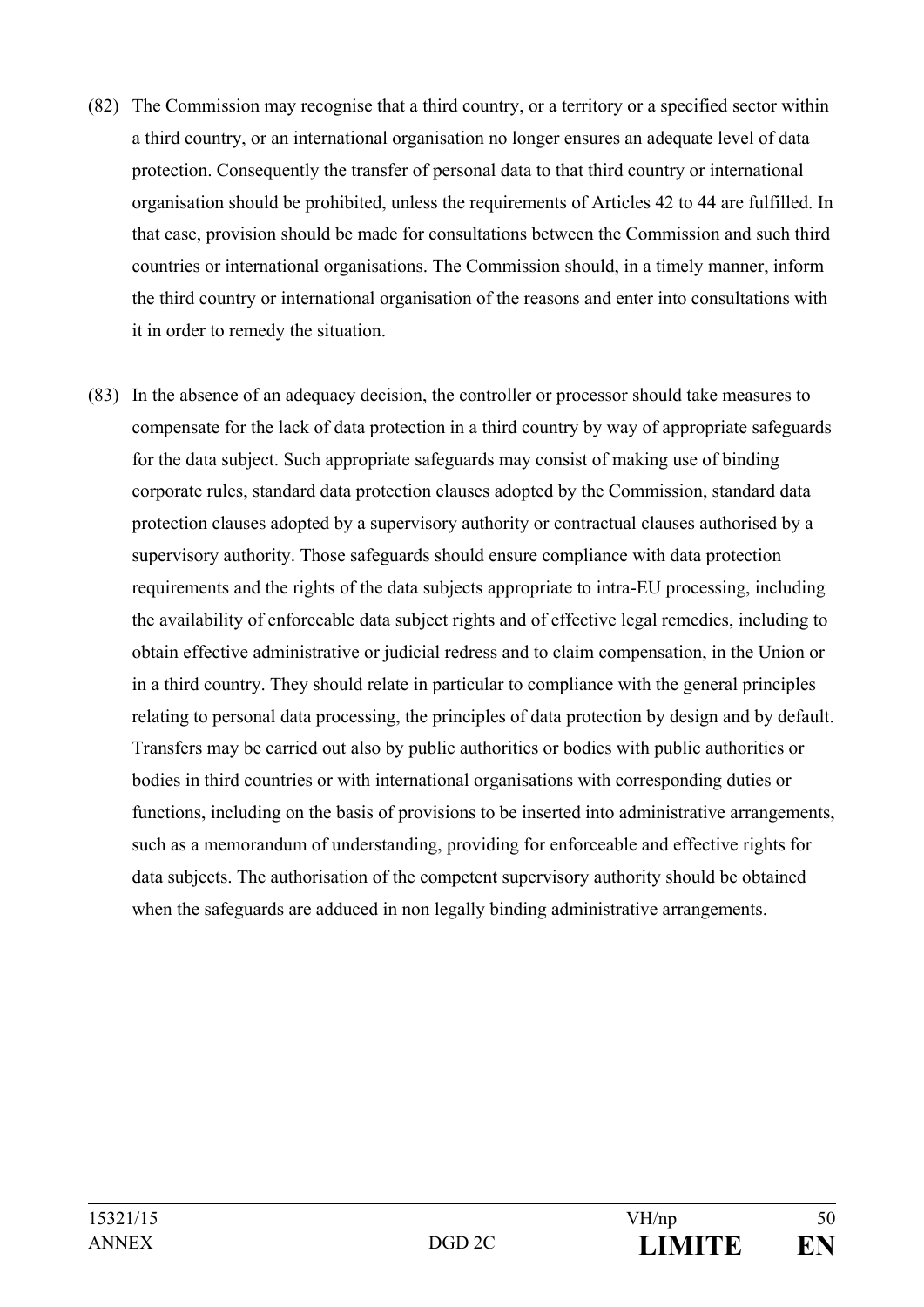- (84) The possibility for the controller or processor to use standard data protection clauses adopted by the Commission or by a supervisory authority should neither prevent the possibility for controllers or processors to include the standard data protection clauses in a wider contract, including in a contract between the processor and another processor, nor to add other clauses or additional safeguards as long as they do not contradict, directly or indirectly, the standard contractual clauses adopted by the Commission or by a supervisory authority or prejudice the fundamental rights or freedoms of the data subjects. Controllers and processors should be encouraged to provide additional safeguards via contractual commitments that supplement standard protection clauses.
- (85) A corporate group or a group of enterprises engaged in a joint economic activity should be able to make use of approved binding corporate rules for its international transfers from the Union to organisations within the same corporate group of undertakings or group of enterprises, as long as such corporate rules include all essential principles and enforceable rights to ensure appropriate safeguards for transfers or categories of transfers of personal data.
- (86) Provisions should be made for the possibility for transfers in certain circumstances where the data subject has given his explicit consent, where the transfer is occasional and necessary in relation to a contract or a legal claim, regardless of whether in a judicial procedure or whether in an administrative or any out-of-court procedure, including procedures before regulatory bodies. Provision should also be made for the possibility for transfers where important grounds of public interest laid down by Union or Member State law so require or where the transfer is made from a register established by law and intended for consultation by the public or persons having a legitimate interest. In this latter case such a transfer should not involve the entirety of the data or entire categories of the data contained in the register and, when the register is intended for consultation by persons having a legitimate interest, the transfer should be made only at the request of those persons or if they are to be the recipients, taking into full account the interests and fundamental rights of the data subject.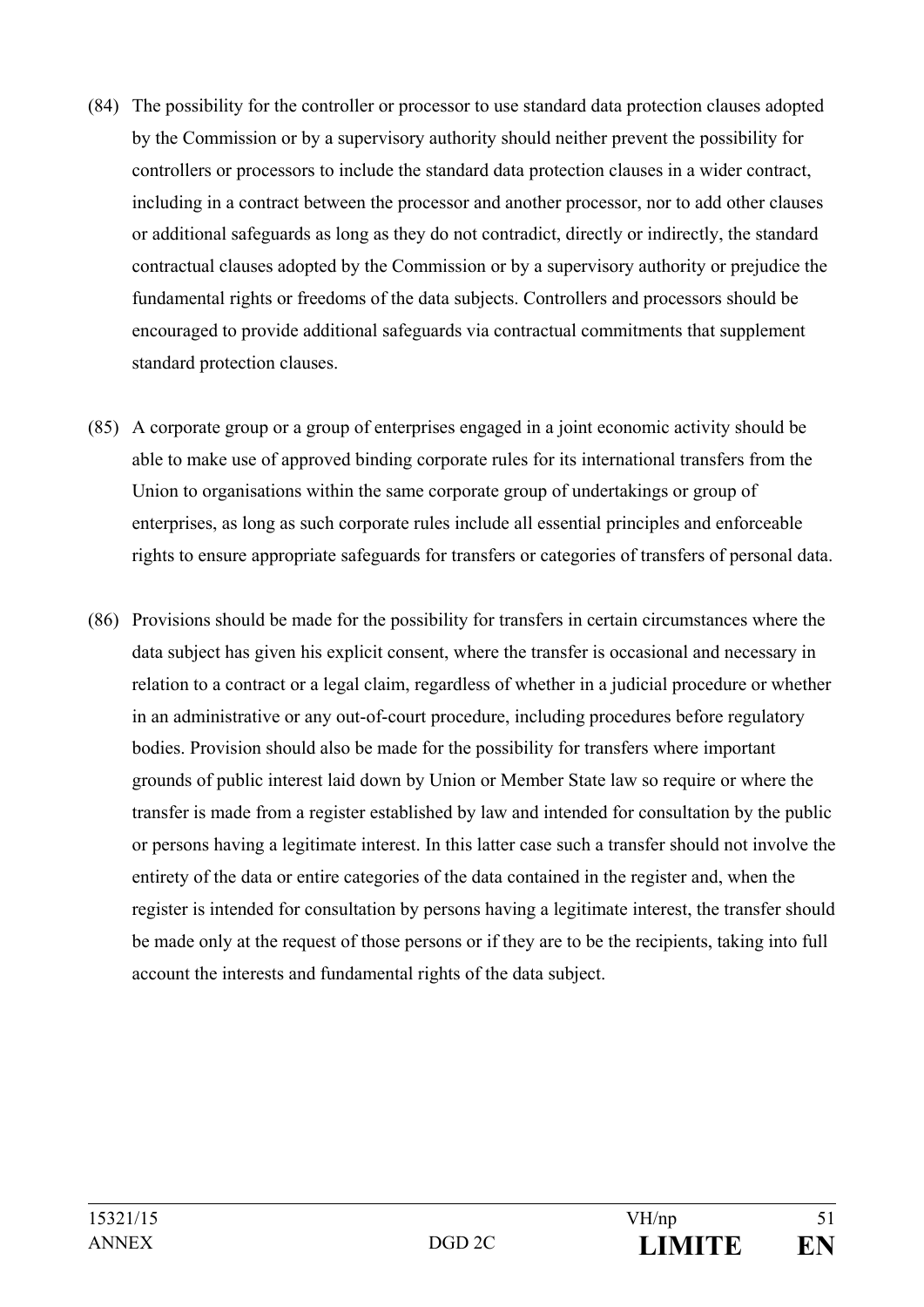- (87) These derogations should in particular apply to data transfers required and necessary for important reasons of public interest, for example in cases of international data exchange between competition authorities, tax or customs administrations, between financial supervisory authorities, between services competent for social security matters, or for public health, for example in case of contact tracing for contagious diseases or in order to reduce and/or eliminate doping in sport. A transfer of personal data should equally be regarded as lawful where it is necessary to protect an interest which is essential for the data subject's or another person's vital interests, including physical integrity or life, if the data subject is incapable of giving consent. In the absence of an adequacy decision, Union law or Member State law may, for important reasons of public interest, expressly set limits to the transfer of specific categories of data to a third country or an international organization. Member States should notify such provisions to the Commission. Any transfer to an international humanitarian organisation of personal data of a data subject who is physically or legally incapable of giving consent, with the view to accomplishing a task incumbent under the Geneva Conventions and/or to work for the faithful application of international humanitarian law applicable in armed conflicts could be considered as necessary for an important reason of public interest or being in the vital interest of the data subject.
- (88) Transfers which can be qualified as not repetitive and that only concern a limited number of data subjects, could also be possible for the purposes of the compelling legitimate interests pursued by the controller, when those interests are not overridden by the interests or rights and freedoms of the data subject and when the controller has assessed all the circumstances surrounding the data transfer. The controller should give particular consideration to the nature of the data, the purpose and duration of the proposed processing operation or operations, as well as the situation in the country of origin, the third country and the country of final destination, and adduced suitable safeguards to protect fundamental rights and freedoms of natural persons with respect to processing of their personal data. Such transfers should only be possible in residual cases where none of the other grounds for transfer are applicable. For scientific and historical research purposes or statistical purposes, the legitimate expectations of society for an increase of knowledge should be taken into consideration. The controller shall inform the supervisory authority and the data subject about the transfer.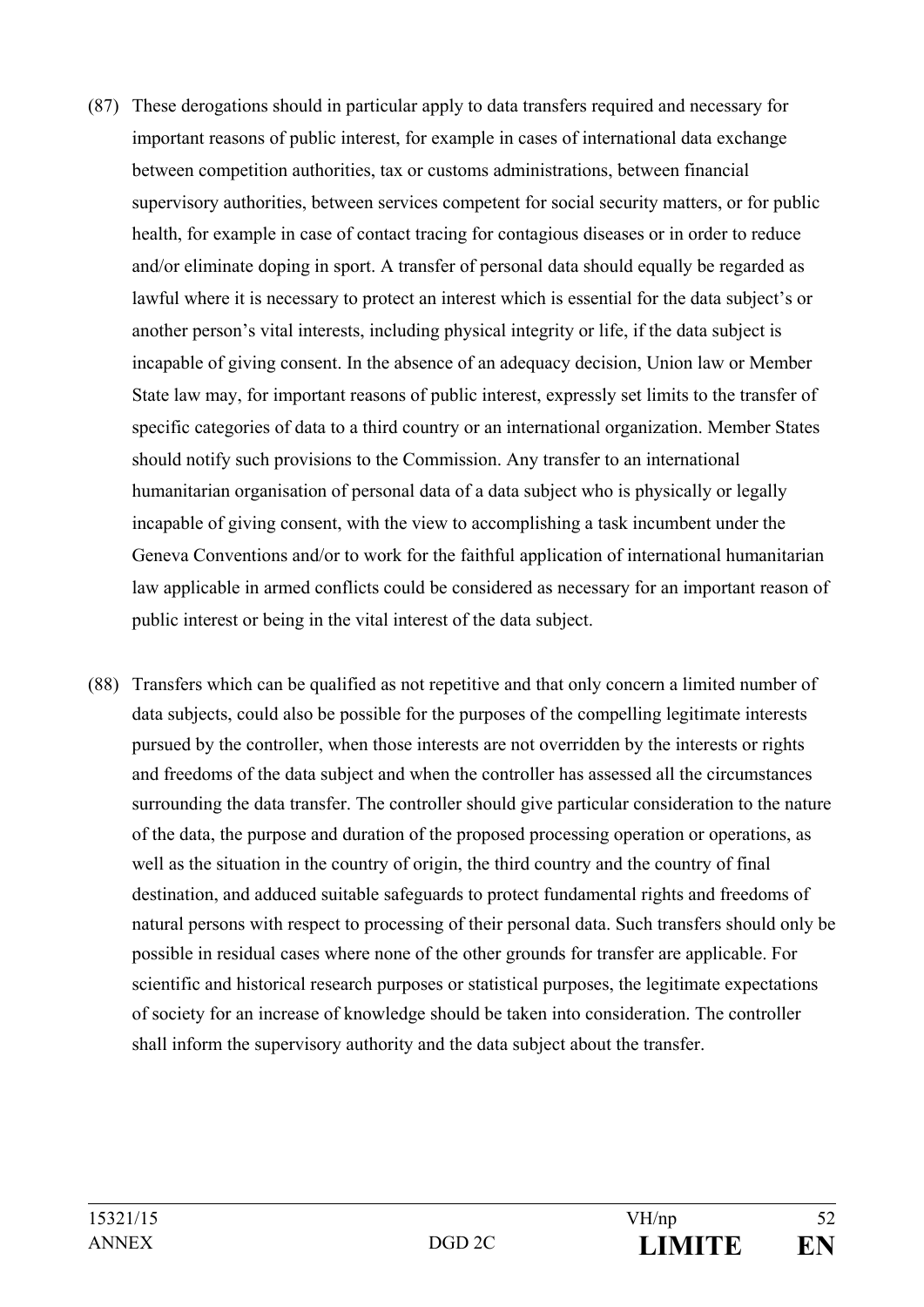- (89) In any case, where the Commission has taken no decision on the adequate level of data protection in a third country, the controller or processor should make use of solutions that provide data subjects with enforceable and effective rights as regards processing of their data in the Union once this data has been transferred so that that they will continue to benefit from fundamental rights and safeguards.
- (90) Some third countries enact laws, regulations and other legislative instruments which purport to directly regulate data processing activities of natural and legal persons under the jurisdiction of the Member States. This may include judgments of courts or tribunals or decisions of administrative authorities in third countries requiring a controller or processor to transfer or disclose personal data, and which are not based on an international agreement, such as a mutual legal assistance treaty, in force between the requesting third country and the Union or a Member State. The extraterritorial application of these laws, regulations and other legislative instruments may be in breach of international law and may impede the attainment of the protection of individuals guaranteed in the Union by this Regulation. Transfers should only be allowed where the conditions of this Regulation for a transfer to third countries are met. This may inter alia be the case where the disclosure is necessary for an important ground of public interest recognised in Union law or in a Member State law to which the controller is subject.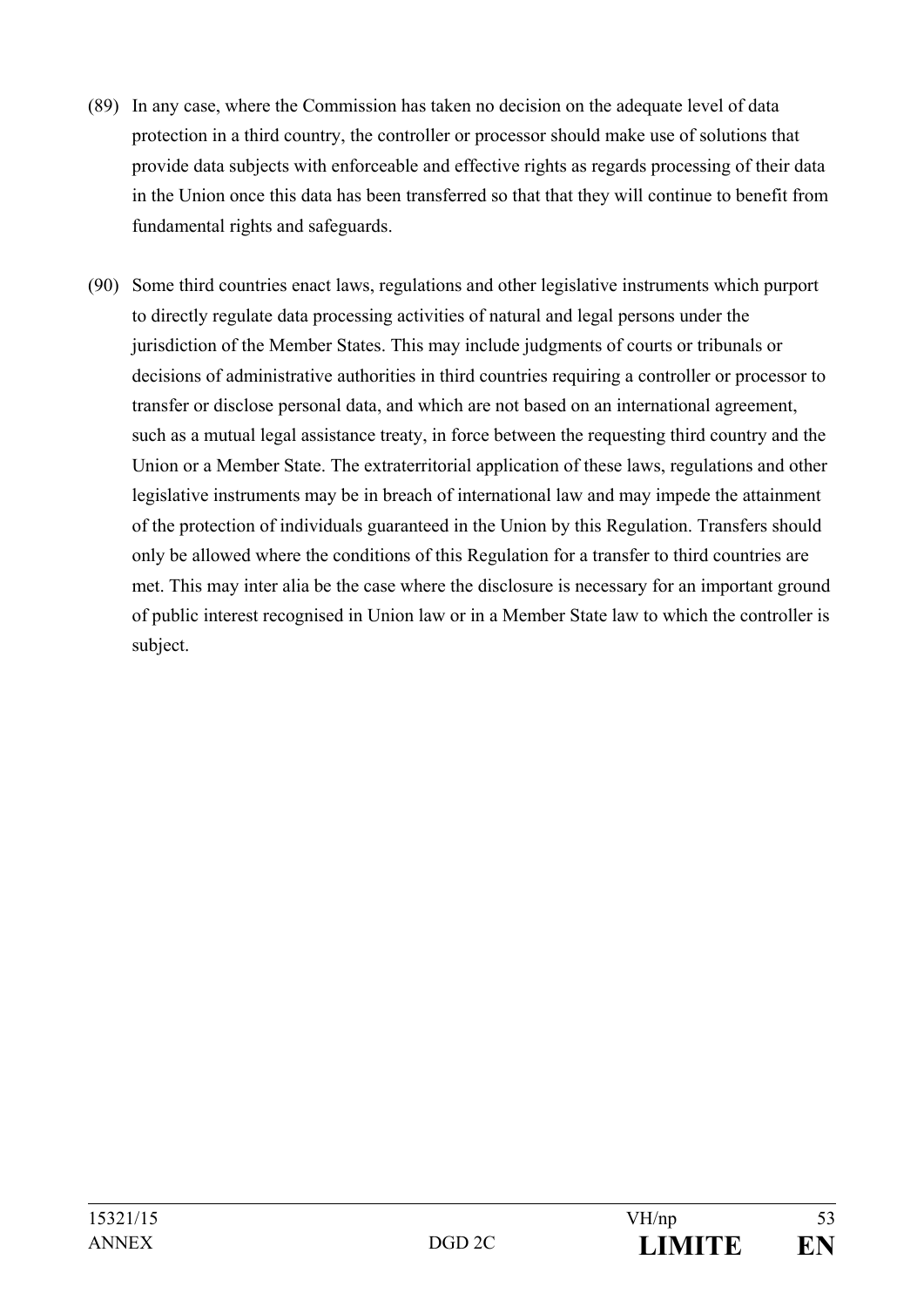- (91) When personal data moves across borders outside the Union it may put at increased risk the ability of individuals to exercise data protection rights in particular to protect themselves from the unlawful use or disclosure of that information. At the same time, supervisory authorities may find that they are unable to pursue complaints or conduct investigations relating to the activities outside their borders. Their efforts to work together in the cross-border context may also be hampered by insufficient preventative or remedial powers, inconsistent legal regimes, and practical obstacles like resource constraints. Therefore, there is a need to promote closer co-operation among data protection supervisory authorities to help them exchange information and carry out investigations with their international counterparts. For the purposes of developing international co-operation mechanisms to facilitate and provide international mutual assistance for the enforcement of legislation for the protection of personal data, the Commission and the supervisory authorities should exchange information and cooperate in activities related to the exercise of their powers with competent authorities in third countries, based on reciprocity and in compliance with the provisions of this Regulation, including those laid down in Chapter V.
- (92) The establishment of supervisory authorities in Member States, empowered to perform their tasks and exercise their powers with complete independence, is an essential component of the protection of individuals with regard to the processing of their personal data. Member States may establish more than one supervisory authority, to reflect their constitutional, organisational and administrative structure.
- (92a) The independence of supervisory authorities should not mean that the supervisory authorities cannot be subjected to control or monitoring mechanism regarding their financial expenditure. Neither does it imply that supervisory authorities cannot be subjected to judicial review.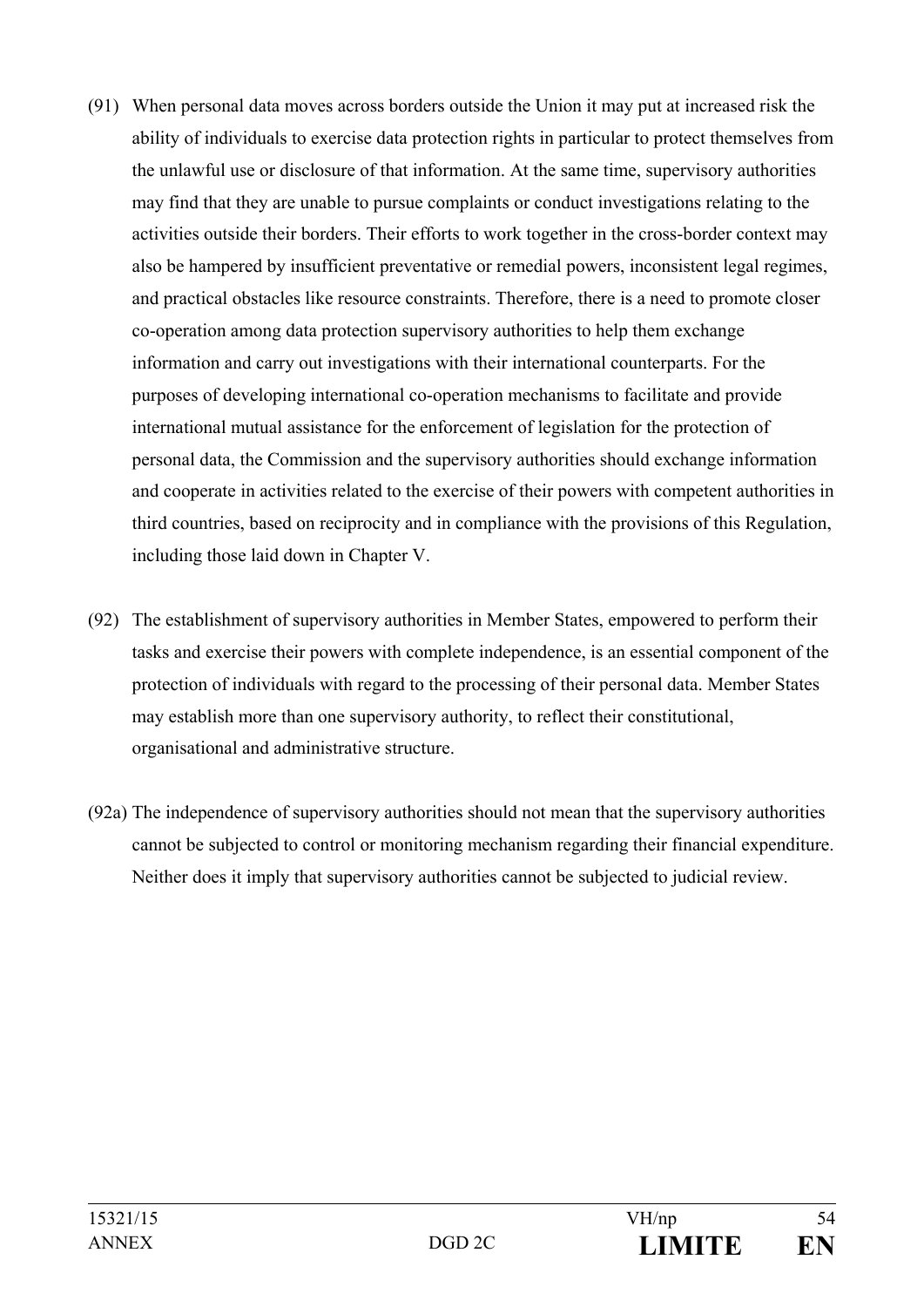- (93) Where a Member State establishes several supervisory authorities, it should establish by law mechanisms for ensuring the effective participation of those supervisory authorities in the consistency mechanism. That Member State should in particular designate the supervisory authority which functions as a single contact point for the effective participation of those authorities in the mechanism, to ensure swift and smooth co-operation with other supervisory authorities, the European Data Protection Board and the Commission.
- (94) Each supervisory authority should be provided with the financial and human resources, premises and infrastructure, which are necessary for the effective performance of their tasks, including for the tasks related to mutual assistance and co-operation with other supervisory authorities throughout the Union. Each supervisory authority should have a separate, public annual budget, which may be part of the overall state or national budget.
- (95) The general conditions for the member or members of the supervisory authority should be laid down by law in each Member State and should in particular provide that those members should be either appointed by the parliament and/or the government or the head of State of the Member State based on a proposal from the government or a member of the government, or the parliament or its chamber, or by an independent body entrusted by Member State law with the appointment by means of a transparent procedure. In order to ensure the independence of the supervisory authority, the member or members should act with integrity, refrain from any action incompatible with their duties and should not, during their term of office, engage in any incompatible occupation, whether gainful or not. The supervisory authority should have its own staff, chosen by the supervisory authority or an independent body established by Member State law, which shall be subject to the exclusive direction of the member or members of the supervisory authority.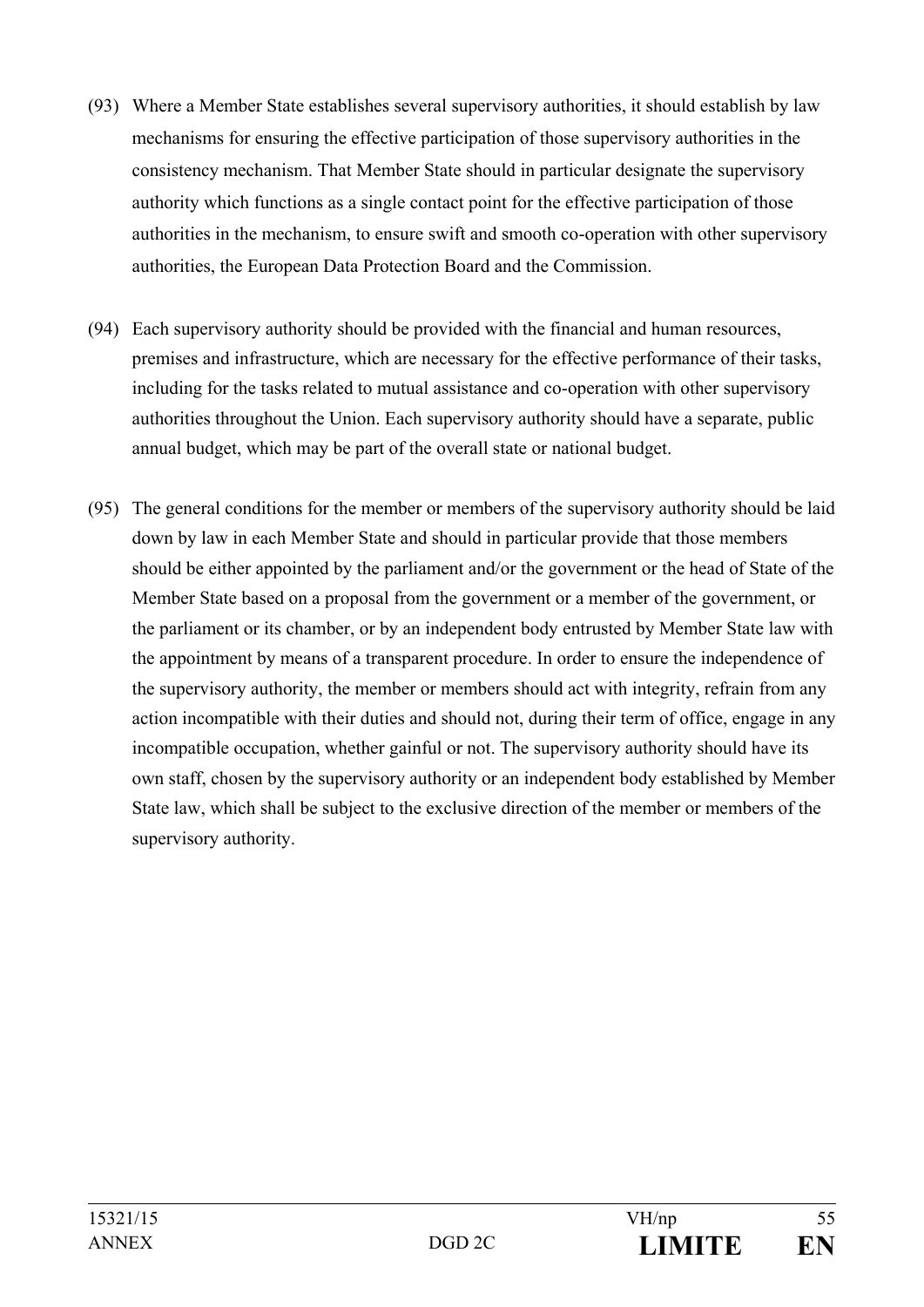- (95a) Each supervisory authority should be competent on the territory of its own Member State to exercise the powers and to perform the tasks conferred on it in accordance with this Regulation. This should cover in particular the processing in the context of the activities of an establishment of the controller or processor on the territory of its own Member State, the processing of personal data carried out by public authorities or private bodies acting in the public interest, processing affecting data subjects on its territory or processing carried out by a controller or processor not established in the European Union when targeting data subjects residing in its territory. This should include dealing with complaints lodged by a data subject, conducting investigations on the application of the Regulation, promoting public awareness of the risks, rules, safeguards and rights in relation to the processing of personal data.
- (96) The supervisory authorities should monitor the application of the provisions pursuant to this Regulation and contribute to its consistent application throughout the Union, in order to protect natural persons in relation to the processing of their personal data and to facilitate the free flow of personal data within the internal market. For that purpose, the supervisory authorities should co-operate with each other and the Commission, without the need for any agreement between Member States on the provision of mutual assistance or on such cooperation.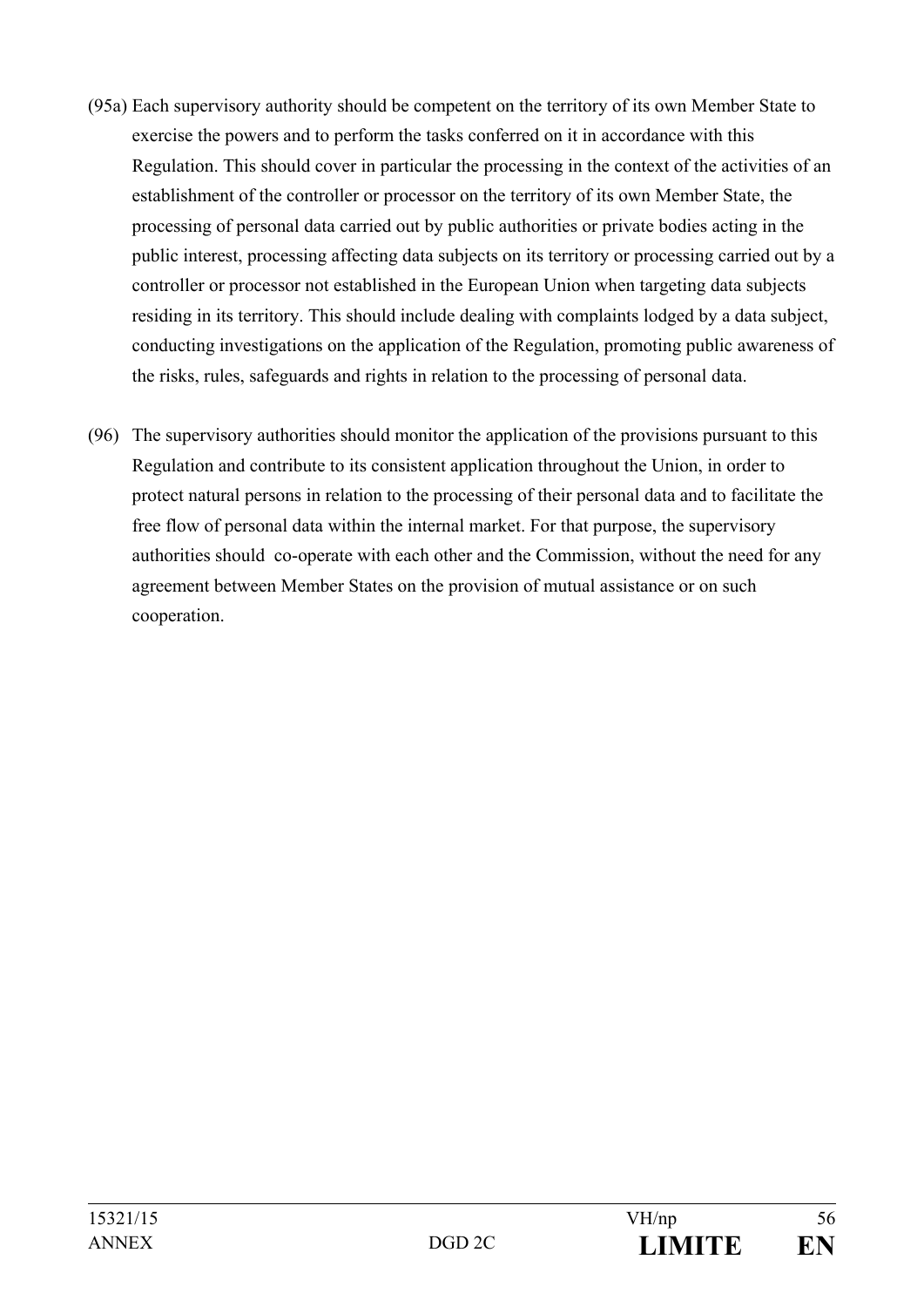- (97) Where the processing of personal data takes place in the context of the activities of an establishment of a controller or a processor in the Union and the controller or processor is established in more than one Member State, or where processing taking place in the context of the activities of a single establishment of a controller or processor in the Union substantially affects or is likely to substantially affect data subjects in more than one Member State, the supervisory authority for the main establishment of the controller or processor or for the single establishment of the controller or processor should act as lead authority. It should cooperate with the other authorities that are concerned, because the controller or processor has an establishment on the territory of their Member State, because data subjects residing on their territory are substantially affected, or because a complaint has been lodged with them. Also where a data subject not residing in that Member State has lodged a complaint, the supervisory authority to which such complaint has been lodged should also be a supervisory authority concerned. Within its tasks to issue guidelines on any question covering the application of this Regulation, the European Data Protection Board may issue guidelines in particular on the criteria to be taken into account in order to ascertain whether the processing in question substantially affects data subjects in more than one Member State and on what constitutes a relevant and reasoned objection.
- (97a) The lead authority should be competent to adopt binding decisions regarding measures applying the powers conferred on it in accordance with the provisions of this Regulation. In its capacity as lead authority, the supervisory authority should closely involve and coordinate the concerned supervisory authorities in the decision-making process. In cases where the decisions is to reject the complaint by the data subject in whole or in part that decision should be adopted by the supervisory authority at which the complaint has been lodged.
- (97b) The decision should be agreed jointly by the lead supervisory authority and the concerned supervisory authorities and should be directed towards the main or single establishment of the controller or processor and be binding on the controller and processor. The controller or processor should take the necessary measures to ensure the compliance with this Regulation and the implementation of the decision notified by the lead supervisory authority to the main establishment of the controller or processor as regards the processing activities in the Union.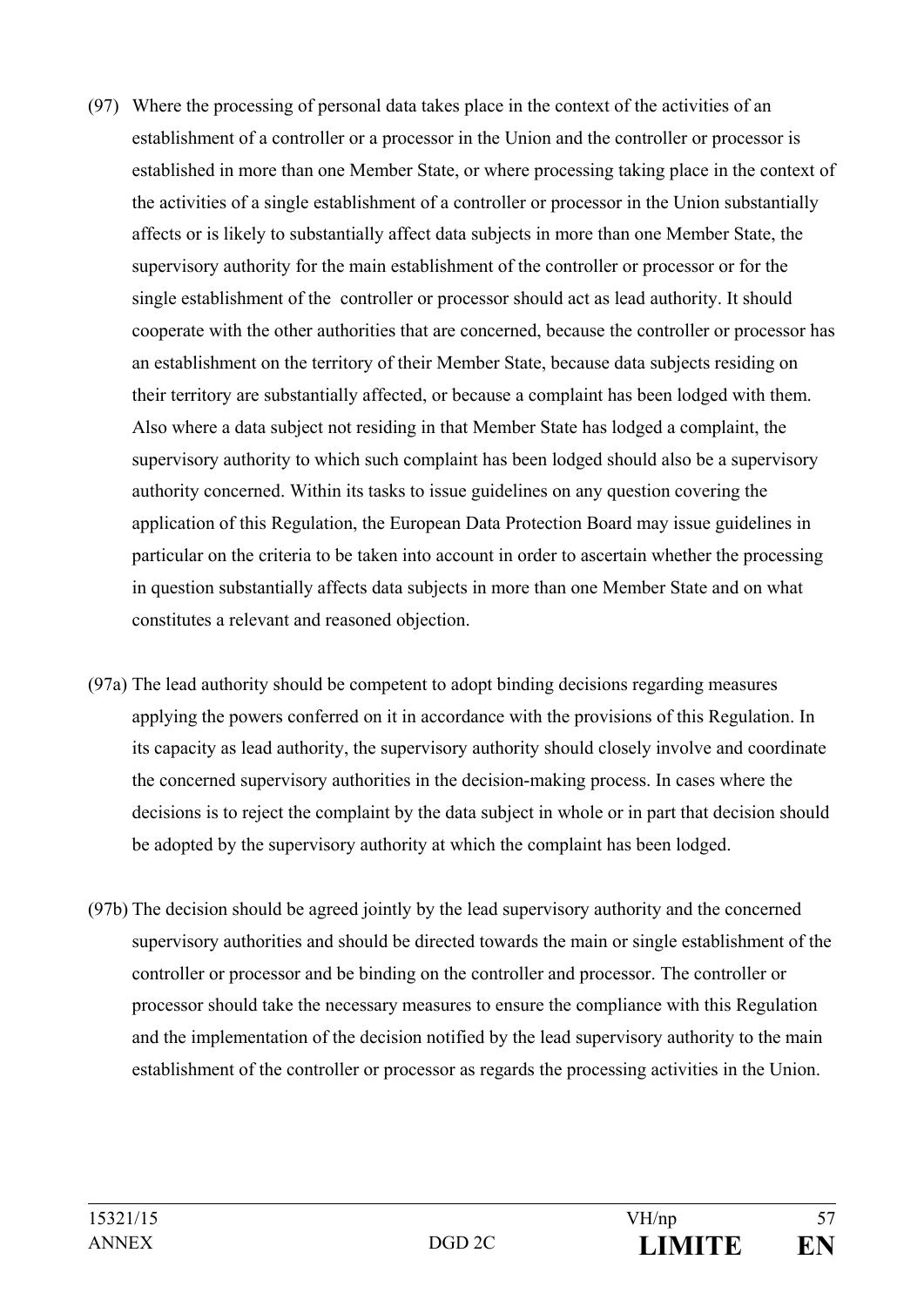- (97c) Each supervisory authority not acting as lead supervisory authority should be competent to deal with local cases where the controller or processor is established in more than one Member State, but the subject matter of the specific processing concerns only processing carried out in a single Member State and involving only data subjects in that single Member State, for example, where the subject matter concerns the processing of employees data in the specific employment context of a Member State. In such cases, the supervisory authority should inform the lead supervisory authority without delay on this matter. After being informed, the lead supervisory authority should decide, whether it will deal with the case within the one-stop-shop mechanism pursuant to Article 54a or whether the supervisory authority which informed it should deal with the case at local level. When deciding whether it will deal with the case, the lead supervisory authority should take into account, whether there is an establishment of the controller or processor in the Member State of the supervisory authority which informed it, in order to ensure effective enforcement of a decision vis-à-vis the controller or processor. Where the lead supervisory authority decides to deal with the case, the supervisory authority which informed it should have the possibility to submit a draft for a decision, of which the lead supervisory authority should take utmost account when preparing its draft decision in the one-stop-shop mechanism pursuant to Article 54a.
- (98) The rules on the lead supervisory authority and the one-stop-shop mechanism pursuant to Article 54a, should not apply where the processing is carried out by public authorities or private bodies in the public interest. In such cases the only supervisory authority competent to exercise the powers conferred to it in accordance with this Regulation should be the supervisory authority of the Member State where the public authority or private body is established.

(99) (…)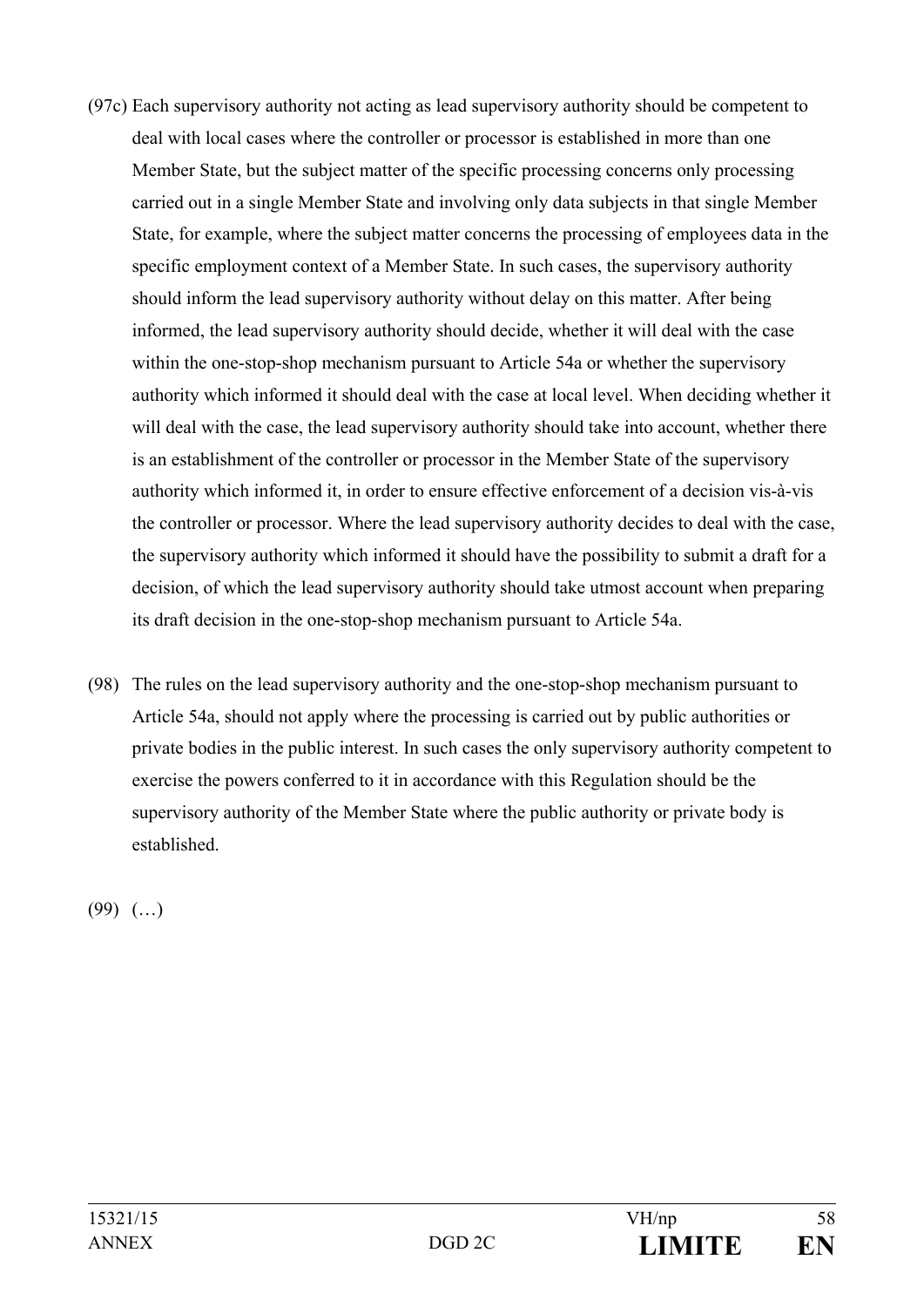(100) In order to ensure consistent monitoring and enforcement of this Regulation throughout the Union, the supervisory authorities should have in each Member State the same tasks and effective powers, including powers of investigation, corrective powers and sanctions, and authorisation and advisory powers, particularly in cases of complaints from individuals, and without prejudice to the powers of prosecutorial authorities under national law, to bring infringements of this Regulation to the attention of the judicial authorities and/or engage in legal proceedings. Such powers should also include the power to impose a temporary or definitive limitation, including a ban, on processing. Member States may specify other tasks related to the protection of personal data under this Regulation. The powers of supervisory authorities should be exercised in conformity with appropriate procedural safeguards set out in Union law and national law, impartially, fairly and within a reasonable time. In particular each measure should be appropriate, necessary and proportionate in view of ensuring compliance with this Regulation, taking into account the circumstances of each individual case, respect the right of every person to be heard before any individual measure which would affect him or her adversely is taken and avoid superfluous costs and excessive inconveniences for the persons concerned. Investigatory powers as regards access to premises should be exercised in accordance with specific requirements in national procedural law, such as the requirement to obtain a prior judicial authorisation. Each legally binding measure of the supervisory authority should be in writing, be clear and unambiguous, indicate the supervisory authority which has issued the measure, the date of issue of the measure, bear the signature of the head, or a member of the supervisory authority authorised by him or her, give the reasons for the measure, and refer to the right of an effective remedy. This should not preclude additional requirements pursuant to national procedural law. The adoption of such legally binding decision implies that it may give rise to judicial review in the Member State of the supervisory authority that adopted the decision.

 $(101)$  (...)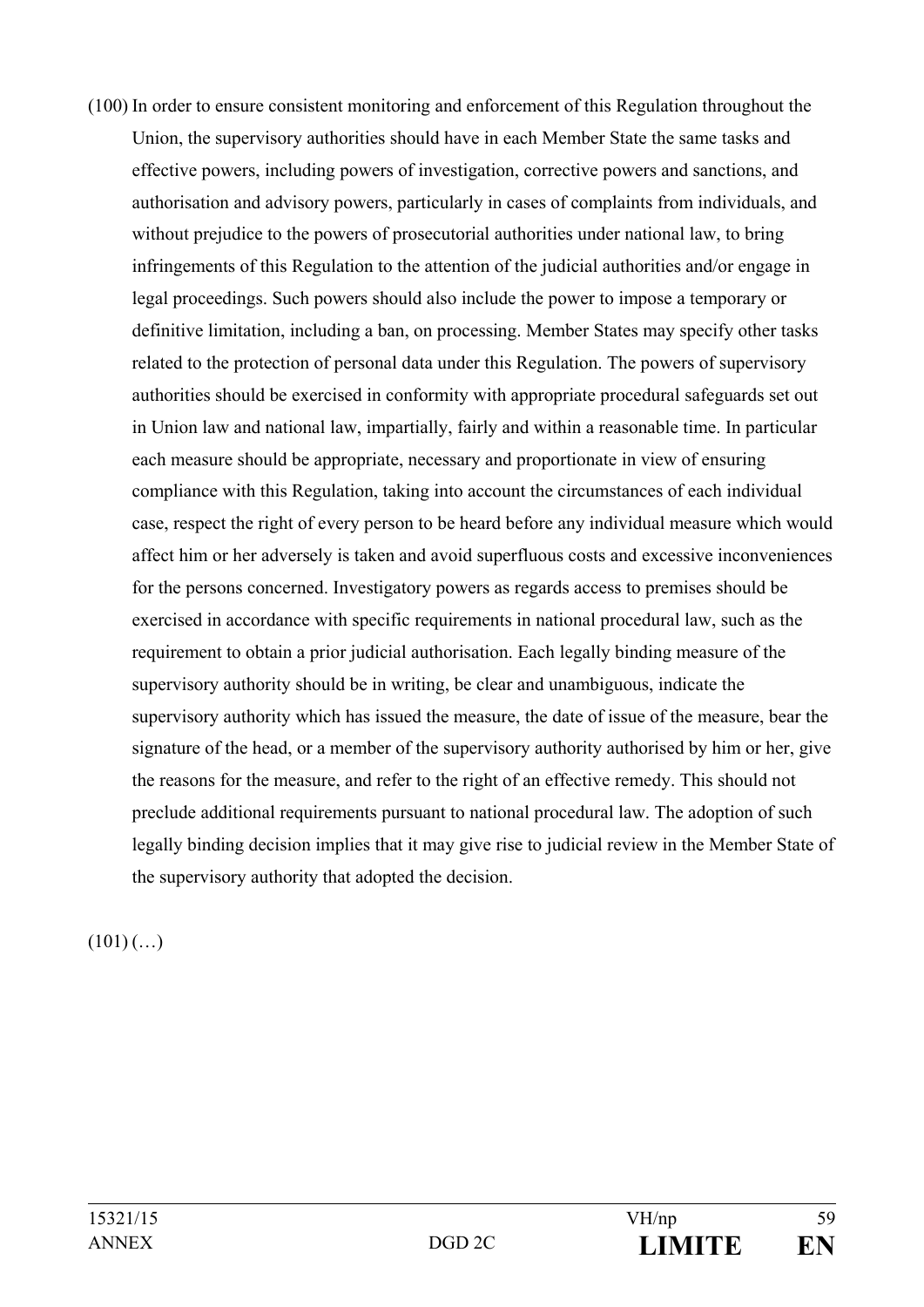- (101a)Where the supervisory authority to which the complaint has been lodged is not the lead supervisory authority, the lead supervisory authority should closely co-operate with the supervisory authority to which the complaint has been lodged according to the provisions on co-operation and consistency laid down in this Regulation. In such cases, the lead supervisory authority should, when taking measures intended to produce legal effects, including the imposition of administrative fines, take utmost account of the view of the supervisory authority to which the complaint has been lodged and which should remain competent to carry out any investigation on the territory of its own Member State in liaison with the competent supervisory authority.
- (101b) In cases where another supervisory authority should act as a lead supervisory authority for the processing activities of the controller or processor but the concrete subject matter of a complaint or the possible infringement concerns only processing activities of the controller or processor in the Member State where the complaint has been lodged or the possible infringement detected and the matter does not substantially affect or is not likely to substantially affect data subjects in other Member States, the supervisory authority receiving a complaint or detecting or being informed otherwise of situations that entail possible infringements of the Regulation should seek an amicable settlement with the controller and, if this proves unsuccessful, exercise its full range of powers. This should include specific processing carried out in the territory of the Member State of the supervisory authority or with regard to data subjects on the territory of that Member State; or to processing that is carried out in the context of an offer of goods or services specifically aimed at data subjects in the territory of the Member State of the supervisory authority; or that has to be assessed taking into account relevant legal obligations under national law.
- (102) Awareness raising activities by supervisory authorities addressed to the public should include specific measures directed at controllers and processors, including micro, small and mediumsized enterprises, as well as individuals in particular in the educational context.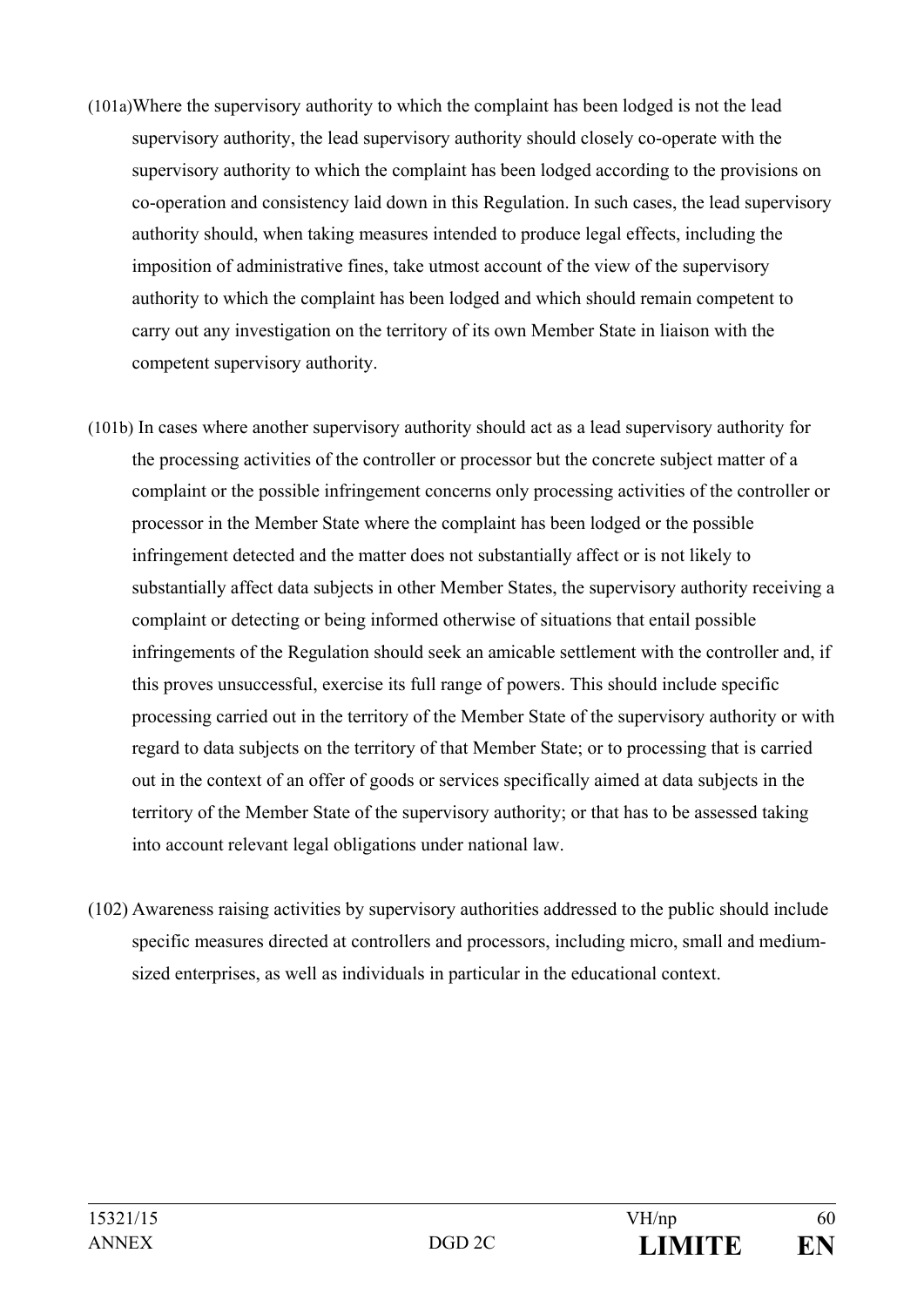- (103) The supervisory authorities should assist each other in performing their tasks and provide mutual assistance, so as to ensure the consistent application and enforcement of this Regulation in the internal market. A supervisory authority requesting mutual assistance may adopt a provisional measure, in case of no response of the requested supervisory authority within one month of receiving the request.
- (104) Each supervisory authority should participate in joint operations between supervisory authorities, where appropriate. The requested supervisory authority should be obliged to respond to the request in a defined time period.
- (105) In order to ensure the consistent application of this Regulation throughout the Union, a consistency mechanism for co-operation between the supervisory authorities should be established. This mechanism should in particular apply where a supervisory authority intends to adopt a measure intended to produce legal effects as regards processing operations which substantially affect a significant number of data subjects in several Member States. It should also apply where any supervisory authority concerned or the Commission requests that such matter should be dealt with in the consistency mechanism. This mechanism should be without prejudice to any measures that the Commission may take in the exercise of its powers under the Treaties.
- (106) In application of the consistency mechanism, the European Data Protection Board should, within a determined period of time, issue an opinion, if a majority of its members so decides or if so requested by any supervisory authority concerned or the Commission. The European Data Protection Board should also be empowered to adopt legally binding decisions in case of disputes between supervisory authorities. For that purposes it should issue, in principle with a two-third majority of its members, legally binding decisions in clearly defined cases where there are conflicting views among supervisory authorities in particular in the cooperation mechanism between the lead supervisory authority and concerned supervisory authorities on the merits of the case, notably whether there is an infringement of this Regulation or not.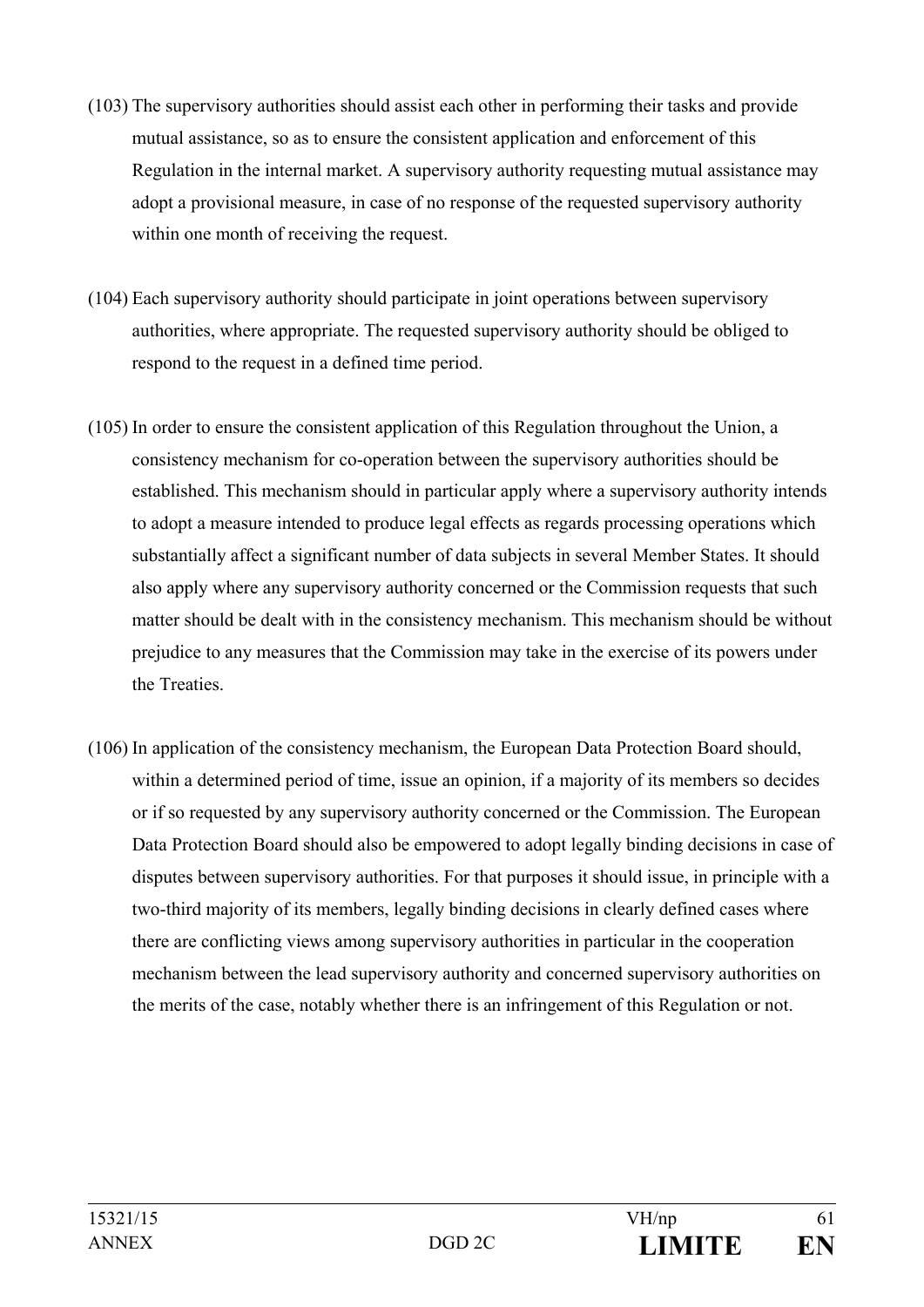## $(107)$  (...)

- (108) There may be an urgent need to act in order to protect the rights and freedoms of data subjects, in particular when the danger exists that the enforcement of a right of a data subject could be considerably impeded. Therefore, a supervisory authority may adopt duly justified provisional measures on its territory with a specified period of validity which should not exceed three months.
- (109) The application of this mechanism should be a condition for the lawfulness of a measure intended to produce legal effects by a supervisory authority in those cases where its application is mandatory. In other cases of cross-border relevance, the co-operation mechanism between the lead supervisory authority and concerned supervisory authorities should be applied and mutual assistance and joint operations might be carried out between the concerned supervisory authorities on a bilateral or multilateral basis without triggering the consistency mechanism.
- (110) In order to promote the consistent application of this Regulation, the European Data Protection Board should be set up as an independent body of the Union. To fulfil its objectives, the European Data Protection Board should have legal personality. The European Data Protection Board should be represented by its Chair. It should replace the Working Party on the Protection of Individuals with Regard to the Processing of Personal Data established by Directive 95/46/EC. It should consist of a head of a supervisory authority of each Member State and the European Data Protection Supervisor or their respective representatives. The Commission should participate in its activities without voting rights for the Commission and specific voting rights for the European Data Protection Supervisor. The European Data Protection Board should contribute to the consistent application of this Regulation throughout the Union, including by advising the Commission, in particular on the level of protection in third countries or international organisations, and promoting cooperation of the supervisory authorities throughout the Union. The European Data Protection Board should act independently when exercising its tasks.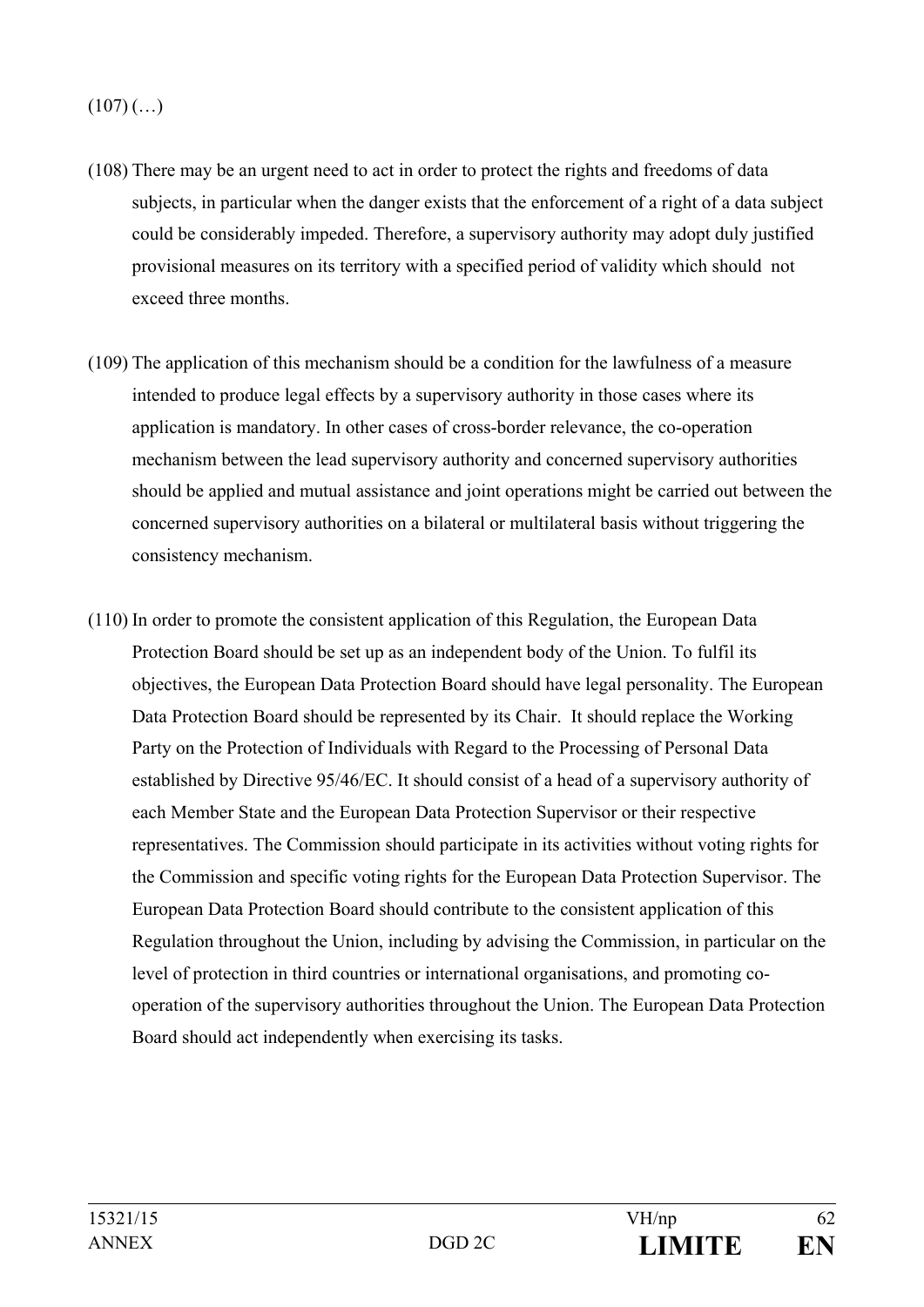- (110a)The European Data Protection Board should be assisted by a secretariat provided by the European Data Protection Supervisor. The staff of the European Data Protection Supervisor involved in carrying out the tasks conferred on the European Data Protection Board by this Regulation should perform its tasks exclusively under the instructions of, and report to the Chair of the European Data Protection Board.
- (111) Every data subject should have the right to lodge a complaint with a single supervisory authority, in particular in the Member State of his or her habitual residence, and have the right to an effective judicial remedy in accordance with Article 47 of the Charter of Fundamental Rights if the data subject considers that his or her rights under this Regulation are infringed or where the supervisory authority does not act on a complaint, partially or wholly rejects or dismisses a complaint or does not act where such action is necessary to protect the rights of the data subject. The investigation following a complaint should be carried out, subject to judicial review, to the extent that is appropriate in the specific case. The supervisory authority should inform the data subject of the progress and the outcome of the complaint within a reasonable period. If the case requires further investigation or coordination with another supervisory authority, intermediate information should be given to the data subject. In order to facilitate the submission of complaints, each supervisory authority should take measures such as providing a complaint submission form which can be completed also electronically, without excluding other means of communication.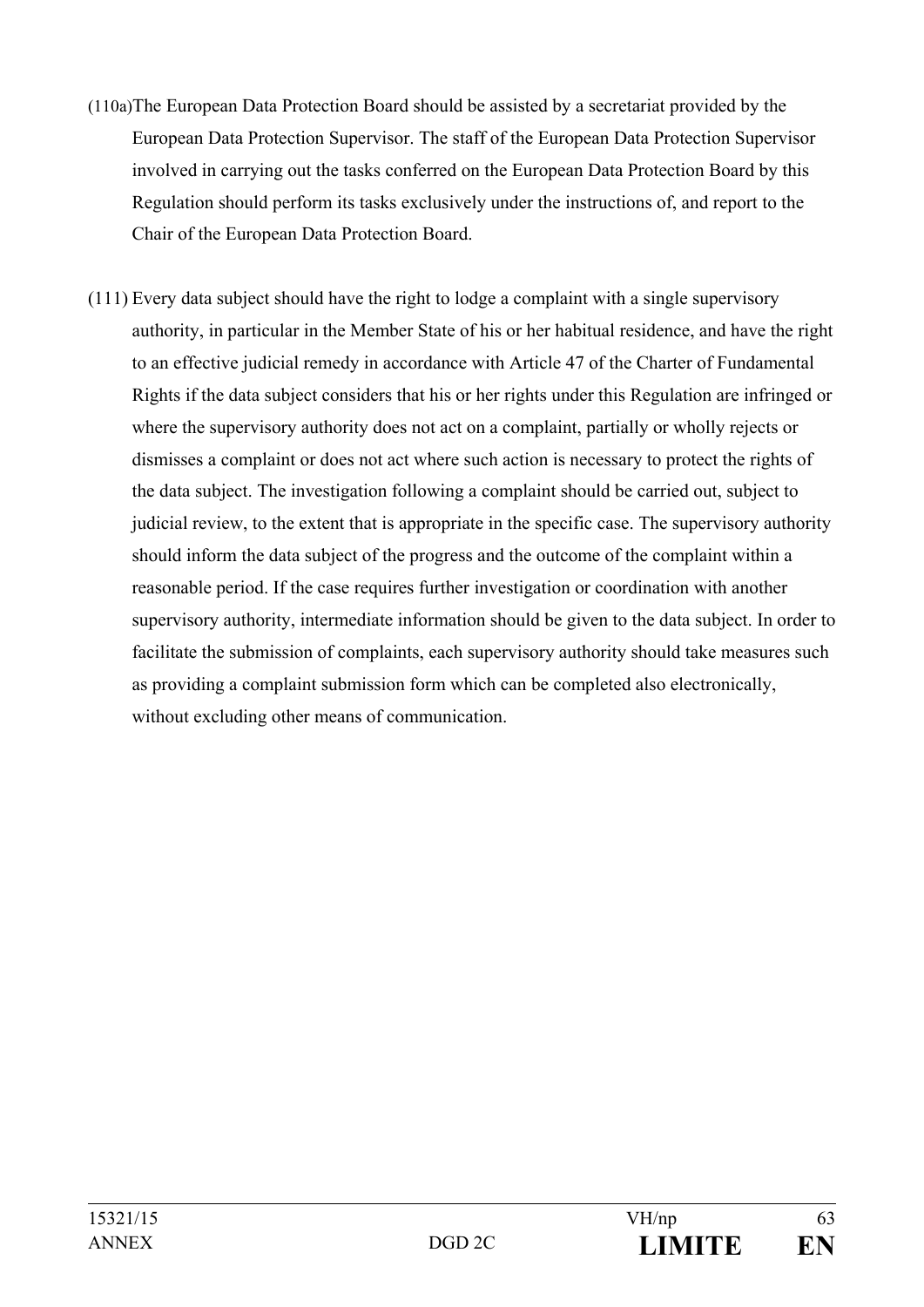(112) Where a data subject considers that his or her rights under this Regulation are infringed, he or she should have the right to mandate a body, organisation or association which is of nonprofit making character, whose statutory objectives are in the public interest and which is active in the field of the protection of personal data and is constituted according to the law of a Member State, to lodge a complaint on his or her behalf with a supervisory authority, exercise the right to a judicial remedy on behalf of data subjects or exercise the right to receive compensation on behalf of data subjects if the latter is provided for in Member State law. Member States may provide that such a body, organisation or association should have the right to lodge, independently of a data subject's mandate, in such Member State a complaint, and/or have the right to an effective judicial remedy where it has reasons to considers that the rights of a data subject have been infringed as a result of the processing of personal data which is not in compliance with this Regulation. This body, organisation or association may not be allowed to claim compensation on a data subject's behalf independently of the data subject's mandate.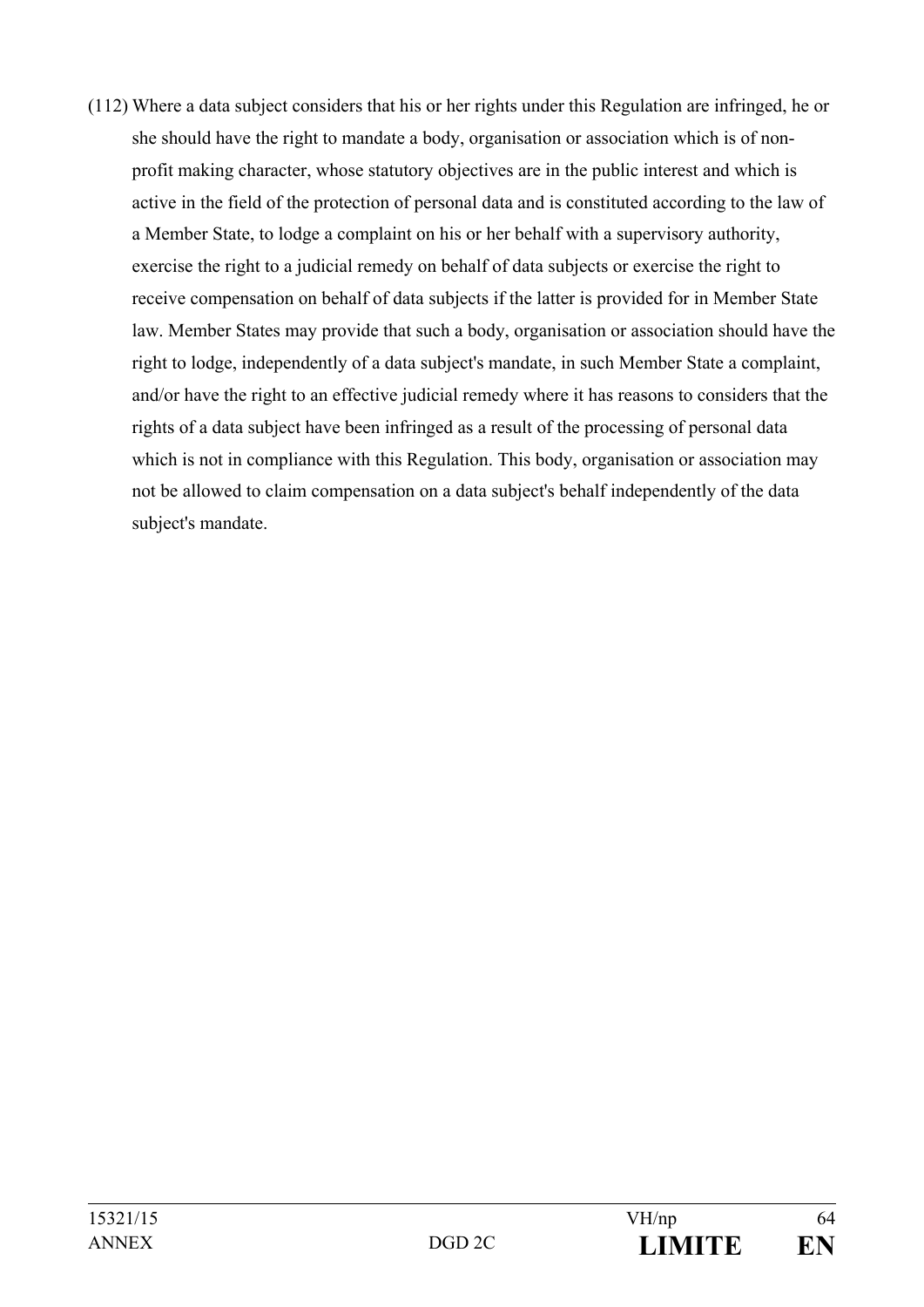(113) Any natural or legal person has the right to bring an action for annulment of decisions of the European Data Protection Board before the Court of Justice of the European Union (the "Court of Justice") under the conditions provided for in Article 263 TFEU. As addressees of such decisions, the concerned supervisory authorities who wish to challenge them, have to bring action within two months of their notification to them, in accordance with Article 263 TFEU. Where decisions of the European Data Protection Board are of direct and individual concern to a controller, processor or the complainant, the latter may bring an action for annulment against those decisions and they should do so within two months of their publication on the website of the European Data Protection Board, in accordance with Article 263 TFEU. Without prejudice to this right under Article 263 TFEU, each natural or legal person should have an effective judicial remedy before the competent national court against a decision of a supervisory authority which produces legal effects concerning this person. Such a decision concerns in particular the exercise of investigative, corrective and authorisation powers by the supervisory authority or the dismissal or rejection of complaints. However, this right does not encompass other measures of supervisory authorities which are not legally binding, such as opinions issued by or advice provided by the supervisory authority. Proceedings against a supervisory authority should be brought before the courts of the Member State, where the supervisory authority is established and should be conducted in accordance with the national procedural law of that Member State. Those courts should exercise full jurisdiction which should include jurisdiction to examine all questions of fact and law relevant to the dispute before it. Where a complaint has been rejected or dismissed by a supervisory authority, the complainant may bring proceedings to the courts in the same Member State. In the context of judicial remedies relating to the application of this Regulation, national courts which consider a decision on the question necessary to enable them to give judgment, may, or in the case provided for in Article 267 TFEU, must, request the Court of Justice to give a preliminary ruling on the interpretation of Union law including this Regulation. Furthermore, where a decision of a supervisory authority implementing a decision of the European Data Protection Board is challenged before a national court and the validity of the decision of the European Data Protection Board is at issue, that national court does not have the power to declare the European Data Protection Board's decision invalid but must refer the question of validity to the Court of Justice in accordance with Article 267 TFEU as interpreted by the Court of Justice, whenever it considers the decision invalid. However, a national court may not refer a question on the validity of the decision of the European Data Protection Board at the request of a natural or legal person which had the opportunity to bring an action for annulment of that decision, in particular if it was directly and individually concerned by that decision, but had not done so within the period laid down by Article 263 TFEU.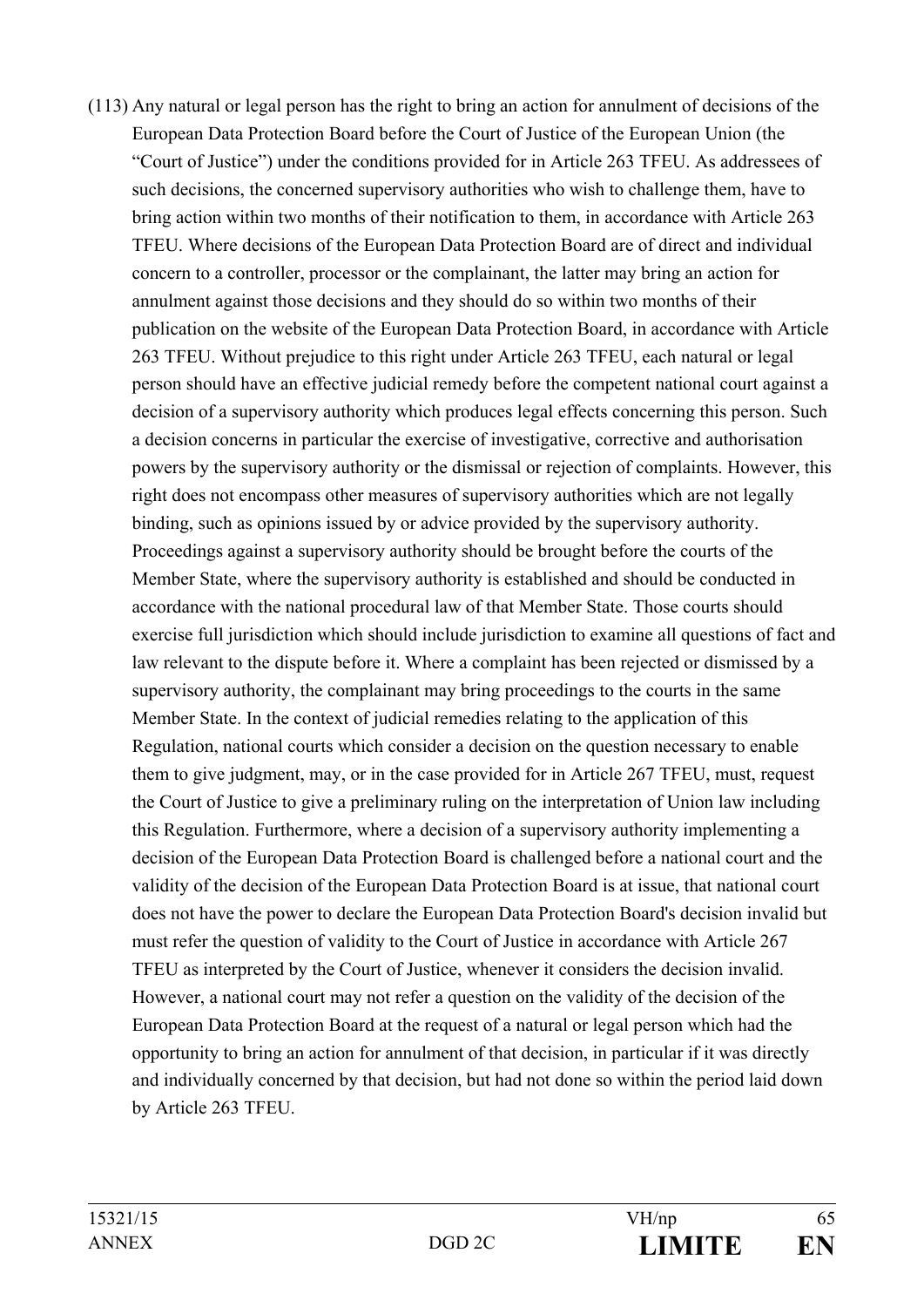(113a)Where a court seized with a proceeding against a decision of a supervisory authority has reason to believe that proceedings concerning the same processing such as the same subject matter as regards processing of the same controller or processor activities or the same cause of action are brought before a competent court in another Member State, it should contact that court in order to confirm the existence of such related proceedings. If related proceedings are pending before a court in another Member State, any court other than the court first seized may stay its proceedings or may, on request of one of the parties, decline jurisdiction in favour of the court first seized if the latter has jurisdiction over the proceedings in question and its law permits the consolidation of such related proceedings. Proceedings are deemed to be related where they are so closely connected that it is expedient to hear and determine them together to avoid the risk of irreconcilable judgments resulting from separate proceedings.

 $(114)$  (...)

 $(115)$  (...)

(116) For proceedings against a controller or processor, the plaintiff should have the choice to bring the action before the courts of the Member States where the controller or processor has an establishment or where the data subject resides, unless the controller is a public authority of a Member State acting in the exercise of its public powers.

 $(117)(...)$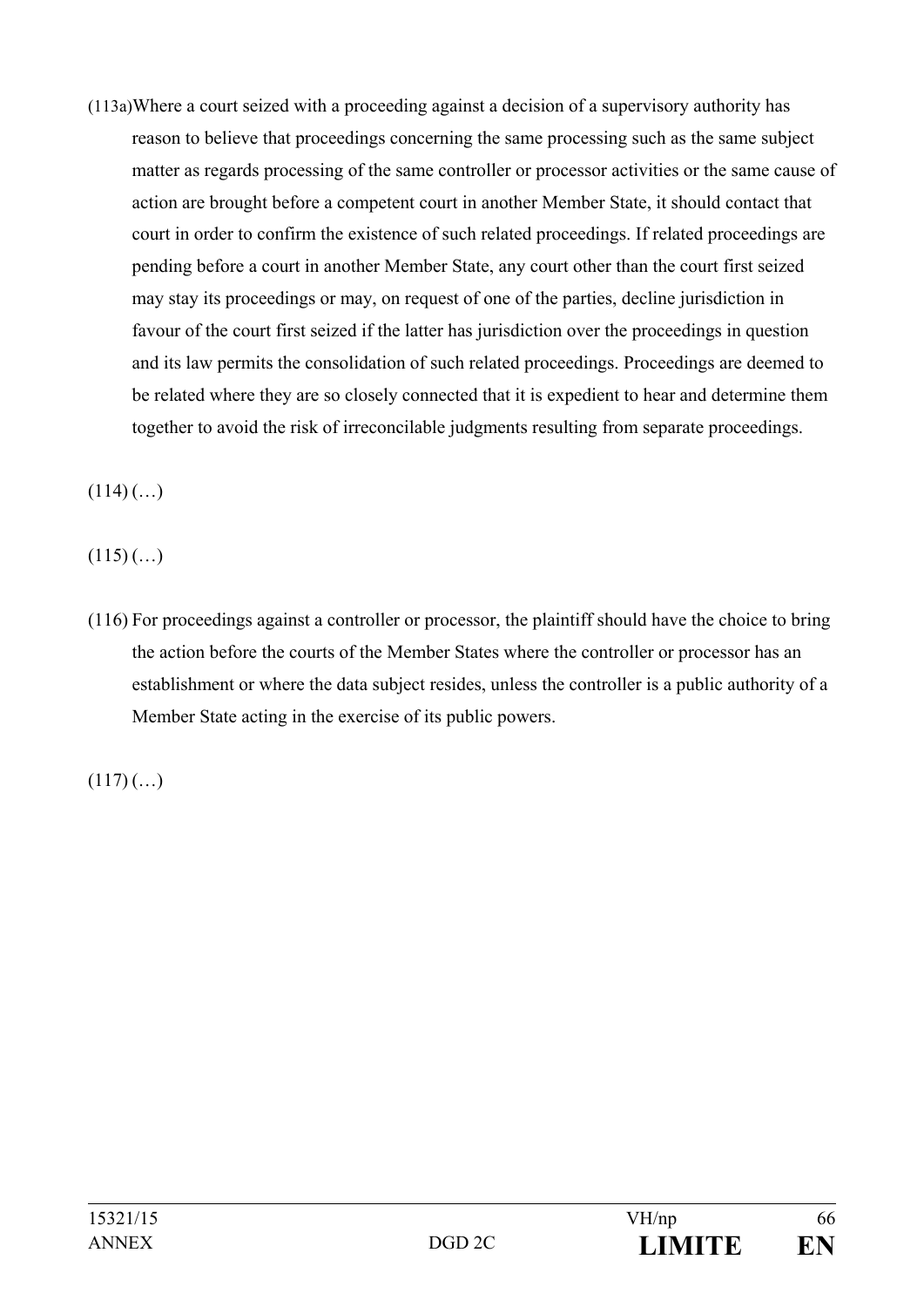- (118) Any damage which a person may suffer as a result of processing that is not in compliance with this Regulation should be compensated by the controller or processor, that should be exempted from liability if they prove that they are not in any way responsible for the damage. The concept of damage should be broadly interpreted in the light of the case law of the Court of Justice of the European Union in a manner which fully reflects the objectives of this Regulation. This is without prejudice to any claims for damage deriving from the violation of other rules in Union or Member State law. When reference is made to a processing that is not in compliance with this Regulation it also covers processing that is not in compliance with delegated and implementing acts adopted in accordance with this Regulation and national law specifying rules of this Regulation. Data subjects should receive full and effective compensation for the damage they have suffered. Where controllers or processors are involved in the same processing each controller or processor should be held liable for the entire damage. However, where they are joined to the same judicial proceedings, in accordance with national law, compensation may be apportioned according to the responsibility of each controller or processor for the damage caused by the processing, provided that full and effective compensation of the data subject who suffered the damage is ensured. Any controller or processor who has paid full compensation, may subsequently institute recourse proceedings against other controllers or processors involved in the same processing.
- (118a)Where specific rules on jurisdiction are contained in this Regulation, in particular as regards proceedings seeking a judicial remedy including compensation, against a controller or processor, general jurisdiction rules such as those of Regulation (EU) No 1215/2012 should not prejudice the application of such specific rules.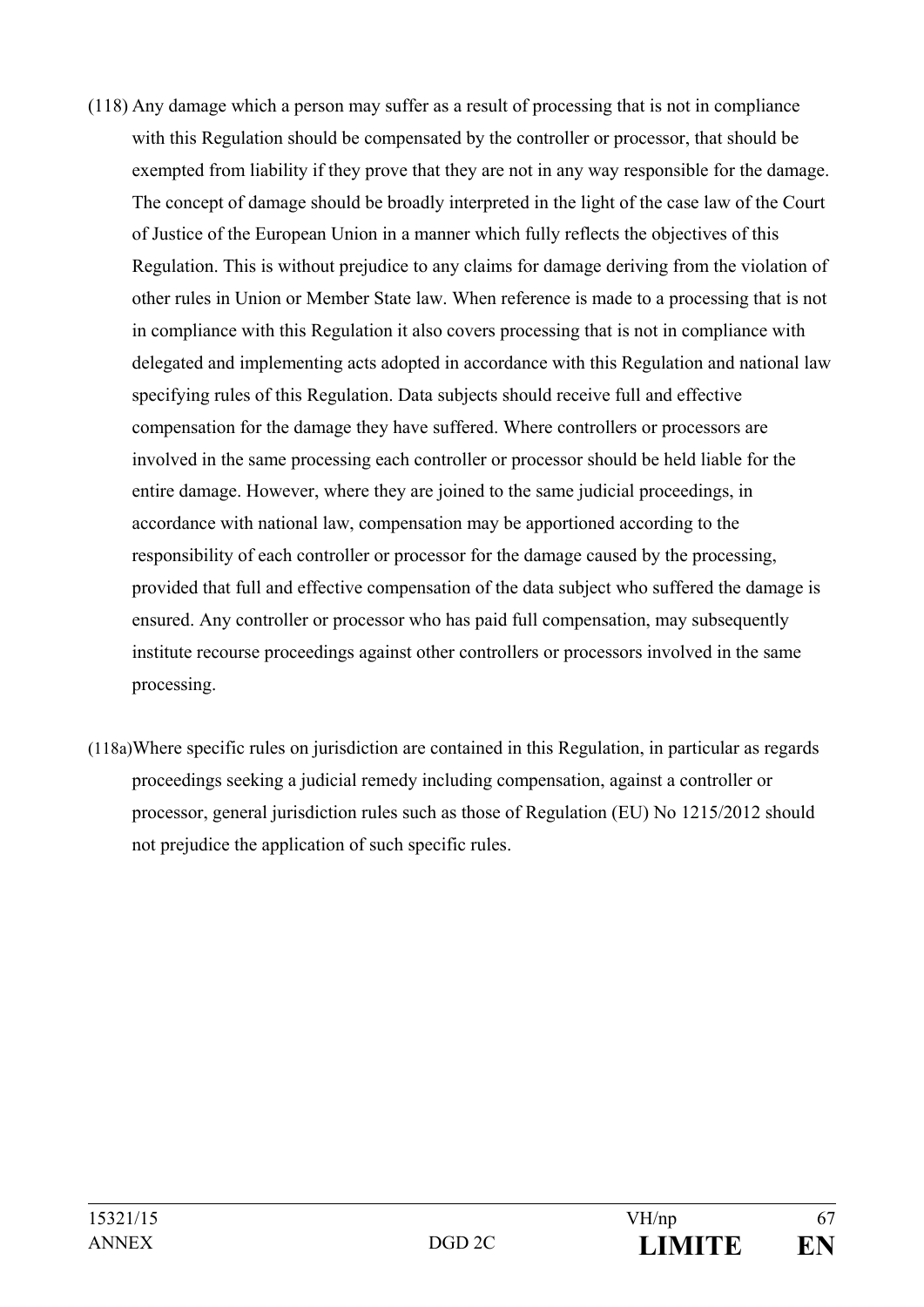- (118b)In order to strengthen the enforcement of the rules of this Regulation, penalties and administrative fines should be imposed for any infringement of the Regulation, in addition to, or instead of appropriate measures imposed by the supervisory authority pursuant to this Regulation. In a case of a minor infringement or if the fine likely to be imposed would constitute a disproportionate burden to a natural person, a reprimand may be issued instead of a fine. Due regard should however be given to the nature, gravity and duration of the infringement, the intentional character of the infringement, actions taken to mitigate the damage suffered, degree of responsibility or any relevant previous infringements, the manner in which the infringement became known to the supervisory authority, compliance with measures ordered against the controller or processor, adherence to a code of conduct and any other aggravating or mitigating factor. The imposition of penalties and administrative fines should be subject to adequate procedural safeguards in conformity with general principles of Union law and the Charter of Fundamental Rights, including effective judicial protection and due process.
- (119) Member States may lay down the rules on criminal sanctions for infringements of this Regulation, including for infringements of national rules adopted pursuant to and within the limits of this Regulation. These criminal sanctions may also allow for the deprivation of the profits obtained through infringements of this Regulation. However, the imposition of criminal sanctions for infringements of such national rules and of administrative sanctions not lead to the breach of the principle of ne bis in idem, as interpreted by the Court of Justice of the European Union.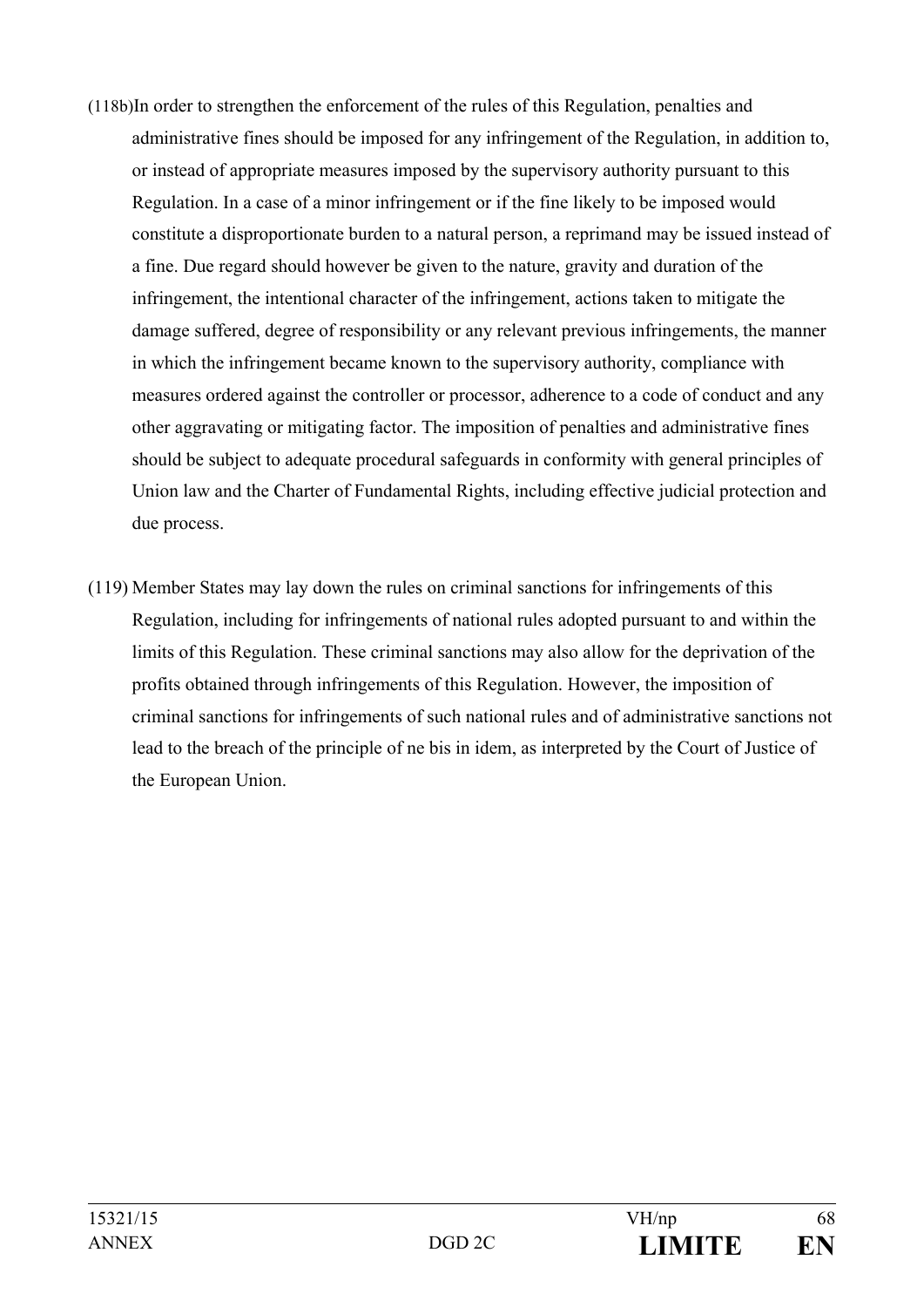- (120) In order to strengthen and harmonise administrative penalties against infringements of this Regulation, each supervisory authority should have the power to impose administrative fines. This Regulation should indicate offences the upper limit and criteria for fixing the related administrative fines, which should be determined by the competent supervisory authority in each individual case, taking account all relevant circumstances of the specific situation, with due regard in particular to the nature, gravity and duration of the breach and of its consequences and the measures taken to ensure compliance with the obligations under the Regulation and to prevent or mitigate the consequences of the infringement. Where the fines are imposed on an undertaking, for these purposes an undertaking should be understood as defined in Articles 101 and 102 TFEU . Where the fines are imposed on persons that are not an undertaking, the supervisory authority should take account of the general level of income in the Member State as well as the economic situation of the person in considering the appropriate amount of fine. The consistency mechanism may also be used to promote a consistent application of administrative fines. It should be for the Member States to determine whether and to which extent public authorities should be subject to administrative fines. Imposing an administrative fine or giving a warning does not affect the application of other powers of the supervisory authorities or of other sanctions under the Regulation.
- (120a) (new) The legal systems of Denmark and Estonia do not allow for administrative fines as set out in this Regulation. The rules on administrative fines may be applied in such a manner that in Denmark, the fine is imposed by competent national courts as a criminal sanction and in Estonia, the fine is imposed by the supervisory authority in the framework of a misdemeanor procedure, provided that such an application of the rules in those Member States has an equivalent effect to administrative fines imposed by supervisory authorities. Therefore the competent national courts should take into account the recommendation by the supervisory authority initiating the fine. In any event, the fines imposed should be effective, proportionate and dissuasive.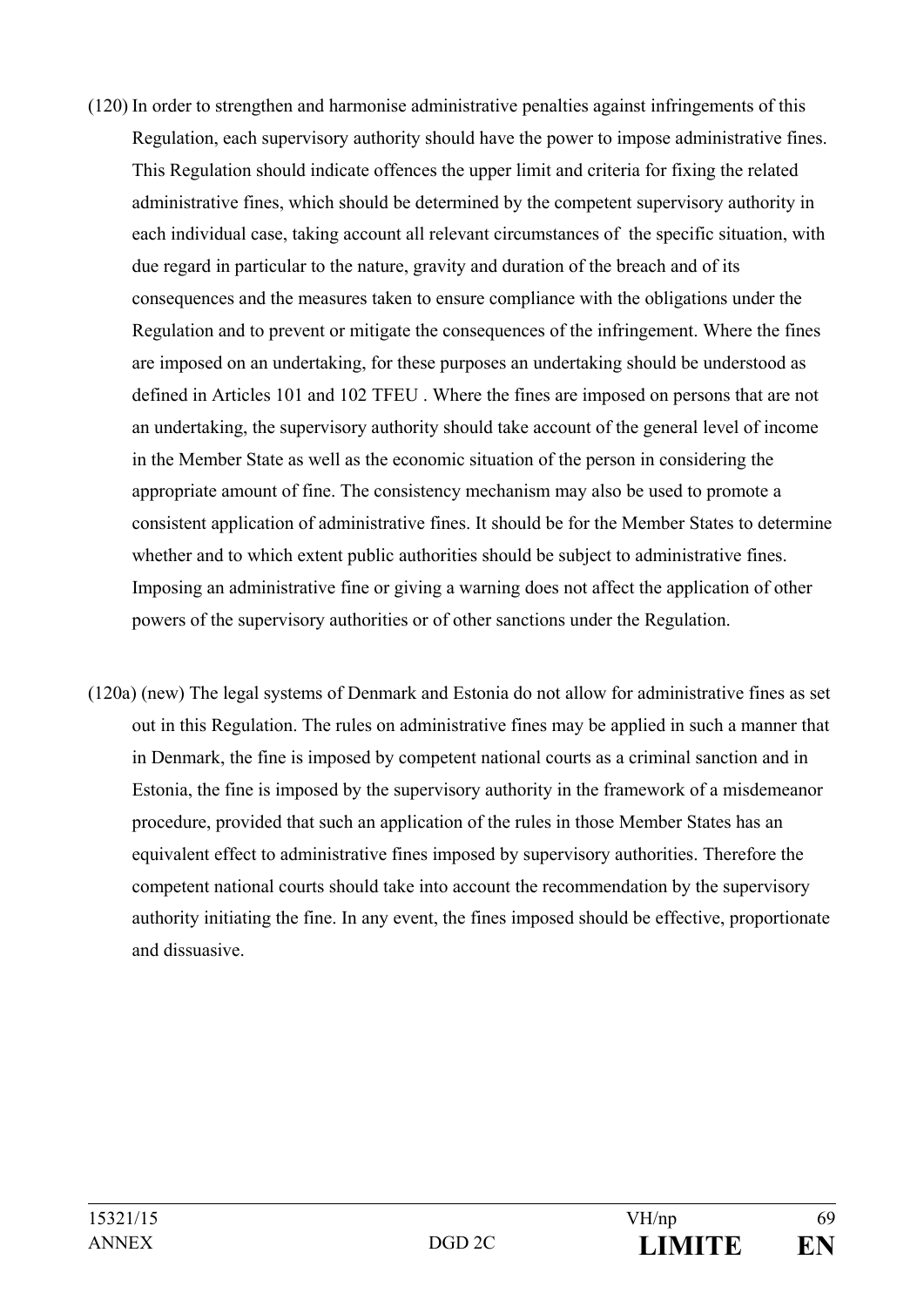- (120a)Where this Regulation does not harmonise administrative penalties or where necessary in other cases, for example in cases of serious infringements of the Regulation, Member States should implement a system which provides for effective, proportionate and dissuasive penalties. The nature of such penalties (criminal or administrative) should be determined by national law.
- (121) Member States law should reconcile the rules governing freedom of expression and information, including journalistic, academic, artistic and or literary expression with the right to the protection of personal data pursuant to this Regulation. The processing of personal data solely for journalistic purposes, or for the purposes of academic, artistic or literary expression should be subject to derogations or exemptions from certain provisions of this Regulation if necessary to reconcile the right to the protection of personal data, with the right to freedom of expression and information, as guaranteed by Article 11 of the Charter of Fundamental Rights of the European Union. This should apply in particular to processing of personal data in the audiovisual field and in news archives and press libraries. Therefore, Member States should adopt legislative measures, which should lay down exemptions and derogations which are necessary for the purpose of balancing these fundamental rights. Such exemptions and derogations should be adopted by the Member States on general principles, on the rights of the data subject, on controller and processor, on the transfer of data to third countries or international organisations, on the independent supervisory authorities, on co-operation and consistency and on specific data processing situations. In case these exemptions or derogations differ from one Member State to another, the national law of the Member State to which the controller is subject should apply. In order to take account of the importance of the right to freedom of expression in every democratic society, it is necessary to interpret notions relating to that freedom, such as journalism, broadly.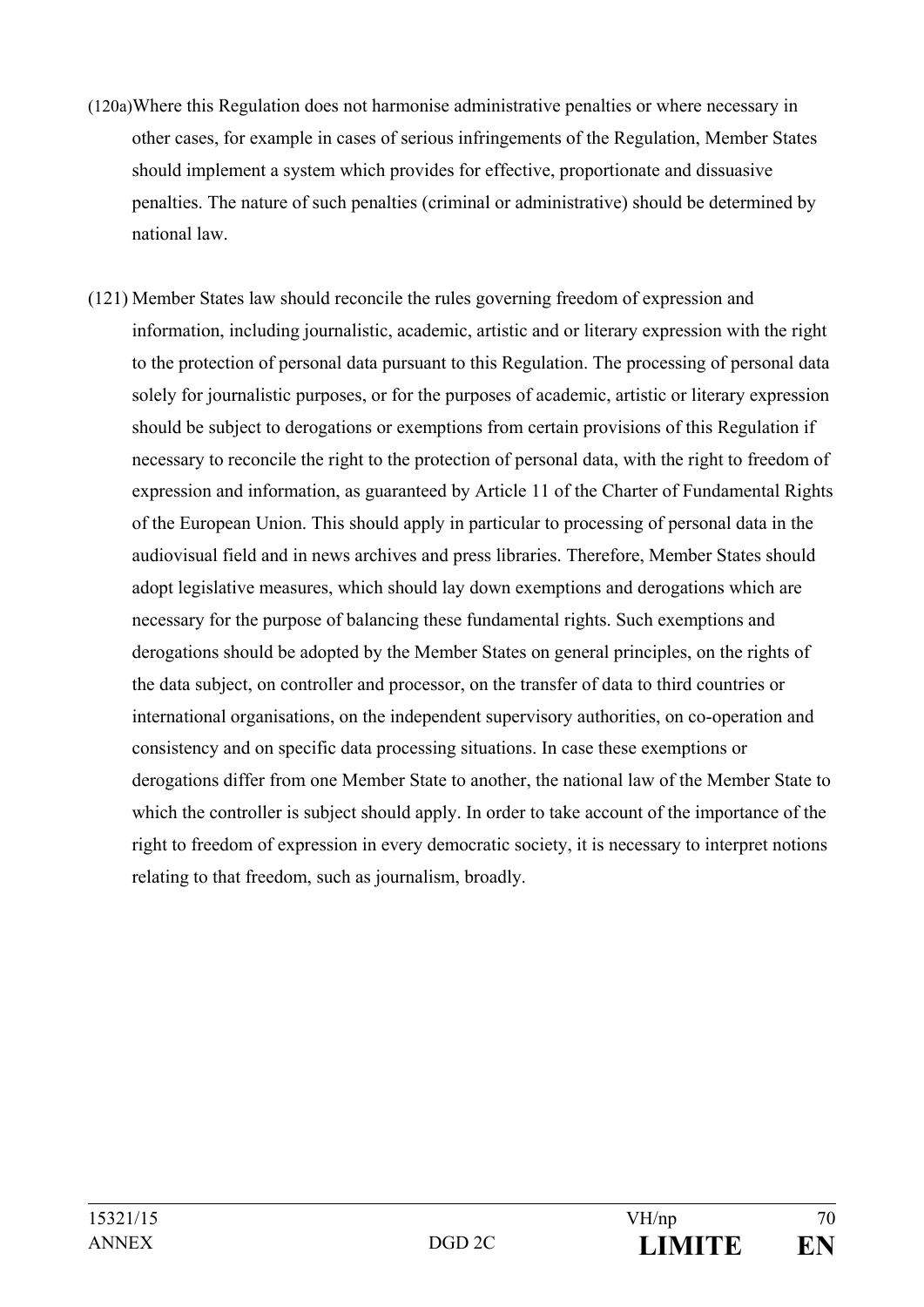(121a)This Regulation allows the principle of public access to official documents to be taken into account when applying the provisions set out in this Regulation. Public access to official documents may be considered as a public interest. Personal data in documents held by a public authority or a public body should be able to be publicly disclosed by this authority or body if the disclosure is provided for by Union law or Member State law to which the public authority or public body is subject. Such laws should reconcile public access to official documents and the reuse of public sector information with the right to the protection of personal data and may therefore provide for the necessary reconciliation with the right to the protection of personal data pursuant to this Regulation. The reference to public authorities and bodies should in this context include all authorities or other bodies covered by Member State law on public access to documents. Directive 2003/98/EC of the European Parliament and of the Council of 17 November 2003 on the re-use of public sector information leaves intact and in no way affects the level of protection of individuals with regard to the processing of personal data under the provisions of Union and national law, and in particular does not alter the obligations and rights set out in this Regulation. In particular, that Directive should not apply to documents access to which is excluded or restricted by virtue of the access regimes on the grounds of protection of personal data, and parts of documents accessible by virtue of those regimes which contain personal data the re-use of which has been defined by law as being incompatible with the law concerning the protection of individuals with regard to the processing of personal data.

 $(122)$  (...)

 $(123)$  (...)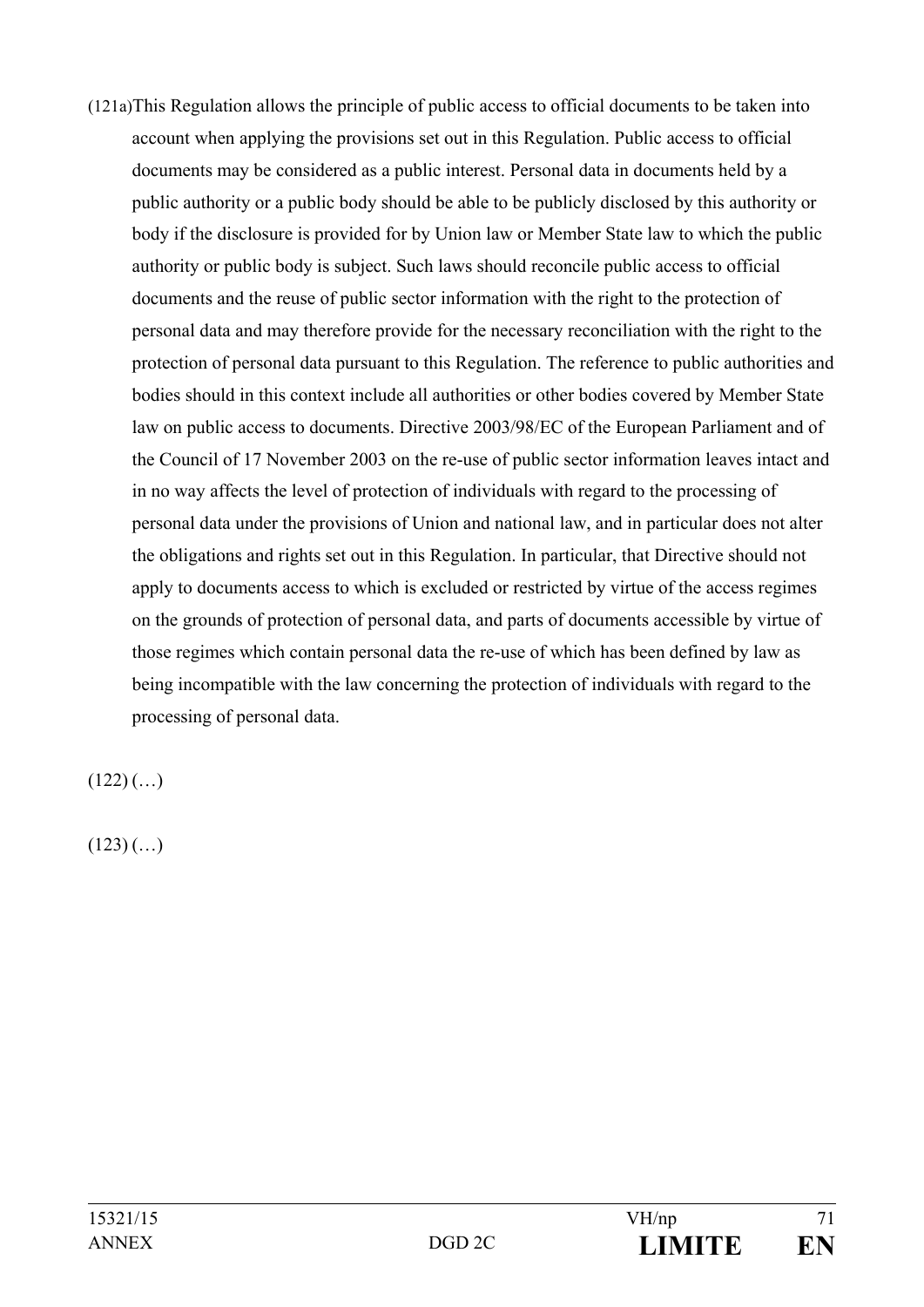- (124) Member State law or collective agreements (including 'works agreements') may provide for specific rules on the processing of employees' personal data in the employment context, in particular for the conditions under which personal data in the employment context may be processed on the basis of the consent of the employee, the purposes of the recruitment, the performance of the contract of employment, including discharge of obligations laid down by law or by collective agreements, management, planning and organisation of work, equality and diversity in the workplace, health and safety at work, and for the purposes of the exercise and enjoyment, on an individual or collective basis, of rights and benefits related to employment, and for the purpose of the termination of the employment relationship.
- (125) The processing of personal data for archiving purposes in the public interest, or scientific and historical research purposes or statistical purposes should be subject to appropriate safeguards for the rights and freedoms of the data subject pursuant to this Regulation. These safeguards should ensure that technical and organisational measures are in place in order to ensure, in particular, the principle of data minimisation. The further processing of personal data for archiving purposes in the public interest, or scientific and historical research purposes or statistical purposes is to be carried out when the controller has assessed the feasibility to fulfill those purposes by processing data which does not permit or no longer permit the identification of data subjects, provided that appropriate safeguards exist (such as, for instance, pseudonymisation of the data). Member States should provide for appropriate safeguard to the processing of personal data for archiving purposes in the public interest, or scientific and historical research purposes or statistical purposes. Member States should be authorised to provide, under specific conditions and in the presence of appropriate safeguards for data subjects, specifications and derogations to the information requirements, rectification, erasure, to be forgotten, restriction of processing and on the right to data portability and the right to object when processing personal data for archiving purposes in the public interest, or scientific and historical research purposes or statistical purposes. The conditions and safeguards in question may entail specific procedures for data subjects to exercise those rights if this is appropriate in the light of the purposes sought by the specific processing along with technical and organisational measures aimed at minimising the processing of personal data in pursuance of the proportionality and necessity principles. The processing of personal data for scientific purposes should also comply with respect to other relevant legislation such as on clinical trials.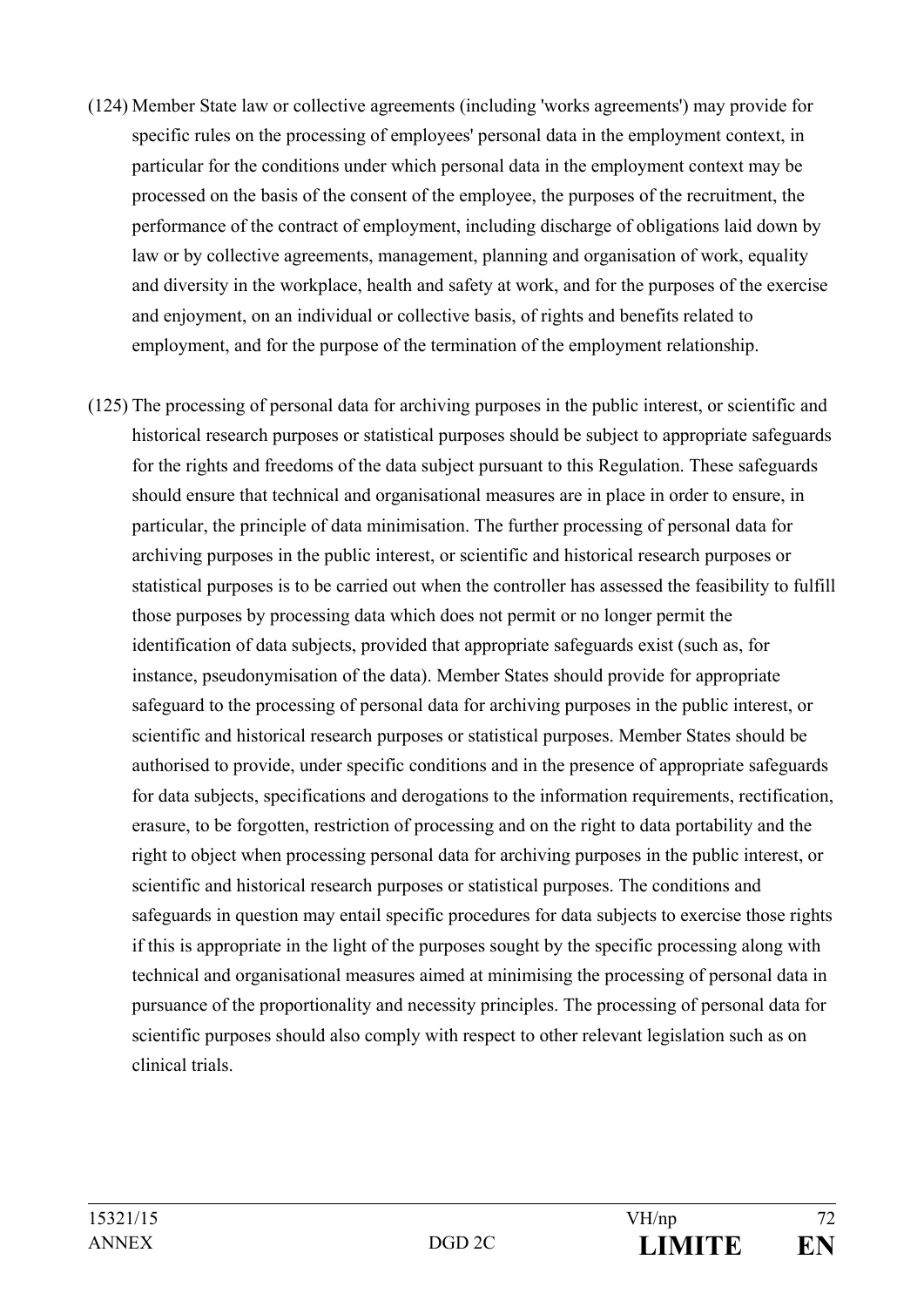$(125a)(...)$ 

- (125aa) By coupling information from registries, researchers can obtain new knowledge of great value when it comes to e.g. widespread diseases as cardiovascular disease, cancer, depression etc. On the basis of registries, research results can be enhanced, as they draw on a larger population. Within social science, research on the basis of registries enables researchers to obtain essential knowledge about long-term impact of a number of social conditions e.g. unemployment, education, and the coupling of this information to other life conditions. Research results obtained on the basis of registries provide solid, high quality knowledge, which can provide the basis for the formulation and implementation of knowledge-based policy, improve the quality of life for a number of people, and improve the efficiency of social services etc. In order to facilitate scientific research, personal data can be processed for scientific research purposes subject to appropriate conditions and safeguards set out in Member State or Union law.
- (125b)Where personal data are processed for archiving purposes, this Regulation should also apply to that processing, bearing in mind that this Regulation should not apply to deceased persons. Public authorities or public or private bodies that hold records of public interest should be services which, pursuant to Union or Member State law, have a legal obligation to acquire, preserve, appraise, arrange, describe, communicate, promote, disseminate and provide access to records of enduring value for general public interest. Member States should also be authorised to provide that personal data may be further processed for archiving purposes, for example with a view to providing specific information related to the political behaviour under former totalitarian state regimes, genocide, crimes against humanity, in particular the Holocaust, or war crimes.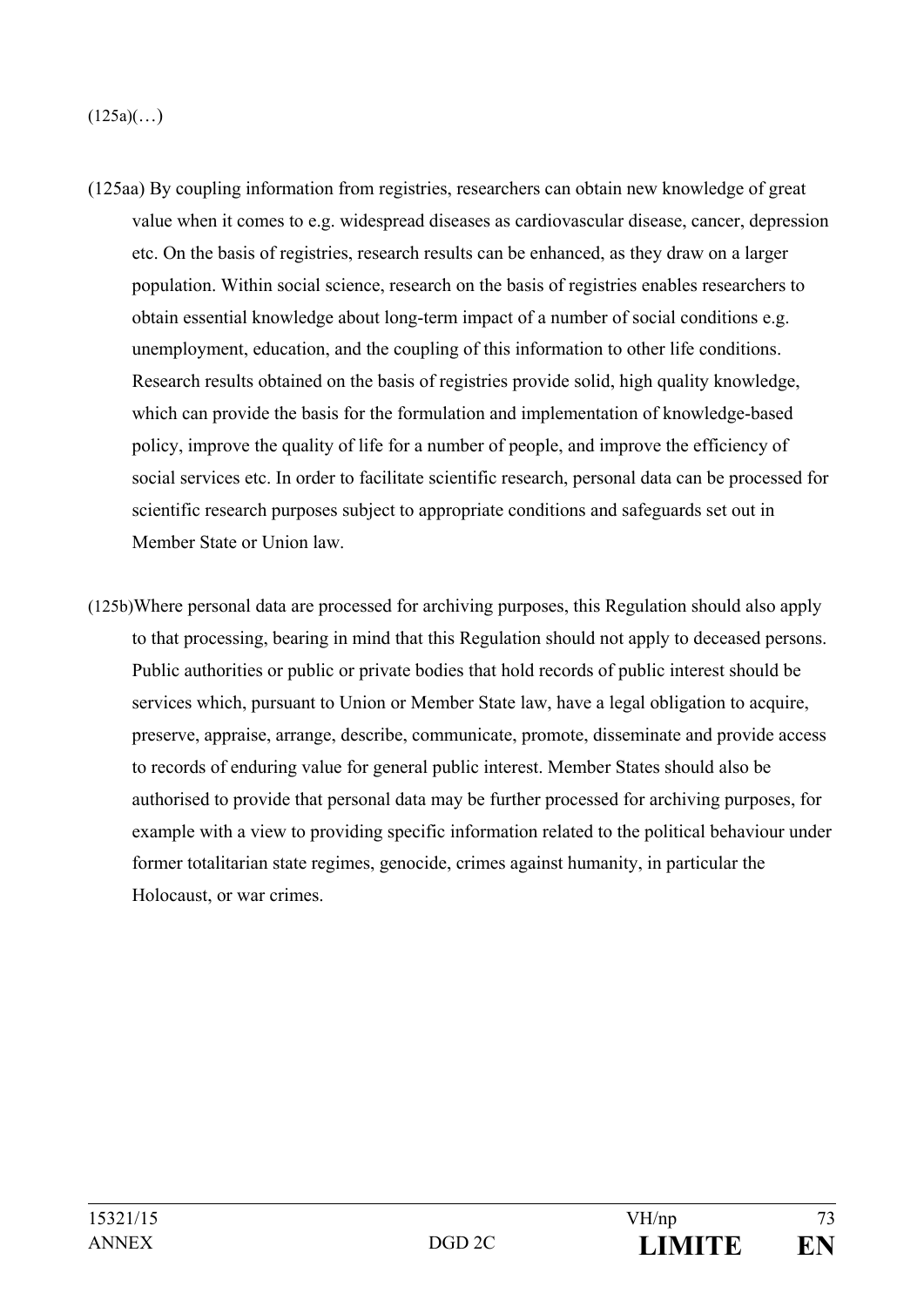- (126) Where personal data are processed for scientific research purposes**,** this Regulation should also apply to that processing. For the purposes of this Regulation, processing of personal data for scientific research purposes should be interpreted in a broad manner including for example technological development and demonstration, fundamental research, applied research, privately funded research and in addition should take into account the Union's objective under Article 179(1) of the Treaty on the Functioning of the European Union of achieving a European Research Area. Scientific research purposes should also include studies conducted in the public interest in the area of public health. To meet the specificities of processing personal data for scientific research purposes specific conditions should apply in particular as regards the publication or otherwise disclosure of personal data in the context of scientific research purposes. If the result of scientific research in particular in the health context gives reason for further measures in the interest of the data subject, the general rules of this Regulation should apply in view of those measures.
- (126a)Where personal data are processed for historical research purposes, this Regulation should also apply to that processing. This should also include historical research and research for genealogical purposes, bearing in mind that this Regulation should not apply to deceased persons.
- (126b)For the purpose of consenting to the participation in scientific research activities in clinical trials the relevant provisions of Regulation (EU) No. 536/2014 of the European Parliament and of the Council should apply.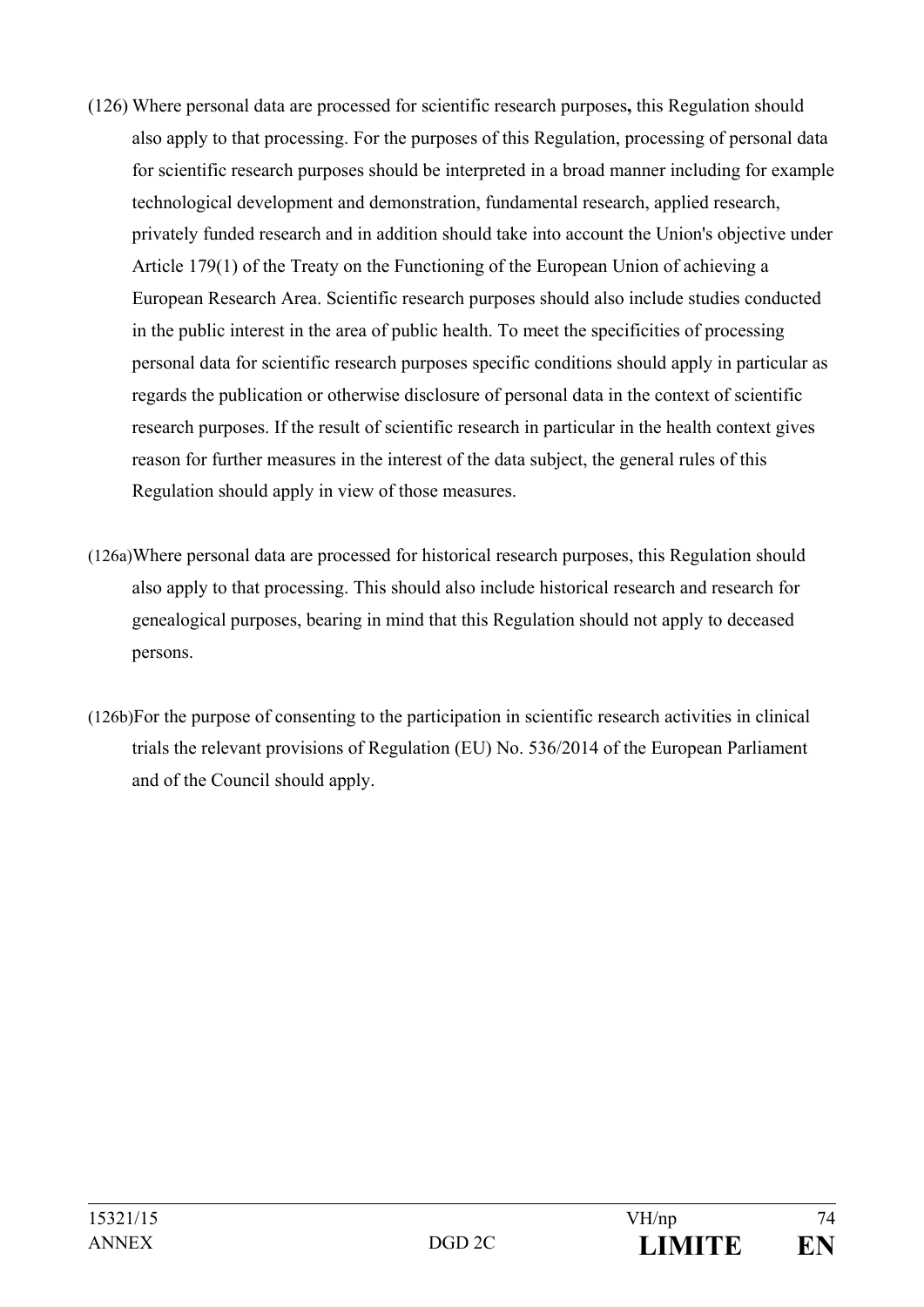- (126c)Where personal data are processed for statistical purposes, this Regulation should apply to that processing. Union law or Member State law should, within the limits of this Regulation, determine statistical content, control of access, specifications for the processing of personal data for statistical purposes and appropriate measures to safeguard the rights and freedoms of the data subject and for guaranteeing statistical confidentiality. Statistical purposes mean any operation of collection and processing of personal data necessary for statistical surveys or for the production of statistical results. These statistical results may further be used for different purposes, including a scientific research purpose. Statistical purposes mean any operation of collection and processing of personal data necessary for statistical surveys or for the production of statistical results. The statistical purpose implies that the result of processing for statistical purposes is not personal data, but aggregate data, and that this result or the data are not used in support of measures or decisions regarding any particular individual.
- (126d)The confidential information which the Union and national statistical authorities collect for the production of official European and official national statistics should be protected. European statistics should be developed, produced and disseminated in conformity with the statistical principles as set out in Article 338(2) of the Treaty of the Functioning of the European Union, while national statistics should also comply with national law. Regulation (EC) No 223/2009 of the European Parliament and of the Council of 11 March 2009 on European statistics and repealing Regulation (EC, Euratom) No 1101/2008 of the European Parliament and of the Council on the transmission of data subject to statistical confidentiality to the Statistical Office of the European Communities, Council Regulation (EC) No 322/97 on Community Statistics, and Council Decision 89/382/EEC, Euratom establishing a Committee on the Statistical Programmes of the European Communities provides further specifications on statistical confidentiality for European statistics.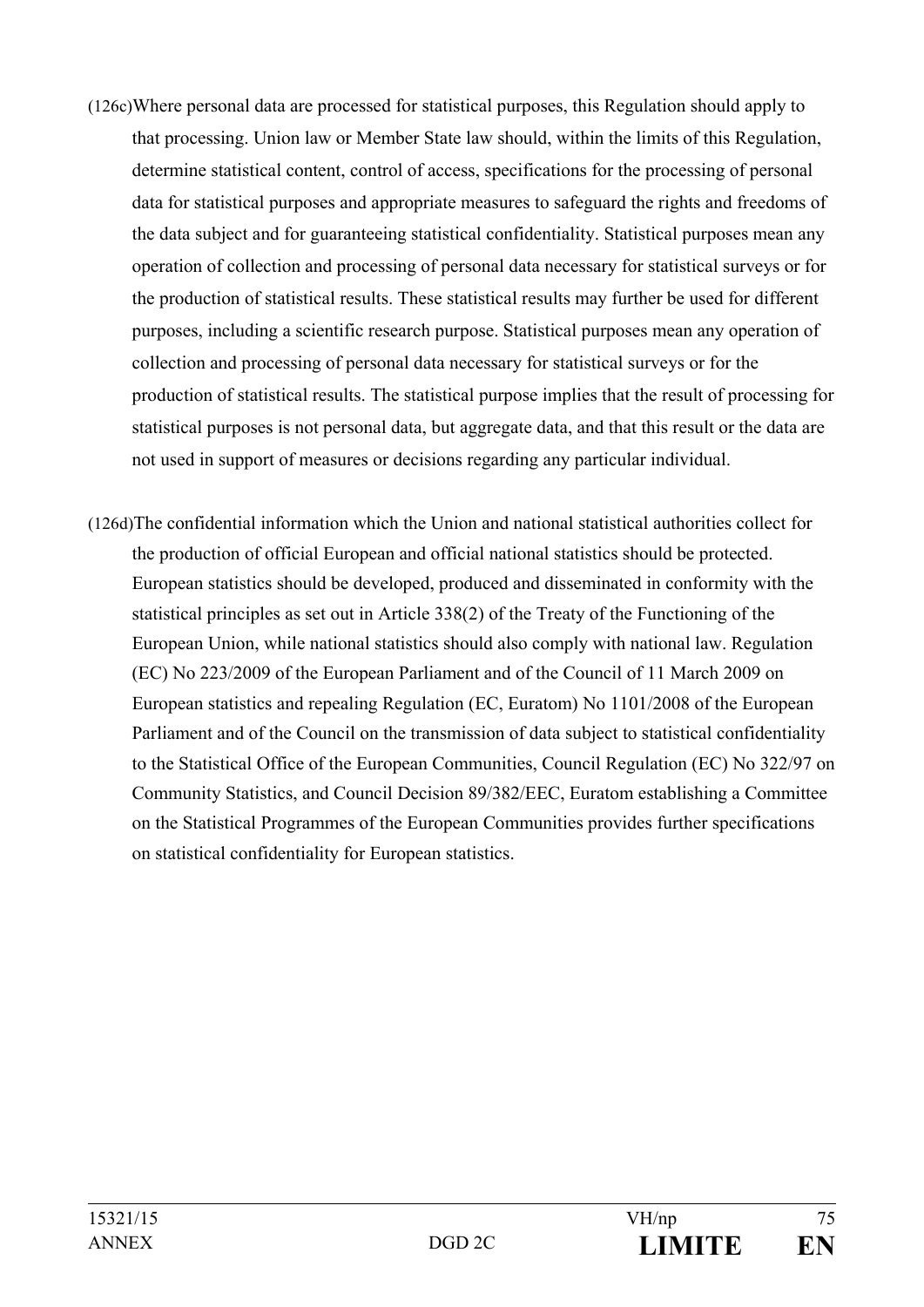- (127) As regards the powers of the supervisory authorities to obtain from the controller or processor access to personal data and access to their premises, Member States may adopt by law, within the limits of this Regulation, specific rules in order to safeguard the professional or other equivalent secrecy obligations, in so far as necessary to reconcile the right to the protection of personal data with an obligation of professional secrecy. This is without prejudice to existing Member State obligations to adopt rules on professional secrecy where required by Union law.
- (128) This Regulation respects and does not prejudice the status under existing constitutional law of churches and religious associations or communities in the Member States, as recognised in Article 17 of the Treaty on the Functioning of the European Union.
- (129) In order to fulfil the objectives of this Regulation, namely to protect the fundamental rights and freedoms of natural persons and in particular their right to the protection of personal data and to ensure the free movement of personal data within the Union, the power to adopt acts in accordance with Article 290 of the Treaty on the Functioning of the European Union should be delegated to the Commission. In particular, delegated acts should be adopted in respect of criteria and requirements for certification mechanisms, information to be presented by standardised icons and procedures for providing such icons. It is of particular importance that the Commission carry out appropriate consultations during its preparatory work, including at expert level. The Commission, when preparing and drawing-up delegated acts, should ensure a simultaneous, timely and appropriate transmission of relevant documents to the European Parliament and Council.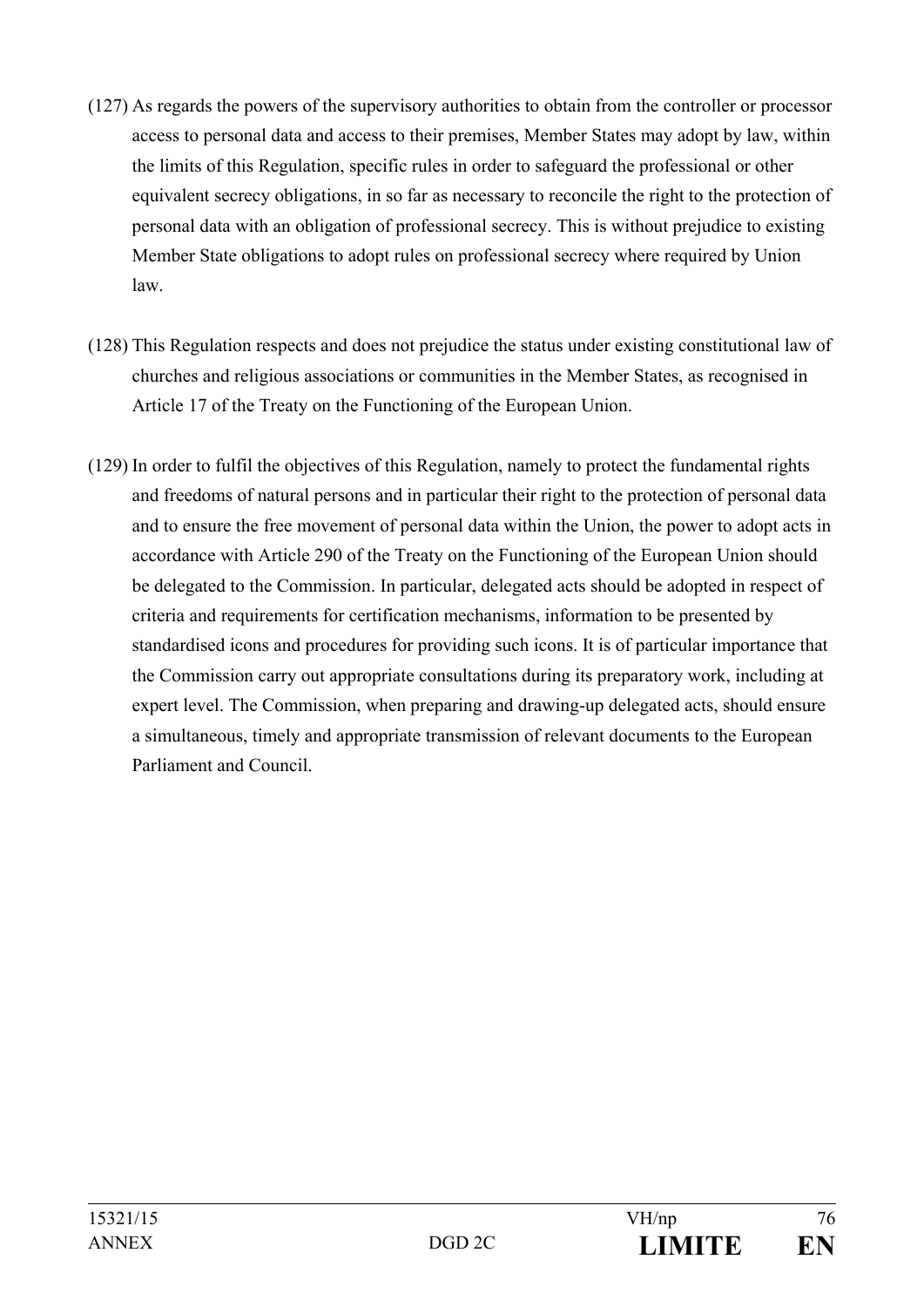- (130) In order to ensure uniform conditions for the implementation of this Regulation, implementing powers should be conferred on the Commission when provided for by this Regulation. Those powers should be exercised in accordance with Regulation (EU) No 182/2011 of the European Parliament and of the Council of 16 February 2011 laying down the rules and general principles concerning mechanisms for control by the Member States of the Commission's exercise of implementing powers[5.](#page-76-0) In this context, the Commission should consider specific measures for micro, small and medium-sized enterprises.
- (131) The examination procedure should be used for the adoption of implementing acts on standard contractual clauses between controllers and processors and between processors; codes of conduct; technical standards and mechanisms for certification; the adequate level of protection afforded by a third country or a territory or a processing sector within that third country or an international organisation; adopt standard protection clauses; formats and procedures for the exchange of information by electronic means between controllers, processors and supervisory authorities for binding corporate rules; mutual assistance; the arrangements for the exchange of information by electronic means between supervisory authorities, and between supervisory authorities and the European Data Protection Board given that those acts are of general scope.
- (132) The Commission should adopt immediately applicable implementing acts where available evidence reveals that a third country or a territory or a processing sector within that third country or an international organisation does not ensure an adequate level of protection, and imperative grounds of urgency so require.

<span id="page-76-0"></span>**<sup>5</sup>** Regulation (EU) No 182/2011 of the European Parliament and of the Council of 16 February 2011 laying down the rules and general principles concerning mechanisms for control by Member States of the Commission's exercise of implementing powers, OJ L 55, 28.2.2011, p. 13.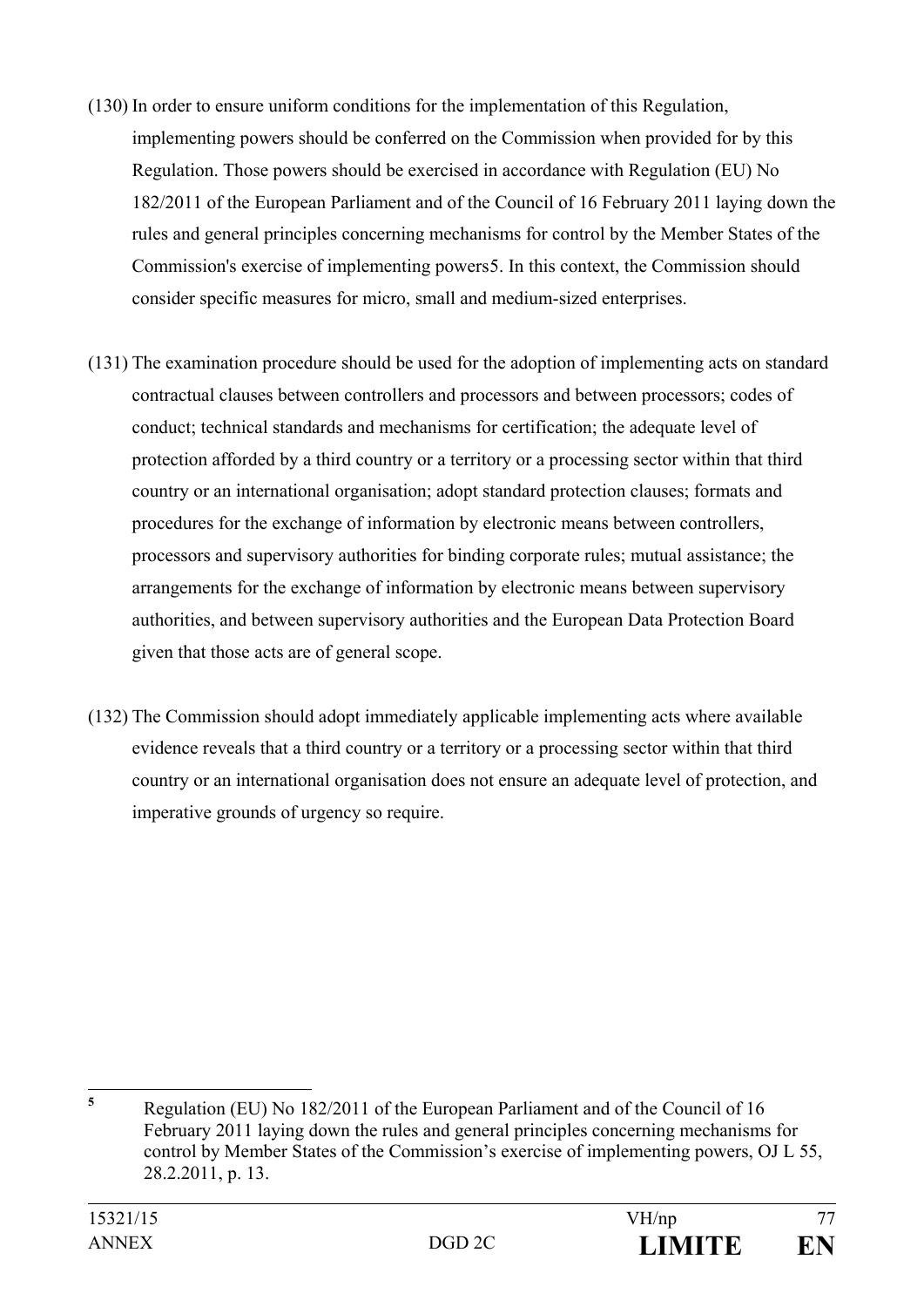- (133) Since the objectives of this Regulation, namely to ensure an equivalent level of protection of individuals and the free flow of data throughout the Union, cannot be sufficiently achieved by the Member States and can therefore, by reason of the scale or effects of the action, be better achieved at Union level, the Union may adopt measures, in accordance with the principle of subsidiarity as set out in Article 5 of the Treaty on European Union. In accordance with the principle of proportionality as set out in that Article, this Regulation does not go beyond what is necessary in order to achieve that objective.
- (134) Directive 95/46/EC should be repealed by this Regulation. Processing already under way on the date of application of this Regulation should be brought into conformity with this Regulation within the period of two years after which this Regulation enters into force. Where processing is based on consent pursuant to Directive 95/46/EC, it is not necessary for the data subject to give his or her consent again if the way the consent has been given is in line with the conditions of this Regulation, so as to allow the controller to continue such processing after the date of application of this Regulation. Commission decisions adopted and authorisations by supervisory authorities based on Directive 95/46/EC remain in force until amended, replaced or repealed.
- (135) This Regulation should apply to all matters concerning the protection of fundamental rights and freedom vis-à-vis the processing of personal data, which are not subject to specific obligations with the same objective set out in Directive 2002/58/EC, including the obligations on the controller and the rights of individuals. In order to clarify the relationship between this Regulation and Directive 2002/58/EC, the latter Directive should be amended accordingly. Once this Regulation is adopted, Directive 2002/58/EC should be reviewed in particular in order to ensure consistency with this Regulation.

 $(136)$  (...)

 $(137)$  (...)

 $(138)$  (...)

 $(139)(...)$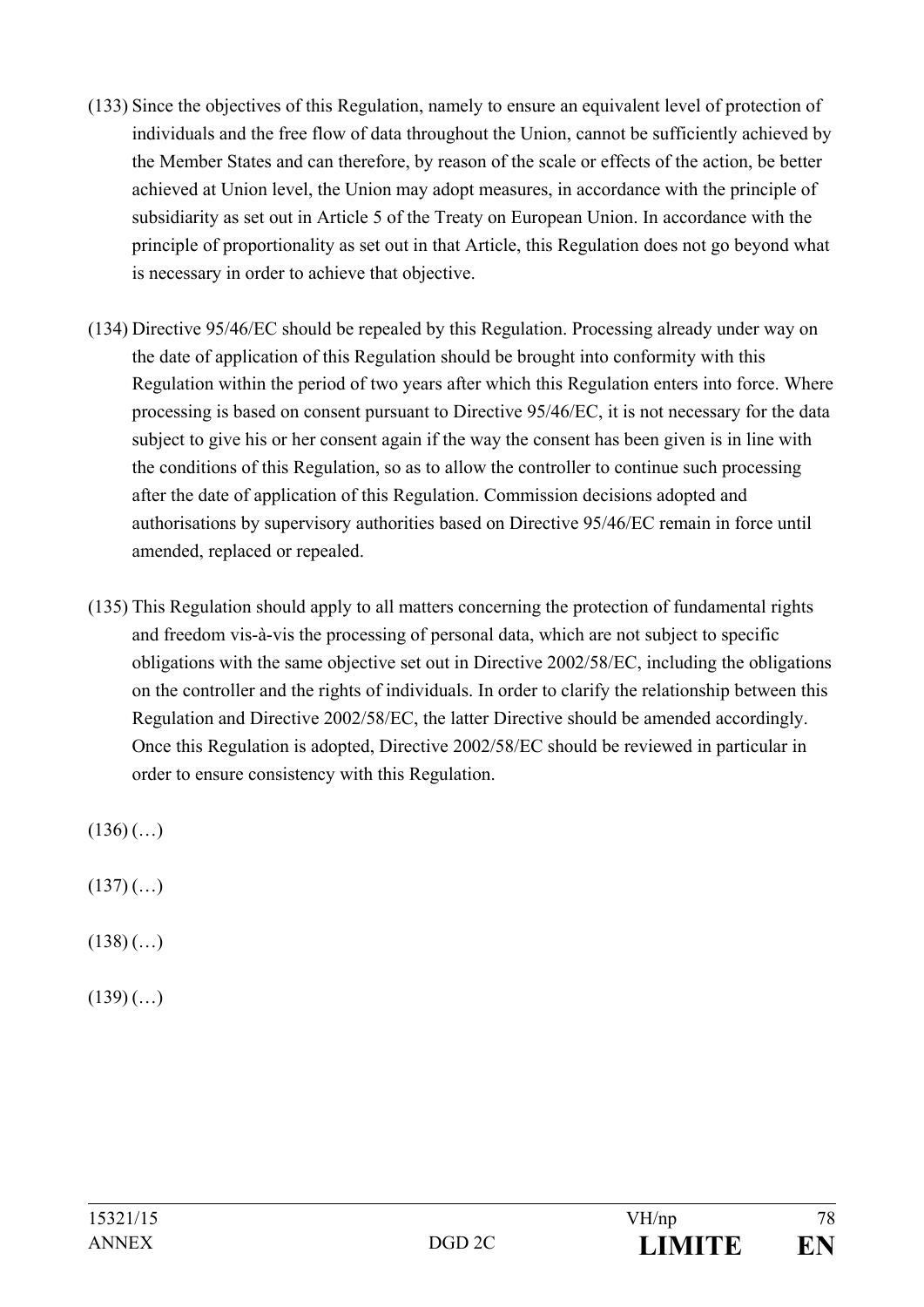# **CHAPTER I GENERAL PROVISIONS**

#### *Article 1*

#### *Subject matter and objectives*

- 1. This Regulation lays down rules relating to the protection of individuals with regard to the processing of personal data and rules relating to the free movement of personal data.
- 2. This Regulation protects fundamental rights and freedoms of natural persons and in particular their right to the protection of personal data.
- $2a.$  (...)
- 3. The free movement of personal data within the Union shall neither be restricted nor prohibited for reasons connected with the protection of individuals with regard to the processing of personal data.

#### *Article 2*

#### *Material scope*

- 1. This Regulation applies to the processing of personal data wholly or partly by automated means, and to the processing other than by automated means of personal data which form part of a filing system or are intended to form part of a filing system.
- 2. This Regulation does not apply to the processing of personal data:
	- (a) in the course of an activity which falls outside the scope of Union law;
	- (b) (…)
	- (c) by the Member States when carrying out activities which fall within the scope of Chapter 2 of Title V of the Treaty on European Union;
	- (d) by a natural person in the course of a purely personal or household activity;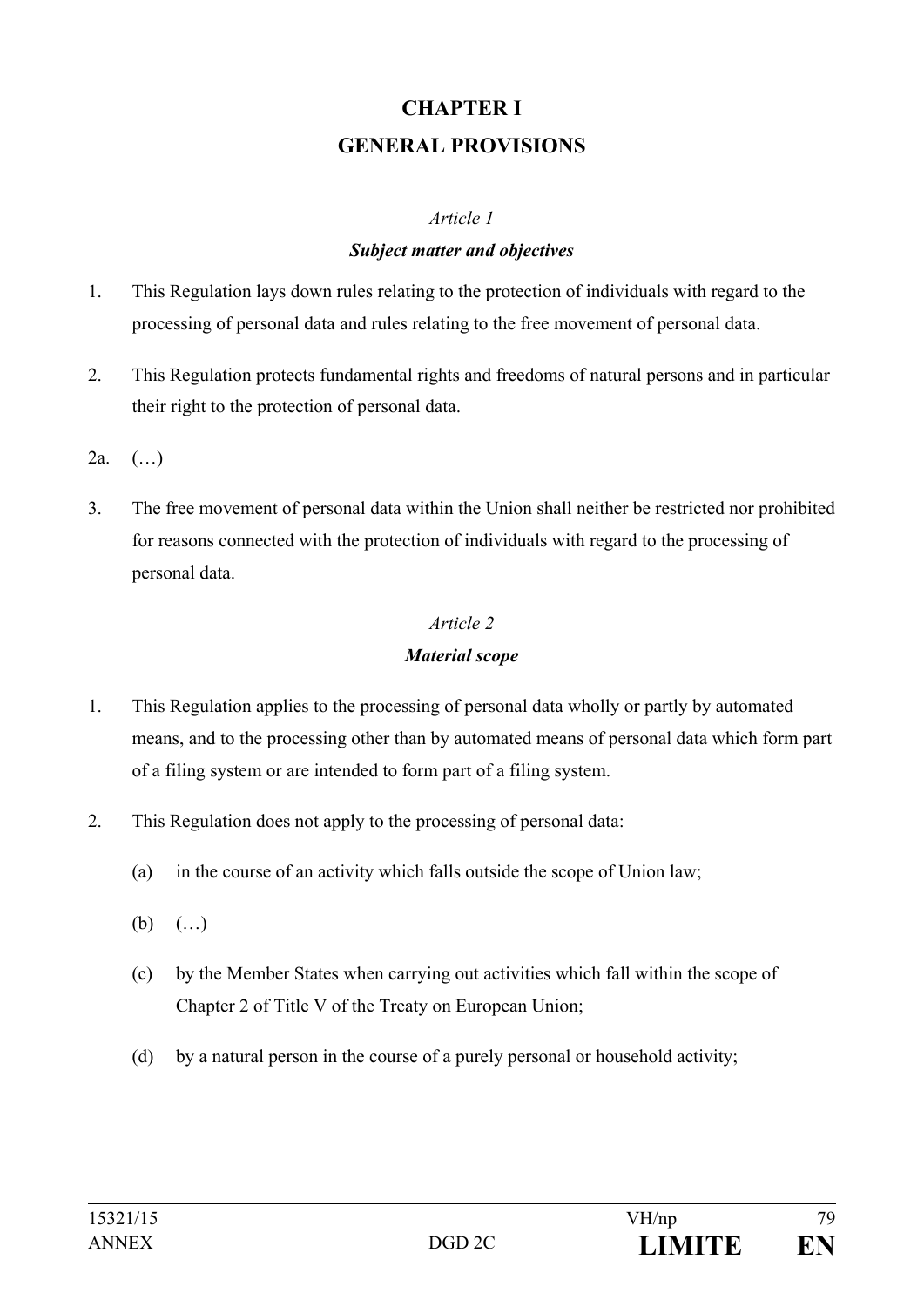- (e) by competent authorities for the purposes of prevention, investigation, detection or prosecution of criminal offences, the execution of criminal penalties, including the safeguarding against and the prevention of threats to public security.
- 2a. For the processing of personal data by the Union institutions, bodies, offices and agencies, Regulation (EC) No 45/2001 applies. Regulation (EC) No 45/2001 and other Union legal instruments applicable to such processing of personal data shall be adapted to the principles and rules of this Regulation in accordance with Article 90a.
- 3. This Regulation shall be without prejudice to the application of Directive 2000/31/EC, in particular of the liability rules of intermediary service providers in Articles 12 to 15 of that Directive.

# *Article 3 Territorial scope*

- 1. This Regulation applies to the processing of personal data in the context of the activities of an establishment of a controller or a processor in the Union, regardless of whether the processing takes place in the Union or not.
- 2. This Regulation applies to the processing of personal data of data subjects who are in the Union by a controller or processor not established in the Union, where the processing activities are related to:
	- (a) the offering of goods or services, irrespective of whether a payment of the data subject is required, to such data subjects in the Union; or
	- (b) the monitoring of their behaviour as far as their behaviour takes place within the European Union.
- 3. This Regulation applies to the processing of personal data by a controller not established in the Union, but in a place where the national law of a Member State applies by virtue of public international law.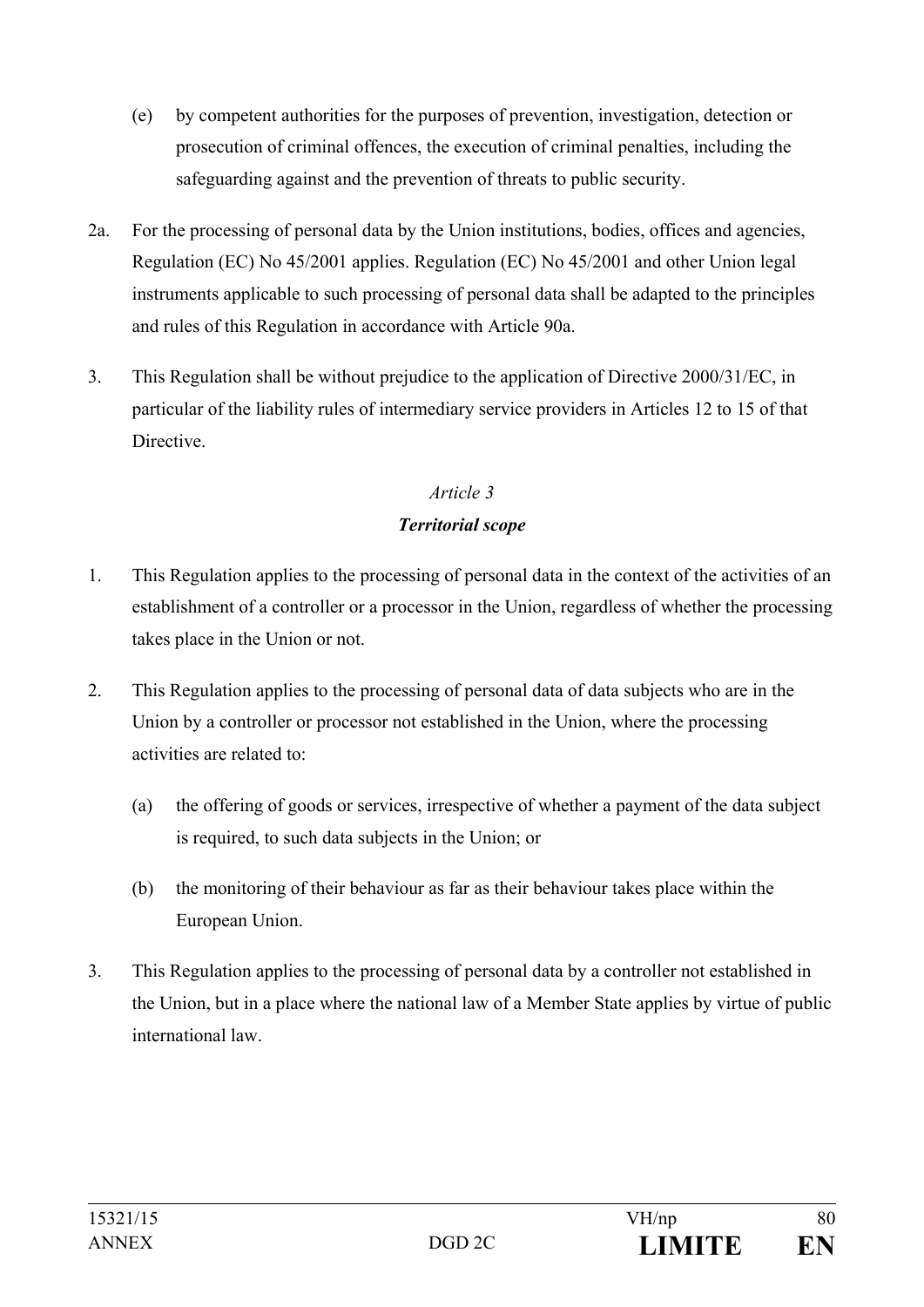#### *Definitions*

For the purposes of this Regulation:

- (1) 'personal data' means any information relating to an identified or identifiable natural person 'data subject'; an identifiable person is one who can be identified, directly or indirectly, in particular by reference to an identifier such as a name, an identification number, location data, online identifier or to one or more factors specific to the physical, physiological, genetic, mental, economic, cultural or social identity of that person;
- $(2)$   $(...)$
- (3) 'processing' means any operation or set of operations which is performed upon personal data or sets of personal data, whether or not by automated means, such as collection, recording, organization, structuring, storage, adaptation or alteration, retrieval, consultation, use, disclosure by transmission, dissemination or otherwise making available, alignment or combination, restriction, erasure or destruction;
- (3a) 'restriction of processing' means the marking of stored personal data with the aim of limiting their processing in the future;
- (3aa) 'profiling' means any form of automated processing of personal data consisting of using those data to evaluate certain personal aspects relating to a natural person, in particular to analyse or predict aspects concerning that natural person's performance at work, economic situation, health, personal preferences, interests, reliability, behaviour, location or movements;
- (3b) 'pseudonymisation' means the processing of personal data in such a way that the data can no longer be attributed to a specific data subject without the use of additional information, as long as such additional information is kept separately and subject to technical and organisational measures to ensure non-attribution to an identified or identifiable person;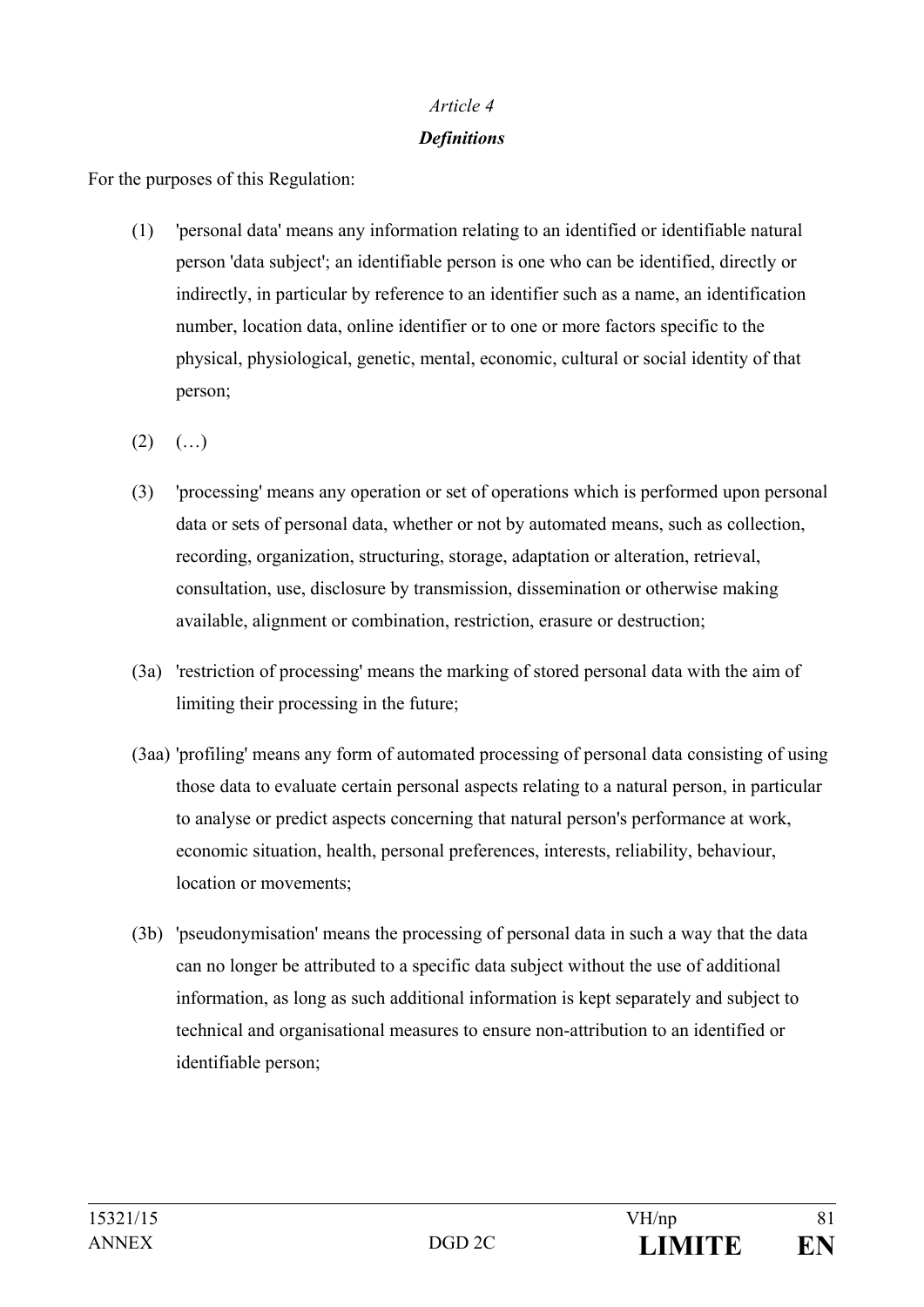- (4) 'filing system' means any structured set of personal data which are accessible according to specific criteria, whether centralized, decentralized or dispersed on a functional or geographical basis;
- (5) 'controller' means the natural or legal person, public authority, agency or any other body which alone or jointly with others determines the purposes and means of the processing of personal data; where the purposes and means of processing are determined by Union law or Member State law, the controller or the specific criteria for his nomination may be designated by Union law or by Member State law;
- (6) 'processor' means a natural or legal person, public authority, agency or any other body which processes personal data on behalf of the controller;
- (7) 'recipient' means a natural or legal person, public authority, agency or any other body, to which the personal data are disclosed, whether a third party or not. However, public authorities which may receive personal data in the framework of a particular inquiry in accordance with Union or Member State law shall not be regarded as recipients; the processing of these data by those public authorities shall be in compliance with the applicable data protection rules according to the purposes of the processing.
- (7a) 'third party' means any natural or legal person, public authority, agency or any other body other than the data subject, the controller, the processor and the persons who, under the direct authority of the controller or the processor, are authorized to process the data;
- (8) 'the data subject's consent' means any freely given, specific, informed and unambiguous indication of his or her wishes by which the data subject, either by a statement or by a clear affirmative action, signifies agreement to personal data relating to them being processed;
- (9) 'personal data breach' means a breach of security leading to the accidental or unlawful destruction, loss, alteration, unauthorised disclosure of, or access to, personal data transmitted, stored or otherwise processed;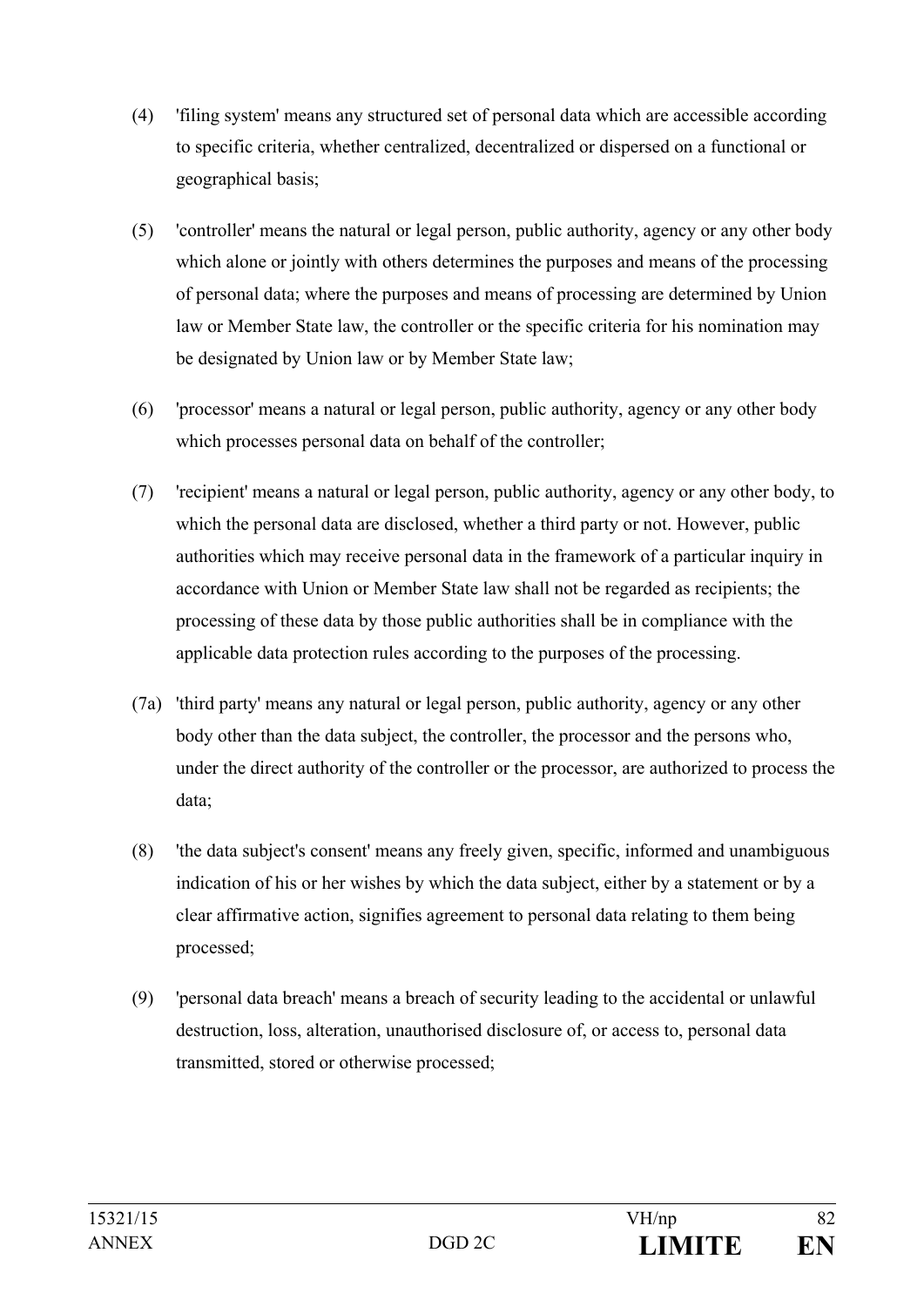- (10) 'genetic data' means all personal data relating to the genetic characteristics of an individual that have been inherited or acquired, which give unique information about the physiology or the health of that individual, resulting in particular from an analysis of a biological sample from the individual in question;
- (11) 'biometric data' means any personal data resulting from specific technical processing relating to the physical, physiological or behavioural characteristics of an individual which allows or confirms the unique identification of that individual, such as facial images, or dactyloscopic data;
- (12) 'data concerning health' means personal data related to the physical or mental health of an individual, including the provision of health care services, which reveal information about his or her health status.

 $(12a)$   $(...)$ 

- (13) 'main establishment' means:
	- (a) as regards a controller with establishments in more than one Member State, the place of its central administration in the Union, unless the decisions on the purposes and means of the processing of personal data are taken in another establishment of the controller in the Union and the latter establishment has the power to have such decisions implemented, in this case the establishment having taken such decisions shall be considered as the main establishment;.
	- (b) as regards a processor with establishments in more than one Member State, the place of its central administration in the Union, and, if the processor has no central administration in the Union, the establishment of the processor in the Union where the main processing activities in the context of the activities of an establishment of the processor take place to the extent that the processor is subject to specific obligations under this Regulation;
- (14) 'representative' means any natural or legal person established in the Union who, designated by the controller or processor in writing pursuant to Article 25, represents the controller or processor, with regard to their respective obligations under this Regulation;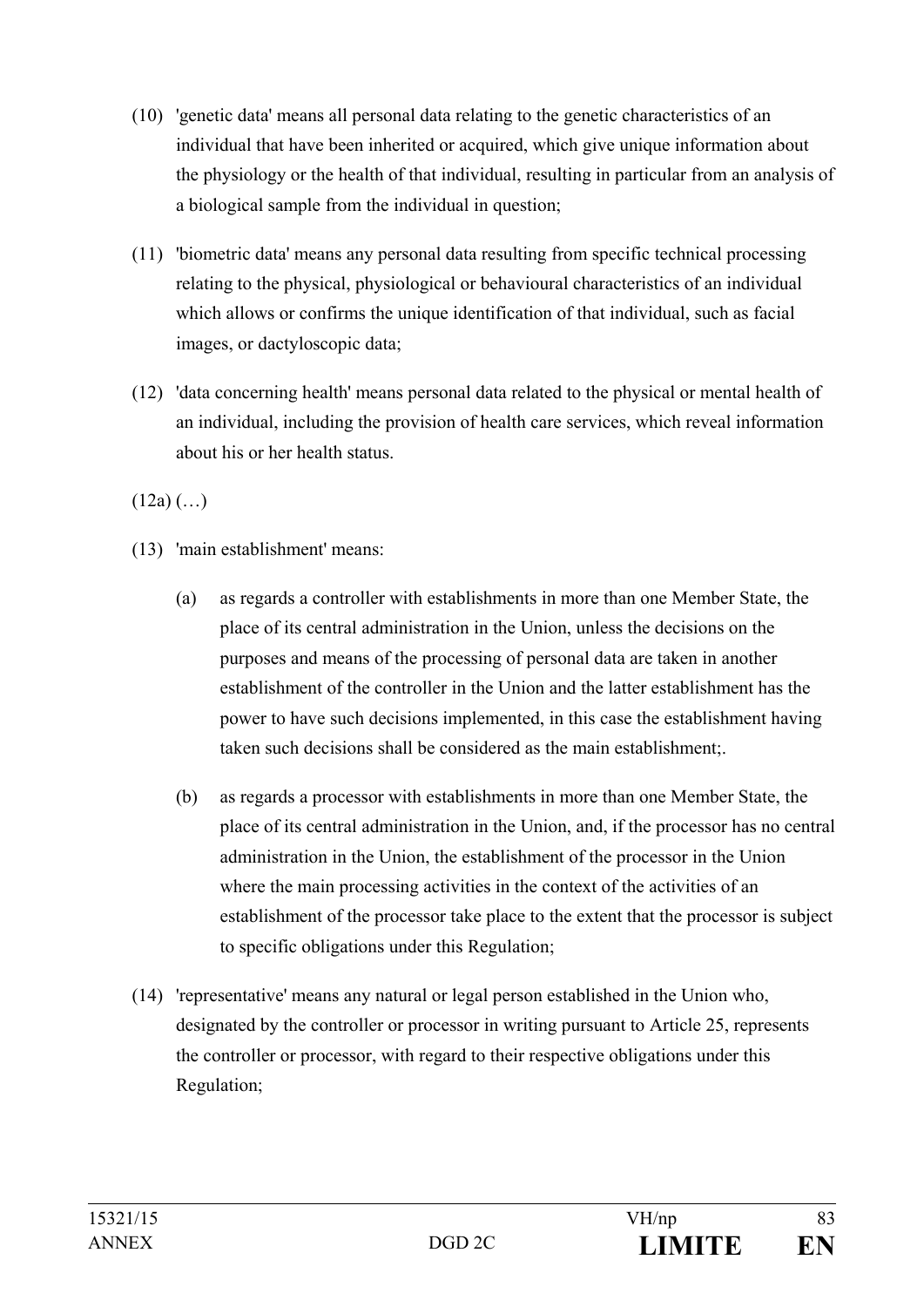- (15) 'enterprise' means any natural or legal person engaged in an economic activity, irrespective of its legal form, including partnerships or associations regularly engaged in an economic activity;
- (16) 'group of undertakings' means a controlling undertaking and its controlled undertakings;
- (17) 'binding corporate rules' means personal data protection policies which are adhered to by a controller or processor established on the territory of a Member State of the Union for transfers or a set of transfers of personal data to a controller or processor in one or more third countries within a group of undertakings or group of enterprises engaged in a joint economic activity;
- $(18)$   $($ ...)
- (19) 'supervisory authority' means an independent public authority which is established by a Member State pursuant to Article 46;
- (19a) 'supervisory authority concerned' means a supervisory authority which is concerned by the processing, because:
	- (a) the controller or processor is established on the territory of the Member State of that supervisory authority;
	- (b) data subjects residing in this Member State are substantially affected or likely to be substantially affected by the processing; or
	- (c) a complaint has been lodged to that supervisory authority.
- (19b) 'cross-border processing of personal data' means either:
	- (a) processing which takes place in the context of the activities of establishments in more than one Member State of a controller or a processor in the Union and the controller or processor is established in more than one Member State; or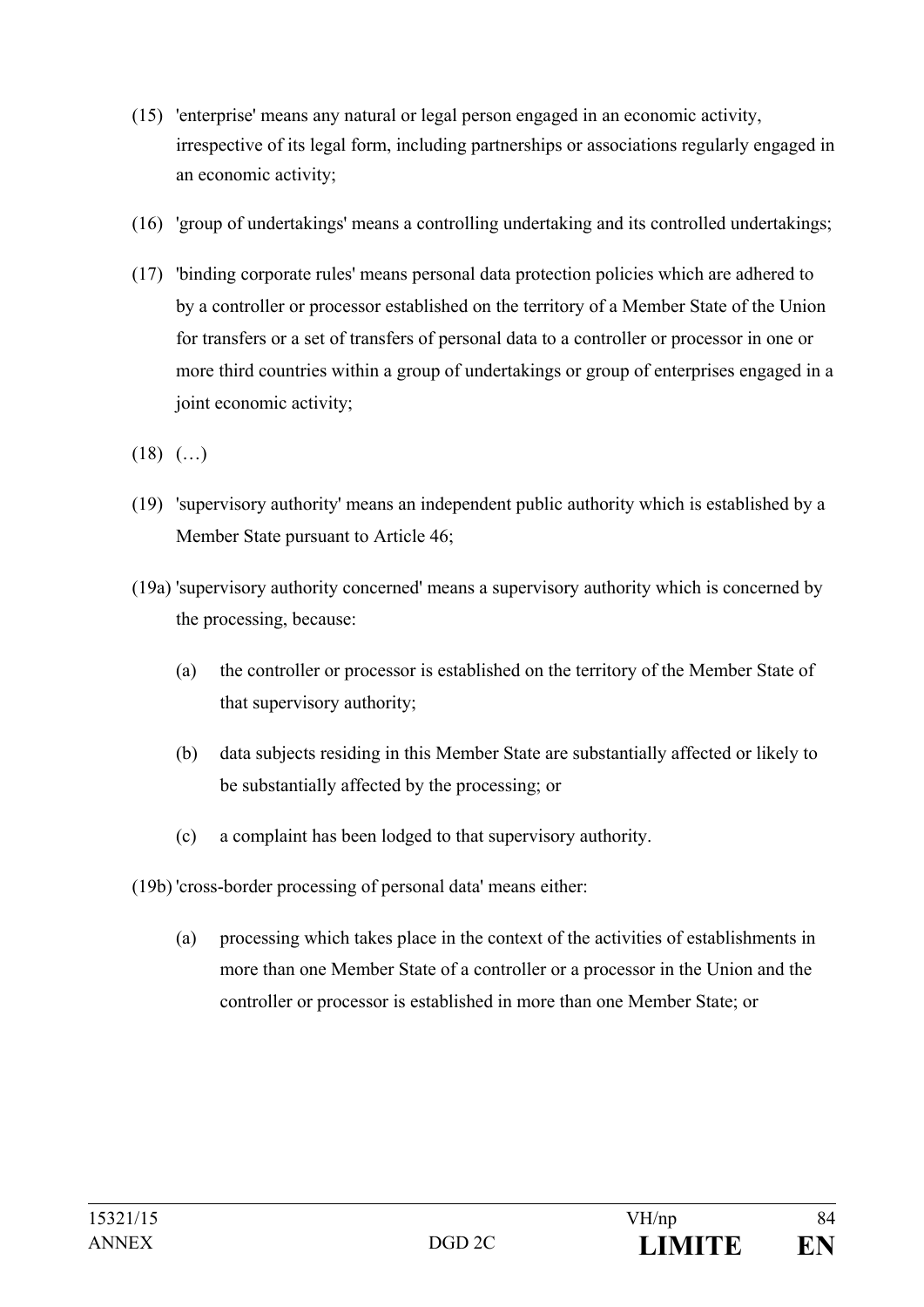- (b) processing which takes place in the context of the activities of a single establishment of a controller or processor in the Union but which substantially affects or is likely to substantially affect data subjects in more than one Member State.
- (19c) 'relevant and reasoned objection' means:

an objection as to whether there is an infringement of this Regulation or not, or, as the case may be, whether the envisaged action in relation to the controller or processor is in conformity with the Regulation. The objection shall clearly demonstrate the significance of the risks posed by the draft decision as regards the fundamental rights and freedoms of data subjects and where applicable, the free flow of personal data within the Union;

- (20) 'Information Society service' means any service as defined by Article 1 (2) of Directive 98/34/EC of the European Parliament and of the Council of 22 June 1998 laying down a procedure for the provision of information in the field of technical standards and regulations and of rules on Information Society services;
- (21) 'international organisation' means an organisation and its subordinate bodies governed by public international law or any other body which is set up by, or on the basis of, an agreement between two or more countries.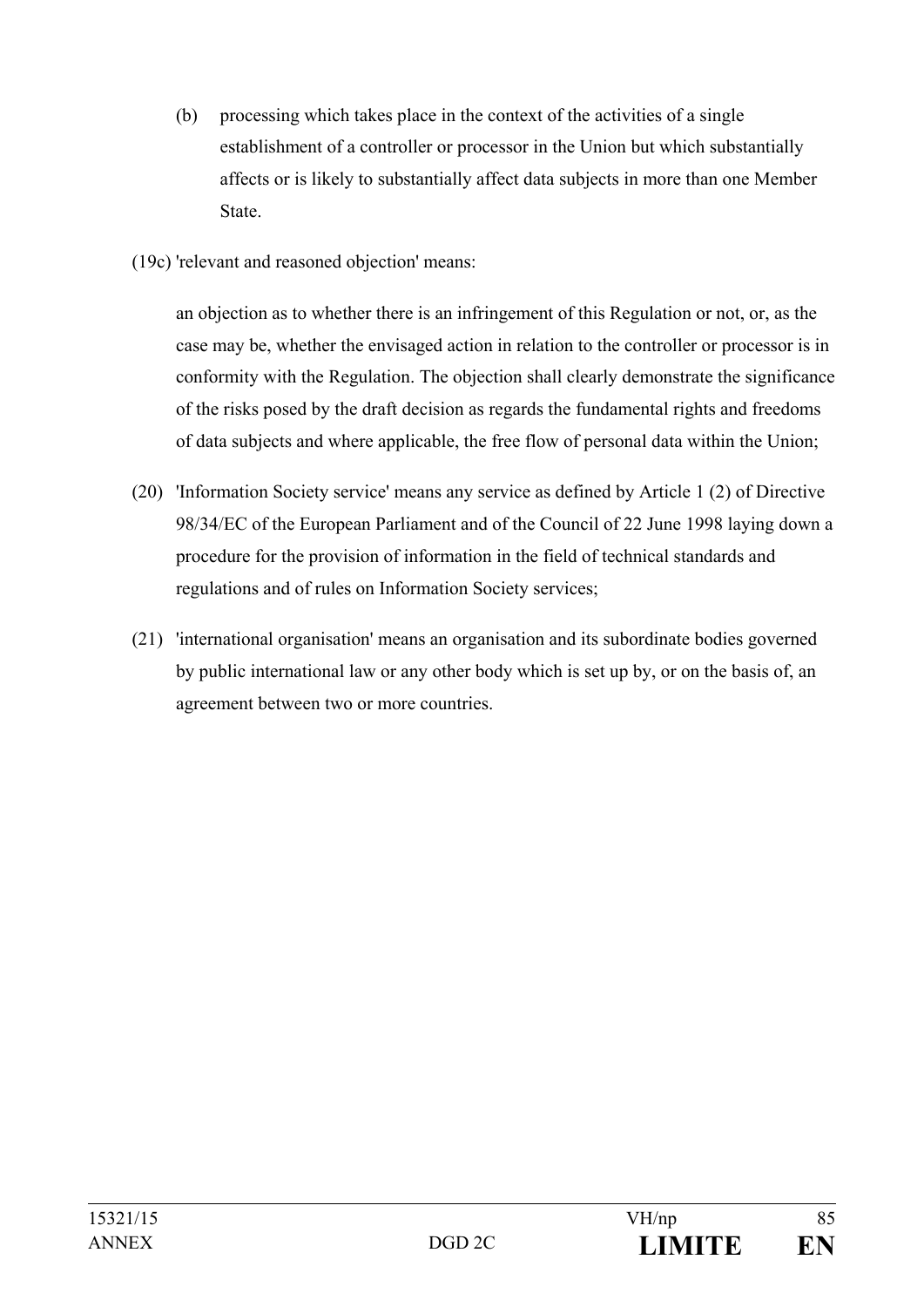# **CHAPTER II PRINCIPLES**

#### *Article 5*

#### *Principles relating to personal data processing*

- 1. Personal data must be:
	- (a) processed lawfully, fairly and in a transparent manner in relation to the data subject ("lawfulness, fairness and transparency");
	- (b) collected for specified, explicit and legitimate purposes and not further processed in a way incompatible with those purposes; further processing of personal data for archiving purposes in the public interest, or scientific and historical research purposes or statistical purposes shall, in accordance with Article 83(1), not be considered incompatible with the initial purposes; ("purpose limitation");
	- (c) adequate, relevant and limited to what is necessary in relation to the purposes for which they are processed ("data minimisation");
	- (d) accurate and, where necessary, kept up to date; every reasonable step must be taken to ensure that personal data that are inaccurate, having regard to the purposes for which they are processed, are erased or rectified without delay ("accuracy");
	- (e) kept in a form which permits identification of data subjects for no longer than is necessary for the purposes for which the personal data are processed; personal data may be stored for longer periods insofar as the data will be processed solely for archiving purposes in the public interest, or scientific and historical research purposes or statistical purposes in accordance with Article 83(1) subject to implementation of the appropriate technical and organisational measures required by the Regulation in order to safeguard the rights and freedoms of the data subject ("storage limitation");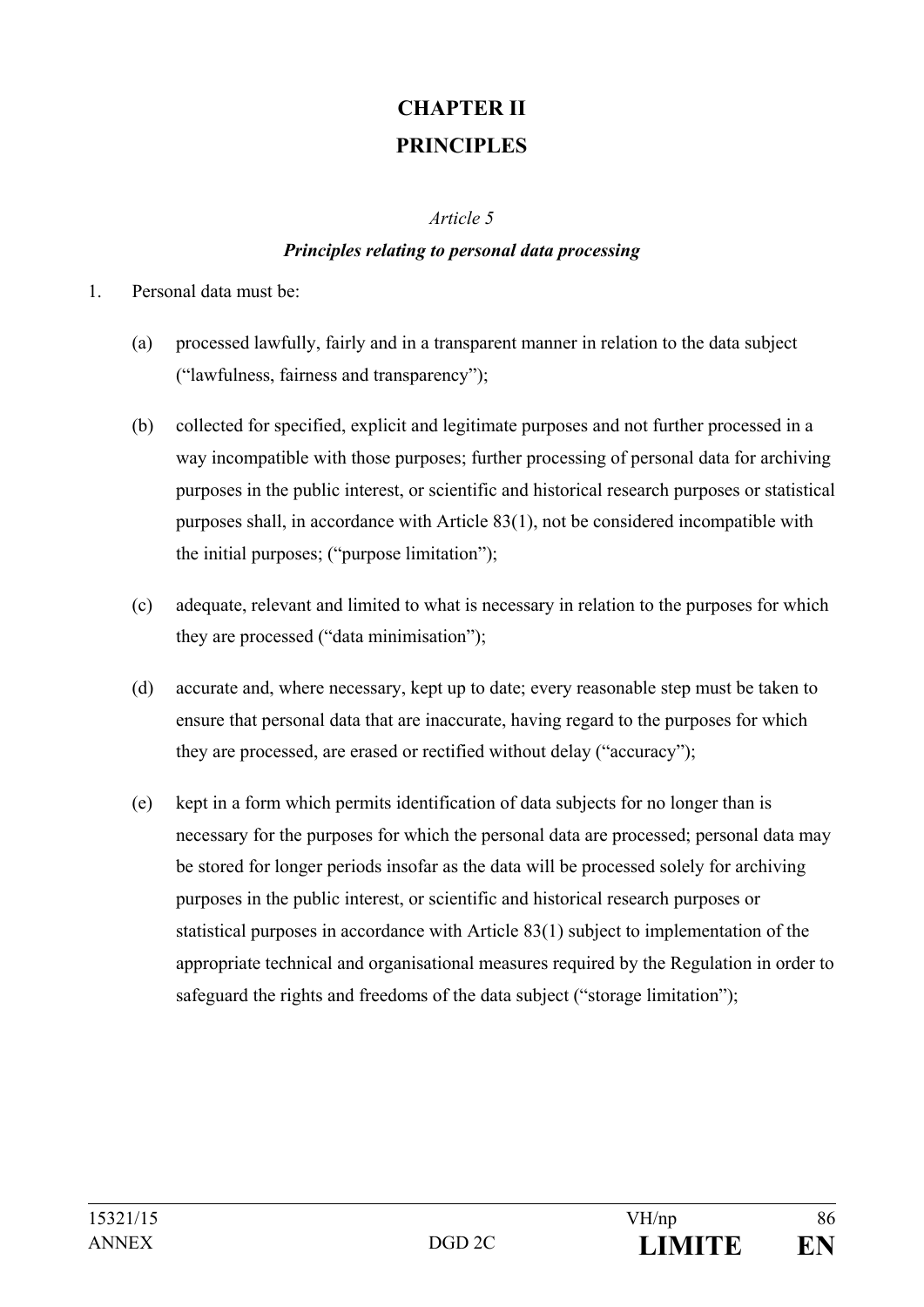(eb) processed in a way that ensures appropriate security of the personal data, including protection against unauthorised or unlawful processing and against accidental loss, destruction or damage, using appropriate technical or organisational measures ("integrity and confidentiality");

(ee) (…)

- $(f)$   $($ ...)
- 2. The controller shall be responsible for and be able to demonstrate compliance with paragraph 1 ("accountability").

## *Article 6*

#### *Lawfulness of processing*

- 1. Processing of personal data shall be lawful only if and to the extent that at least one of the following applies:
	- (a) the data subject has given consent to the processing of their personal data for one or more specific purposes;
	- (b) processing is necessary for the performance of a contract to which the data subject is party or in order to take steps at the request of the data subject prior to entering into a contract;
	- (c) processing is necessary for compliance with a legal obligation to which the controller is subject;
	- (d) processing is necessary in order to protect the vital interests of the data subject or of another natural person;
	- (e) processing is necessary for the performance of a task carried out in the public interest or in the exercise of official authority vested in the controller;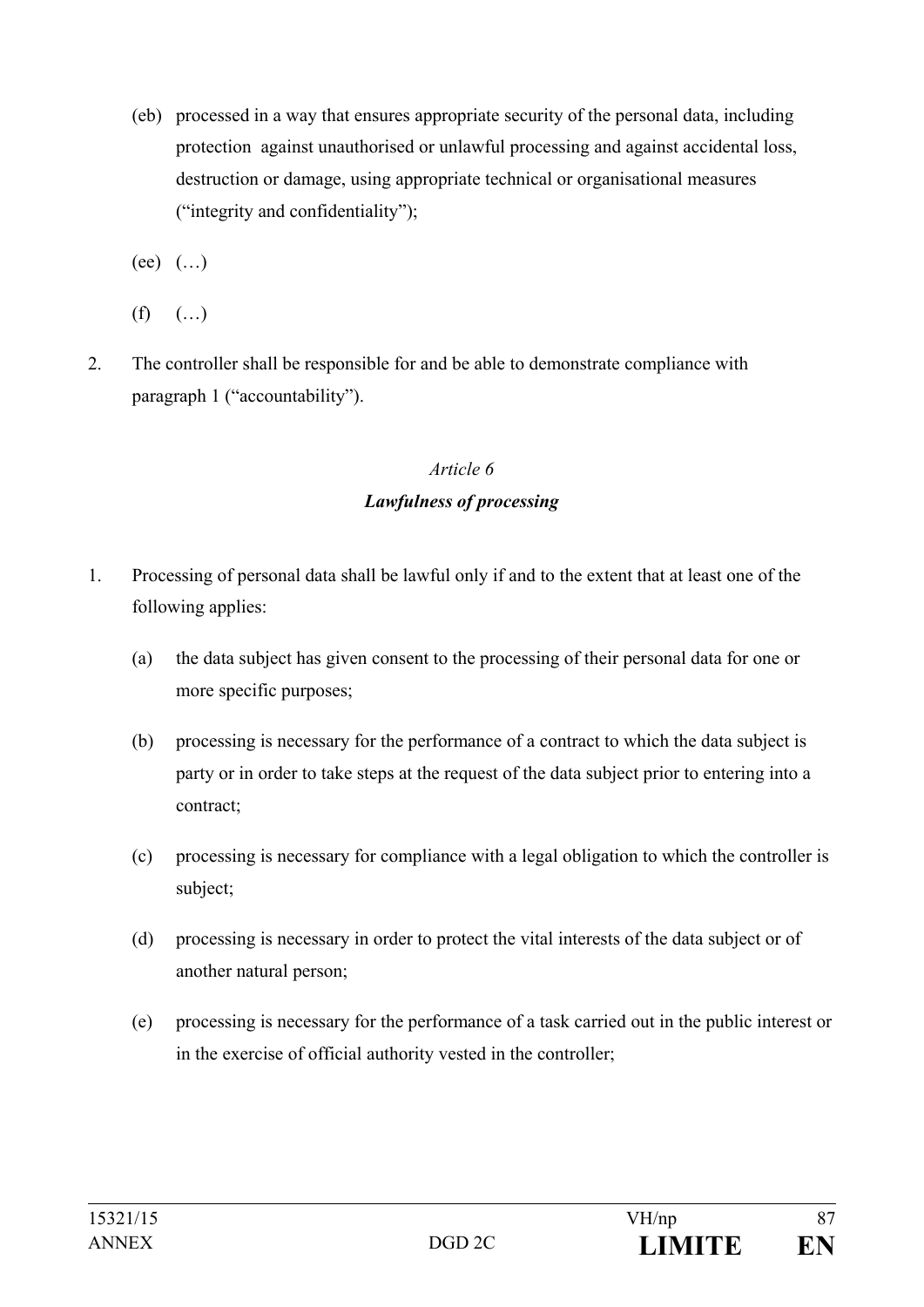- (f) processing is necessary for the purposes of the legitimate interests pursued by the controller or by a third party, except where such interests are overridden by the interests or fundamental rights and freedoms of the data subject which require protection of personal data, in particular where the data subject is a child. This shall not apply to processing carried out by public authorities in the performance of their tasks.
- 2. (…)
- 2a. (new) Member States may maintain or introduce more specific provisions to adapt the application of the rules of this Regulation with regard to the processing of personal data for compliance with Article  $6(1)(c)$  and (e) by determining more precisely specific requirements for the processing and other measures to ensure lawful and fair processing including for other specific processing situations as provided for in Chapter IX.
- 3. The basis for the processing referred to in point (c) and (e) of paragraph 1 must be laid down by:
	- (a) Union law, or
	- (b) Member State law to which the controller is subject.

The purpose of the processing shall be determined in this legal basis or as regards the processing referred to in point (e) of paragraph 1, be necessary for the performance of a task carried out in the public interest or in the exercise of official authority vested in the controller. This legal basis may contain specific provisions to adapt the application of rules of this Regulation, inter alia the general conditions governing the lawfulness of data processing by the controller, the type of data which are subject to the processing, the data subjects concerned; the entities to, and the purposes for which the data may be disclosed; the purpose limitation; storage periods and processing operations and processing procedures, including measures to ensure lawful and fair processing, including for other specific processing situations as provided for in Chapter IX. The Union law or the Member State law must meet an objective of public interest and be proportionate to the legitimate aim pursued.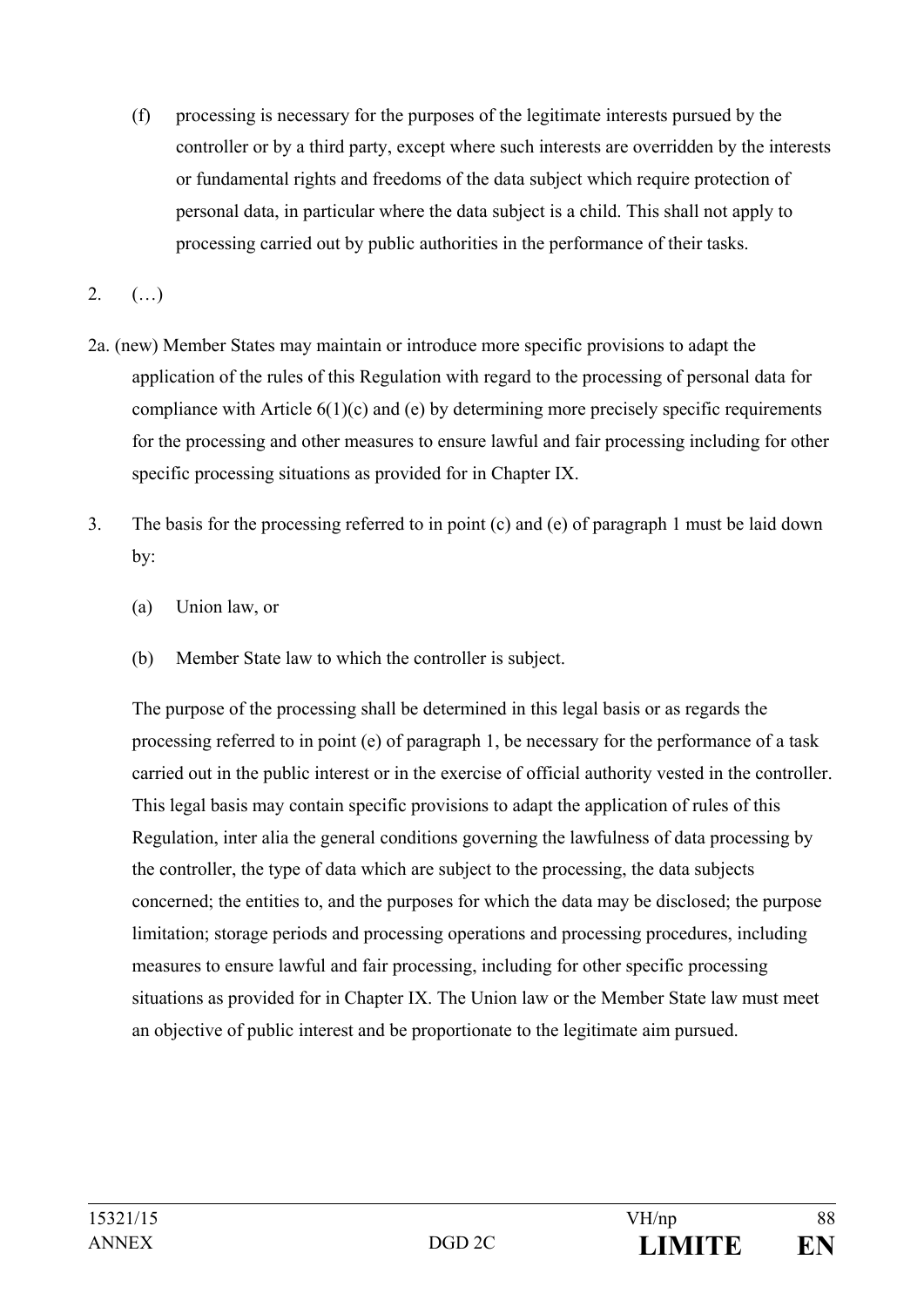- 3a. Where the processing for another purpose than the one for which the data have been collected is not based on the data subject's consent or on a Union or Member State law which constitutes a necessary and proportionate measure in a democratic society to safeguard the objectives referred to in points (aa) to (g) of Article 21(1), the controller shall, in order to ascertain whether processing for another purpose is compatible with the purpose for which the data are initially collected, take into account, inter alia:
	- (a) any link between the purposes for which the data have been collected and the purposes of the intended further processing;
	- (b) the context in which the personal data have been collected, in particular regarding the relationship between data subjects and the controller;
	- (c) the nature of the personal data, in particular whether special categories of personal data are processed, pursuant to Article 9 or whether data related to criminal convictions and offences are processed, pursuant to Article 9a;
	- (d) the possible consequences of the intended further processing for data subjects;
	- (e) the existence of appropriate safeguards, which may include encryption or pseudonymisation.
- 4. (…)
- 5. (…)

#### *Conditions for consent*

1. Where processing is based on consent, the controller shall be able to demonstrate that consent was given by the data subject to the processing of their personal data.

1a. (…)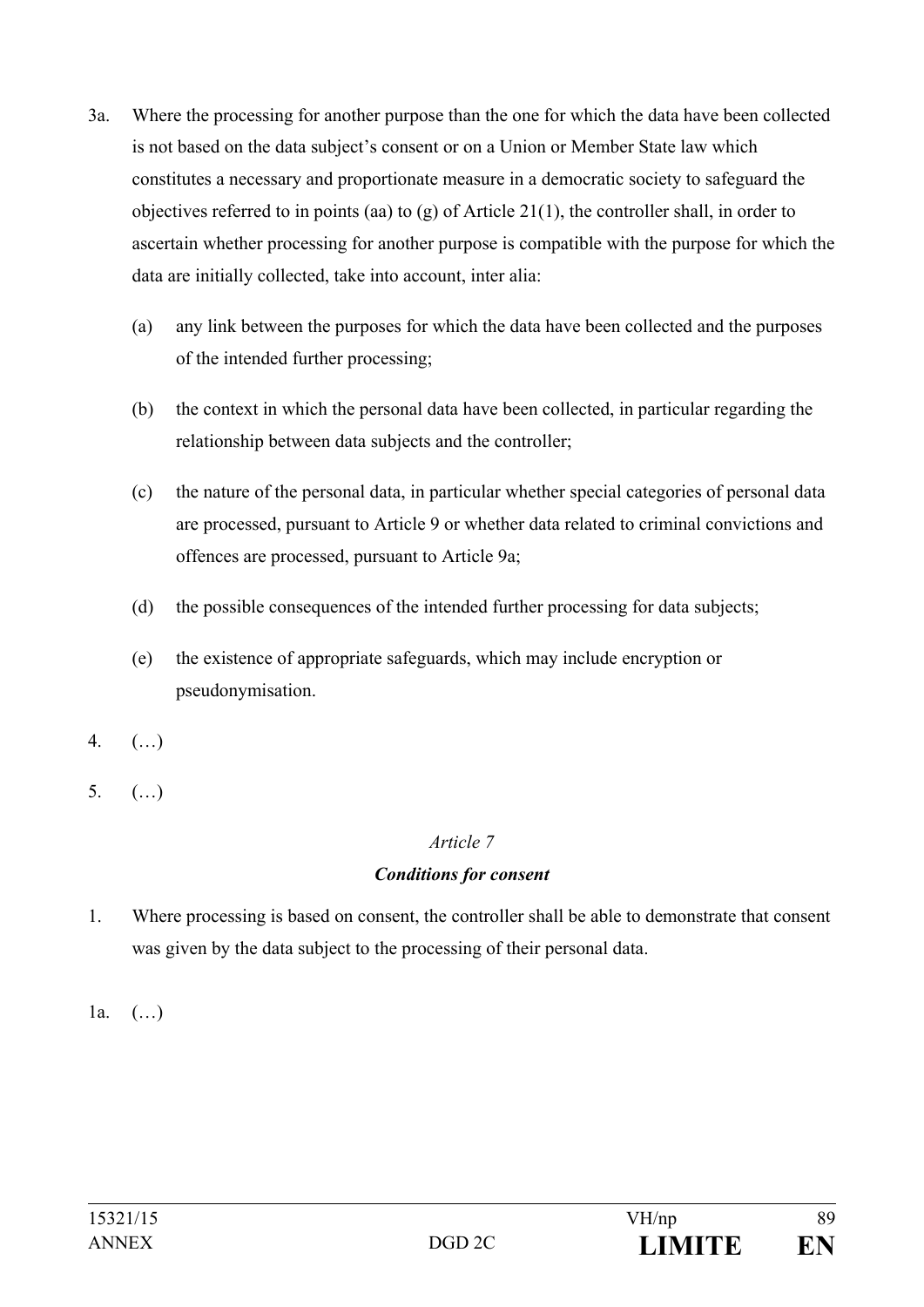- 2. If the data subject's consent is given in the context of a written declaration which also concerns other matters, the request for consent must be presented in a manner which is clearly distinguishable from the other matters, in an intelligible and easily accessible form, using clear and plain language. Any part of the declaration which constitutes an infringement of this Regulation that the data subject has given consent to shall not be binding.
- 3. The data subject shall have the right to withdraw his or her consent at any time. The withdrawal of consent shall not affect the lawfulness of processing based on consent before its withdrawal**.** Prior to giving consent, the data subject shall be informed thereof. It shall be as easy to withdraw consent as to give it.
- 4. When assessing whether consent is freely given, utmost account shall be taken of the fact whether, among others, the performance of a contract, including the provision of a service, is made conditional on the consent to the processing of data that is not necessary for the performance of this contract.

## *Conditions applicable to child's consent in relation to information society services*

- 1. Where Article 6 (1)(a) applies, in relation to the offering of information society services directly to a child, the processing of personal data of a child below the age of 16 years, or if provided for by Member State law a lower age which shall not be below 13 years, shall only be lawful if and to the extent that such consent is given or authorised by the holder of parental responsibility over the child.
- 1a. The controller shall make reasonable efforts to verify in such cases that consent is given or authorised by the holder of parental responsibility over the child, taking into consideration available technology.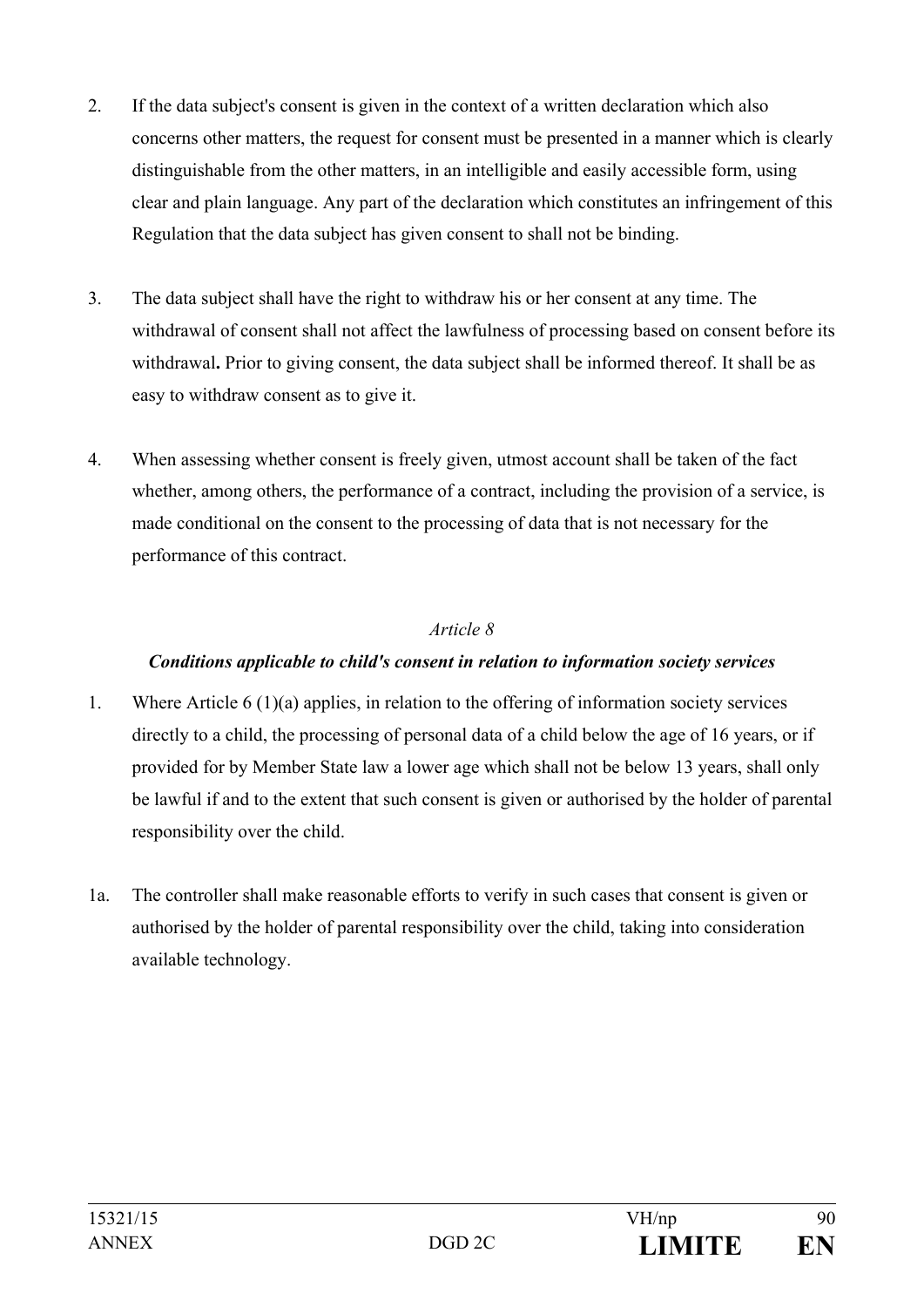- 2. Paragraph 1 shall not affect the general contract law of Member States such as the rules on the validity, formation or effect of a contract in relation to a child.
- 3. (…)
- 4. (…).

## *Processing of special categories of personal data*

- 1. The processing of personal data, revealing racial or ethnic origin, political opinions, religious or philosophical beliefs, trade-union membership, and the processing of genetic data, biometric data in order to uniquely identify a person or data concerning health or sex life and sexual orientation shall be prohibited.
- 2. Paragraph 1 shall not apply if one of the following applies:
	- (a) the data subject has given explicit consent to the processing of those personal data for one or more specified purposes, except where Union law or Member State law provide that the prohibition referred to in paragraph 1 may not be lifted by the data subject; or
	- (b) processing is necessary for the purposes of carrying out the obligations and exercising specific rights of the controller or of the data subject in the field of employment and social security and social protection law in so far as it is authorised by Union law or Member State law or a collective agreement pursuant to Member State law providing for adequate safeguards for the fundamental rights and the interests of the data subject; or
	- (c) processing is necessary to protect the vital interests of the data subject or of another person where the data subject is physically or legally incapable of giving consent; or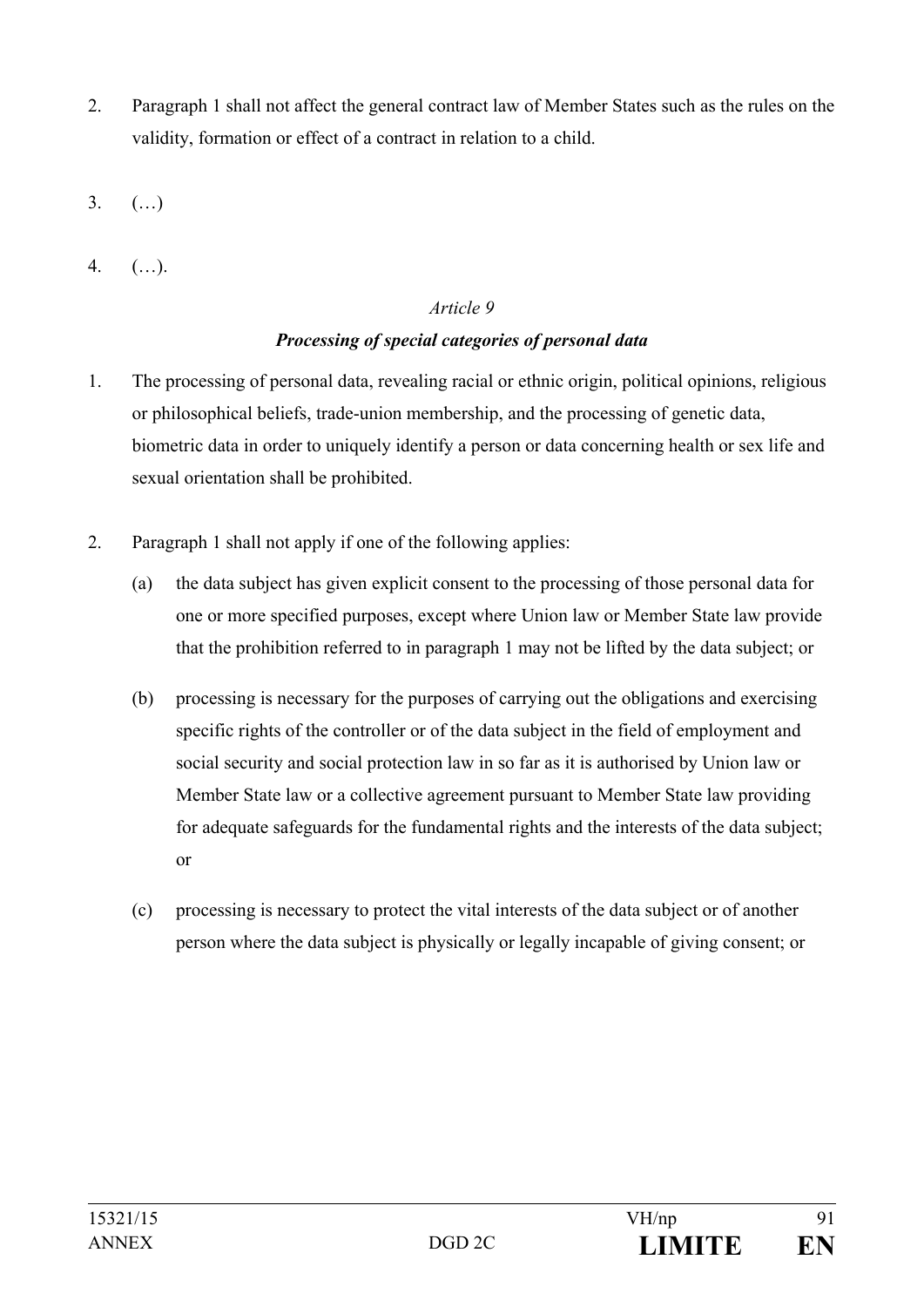- (d) processing is carried out in the course of its legitimate activities with appropriate safeguards by a foundation, association or any other non-profit-seeking body with a political, philosophical, religious or trade-union aim and on condition that the processing relates solely to the members or to former members of the body or to persons who have regular contact with it in connection with its purposes and that the data are not disclosed outside that body without the consent of the data subjects; or
- (e) the processing relates to personal data which are manifestly made public by the data subject; or
- (f) processing is necessary for the establishment, exercise or defence of legal claims or whenever courts are acting in their judicial capacity; or
- (g) processing is necessary for reasons of substantial public interest, on the basis of Union or Member State law which shall be proportionate to the aim pursued, respect the essence of the right to data protection and provide for suitable and specific measures to safeguard the fundamental rights and the interests of the data subject; or
- (h) processing is necessary for the purposes of preventive or occupational medicine, for the assessment of the working capacity of the employee, medical diagnosis, the provision of health or social care or treatment or the management of health or social care systems and services on the basis of Union law or Member State law or pursuant to contract with a health professional and subject to the conditions and safeguards referred to in paragraph 4; or
- (hb) processing is necessary for reasons of public interest in the area of public health, such as protecting against serious cross-border threats to health or ensuring high standards of quality and safety of health care and of medicinal products or medical devices, on the basis of Union law or Member State law which provides for suitable and specific measures to safeguard the rights and freedoms of the data subject, in particular professional secrecy; or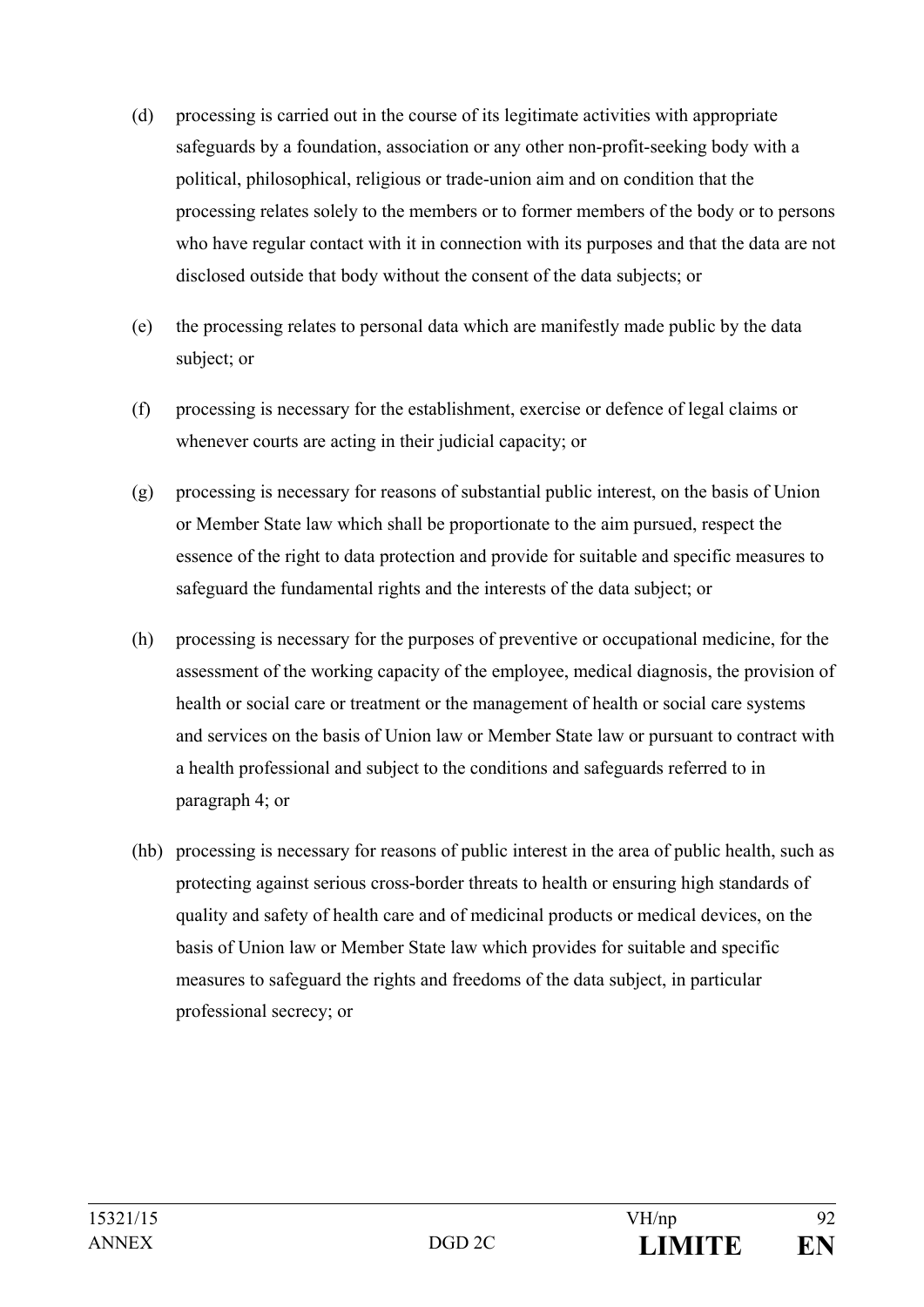- (i) processing is necessary for archiving purposes in the public interest, or scientific and historical research purposes or statistical purposes in accordance with Article 83(1) based on Union or Member State law which shall be proportionate to the aim pursued, respect the essence of the right to data protection and provide for suitable and specific measures to safeguard the fundamental rights and the interests of the data subject.
- $(i)$   $(...)$
- 3. (…)
- 4. Personal data referred to in paragraph 1 may be processed for the purposes referred to in point (h) of paragraph 2 when those data are processed by or under the responsibility of a professional subject to the obligation of professional secrecy under Union or Member State law or rules established by national competent bodies or by another person also subject to an obligation of secrecy under Union or Member State law or rules established by national competent bodies.
- 5. Member States may maintain or introduce further conditions, including limitations, with regard to the processing of genetic data, biometric data or health data.

#### *Article 9a*

## *Processing of data relating to criminal convictions and offences*

Processing of personal data relating to criminal convictions and offences or related security measures based on Article 6(1) may only be carried out either under the control of official authority or when the processing is authorised by Union law or Member State law providing for adequate safeguards for the rights and freedoms of data subjects. Any comprehensive register of criminal convictions may be kept only under the control of official authority.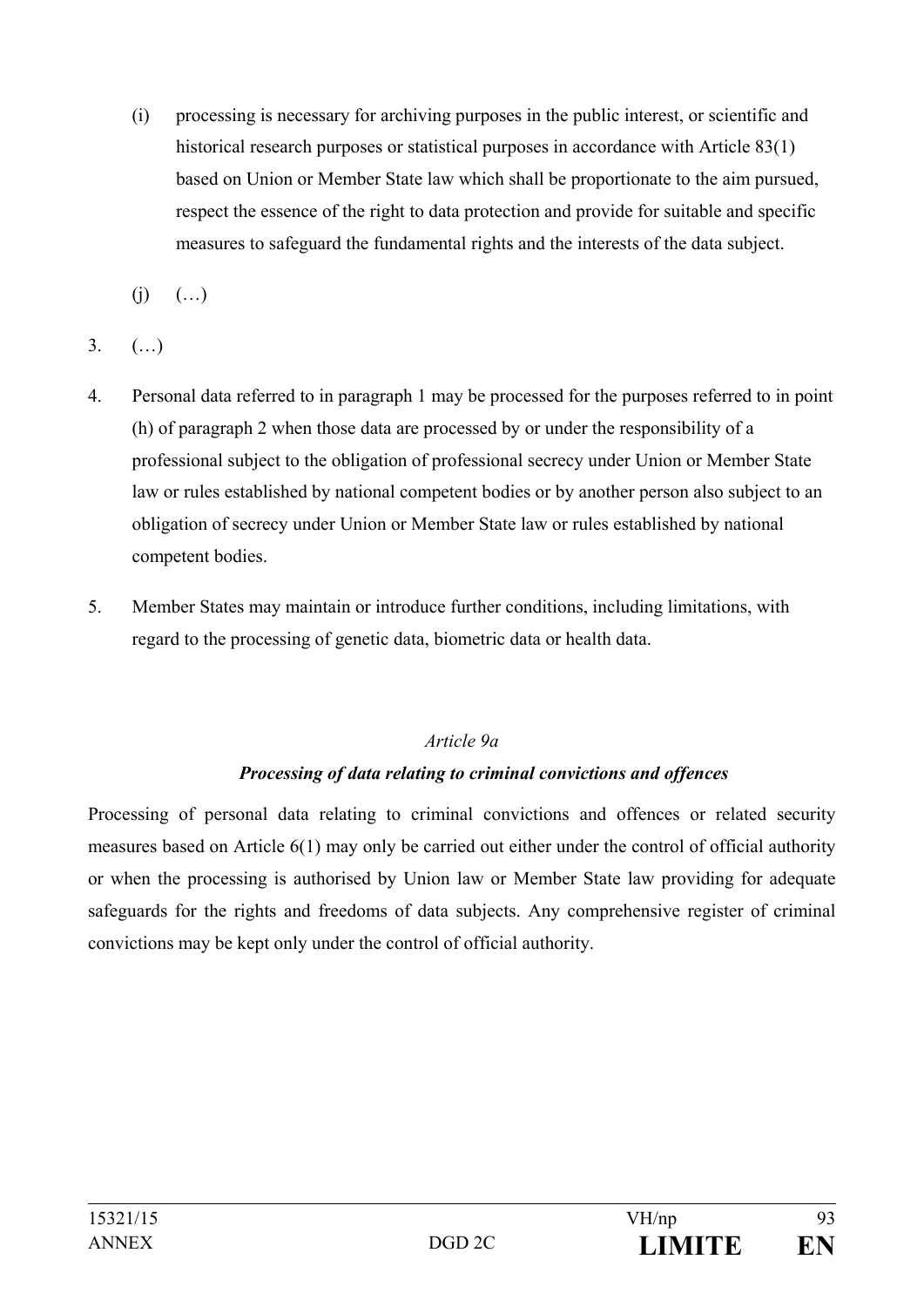#### *Processing not requiring identification*

- 1. If the purposes for which a controller processes personal data do not or do no longer require the identification of a data subject by the controller, the controller shall not be obliged to maintain, acquire or process additional information in order to identify the data subject for the sole purpose of complying with this Regulation.
- 2. Where, in such cases the controller is able to demonstrate that it is not in a position to identify the data subject, the controller shall inform the data subject accordingly, if possible. In such cases, Articles 15 to 18 do not apply except where the data subject, for the purpose of exercising his or her rights under these articles, provides additional information enabling his or her identification.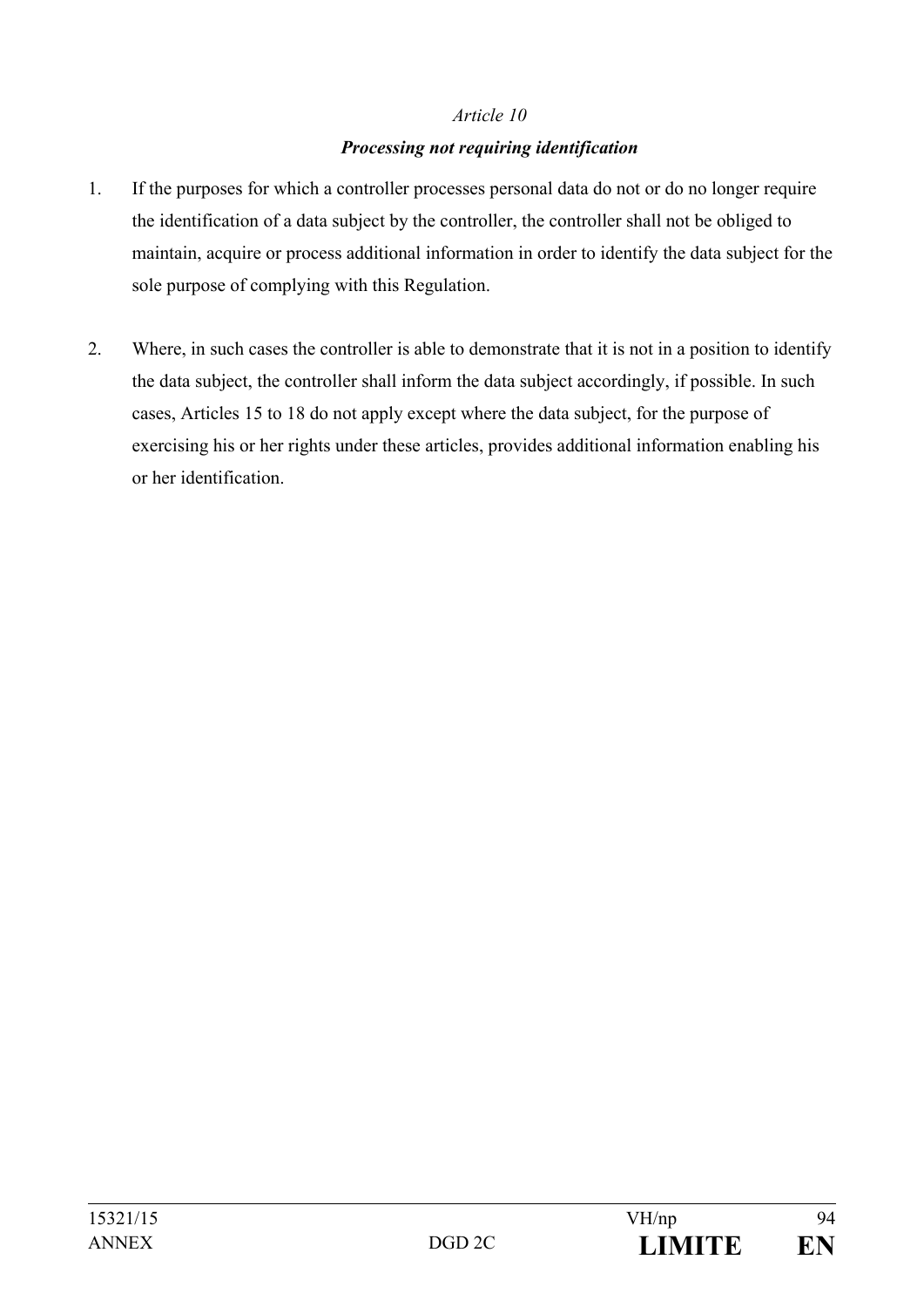# **CHAPTER III RIGHTS OF THE DATA SUBJECT**

#### **SECTION 1**

# **TRANSPARENCY AND MODALITIES**

#### *Article 11*

#### *Transparent information and communication*

- $1.$   $($ ...)
- $2. (...)$

#### *Article 12*

# *Transparent information, communication and modalities for exercising the rights of the data subject*

- 1. The controller shall take appropriate measures to provide any information referred to in Article 14 and 14a and any communication under Articles 15 to 20, and 32 relating to the processing of personal data to the data subject in a concise, transparent, intelligible and easily accessible form, using clear and plain language, in particular for any information addressed specifically to a child. The information shall be provided in writing, or by other means, where appropriately in electronic form. When requested by the data subject, the information may be given orally provided that the identity of the data subject is proven by other means.
- 1a. The controller shall facilitate the exercise of data subject rights under Articles 15 to 20. In cases referred to in Article 10(2) the controller shall not refuse to act on the request of the data subject for exercising his or her rights under Articles 15 to 20, unless the controller demonstrates that it is not in a position to identify the data subject.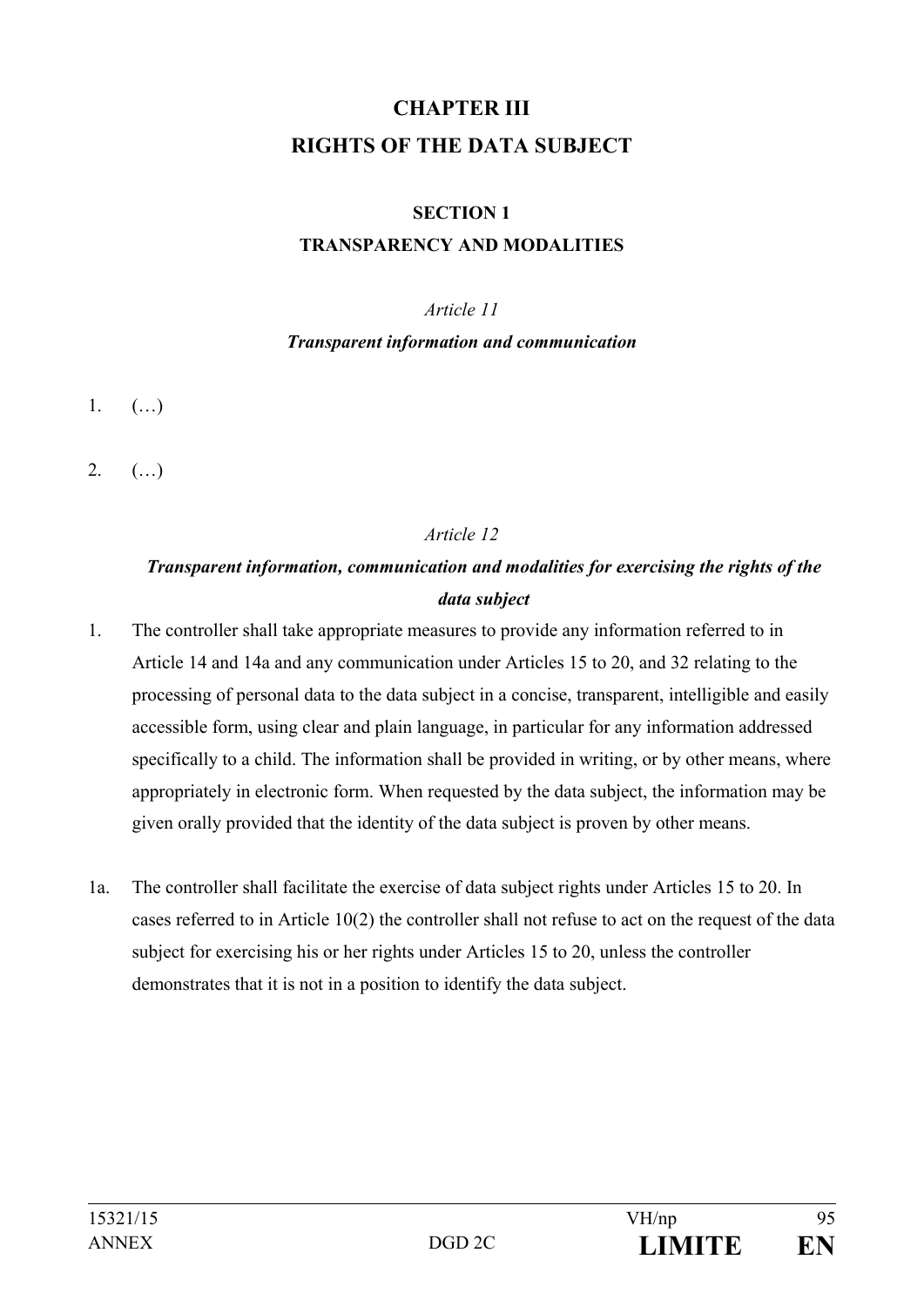- 2. The controller shall provide information on action taken on a request under Articles 15 to 20 to the data subject without undue delay and, at the latest within one month of receipt of the request. This period may be extended for a maximum of two further months when necessary, taking into account the complexity of the request and the number of the requests. Where the extended period applies, the data subject shall be informed within one month of receipt of the request of the reasons for the delay. Where the data subject makes the request in electronic form, the information shall be provided in electronic form where possible, unless otherwise requested by the data subject.
- 3. If the controller does not take action on the request of the data subject, the controller shall inform the data subject without delay and at the latest within one month of receipt of the request of the reasons for not taking action and on the possibility of lodging a complaint to a supervisory authority and seeking a judicial remedy.
- 4. Information provided under Articles 14 and 14a and any communication and any actions taken under Articles 15 to 20 and 32 shall be provided free of charge. Where requests from a data subject are manifestly unfounded or excessive, in particular because of their repetitive character, the controller may charge a reasonable fee taking into account the administrative costs for providing the information or the communication or taking the action requested, or the controller may refuse to act on the request. In these cases, the controller shall bear the burden of demonstrating the manifestly unfounded or excessive character of the request.
- 4a. Without prejudice to Article 10, where the controller has reasonable doubts concerning the identity of the individual making the request referred to in Articles 15 to 19, the controller may request the provision of additional information necessary to confirm the identity of the data subject.
- 4b. The information to be provided to data subjects pursuant to Article 14 and 14a may be provided in combination with standardised icons in order to give in an easily visible, intelligible and clearly legible way a meaningful overview of the intended processing. Where the icons are presented electronically they shall be machine-readable.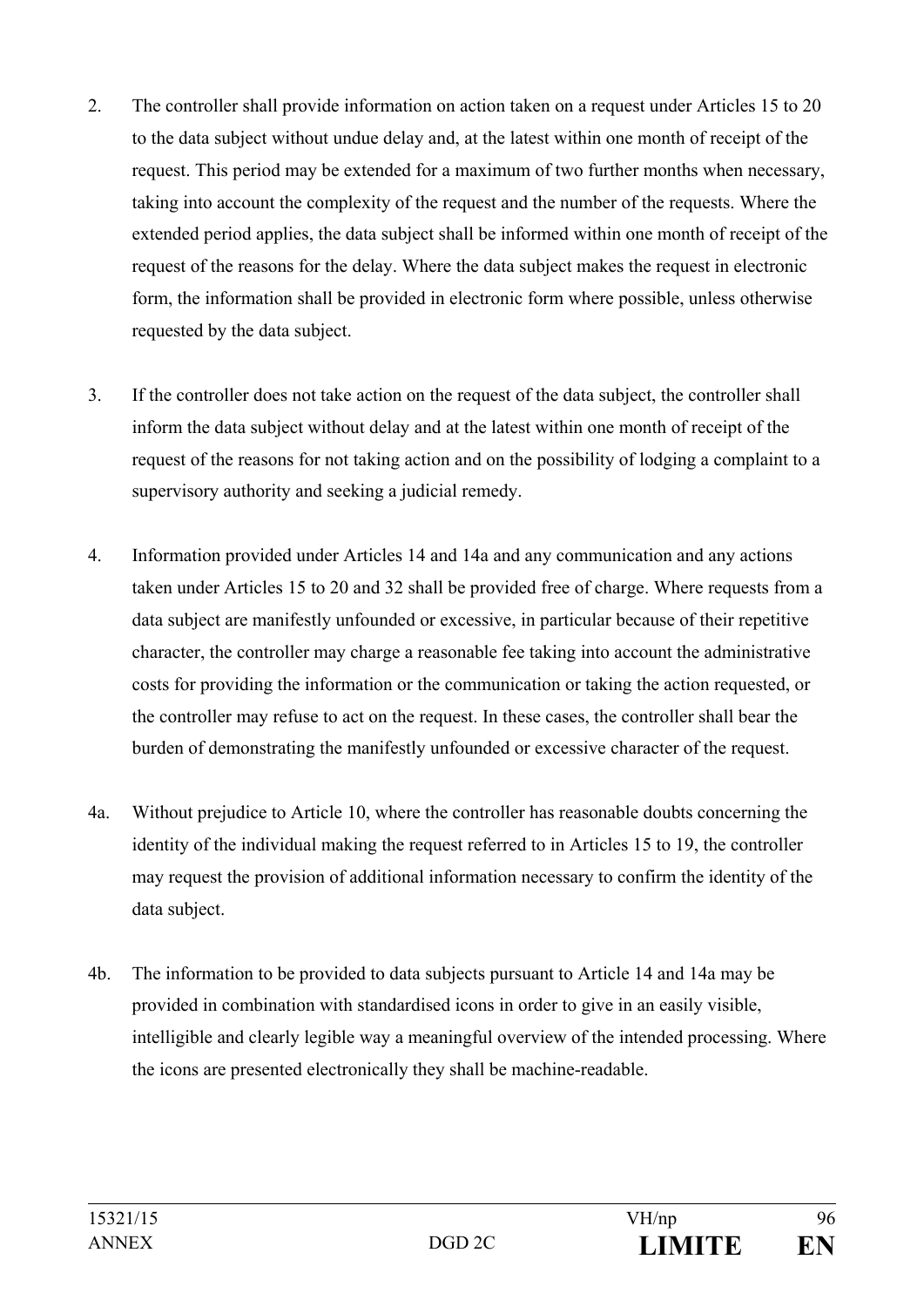- 4c. The Commission shall be empowered to adopt delegated acts in accordance with Article 86 for the purpose of determining the information to be presented by the icons and the procedures for providing standardised icons.
- 5. (…)
- 6. (…).

# *Article 13 Rights in relation to recipients*

*(…)*

# **SECTION 2 INFORMATION AND ACCESS TO DATA**

#### *Article 14*

#### *Information to be provided where the data are collected from the data subject*

- 1. Where personal data relating to a data subject are collected from the data subject, the controller shall, at the time when personal data are obtained, provide the data subject with the following information:
	- (a) the identity and the contact details of the controller and, if any, of the controller's representative; the controller shall also include the contact details of the data protection officer, if any;
	- (b) the purposes of the processing for which the personal data are intended as well as the legal basis of the processing.
	- (c) where the processing is based on point  $(f)$  of Article  $6(1)$ , the legitimate interests pursued by the controller or by a third party;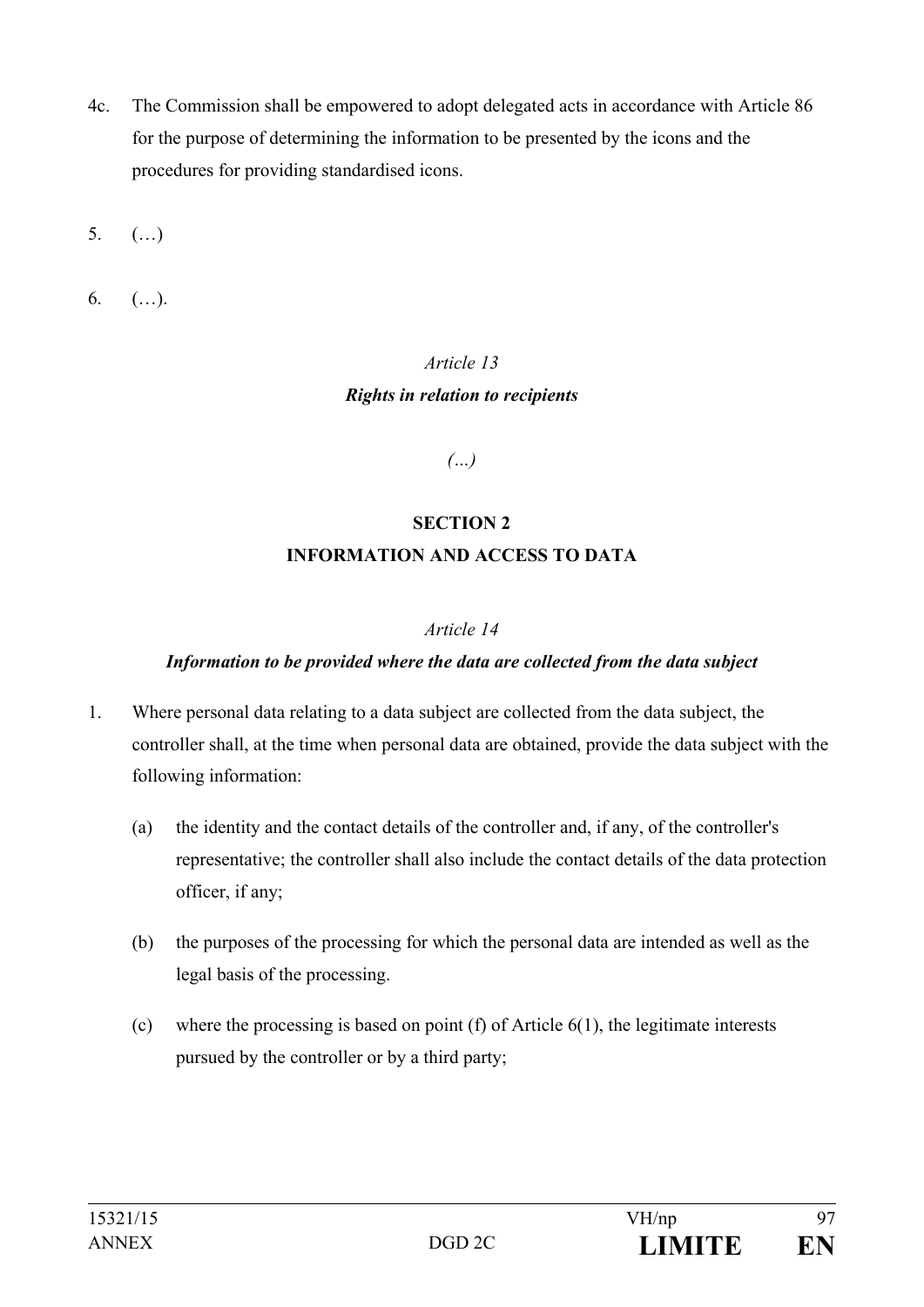- (d) where applicable, the recipients or categories of recipients of the personal data;
- (e) where applicable, that the controller intends to transfer personal data to a third country or international organisation and the existence or absence of an adequacy decision by the Commission, or in case of transfers referred to in Article 42 or 43, or point (h) of Article 44(1), reference to the appropriate or suitable safeguards and the means to obtain a copy of them or where they have been made available;
- 1a. In addition to the information referred to in paragraph 1, the controller shall, at the time when personal data are obtained, provide the data subject with the following further information necessary to ensure fair and transparent processing:
- (a) the period for which the personal data will be stored, or if this is not possible, the criteria used to determine this period;
- (b) …
- $(c)$  ...
- (d) …
- (e) the existence of the right to request from the controller access to and rectification or erasure of the personal data or restriction of processing of personal data concerning the data subject or to object to the processing of such personal data as well as the right to data portability;
- (ea) where the processing is based on point (a) of Article 6(1) or point (a) of Article 9(2), the existence of the right to withdraw consent at any time, without affecting the lawfulness of processing based on consent before its withdrawal;
- (f) the right to lodge a complaint to a supervisory authority;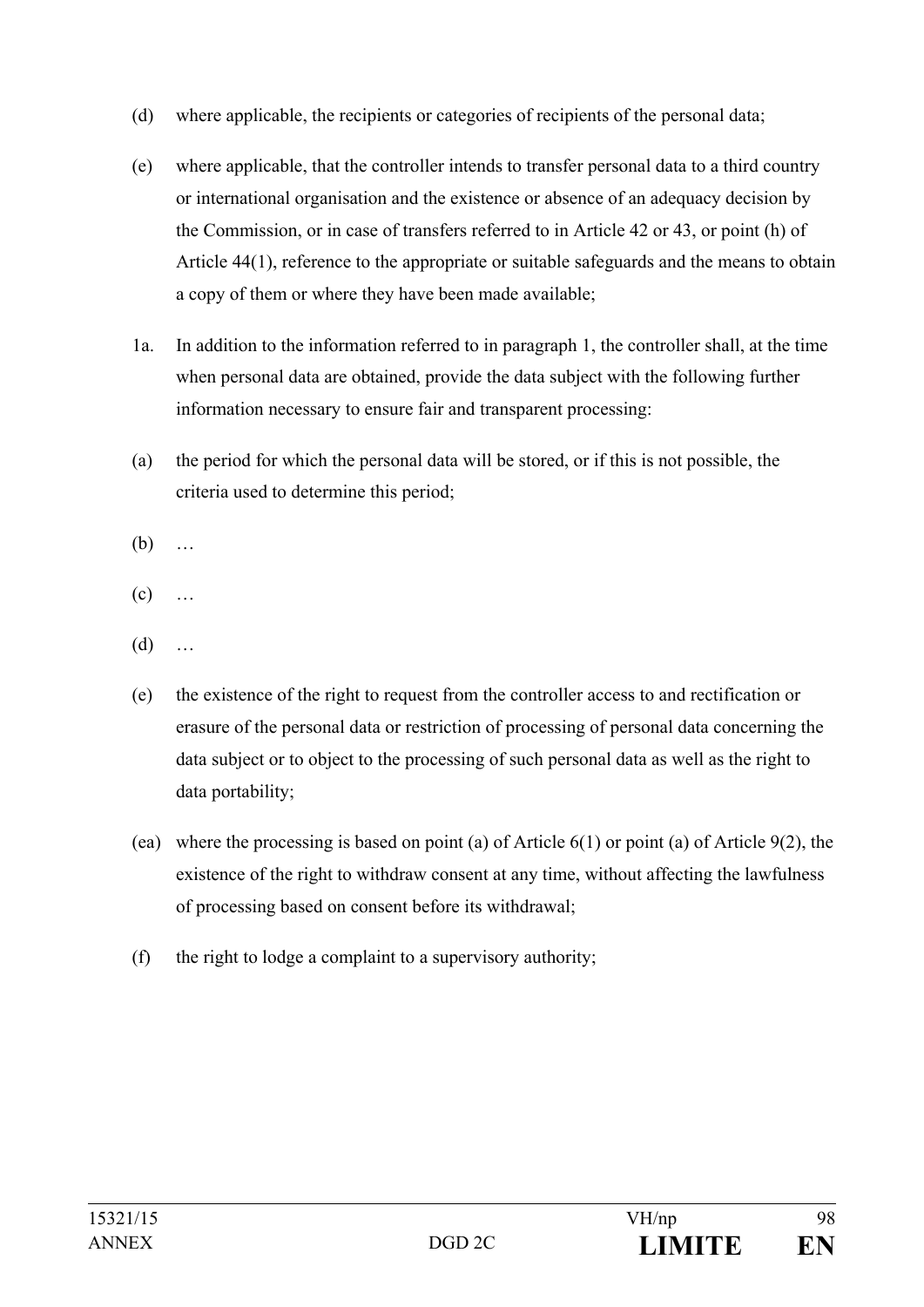- (g) whether the provision of personal data is a statutory or contractual requirement, or a requirement necessary to enter into a contract, as well as whether the data subject is obliged to provide the data and of the possible consequences of failure to provide such data;
- (h) the existence of automated decision making including profiling referred to in Article 20(1) and (3) and at least in those cases, meaningful information about the logic involved, as well as the significance and the envisaged consequences of such processing for the data subject.
- 1b. Where the controller intends to further process the data for a purpose other than the one for which the data were collected the controller shall provide the data subject prior to that further processing with information on that other purpose and with any relevant further information as referred to in paragraph 1a.
- 2. (…)
- 3. (…)
- 4. (…)
- 5. Paragraphs 1, 1a and 1b shall not apply where and insofar as the data subject already has the information.
- 6. (…)
- 7. (…)
- 8. (…).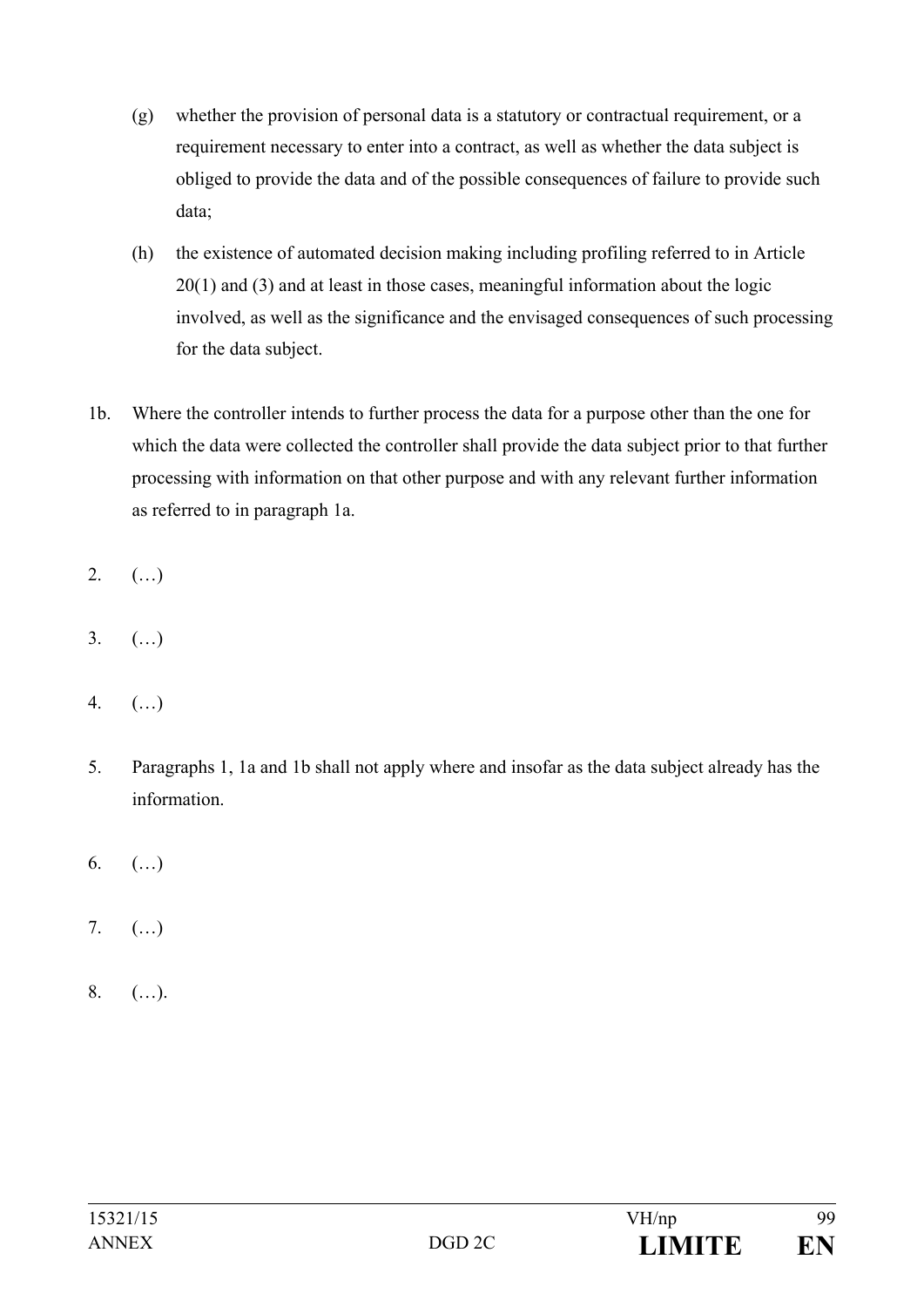#### *Article 14a*

#### *Information to be provided where the data have not been obtained from the data subject*

- 1. Where personal data have not been obtained from the data subject, the controller shall provide the data subject with the following information:
	- (a) the identity and the contact details of the controller and, if any, of the controller's representative; the controller shall also include the contact details of the data protection officer, if any;
	- (b) the purposes of the processing for which the personal data are intended as well as the legal basis of the processing;
	- (ba) the categories of personal data concerned;
	- $(c)$   $(...)$
	- (d) where applicable, the recipients or categories of recipients of the personal data;
	- (da) where applicable, that the controller intends to transfer personal data to a recipient in a third country or international organisation and the existence or absence of an adequacy decision by the Commission, or in case of transfers referred to in Article 42 or 43, or point (h) of Article 44(1), reference to the appropriate or suitable safeguards and the means to obtain a copy of them or where they have been made available;
- 2. In addition to the information referred to in paragraph 1, the controller shall provide the data subject with the following information necessary to ensure fair and transparent processing in respect of the data subject:
	- (b) the period for which the personal data will be stored, or if this is not possible, the criteria used to determine this period;
	- (ba) where the processing is based on point (f) of Article 6(1), the legitimate interests pursued by the controller or by a third party;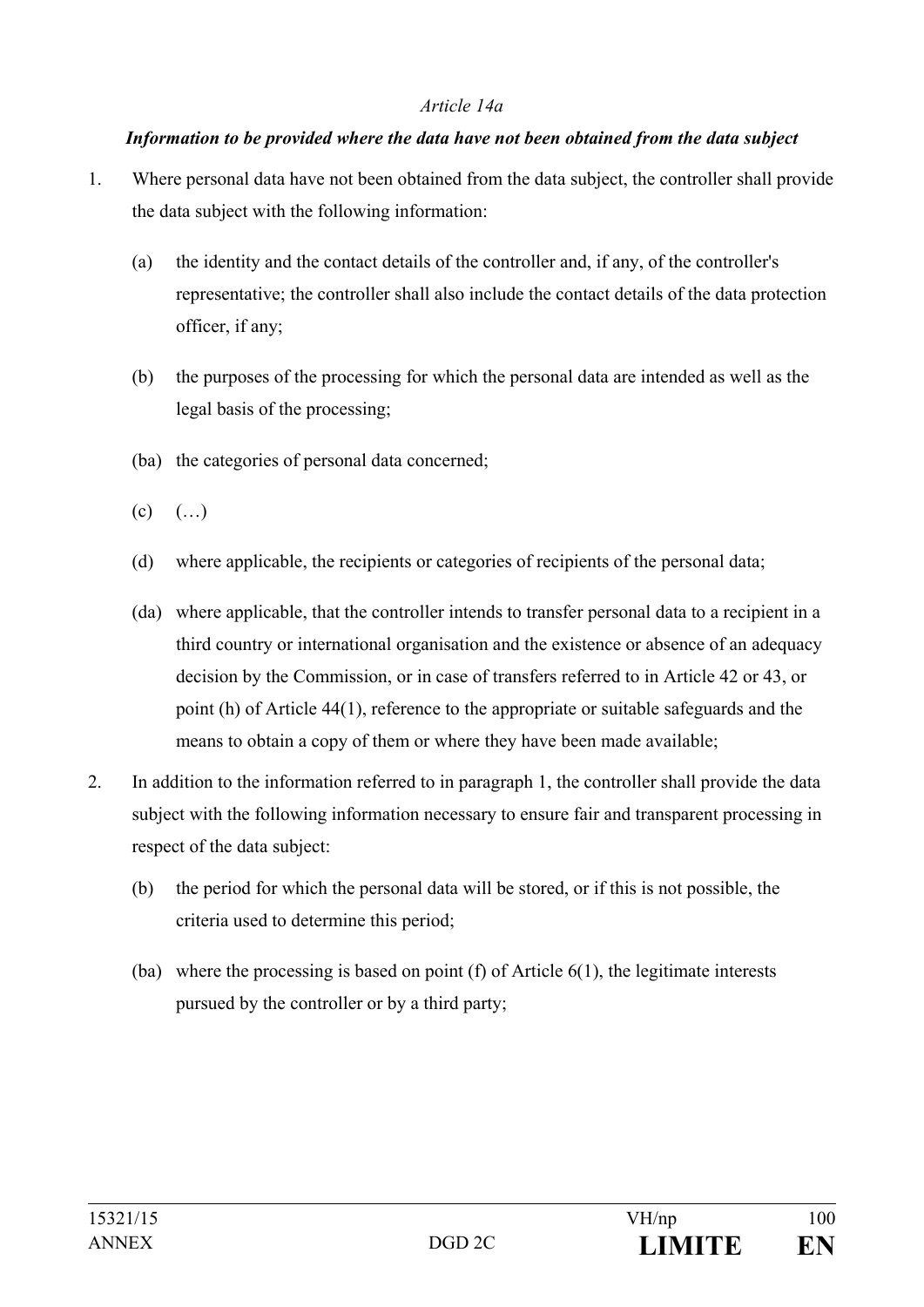- $(c)$   $(...)$
- (e) the existence of the right to request from the controller access to and rectification or erasure of the personal data or restriction of processing of personal data concerning the data subject and to object to the processing of such personal data as well as the right to data portability;
- (ea) where the processing is based on point (a) of Article 6(1) or point (a) of Article 9(2), the existence of the right to withdraw consent at any time, without affecting the lawfulness of processing based on consent before its withdrawal;
- (f) the right to lodge a complaint to a supervisory authority;
- (g) from which source the personal data originate, and if applicable, whether it came from publicly accessible sources;
- (h) the existence of automated decision making including profiling referred to in Article 20(1) and (3) and at least in those cases, meaningful information about the logic involved, as well as the significance and the envisaged consequences of such processing for the data subject.
- 3. The controller shall provide the information referred to in paragraphs 1 and 2:
	- (a) within a reasonable period after obtaining the data, but at the latest within one month, having regard to the specific circumstances in which the data are processed; or
	- (b) if the data are to be used for communication with the data subject, at the latest at the time of the first communication to that data subject; or
	- (c) if a disclosure to another recipient is envisaged, at the latest when the data are first disclosed.
- 3a. Where the controller intends to further process the data for a purpose other than the one for which the data were obtained, the controller shall provide the data subject prior to that further processing with information on that other purpose and with any relevant further information as referred to in paragraph 2.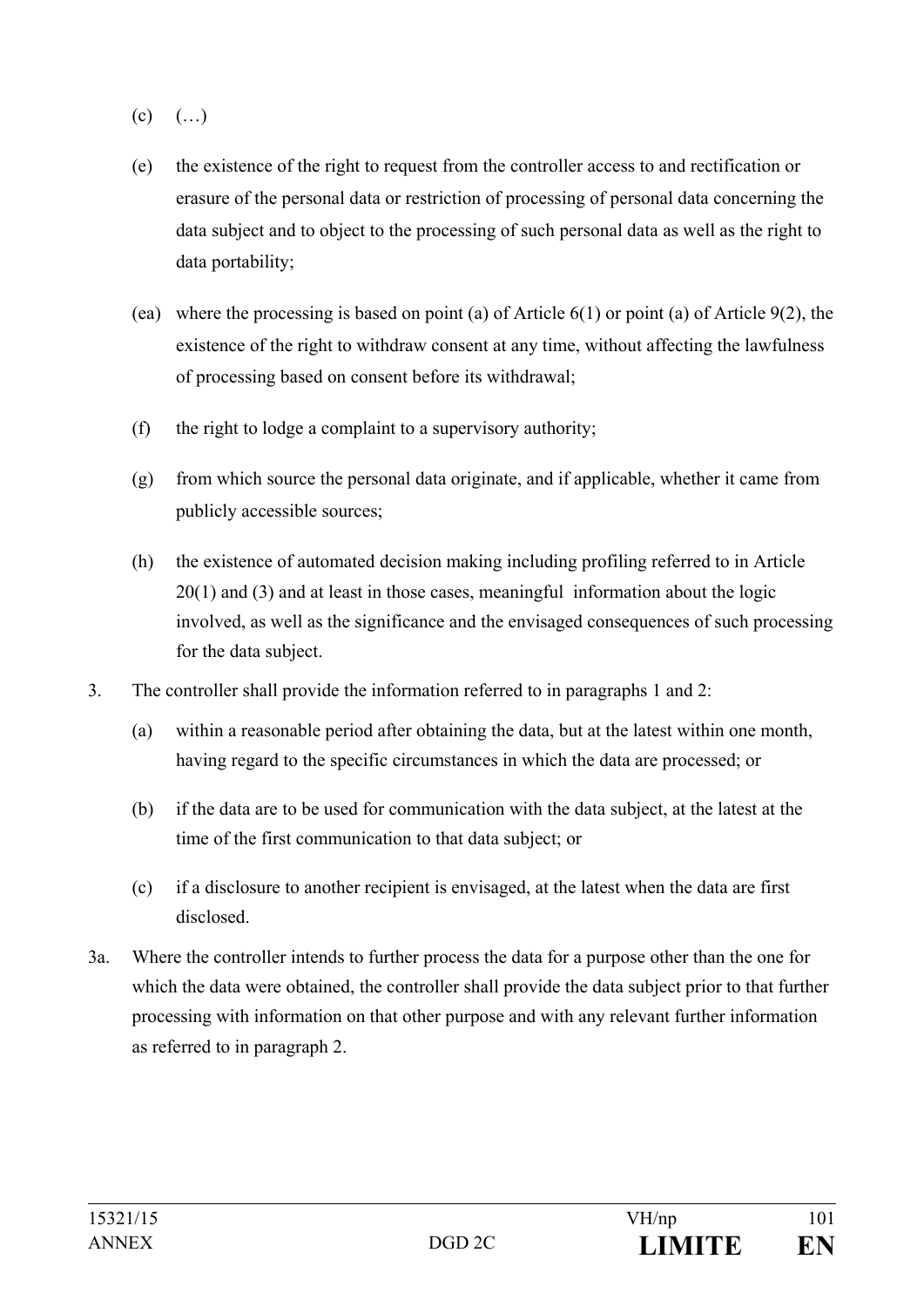- 4. Paragraphs 1 to 3a shall not apply where and insofar as:
	- (a) the data subject already has the information; or
	- (b) the provision of such information proves impossible or would involve a disproportionate effort; in particular for processing for archiving purposes in the public interest, or scientific and historical research purposes or statistical purposes subject to the conditions and safeguards referred to in Article 83(1) or in so far as the right referred to in paragraph 1 is likely to render impossible or seriously impair the achievement of the objectives of the archiving purposes in the public interest, or the scientific and historical research purposes or the statistical purposes; in such cases the controller shall take appropriate measures to protect the data subject's rights and freedoms and legitimate interests, including making the information publicly available; or
	- (c) obtaining or disclosure is expressly laid down by Union or Member State law to which the controller is subject, which provides appropriate measures to protect the data subject's legitimate interests; or
	- (d) where the data must remain confidential subject to an obligation of professional secrecy regulated by Union or Member State law, including a statutory obligation of secrecy.

# *Right of access for the data subject*

- 1. The data subject shall have the right to obtain from the controller confirmation as to whether or not personal data concerning him or her are being processed, and where such personal data are being processed, access to the data and the following information:
	- (a) the purposes of the processing;
	- (b) the categories of personal data concerned;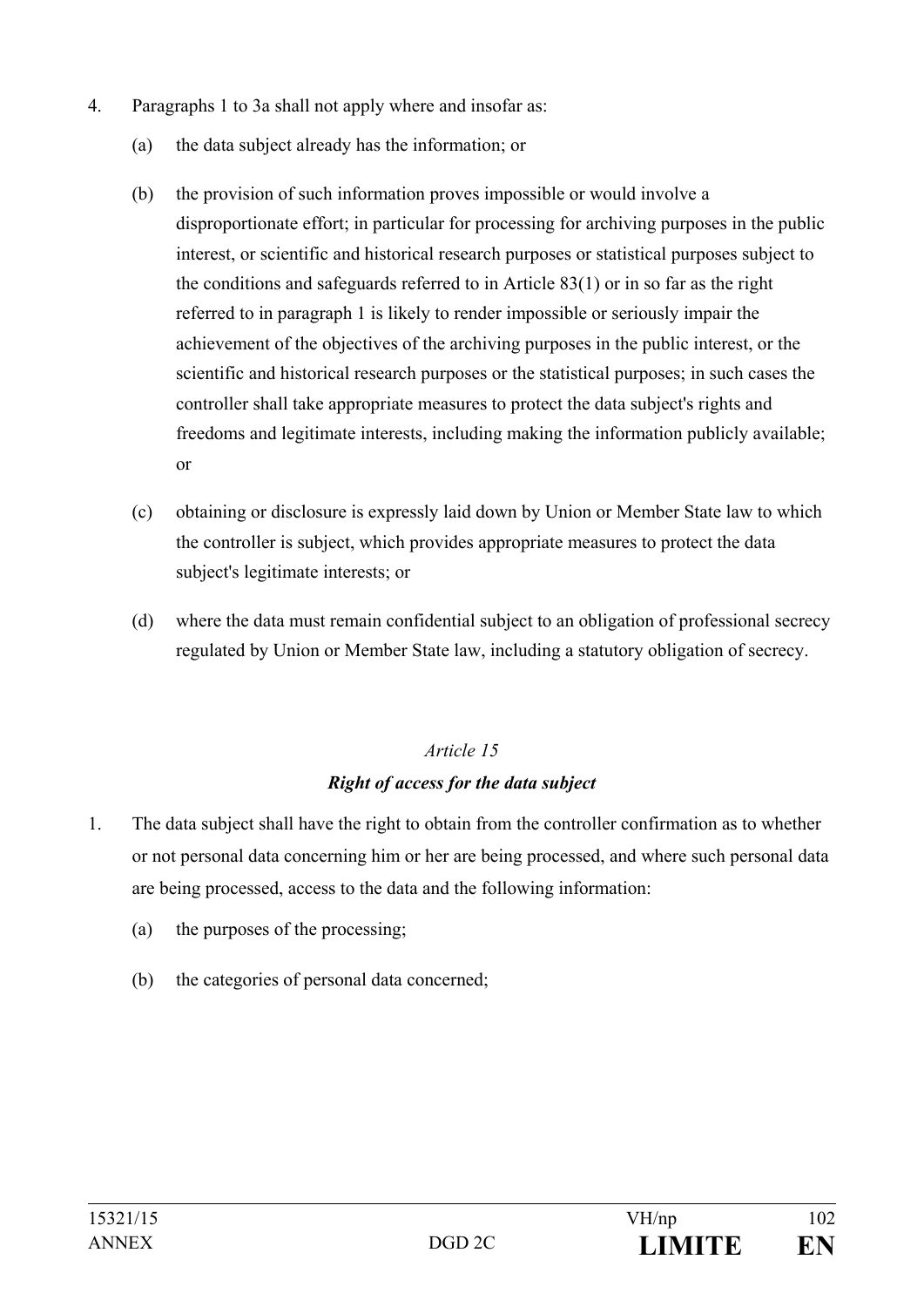- (c) the recipients or categories of recipients to whom the personal data have been or will be disclosed, in particular to recipients in third countries or international organisations;
- (d) where possible, the envisaged period for which the personal data will be stored, or if this is not possible, the criteria used to determine this period;
- (e) the existence of the right to request from the controller rectification or erasure of personal data or restriction of the processing of personal data concerning the data subject or to object to the processing of such personal data;
- (f) the right to lodge a complaint to a supervisory authority;
- (g) where the personal data are not collected from the data subject, any available information as to their source;
- (h) the existence of automated decision making including profiling referred to in Article 20(1) and (3) and at least in those cases, meaningful information about the logic involved, as well as the significance and the envisaged consequences of such processing for the data subject.
- 1a. Where personal data are transferred to a third country or to an international organisation, the data subject shall have the right to be informed of the appropriate safeguards pursuant to Article 42 relating to the transfer.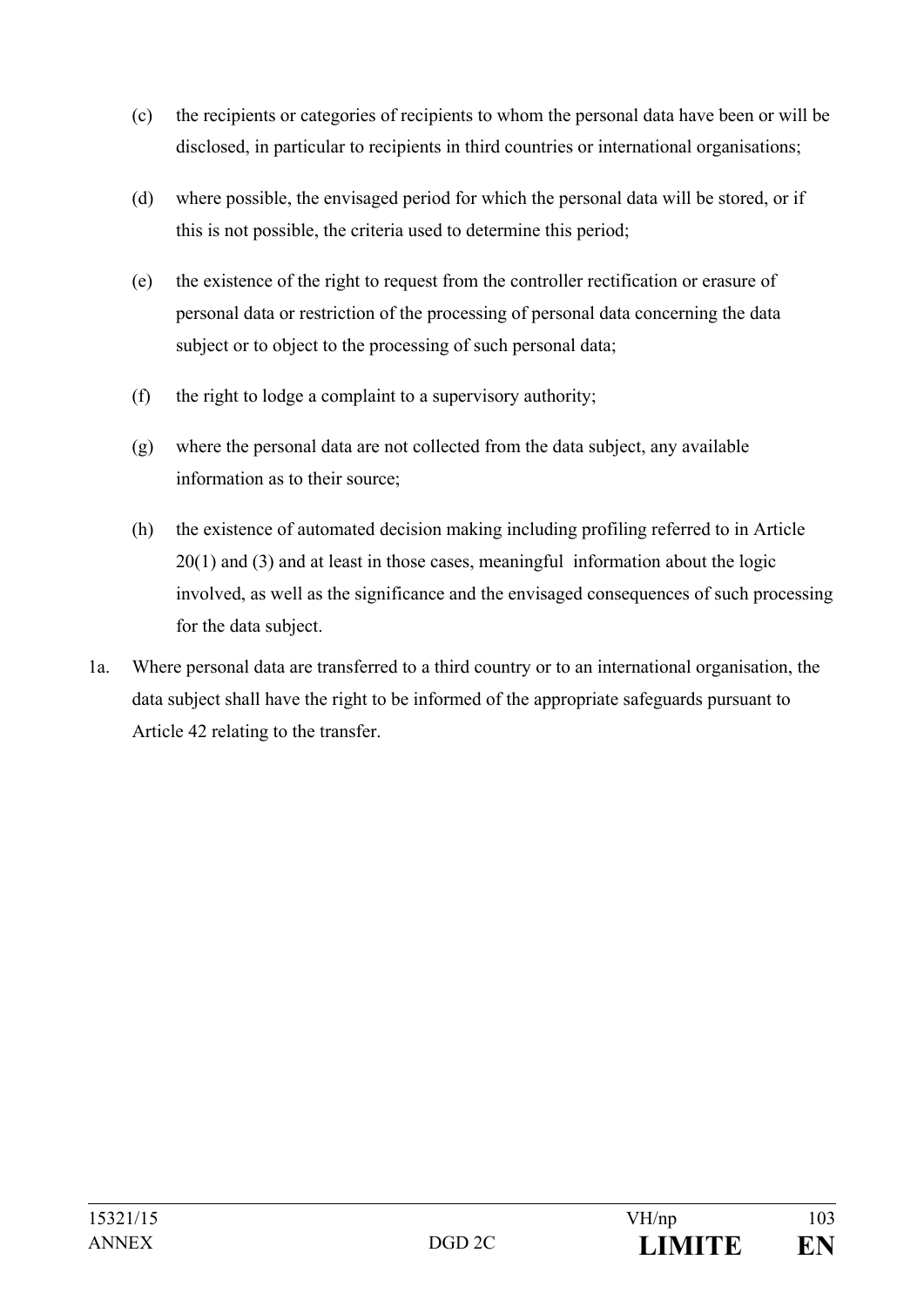1b. The controller shall provide a copy of the personal data undergoing processing. For any further copies requested by the data subject, the controller may charge a reasonable fee based on administrative costs. Where the data subject makes the request in electronic form, and unless otherwise requested by the data subject, the information shall be provided in an electronic form, which is commonly used.

2.  $(...)$ 

- 2a. The right to obtain a copy referred to in paragraph 1b shall not adversely affect the rights and freedoms of others.
- 3. (…)
- 4. (…).

# **SECTION 3**

#### **RECTIFICATION AND ERASURE**

#### *Article 16*

## *Right to rectification*

The data subject shall have the right to obtain from the controller without undue delay the rectification of personal data concerning him or her which are inaccurate. Having regard to the purposes for which data were processed, the data subject shall have the right to obtain completion of incomplete personal data, including by means of providing a supplementary statement.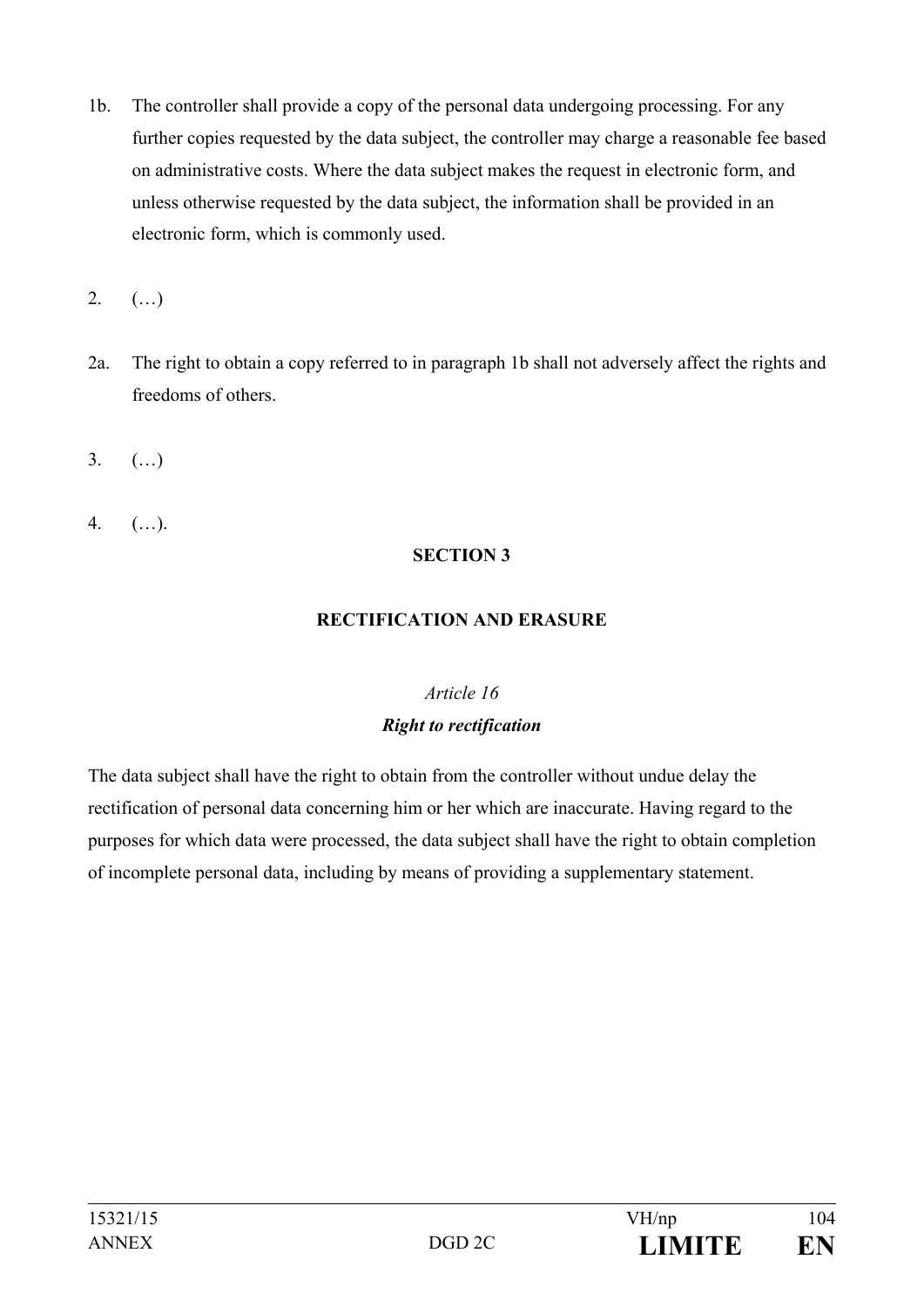#### *Right to erasure ("right to be forgotten")*

- 1. The data subject shall have the right to obtain from the controller the erasure of personal data concerning him or her without undue delay and the controller shall have the obligation to erase personal data without undue delay where one of the following grounds applies:
	- (a) the data are no longer necessary in relation to the purposes for which they were collected or otherwise processed;
	- (b) the data subject withdraws consent on which the processing is based according to point (a) of Article 6(1), or point (a) of Article 9(2), and where there is no other legal ground for the processing of the data;
	- (c) the data subject objects to the processing of personal data pursuant to Article 19(1) and there are no overriding legitimate grounds for the processing, or the data subject objects to the processing of personal data pursuant to Article 19(2);
	- (d) they have been unlawfully processed;
	- (e) the data have to be erased for compliance with a legal obligation in Union or Member State law to which the controller is subject;
	- (f) the data have been collected in relation to the offering of information society services referred to in Article 8(1).
- 1a. (…)
- $2. \quad (\ldots)$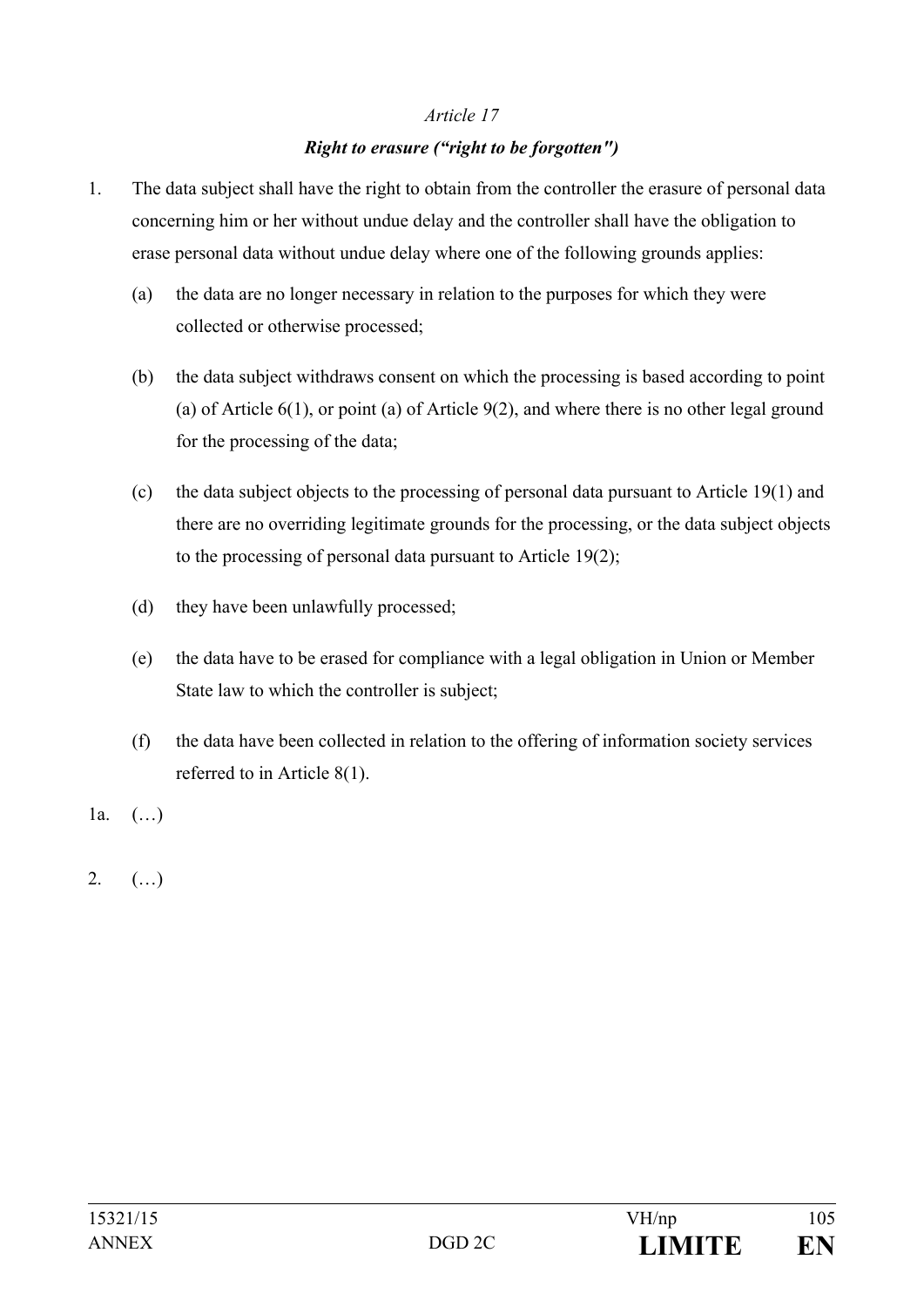- 2a. Where the controller has made the personal data public and is obliged pursuant to paragraph 1 to erase the data, the controller, taking account of available technology and the cost of implementation, shall take reasonable steps, including technical measures, to inform controllers which are processing the data, that the data subject has requested the erasure by such controllers of any links to, or copy or replication of that personal data.
- 3. Paragraphs 1 and 2 shall not apply to the extent that processing of the personal data is necessary:
	- (a) for exercising the right of freedom of expression and information;
	- (b) for compliance with a legal obligation which requires processing of personal data by Union or Member State law to which the controller is subject or for the performance of a task carried out in the public interest or in the exercise of official authority vested in the controller;
	- (c) for reasons of public interest in the area of public health in accordance with Article  $9(2)(h)$  and (hb) as well as Article  $9(4)$ ;
	- (d) for archiving purposes in the public interest, or scientific and historical research purposes or statistical purposes in accordance with Article 83(1) in so far as the right referred to in paragraph 1 is likely to render impossible or seriously impair the achievement of the objectives of the archiving purposes in the public interest, or the scientific and historical research purposes or the statistical purposes.
	- (e) for the establishment, exercise or defence of legal claims.
- 4. (…)
- 5. (…)
- 6. (…)
- 7. (…)
- 8. (…)
- 9. (…)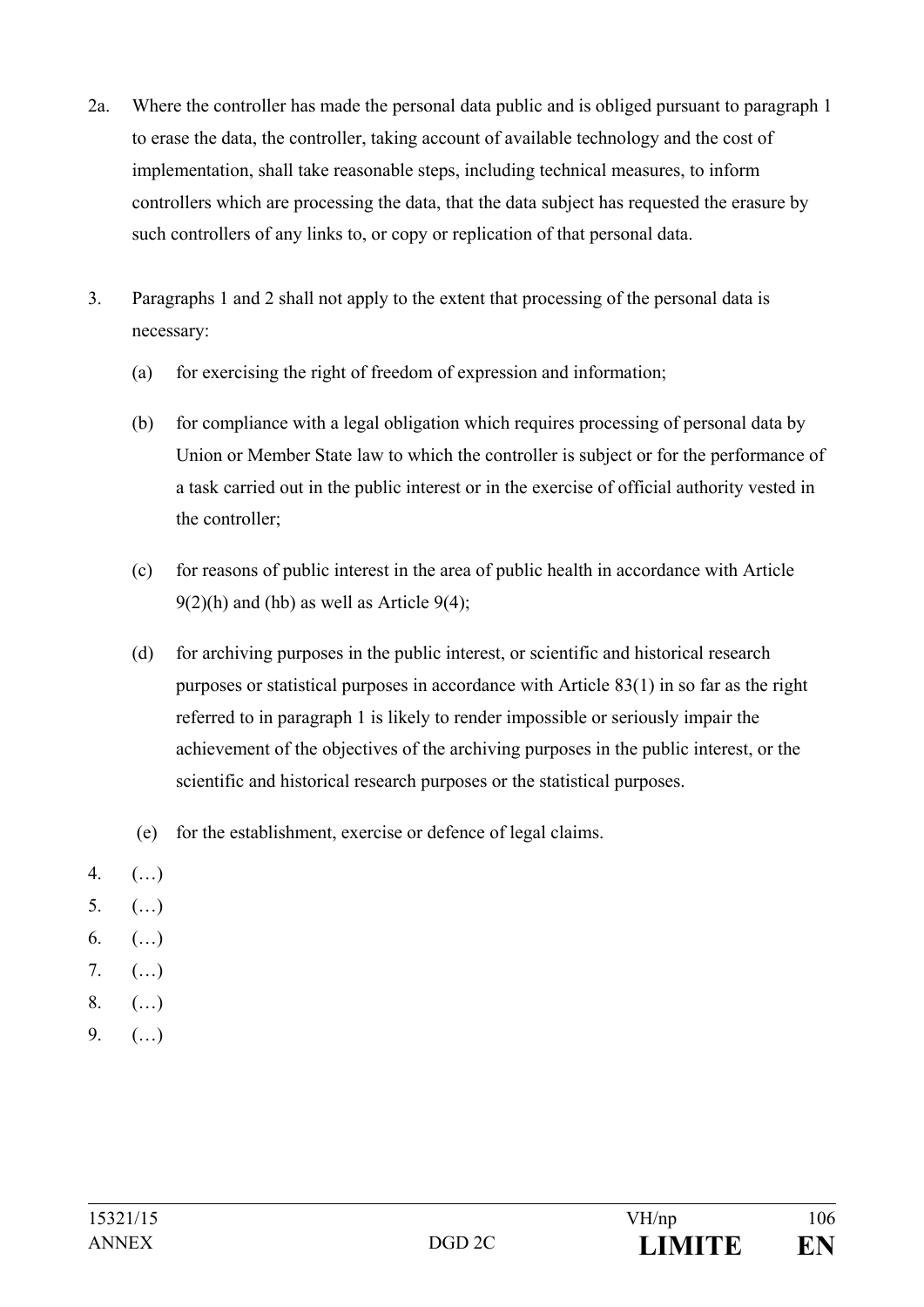#### *Article 17a*

#### *Right to restriction of processing*

- 1. The data subject shall have the right to obtain from the controller the restriction of the processing of personal data where:
	- (a) the accuracy of the data is contested by the data subject, for a period enabling the controller to verify the accuracy of the data;
	- (ab) the processing is unlawful and the data subject opposes the erasure of the data and requests the restriction of their use instead;
	- (b) the controller no longer needs the personal data for the purposes of the processing, but they are required by the data subject for the establishment, exercise or defence of legal claims; or
	- (c) he or she has objected to processing pursuant to Article 19(1) pending the verification whether the legitimate grounds of the controller override those of the data subject.
- 2. Where processing of personal data has been restricted under paragraph 1, such data may, with the exception of storage, only be processed with the data subject's consent or for the establishment, exercise or defence of legal claims or for the protection of the rights of another natural or legal person or for reasons of important public interest of the Union or of a Member State.
- 3. A data subject who obtained the restriction of processing pursuant to paragraph 1 shall be informed by the controller before the restriction of processing is lifted.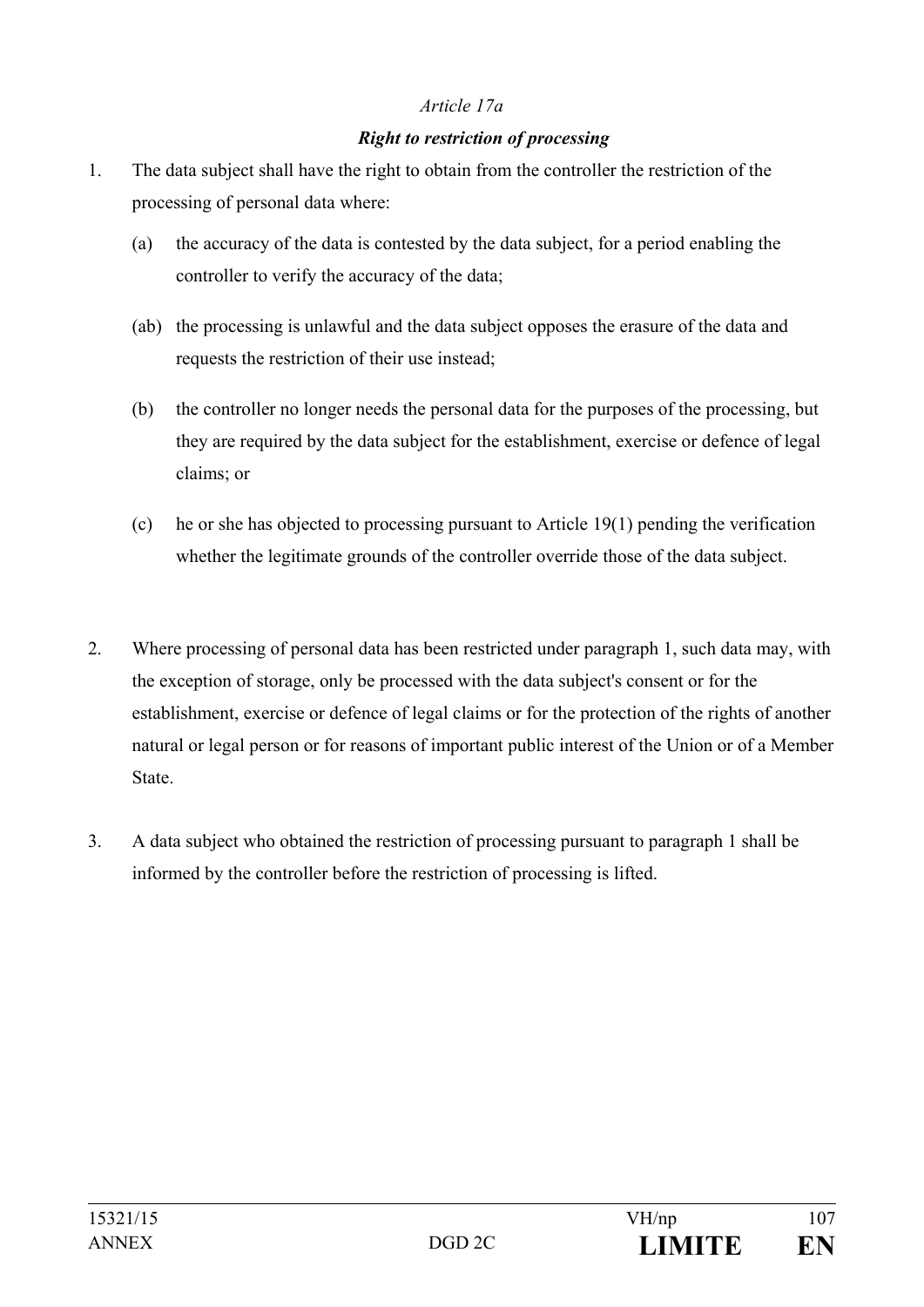#### *Article 17b*

#### *Notification obligation regarding rectification, erasure or restriction*

The controller shall communicate any rectification, erasure or restriction of processing carried out in accordance with Articles  $16$ ,  $17(1)$  and  $17a$  to each recipient to whom the data have been disclosed, unless this proves impossible or involves disproportionate effort. The controller shall inform the data subject about those recipients if the data subject requests this.

# *Article 18 Right to data portability*

 $1.$   $($ ...)

- 2. The data subject shall have the right to receive the personal data concerning him or her, which he or she has provided to a controller, in a structured and commonly used and machinereadable format and have the right to transmit those data to another controller without hindrance from the controller to which the data have been provided, where:
	- (a) the processing is based on consent pursuant to point (a) of Article  $6(1)$  or point (a) of Article 9 (2) or on a contract pursuant to point (b) of Article 6 (1); and
	- (b) the processing is carried out by automated means.
- 2a. (new) In exercising his or her right to data portability pursuant to paragraph 1, the data subject has the right to obtain that the data is transmitted directly from controller to controller where technically feasible.
- 2a. The exercise of this right shall be without prejudice to Article 17. The right referred to in paragraph 2 shall not apply to processing necessary for the performance of a task carried out in the public interest or in the exercise of official authority vested in the controller.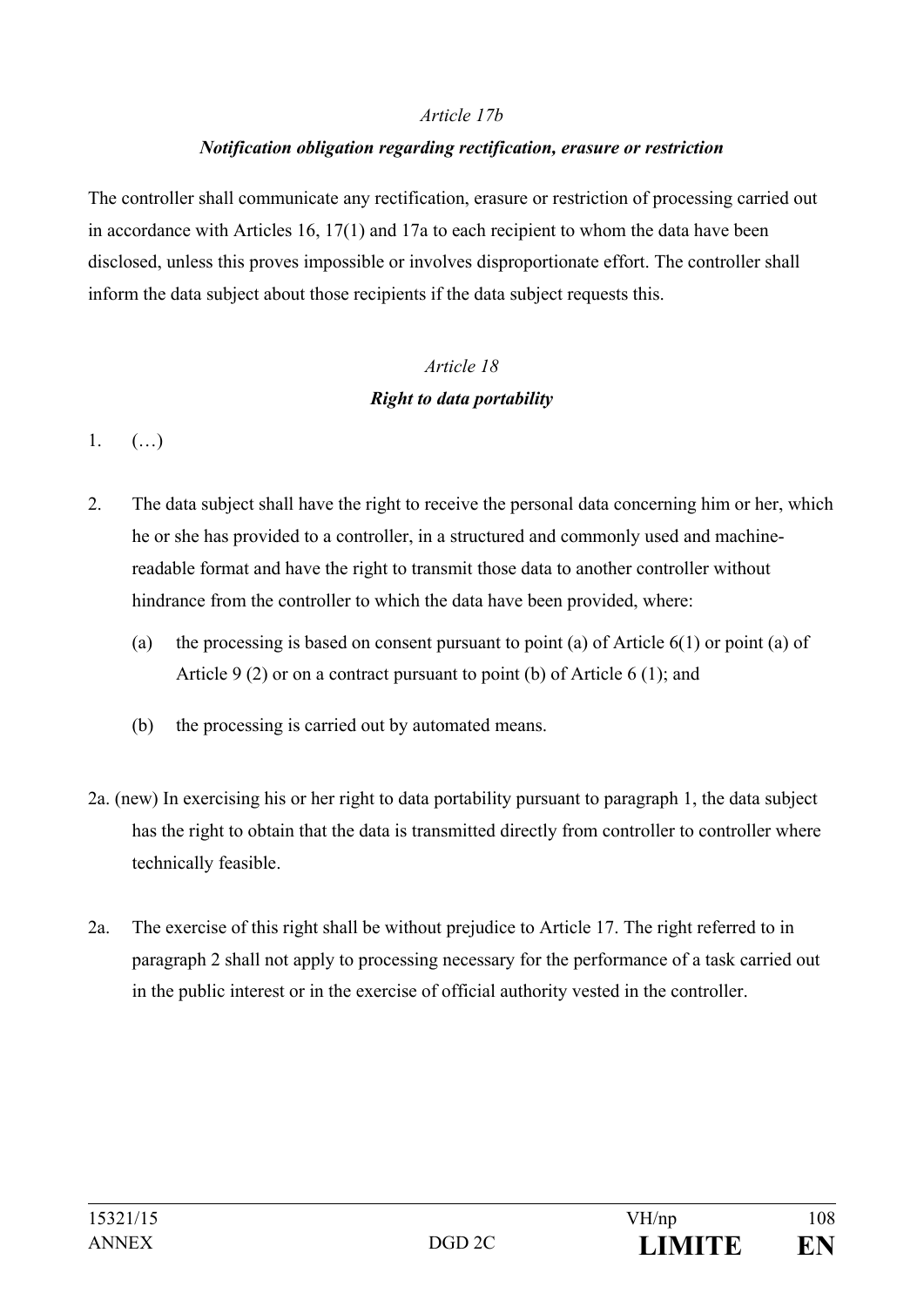- 2aa. The right referred to in paragraph 2 shall not adversely affect the rights and freedoms of others.
- 3. (…)

# **SECTION 4**

# **RIGHT TO OBJECT AND AUTOMATED INDIVIDUAL DECISION MAKING**

#### *Article 19*

## *Right to object*

- 1. The data subject shall have the right to object, on grounds relating to his or her particular situation, at any time to the processing of personal data concerning him or her which is based on points (e) or (f) of Article 6(1), including profiling based on these provisions. The controller shall no longer process the personal data unless the controller demonstrates compelling legitimate grounds for the processing which override the interests, rights and freedoms of the data subject or for the establishment, exercise or defence of legal claims.
- 2. Where personal data are processed for direct marketing purposes, the data subject shall have the right to object at any time to the processing of personal data concerning him or her for such marketing, which includes profiling to the extent that it is related to such direct marketing.
- 2a. Where the data subject objects to the processing for direct marketing purposes, the personal data shall no longer be processed for such purposes.
- 2b. (new) At the latest at the time of the first communication with the data subject, the right referred to in paragraphs 1 and 2 shall be explicitly brought to the attention of the data subject and shall be presented clearly and separately from any other information.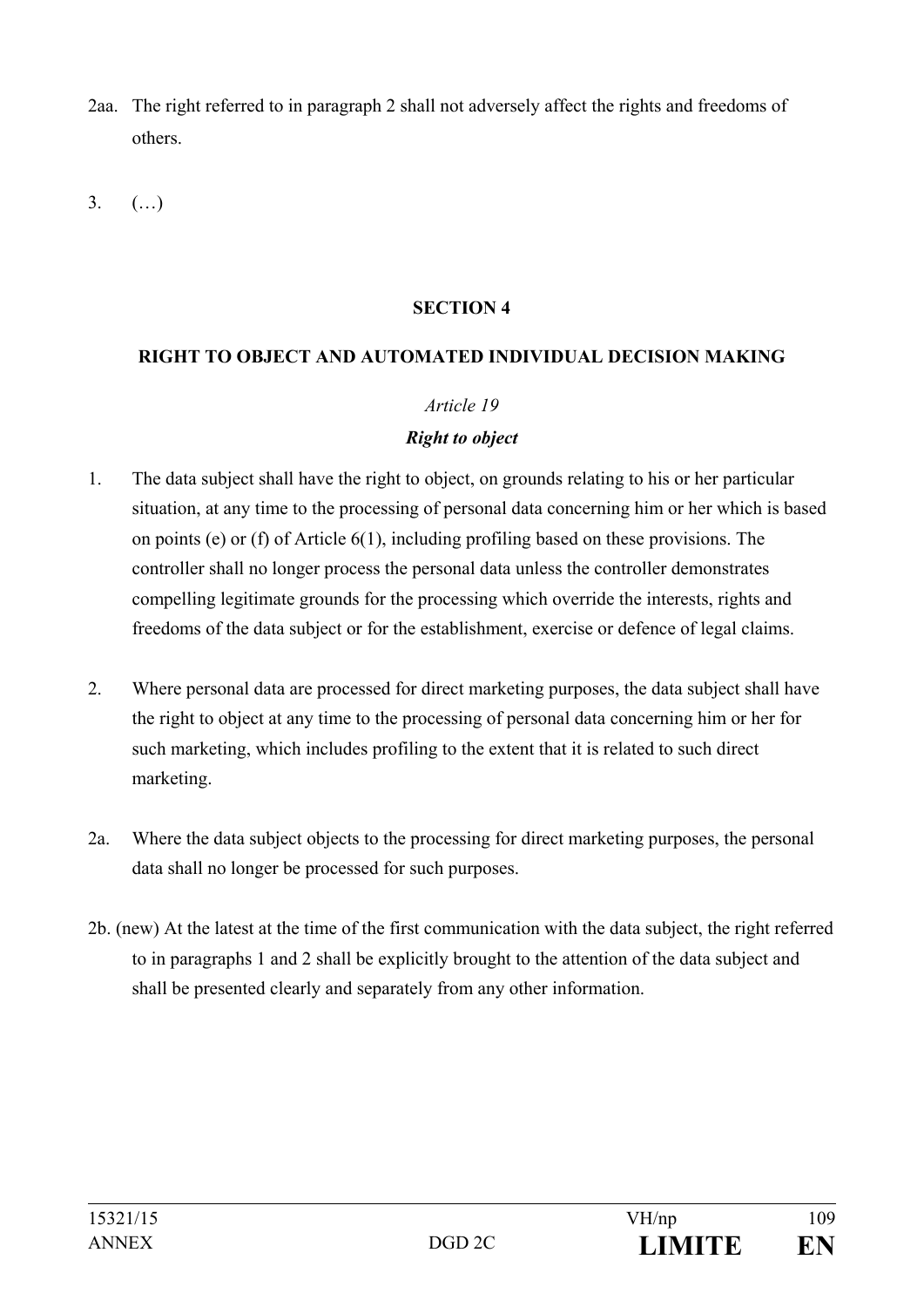- 2b. In the context of the use of information society services, and notwithstanding Directive 2002/58/EC, the data subject may exercise his or her right to object by automated means using technical specifications.
- 2aa. Where personal data are processed for scientific and historical research purposes or statistical purposes pursuant to Article 83(1), the data subject, on grounds relating to his or her particular situation, shall have the right to object to processing of personal data concerning him or her, unless the processing is necessary for the performance of a task carried out for reasons of public interest.
- 3. (…).

# *Automated individual decision making, including profiling*

- 1. The data subject shall have the right not to be subject to a decision based solely on automated processing, including profiling, which produces legal effects concerning him or her or similarly significantly affects him or her.
- 1a. Paragraph 1 shall not apply if the decision:
	- (a) is necessary for entering into, or performance of, a contract between the data subject and a data controller ; or
	- (b) is authorized by Union or Member State law to which the controller is subject and which also lays down suitable measures to safeguard the data subject's rights and freedoms and legitimate interests; or
	- (c) is based on the data subject's explicit consent.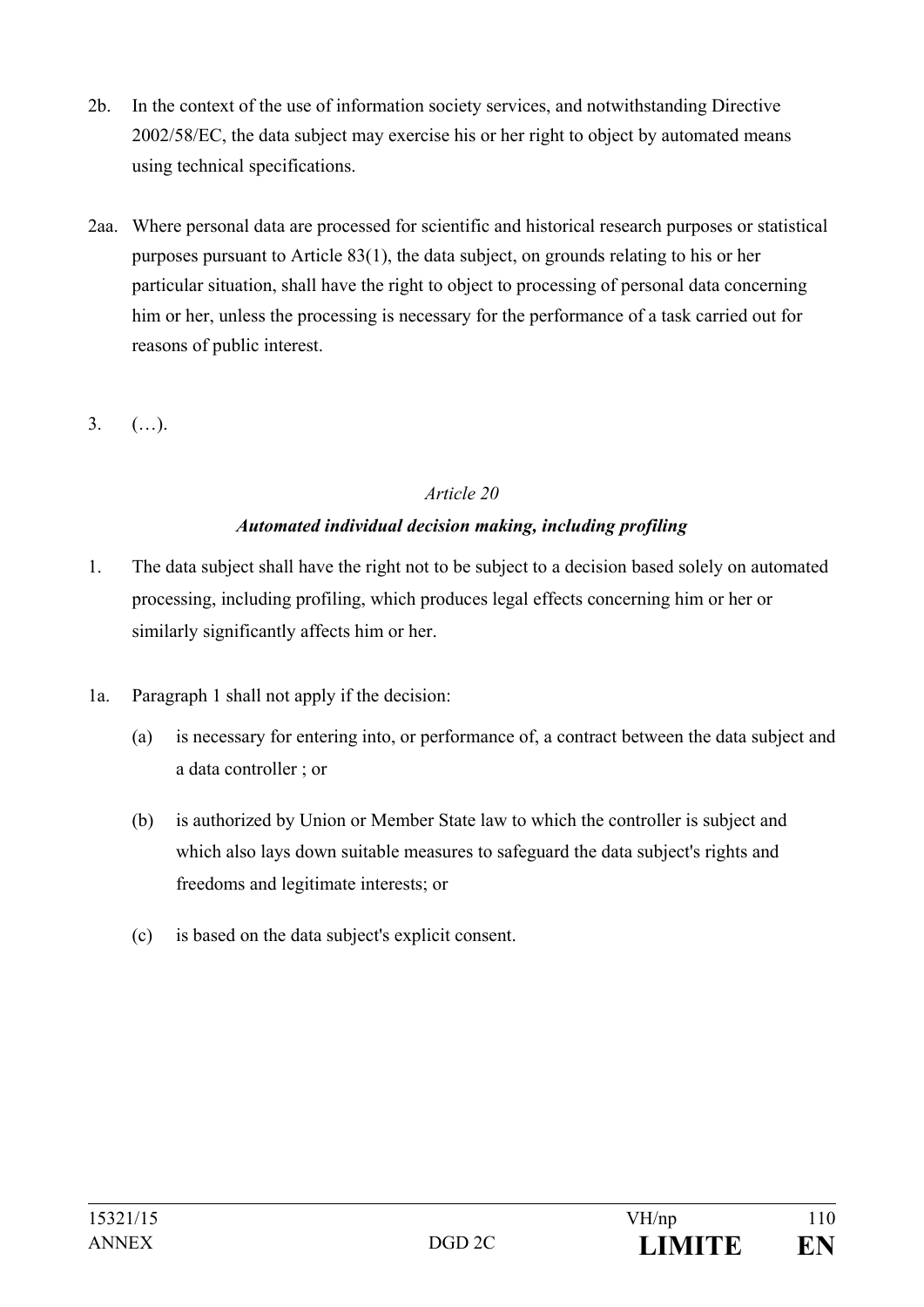- 1b. In cases referred to in paragraph 1a (a) and (c) the data controller shall implement suitable measures to safeguard the data subject's rights and freedoms and legitimate interests, at least the right to obtain human intervention on the part of the controller, to express his or her point of view and to contest the decision.
- 2.  $(...)$
- 3. Decisions referred to in paragraph 1a shall not be based on special categories of personal data referred to in Article 9(1), unless points (a) or (g) of Article 9(2) apply and suitable measures to safeguard the data subject's rights and freedoms and legitimate interests are in place.
- 4. (…)
- 5. (…)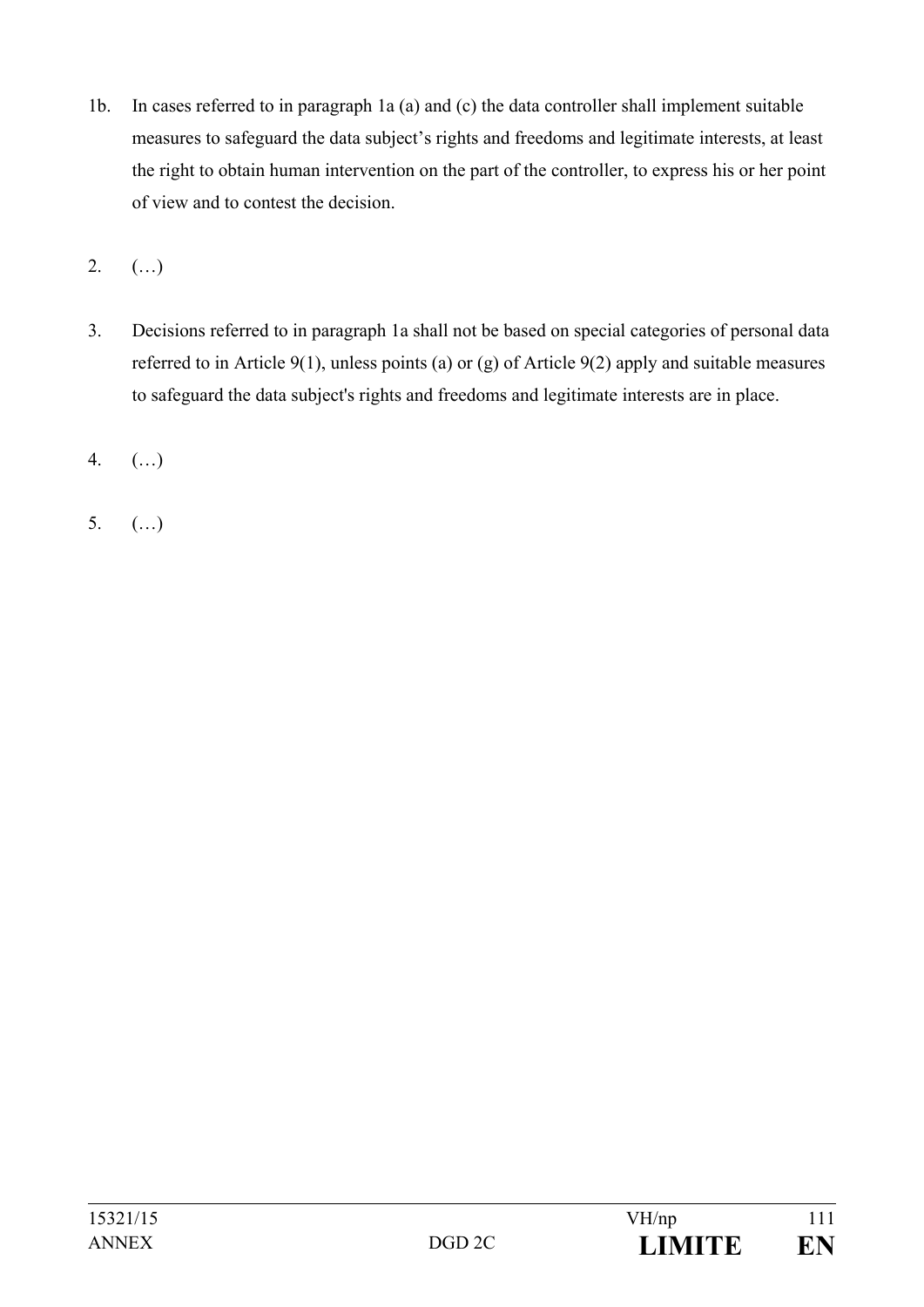# **SECTION 5**

#### **Restrictions**

# *Article 21*

# *Restrictions*

- 1. Union or Member State law to which the data controller or processor is subject may restrict by way of a legislative measure the scope of the obligations and rights provided for in Articles 12 to 20 and Article 32, as well as Article 5 in so far as its provisions correspond to the rights and obligations provided for in Articles 12 to 20, when such a restriction respects the essence of the fundamental rights and freedoms and is a necessary and proportionate measure in a democratic society to safeguard:
	- (aa) national security;
	- (ab) defence;
	- (a) public security;
	- (b) the prevention, investigation, detection or prosecution of criminal offences or the execution of criminal penalties, including the safeguarding against and the prevention of threats to public security;
	- (c) other important objectives of general public interests of the Union or of a Member State, in particular an important economic or financial interest of the Union or of a Member State, including monetary, budgetary and taxation a matters, public health and social security;
	- (ca) the protection of judicial independence and judicial proceedings;
	- (d) the prevention, investigation, detection and prosecution of breaches of ethics for regulated professions;
	- (e) a monitoring, inspection or regulatory function connected, even occasionally, to the exercise of official authority in cases referred to in (aa), (ab), (a), (b), (c) and (d);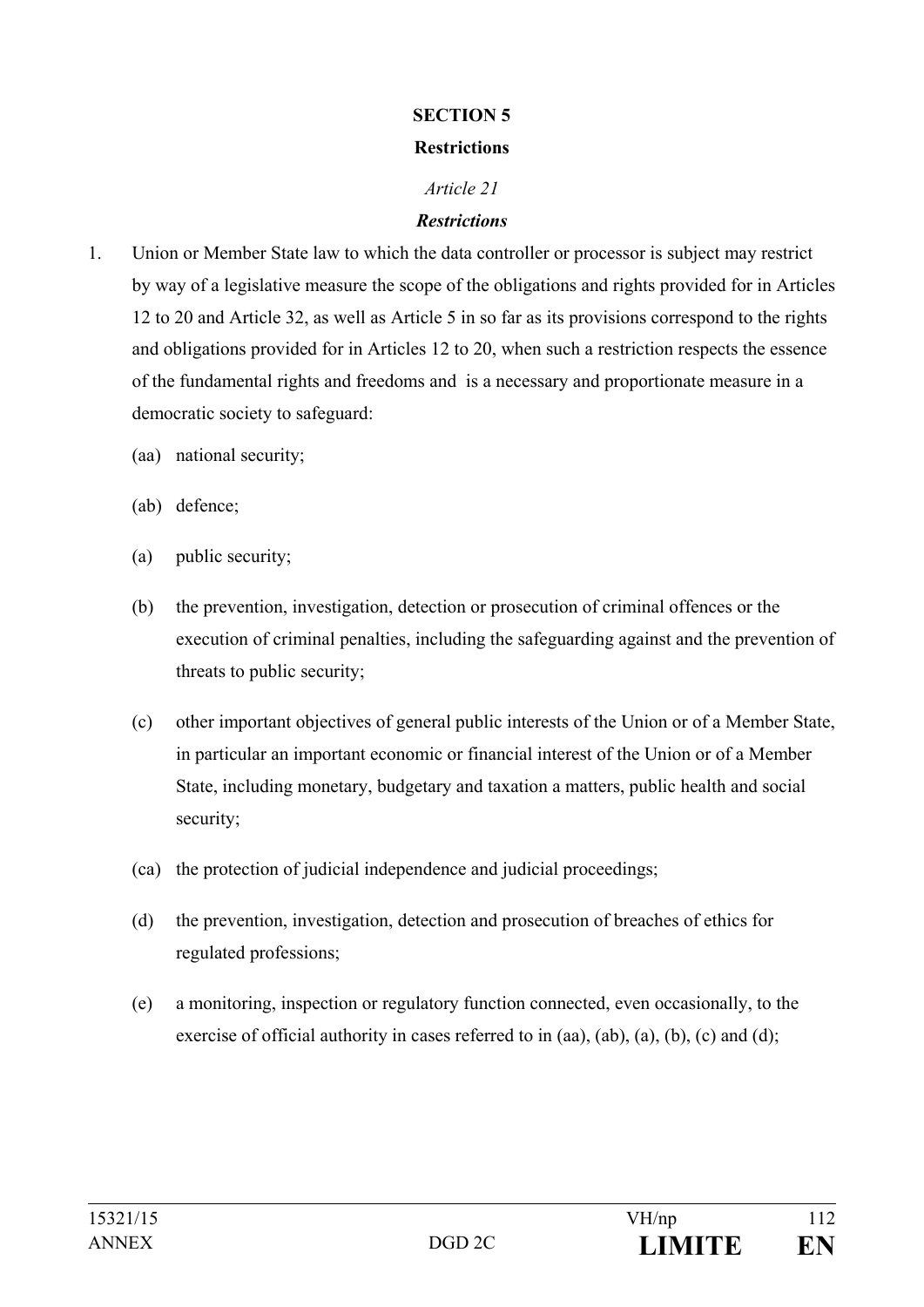- (f) the protection of the data subject or the rights and freedoms of others;
- (g) the enforcement of civil law claims.
- 2. In particular, any legislative measure referred to in paragraph 1 shall contain specific provisions at least, where relevant, as to:
	- (a) the purposes of the processing or categories of processing,
	- (b) the categories of personal data,
	- (c) the scope of the restrictions introduced,
	- (d) the safeguards to prevent abuse or unlawful access or transfer;
	- (e) the specification of the controller or categories of controllers,
	- (f) the storage periods and the applicable safeguards taking into account the nature, scope and purposes of the processing or categories of processing;
	- (g) the risks for the rights and freedoms of data subjects; and
	- (h) the right of data subjects to be informed about the restriction, unless this may be prejudicial to the purpose of the restriction.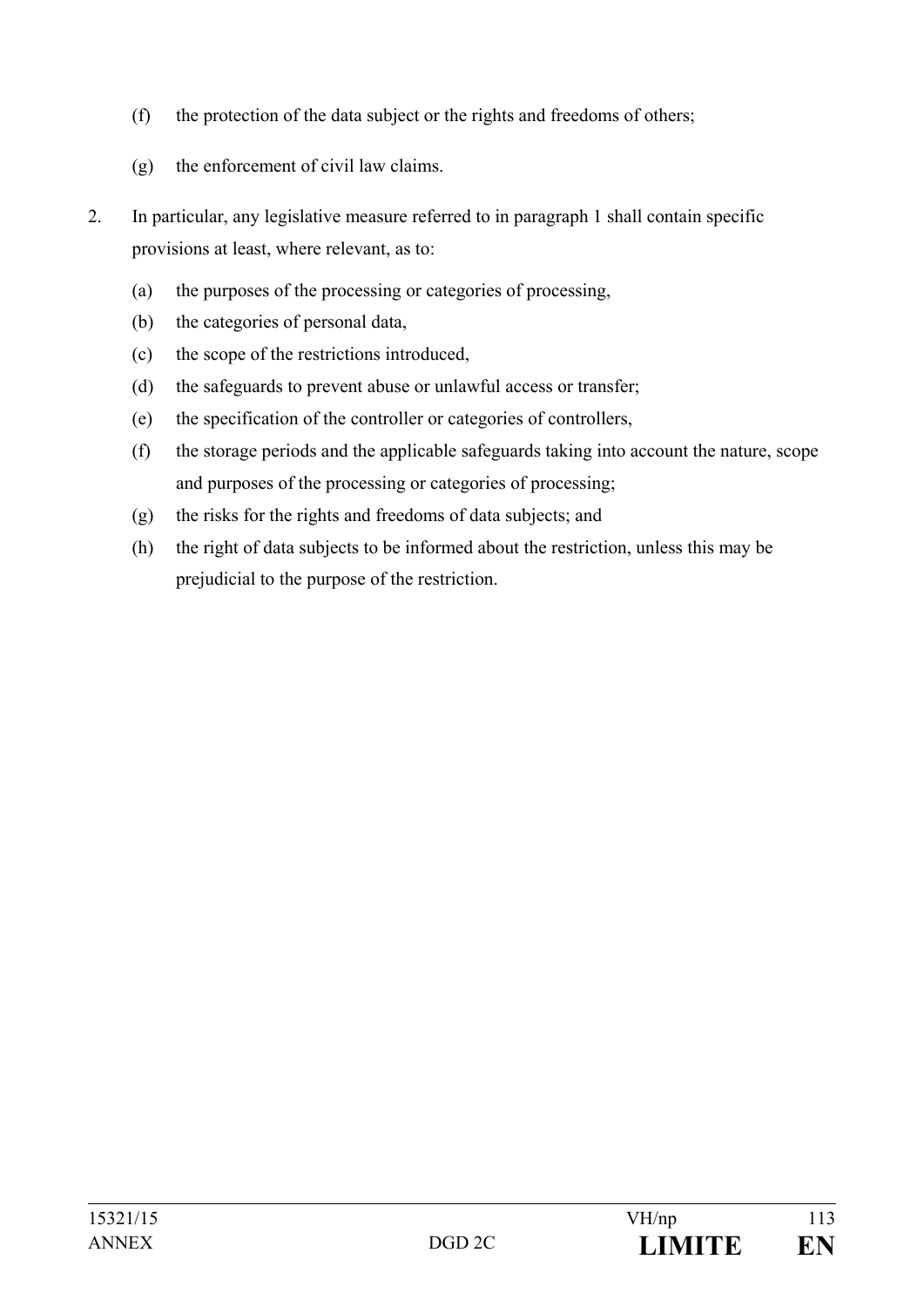### **CHAPTER IV CONTROLLER AND PROCESSOR**

# **SECTION 1 GENERAL OBLIGATIONS**

#### *Article 22*

#### *Responsibility of the controller*

- 1. Taking into account the nature, scope, context and purposes of the processing as well as the risks of varying likelihood and severity for the rights and freedoms of individuals, the controller shall implement appropriate technical and organisational measures to ensure and be able to demonstrate that the processing of personal data is performed in compliance with this Regulation. These measures shall be reviewed and updated where necessary.
- 2.  $( ...)$
- 2a. Where proportionate in relation to the processing activities, the measures referred to in paragraph 1 shall include the implementation of appropriate data protection policies by the controller.
- 2b. Adherence to approved codes of conduct pursuant to Article 38 or an approved certification mechanism pursuant to Article 39 may be used as an element to demonstrate compliance with the obligations of the controller.
- 3. (…)
- 4. (…)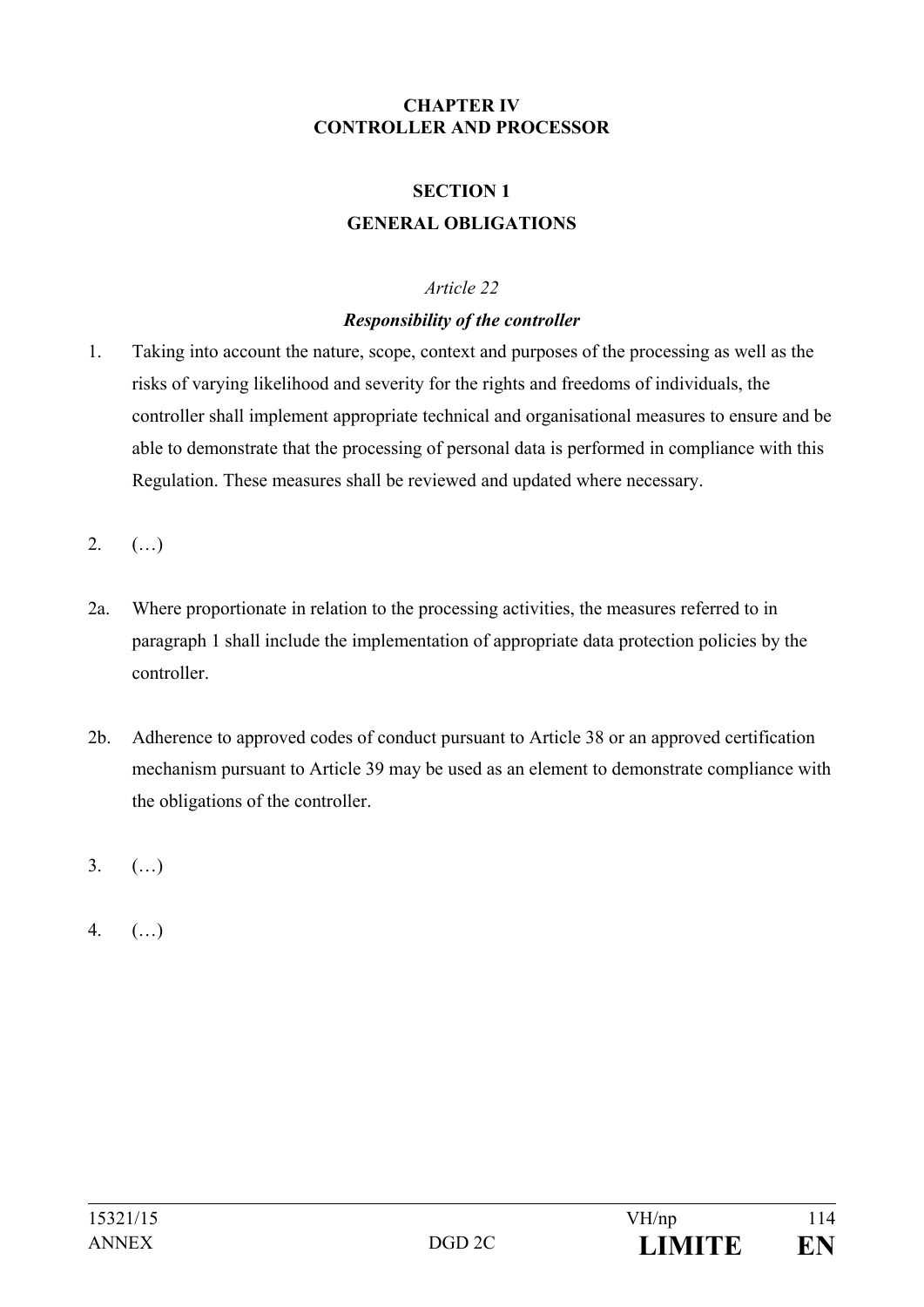#### *Data protection by design and by default*

- 1. Having regard to the state of the art and the cost of implementation and taking account of the nature, scope, context and purposes of the processing as well as the risks of varying likelihood and severity for rights and freedoms of individuals posed by the processing, the controller shall, both at the time of the determination of the means for processing and at the time of the processing itself, implement appropriate technical and organisational measures, such as pseudonymisation, which are designed to implement data protection principles, such as data minimisation, in an effective way and to integrate the necessary safeguards into the processing in order to meet the requirements of this Regulation and protect the rights of data subjects.
- 2. The controller shall implement appropriate technical and organisational measures for ensuring that, by default, only personal data which are necessary for each specific purpose of the processing are processed; this applies to the amount of data collected, the extent of their processing*,* the period of their storage and their accessibility. In particular, such measures shall ensure that by default personal data are not made accessible without the individual's intervention to an indefinite number of individuals.
- 2a. An approved certification mechanism pursuant to Article 39 may be used as an element to demonstrate compliance with the requirements set out in paragraphs 1 and 2.
- 3. (…)
- 4. (…)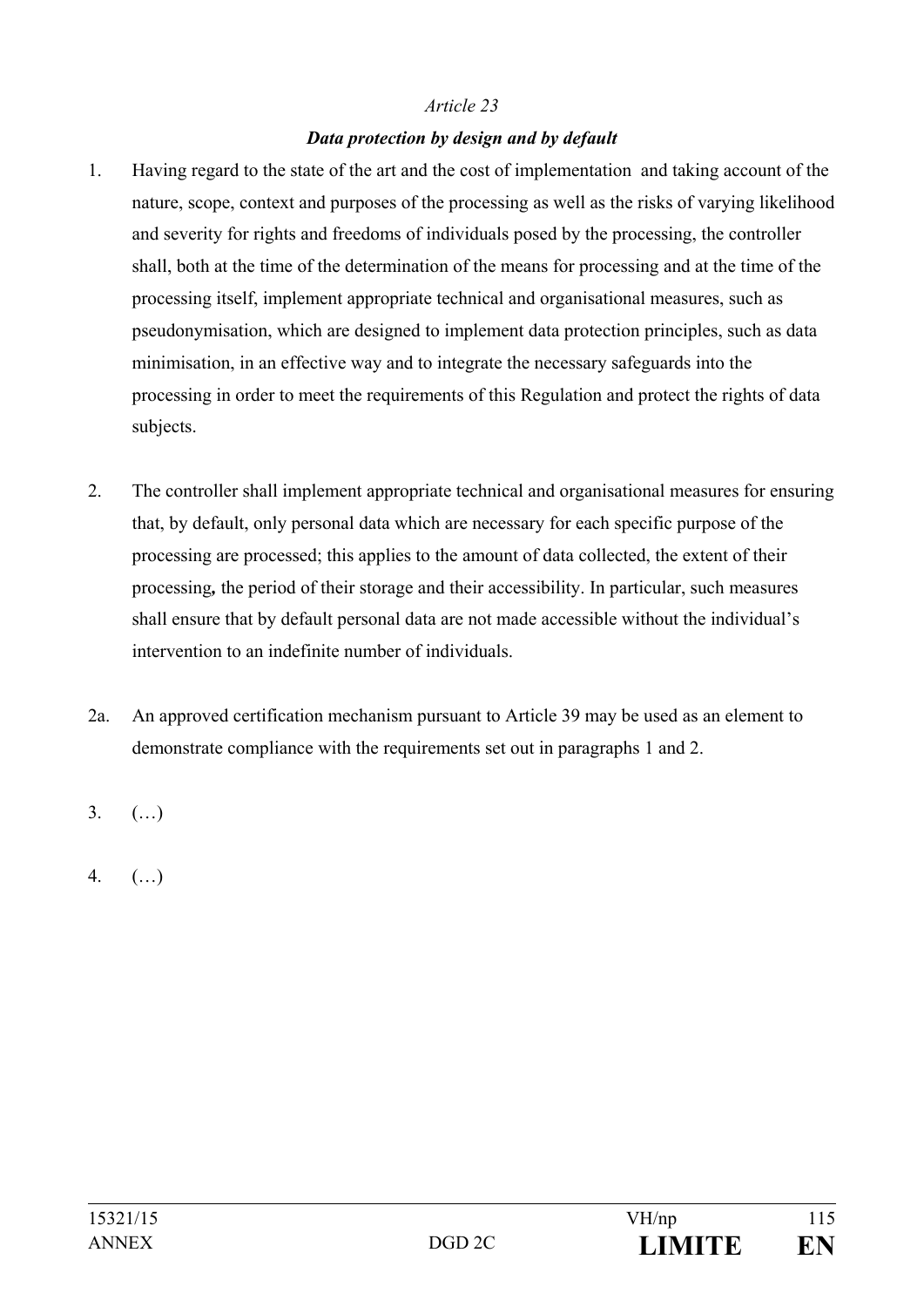#### *Joint controllers*

- 1. Where two or more controllers jointly determine the purposes and means of the processing of personal data, they are joint controllers. They shall in a transparent manner determine their respective responsibilities for compliance with the obligations under this Regulation, in particular as regards the exercising of the rights of the data subject and their respective duties to provide the information referred to in Articles 14 and 14a, by means of an arrangement between them unless, and in so far as, the respective responsibilities of the controllers are determined by Union or Member State law to which the controllers are subject. The arrangement may designate a point of contact for data subjects.
- 2. Irrespective of the terms of the arrangement referred to in paragraph 1, the data subject may exercise his or her rights under this Regulation in respect of and against each of the controllers.
- 3. The arrangement shall duly reflect the joint controllers' respective effective roles and relationships vis-à-vis data subjects, and the essence of the arrangement shall be made available for the data subject.

#### *Article 25*

# *Representatives of controllers not established in the Union*

- 1. Where Article 3(2) applies, the controller or the processor shall designate in writing a representative in the Union.
- 2. This obligation shall not apply to:
	- (a)  $(...);$

(b) processing which is occasional, does not include, on a large scale, processing of special categories of data as referred to in Article 9(1) or processing of data relating to criminal convictions and offences referred to in Article 9a, and is unlikely to result in a risk for the rights and freedoms of individuals, taking into account the nature, context, scope and purposes of the processing; or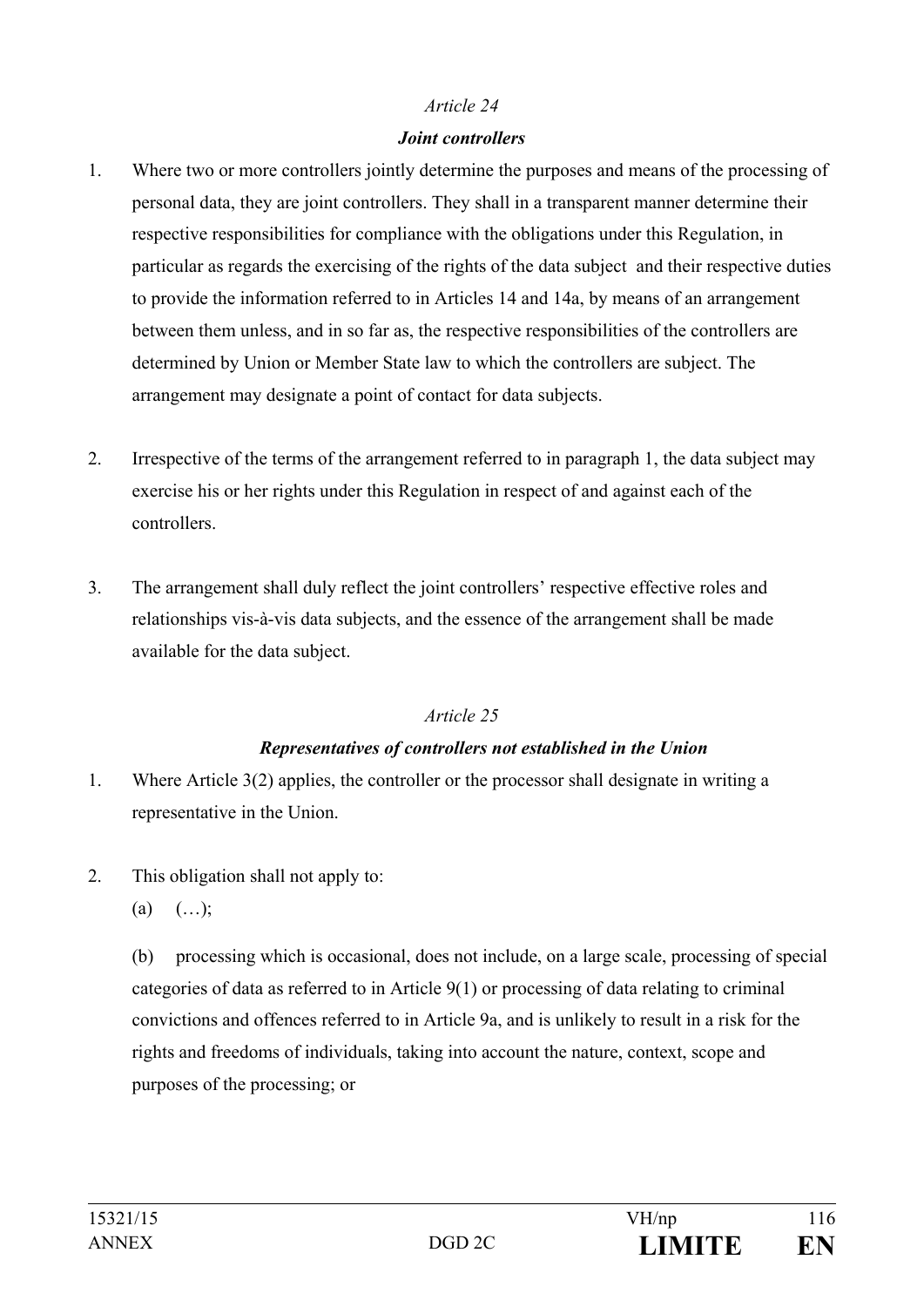- (c) a public authority or body.
- (d)  $($ ...)
- 3. The representative shall be established in one of those Member States where the data subjects are and whose personal data are processed in relation to the offering of goods or services to them, or whose behaviour is monitored.
- 3a. The representative shall be mandated by the controller or the processor to be addressed in addition to or instead of the controller or the processor by, in particular, supervisory authorities and data subjects, on all issues related to the processing of personal data, for the purposes of ensuring compliance with this Regulation.
- 4. The designation of a representative by the controller or the processor shall be without prejudice to legal actions which could be initiated against the controller or the processor themselves.

## *Processor*

- 1. Where a processing is to be carried out on behalf of a controller, the controller shall use only processors providing sufficient guarantees to implement appropriate technical and organisational measures in such a way that the processing will meet the requirements of this Regulation and ensure the protection of the rights of the data subject.
- 1a. The processor shall not enlist another processor without the prior specific or general written consent of the controller. In the latter case, the processor should always inform the controller on any intended changes concerning the addition or replacement of other processors, thereby giving the opportunity to the controller to object to such changes.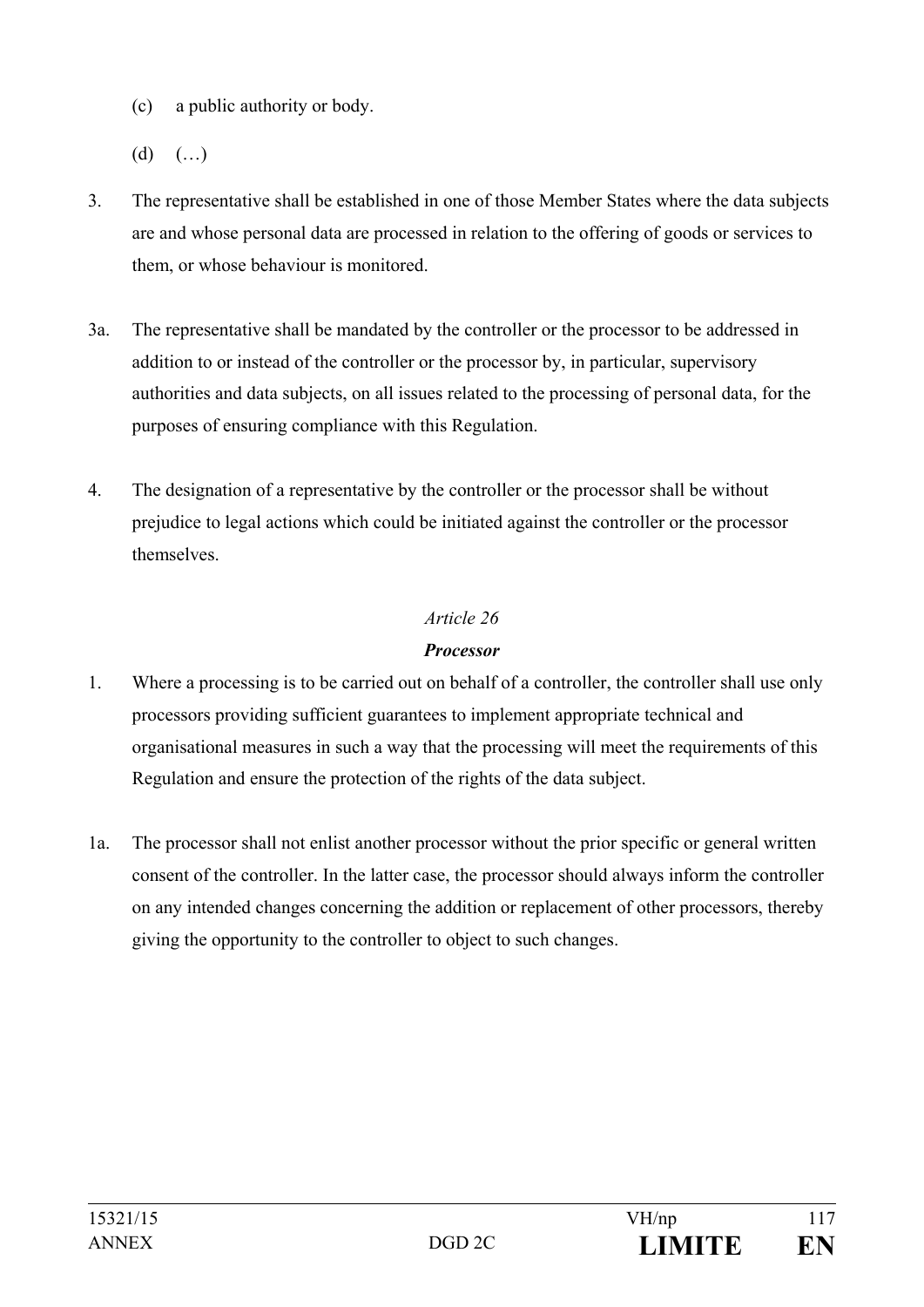- 2. The carrying out of processing by a processor shall be governed by a contract or other legal act under Union or Member State law, binding the processor to the controller, setting out the subject-matter and duration of the processing, the nature and purpose of the processing, the type of personal data and categories of data subjects, the obligations and rights of the controller and stipulating in particular that the processor shall:
	- (a) process the personal data only on documented instructions from the controller, including with regard to transfers of personal data to a third country or an international organisation, unless required to do so by Union or Member State law to which the processor is subject; in such a case, the processor shall inform the controller of that legal requirement before processing the data, unless that law prohibits such information on important grounds of public interest;
	- (b) ensure that persons authorised to process the personal data have committed themselves to confidentiality or are under an appropriate statutory obligation of confidentiality;
	- (c) take all measures required pursuant to Article 30;
	- (d) respect the conditions referred to in paragraphs 1a and 2a for enlisting another processor;
	- (e) taking into account the nature of the processing, assist the controller by appropriate technical and organisational measures, insofar as this is possible, for the fulfilment of the controller's obligation to respond to requests for exercising the data subject's rights laid down in Chapter III;
	- (f) assist the controller in ensuring compliance with the obligations pursuant to Articles 30 to 34 taking into account the nature of processing and the information available to the processor;
	- (g) at the choice of the controller, delete or return all the personal data to the controller after the end of the provision of data processing services, and delete existing copies unless Union or Member State law requires storage of the data;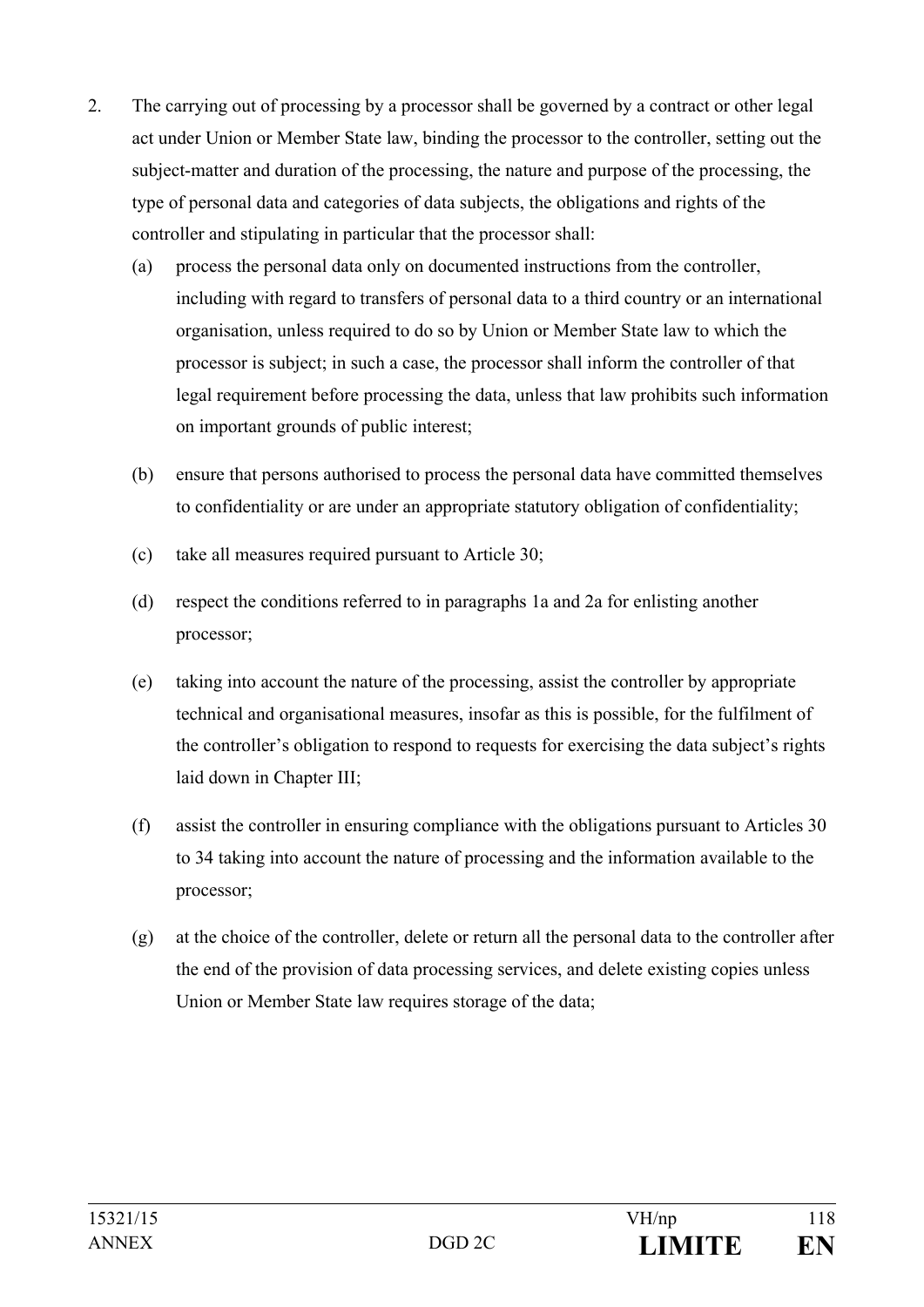- (h) make available to the controller all information necessary to demonstrate compliance with the obligations laid down in this Article and allow for and contribute to audits, including inspections, conducted by the controller or another auditor mandated by the controller. The processor shall immediately inform the controller if, in his opinion, an instruction breaches this Regulation or Union or Member State data protection provisions.
- 2a. Where a processor enlists another processor for carrying out specific processing activities on behalf of the controller, the same data protection obligations as set out in the contract or other legal act between the controller and the processor as referred to in paragraph 2 shall be imposed on that other processor by way of a contract or other legal act under Union or Member State law, in particular providing sufficient guarantees to implement appropriate technical and organisational measures in such a way that the processing will meet the requirements of this Regulation. Where that other processor fails to fulfil its data protection obligations, the initial processor shall remain fully liable to the controller for the performance of that other processor's obligations.
- 2aa. Adherence of the processor to an approved code of conduct pursuant to Article 38 or an approved certification mechanism pursuant to Article 39 may be used as an element to demonstrate sufficient guarantees referred to in paragraphs 1 and 2a.
- 2ab. Without prejudice to an individual contract between the controller and the processor, the contract or the other legal act referred to in paragraphs 2 and 2a may be based, in whole or in part, on standard contractual clauses referred to in paragraphs 2b and 2c, including when they are part of a certification granted to the controller or processor pursuant to Articles 39 and 39a.
- 2b. The Commission may lay down standard contractual clauses for the matters referred to in paragraph 2 and 2a and in accordance with the examination procedure referred to in Article 87(2).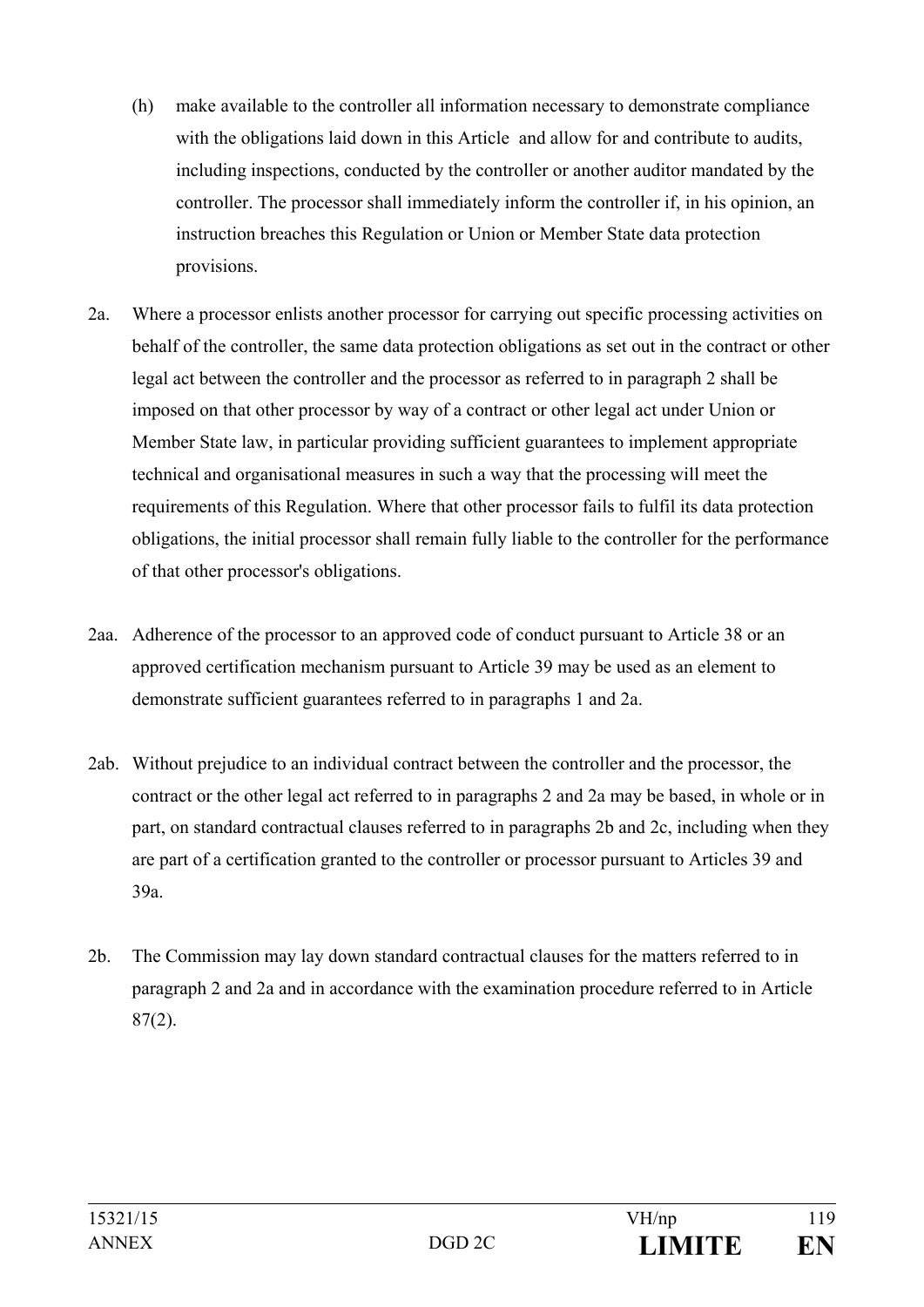- 2c. A supervisory authority may adopt standard contractual clauses for the matters referred to in paragraph 2 and 2a and in accordance with the consistency mechanism referred to in Article 57.
- 3. The contract or the other legal act referred to in paragraphs 2 and 2a shall be in writing, including in an electronic form.
- 4. Without prejudice to Articles 77, 79 and 79b, if a processor in breach of this Regulation determines the purposes and means of data processing, the processor shall be considered to be a controller in respect of that processing.
- 5. (…).

# *Processing under the authority of the controller and processor*

The processor and any person acting under the authority of the controller or of the processor who has access to personal data shall not process them except on instructions from the controller, unless required to do so by Union or Member State law.

#### *Article 28*

### *Records of processing activities*

- 1. Each controller and, if any, the controller's representative, shall maintain a record of processing activities under its responsibility. This record shall contain the following information:
	- (a) the name and contact details of the controller and any joint controller, the controller's representative and the data protection officer, if any;
	- $(b)$   $(\ldots)$
	- (c) the purposes of the processing;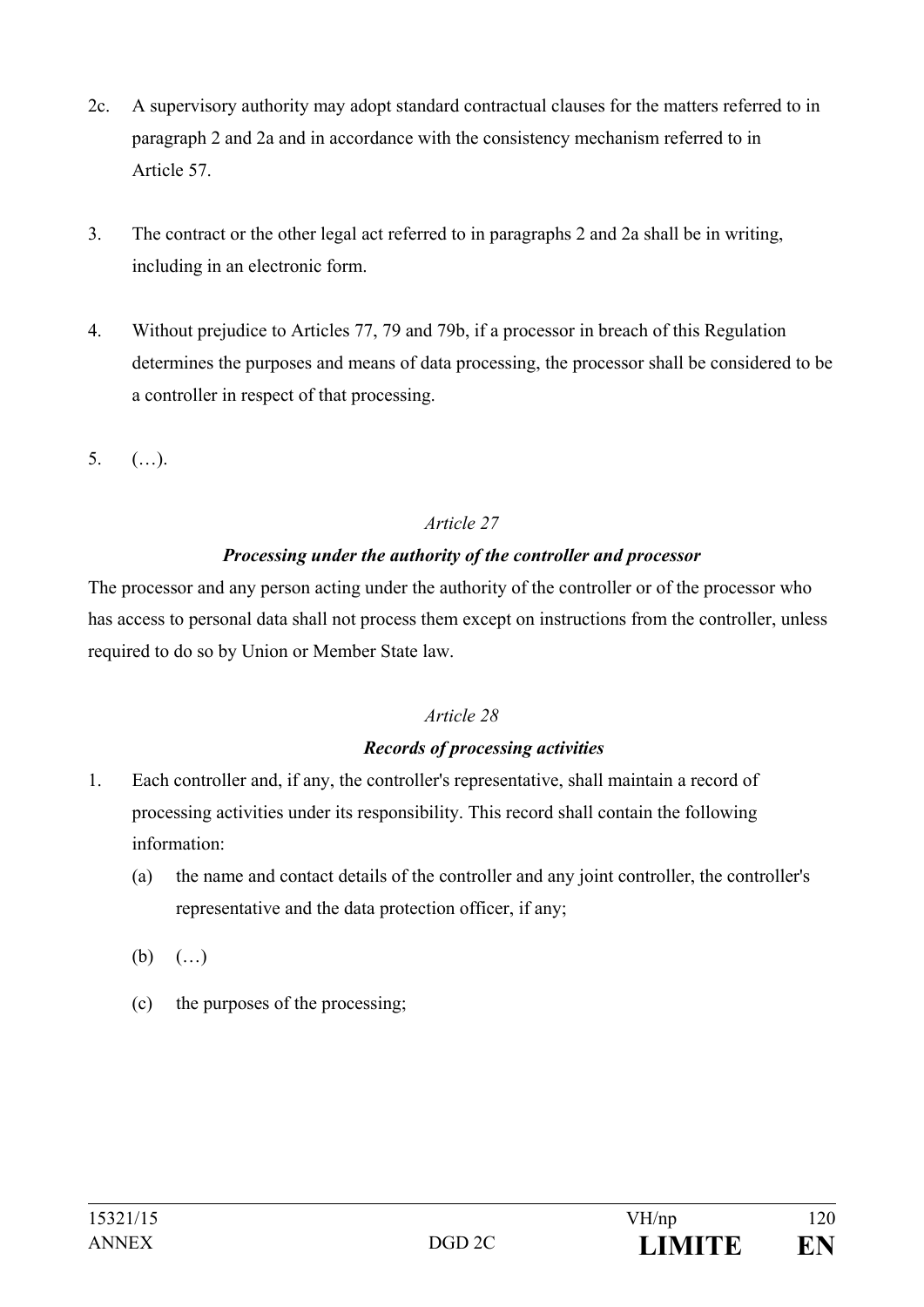- (d) a description of categories of data subjects and of the categories of personal data;
- (e) the categories of recipients to whom the personal data have been or will be disclosed including recipients in third countries;
- (f) where applicable, transfers of data to a third country or an international organisation, including the identification of that third country or international organisation and, in case of transfers referred to in point (h) of Article 44(1), the documentation of appropriate safeguards;
- (g) where possible, the envisaged time limits for erasure of the different categories of data;
- (h) where possible, a general description of the technical and organisational security measures referred to in Article 30(1).
- 2a. Each processor and, if any, the processor's representative shall maintain a record of all categories of personal data processing activities carried out on behalf of a controller, containing:
	- (a) the name and contact details of the processor or processors and of each controller on behalf of which the processor is acting, and of the controller's or the processor's representative, and the data protection officer, if any;
	- (b)  $(...)$
	- (c) the categories of processing carried out on behalf of each controller;
	- (d) where applicable, transfers of data to a third country or an international organisation, including the identification of that third country or international organisation and, in case of transfers referred to in point (h) of Article 44(1), the documentation of appropriate safeguards;
	- (e) where possible, a general description of the technical and organisational security measures referred to in Article 30(1).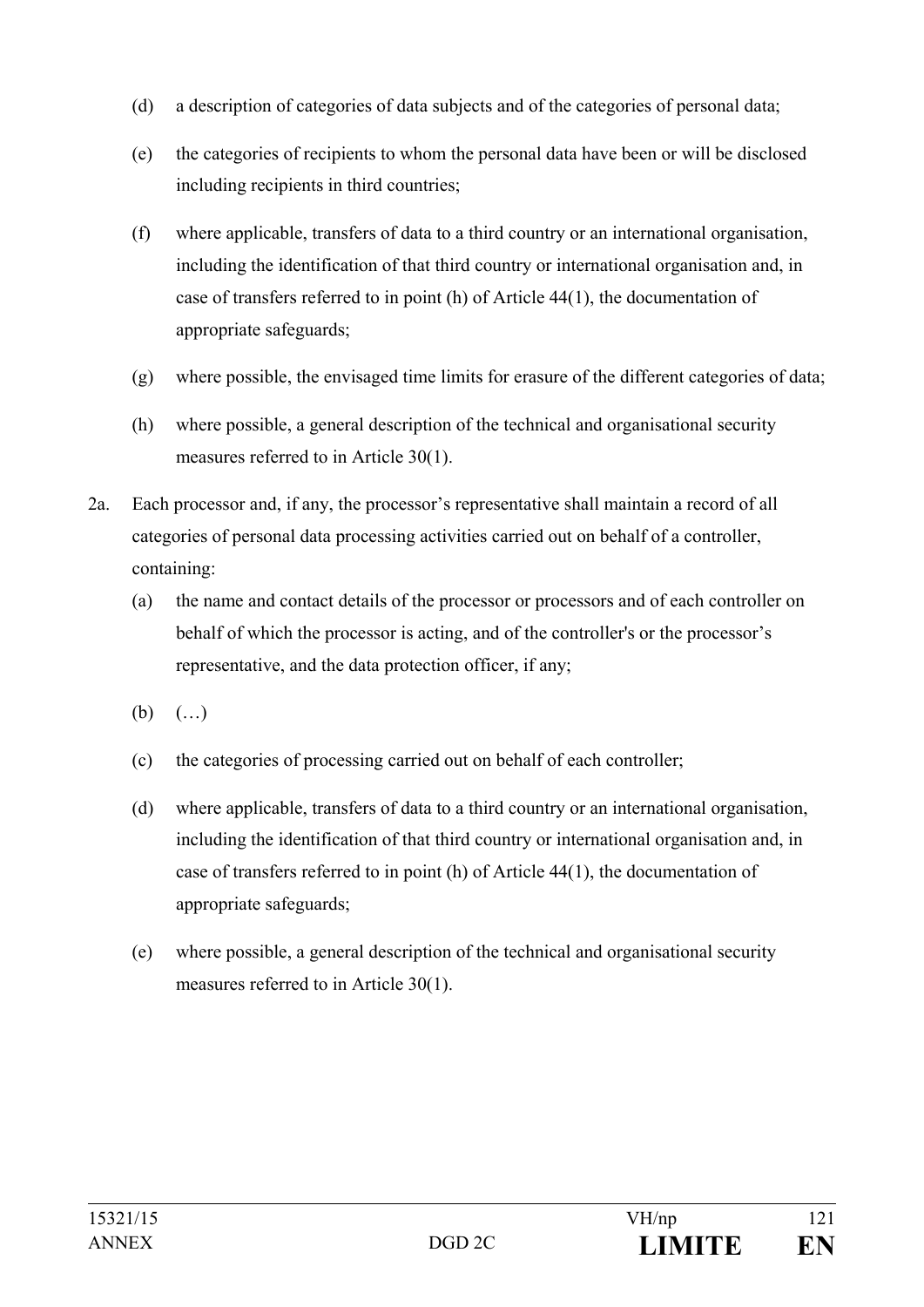- 3a. The records referred to in paragraphs 1 and 2a shall be in writing, including in an electronic form.
- 3. Upon request, the controller and the processor and, if any, the controller's or the processor's representative, shall make the record available to the supervisory authority.
- 4. The obligations referred to in paragraphs 1 and 2a shall not apply to an enterprise or an organisation employing fewer than 250 persons unless the processing it carries out is likely to result in a risk for the rights and freedoms of data subject, the processing is not occasional, or the processing includes special categories of data as referred to in Article 9(1) or processing of data relating to criminal convictions and offences referred to in Article 9a.
- 5. (…)
- 6. (…).

# *Co-operation with the supervisory authority*

- 1. The controller and the processor and, if any, the representative of the controller or the processor, shall co-operate, on request, with the supervisory authority in the performance of its tasks.
- $2.$  (...).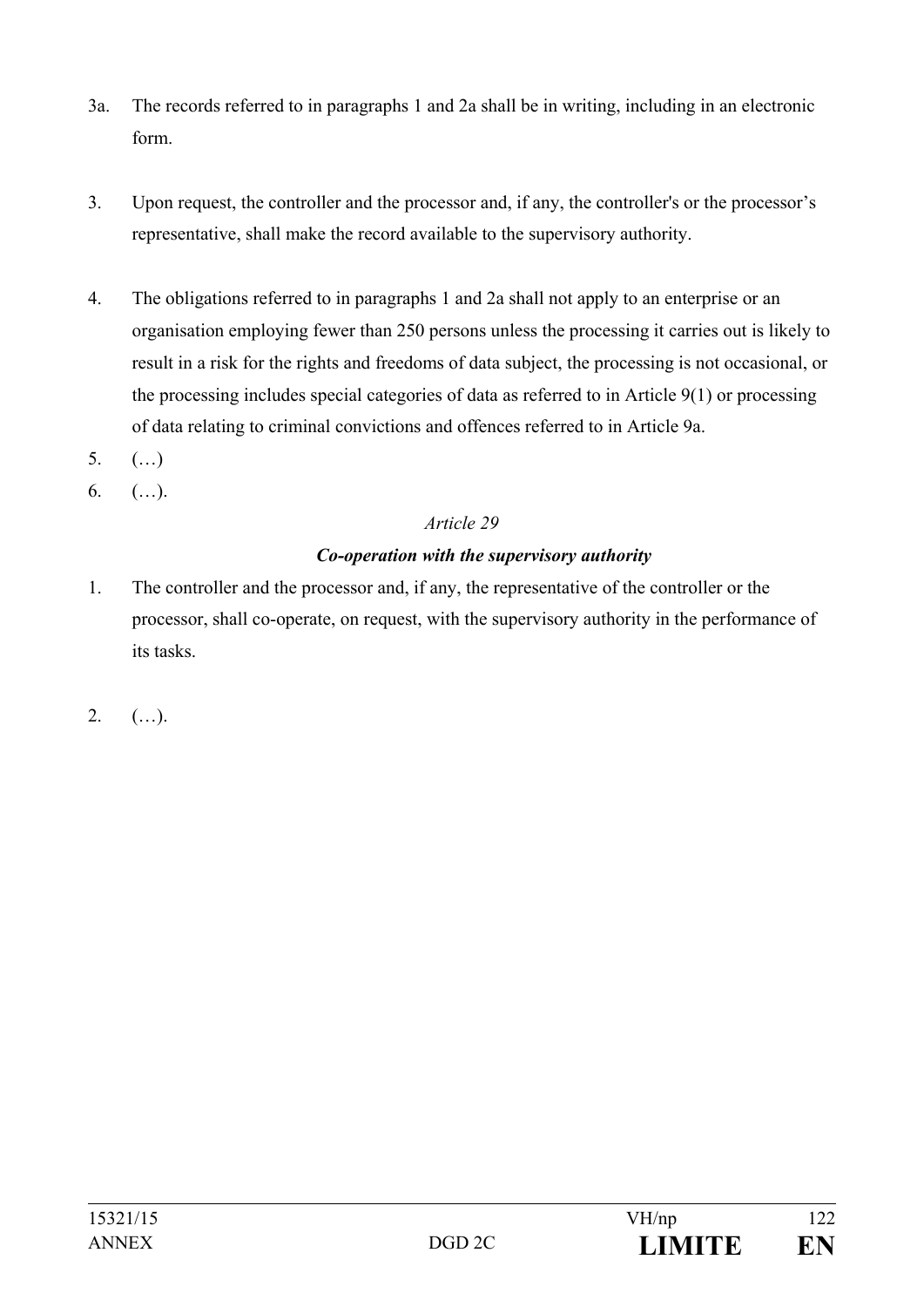# **SECTION 2 DATA SECURITY**

#### *Article 30*

### *Security of processing*

- 1. Having regard to the state of the art and the costs of implementation and taking into account the nature, scope, context and purposes of the processing as well as the risk of varying likelihood and severity for the rights and freedoms of individuals, the controller and the processor shall implement appropriate technical and organisational measures, to ensure a level of security appropriate to the risk, including inter alia, as appropriate:
	- (a) the pseudonymisation and encryption of personal data;
	- (b) the ability to ensure the ongoing confidentiality, integrity, availability and resilience of systems and services processing personal data;
	- (c) the ability to restore the availability and access to data in a timely manner in the event of a physical or technical incident;
	- (d) a process for regularly testing, assessing and evaluating the effectiveness of technical and organisational measures for ensuring the security of the processing.
- 1a. In assessing the appropriate level of security account shall be taken in particular of the risks that are presented by data processing, in particular from accidental or unlawful destruction, loss, alteration, unauthorised disclosure of, or access to personal data transmitted, stored or otherwise processed.
- 2.  $( ...)$
- 2a. Adherence to an approved code of conduct pursuant to Article 38 or an approved certification mechanism pursuant to Article 39 may be used as an element to demonstrate compliance with the requirements set out in paragraph 1.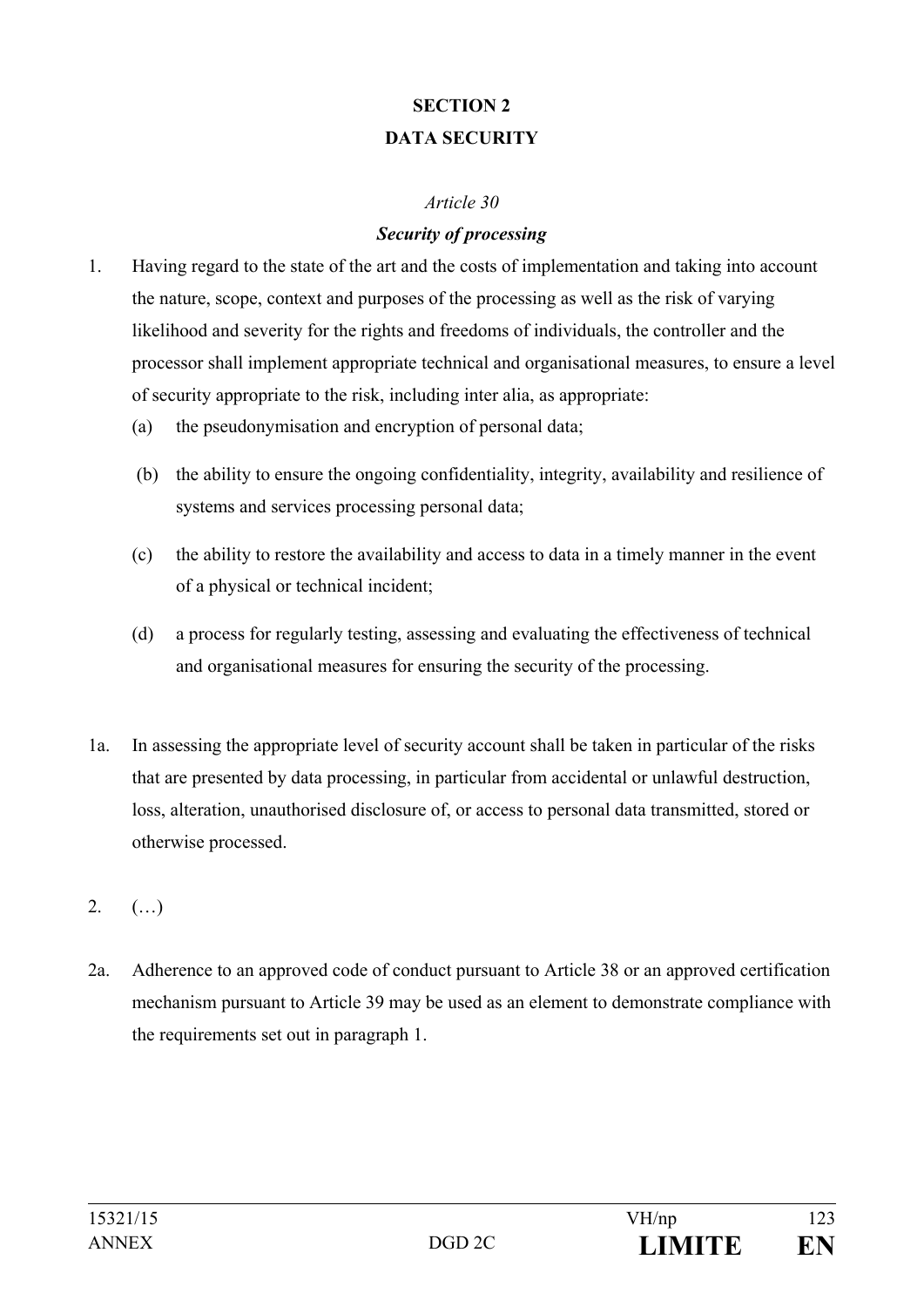- 2b. The controller and processor shall take steps to ensure that any person acting under the authority of the controller or the processor who has access to personal data shall not process them except on instructions from the controller, unless he or she is required to do so by Union or Member State law.
- 3. (…)
- 4. (…).

#### *Notification of a personal data breach to the supervisory authority*

1. In the case of a personal data breach, the controller shall without undue delay and, where feasible, not later than 72 hours after having become aware of it, notify the personal data breach to the supervisory authority competent in accordance with Article 51, unless the personal data breach is unlikely to result in a risk for the rights and freedoms of individuals. The notification to the supervisory authority shall be accompanied by a reasoned justification in cases where it is not made within 72 hours.

1a. (…)

- 2. The processor shall notify the controller without undue delay after becoming aware of a personal data breach.
- 3. The notification referred to in paragraph 1 must at least:
	- (a) describe the nature of the personal data breach including where possible, the categories and approximate number of data subjects concerned and the categories and approximate number of data records concerned;
	- (b) communicate the name and contact details of the data protection officer or other contact point where more information can be obtained;
	- $(c)$   $(...)$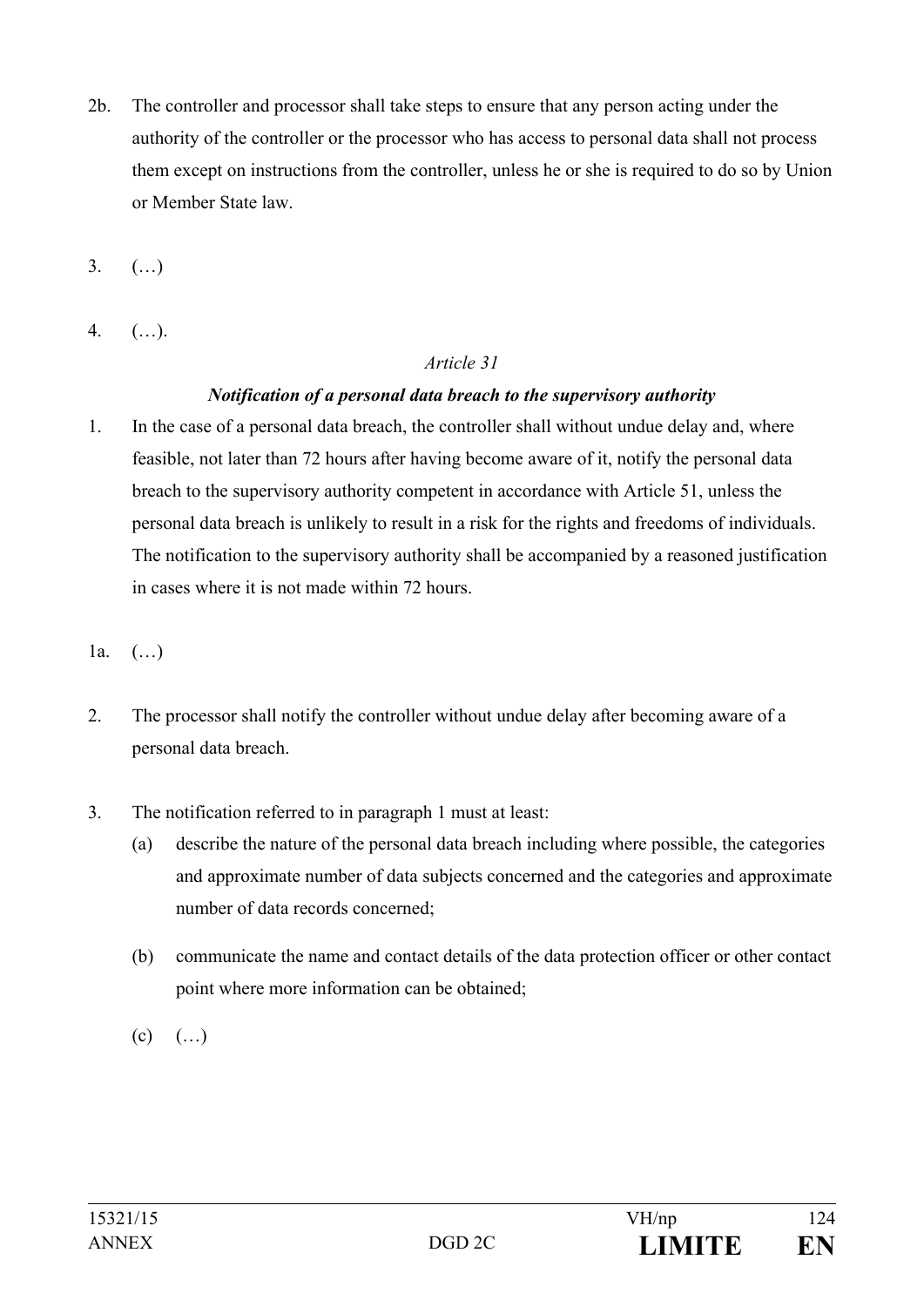- (d) describe the likely consequences of the personal data breach;
- (e) describe the measures taken or proposed to be taken by the controller to address the personal data breach, including, where appropriate, to mitigate its possible adverse effects.
- $(f)$   $($ ...
- 3a. Where, and in so far as, it is not possible to provide the information at the same time, the information may be provided in phases without undue further delay.
- 4. The controller shall document any personal data breaches, comprising the facts surrounding the breach, its effects and the remedial action taken. This documentation must enable the supervisory authority to verify compliance with this Article.
- 5. (…)
- 6. (…)

# *Communication of a personal data breach to the data subject*

- 1. When the personal data breach is likely to result in a high risk the rights and freedoms of individuals the controller shall communicate the personal data breach to the data subject without undue delay.
- 2. The communication to the data subject referred to in paragraph 1 shall describe in clear and plain language the nature of the personal data breach and contain at least the information and the recommendations provided for in points (b)*,* (d) and (e) of Article 31(3).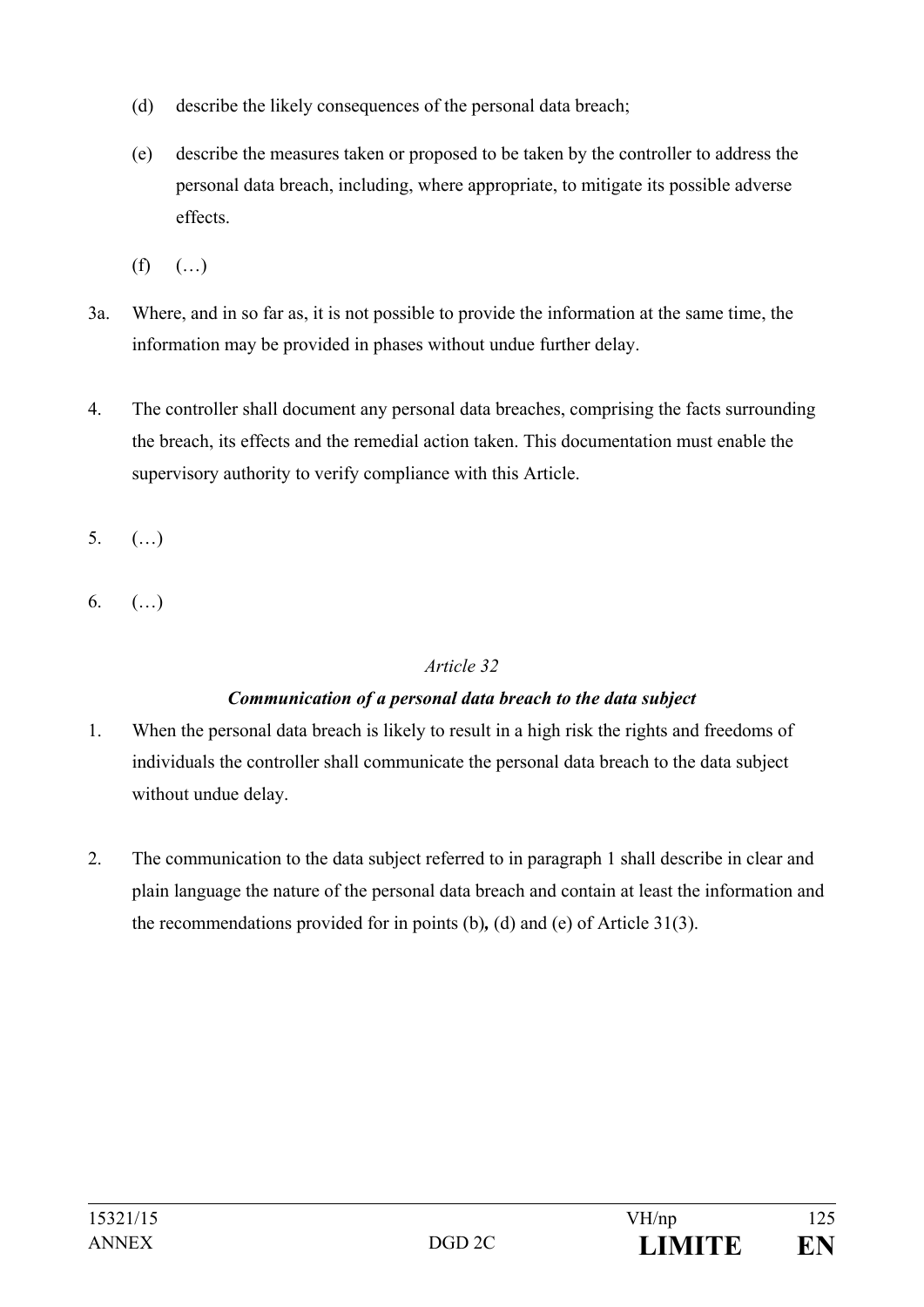- 3. The communication to the data subject referred to in paragraph 1 shall not be required if:
	- (a) the controller has implemented appropriate technical and organisational protection measures, and that those measures were applied to the data affected by the personal data breach, in particular those that render the data unintelligible to any person who is not authorised to access it, such as encryption; or
	- (b) the controller has taken subsequent measures which ensure that the high risk for the rights and freedoms of data subjects referred to in paragraph 1 is no longer likely to materialise; or
	- (c) it would involve disproportionate effort. In such case, there shall instead be a public communication or similar measure whereby the data subjects are informed in an equally effective manner.
- 4. If the controller has not already communicated the personal data breach to the data subject, the supervisory authority, having considered the likelihood of the breach to result in a high risk, may require it to do so or may decide that any of the conditions referred to in paragraph 3 are met.
- 5. (…)
- 6. (…).

# **SECTION 3**

# **DATA PROTECTION IMPACT ASSESSMENT AND PRIOR CONSULTATION**

# *Article 33*

# *Data protection impact assessment*

1. Where a type of processing in particular using new technologies, and taking into account the nature, scope, context and purposes of the processing, is likely to result in a high risk for the rights and freedoms of individuals, the controller shall, prior to the processing, carry out an assessment of the impact of the envisaged processing operations on the protection of personal data. A single assessment may address a set of similar processing operations that present similar high risks.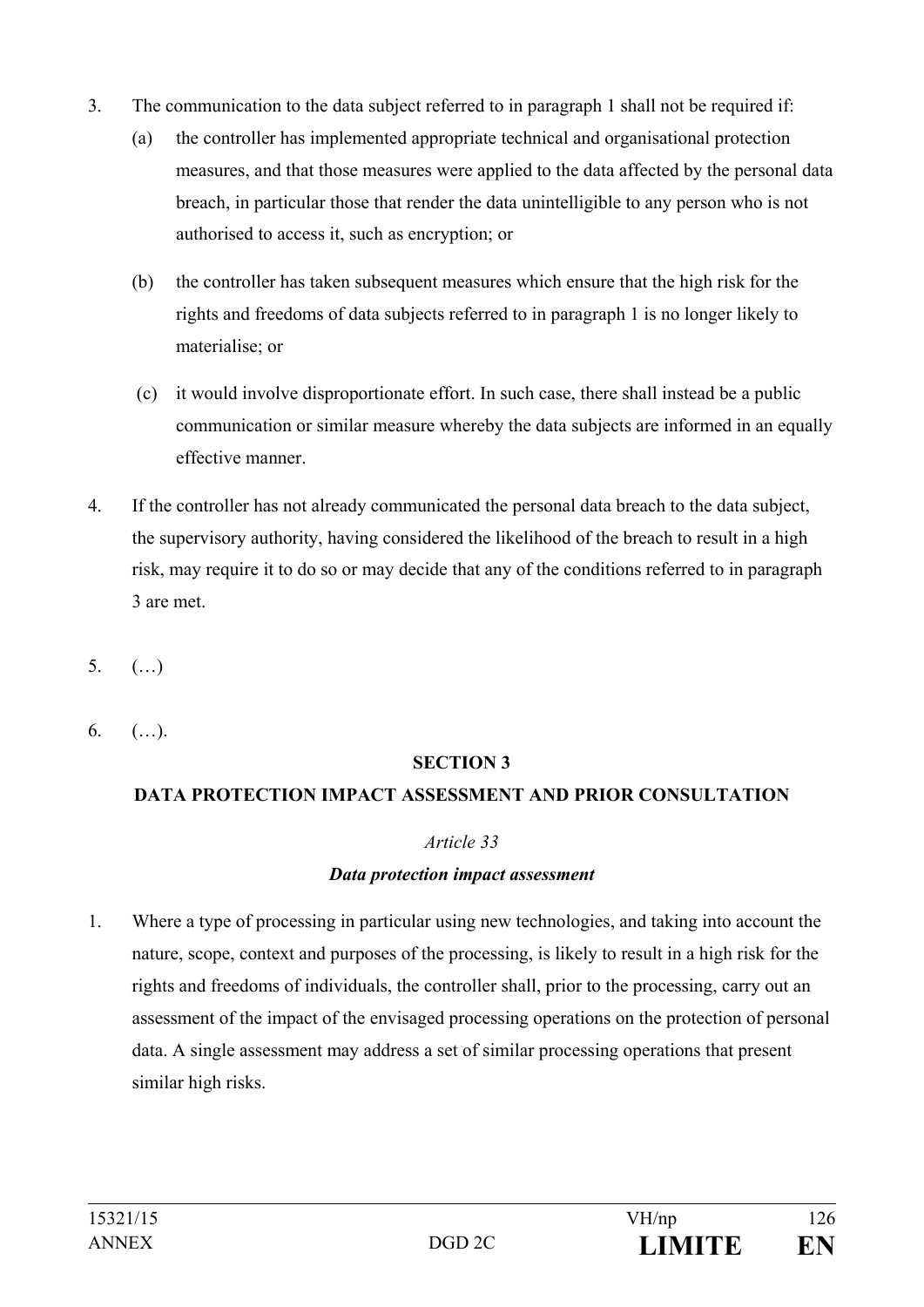- 1a. The controller shall seek the advice of the data protection officer, where designated, when carrying out a data protection impact assessment.
- 2. A data protection impact assessment referred to in paragraph 1 shall in particular be required in the following cases:
	- (a) a systematic and extensive evaluation of personal aspects relating to natural persons which is based on automated processing, including profiling, and on which decisions are based that produce legal effects concerning the individual or similarly significantly affect the individual;
	- (b) processing on a large scale of special categories of data referred to in Article 9(1), or of data relating to criminal convictions and offences referred to in Article 9a;
	- (c) a systematic monitoring of a publicly accessible area on a large scale.
	- $(d)$   $($ ...)
	- $(e)$   $(...)$
- 2a. The supervisory authority shall establish and make public a list of the kind of processing operations which are subject to the requirement for a data protection impact assessment pursuant to paragraph 1. The supervisory authority shall communicate those lists to the European Data Protection Board.
- 2b. The supervisory authority may also establish and make public a list of the kind of processing operations for which no data protection impact assessment is required. The supervisory authority shall communicate those lists to the European Data Protection Board.
- 2c. Prior to the adoption of the lists referred to in paragraphs 2a and 2b the competent supervisory authority shall apply the consistency mechanism referred to in Article 57 where such lists involve processing activities which are related to the offering of goods or services to data subjects or to the monitoring of their behaviour in several Member States, or may substantially affect the free movement of personal data within the Union.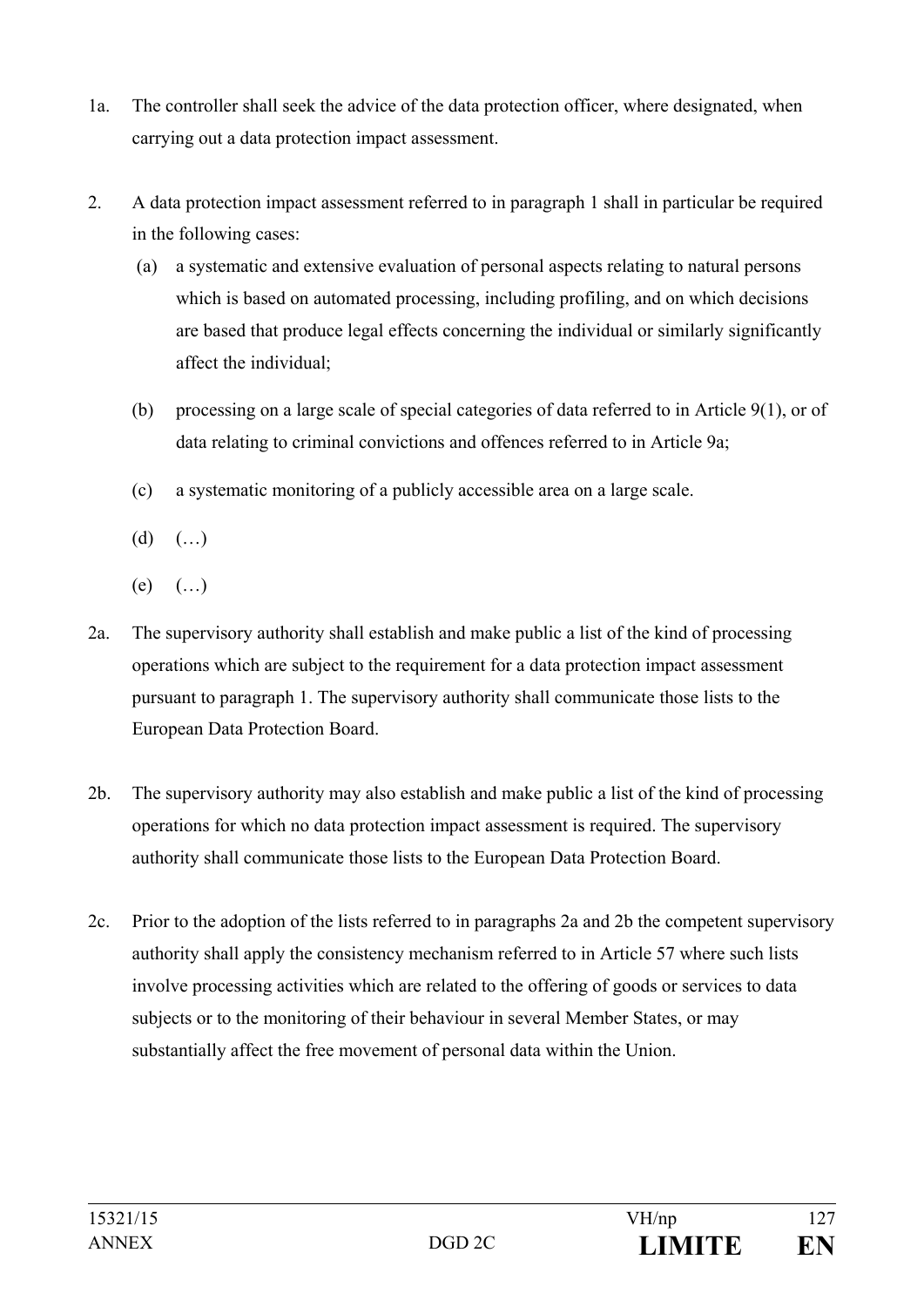- 3. The assessment shall contain at least:
	- (a) a systematic description of the envisaged processing operations and the purposes of the processing, including where applicable the legitimate interest pursued by the controller;
	- (b) an assessment of the necessity and proportionality of the processing operations in relation to the purposes;
	- (c) an assessment of the risks to the rights and freedoms of data subjects referred to in paragraph 1;
	- (d) the measures envisaged to address the risks, including safeguards, security measures and mechanisms to ensure the protection of personal data and to demonstrate compliance with this Regulation taking into account the rights and legitimate interests of data subjects and other persons concerned.
- 3a. Compliance with approved codes of conduct referred to in Article 38 by the relevant controllers or processors shall be taken into due account in assessing the impact of the processing operations performed by such controllers or processors, in particular for the purposes of a data protection impact assessment.
- 4. Where appropriate, the controller shall seek the views of data subjects or their representatives on the intended processing, without prejudice to the protection of commercial or public interests or the security of the processing operations.
- 5. Where the processing pursuant to point (c) or (e) of Article 6(1) has a legal basis in Union law, or the law of the Member State to which the controller is subject, and such law regulates the specific processing operation or set of operations in question, and a data protection impact assessment has already been made as part of a general impact assessment in the context of the adoption of this legal basis, paragraphs 1 to 3 shall not apply, unless Member States deem it necessary to carry out such assessment prior to the processing activities.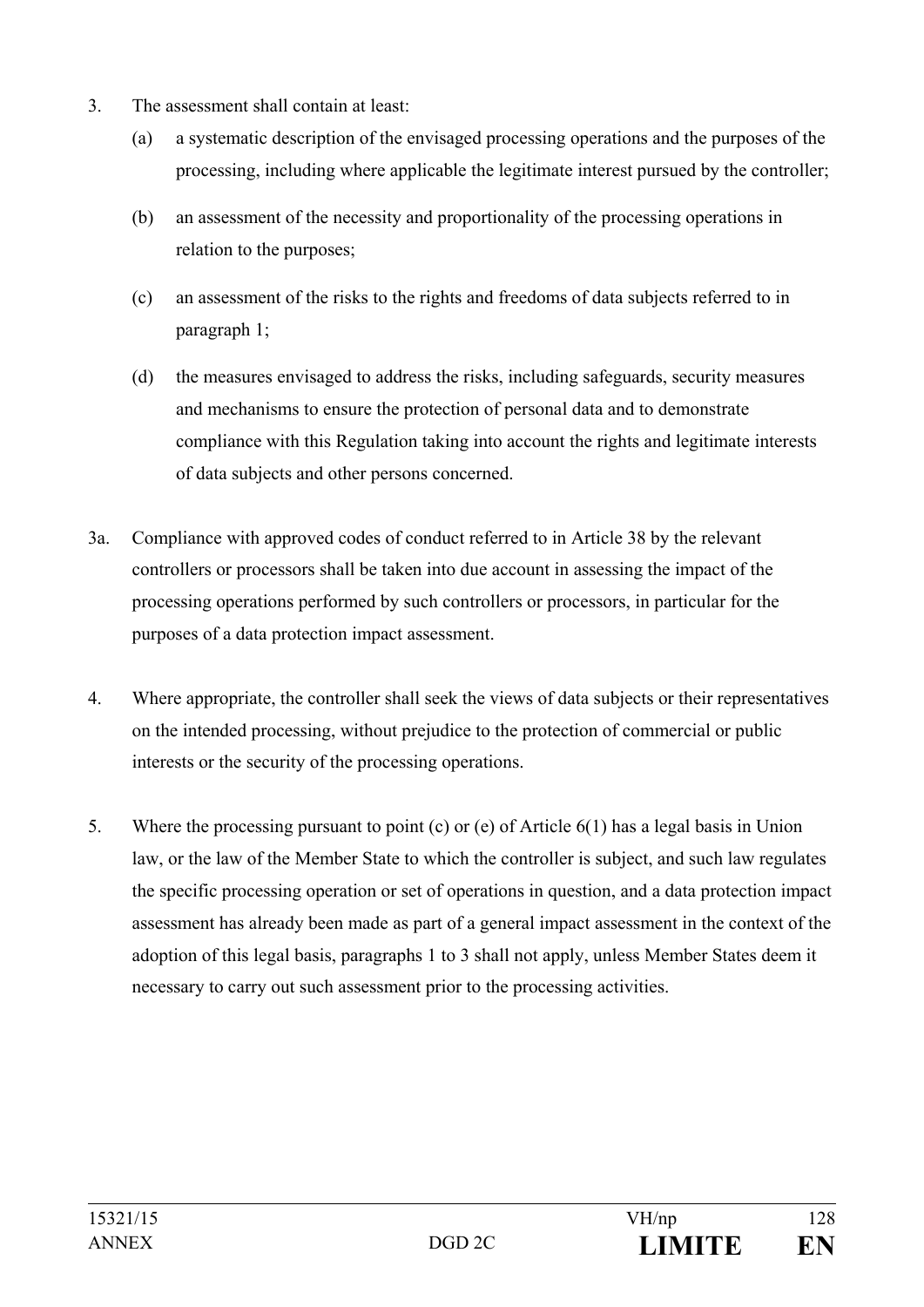- 6. (…)
- 7. (…)
- 8. Where necessary, the controller shall carry out a review to assess if the processing of personal data is performed in compliance with the data protection impact assessment at least when there is a change of the risk represented by the processing operations.

# *Article 34 Prior consultation*

- $1.$   $($ ...)
- 2. The controller shall consult the supervisory authority prior to the processing of personal data where a data protection impact assessment as provided for in Article 33 indicates that the processing would result in a high risk in the absence of measures taken by the controller to mitigate the risk.
- 3. Where the supervisory authority is of the opinion that the intended processing referred to in paragraph 2 would not comply with this Regulation, in particular where the controller has insufficiently identified or mitigated the risk, it shall within a maximum period of eight weeks following the request for consultation give advice to the data controller, and where applicable the processor in writing, and may use any of its powers referred to in Article 53. This period may be extended for a further six weeks, taking into account the complexity of the intended processing. Where the extended period applies, the controller, and where applicable the processor shall be informed within one month of receipt of the request including of the reasons for the delay. These periods may be suspended until the supervisory authority has obtained any information it may have requested for the purposes of the consultation.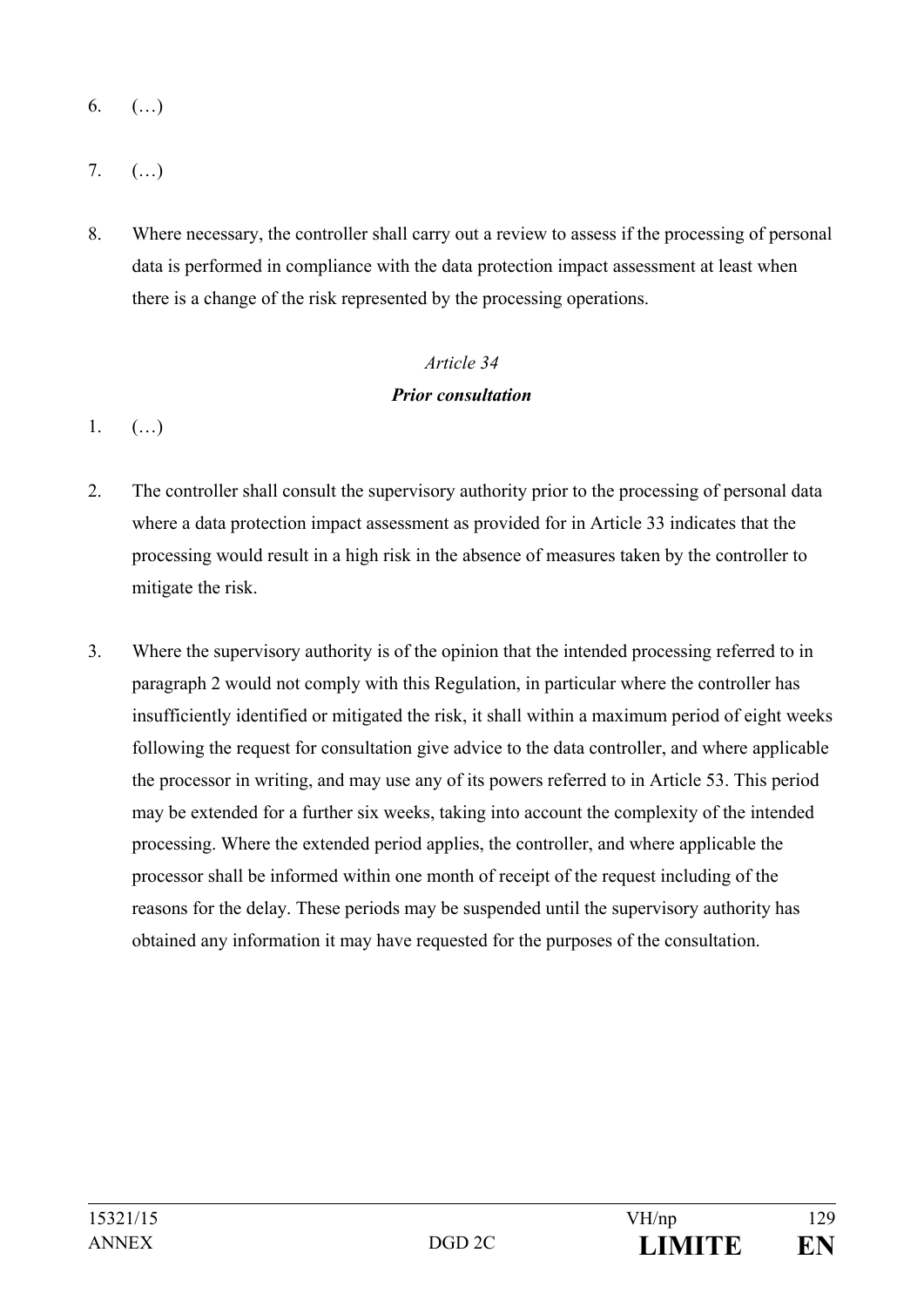- 4. (…)
- 5. (…)
- 6. When consulting the supervisory authority pursuant to paragraph 2, the controller shall provide the supervisory authority with
	- (a) where applicable, the respective responsibilities of controller, joint controllers and processors involved in the processing, in particular for processing within a group of undertakings;
	- (b) the purposes and means of the intended processing;
	- (c) the measures and safeguards provided to protect the rights and freedoms of data subjects pursuant to this Regulation;
	- (d) where applicable, the contact details of the data protection officer;
	- (e) the data protection impact assessment provided for in Article 33; and
	- (f) any other information requested by the supervisory authority.
- 7. Member States shall consult the supervisory authority during the preparation of a proposal for a legislative measure to be adopted by a national parliament or of a regulatory measure based on such a legislative measure, which relates to the processing of personal data.
- 7a. Notwithstanding paragraph 2, Member States' law may require controllers to consult with, and obtain prior authorisation from, the supervisory authority in relation to the processing of personal data by a controller for the performance of a task carried out by the controller in the public interest, including the processing of such data in relation to social protection and public health.
- 8. (…)
- 9. (…).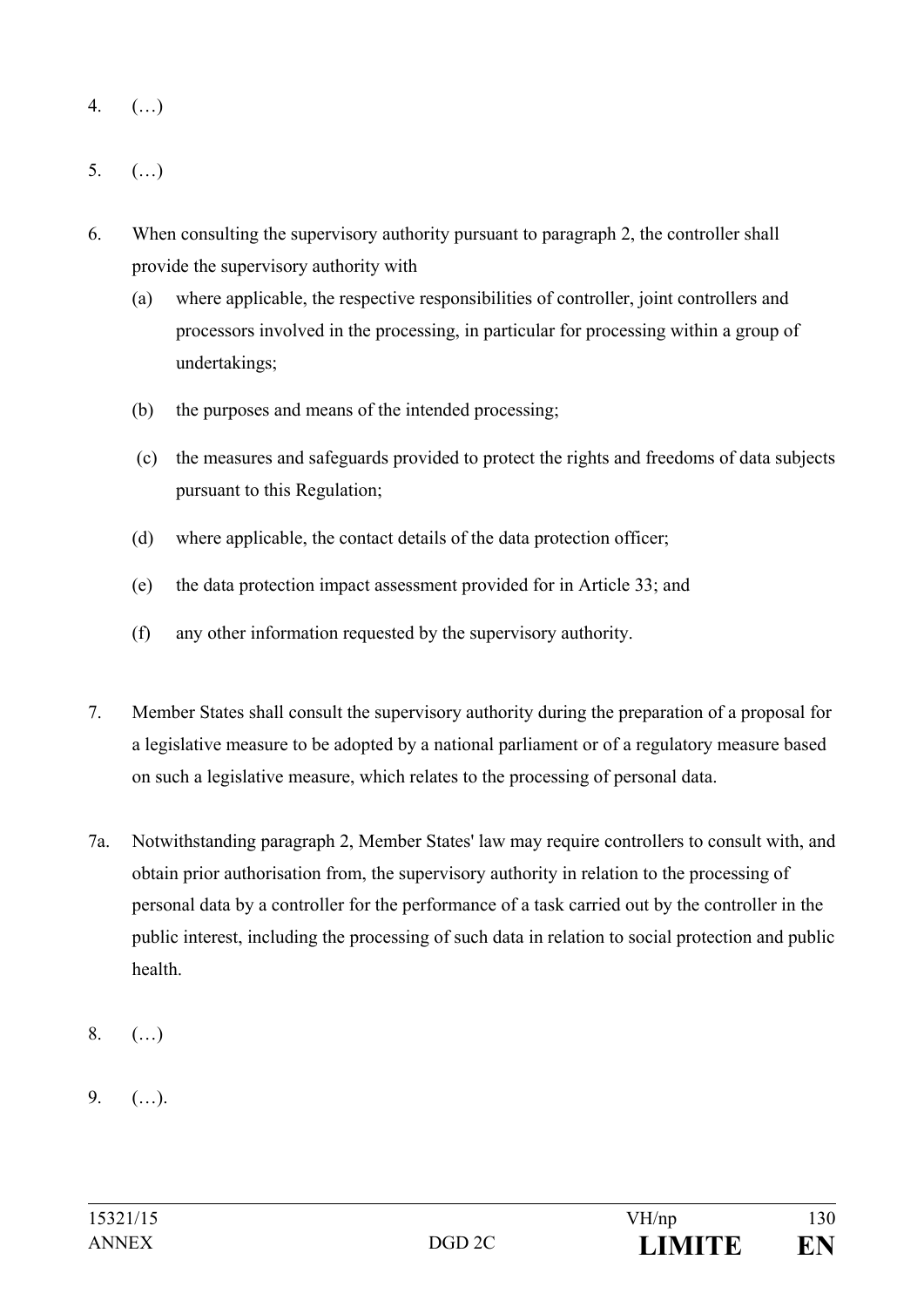# **SECTION 4 DATA PROTECTION OFFICER**

#### *Article 35*

### *Designation of the data protection officer*

1. The controller and the processor shall designate a data protection officer in any case where:

- (a) the processing is carried out by a public authority or body, except for courts acting in their judicial capacity; or
- (b) the core activities of the controller or the processor consist of processing operations which, by virtue of their nature, their scope and/or their purposes, require regular and systematic monitoring of data subjects on a large scale; or
- (c) the core activities of the controller or the processor consist of processing on a large scale of special categories of data pursuant to Article 9 and data relating to criminal convictions and offences referred to in Article 9a.
- 2. A group of undertakings may appoint a single data protection officer provided that a data protection officer is easily accessible from each establishment.
- 3. Where the controller or the processor is a public authority or body, a single data protection officer may be designated for several such authorities or bodies, taking account of their organisational structure and size.
- 4. In cases other than those referred to in paragraph 1, the controller or processor or associations and other bodies representing categories of controllers or processors may or, where required by Union or Member State law shall, designate a data protection officer. The data protection officer may act for such associations and other bodies representing controllers or processors.
- 5. The data protection officer shall be designated on the basis of professional qualities and, in particular, expert knowledge of data protection law and practices and the ability to fulfil the tasks referred to in Article 37.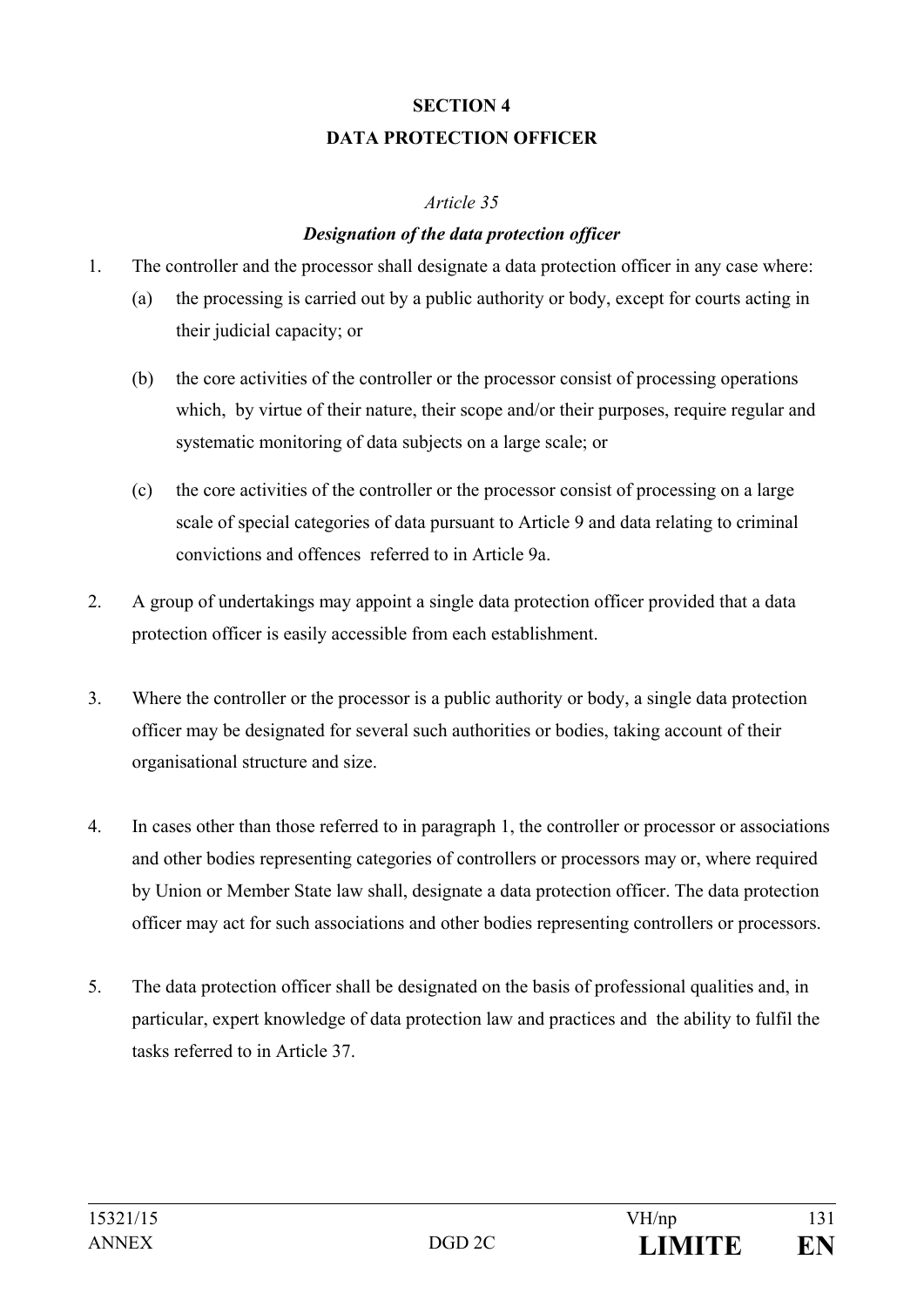$$
6. \qquad (\ldots)
$$

- 7. (…)
- 8. The data protection officer may be a staff member of the controller or processor, or fulfil the tasks on the basis of a service contract.
- 9. The controller or the processor shall publish the contact details of the data protection officer and communicate these to the supervisory authority.
- $10.$   $(\ldots)$
- $11.$   $($ ...).

# *Position of the data protection officer*

- 1. The controller or the processor shall ensure that the data protection officer is properly and in a timely manner involved in all issues which relate to the protection of personal data.
- 2. The controller or processor shall support the data protection officer in performing the tasks referred to in Article 37 by providing resources necessary to carry out these tasks as well as access to personal data and processing operations, and to maintain his or her expert knowledge.
- 2a. (new) Data subjects may contact the data protection officer on all issues related to the processing of the data subject's data and the exercise of their rights under this Regulation.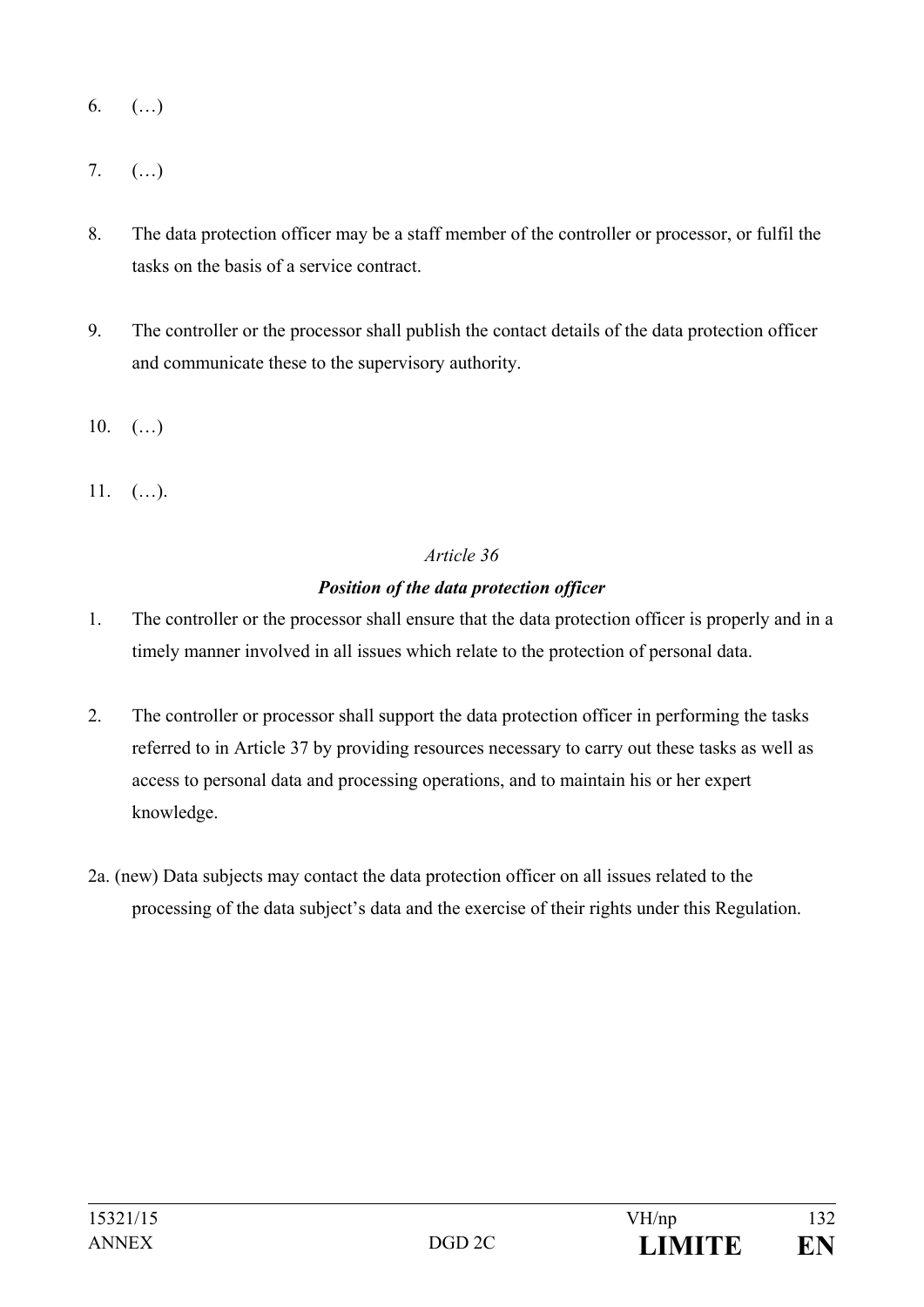- 3. The controller or processor shall ensure that the data protection officer does not receive any instructions regarding the exercise of these tasks. He or she shall not be dismissed or penalised by the controller or the processor for performing his tasks. The data protection officer shall directly report to the highest management level of the controller or the processor.
- 4. The data protection officer shall be bound by secrecy or confidentiality concerning the performance of his or her tasks, in accordance with Union or Member State law.
- 4a. The data protection officer may fulfil other tasks and duties. The controller or processor shall ensure that any such tasks and duties do not result in a conflict of interests.

## *Tasks of the data protection officer*

- 1. The data protection officer shall have at least the following tasks:
	- (a) to inform and advise the controller or the processor and the employees who are processing personal data of their obligations pursuant to this Regulation and to other Union or Member State data protection provisions;
	- (b) to monitor compliance with this Regulation, with other Union or Member State data protection provisions and with the policies of the controller or processor in relation to the protection of personal data, including the assignment of responsibilities, awarenessraising and training of staff involved in the processing operations, and the related audits;
	- $(c)$   $(...)$
	- $(d)$   $(...)$
	- (e) (…)
	- (f) to provide advice where requested as regards the data protection impact assessment and monitor its performance pursuant to Article 33;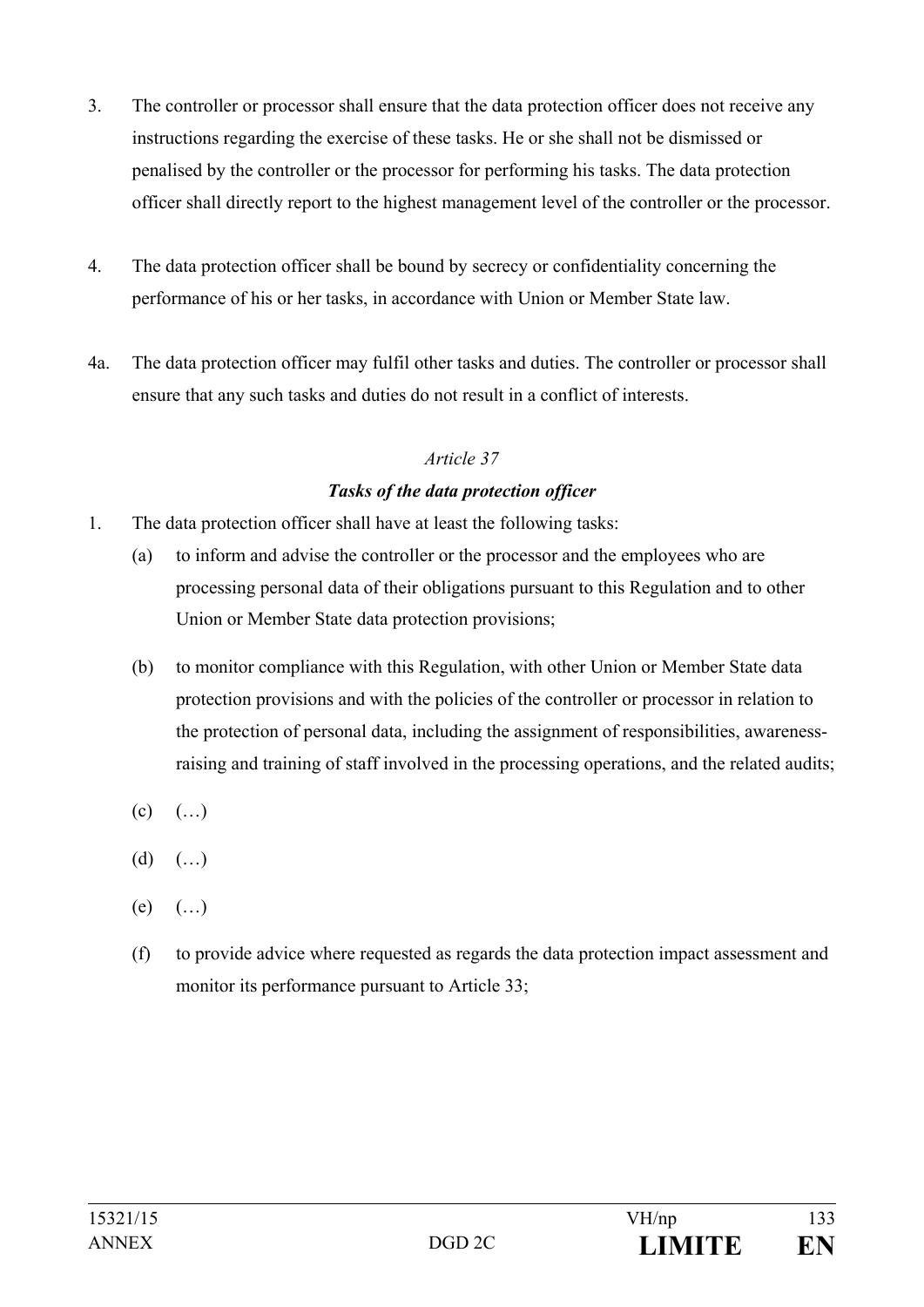- (g) to cooperate with the supervisory authority;
- (h) to act as the contact point for the supervisory authority on issues related to the processing of personal data, including the prior consultation referred to in Article 34, and consult, as appropriate, on any other matter.
- $2. (...)$
- 2a. The data protection officer shall in the performance of his or her tasks have due regard to the risk associated with the processing operations, taking into account the nature, scope, context and purposes of the processing.

# **SECTION 5 CODES OF CONDUCT AND CERTIFICATION**

# *Article 38*

# *Codes of conduct*

- 1. The Member States, the supervisory authorities, the European Data Protection Board and the Commission shall encourage the drawing up of codes of conduct intended to contribute to the proper application of this Regulation, taking account of the specific features of the various data processing sectors and the specific needs of micro, small and medium-sized enterprises.
- 1a. Associations and other bodies representing categories of controllers or processors may prepare codes of conduct, or amend or extend such codes, for the purpose of specifying the application of provisions of this Regulation, such as:
	- (a) fair and transparent data processing;
	- (aa) the legitimate interests pursued by controllers in specific contexts;
	- (b) the collection of data;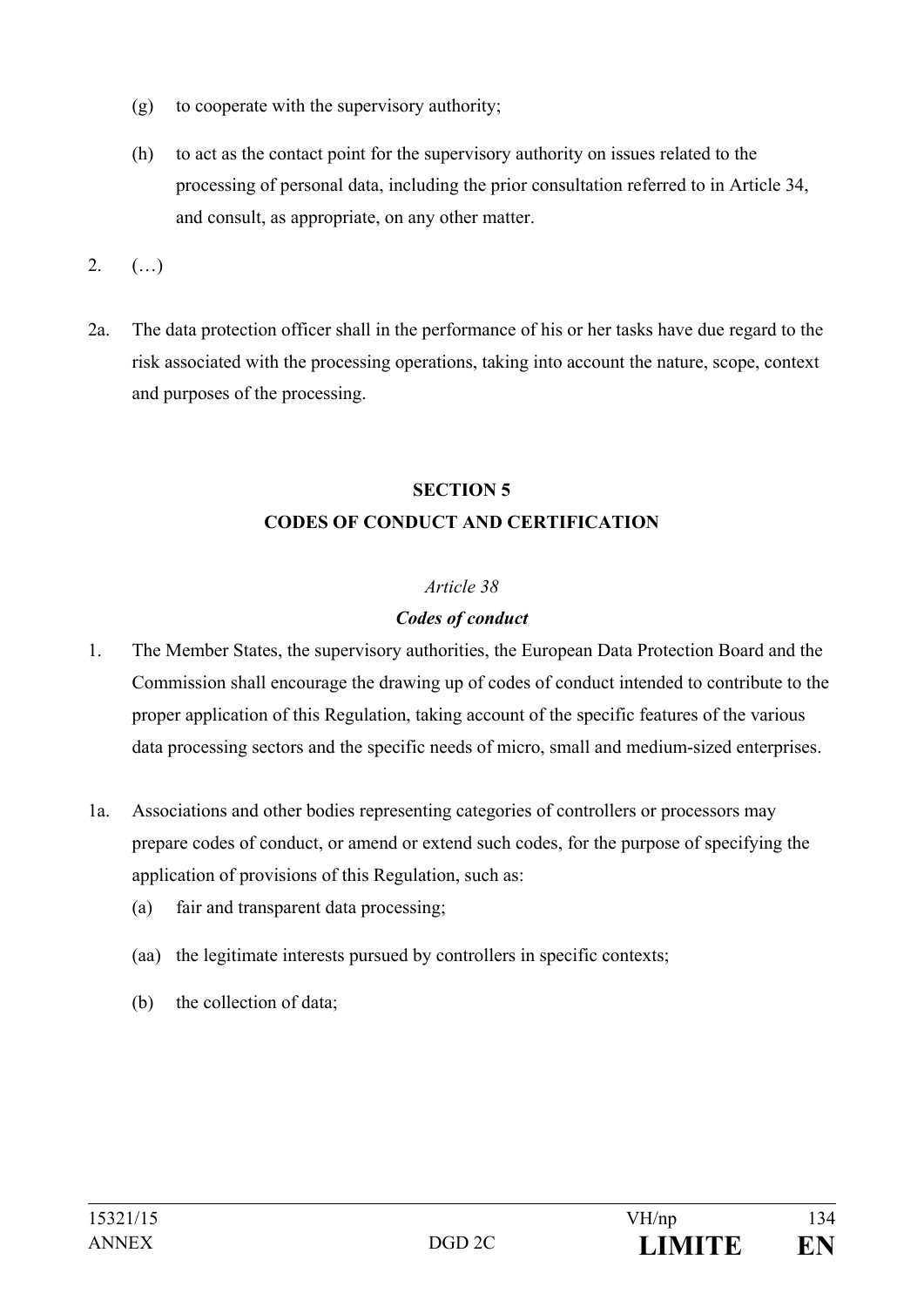- (bb) the pseudonymisation of personal data;
- (c) the information of the public and of data subjects;
- (d) the exercise of the rights of data subjects;
- (e) information and protection of children and the way to collect the consent of the holder of parental responsibility over the child;
- (ee) measures and procedures referred to in Articles 22 and 23 and measures to ensure security of processing referred to in Article 30;
- (ef) notification of personal data breaches to supervisory authorities and communication of such breaches to data subjects;
- (f) transfer of personal data to third countries or international organisations;
- $(g)$   $($ ...)
- (h) out-of-court proceedings and other dispute resolution procedures for resolving disputes between controllers and data subjects with respect to the processing of personal data, without prejudice to the rights of the data subjects pursuant to Articles 73 and 75.
- 1ab. In addition to adherence by controller or processor subject to the regulation, codes of conduct approved pursuant to paragraph 2 and having general validity pursuant to paragraph 4 may also be adhered to by controllers or processors that are not subject to this Regulation according to Article 3 in order to provide appropriate safeguards within the framework of personal data transfers to third countries or international organisations under the terms referred to in Article 42(2)(d). Such controllers or processors shall make binding and enforceable commitments, via contractual or other legally binding instruments, to apply those appropriate safeguards including as regards data subjects' rights.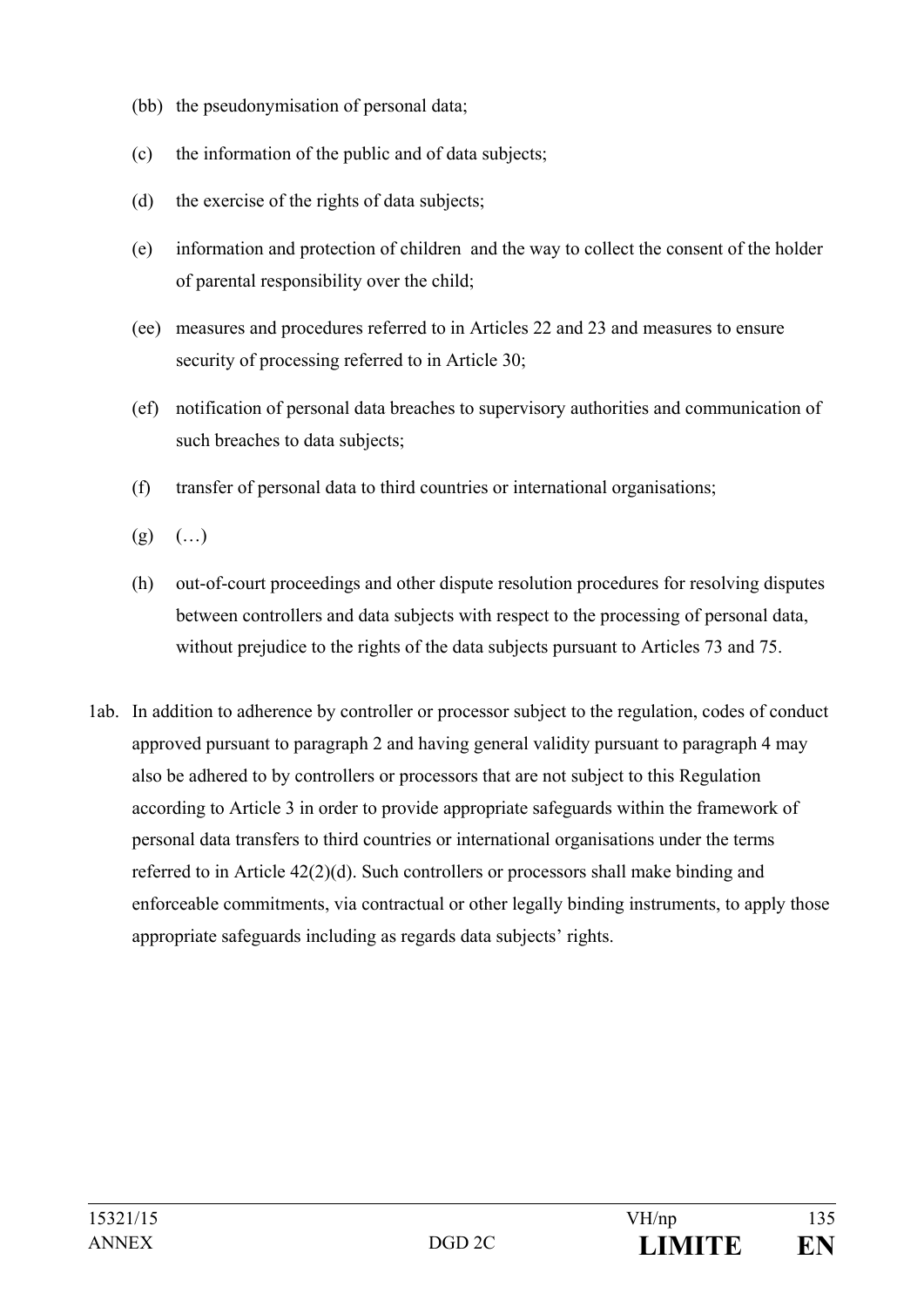- 1b. Such a code of conduct pursuant to paragraph 1a shall contain mechanisms which enable the body referred to in paragraph 1 of article 38a to carry out the mandatory monitoring of compliance with its provisions by the controllers or processors which undertake to apply it, without prejudice to the tasks and powers of the supervisory authority which is competent pursuant to Article 51 or 51a.
- 2. Associations and other bodies referred to in paragraph 1a which intend to prepare a code of conduct or to amend or extend an existing code, shall submit the draft code to the supervisory authority which is competent pursuant to Article 51. The supervisory authority shall give an opinion on whether the draft code, or amended or extended code is in compliance with this Regulation and shall approve such draft, amended or extended code if it finds that it provides sufficient appropriate safeguards.
- 2a. Where the opinion referred to in paragraph 2 confirms that the code of conduct, or amended or extended code, is in compliance with this Regulation and the code is approved, and if the code of conduct does not relate to processing activities in several Member States, the supervisory authority shall register and publish the code.
- 2b. Where the draft code of conduct relates to processing activities in several Member States, the supervisory authority competent pursuant to Article 51 shall, before approval, submit it in the procedure referred to in Article 57 to the European Data Protection Board which shall give an opinion on whether the draft code, or amended or extended code, is in compliance with this Regulation or, in the situation referred to in paragraph 1ab, provides appropriate safeguards.
- 3. Where the opinion referred to in paragraph 2b confirms that the codes of conduct, or amended or extended codes, is in compliance with this Regulation, or, in the situation referred to in paragraph 1ab, provides appropriate safeguards, the European Data Protection Board shall submit its opinion to the Commission.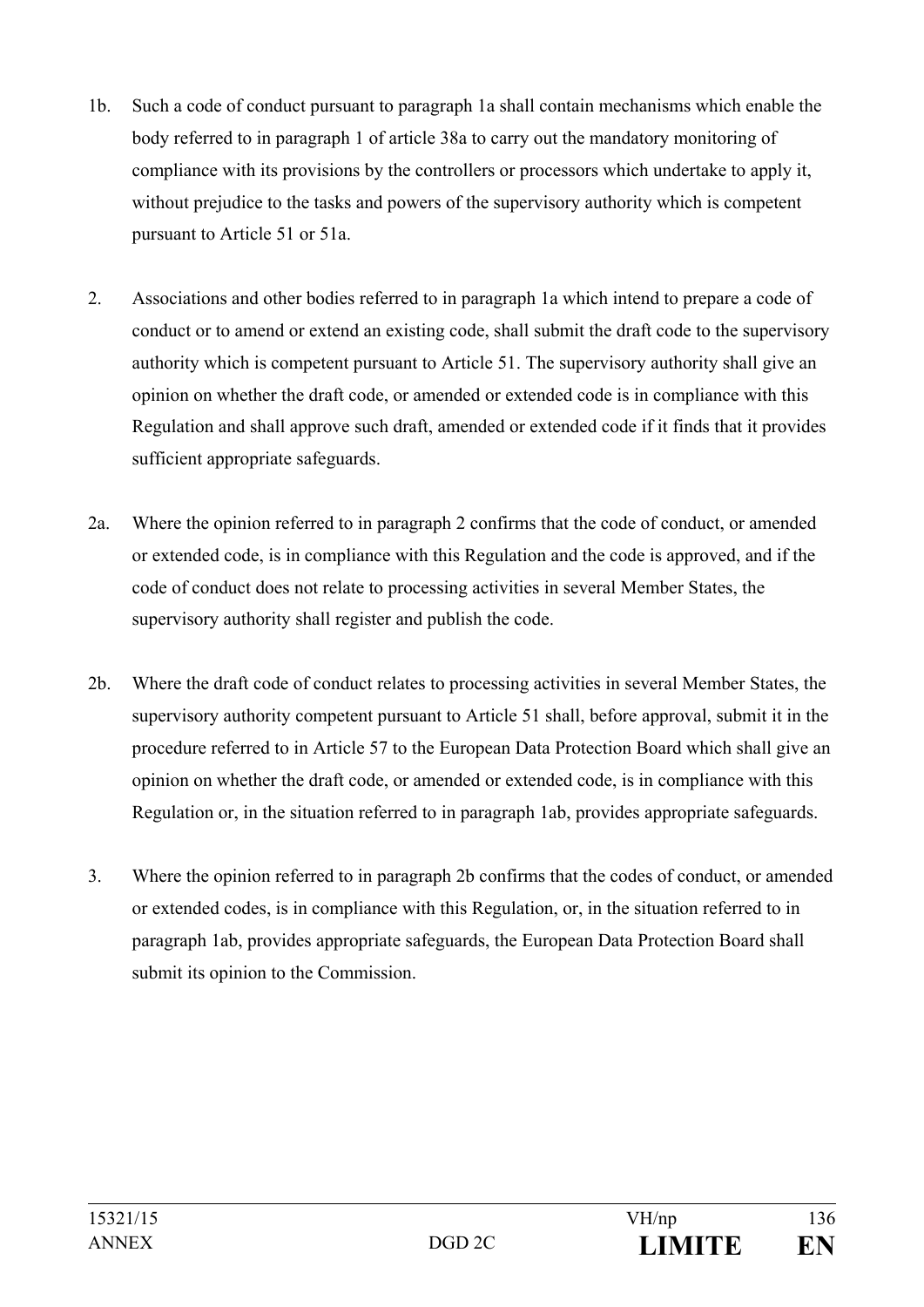- 4. The Commission may adopt implementing acts for deciding that the approved codes of conduct and amendments or extensions to existing approved codes of conduct submitted to it pursuant to paragraph 3 have general validity within the Union. Those implementing acts shall be adopted in accordance with the examination procedure set out in Article 87(2).
- 5. The Commission shall ensure appropriate publicity for the approved codes which have been decided as having general validity in accordance with paragraph 4.
- 5a. The European Data Protection Board shall collect all approved codes of conduct and amendments thereto in a register and shall make them publicly available through any appropriate means.

## *Article 38a*

# *Monitoring of approved codes of conduct*

- 1. Without prejudice to the tasks and powers of the competent supervisory authority under Articles 52 and 53, the monitoring of compliance with a code of conduct pursuant to Article 38, may be carried out by a body which has an appropriate level of expertise in relation to the subject-matter of the code and is accredited for this purpose by the competent supervisory authority.
- 2. A body referred to in paragraph 1 may be accredited for this purpose if:
	- (a) it has demonstrated its independence and expertise in relation to the subject-matter of the code to the satisfaction of the competent supervisory authority;
	- (b) it has established procedures which allow it to assess the eligibility of controllers and processors concerned to apply the code, to monitor their compliance with its provisions and to periodically review its operation;
	- (c) it has established procedures and structures to deal with complaints about infringements of the code or the manner in which the code has been, or is being, implemented by a controller or processor, and to make these procedures and structures transparent to data subjects and the public;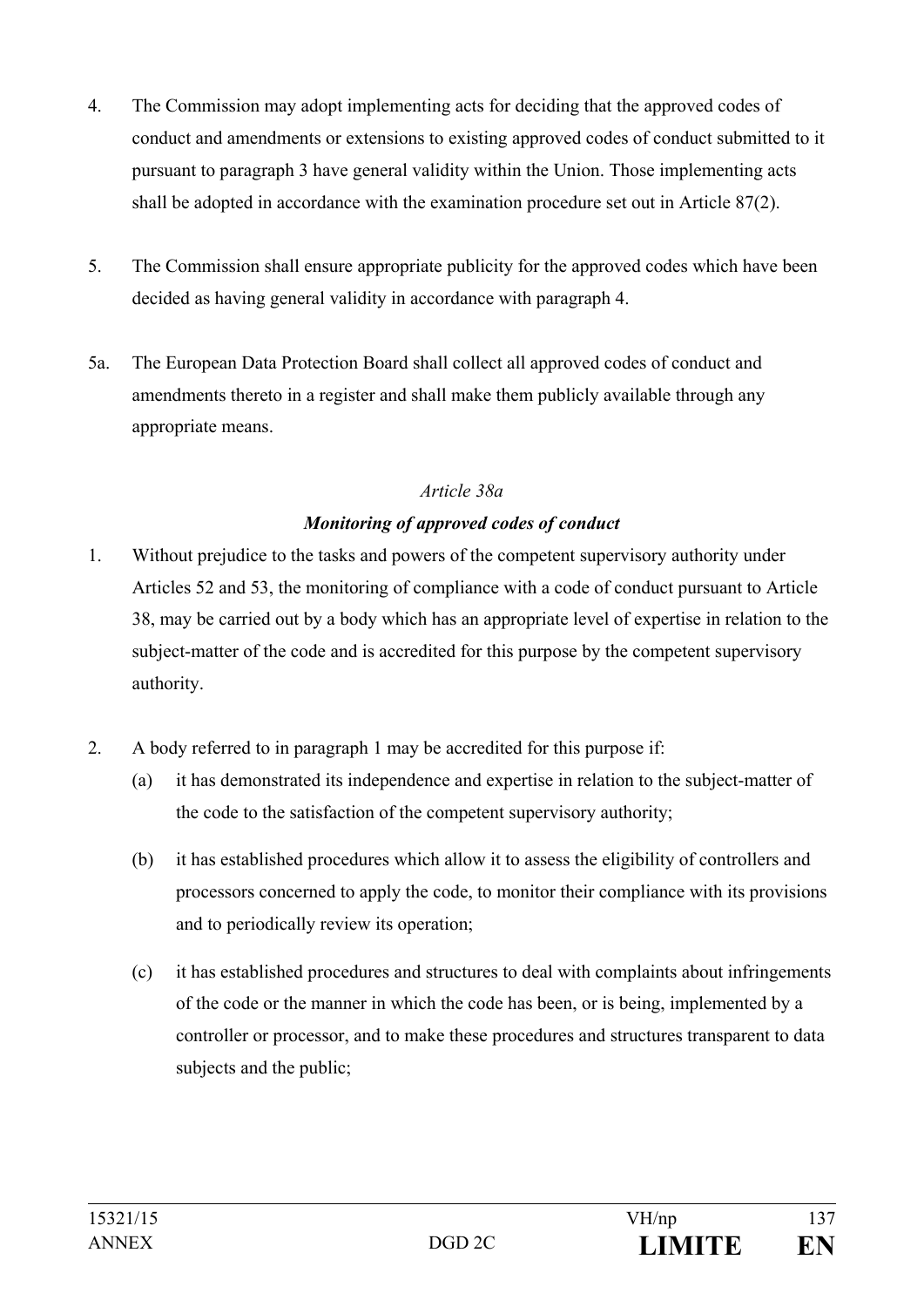- (d) it demonstrates to the satisfaction of the competent supervisory authority that its tasks and duties do not result in a conflict of interests.
- 3. The competent supervisory authority shall submit the draft criteria for accreditation of a body referred to in paragraph 1 to the European Data Protection Board pursuant to the consistency mechanism referred to in Article 57.
- 4. Without prejudice to the tasks and powers of the competent supervisory authority and the provisions of Chapter VIII, a body referred to in paragraph 1 shall, subject to adequate safeguards, take appropriate action in cases of infringement of the code by a controller or processor, including suspension or exclusion of the controller or processor concerned from the code. It shall inform the competent supervisory authority of such actions and the reasons for taking them.
- 5. The competent supervisory authority shall revoke the accreditation of a body referred to in paragraph 1 if the conditions for accreditation are not, or no longer, met or actions taken by the body are not in compliance with this Regulation.
- 6. This article shall not apply to the processing of personal data carried out by public authorities and bodies.

#### *Certification*

1. The Member States, the supervisory authorities, the European Data Protection Board and the Commission shall encourage, in particular at Union level, the establishment of data protection certification mechanisms and of data protection seals and marks, for the purpose of demonstrating compliance with this Regulation of processing operations carried out by controllers and processors. The specific needs of micro, small and medium-sized enterprises shall be taken into account.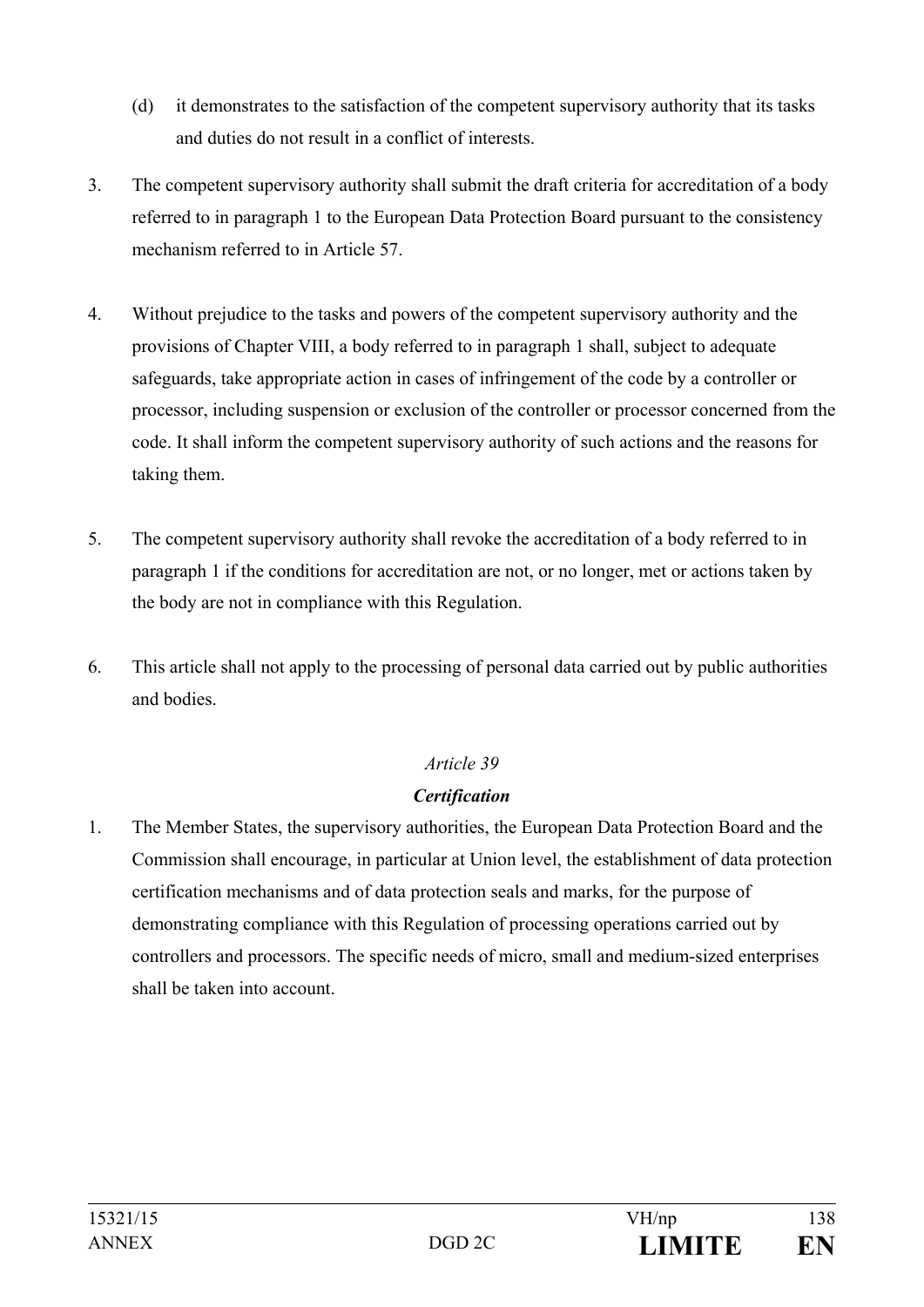- 1a. In addition to adherence by controllers or processors subject to this Regulation, data protection certification mechanisms, seals or marks approved pursuant to paragraph 2a may also be established for the purpose of demonstrating the existence of appropriate safeguards provided by controllers or processors that are not subject to this Regulation according to Article 3 within the framework of personal data transfers to third countries or international organisations under the terms referred to in Article 42(2)(e). Such controllers or processors shall make binding and enforceable commitments, via contractual or other legally binding instruments, to apply those appropriate safeguards, including as regards data subjects' rights.
- 1b. The certification shall be voluntary and available via a process that is transparent.
- 2. A certification pursuant to this Article does not reduce the responsibility of the controller or the processor for compliance with this Regulation and is without prejudice to the tasks and powers of the supervisory authority which is competent pursuant to Article 51 or 51a.
- 2a. A certification pursuant to this Article shall be issued by the certification bodies referred to in Article 39a, or by the competent supervisory authority on the basis of the criteria approved by the competent supervisory authority or, pursuant to Article 57, the European Data Protection Board. In the latter case, the criteria approved by the European Data Protection Board may result in a common certification, the European Data Protection Seal.
- 3 (new). The controller or processor which submits its processing to the certification mechanism shall provide the certification body referred to in Article 39a, or where applicable, the competent supervisory authority, with all information and access to its processing activities which are necessary to conduct the certification procedure.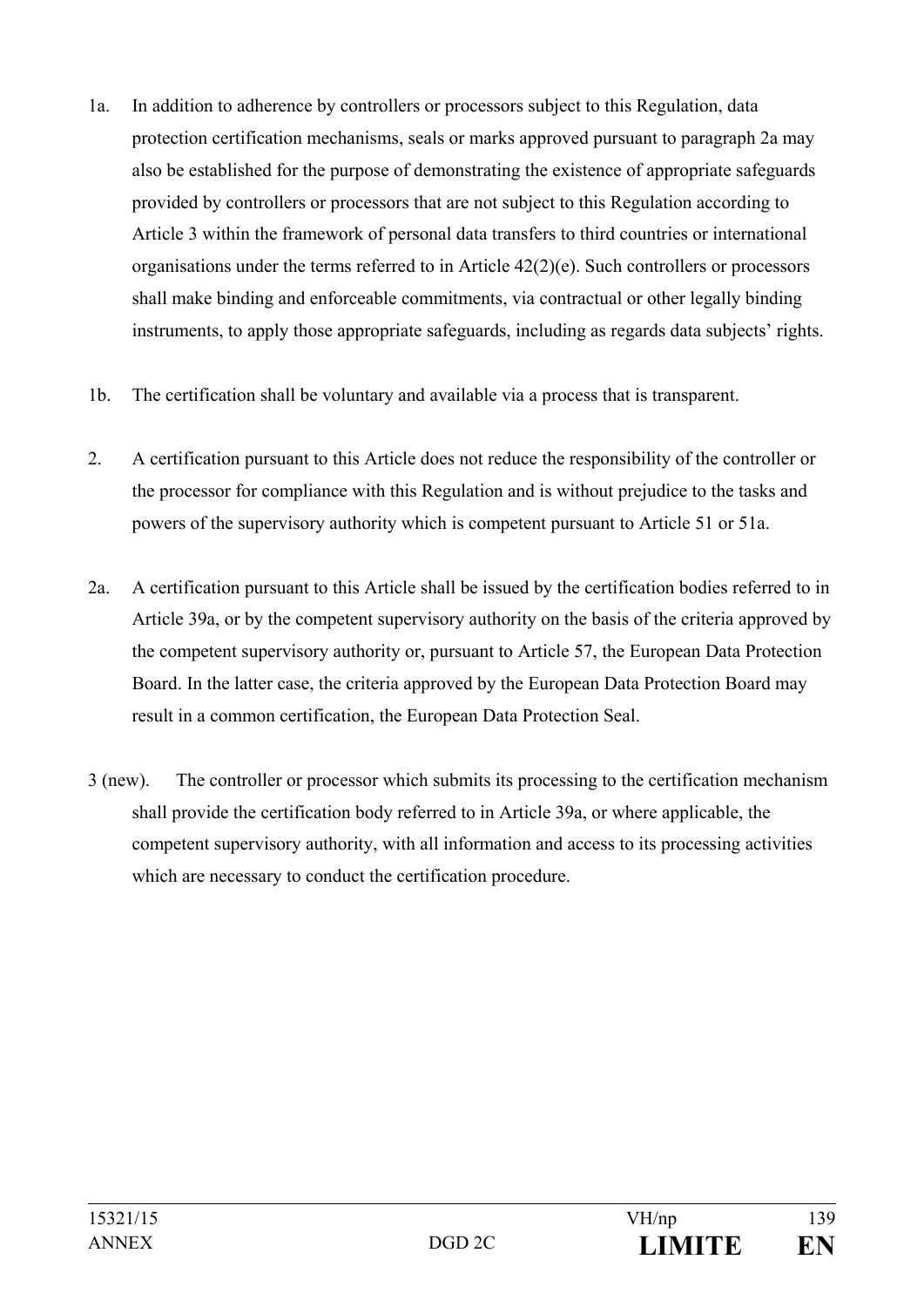- 4. The certification shall be issued to a controller or processor for a maximum period of 3 years and may be renewed under the same conditions as long as the relevant requirements continue to be met. It shall be withdrawn, where applicable, by the certification bodies referred to in Article 39a, or by the competent supervisory authority where the requirements for the certification are not or no longer met.
- 5. The European Data Protection Board shall collect all certification mechanisms and data protection seals and marks in a register and shall make them publicly available through any appropriate means.

#### *Article 39a*

#### *Certification body and procedure*

- 1. Without prejudice to the tasks and powers of the competent supervisory authority under Articles 52 and 53, the certification shall be issued and renewed, after informing the supervisory authority in order to allow the exercise of its powers pursuant to Article 53(1b)(fa) where necessary, by a certification body which has an appropriate level of expertise in relation to data protection. Each Member State shall provide whether these certification bodies are accredited by:
	- (a) the supervisory authority which is competent according to Article 51 or 51a; and/or
	- (b) the National Accreditation Body named in accordance with Regulation (EC) 765/2008 of the European Parliament and the Council of 9 July 2008 setting out the requirements for accreditation and market surveillance relating to the marketing of products in compliance with EN-ISO/IEC 17065/2012 and with the additional requirements established by the supervisory authority which is competent according to Article 51 or 51a.
	- 2. The certification body referred to in paragraph 1 may be accredited for this purpose only if:
	- (a) it has demonstrated its independence and expertise in relation to the subject-matter of the certification to the satisfaction of the competent supervisory authority;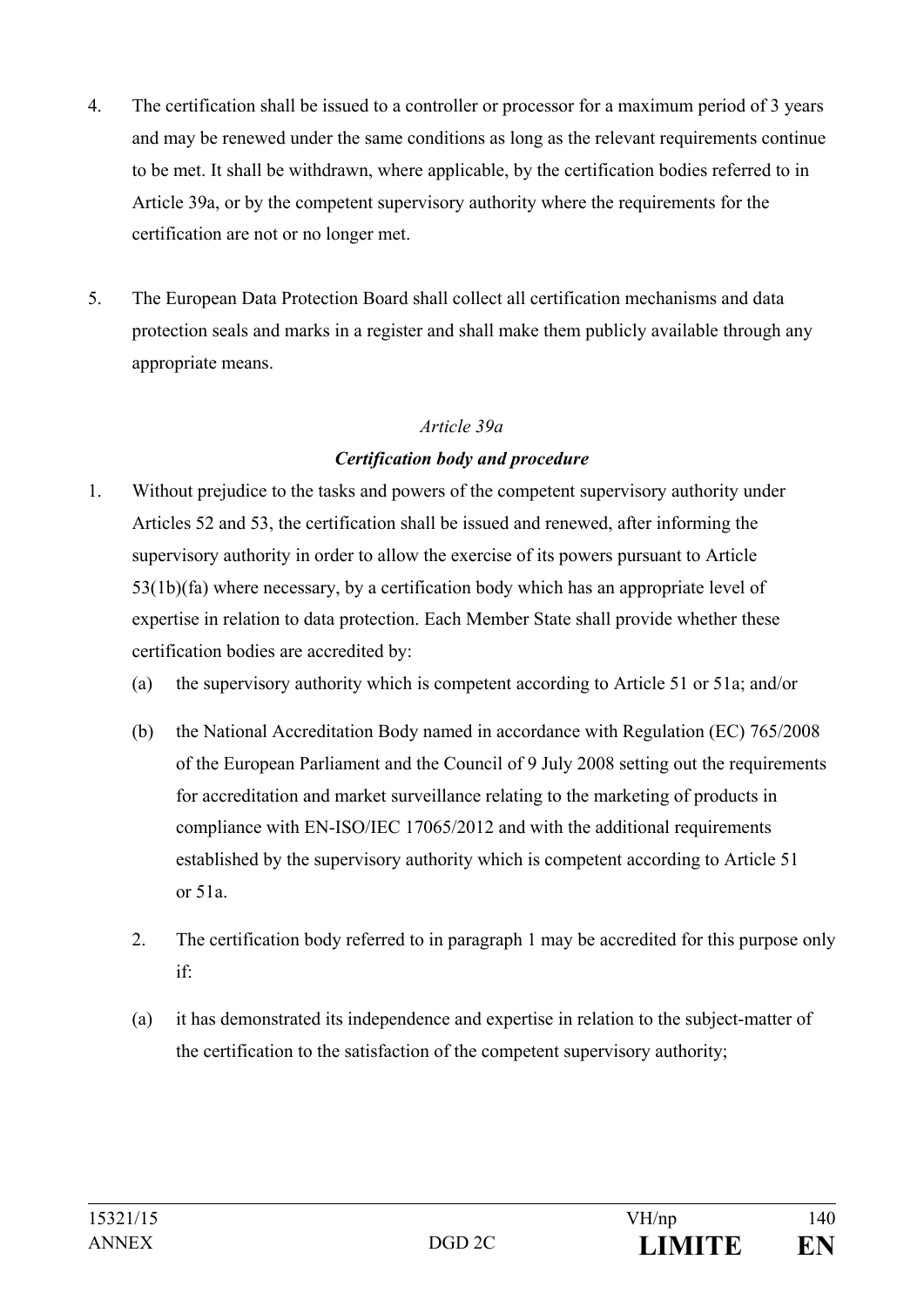- (aa) it has undertaken to respect the criteria referred to in paragraph 2a of Article 39 and approved by the supervisory authority which is competent according to Article 51 or 51a or, pursuant to Article 57, the European Data Protection Board;
- (b) it has established procedures for the issuing, periodic review and withdrawal of data protection certification, seals and marks;
- (c) it has established procedures and structures to deal with complaints about infringements of the certification or the manner in which the certification has been, or is being, implemented by the controller or processor, and to make these procedures and structures transparent to data subjects and the public;
- (d) it demonstrates to the satisfaction of the competent supervisory authority that its tasks and duties do not result in a conflict of interests.
- 3. The accreditation of the certification bodies referred to in paragraph 1 shall take place on the basis of criteria approved by the supervisory authority which is competent according to Article 51 or 51a or, pursuant to Article 57, the European Data Protection Board. In case of an accreditation pursuant to point (b) of paragraph 1, these requirements complement those envisaged in Regulation 765/2008 and the technical rules that describe the methods and procedures of the certification bodies.
- 4. The certification body referred to in paragraph 1 shall be responsible for the proper assessment leading to the certification or the withdrawal of such certification without prejudice to the responsibility of the controller or processor for compliance with this Regulation. The accreditation is issued for a maximum period of five years and can be renewed in the same conditions as long as the body meets the requirements.
- 5. The certification body referred to in paragraph 1 shall provide the competent supervisory authority with the reasons for granting or withdrawing the requested certification.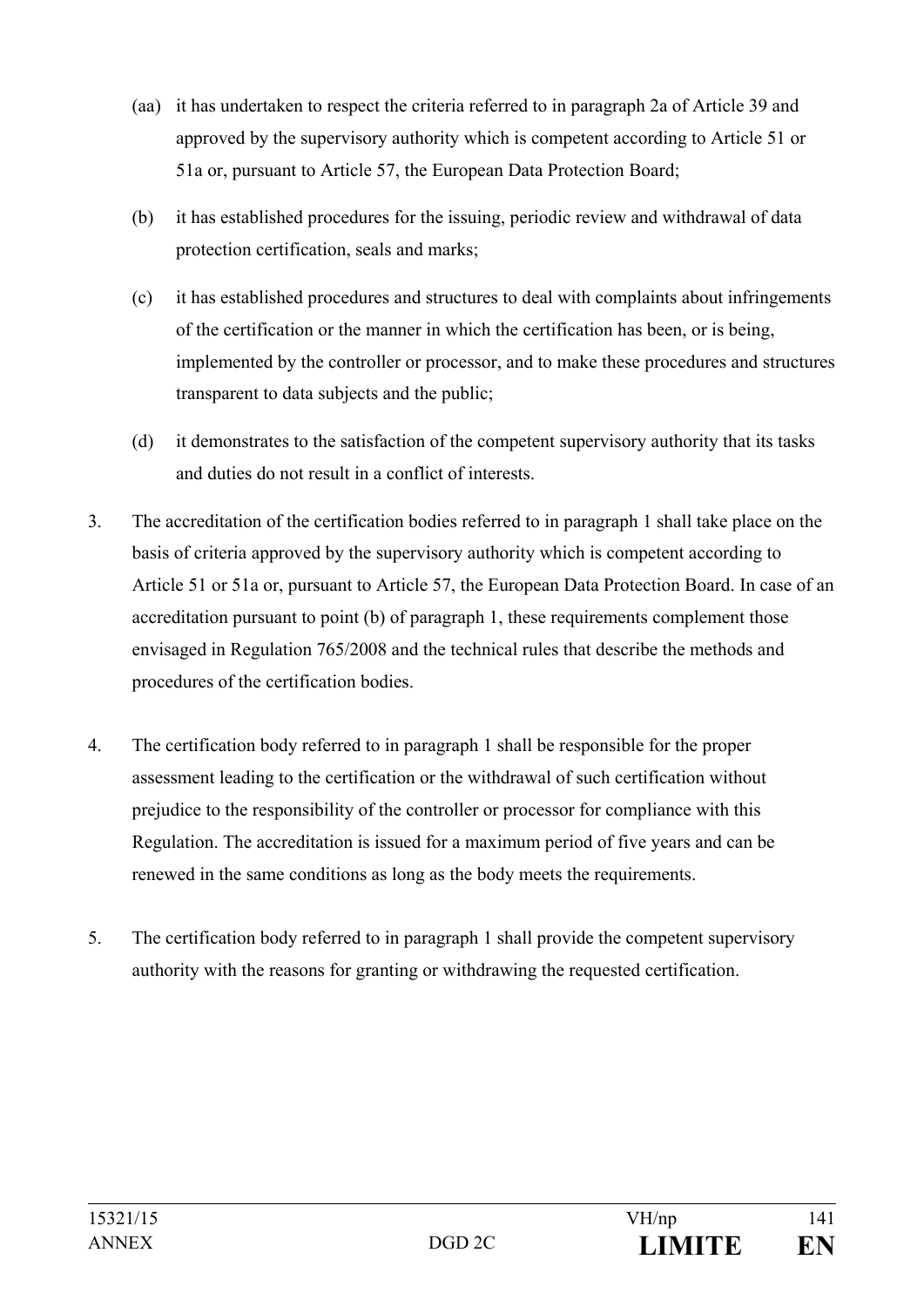- 6. The requirements referred to in paragraph 3 and the criteria referred to in paragraph 2a of Article 39 shall be made public by the supervisory authority in an easily accessible form. The supervisory authorities shall also transmit these to the European Data Protection Board. The European Data Protection Board shall collect all certification mechanisms and data protection seals in a register and shall make them publicly available through any appropriate means.
- 6a. Without prejudice to the provisions of Chapter VIII, the competent supervisory authority or the National Accreditation Body shall revoke the accreditation it granted to a certification body referred to in paragraph 1 if the conditions for accreditation are not, or no longer, met or actions taken by the body are not in compliance with this Regulation.
- 7. The Commission shall be empowered to adopt delegated acts in accordance with Article 86, for the purpose of specifying the requirements to be taken into account for the data protection certification mechanisms referred to in paragraph 1 of Article 39.

7a. (…)

8. The Commission may lay down technical standards for certification mechanisms and data protection seals and marks and mechanisms to promote and recognize certification mechanisms and data protection seals and marks. Those implementing acts shall be adopted in accordance with the examination procedure set out in Article 87(2)*.*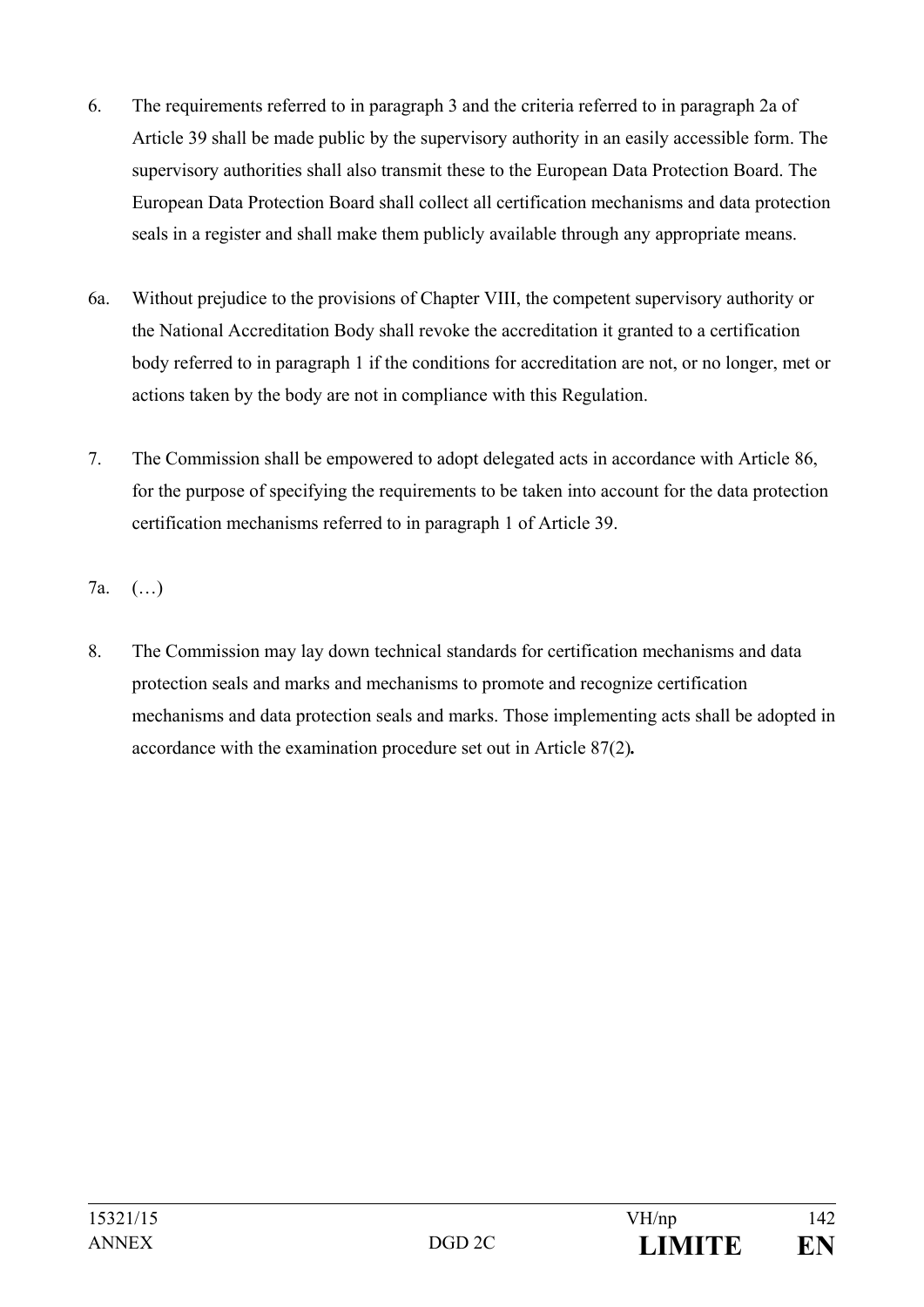# **CHAPTER V TRANSFER OF PERSONAL DATA TO THIRD COUNTRIES OR INTERNATIONAL ORGANISATIONS**

#### *Article 40*

#### *General principle for transfers*

Any transfer of personal data which are undergoing processing or are intended for processing after transfer to a third country or to an international organisation may only take place if, subject to the other provisions of this Regulation, the conditions laid down in this Chapter are complied with by the controller and processor, including for onward transfers of personal data from the third country or an international organisation to another third country or to another international organisation. All provisions in this Chapter shall be applied in order to ensure that the level of protection of individuals guaranteed by this Regulation shall not be undermined.

# *Article 41 Transfers with an adequacy decision*

1. A transfer of personal data to a third country or an international organisation may take place where the Commission has decided that the third country, or a territory or one or more specified sectors within that third country, or the international organisation in question ensures an adequate level of protection. Such transfer shall not require any specific authorisation.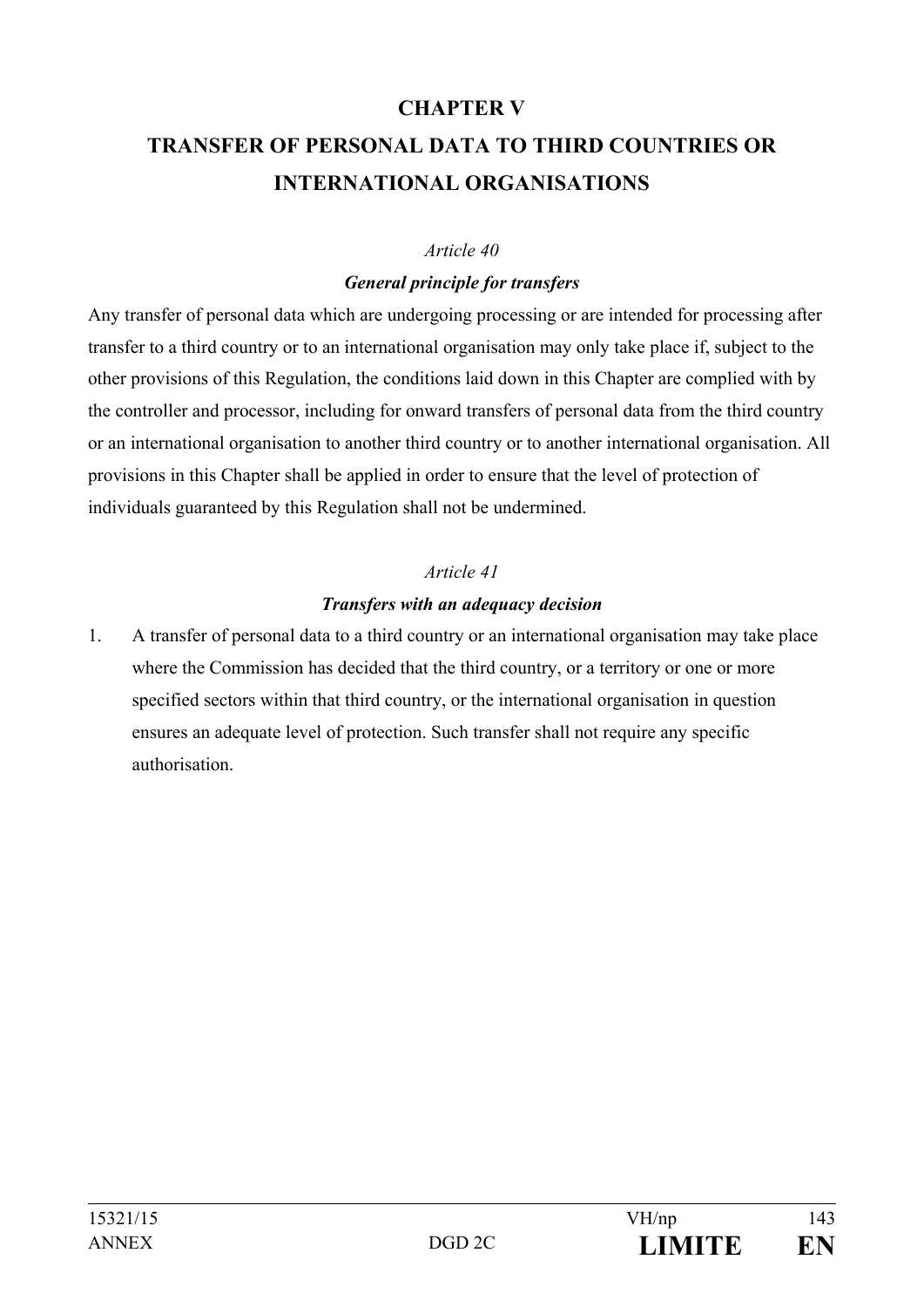- 2. When assessing the adequacy of the level of protection, the Commission shall, in particular, take account of the following elements:
	- (a) the rule of law, respect for human rights and fundamental freedoms, relevant legislation, both general and sectorial, including concerning public security, defence, national security and criminal law and the access of public authorities to personal data, as well as the implementation of this legislation, data protection rules professional rules and security measures, including rules for onward transfer of personal data to another third country or international organisation, which are complied with in that country or international organisation, jurisprudential precedents, as well as effective and enforceable data subject rights and effective administrative and judicial redress for the data subjects whose personal data are being transferred;
	- (b) the existence and effective functioning of one or more independent supervisory authorities in the third country or to which an international organisation is subject, with responsibility for ensuring and enforcing compliance with the data protection rules, including adequate sanctioning powers for assisting and advising the data subjects in exercising their rights and for assisting and advising the data subjects in exercising their rights and for co-operation with the supervisory authorities of the Member States; and
	- (c) the international commitments the third country or international organisation concerned has entered into, or other obligations arising from legally binding conventions or instruments as well as from its participation in multilateral or regional systems, in particular in relation to the protection of personal data.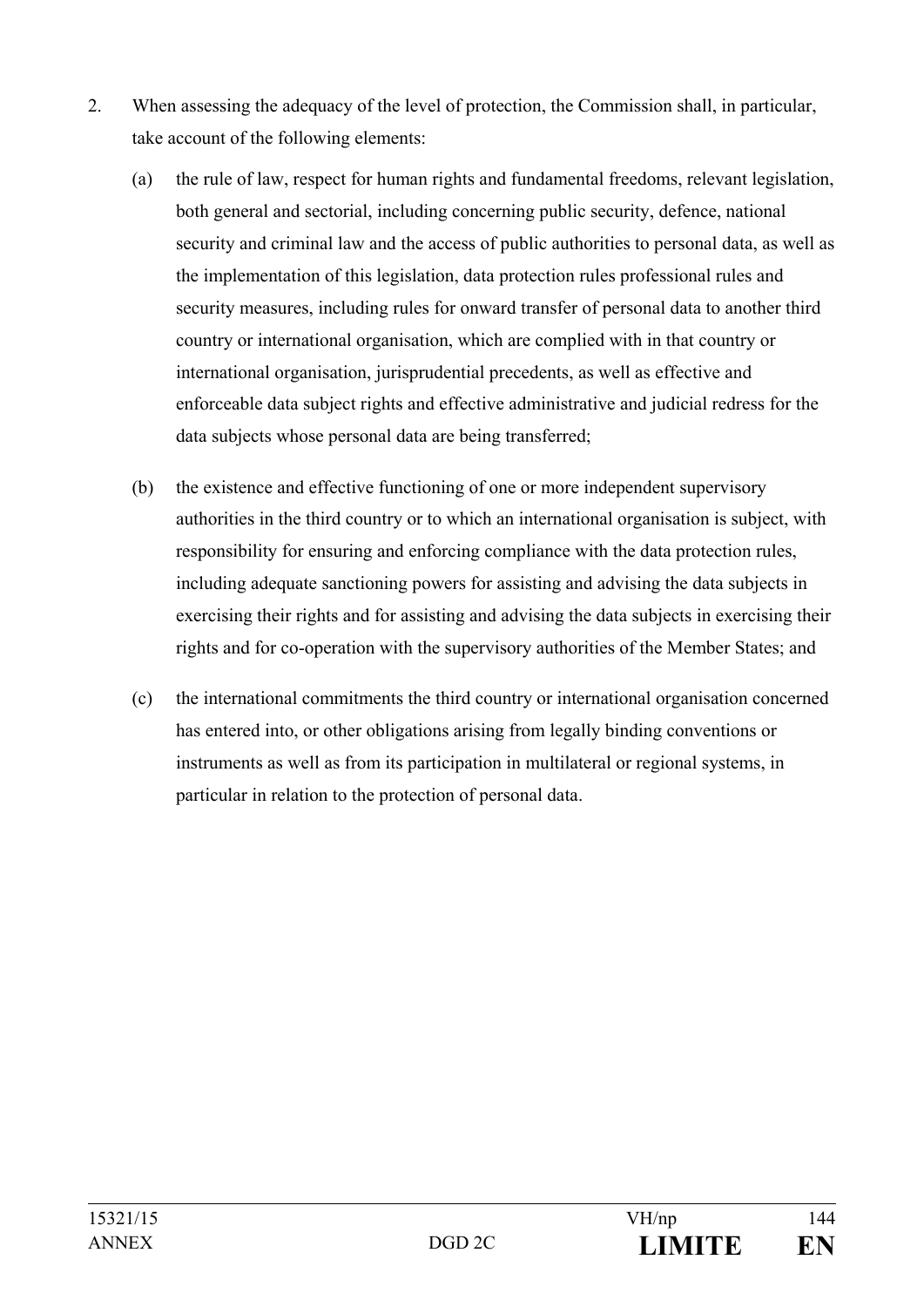3. The Commission, after assessing the adequacy of the level of protection, may decide that a third country, or a territory or one or more specified sectors within that third country, or an international organisation ensures an adequate level of protection within the meaning of paragraph 2. The implementing act shall provide for a mechanism for a periodic review, at least every four years, which shall take into account all relevant developments in the third country or international organisation. The implementing act shall specify its territorial and sectorial application and, where applicable, identify the supervisory authority or authorities mentioned in point(b) of paragraph 2. The implementing act shall be adopted in accordance with the examination procedure referred to in Article 87(2).

3a. (…)

- 4. (…)
- 4a. The Commission shall, on an on-going basis, monitor developments in third countries and international organisations that could affect the functioning of decisions adopted pursuant to paragraph 3 and decisions adopted on the basis of Article 25(6) of Directive 95/46/EC.
- 5. The Commission shall, where available information reveals, in particular following the review referred to in paragraph 3, decide that a third country, or a territory or a specified sector within that third country, or an international organisation no longer ensures an adequate level of protection within the meaning of paragraph 2 and, to the extent necessary, repeal, amend or suspend the decision referred to in paragraph 3 without retro-active effect. The implementing act shall be adopted in accordance with the examination procedure referred to in Article 87(2), or, in cases of extreme urgency, in accordance with the procedure referred to in Article 87(3).
- 5a. The Commission shall enter into consultations with the third country or international organisation with a view to remedying the situation giving rise to the decision made pursuant to paragraph 5.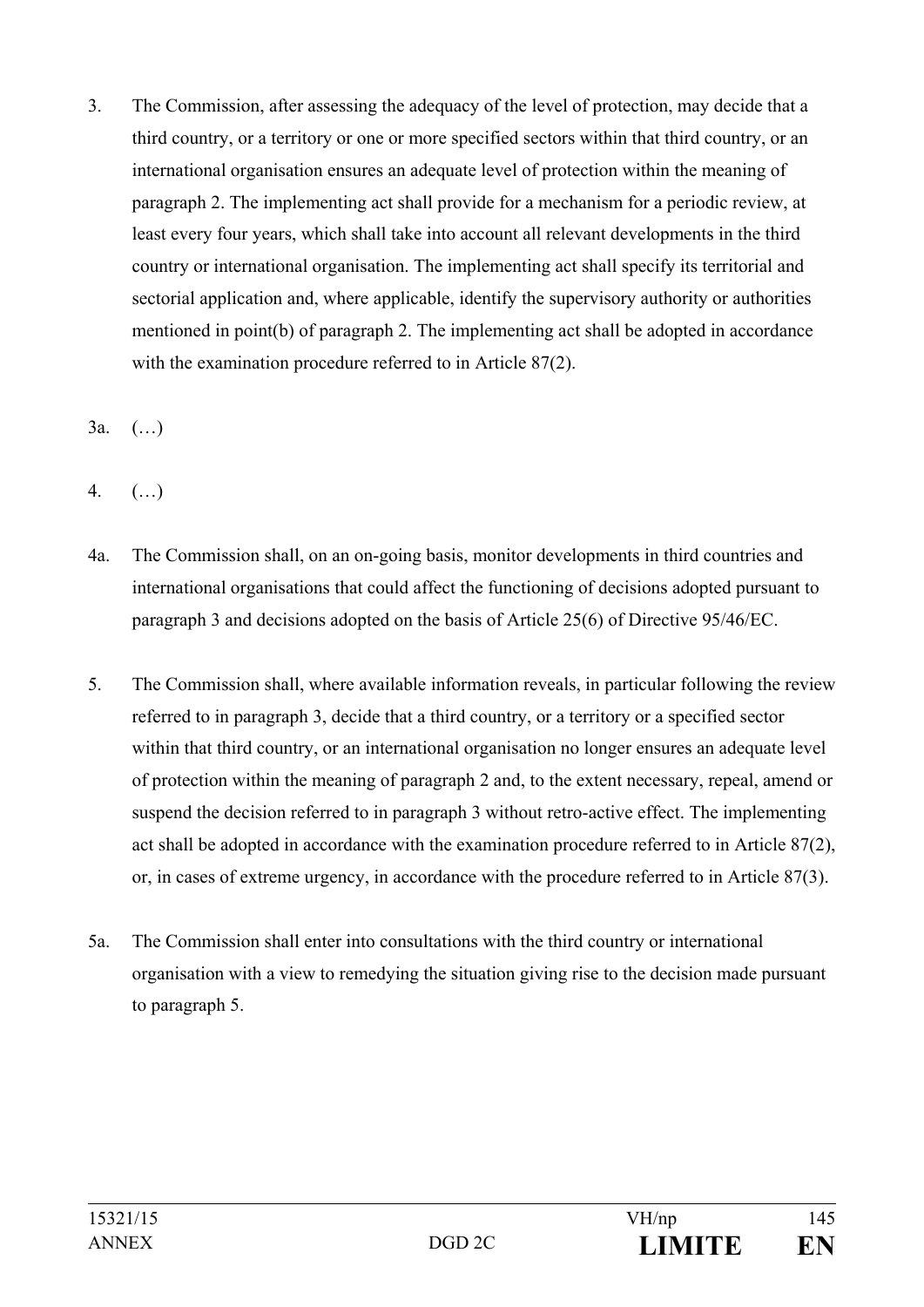- 6. A decision pursuant to paragraph 5 is without prejudice to transfers of personal data to the third country, or the territory or specified sector within that third country, or the international organisation in question pursuant to Articles 42 to 44.
- 7. The Commission shall publish in the *Official Journal of the European Union* and on its website a list of those third countries, territories and specified sectors within a third country and international organisations where it has decided that an adequate level of protection is or is no longer ensured.
- 8. Decisions adopted by the Commission on the basis of Article 25(6) of Directive 95/46/EC shall remain in force until amended, replaced or repealed by a Commission Decision adopted in accordance with paragraph 3 or 5.

# *Transfers by way of appropriate safeguards*

- 1. In the absence of a decision pursuant to paragraph 3 of Article 41, a controller or processor may transfer personal data to a third country or an international organisation only if the controller or processor has adduced appropriate safeguards, and on condition that enforceable data subject rights and effective legal remedies for data subjects are available.
- 2. The appropriate safeguards referred to in paragraph 1 may be provided for, without requiring any specific authorisation from a supervisory authority, by:
	- (oa) a legally binding and enforceable instrument between public authorities or bodies; or
	- (a) binding corporate rules in accordance with Article 43; or
	- (b) standard data protection clauses adopted by the Commission in accordance with the examination procedure referred to in Article 87(2); or
	- (c) standard data protection clauses adopted by a supervisory authority and approved by the Commission pursuant to the examination procedure referred to in Article 87(2); or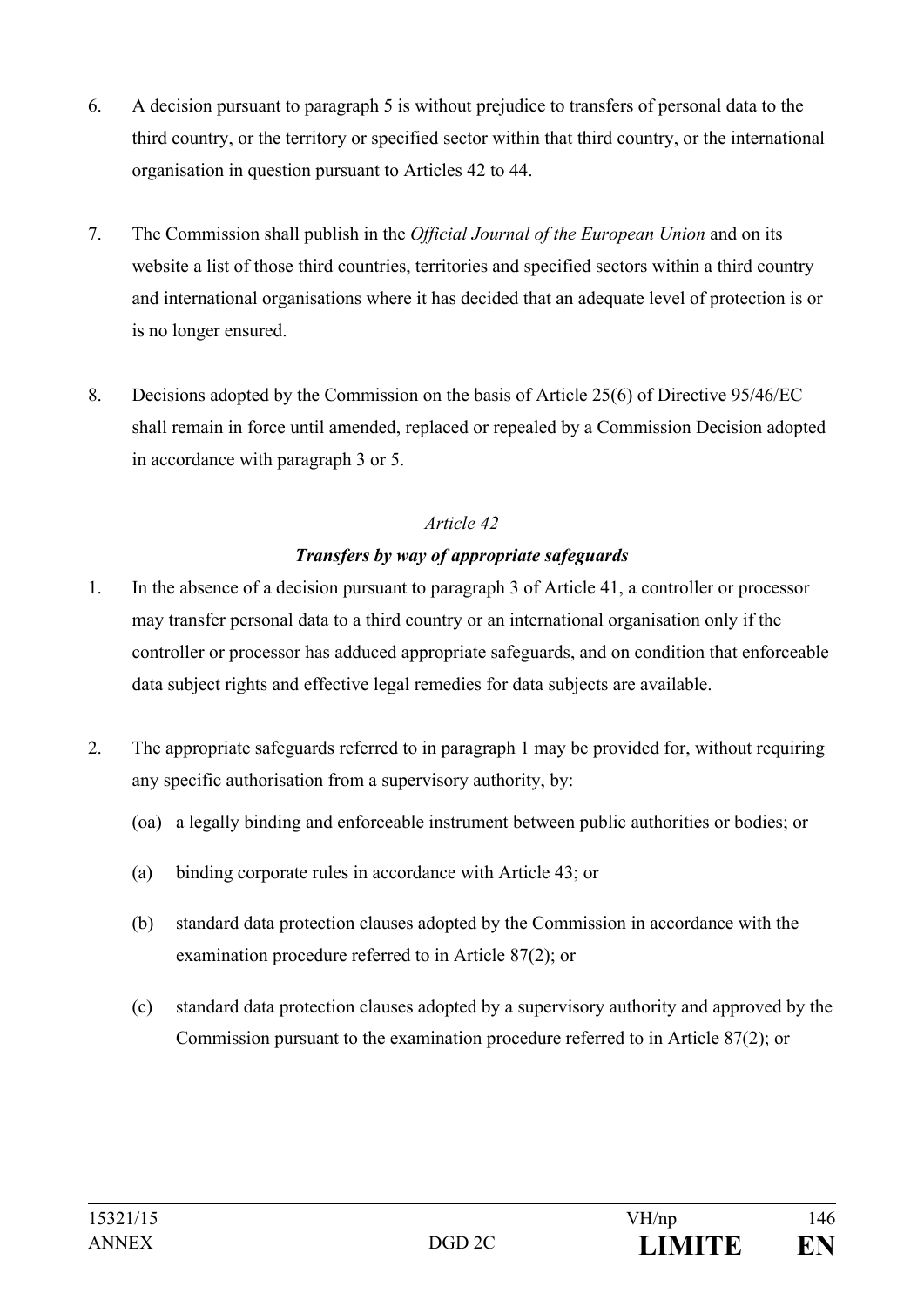- (d) an approved code of conduct pursuant to Article 38 together with binding and enforceable commitments of the controller or processor in the third country to apply the appropriate safeguards, including as regards data subjects' rights; or
- (e) an approved certification mechanism pursuant to Article 39 together with binding and enforceable commitments of the controller or processor in the third country to apply the appropriate safeguards, including as regards data subjects' rights.
- 2a. Subject to the authorisation from the competent supervisory authority, the appropriate safeguards referred to in paragraph 1 may also be provided for, in particular, by:
	- (a) contractual clauses between the controller or processor and the controller, processor or the recipient of the data in the third country or international organisation; or
	- (b) provisions to be inserted into administrative arrangements between public authorities or bodies which include enforceable and effective data subject rights.
- 3. (…)
- 4. (…)
- 5. (…)
- 5a. The supervisory authority shall apply the consistency mechanism referred to in Article 57 in the cases referred to in paragraph 2a.
- 5b. Authorisations by a Member State or supervisory authority on the basis of Article 26(2) of Directive 95/46/EC shall remain valid until amended, replaced or repealed, if necessary, by that supervisory authority. Decisions adopted by the Commission on the basis of Article 26(4) of Directive 95/46/EC shall remain in force until amended, replaced or repealed, if necessary, by a Commission Decision adopted in accordance with paragraph 2.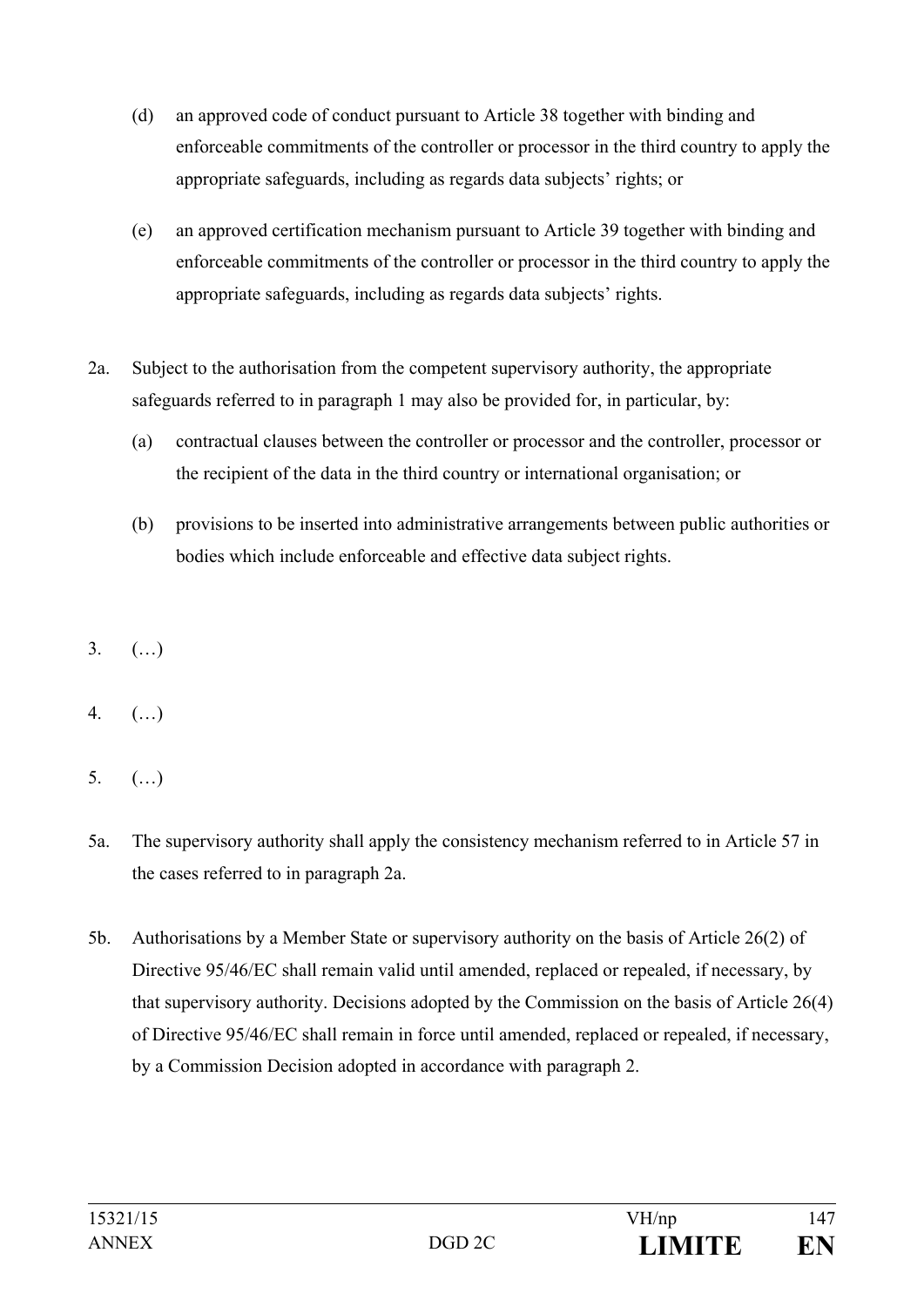### *Transfers by way of binding corporate rules*

- 1. The competent supervisory authority shall approve binding corporate rules in accordance with the consistency mechanism set out in Article 57, provided that they:
	- (a) are legally binding and apply to and are enforced by every member concerned of the group of undertakings or groups of enterprises engaged in a joint economic activity, including their employees;
	- (b) expressly confer enforceable rights on data subjects with regard to the processing of their personal data;
	- (c) fulfil the requirements laid down in paragraph 2.
- 2. The binding corporate rules referred to in paragraph 1 shall specify at least:
	- (a) the structure and contact details of the concerned group and of each of its members;
	- (b) the data transfers or set of transfers, including the categories of personal data, the type of processing and its purposes, the type of data subjects affected and the identification of the third country or countries in question;
	- (c) their legally binding nature, both internally and externally;
	- (d) the application of the general data protection principles, in particular purpose limitation, data minimisation, limited storage periods, data quality, data protection by design and by default, legal basis for the processing, processing of special categories of personal data, measures to ensure data security, and the requirements in respect of onward transfers to bodies not bound by the binding corporate rules;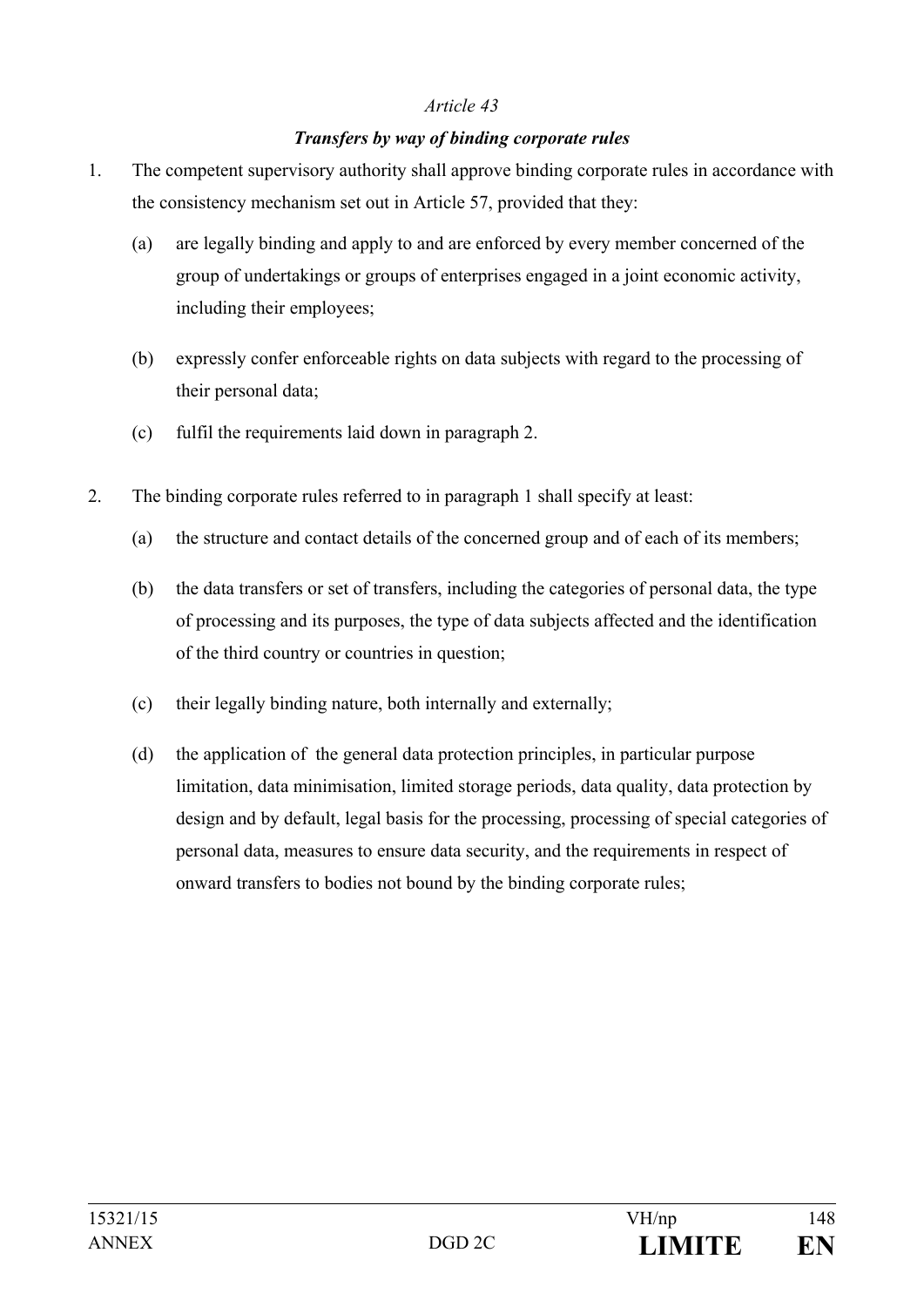- (e) the rights of data subjects in regard to the processing of their personal data and the means to exercise these rights, including the right not to be subject to decisions based solely on automated processing, including profiling in accordance with Article 20, the right to lodge a complaint before the competent supervisory authority and before the competent courts of the Member States in accordance with Article 75, and to obtain redress and, where appropriate, compensation for a breach of the binding corporate rules;
- (f) the acceptance by the controller or processor established on the territory of a Member State of liability for any breaches of the binding corporate rules by any member concerned not established in the Union; the controller or the processor may only be exempted from this liability, in whole or in part, on proving that that member is not responsible for the event giving rise to the damage;
- (g) how the information on the binding corporate rules, in particular on the provisions referred to in points (d), (e) and (f) of this paragraph is provided to the data subjects in addition to Articles 14 and 14a;
- (h) the tasks of any data protection officer designated in accordance with Article 35 or any other person or entity in charge of the monitoring compliance with the binding corporate rules within the group, as well as monitoring the training and complaint handling;
- (hh) the complaint procedures;
- (i) the mechanisms within the group for ensuring the verification of compliance with the binding corporate rules. Such mechanisms shall include data protection audits and methods for ensuring corrective actions to protect the rights of the data subject. Results of such verification should be communicated to the person or entity referred under point (h) and to the board of the controlling undertaking or of the group of enterprises, and should be available upon request to the competent supervisory authority;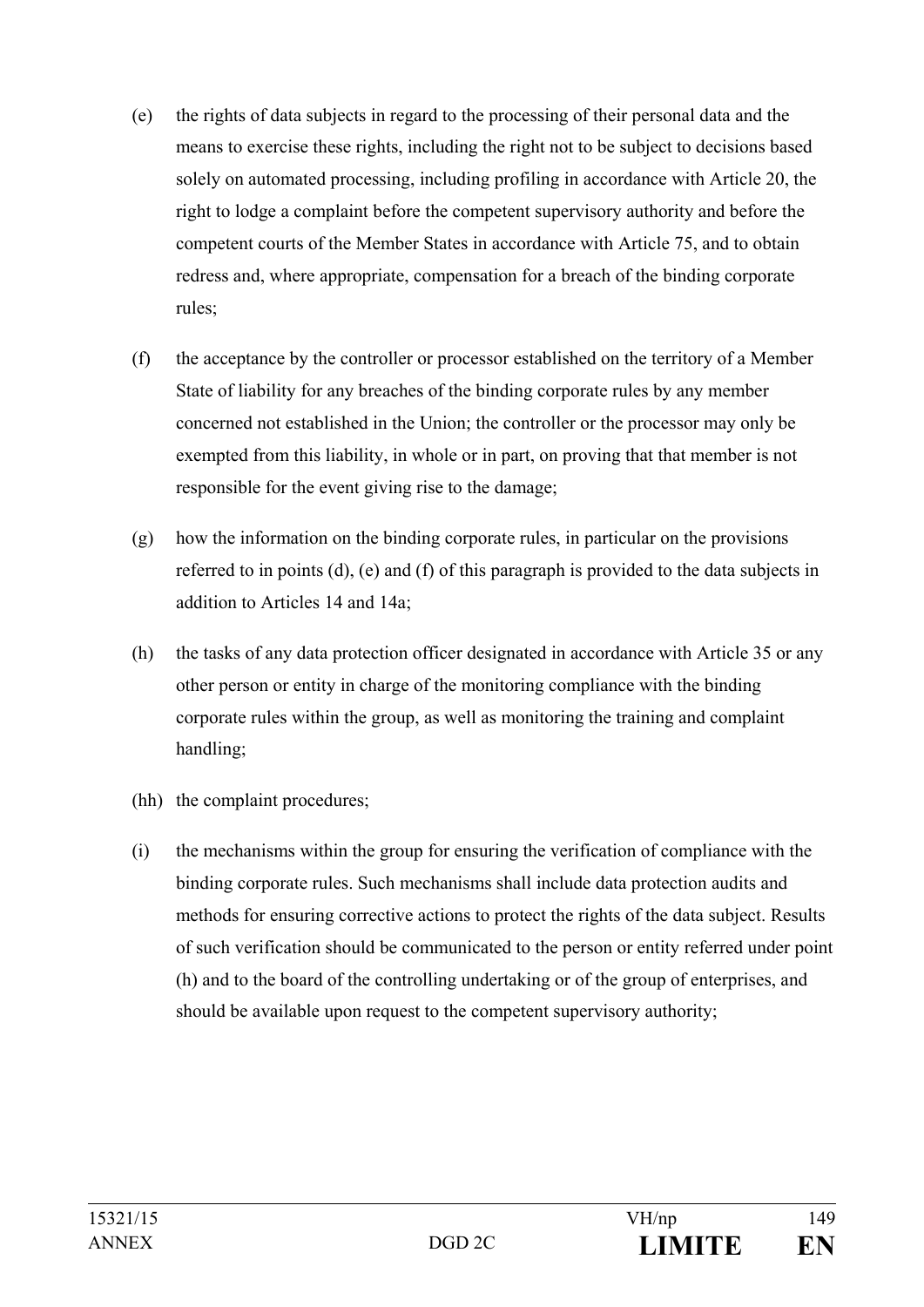- (j) the mechanisms for reporting and recording changes to the rules and reporting these changes to the supervisory authority;
- (k) the co-operation mechanism with the supervisory authority to ensure compliance by any member of the group, in particular by making available to the supervisory authority the results of verifications of the measures referred to in point (i) of this paragraph;
- (l) the mechanisms for reporting to the competent supervisory authority any legal requirements to which a member of the group is subject in a third country which are likely to have a substantial adverse effect on the guarantees provided by the binding corporate rules; and
- (m) the appropriate data protection training to personnel having permanent or regular access to personal data.
- $2a.$   $($ ... $)$
- 3. (…)
- 4. The Commission may specify the format and procedures for the exchange of information between controllers, processors and supervisory authorities for binding corporate rules within the meaning of this Article. Those implementing acts shall be adopted in accordance with the examination procedure set out in Article 87(2).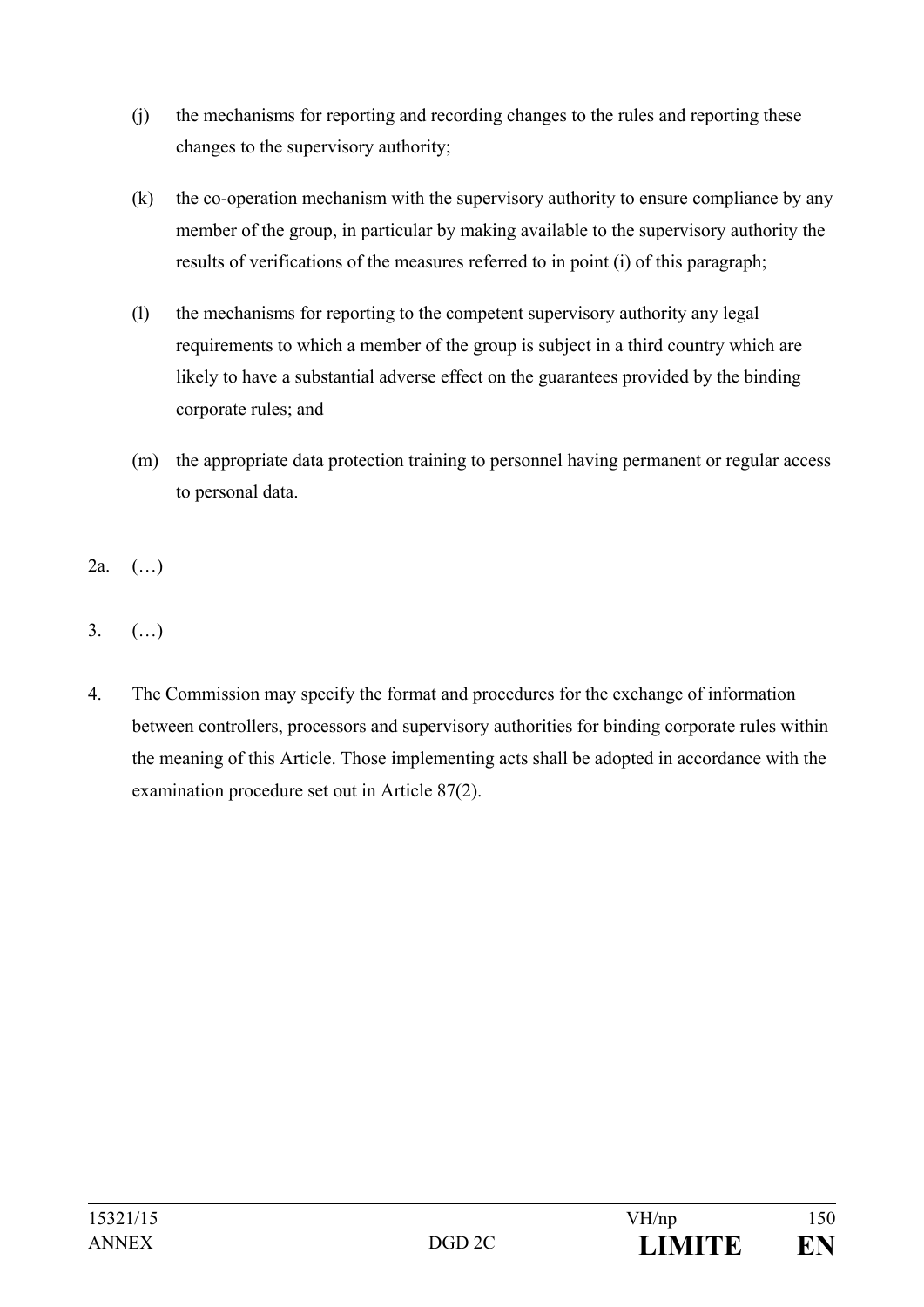### *Article 43a (new)*

### *Transfers or disclosures not authorised by Union law*

1. Any judgment of a court or tribunal and any decision of an administrative authority of a third country requiring a controller or processor to transfer or disclose personal data may only be recognised or enforceable in any manner if based on an international agreement, such as a mutual legal assistance treaty, in force between the requesting third country and the Union or a Member State, without prejudice to other grounds for transfer pursuant to this Chapter.

### *Article 44*

# *Derogations for specific situations*

- 1. In the absence of an adequacy decision pursuant to paragraph 3 of Article 41, or of appropriate safeguards pursuant to Article 42, including binding corporate rules, a transfer or a set of transfers of personal data to a third country or an international organisation may take place only on condition that:
	- (a) the data subject has explicitly consented to the proposed transfer, after having been informed of the possible risks of such transfers for the data subject due to the absence of an adequacy decision and appropriate safeguards; or
	- (b) the transfer is necessary for the performance of a contract between the data subject and the controller or the implementation of pre-contractual measures taken at the data subject's request; or
	- (c) the transfer is necessary for the conclusion or performance of a contract concluded in the interest of the data subject between the controller and another natural or legal person; or
	- (d) the transfer is necessary for important reasons of public interest; or
	- (e) the transfer is necessary for the establishment, exercise or defence of legal claims; or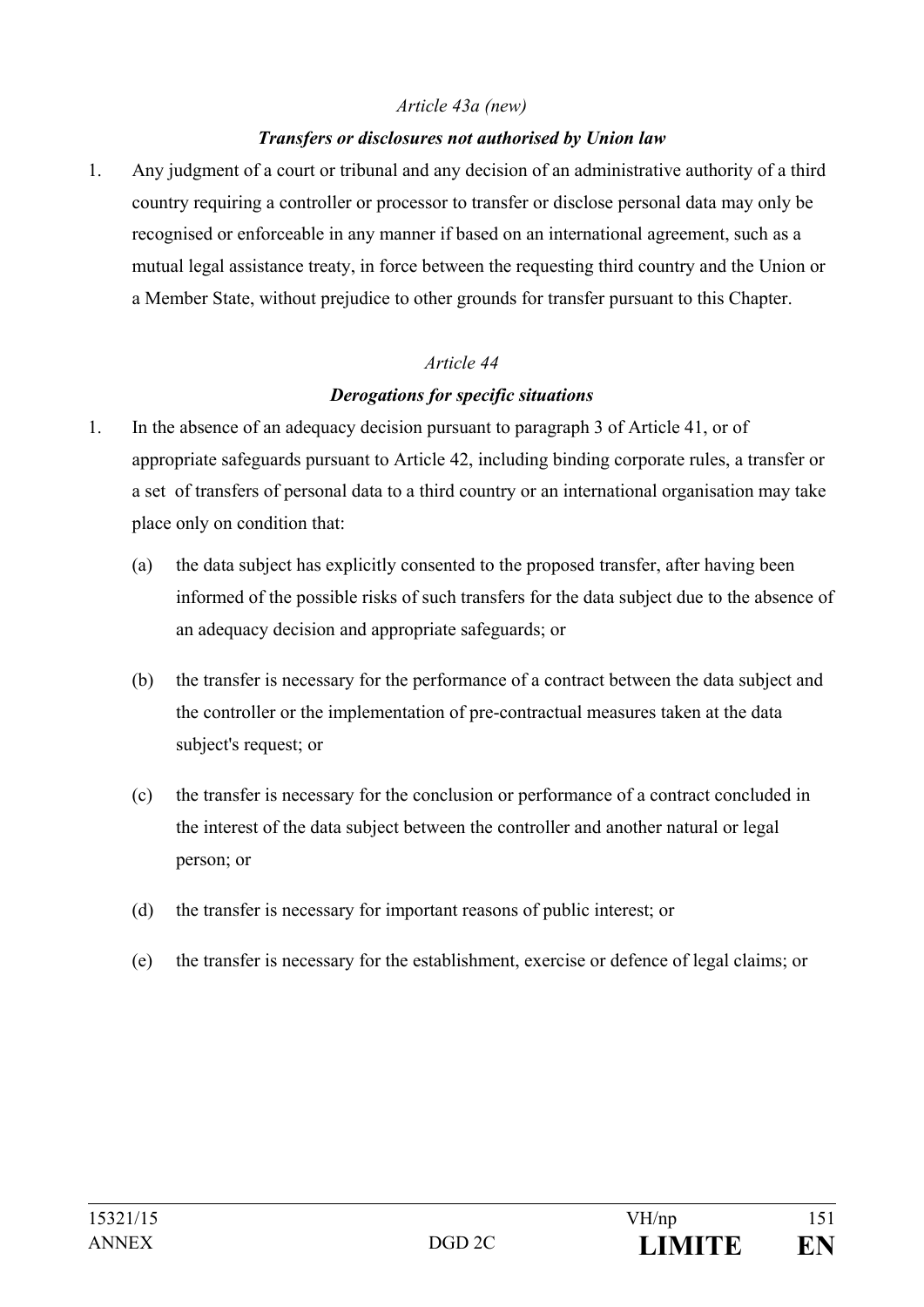- (f) the transfer is necessary in order to protect the vital interests of the data subject or of other persons, where the data subject is physically or legally incapable of giving consent; or
- (g) the transfer is made from a register which according to Union or Member State law is intended to provide information to the public and which is open to consultation either by the public in general or by any person who can demonstrate a legitimate interest, but only to the extent that the conditions laid down in Union or Member State law for consultation are fulfilled in the particular case; or
- (h) Where a transfer could not be based on a provision in Articles 41 or 42, including binding corporate rules, and none of the derogations for a specific situation pursuant to points (a) to (g) is applicable, a transfer to a third country or an international organisation may take place only if the transfer is not repetitive, concerns only a limited number of data subjects, is necessary for the purposes of compelling legitimate interests pursued by the controller which are not overridden by the interests or rights and freedoms of the data subject, where the controller has assessed all the circumstances surrounding the data transfer and based on this assessment adduced suitable safeguards with respect to the protection of personal data. The controller shall inform the supervisory authority of the transfer. The controller shall in addition to the information referred to in Article 14 and Article 14a, inform the data subject about the transfer and on the compelling legitimate interests pursued by the controller.
- 2. A transfer pursuant to point (g) of paragraph 1 shall not involve the entirety of the personal data or entire categories of the personal data contained in the register. When the register is intended for consultation by persons having a legitimate interest, the transfer shall be made only at the request of those persons or if they are to be the recipients.

 $3.$  (...)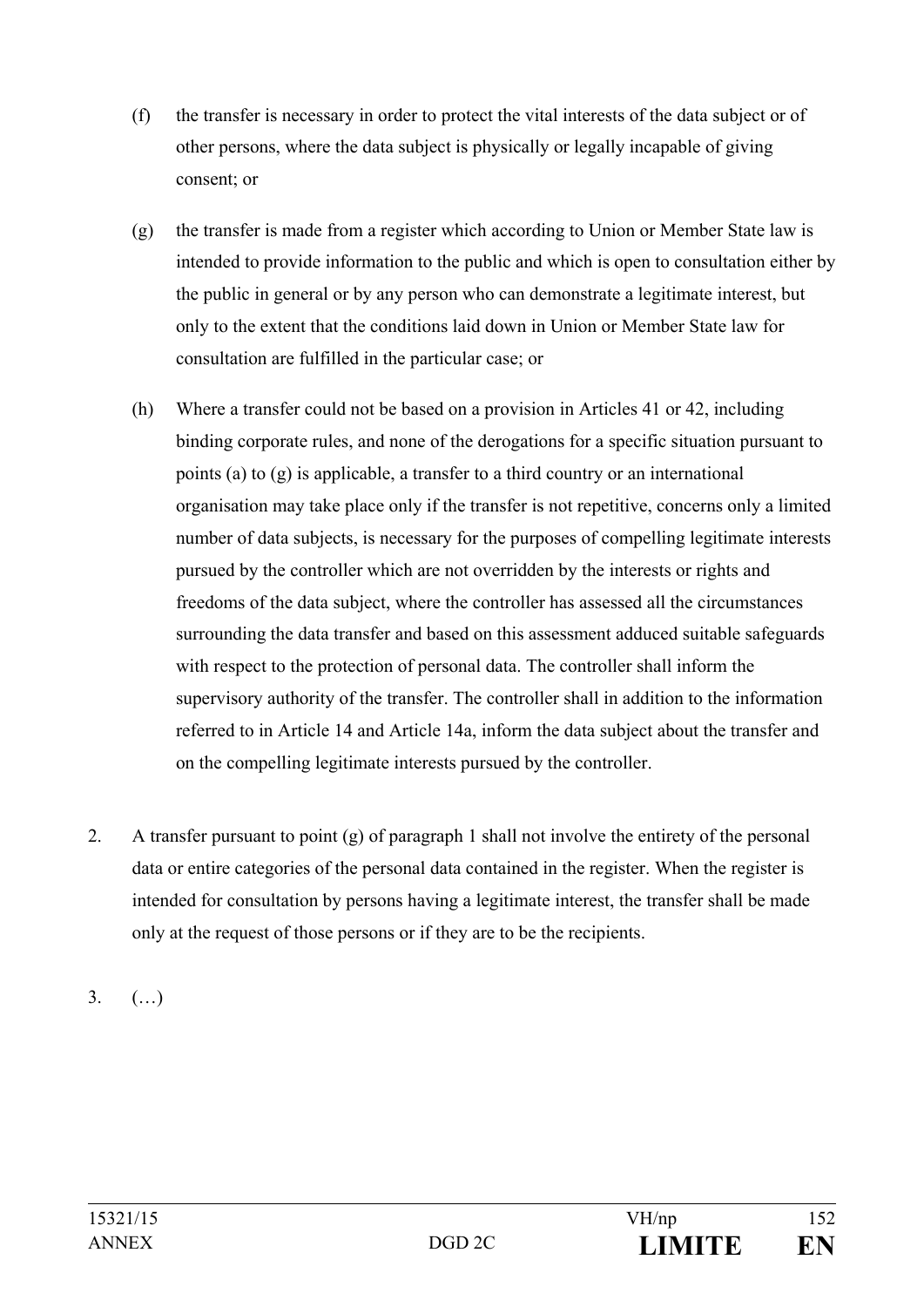- 4. Points (a), (b), (c) and (h) of paragraph 1 shall not apply to activities carried out by public authorities in the exercise of their public powers.
- 5. The public interest referred to in point (d) of paragraph 1 must be recognised in Union law or in the law of the Member State to which the controller is subject.
- 5a. In the absence of an adequacy decision, Union law or Member State law may, for important reasons of public interest, expressly set limits to the transfer of specific categories of personal data to a third country or an international organisation. Member States shall notify such provisions to the Commission.
- 6. The controller or processor shall document the assessment as well as the suitable safeguards referred to in point (h) of paragraph 1 in the records referred to in Article 28.
- 7. (…).

# *International co-operation for the protection of personal data*

- 1. In relation to third countries and international organisations, the Commission and supervisory authorities shall take appropriate steps to:
	- (a) develop international co-operation mechanisms to facilitate the effective enforcement of legislation for the protection of personal data;
	- (b) provide international mutual assistance in the enforcement of legislation for the protection of personal data, including through notification, complaint referral, investigative assistance and information exchange, subject to appropriate safeguards for the protection of personal data and other fundamental rights and freedoms;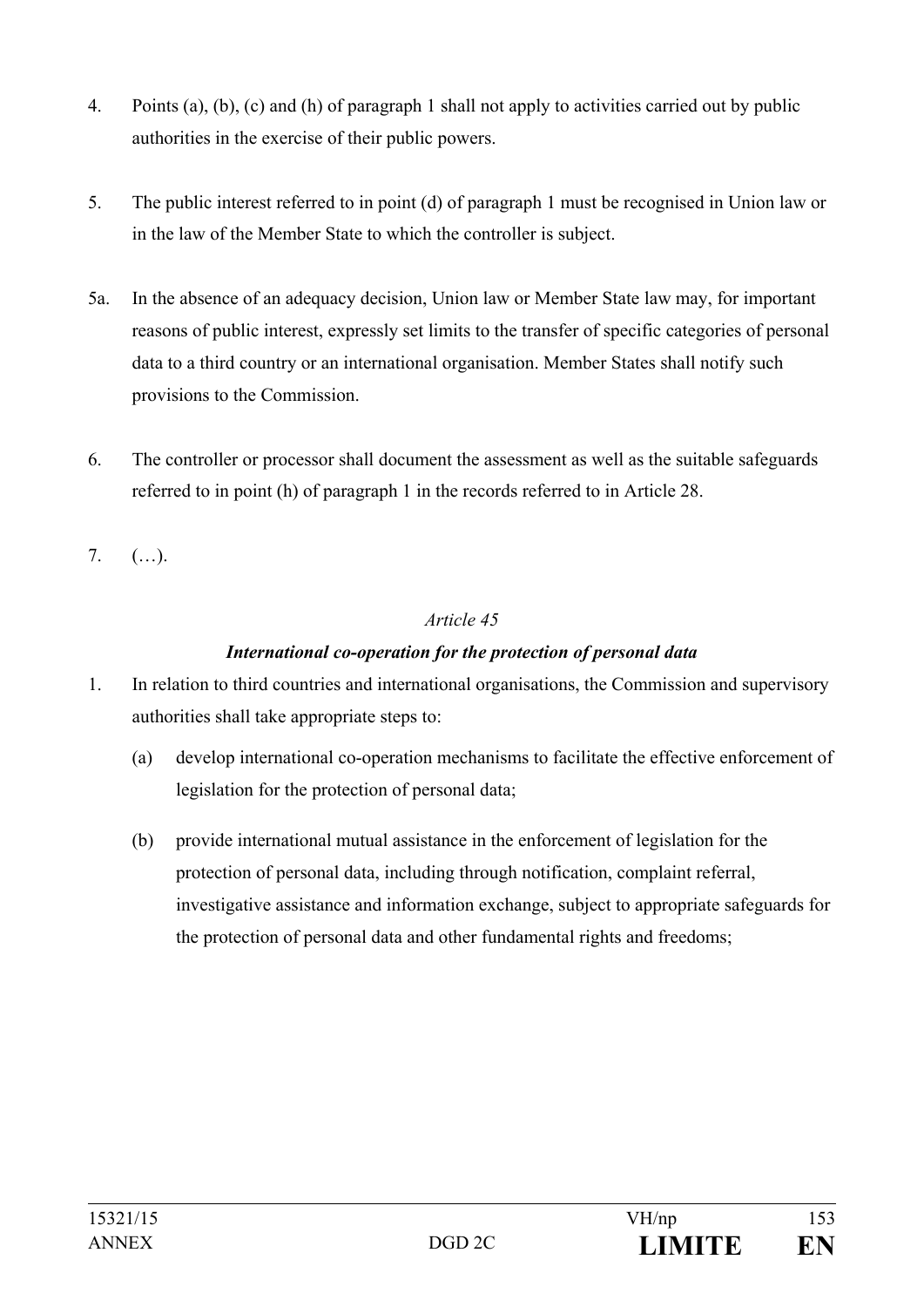- (c) engage relevant stakeholders in discussion and activities aimed at furthering international co-operation in the enforcement of legislation for the protection of personal data;
- (d) promote the exchange and documentation of personal data protection legislation and practice, including on jurisdictional conflicts with third countries.
- 2. (…)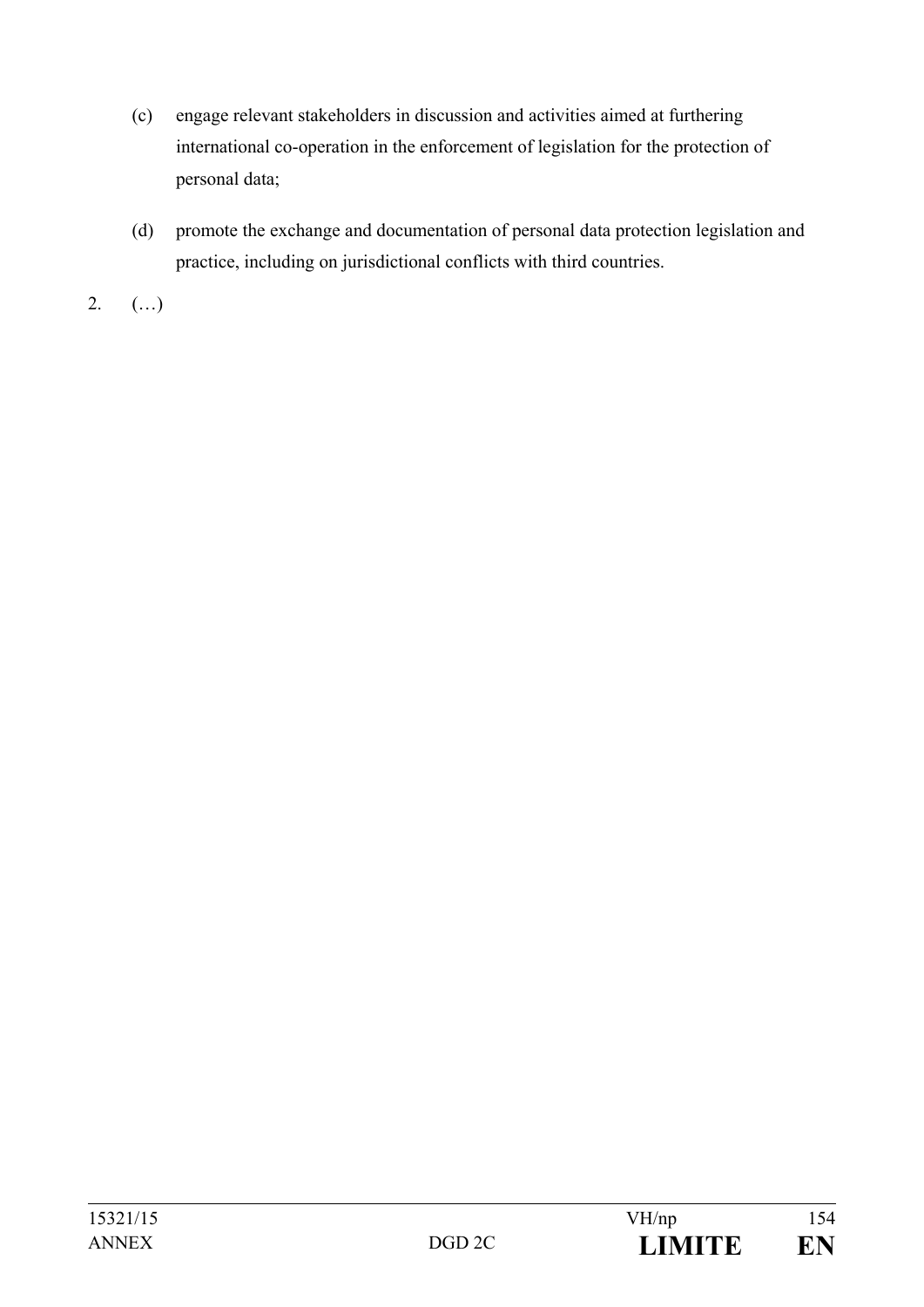# **CHAPTER VI INDEPENDENT SUPERVISORY AUTHORITIES**

# **SECTION 1**

### **INDEPENDENT STATUS**

### *Article 46*

### *Supervisory authority*

- 1. Each Member State shall provide that one or more independent public authorities are responsible for monitoring the application of this Regulation, in order to protect the fundamental rights and freedoms of natural persons in relation to the processing of their personal data and to facilitate the free flow of personal data within the Union.
- 1a. Each supervisory authority shall contribute to the consistent application of this Regulation throughout the Union. For this purpose, the supervisory authorities shall co-operate with each other and the Commission in accordance with Chapter VII.
- 2. Where in a Member State more than one supervisory authority are established, that Member State shall designate the supervisory authority which shall represent those authorities in the European Data Protection Board and shall set out the mechanism to ensure compliance by the other authorities with the rules relating to the consistency mechanism referred to in Article 57.
- 3. Each Member State shall notify to the Commission those provisions of its law which it adopts pursuant to this Chapter, by the date specified in Article 91(2) at the latest and, without delay, any subsequent amendment affecting them.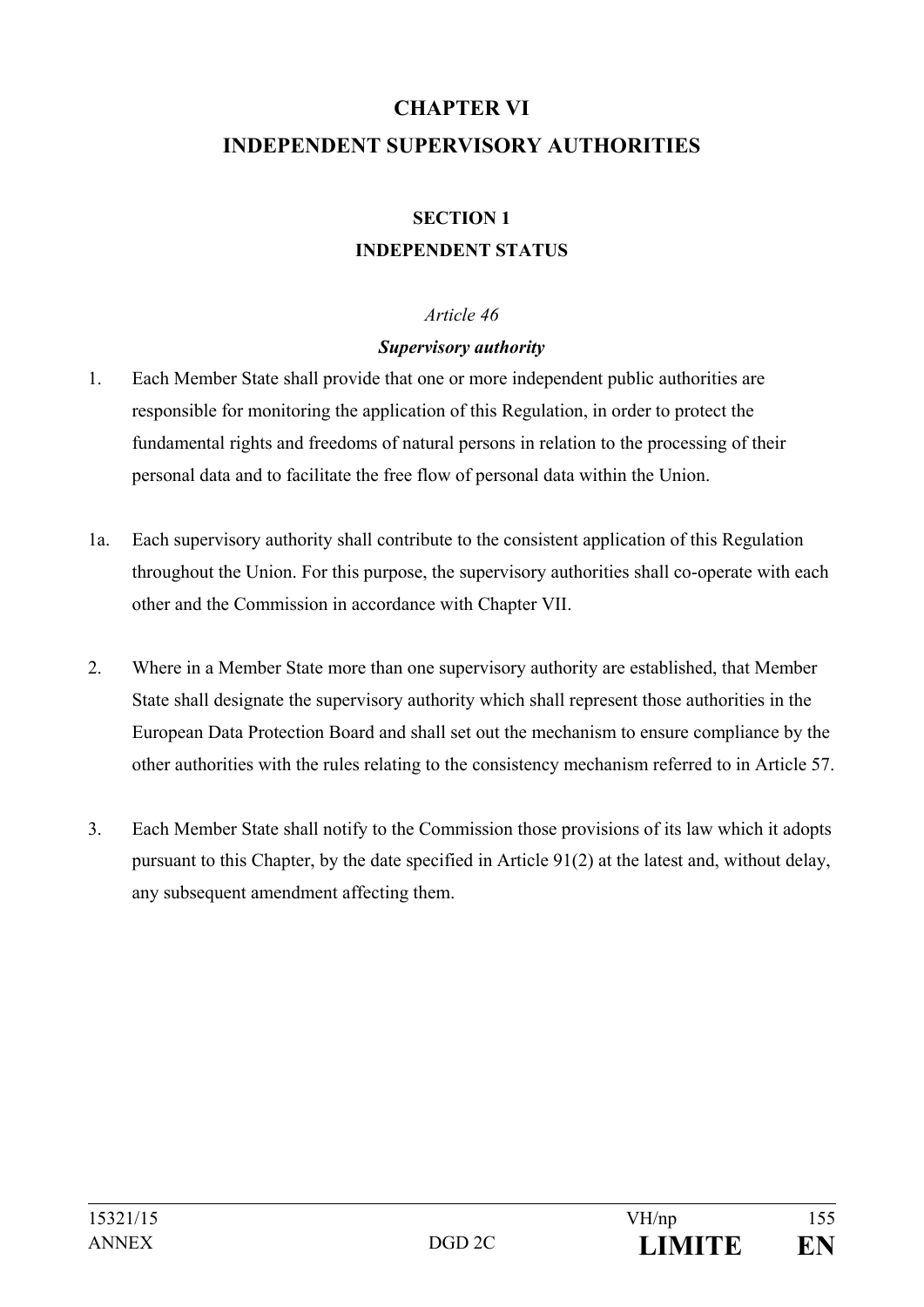# *Independence*

- 1. Each supervisory authority shall act with complete independence in performing the tasks and exercising the powers entrusted to it in accordance with this Regulation.
- 2. The member or members of each supervisory authority shall, in the performance of their tasks and exercise of their powers in accordance with this Regulation, remain free from external influence, whether direct or indirect and neither seek nor take instructions from anybody.
- 3. Members of the supervisory authority shall refrain from any action incompatible with their duties and shall not, during their term of office, engage in any incompatible occupation, whether gainful or not.
- 4. (…)
- 5. Each Member State shall ensure that each supervisory authority is provided with the human, technical and financial resources, premises and infrastructure necessary for the effective performance of its tasks and exercise of its powers, including those to be carried out in the context of mutual assistance, co-operation and participation in the European Data Protection Board.
- 6. Each Member State shall ensure that each supervisory authority chooses and has its own staff which shall be subject to the exclusive direction of the member or members of the supervisory authority.
- 7. Member States shall ensure that each supervisory authority is subject to financial control which shall not affect its independence. Member States shall ensure that each supervisory authority has separate, public, annual budgets, which may be part of the overall state or national budget.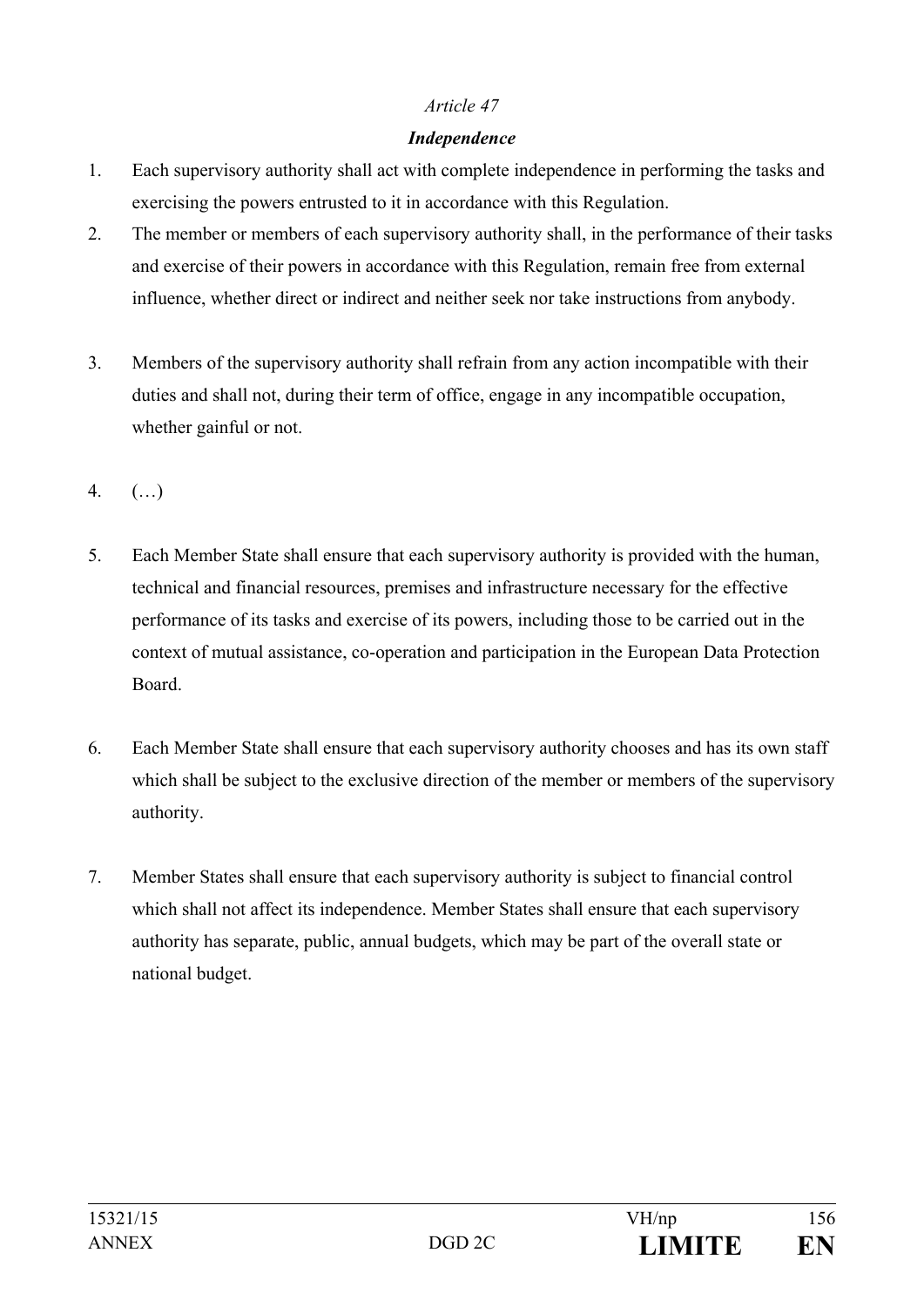# *General conditions for the members of the supervisory authority*

- 1. Member States shall provide that each member of a supervisory authority must be appointed by means of a transparent procedure either:
	- by the parliament; or
	- the government; or
	- the head of State of the Member State concerned; or
	- by an independent body entrusted by Member State law with the appointment.
- 2. The member or members shall have the qualifications, experience and skills, notably in the area of protection of personal data, required to perform their duties and exercise their powers.
- 3. The duties of a member shall end in the event of the expiry of the term of office, resignation or compulsory retirement in accordance with the law of the Member State concerned.
- 4. A member may only be dismissed in cases of serious misconduct or if the member no longer fulfils the conditions required for the performance of the duties.

# *Article 49*

# *Rules on the establishment of the supervisory authority*

- 1. Each Member State shall provide by law for:
	- (a) the establishment of each supervisory authority;
	- (b) the qualifications and eligibility conditions required to be appointed as member of each supervisory authority;
	- (c) the rules and procedures for the appointment of the members of each supervisory authority;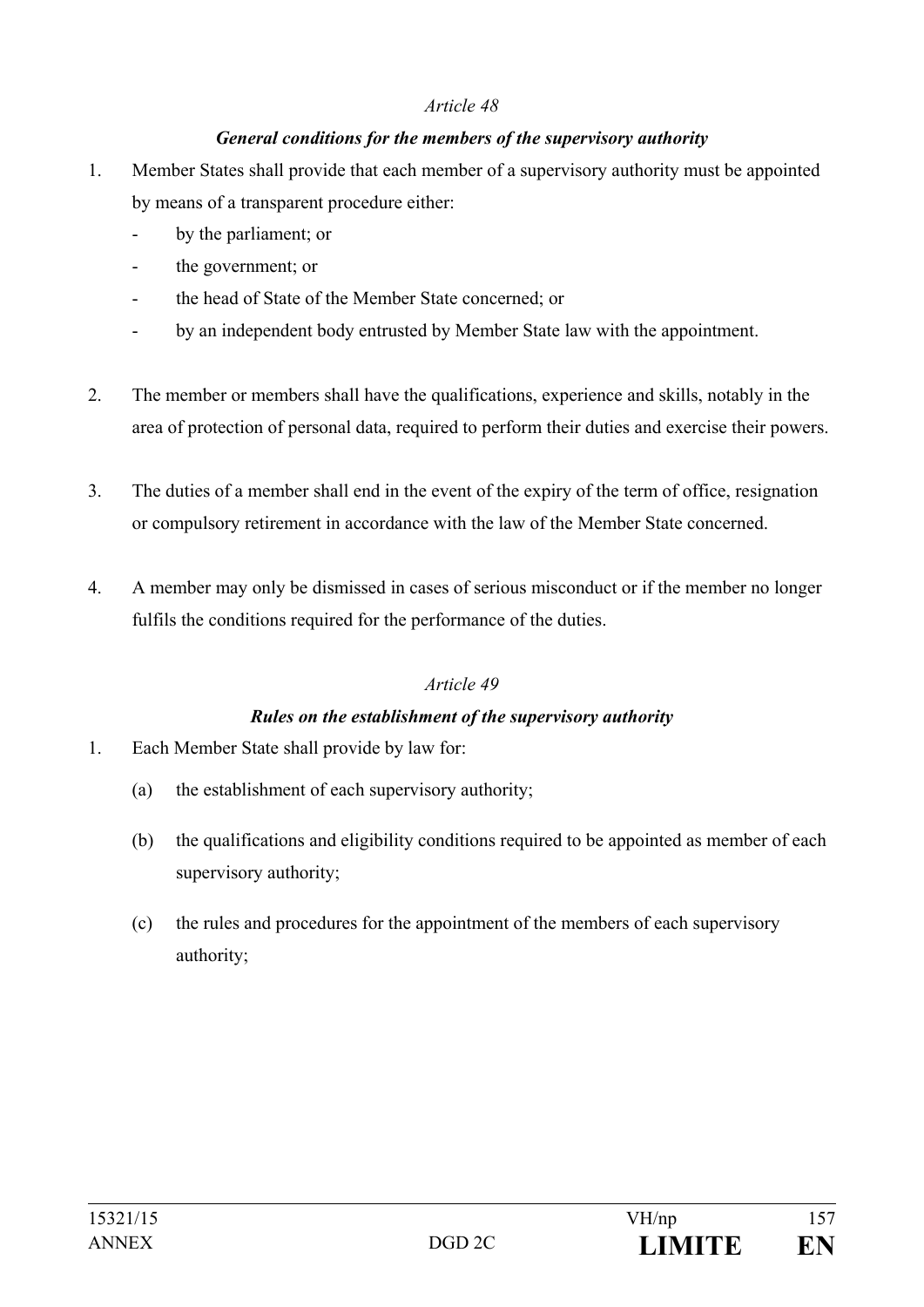- (d) the duration of the term of the member or members of each supervisory authority which shall not be less than four years, except for the first appointment after entry into force of this Regulation, part of which may take place for a shorter period where this is necessary to protect the independence of the supervisory authority by means of a staggered appointment procedure;
- (e) whether and, if so, for how many terms the member or members of each supervisory authority shall be eligible for reappointment;
- (f) the conditions governing the obligations of the member or members and staff of each supervisory authority, prohibitions on actions, occupations and benefits incompatible therewith during and after the term of office and rules governing the cessation of employment.
- $(g)$   $(...)$
- 2. The member or members and the staff of each supervisory authority shall, in accordance with Union or Member State law, be subject to a duty of professional secrecy both during and after their term of office, with regard to any confidential information which has come to their knowledge in the course of the performance of their tasks or exercise of their powers. During their term of office, this duty of professional secrecy shall in particular apply to reporting by individuals of infringements of this Regulation.

*Article 50 Professional secrecy* (…)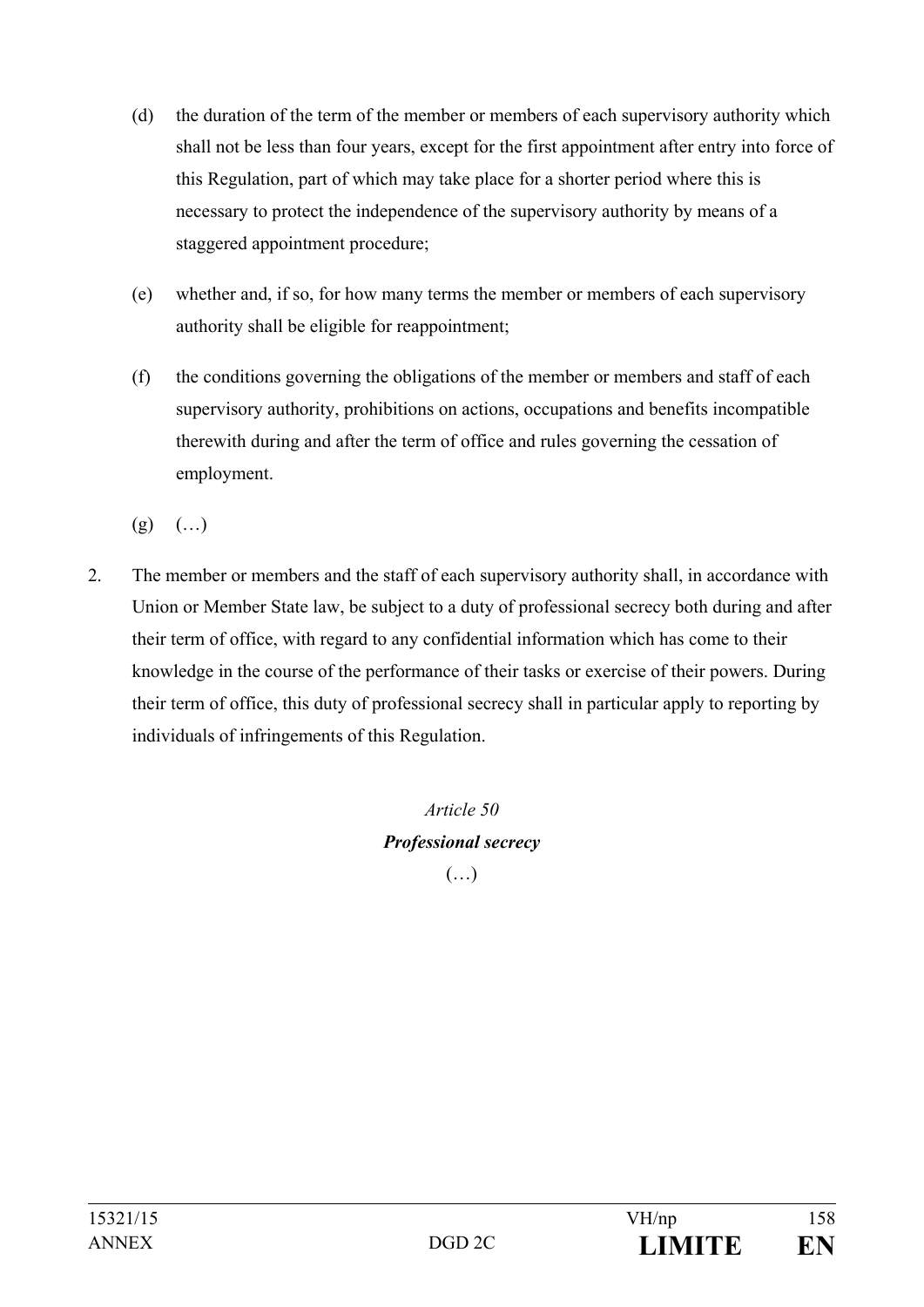# **SECTION 2 COMPETENCE, TASKS AND POWERS**

### *Article 51*

### *Competence*

- 1. Each supervisory authority shall be competent to perform the tasks and exercise the powers conferred on it in accordance with this Regulation on the territory of its own Member State.
- 2. Where the processing is carried out by public authorities or private bodies acting on the basis of points (c) or (e) of Article 6(1), the supervisory authority of the Member State concerned shall be competent. In such cases Article 51a does not apply.
- 3. Supervisory authorities shall not be competent to supervise processing operations of courts acting in their judicial capacity.

# *Article 51a*

# *Competence of the lead supervisory authority*

- 1. Without prejudice to Article 51, the supervisory authority of the main establishment or of the single establishment of the controller or processor shall be competent to act as lead supervisory authority for the cross-border processing of this controller or processor in accordance with the procedure provided in Article 54a.
- 2a. By derogation from paragraph 1, each supervisory authority shall be competent to deal with a complaint lodged with it or to deal with a possible infringement of this Regulation, if the subject matter relates only to an establishment in its Member State or substantially affects data subjects only in its Member State.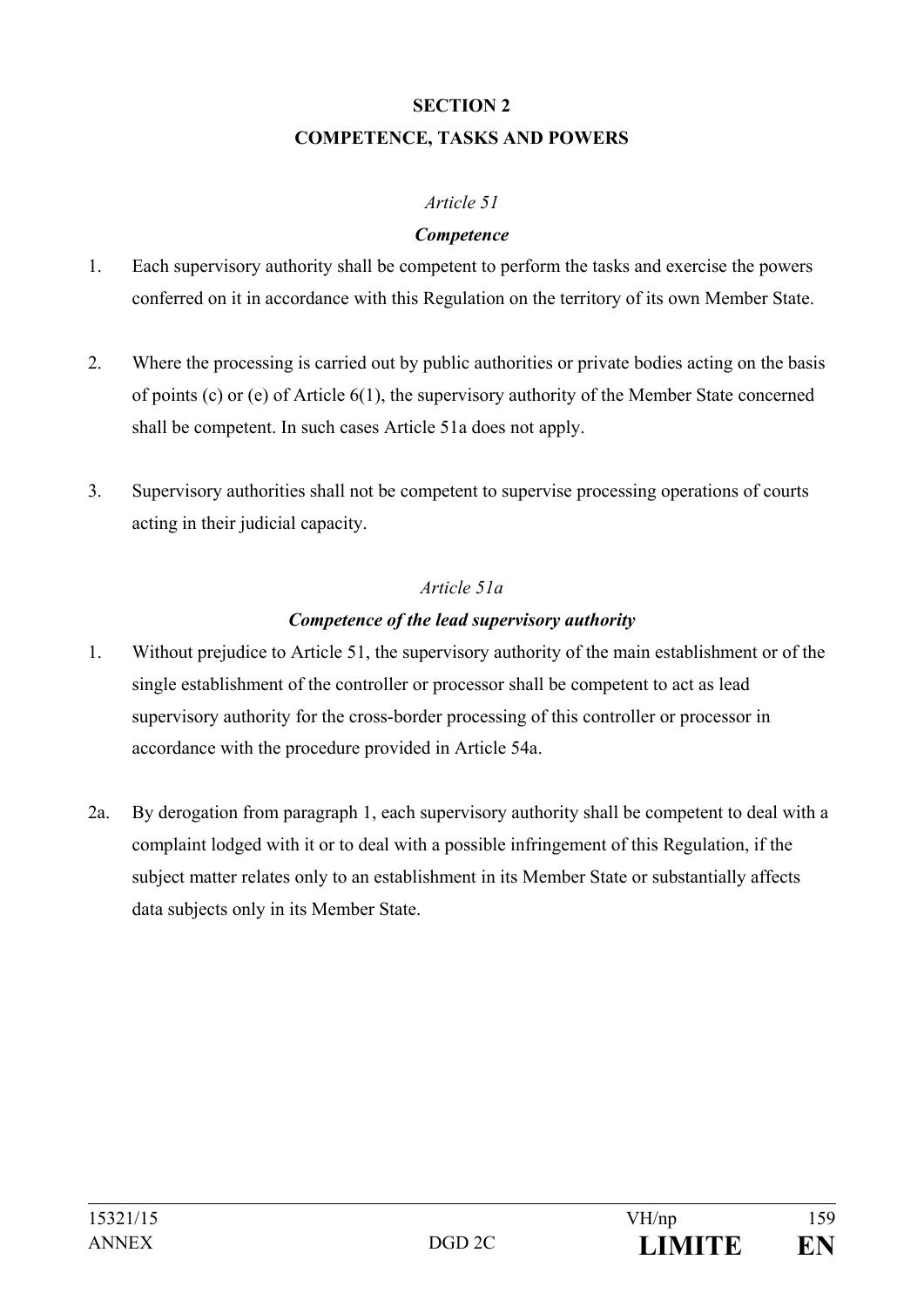- 2b. In the cases referred to in paragraph 2a, the supervisory authority shall inform the lead supervisory authority without delay on this matter. Within a period of three weeks after being informed the lead supervisory authority shall decide whether or not it will deal with the case in accordance with the procedure provided in Article 54a, taking into account whether or not there is an establishment of the controller or processor in the Member State of which the supervisory authority informed it.
- 2c. Where the lead supervisory authority decides to deal with the case, the procedure provided in Article 54a shall apply. The supervisory authority which informed the lead supervisory authority may submit to the lead supervisory authority a draft for a decision. The lead supervisory authority shall take utmost account of that draft when preparing the draft decision referred to in paragraph 2 of Article 54a.
- 2d. In case the lead supervisory authority decides not to deal with it, the supervisory authority which informed the lead supervisory authority shall deal with the case according to Articles 55 and 56.
- 3. The lead supervisory authority shall be the sole interlocutor of the controller or processor for the cross-border processing of that controller or processor.

### *Tasks*

- 1. Without prejudice to other tasks set out under this Regulation, each supervisory authority shall on its territory:
	- (a) monitor and enforce the application of this Regulation;
	- (aa) promote public awareness and understanding of the risks, rules, safeguards and rights in relation to the processing of personal data. Activities addressed specifically to children shall receive specific attention;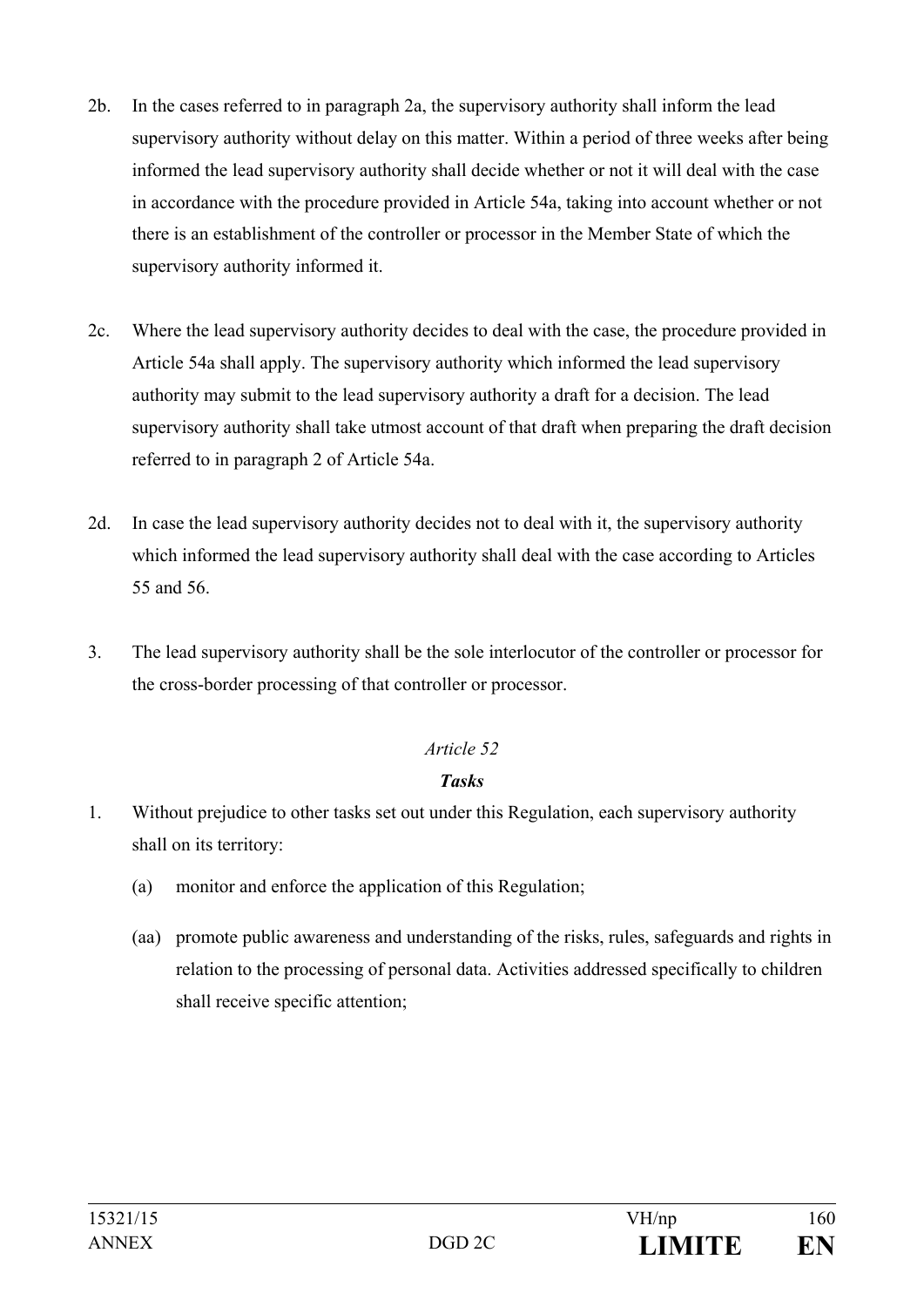- (ab) advise, in accordance with national law, the national parliament, the government, and other institutions and bodies on legislative and administrative measures relating to the protection of individuals' rights and freedoms with regard to the processing of personal data;
- (ac) promote the awareness of controllers and processors of their obligations under this Regulation;
- (ad) upon request, provide information to any data subject concerning the exercise of their rights under this Regulation and, if appropriate, co-operate with the supervisory authorities in other Member States to this end;
- (b) deal with complaints lodged by a data subject, or by a body, organisation or association in accordance with Article 76, and investigate, to the extent appropriate, the subject matter of the complaint and inform the complainant of the progress and the outcome of the investigation within a reasonable period, in particular if further investigation or coordination with another supervisory authority is necessary;
- (c) cooperate with, including sharing information and provide mutual assistance to other supervisory authorities with a view to ensuring the consistency of application and enforcement of this Regulation;
- (d) conduct investigations on the application of this Regulation, including on the basis of information received from another supervisory authority or other public authority;
- (e) monitor relevant developments, insofar as they have an impact on the protection of personal data, in particular the development of information and communication technologies and commercial practices;
- (f) adopt standard contractual clauses referred to in Article 26(2c) and 42(2)(c);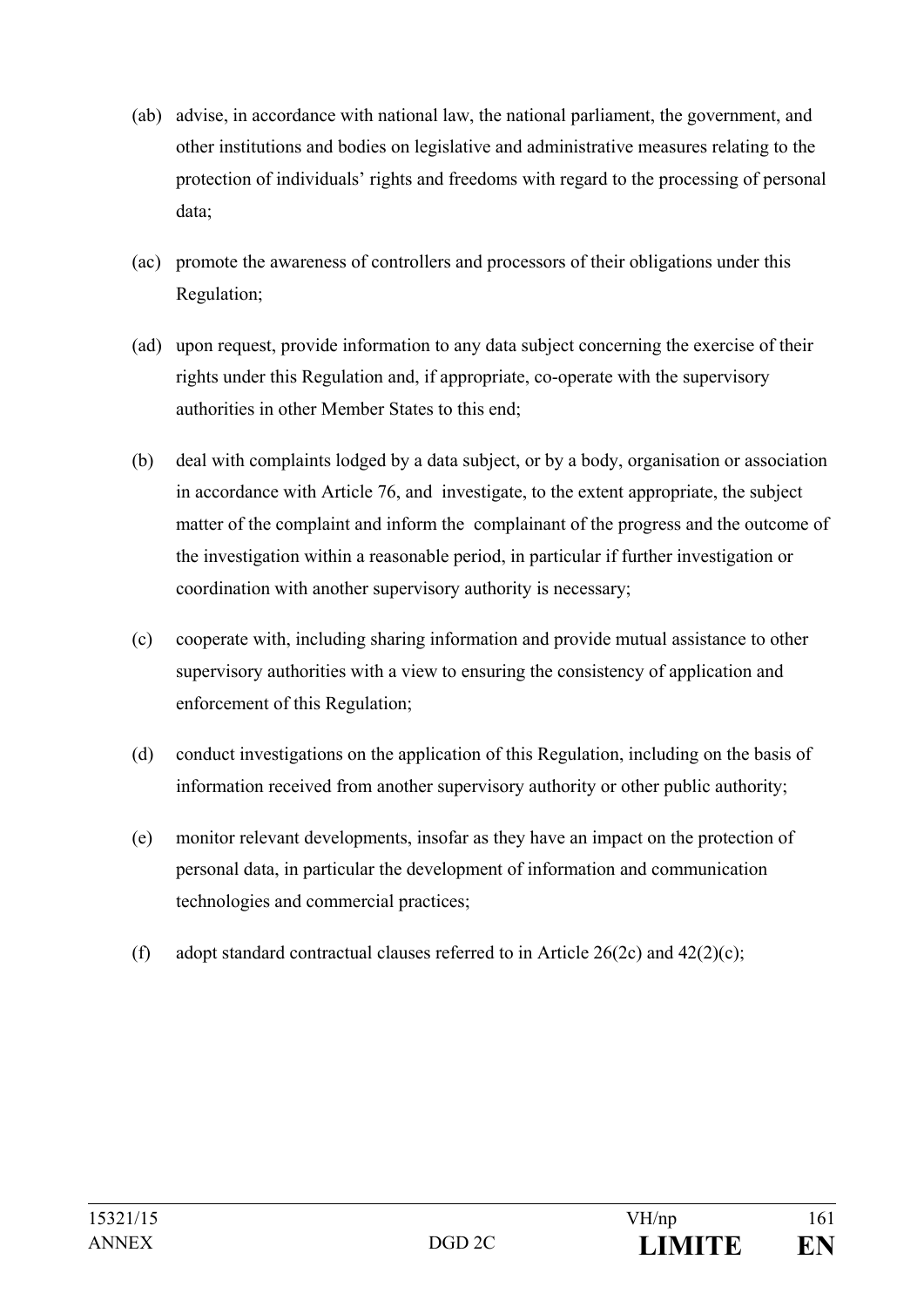- (fa) establish and maintain a list in relation to the requirement for data protection impact assessment pursuant to Article 33(2a);
- (g) give advice on the processing operations referred to in Article  $34(3)$ ;
- (ga) encourage the drawing up of codes of conduct pursuant to Article 38 and give an opinion and approve such codes of conduct which provide sufficient safeguards, pursuant to Article 38 (2);
- (gb) encourage the establishment of data protection certification mechanisms and of data protection seals and marks pursuant to Article 39(1), and approve the criteria of certification pursuant to Article 39 (2a);
- (gc) where applicable, carry out a periodic review of certifications issued in accordance with Article 39(4);
- (h) draft and publish the criteria for accreditation of a body for monitoring codes of conduct pursuant to Article 38 a and of a certification body pursuant to Article 39a;
- (ha) conduct the accreditation of a body for monitoring codes of conduct pursuant to Article 38a and of a certification body pursuant to Article 39a;
- (hb) authorise contractual clauses and provisions referred to in Article 42(2a);
- (i) approve binding corporate rules pursuant to Article 43;
- (j) contribute to the activities of the European Data Protection Board;
- (jb) to keep internal records of breaches of this Regulation and of measures taken, in particular warnings issued and sanctions imposed;
- (k) fulfil any other tasks related to the protection of personal data.
- 2. (…)
- 3. (…)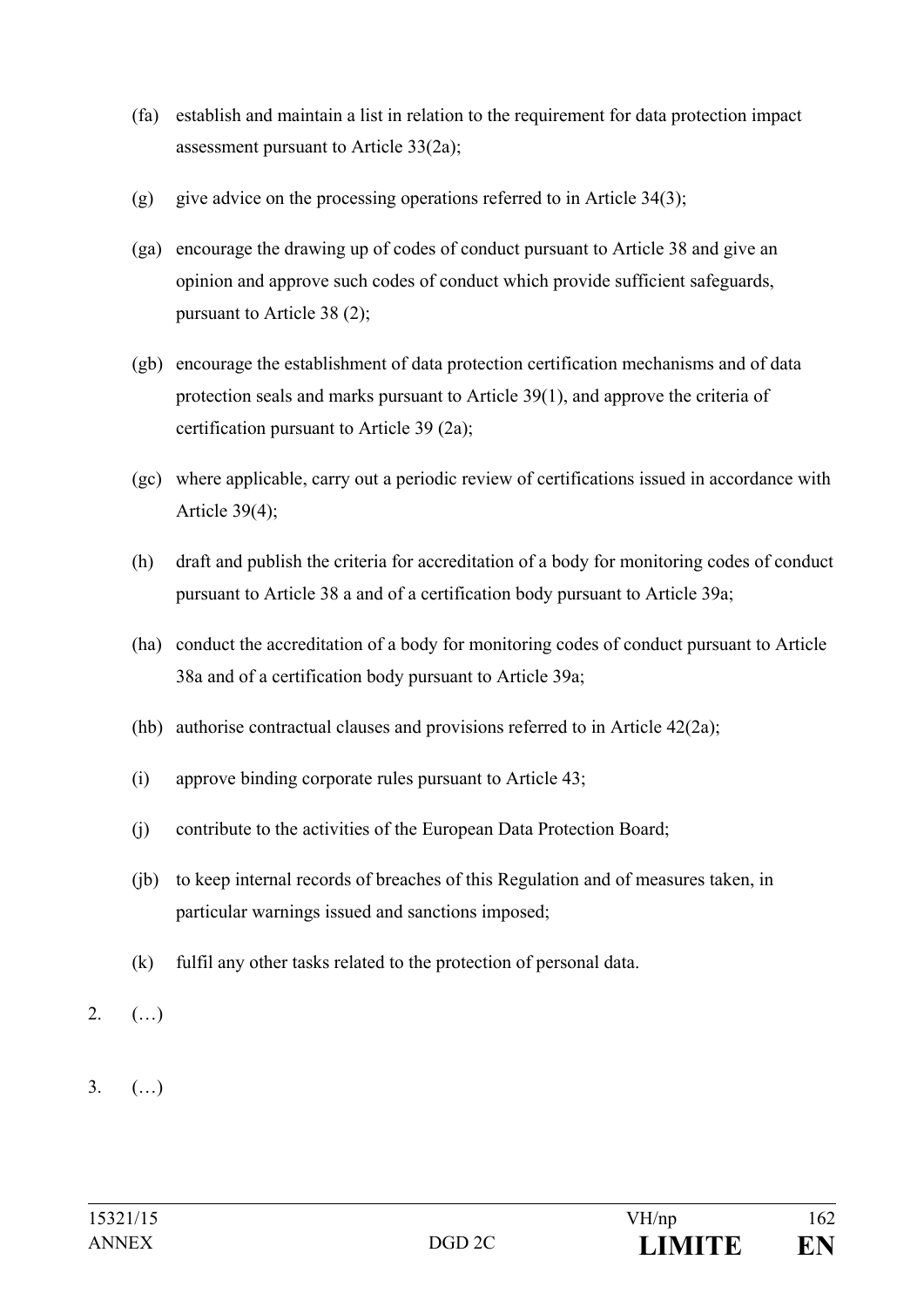- 4. Each supervisory authority shall facilitate the submission of complaints referred to in point (b) of paragraph 1, by measures such as a complaint submission form, which can be completed also electronically, without excluding other means of communication.
- 5. The performance of the tasks of each supervisory authority shall be free of charge for the data subject and for the data protection officer, if any.
- 6. Where requests are manifestly unfounded or excessive, in particular because of their repetitive character, the supervisory authority may charge a reasonable fee based on administrative costs, or refuse to act on the request. The supervisory authority shall bear the burden of demonstrating the manifestly unfounded or excessive character of the request.

# *Powers*

- 1. Each supervisory authority shall have the following investigative powers:
	- (a) to order the controller and the processor, and, where applicable, the controller's or the processor's representative to provide any information it requires for the performance of its tasks;
	- (aa) to carry out investigations in the form of data protection audits;
	- (ab) to carry out a review on certifications issued pursuant to Article 39(4);
	- (b)  $( ...)$
	- $(c)$   $(...)$
	- (d) to notify the controller or the processor of an alleged infringement of this Regulation;
	- (da) to obtain, from the controller and the processor, access to all personal data and to all information necessary for the performance of its tasks;
	- (db) to obtain access to any premises of the controller and the processor, including to any data processing equipment and means, in conformity with Union law or Member State procedural law.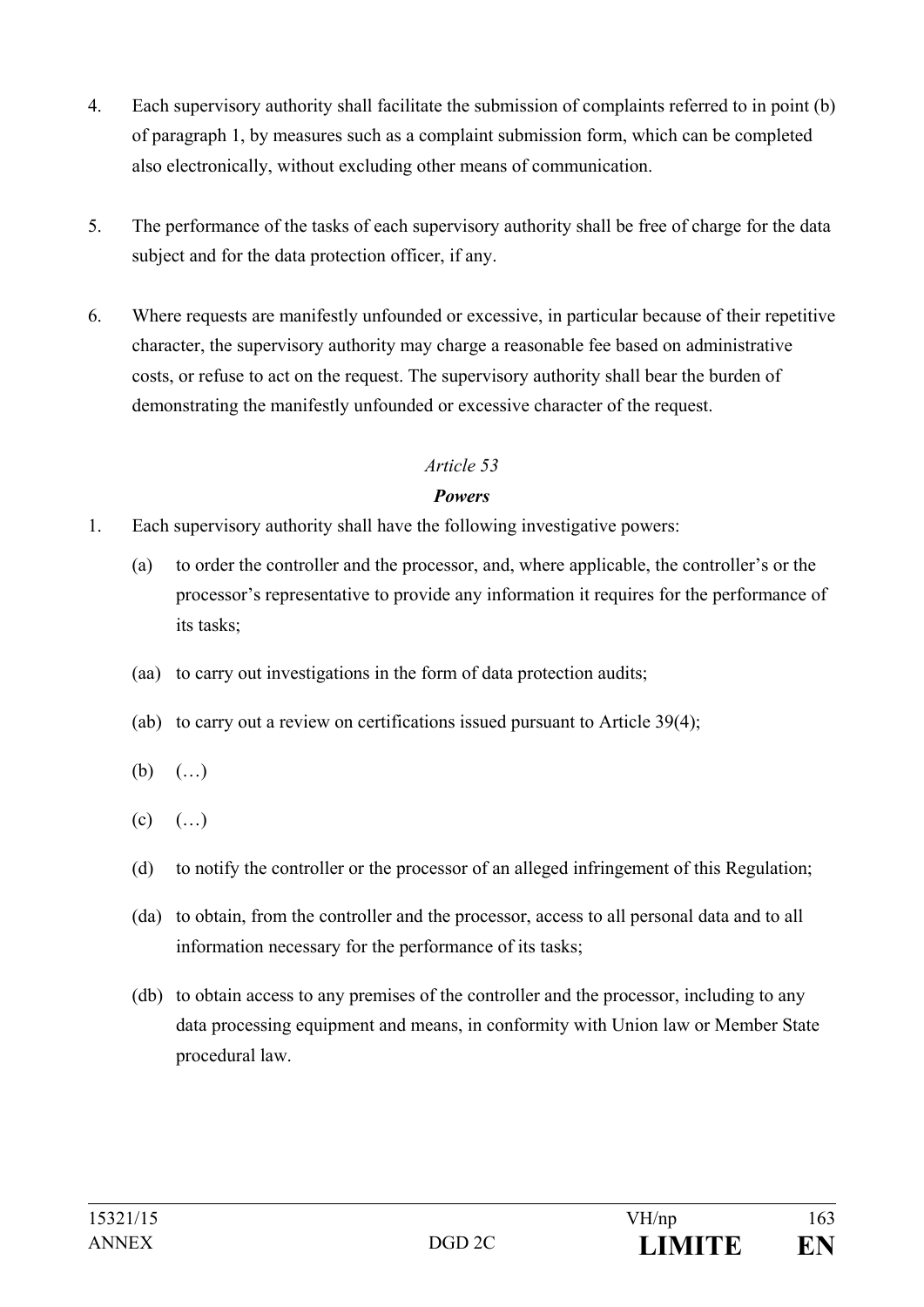- 1b. Each supervisory authority shall have the following corrective powers:
	- (a) to issue warnings to a controller or processor that intended processing operations are likely to infringe provisions of this Regulation;
	- (b) to issue reprimands to a controller or a processor where processing operations have infringed provisions of this Regulation;
	- (ca) to order the controller or the processor to comply with the data subject's requests to exercise his or her rights pursuant to this Regulation;
	- (d) to order the controller or processor to bring processing operations into compliance with the provisions of this Regulation, where appropriate, in a specified manner and within a specified period;
	- (da) to order the controller to communicate a personal data breach to the data subject;
	- (e) to impose a temporary or definitive limitation including a ban on processing;
	- (f) to order the rectification, restriction or erasure of data pursuant to Articles 16, 17 and 17a and the notification of such actions to recipients to whom the data have been disclosed pursuant to Articles 17(2a) and 17b;
	- (fa) (new) to withdraw a certification or to order the certification body to withdraw a certification issued pursuant to Article 39 and 39a, or to order the certification body not to issue certification if the requirements for the certification are not or no longer met;
	- (g) to impose an administrative fine pursuant to Articles 79, in addition to, or instead of measures referred to in this paragraph, depending on the circumstances of each individual case;
	- (h) to order the suspension of data flows to a recipient in a third country or to an international organisation.
	- $(i)$   $(...)$
	- $(i)$   $(...)$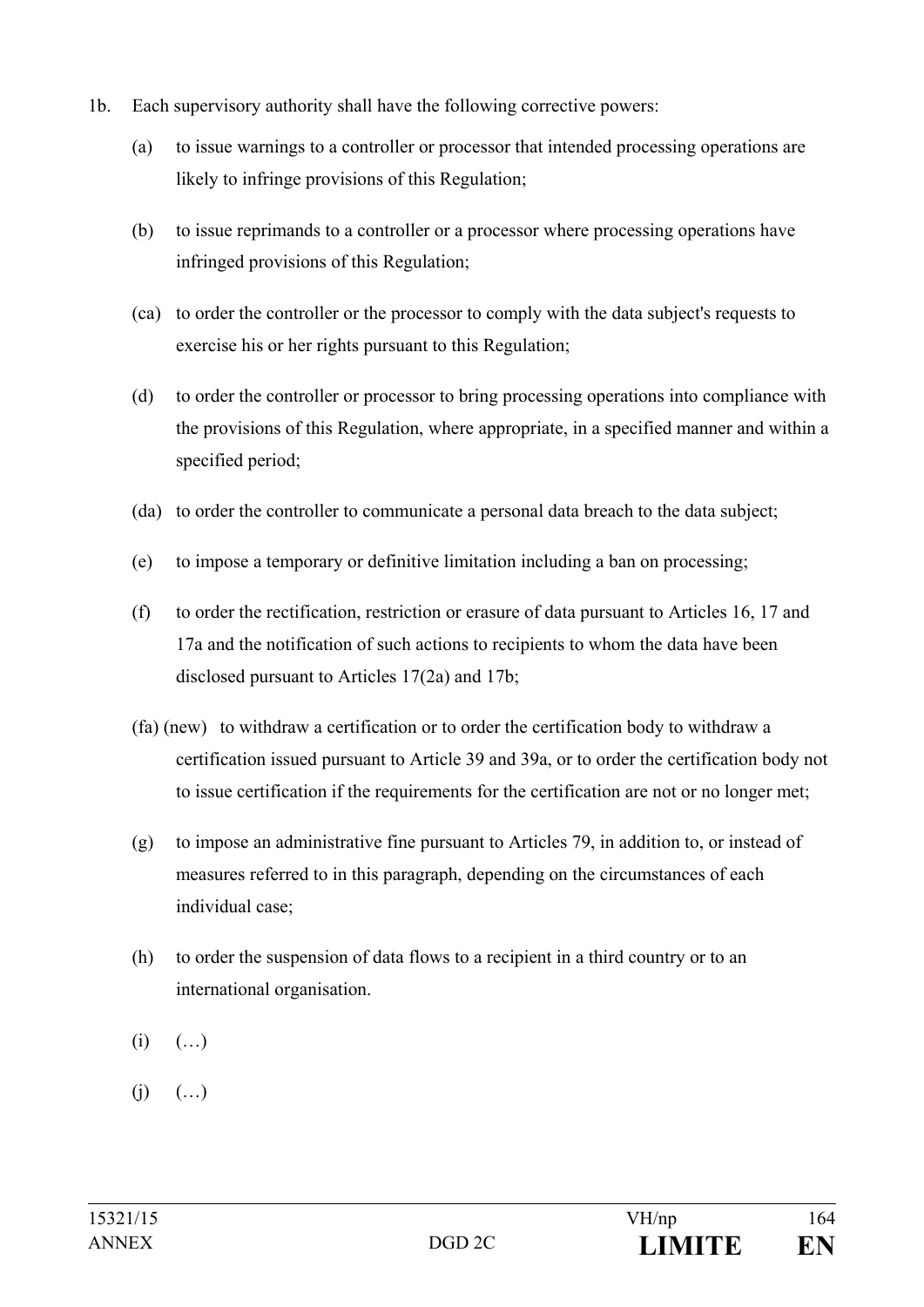- 1c. Each supervisory authority shall have the following authorisation and advisory powers:
	- (a) to advise the controller in accordance with the prior consultation procedure referred to in Article 34;
	- (aa) to issue, on its own initiative or on request, opinions to the national parliament, the Member State government or, in accordance with national law, to other institutions and bodies as well as to the public on any issue related to the protection of personal data;
	- (ab) to authorise processing referred to in Article 34(7a), if the law of the Member State requires such prior authorisation;
	- (ac) to issue an opinion and approve draft codes of conduct pursuant to Article 38(2);
	- (ad) to accredit certification bodies pursuant to Article 39a;
	- (ae) to issue certifications and approve criteria of certification in accordance with Article 39(2a);
	- (b) to adopt standard data protection clauses referred to in Article 26(2c) and in point (c) of Article 42(2);
	- (c) to authorise contractual clauses referred to in point (a) of Article  $42(2a)$ ;
	- (ca) to authorise administrative agreements referred to in point (d) of Article 42(2a);
	- (d) to approve binding corporate rules pursuant to Article 43.
- 2. The exercise of the powers conferred on the supervisory authority pursuant to this Article shall be subject to appropriate safeguards, including effective judicial remedy and due process, set out in Union and Member State law in accordance with the Charter of Fundamental Rights of the European Union.
- 3. Each Member State shall provide by law that its supervisory authority shall have the power to bring infringements of this Regulation to the attention of the judicial authorities and where appropriate, to commence or engage otherwise in legal proceedings, in order to enforce the provisions of this Regulation.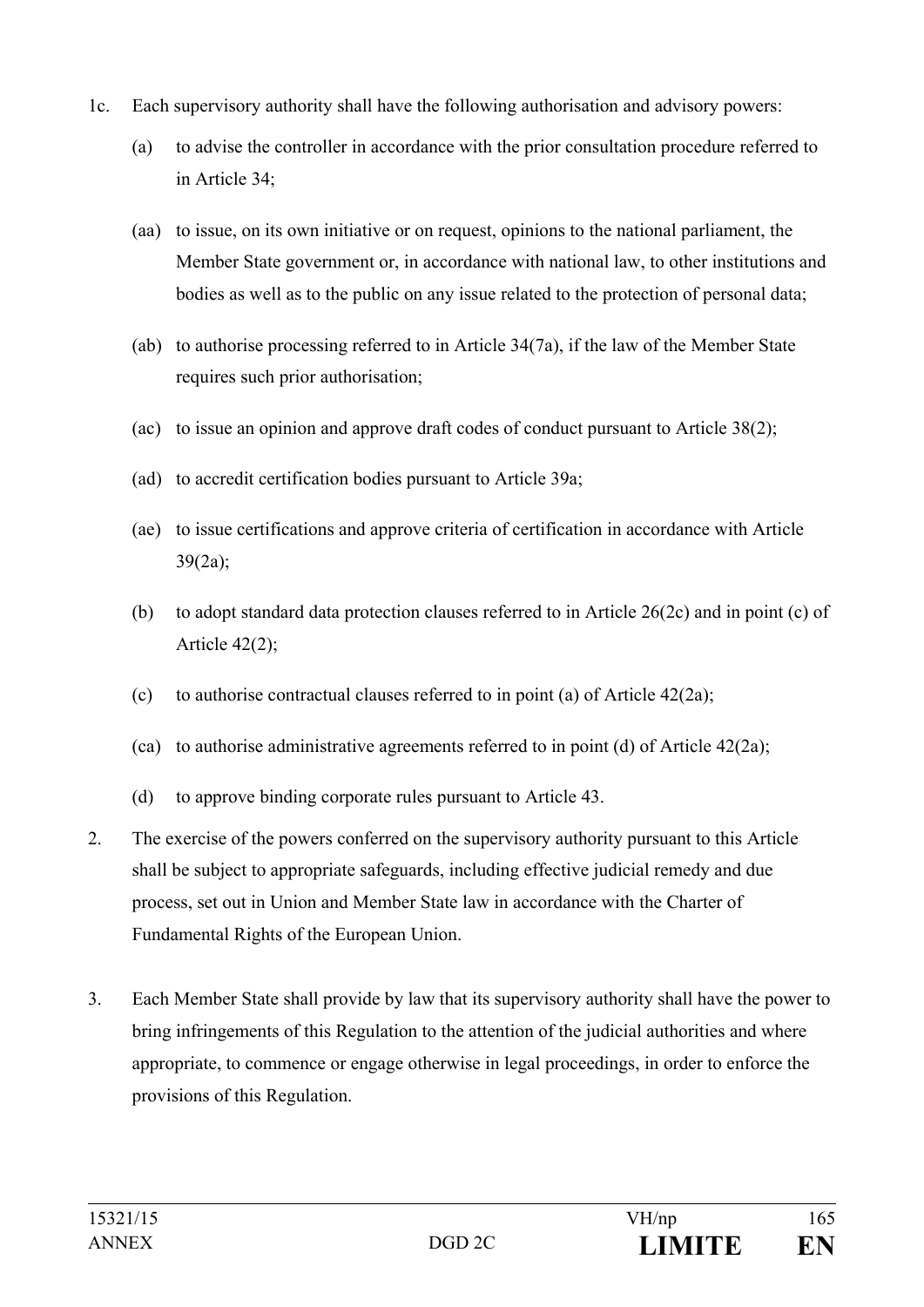4. Each Member State may provide by law that its supervisory authority shall have additional powers than those referred to in paragraphs 1, 1b and 1c. These exercise of these powers shall not impair the effective functioning of the provisions of Chapter VII.

# *Article 54*

# *Activity Report*

Each supervisory authority shall draw up an annual report on its activities, which may include a list of types of notified breaches and types of imposed sanctions. The report shall be transmitted to the national Parliament, the government and other authorities as designated by national law. It shall be made available to the public, the Commission and the European Data Protection Board.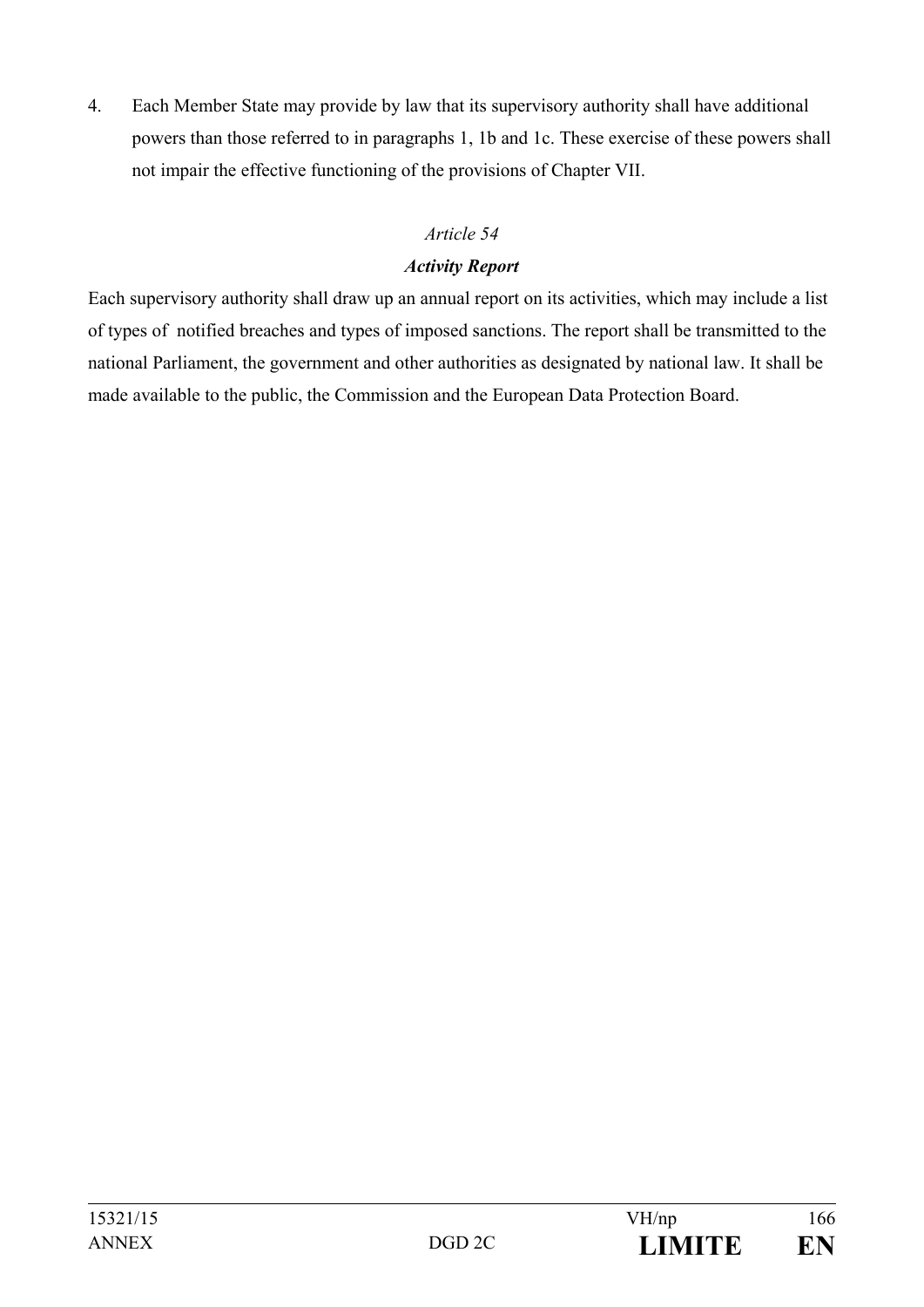# **CHAPTER VII CO-OPERATION AND CONSISTENCY**

# **SECTION 1 CO-OPERATION**

### *Article 54a*

### *Cooperation between the lead supervisory authority and other concerned supervisory authorities*

- 1. The lead supervisory authority shall cooperate with the other concerned supervisory authorities in accordance with this article in an endeavour to reach consensus. The lead supervisory authority and the concerned supervisory authorities shall exchange all relevant information with each other.
- 1a. The lead supervisory authority may request at any time other concerned supervisory authorities to provide mutual assistance pursuant to Article 55 and may conduct joint operations pursuant to Article 56, in particular for carrying out investigations or for monitoring the implementation of a measure concerning a controller or processor established in another Member State.
- 2. The lead supervisory authority shall, without delay communicate the relevant information on the matter to the other concerned supervisory authorities. It shall without delay submit a draft decision to the other concerned supervisory authorities for their opinion and take due account of their views.
- 3. Where any of the other concerned supervisory authorities within a period of four weeks after having been consulted in accordance with paragraph 2, expresses a relevant and reasoned objection to the draft decision, the lead supervisory authority shall, if it does not follow the objection or is of the opinion it is not relevant and reasoned, submit the matter to the consistency mechanism referred to in Article 57.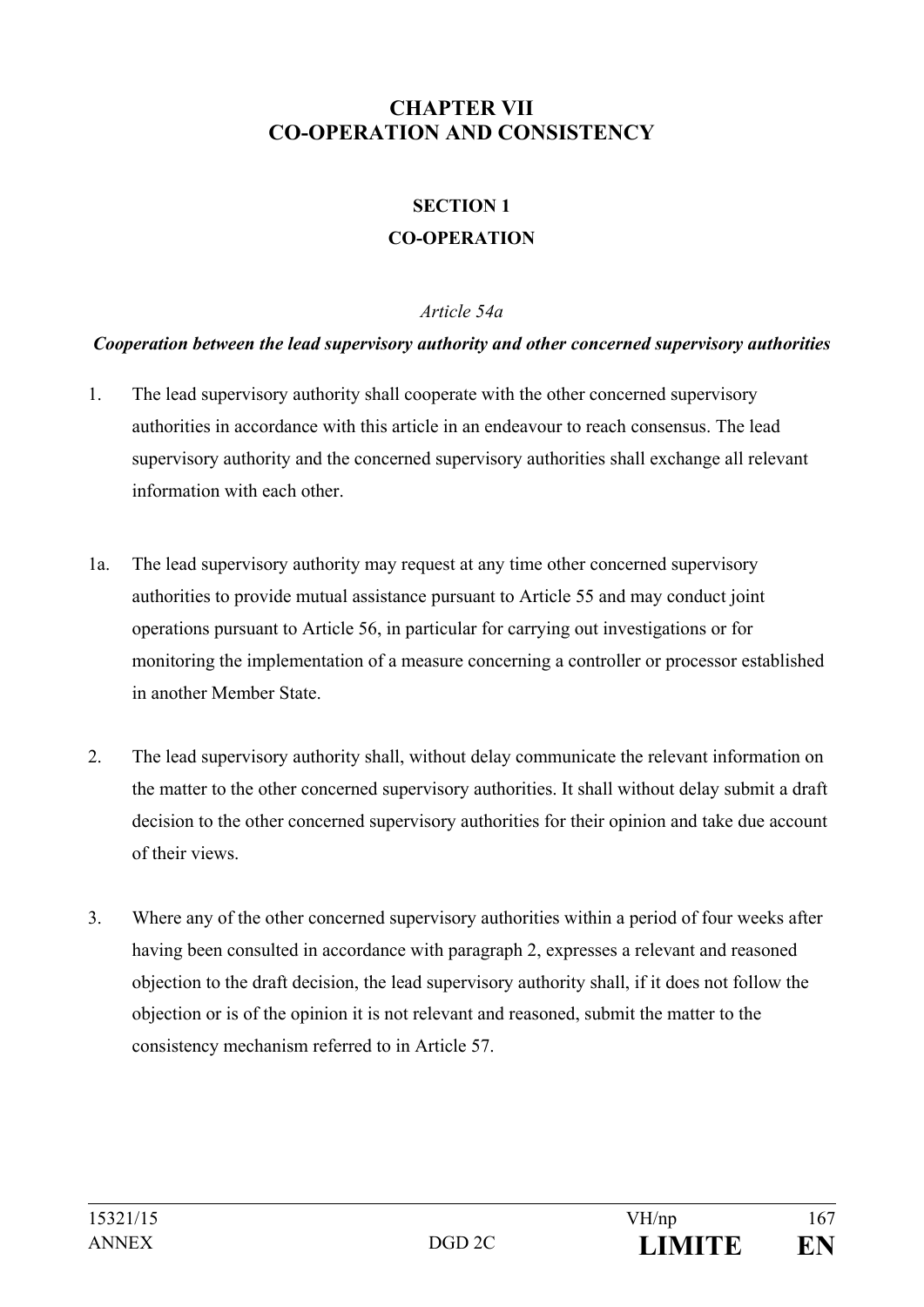- 3a. Where the lead supervisory authority intends to follow the objection made, it shall submit to the other concerned supervisory authorities a revised draft decision for their opinion. This revised draft decision shall be subject to the procedure referred to in paragraph 3 within a period of two weeks.
- 4. Where none of the other concerned supervisory authorities has objected to the draft decision submitted by the lead supervisory authority within the period referred to in paragraphs 3 and 3a, the lead supervisory authority and the concerned supervisory authorities shall be deemed to be in agreement with this draft decision and shall be bound by it.
- 4a. The lead supervisory authority shall adopt and notify the decision to the main establishment or single establishment of the controller or processor, as the case may be and inform the other concerned supervisory authorities and the European Data Protection Board of the decision in question including a summary of the relevant facts and grounds. The supervisory authority to which a complaint has been lodged shall inform the complainant on the decision.
- 4b. By derogation from paragraph 4a, where a complaint is dismissed or rejected, the supervisory authority to which the complaint was lodged shall adopt the decision and notify it to the complainant and shall inform the controller thereof.
- 4bb. Where the lead supervisory authority and the concerned supervisory authorities are in agreement to dismiss or reject parts of a complaint and to act on other parts of that complaint, a separate decision shall be adopted for each of those parts of the matter.The lead supervisory authority shall adopt the decision for the part concerning actions in relation to the controller and notify it to the main establishment or single establishment of the controller or processor on the territory of its Member State and shall inform the complainant thereof, while the supervisory authority of the complainant shall adopt the decision for the part concerning dismissal or rejection of that complaint and notify it on that complainant and shall inform the controller or processor thereof.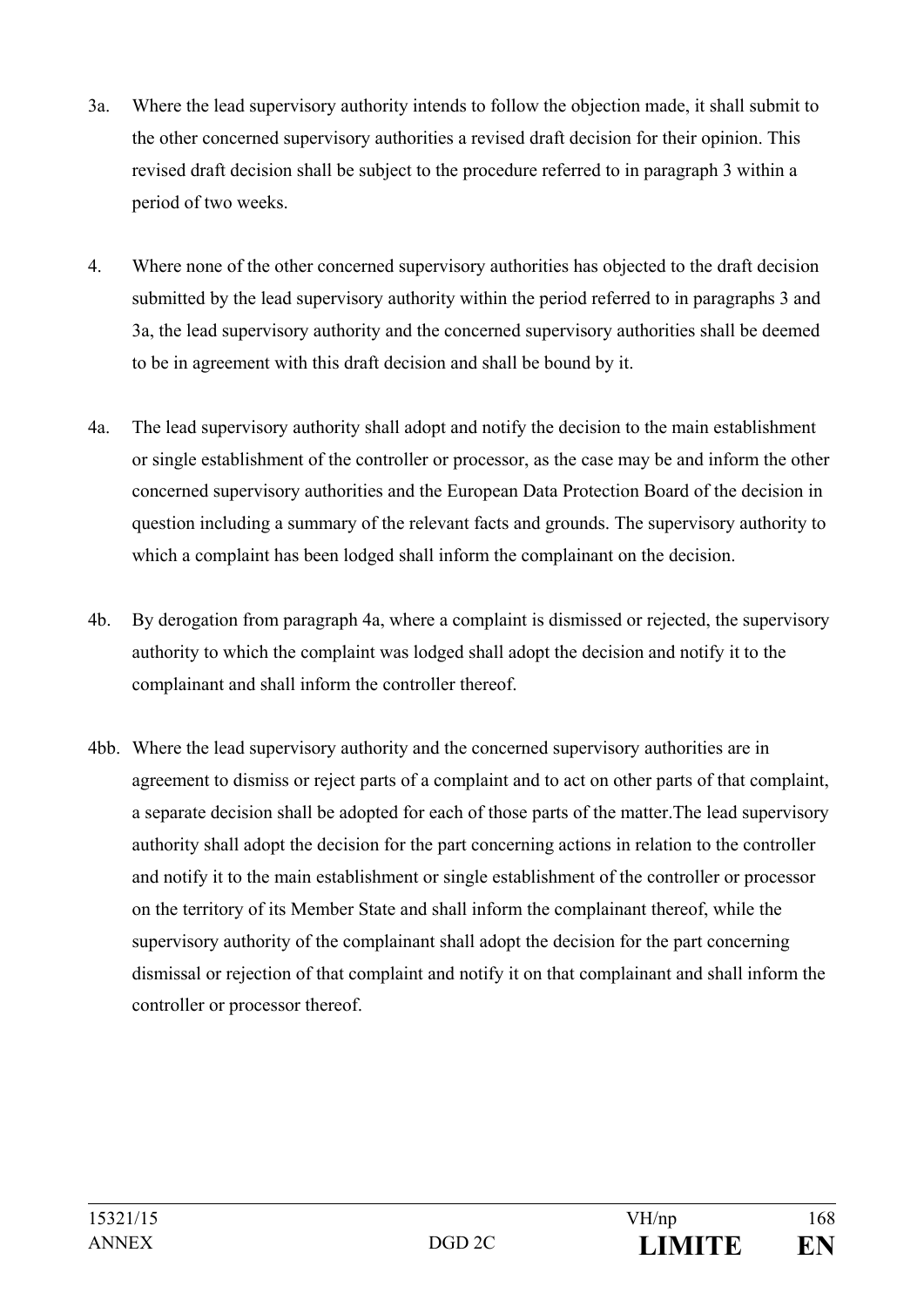- 4c. After being notified of the decision of the lead supervisory authority pursuant to paragraph 4a and 4bb, the controller or processor shall take the necessary measures to ensure compliance with the decision as regards the processing activities in the context of all its establishments in the Union. The controller or processor shall notify the measures taken for complying with the decision to the lead supervisory authority, which shall inform the other concerned supervisory authorities.
- 4d. Where, in exceptional circumstances, a supervisory authority concerned has reasons to consider that there is an urgent need to act in order to protect the interests of data subjects, the urgency procedure referred to in Article 61 shall apply.
- 5. The lead supervisory authority and the other concerned supervisory authorities shall supply the information required under this Article to each other by electronic means, using a standardised format.

# *Mutual assistance*

- 1. Supervisory authorities shall provide each other with relevant information and mutual assistance in order to implement and apply this Regulation in a consistent manner, and shall put in place measures for effective co-operation with one another. Mutual assistance shall cover, in particular, information requests and supervisory measures, such as requests to carry out prior authorisations and consultations, inspections and investigations.
- 2. Each supervisory authority shall take all appropriate measures required to reply to the request of another supervisory authority without undue delay and no later than one month after having received the request. Such measures may include, in particular, the transmission of relevant information on the conduct of an investigation.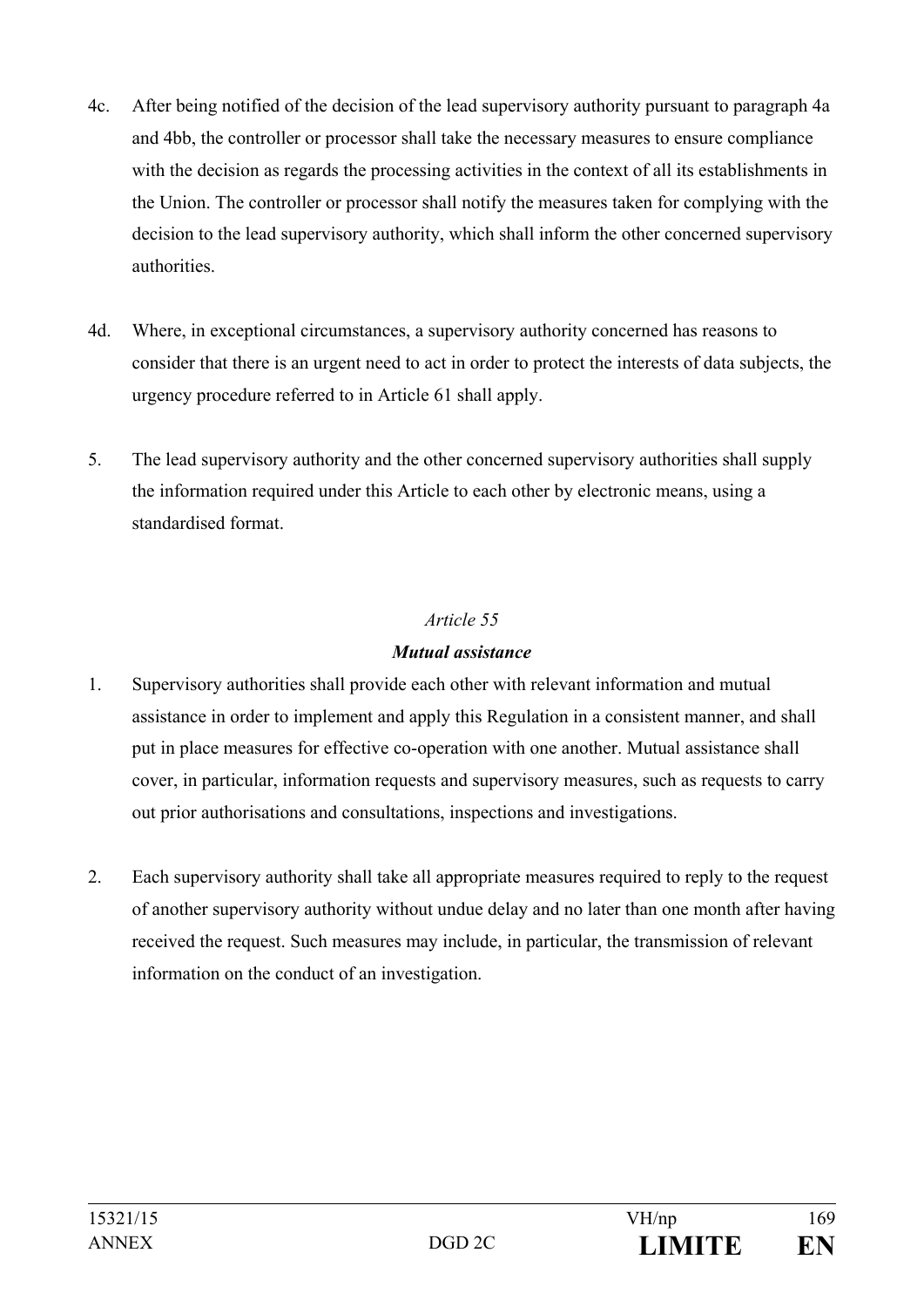- 3. The request for assistance shall contain all the necessary information, including the purpose of the request and reasons for the request. Information exchanged shall be used only for the purpose for which it was requested.
- 4. A supervisory authority to which a request for assistance is addressed may not refuse to comply with it unless:
	- (a) it is not competent for the subject-matter of the request or for the measures it is requested to execute; or
	- (b) compliance with the request would be incompatible with the provisions of this Regulation or with Union or Member State law to which the supervisory authority receiving the request is subject.
- 5. The requested supervisory authority shall inform the requesting supervisory authority of the results or, as the case may be, of the progress or the measures taken in order to respond to the request. In cases of a refusal under paragraph 4, it shall explain its reasons for refusing the request.
- 6. Supervisory authorities shall, as a rule, supply the information requested by other supervisory authorities by electronic means, using a standardised format.
- 7. No fee shall be charged for any action taken following a request for mutual assistance. Supervisory authorities may agree with other supervisory authorities rules for indemnification by other supervisory authorities for specific expenditure arising from the provision of mutual assistance in exceptional circumstances.
- 8. Where a supervisory authority does not provide the information referred to in paragraph 5 within one month of receiving the request of another supervisory authority, the requesting supervisory authorit*y* may adopt a provisional measure on the territory of its Member State in accordance with Article 51(1). In this case, the urgent need to act under Article 61(1) shall be presumed to be met and require an urgent binding decision from the European Data Protection Board pursuant to Article 61(2).
- 9. (…)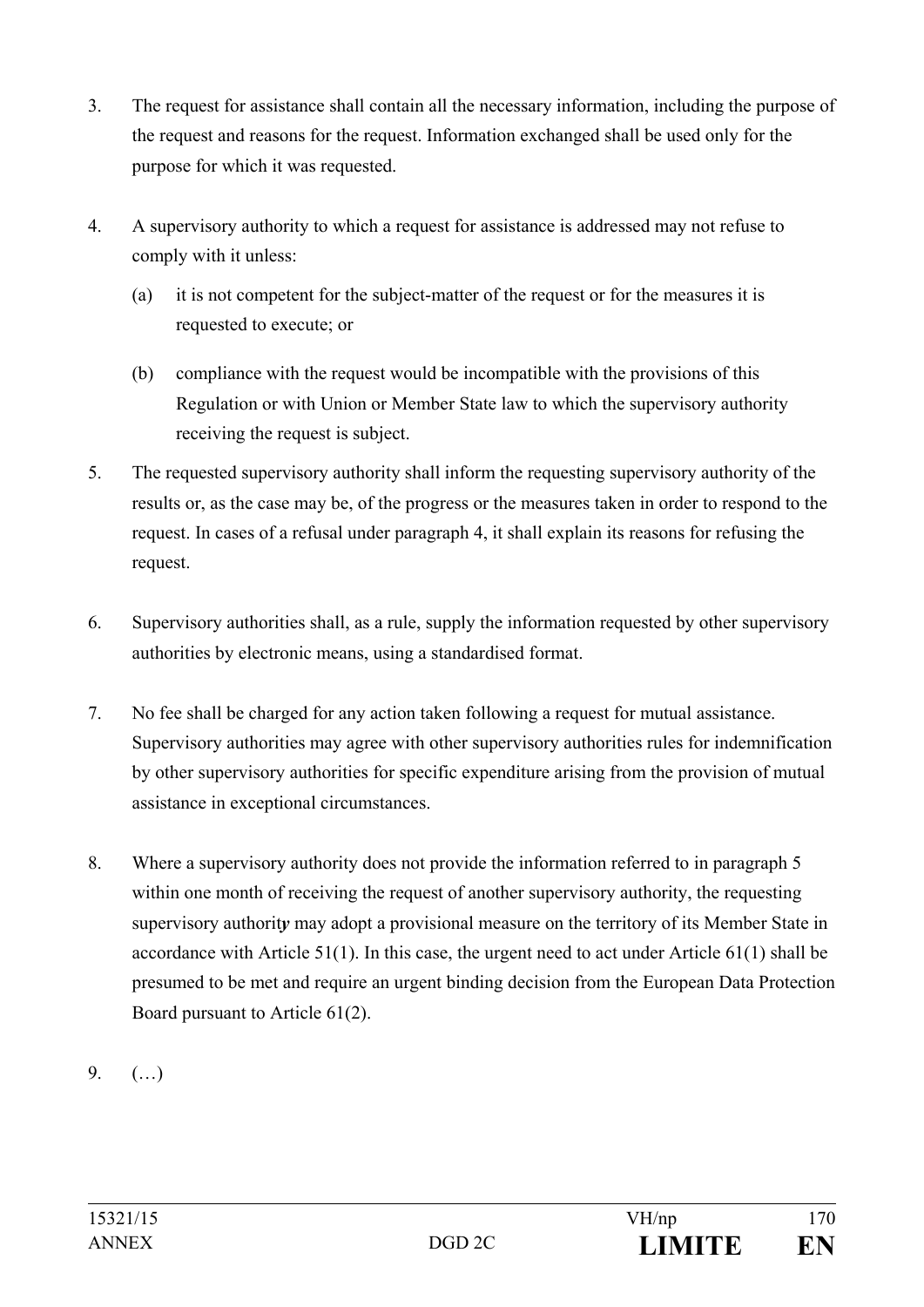10. The Commission may specify the format and procedures for mutual assistance referred to in this article and the arrangements for the exchange of information by electronic means between supervisory authorities, and between supervisory authorities and the European Data Protection Board, in particular the standardised format referred to in paragraph 6. Those implementing acts shall be adopted in accordance with the examination procedure referred to in Article 87(2).

### *Article 56*

### *Joint operations of supervisory authorities*

- 1. The supervisory authorities shall, where appropriate, conduct joint operations including joint investigations and joint enforcement measures in which members or staff from other Member States' supervisory authorities are involved.
- 2. In cases where the controller or processor has establishments in several Member States or where a significant number of data subjects in more than one Member States are likely to be substantially affected by processing operations, a supervisory authority of each of those Member States shall have the right to participate in the joint operations, as appropriate. The competent supervisory authority in accordance with Article 51a (1) or 51a(2c) shall invite the supervisory authority of each of those Member States to take part in the joint operations concerned and respond without delay to the request of a supervisory authority to participate.
- 3. A supervisory authority may, in compliance with its own Member State law, and with the seconding supervisory authority's authorisation, confer powers, including investigative powers on the seconding supervisory authority's members or staff involved in joint operations or, in so far as the law of the Member State of the host supervisory authority permits, allow the seconding supervisory authority's members or staff to exercise their investigative powers in accordance with the law of the Member State of the seconding supervisory authority. Such investigative powers may be exercised only under the guidance and in the presence of members or staff of the host supervisory authority. The seconding supervisory authority's members or staff shall be subject to the host supervisory authority's national law.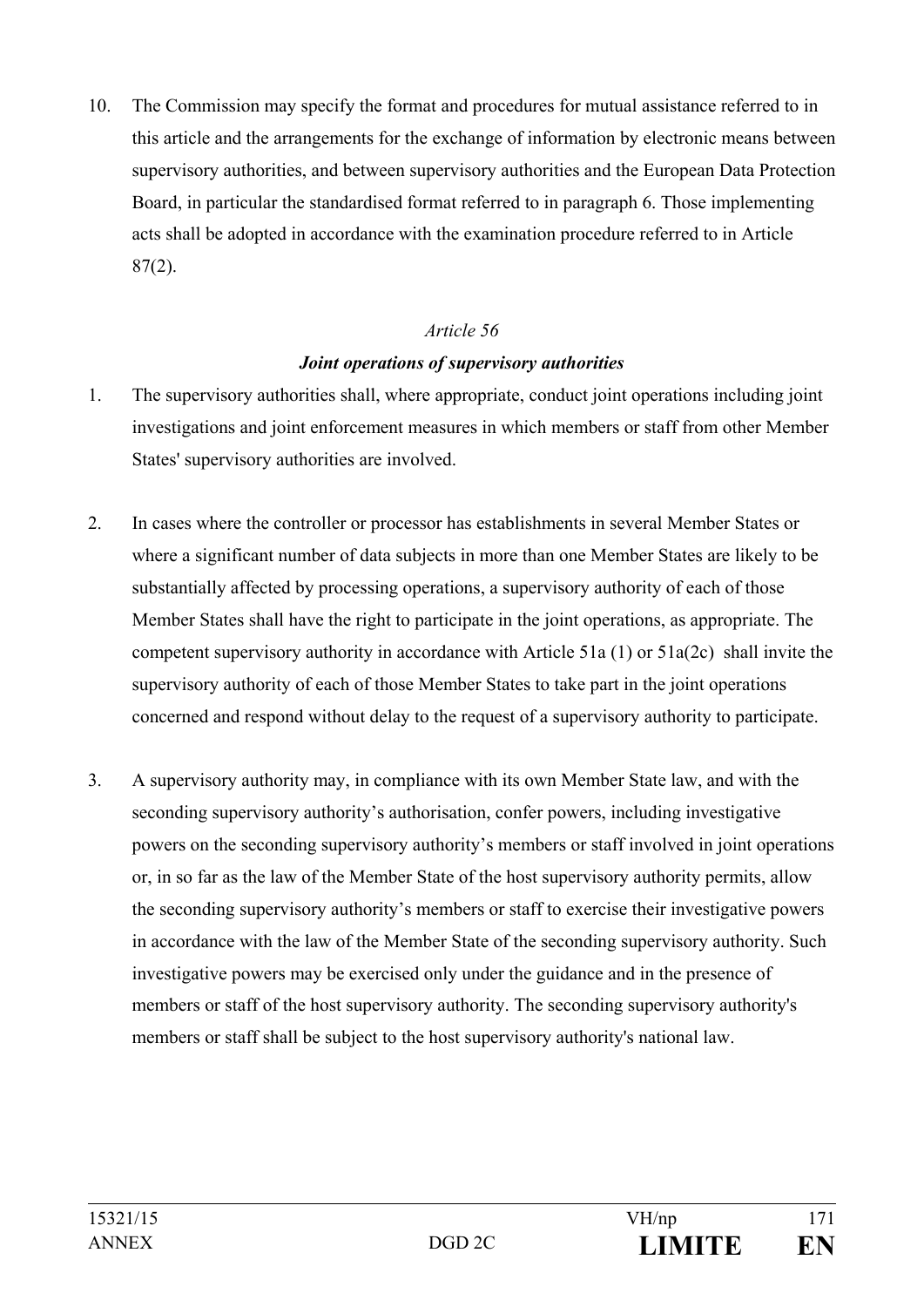- 3a. Where, in accordance with paragraph 1, staff of a seconding supervisory authority are operating in another Member State, the Member State of the host supervisory authority shall assume responsibility for their actions, including liability, for any damage caused by them during their operations, in accordance with the law of the Member State in whose territory they are operating.
- 3b. The Member State in whose territory the damage was caused shall make good such damage under the conditions applicable to damage caused by its own staff. The Member State of the seconding supervisory authority whose staff has caused damage to any person in the territory of another Member State shall reimburse the latter in full any sums it has paid to the persons entitled on their behalf.
- 3c. Without prejudice to the exercise of its rights vis-à-vis third parties and with the exception of paragraph 3b, each Member State shall refrain, in the case provided for in paragraph 1, from requesting reimbursement of damages it has sustained from another Member State.
- 4. (…)
- 5. Where a joint operation is intended and a supervisory authority does not comply within one month with the obligation laid down in the second sentence of paragraph 2, the other supervisory authorities may adopt a provisional measure on the territory of its Member State in accordance with Article 51. In this case, the urgent need to act under Article 61(1) shall be presumed to be met and require an opinion or an urgent binding decision from the European Data Protection Board pursuant to Article 61(2).

6. (…)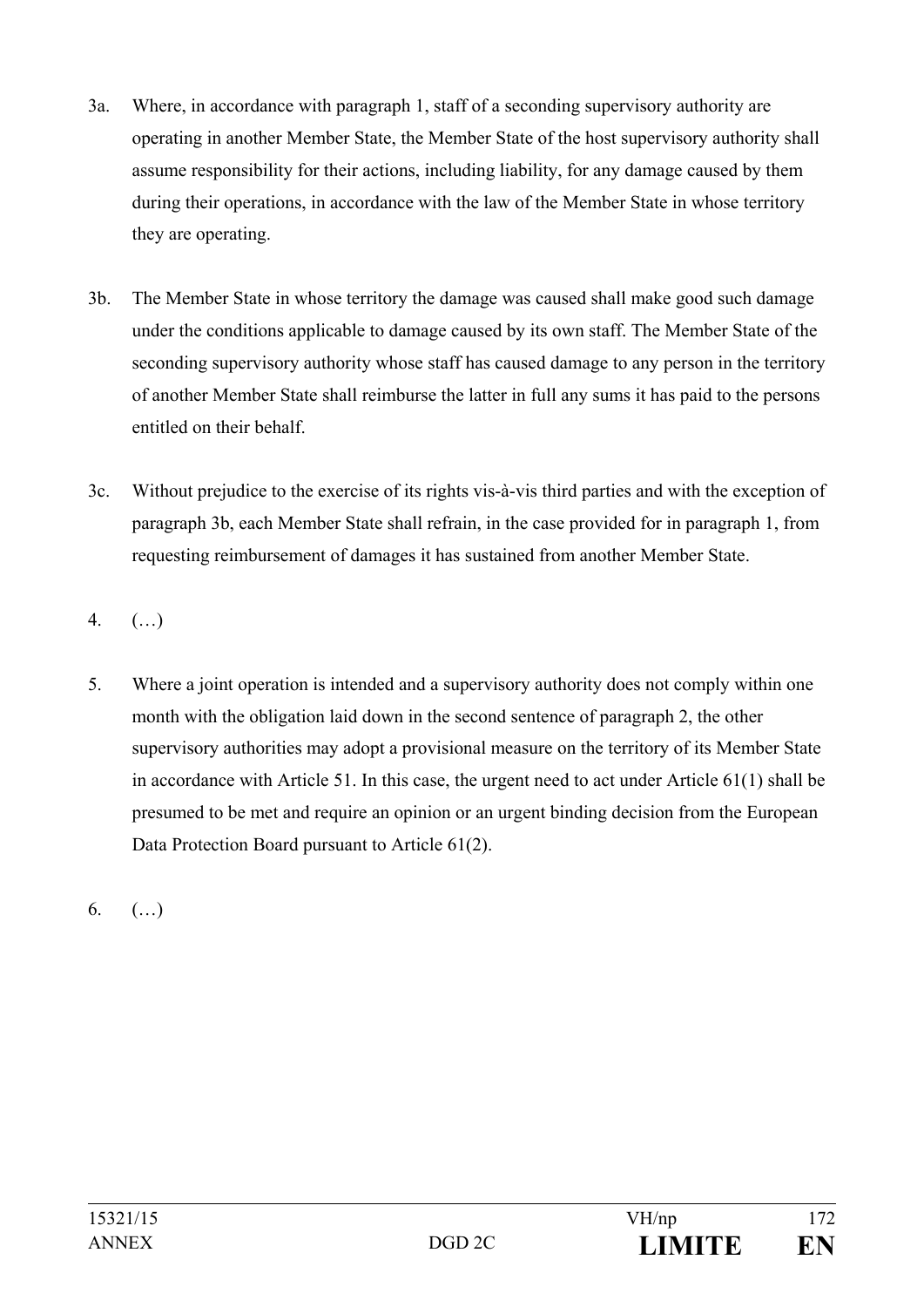# **SECTION 2 CONSISTENCY**

#### *Article 57*

### *Consistency mechanism*

1. In order to contribute to the consistent application of this Regulation throughout the Union, the supervisory authorities shall co-operate with each other and, where relevant, with the Commission, through the consistency mechanism as set out in this section.

### *Article 58*

# *Opinion by the European Data Protection Board*

- 1. The European Data Protection Board shall issue an opinion whenever a competent supervisory authority intends to adopt any of the measures below. To that end, the competent supervisory authority shall communicate the draft decision to the European Data Protection Board, when it:
	- c) aims at adopting a list of the processing operations subject to the requirement for a data protection impact assessment pursuant to Article 33(2a); or
	- (ca) concerns a matter pursuant to Article 38(2b) whether a draft code of conduct or an amendment or extension to a code of conduct is in compliance with this Regulation; or
	- (cb) aims at approving the criteria for accreditation of a body pursuant to paragraph 3 of Article 38a or a certification body pursuant to paragraph 3 of Article 39a; or
	- (d) aims at determining standard data protection clauses referred to in point (c) of Article 42(2) and paragraph (2c) of Article 26; or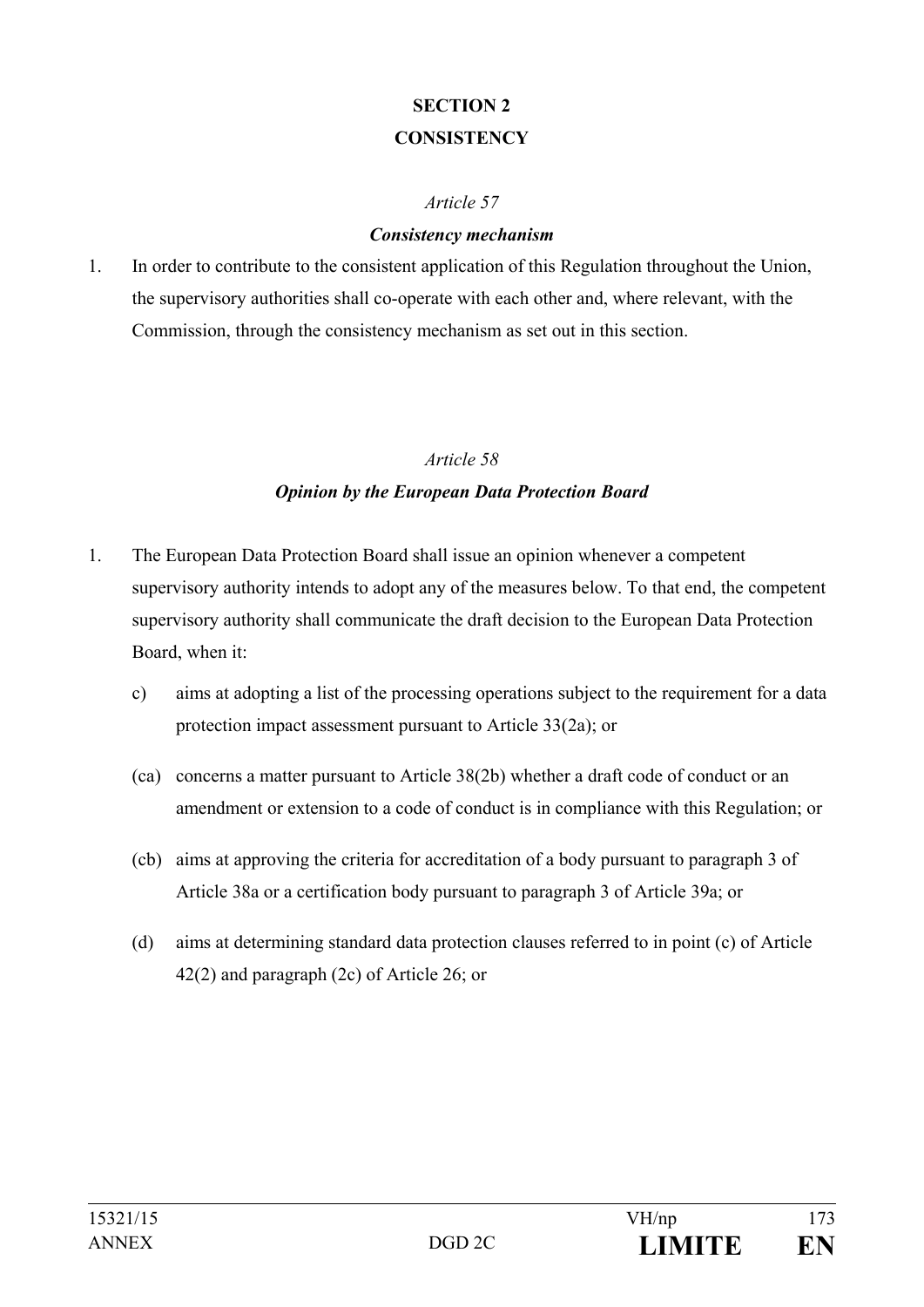- (e) aims to authorising contractual clauses referred to in Article 42(2a(a)); or
- (f) aims at approving binding corporate rules within the meaning of Article 43.
- 2. Any supervisory authority, the Chair of the European Data Protection Board or the Commission may request that any matter of general application or producing effects in more than one Member State be examined by the European Data Protection Board with a view to obtaining an opinion, in particular where a competent supervisory authority does not comply with the obligations for mutual assistance in accordance with Article 55 or for joint operations in accordance with Article 56.
- 3. In the cases referred to in paragraphs 1 and 2, the European Data Protection Board shall issue an opinion on the matter submitted to it provided that it has not already issued an opinion on the same matter. This opinion shall be adopted within eight weeks by simple majority of the members of the European Data Protection Board. This period may be extended by a further six weeks, taking into account the complexity of the subject matter. Regarding the draft decision referred to in paragraph 1 circulated to the members of the Board in accordance with paragraph 6, a member which has not objected within a reasonable period indicated by the Chair, shall be deemed to be in agreement with the draft decision.
- 4. (…)
- 5. Supervisory authorities and the Commission shall without undue delay electronically communicate to the European Data Protection Board, using a standardised format any relevant information, including as the case may be a summary of the facts, the draft decision, the grounds which make the enactment of such measure necessary, and the views of other concerned supervisory authorities.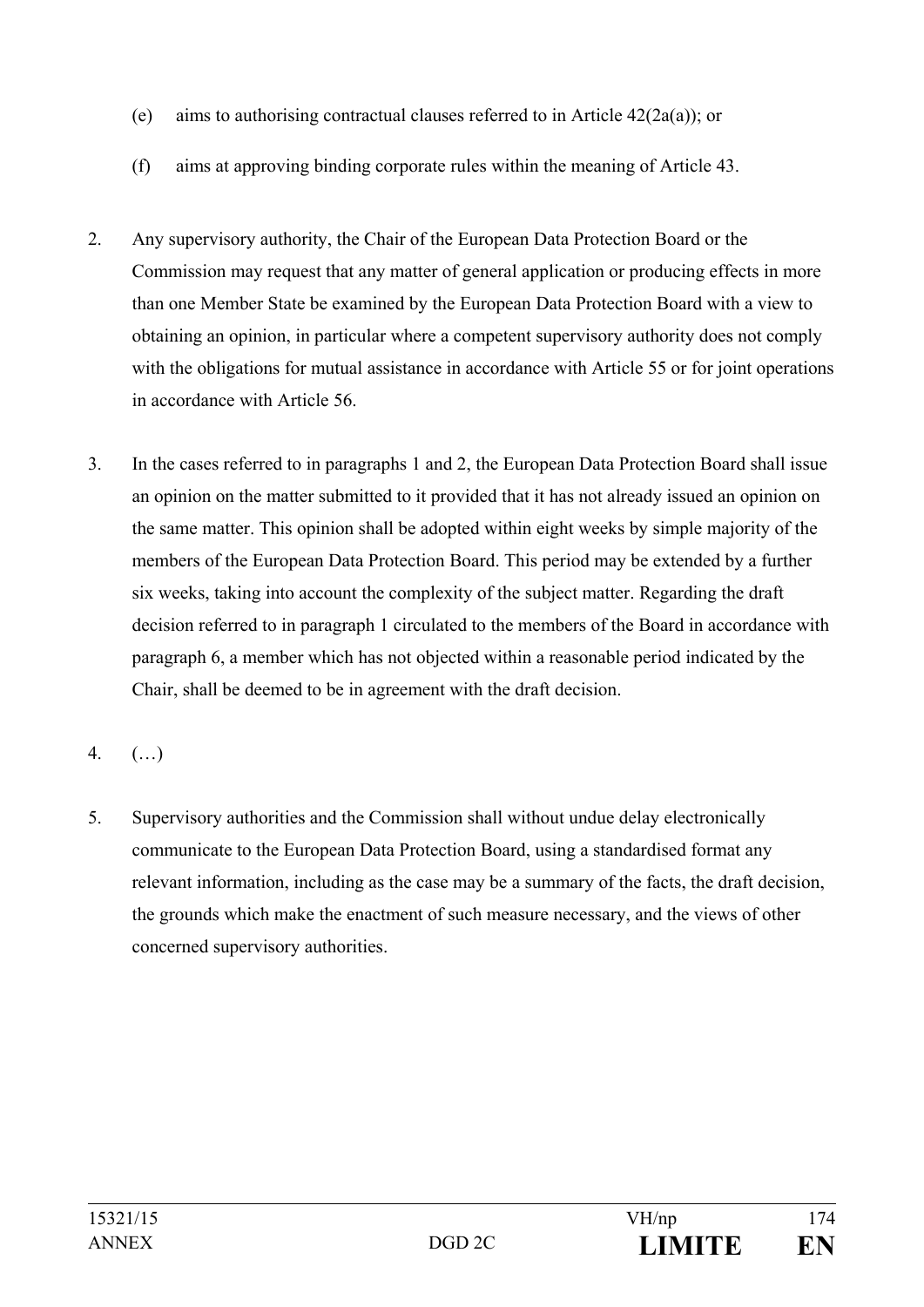- 6. The chair of the European Data Protection Board shall without undue delay electronically inform:
	- (a) the members of the European Data Protection Board and the Commission of any relevant information which has been communicated to it using a standardised format. The secretariat of the European Data Protection Board shall, where necessary, provide translations of relevant information.
	- (b) the supervisory authority referred to, as the case may be, in paragraphs 1 and 2, and the Commission of the opinion and make it public.
- 7. (…)
- 7a. Within the period referred to in paragraph 3 the competent supervisory authority shall not adopt its draft decision referred to in paragraph 1.
- 7b. (…)
- 8. The supervisory authority referred to in paragraph 1 shall take utmost account of the opinion of the European Data Protection Board and shall within two weeks after receiving the opinion, electronically communicate to the chair of the European Data Protection Board whether it maintains or will amend its draft decision and, if any, the amended draft decision, using a standardised format.
- 9. Where the supervisory authority concerned informs the chair of the European Data Protection Board within the period referred to in paragraph 8 that it does not intend to follow the opinion of the Board, in whole or in part, providing the relevant grounds, paragraph 1 of Article 58a shall apply.

### *Article 58a*

# *Dispute Resolution by the European Data Protection Board*

1. In order to ensure the correct and consistent application of this Regulation in individual cases, the European Data Protection Board shall adopt a binding decision in the following cases: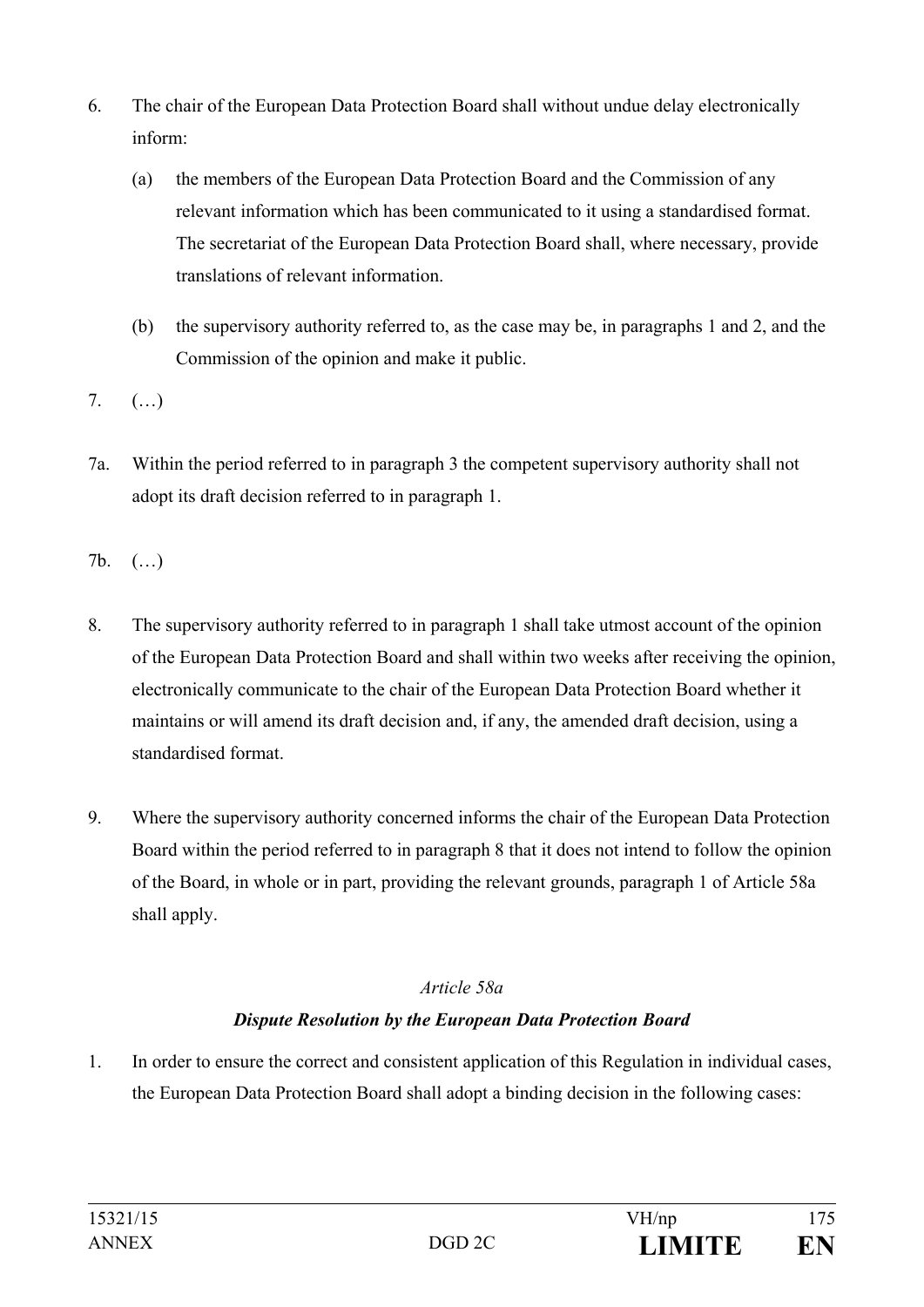- (a) Where, in a case referred to in paragraph 3 of Article 54a, a supervisory authority concerned has expressed a relevant and reasoned objection to a draft decision of the lead authority or the lead authority has rejected an objection as being not relevant and/or reasoned. The binding decision shall concern all the matters which are the subject of the relevant and reasoned objection, in particular whether there is an infringement of the Regulation;
- (b) Where there are conflicting views on which of the concerned supervisory authorities is competent for the main establishment;
- (d) Where a competent supervisory authority does not request the opinion of the European Data Protection Board in the cases mentioned in paragraph 1 of Article 58, or does not follow the opinion of the European Data Protection Board issued Article 58. In that case, any supervisory authority concerned or the Commission may communicate the matter to the European Data Protection Board.
- 2. The decision referred to in paragraph 1 shall be adopted within one month from the referral of the subject-matter by a two-third majority of the members of the Board. This period may be extended by a further month on account of the complexity of the subject-matter. The decision referred to in paragraph 1 shall be reasoned and addressed to the lead supervisory authority and all the concerned supervisory authorities and binding on them.
- 3. In case the Board has been unable to adopt a decision within the periods referred to in paragraph 2, it shall adopt its decision within two weeks following the expiration of the second month referred to in paragraph 2 by a simple majority of the members of the Board. In case the members of the Board are split, the decision shall by adopted by the vote of its Chair.
- 4. The concerned supervisory authorities shall not adopt a decision on the subject matter submitted to the Board under paragraph 1 during the periods referred to in paragraphs 2 and 3.
- 5. (…)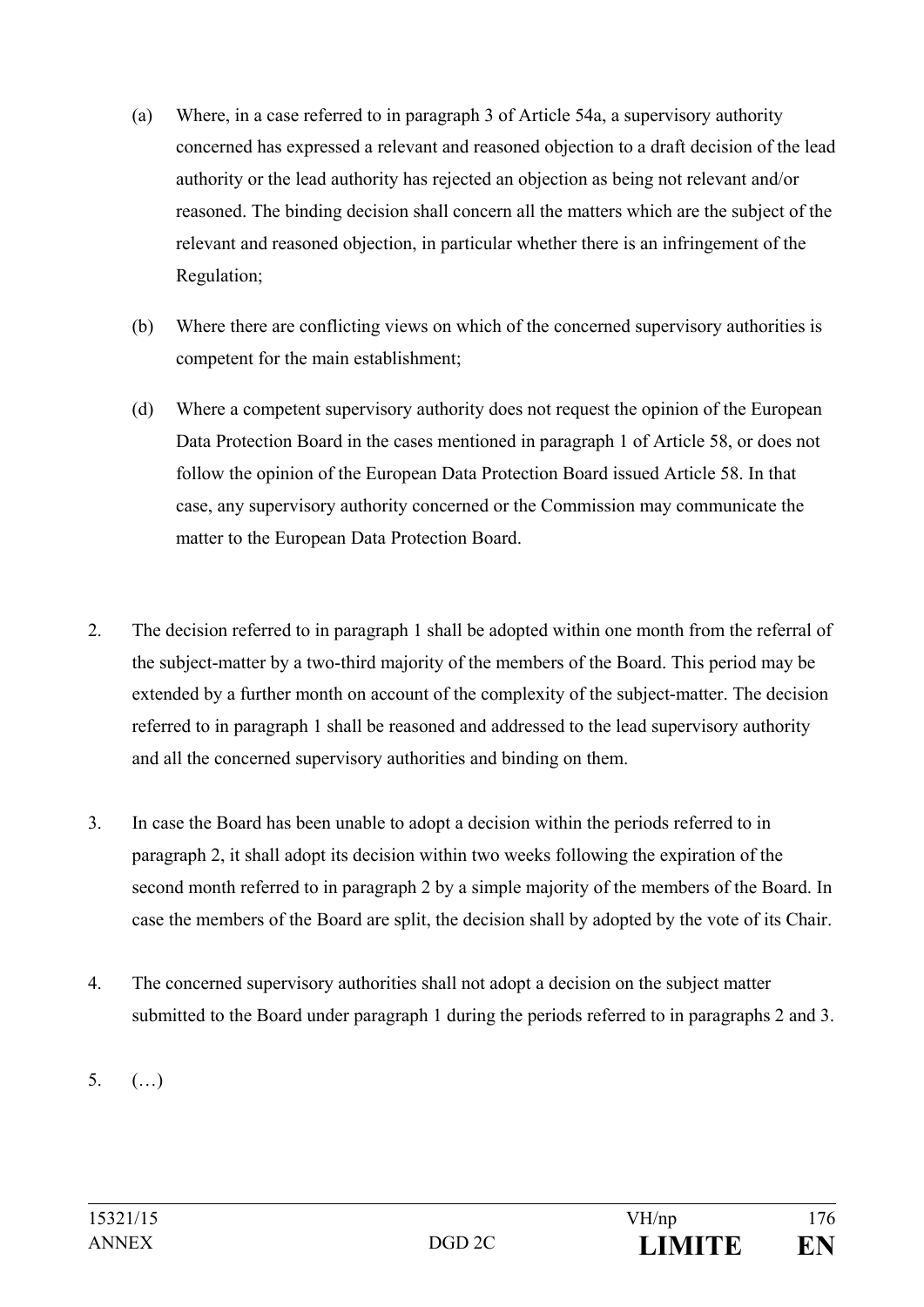- 6. The Chair of the European Data Protection Board shall notify, without undue delay, the decision referred to in paragraph 1 to the concerned supervisory authorities. It shall inform the Commission thereof. The decision shall be published on the website of the European Data Protection Board without delay after the supervisory authority has notified the final decision referred to in paragraph 7.
- 7. The lead supervisory authority or, as the case may be, the supervisory authority to which the complaint has been lodged shall adopt its final decision on the basis of the decision referred to in paragraph 1, without undue delay and at the latest by one month after the European Data Protection Board has notified its decision. The lead supervisory authority or, as the case may be, the supervisory authority to which the complaint has been lodged, shall inform the European Data Protection Board of the date when its final decision is notified respectively to the controller or the processor and the data subject. The final decision of the concerned supervisory authorities shall be adopted under the terms of Article 54a, paragraph 4a, 4b and 4bb. The final decision shall refer to the decision referred to in paragraph 1 and shall specify that the decision referred to in paragraph 1 will be published on the website of the European Data Protection Board in accordance with paragraph 6. The final decision shall attach the decision referred to in paragraph 1.

# *Article 59 Opinion by the Commission*

*(…)*

# *Article 60 Suspension of a draft measure*

# *(…)*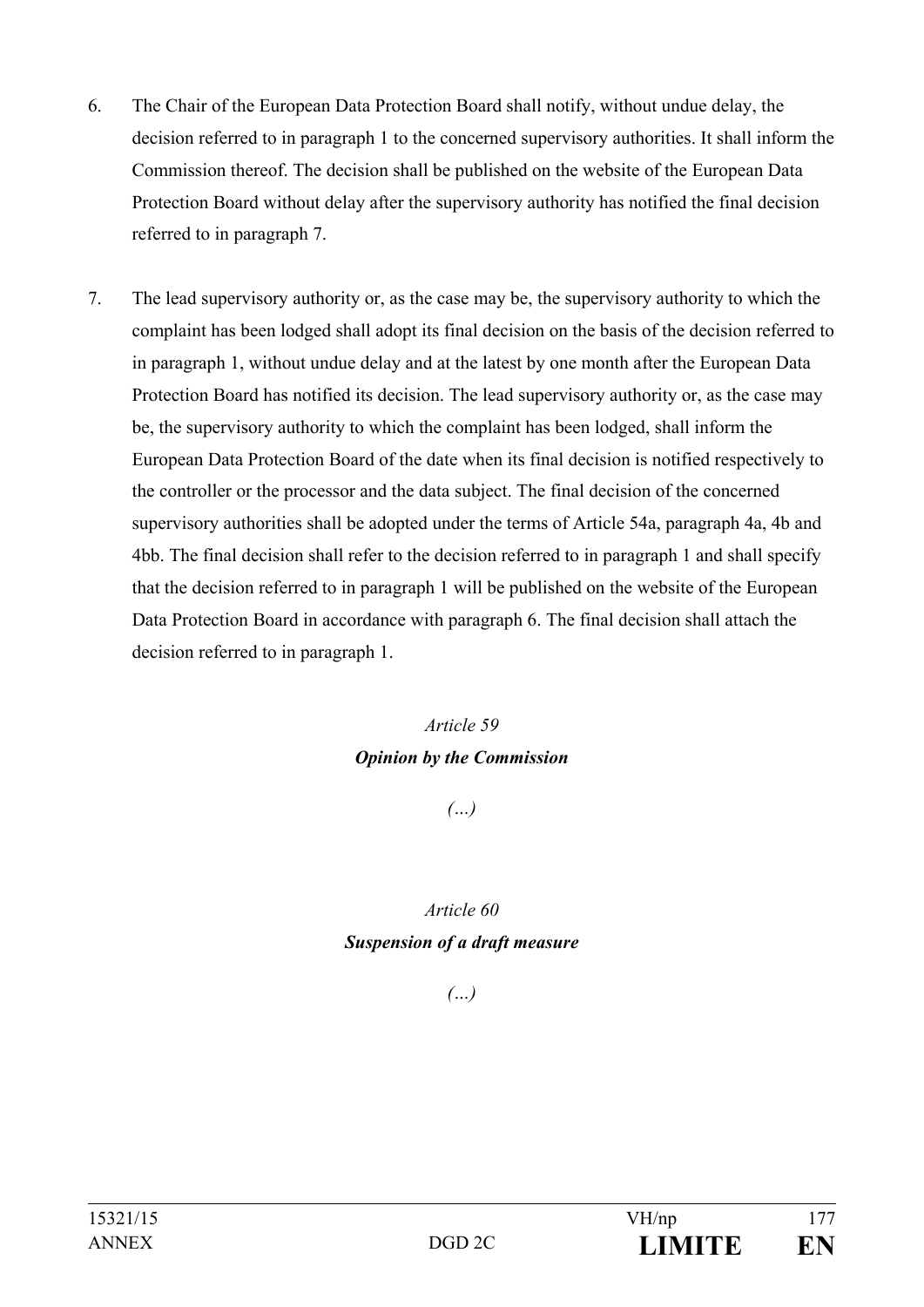### *Urgency procedure*

- 1. In exceptional circumstances, where a supervisory authority concerned considers that there is an urgent need to act in order to protect the rights and freedoms of data subjects, it may, by way of derogation from the consistency mechanism referred to in Articles 57, 58 and 58a or the procedure referred to in Article 54a, immediately adopt provisional measures intended to produce legal effects on its own territory with a specified period of validity which shall not exceed three months. The supervisory authority shall, without delay, communicate those measures and the reasons for adopting them, to the other concerned supervisory authorities, the European Data Protection Board and to the Commission.
- 2. Where a supervisory authority has taken a measure pursuant to paragraph 1 and considers that final measures need urgently be adopted, it may request an urgent opinion or an urgent binding decision from the European Data Protection Board, giving reasons for requesting such opinion or decision.
- 3. Any supervisory authority may request an urgent opinion or an urgent binding decision, as the case may be, from the European Data Protection Board where a competent supervisory authority has not taken an appropriate measure in a situation where there is an urgent need to act, in order to protect the rights and freedoms of data subjects, giving reasons for requesting such opinion or decision, including for the urgent need to act.
- 4. By derogation from paragraph 3 of Article 58 and paragraph 2 of Article 58a, an urgent opinion or an urgent binding decision referred to in paragraphs 2 and 3 of this Article shall be adopted within two weeks by simple majority of the members of the European Data Protection Board.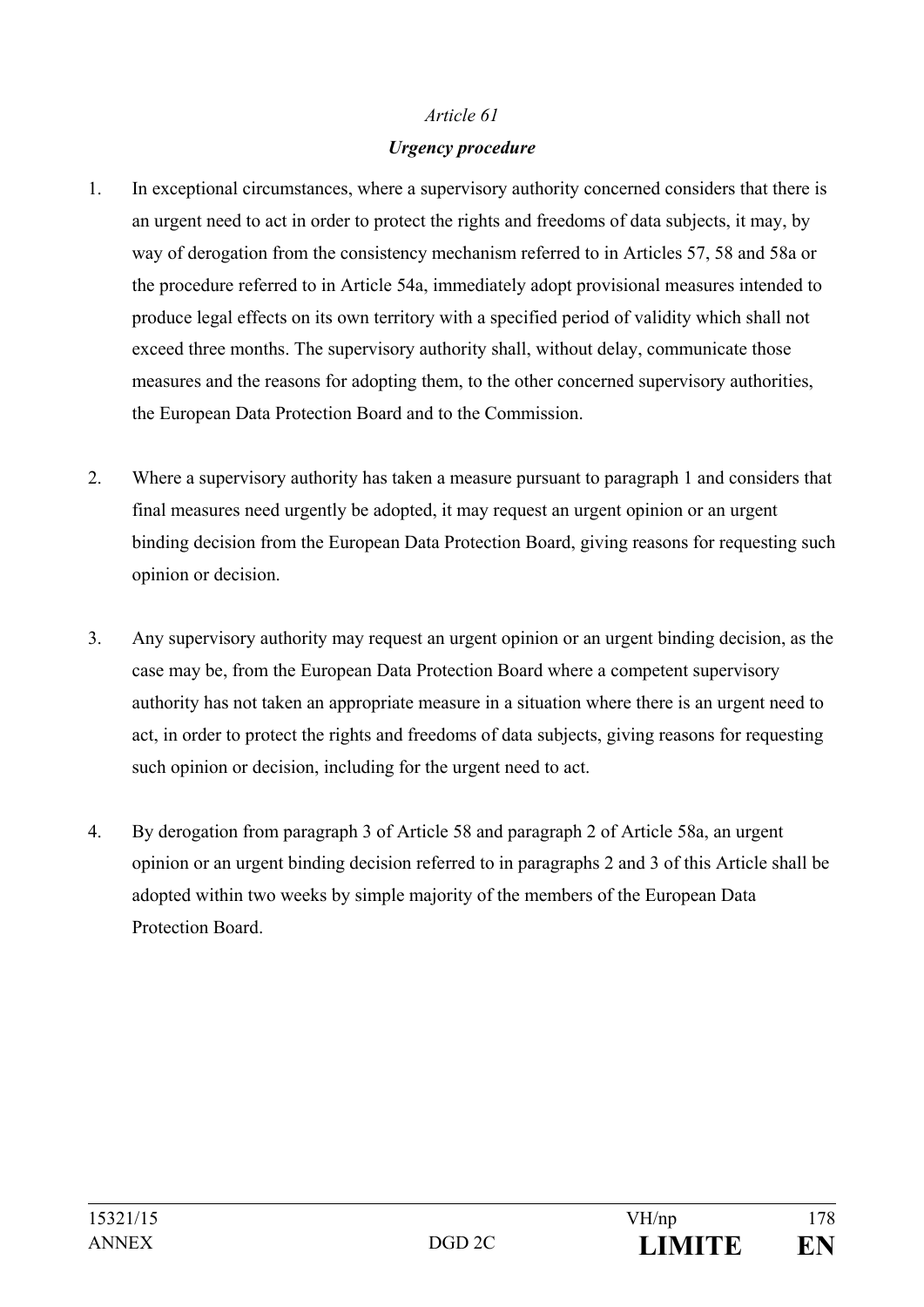# *Exchange of information*

- 1. The Commission may adopt implementing acts of general scope for
	- $(a)$   $(...)$
	- (b) (…)
	- $(c)$   $(\ldots)$
	- (d) specifying the arrangements for the exchange of information by electronic means between supervisory authorities, and between supervisory authorities and the European Data Protection Board, in particular the standardised format referred to in Article 58.

Those implementing acts shall be adopted in accordance with the examination procedure referred to in Article 87(2).

- 2. (…)
- 3. (…)

# *Article 63 Enforcement*  $(\ldots)$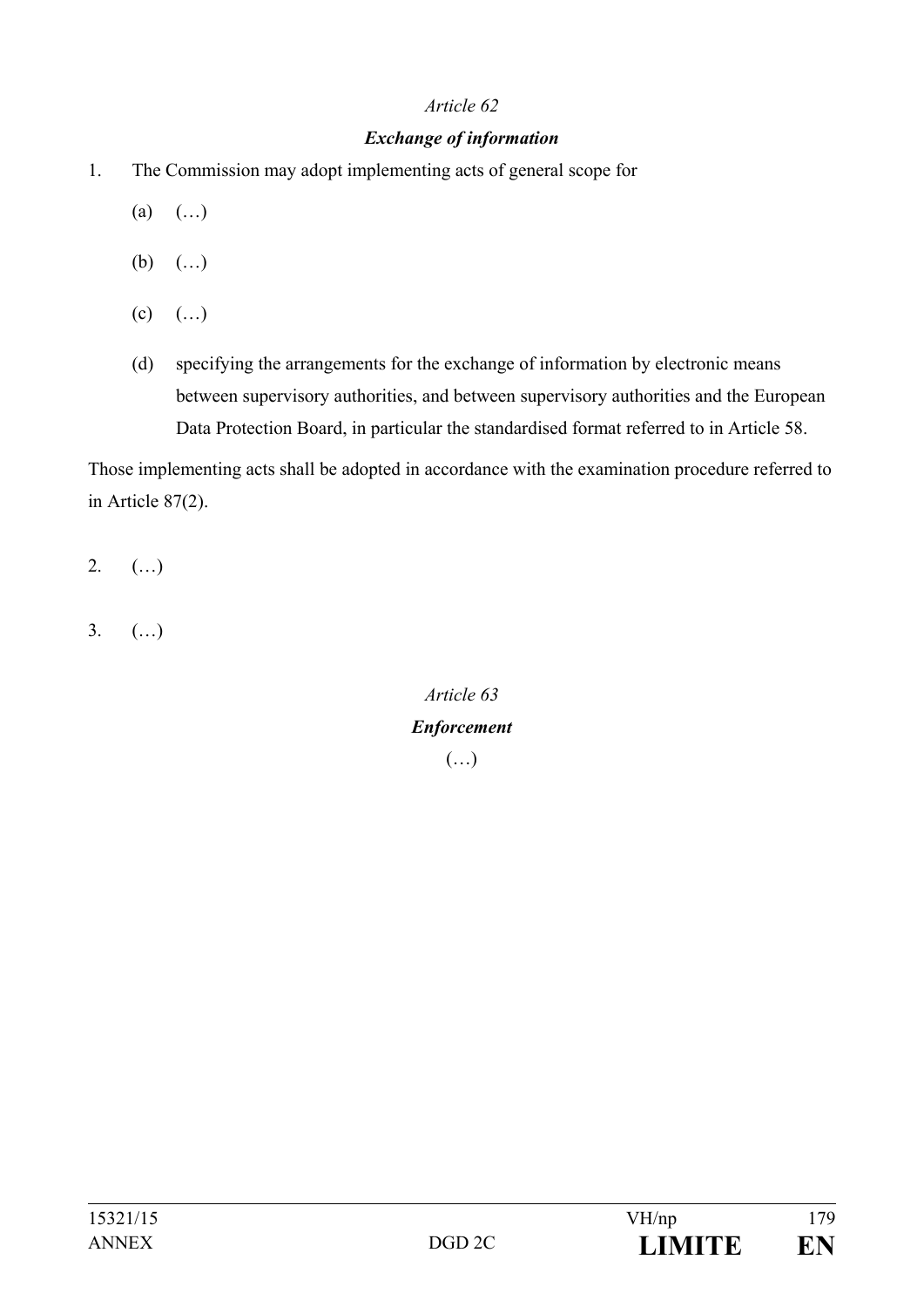### **SECTION 3**

### **EUROPEAN DATA PROTECTION BOARD**

#### *Article 64*

### *European Data Protection Board*

- 1a. The European Data Protection Board is hereby established as body of the Union and shall have legal personality.
- 1b. The European Data Protection Board shall be represented by its Chair.
- 2. The European Data Protection Board shall be composed of the head of one supervisory authority of each Member State and of the European Data Protection Supervisor, or their respective representatives.
- 3. Where in a Member State more than one supervisory authority is responsible for monitoring the application of the provisions pursuant to this Regulation, a joint representative shall be appointed in accordance with the national law of that Member State.
- 4. The Commission shall have the right to participate in the activities and meetings of the European Data Protection Board without voting right. The Commission shall designate a representative. The chair of the European Data Protection Board shall communicate to the Commission the activities of the European Data Protection Board.
- 5. In cases related to Article 58a, the European Data Protection Supervisor shall have voting rights only on decisions which concern principles and rules applicable to the Union institutions, bodies, offices, and agencies which correspond in substance to those of this Regulation.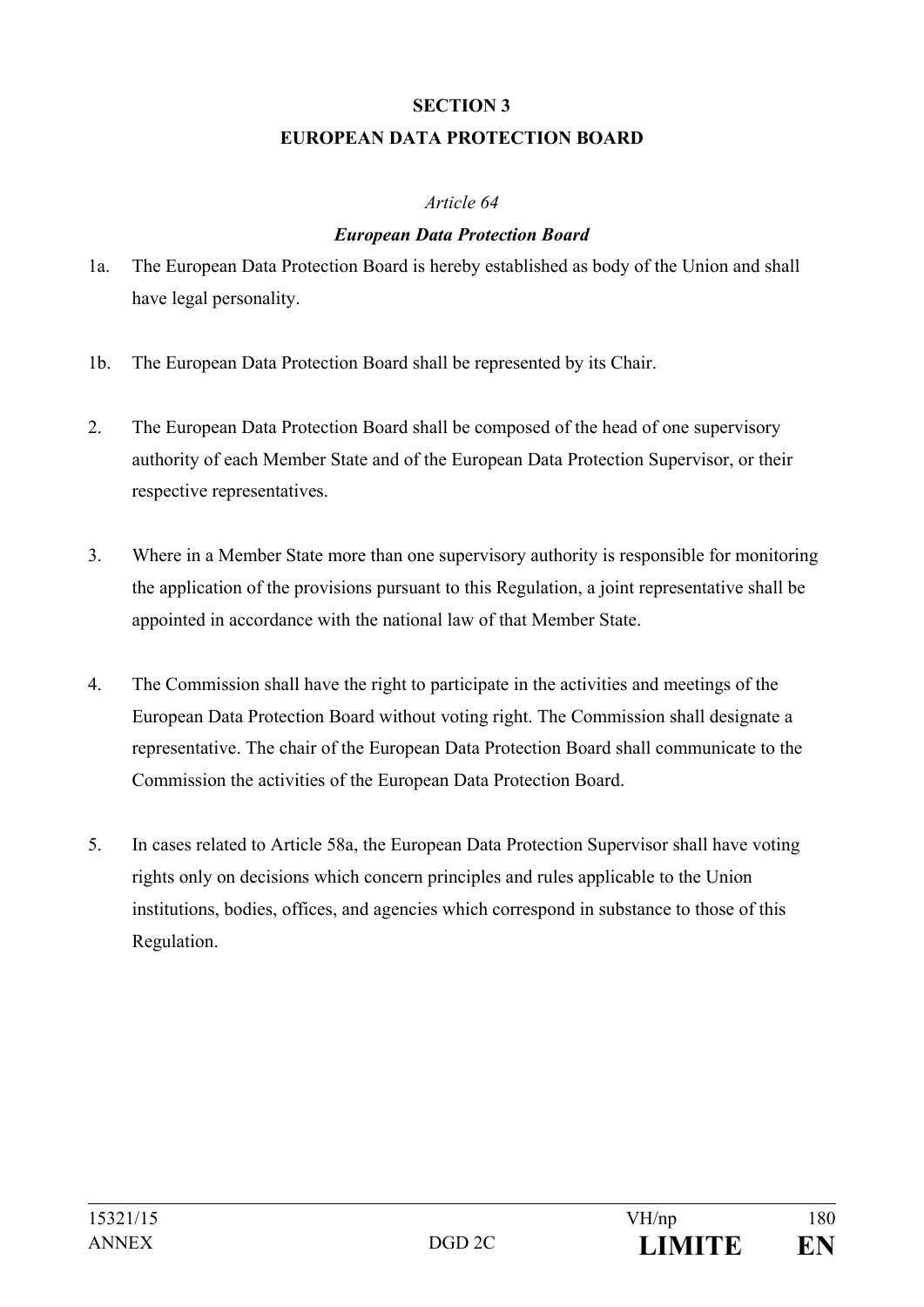### *Independence*

- 1. The European Data Protection Board shall act independently when performing its tasks or exercising its powers pursuant to Articles 66 and 67.
- 2. Without prejudice to requests by the Commission referred to in point (b) of paragraph 1 and in paragraph 2 of Article 66, the European Data Protection Board shall, in the performance of its tasks or the exercise of its powers, neither seek nor take instructions from anybody.

### *Article 66*

# *Tasks of the European Data Protection Board*

- 1. The European Data Protection Board shall ensure the consistent application of this Regulation. To this effect, the European Data Protection Board shall, on its own initiative or, where relevant, at the request of the Commission, in particular:
	- (aa) monitor and ensure the correct application of this Regulation in the cases provided for in Article 57(3) without prejudice to the tasks of national supervisory authorities;
	- (a) advise the Commission on any issue related to the protection of personal data in the Union, including on any proposed amendment of this Regulation;
	- (aa) advise the Commission on the format and procedures for the exchange of information between controllers, processors and supervisory authorities for binding corporate rules;
	- (ab) (new) issue guidelines, recommendations, and best practices on procedures for deleting links, copies or replications of personal data from publicly available communication services as referred to in Article 17 paragraph 2;
	- (b) examine, on its own initiative or on request of one of its members or on request of the Commission, any question covering the application of this Regulation and issue guidelines, recommendations and best practices in order to encourage consistent application of this Regulation;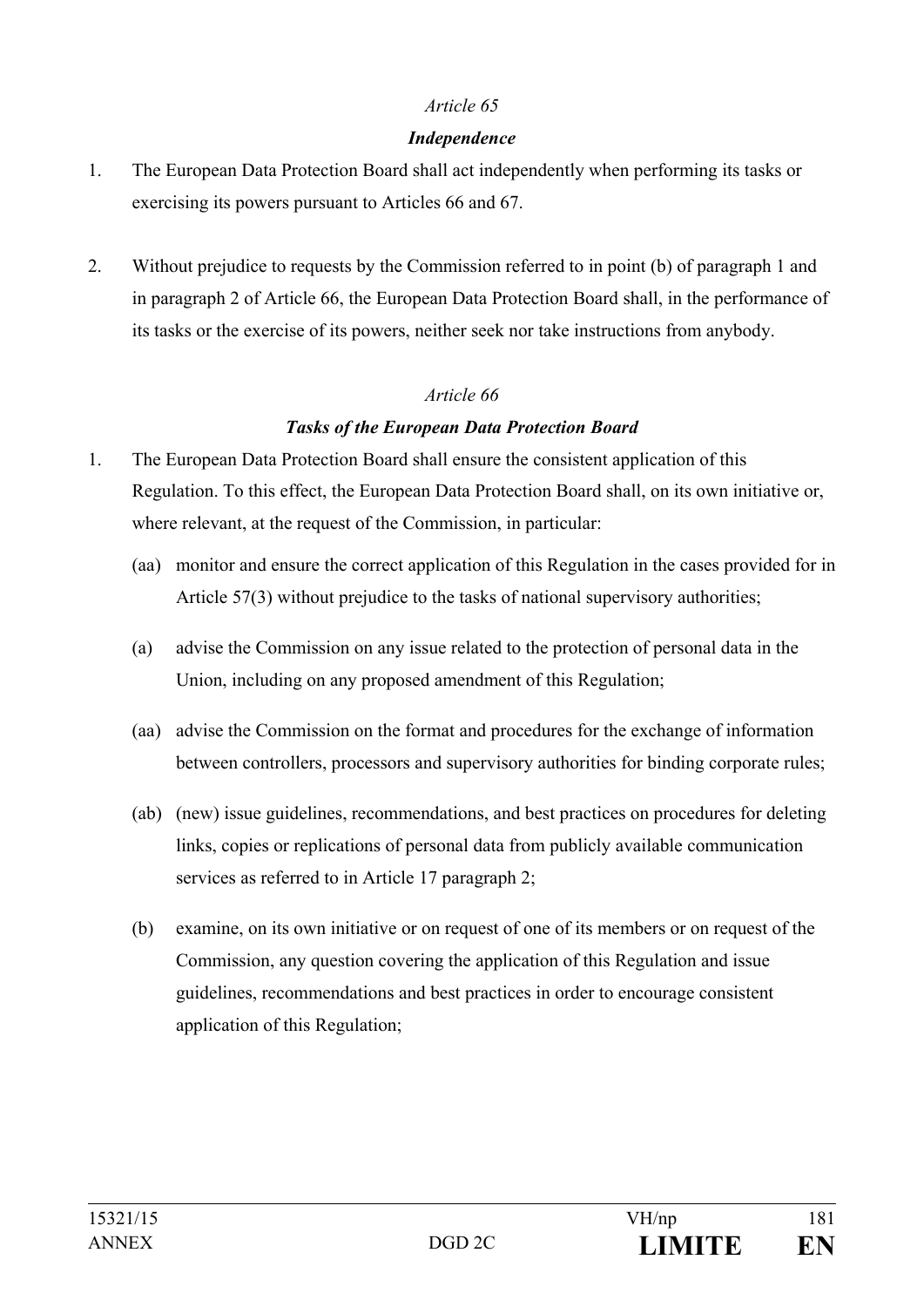- (ba)(new) issue guidelines, recommendations and best practices in accordance with point (b) of Article 66(1) for further specifying the criteria and conditions for decisions based on profiling pursuant to Article 20(2);
- (bb)(new) issue guidelines, recommendations and best practices in accordance with point (b) of Article 66(1) for establishing the data breaches and determining the undue delay referred to in paragraphs 1 and 2 of Article 31 and for the particular circumstances in which a controller or a processor is required to notify the personal data breach;
- (bc)(new) issue guidelines, recommendations and best practices in accordance with point (b) of Article 66(1) as to the circumstances in which a personal data breach is likely to result in a high risk for the rights and freedoms of the individuals referred to in Article 32(1).
- (bd)(new) issue guidelines, recommendations and best practices in accordance with point (b) of Article 66(1) for the purpose of further specifying the criteria and requirements for data transfers based on binding corporate rules adhered to by controllers and binding corporate rules adhered to by processors and on further necessary requirements to ensure the protection of personal data of the data subjects concerned referred to in Article 43;
- (be)(new) issue guidelines, recommendations and best practices in accordance with point (b) of Article 66(1) for the purpose of further specifying the criteria and requirements for the data transfers on the basis of Article 44(1);
- (ba) draw up guidelines for supervisory authorities concerning the application of measures referred to in paragraph 1, 1b and 1c of Article 53 and the fixing of administrative fines pursuant to Articles 79;
- (c) review the practical application of the guidelines, recommendations and best practices referred to in point (b) and (ba);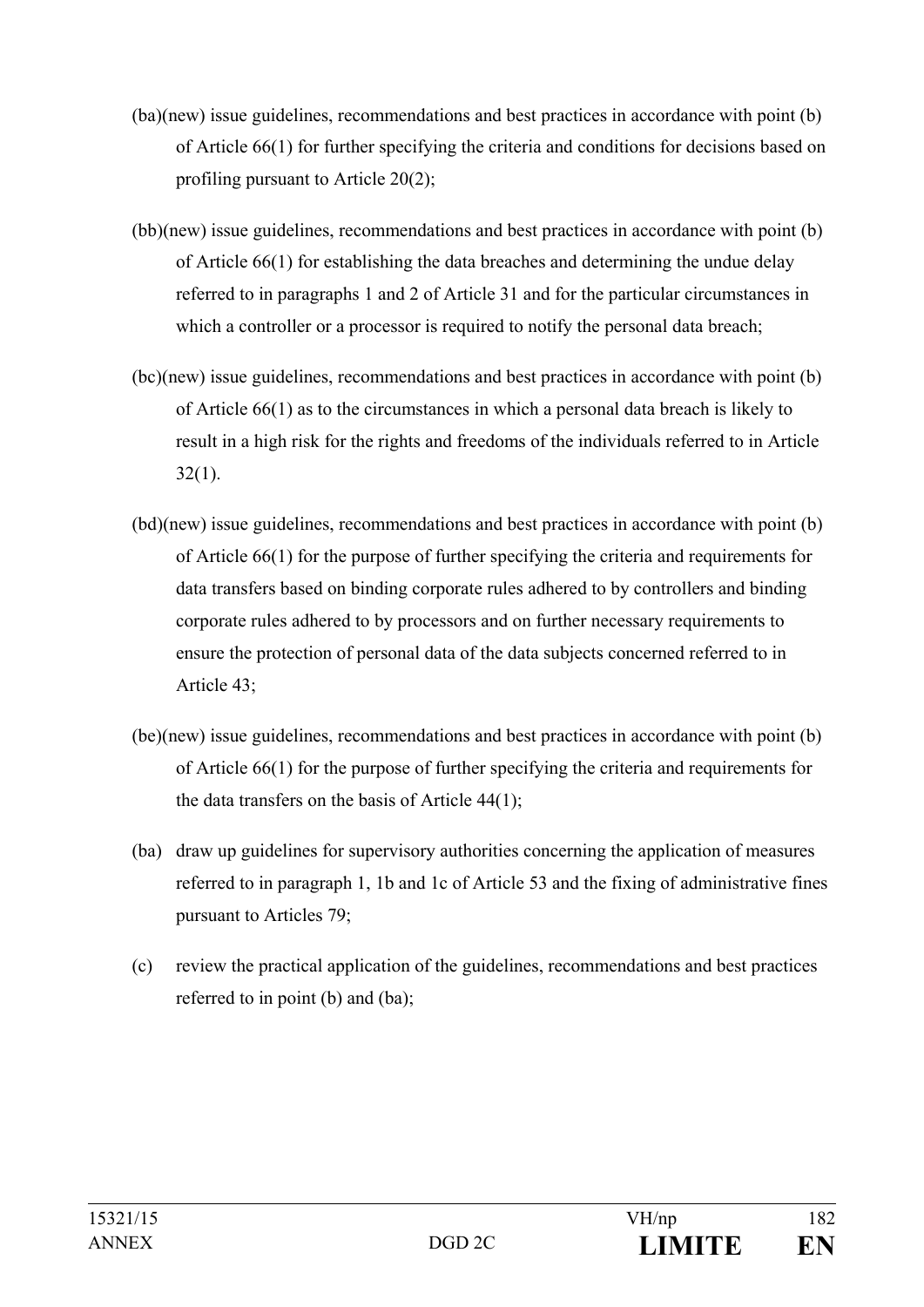- (ca0) issue guidelines, recommendations and best practices in accordance with point (b) of paragraph 1 for establishing common procedures for reporting by individuals of infringements of this Regulation pursuant to Article 49(2).
- (ca) encourage the drawing-up of codes of conduct and the establishment of data protection certification mechanisms and data protection seals and marks pursuant to Articles 38 and 39;
- (cb) carry out the accreditation of certification bodies and its periodic review pursuant to Article 39a and maintain a public register of accredited bodies pursuant to paragraph 6 of Article 39a and of the accredited controllers or processors established in third countries pursuant to paragraph 4 of Article 39;
- (cd) specify the requirements mentioned in paragraph 3 of Article 39a with a view to the accreditation of certification bodies under Article 39;
- (cda) give the Commission an opinion on the certification requirements referred to in paragraph 7 of Article 39a;
- (cdb) give the Commission an opinion on the the icons referred to in paragraph 4b of Article  $12:$
- (ce) give the Commission an opinion for the assessment of the adequacy of the level of protection in a third country or international organization, including for the assessment whether a third country or the territory or the international organization or the specified sector no longer ensures an adequate level of protection. To that end, the Commission shall provide the European Data Protection Board with all necessary documentation, including correspondence with the government of the third country, territory or processing sector within that third country or the international organisation.
- (d) issue opinions on draft decisions of supervisory authorities pursuant to the consistency mechanism referred to in paragraph 2 and on matters submitted pursuant to paragraph 4 of Article 57;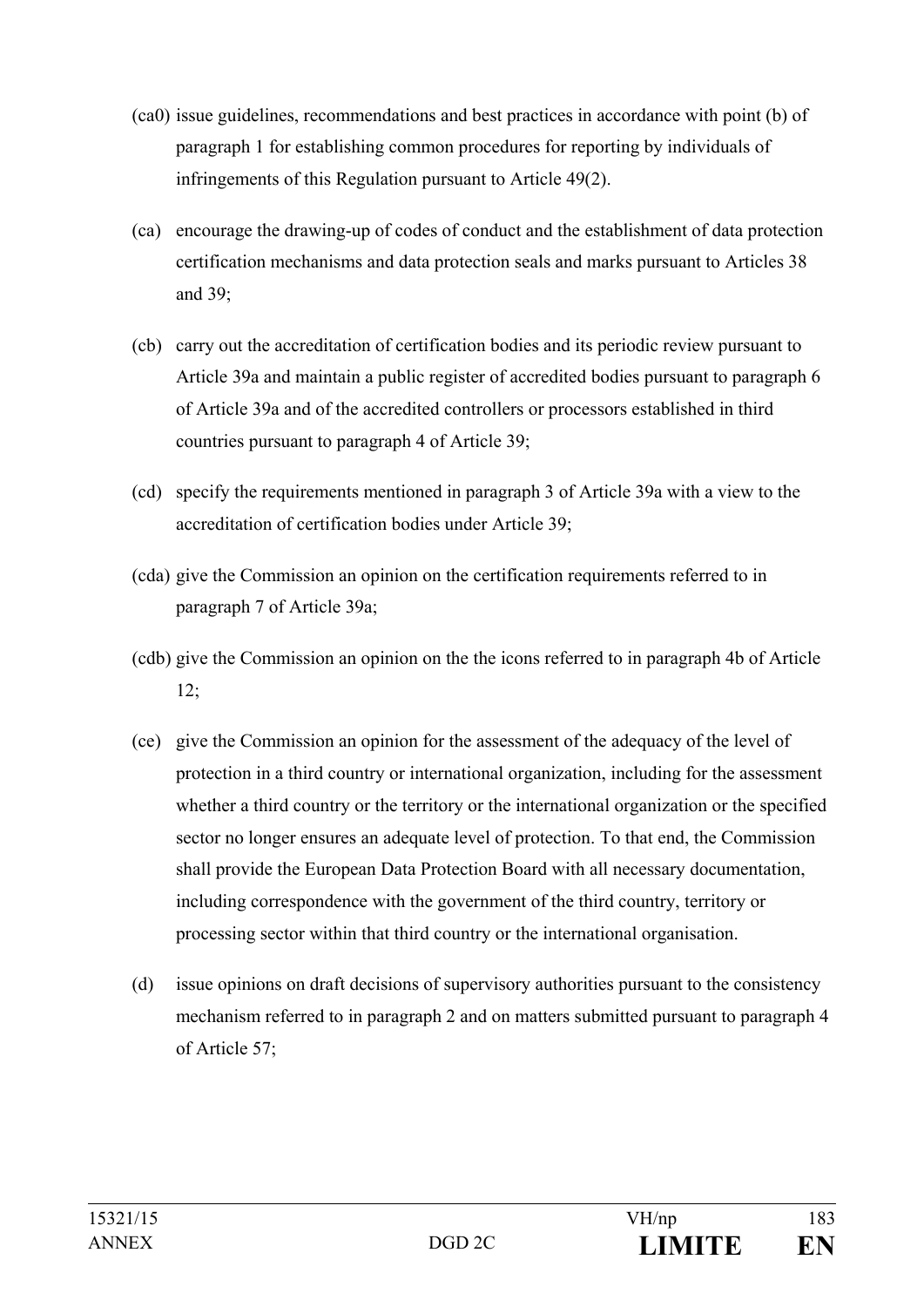- (e) promote the co-operation and the effective bilateral and multilateral exchange of information and practices between the supervisory authorities;
- (f) promote common training programmes and facilitate personnel exchanges between the supervisory authorities, as well as, where appropriate, with the supervisory authorities of third countries or of international organisations;
- (g) promote the exchange of knowledge and documentation on data protection legislation and practice with data protection supervisory authorities worldwide.
- (gb) issue opinions on codes of conduct drawn up at Union level pursuant to Article 38(4);
- (i) maintain a publicly accessible electronic register of decisions taken by supervisory authorities and courts on issues dealt with in the consistency mechanism.
- 2. Where the Commission requests advice from the European Data Protection Board, it may indicate a time limit, taking into account the urgency of the matter.
- 3. The European Data Protection Board shall forward its opinions, guidelines, recommendations, and best practices to the Commission and to the committee referred to in Article 87 and make them public.
- 4. (…)
- 4a. The European Data Protection Board shall, where appropriate, consult interested parties and give them the opportunity to comment within a reasonable period. The European Data Protection Board shall, without prejudice to Article 72, make the results of the consultation procedure publicly available.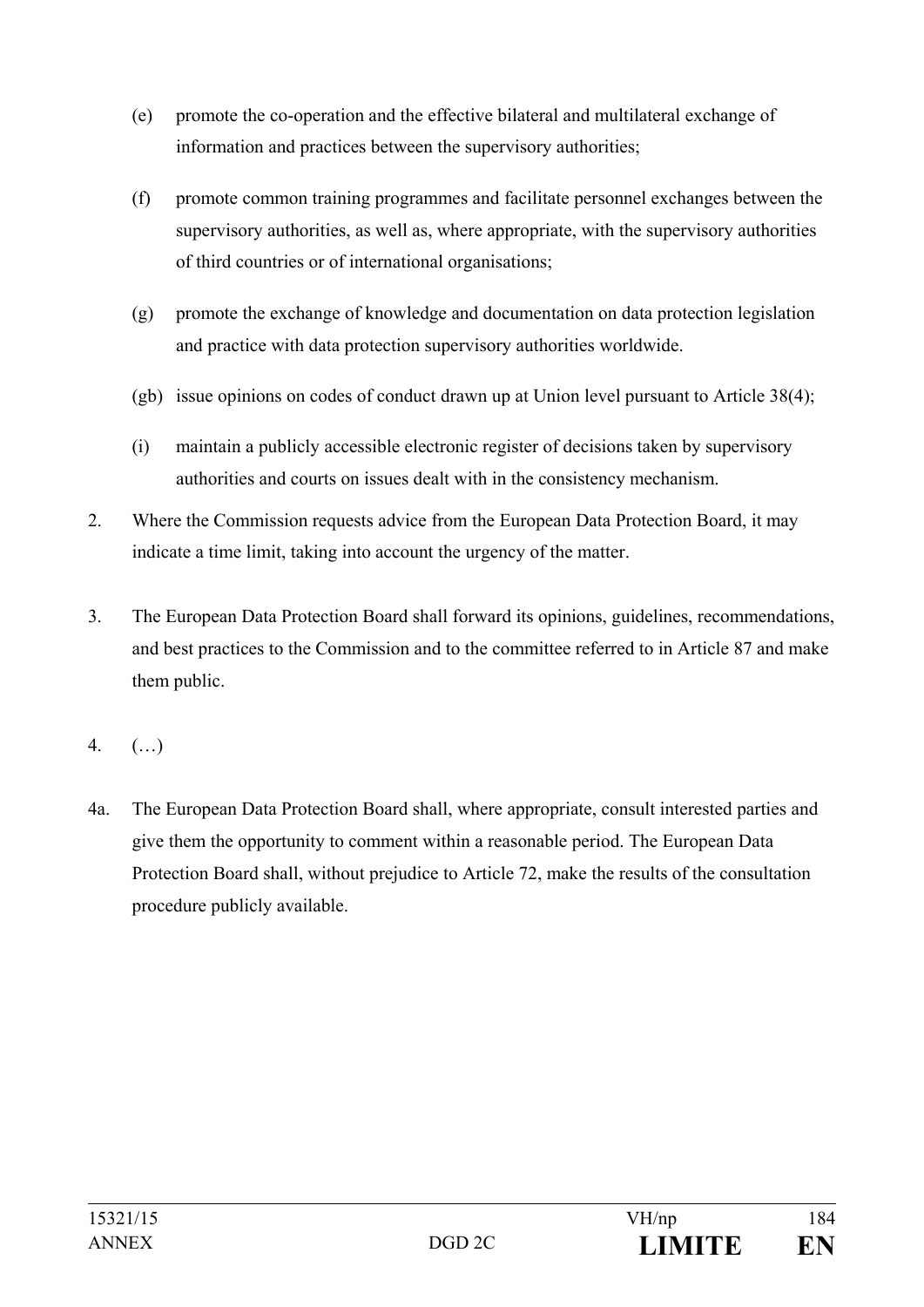# *Article 67 Reports*

- 1.  $(...)$
- 2. The European Data Protection Board shall draw up an annual report regarding the protection of natural persons with regard to the processing of personal data in the Union and, where relevant, in third countries and international organisations. The report shall be made public and be transmitted to the European Parliament, the Council and the Commission.
- 3. The annual report shall include a review of the practical application of the guidelines, recommendations and best practices referred to in point (c) of Article 66(1) as well as of the binding decisions referred to in paragraph 3 of Article 57.

# *Article 68 Procedure*

- 1. The European Data Protection Board shall take decisions by a simple majority of its members, unless otherwise provided for in this Regulation.
- 2. The European Data Protection Board shall adopt its own rules of procedure by a two-third majority of its members and organise its own operational arrangements.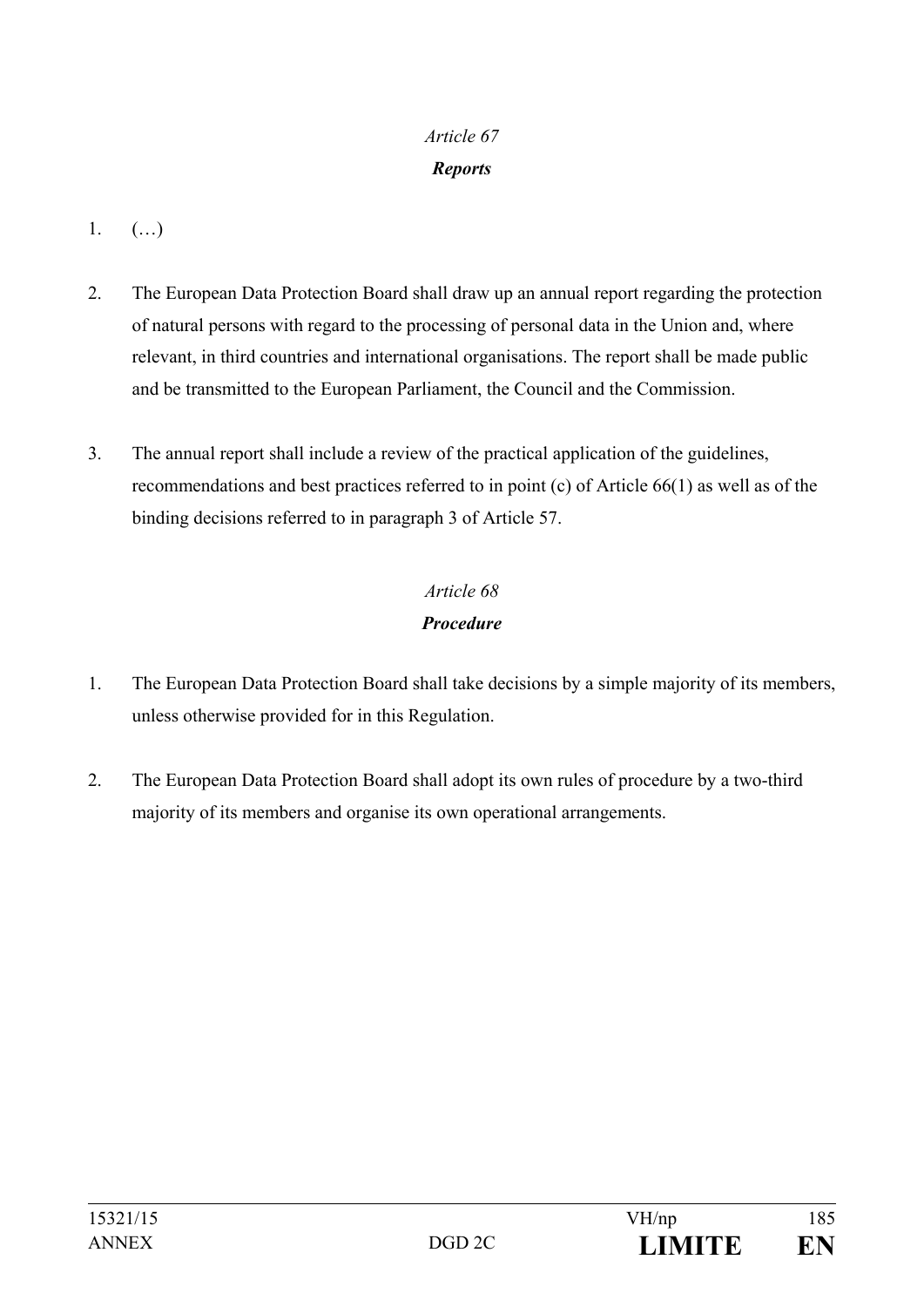### *Chair*

- 1. The European Data Protection Board shall elect a chair and two deputy chairs from amongst its members by simple majority.
- 2. The term of office of the Chair and of the deputy chairs shall be five years and be renewable once.

# *Article 70*

# *Tasks of the chair*

- 1. The chair shall have the following tasks:
	- (a) to convene the meetings of the European Data Protection Board and prepare its agenda;
	- (aa) to notify decisions adopted by the European Data Protection Board pursuant to Article 58a to the lead supervisory authority and the concerned supervisory authorities;
	- (b) to ensure the timely performance of the tasks of the European Data Protection Board, in particular in relation to the consistency mechanism referred to in Article 57.
- 2. The European Data Protection Board shall lay down the attribution of tasks between the chair and the deputy chairs in its rules of procedure.

# *Article 71*

# *Secretariat*

- 1. The European Data Protection Board shall have a secretariat, which shall be provided by the European Data Protection Supervisor.
- 1a. The secretariat shall perform its tasks exclusively under the instructions of the Chair of the European Data Protection Board.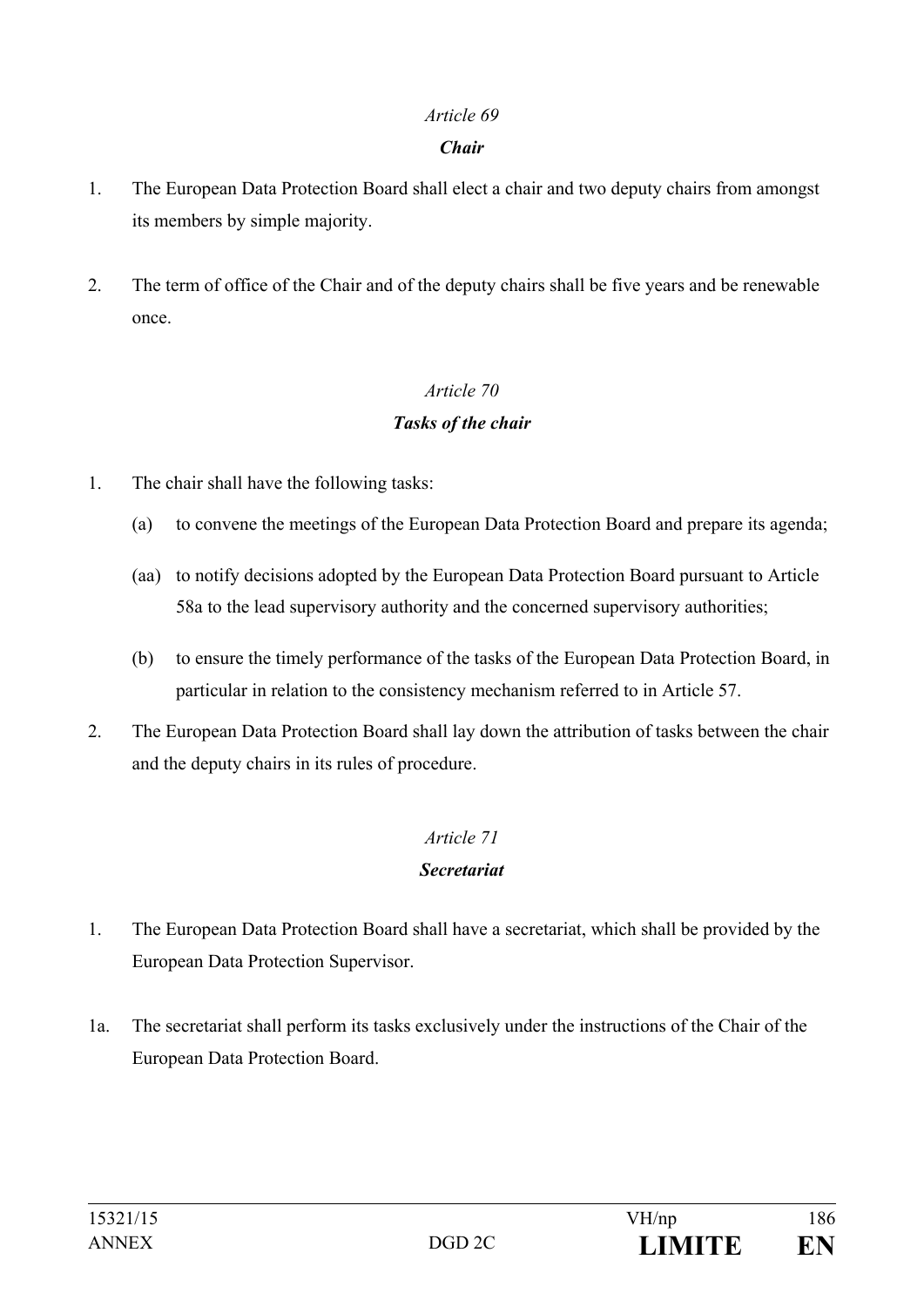- 1b. The staff of the European Data Protection Supervisor involved in carrying out the tasks conferred on the European Data Protection Board by this Regulation shall be subject to separate reporting lines from the staff involved in carrying out tasks conferred on the European Data Protection Supervisor.
- 1c. Where appropriate, the European Data Protection Board and the European Data Protection Supervisor shall establish and publish a Memorandum of Understanding implementing this Article, determining the terms of their cooperation, and applicable to the staff of the European Data Protection Supervisor involved in carrying out the tasks conferred on the European Data Protection Board by this Regulation.
- 2. The secretariat shall provide analytical, administrative and logistical support to the European Data Protection Board.
- 3. The secretariat shall be responsible in particular for:
	- (a) the day-to-day business of the European Data Protection Board;
	- (b) the communication between the members of the European Data Protection Board, its chair and the Commission and for communication with other institutions and the public;
	- (c) the use of electronic means for the internal and external communication;
	- (d) the translation of relevant information;
	- (e) the preparation and follow-up of the meetings of the European Data Protection Board;
	- (f) the preparation, drafting and publication of opinions, decisions on the settlement of disputes between supervisory authorities and other texts adopted by the European Data Protection Board.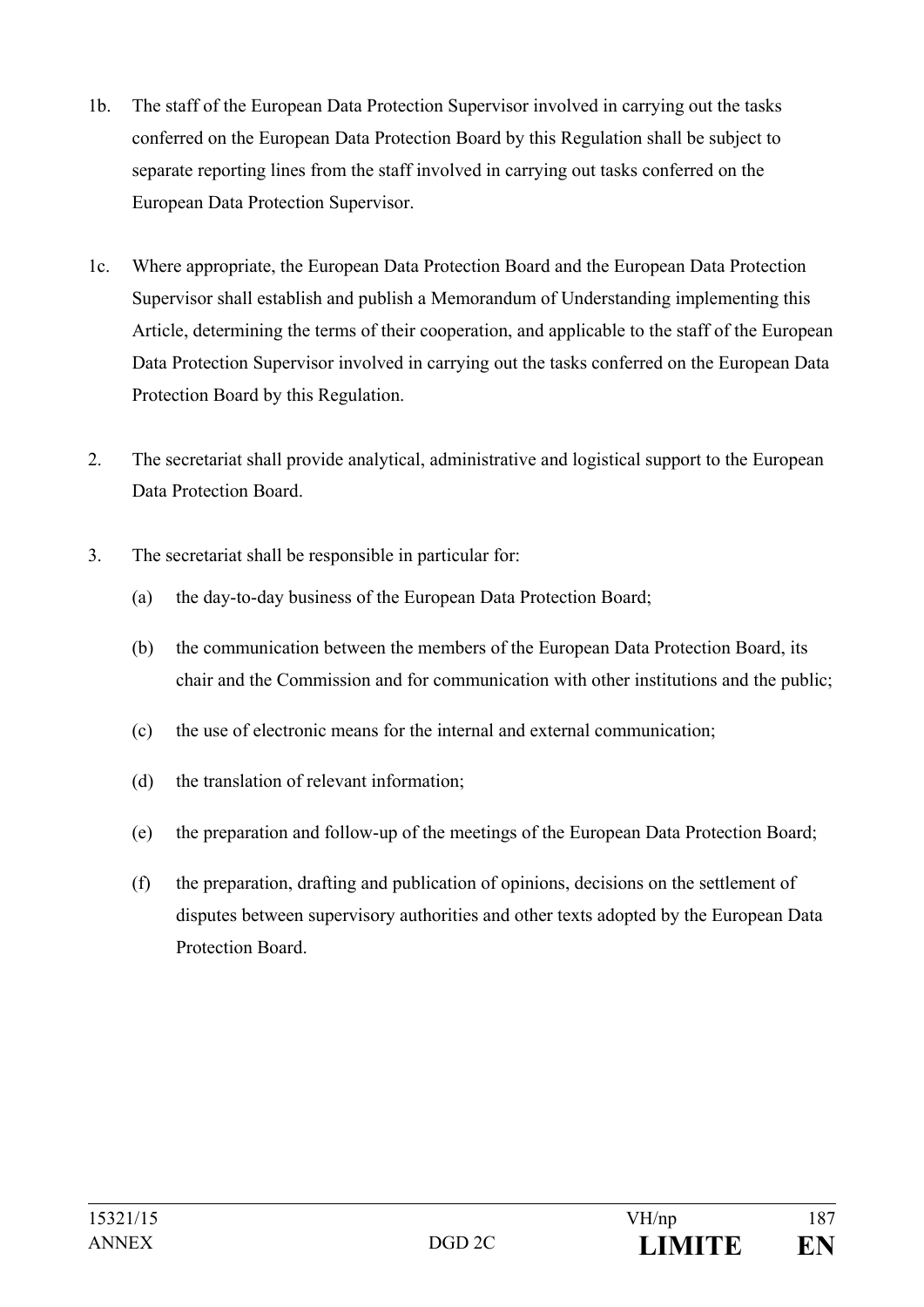### *Confidentiality*

- 1. The discussions of the European Data Protection Board shall be confidential where the Board deems it necessary, as provided for in its rules of procedure.
- 2. Access to documents submitted to members of the European Data Protection Board, experts and representatives of third parties shall be governed by Regulation (EC) No 1049/2001.

3. (…)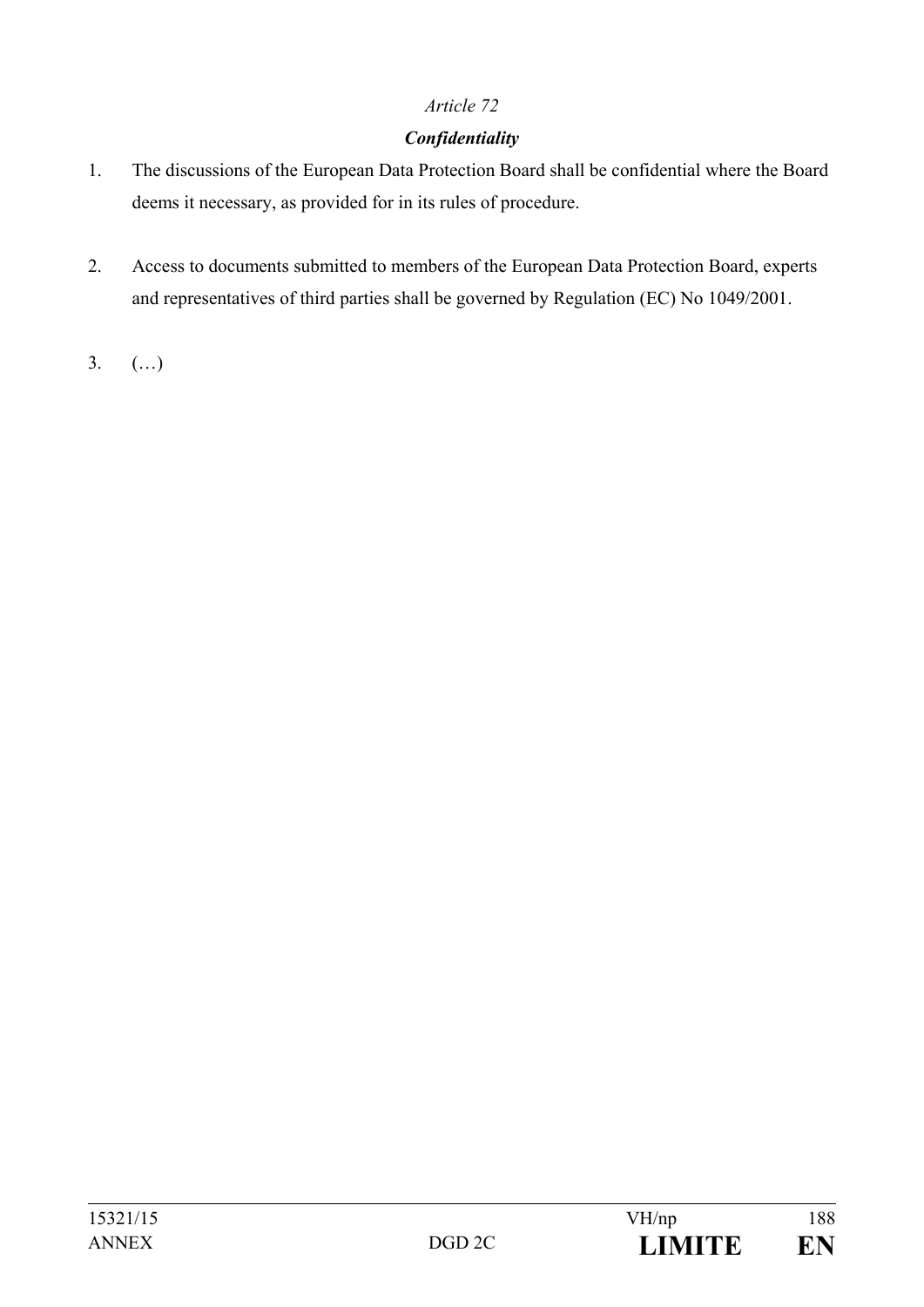# **CHAPTER VIII**

# **REMEDIES, LIABILITY AND SANCTIONS**

### *Article 73*

### *Right to lodge a complaint with a supervisory authority*

- 1. Without prejudice to any other administrative or judicial remedy, every data subject shall have the right to lodge a complaint with a supervisory authority, in particular in the Member State of his or her habitual residence, place of work or place of the alleged infringment if the data subject considers that the processing of personal data relating to him or her does not comply with this Regulation.
- 2.  $( ...)$
- 3. (…)
- 4. (…)
- 5. The supervisory authority to which the complaint has been lodged shall inform the complainant on the progress and the outcome of the complaint including the possibility of a judicial remedy pursuant to Article 74.

#### *Article 74*

### *Right to a judicial remedy against a supervisory authority*

1. Without prejudice to any other administrative or non-judicial remedy, each natural or legal person shall have the right to an effective judicial remedy against a legally binding decisions of a supervisory authority concerning them.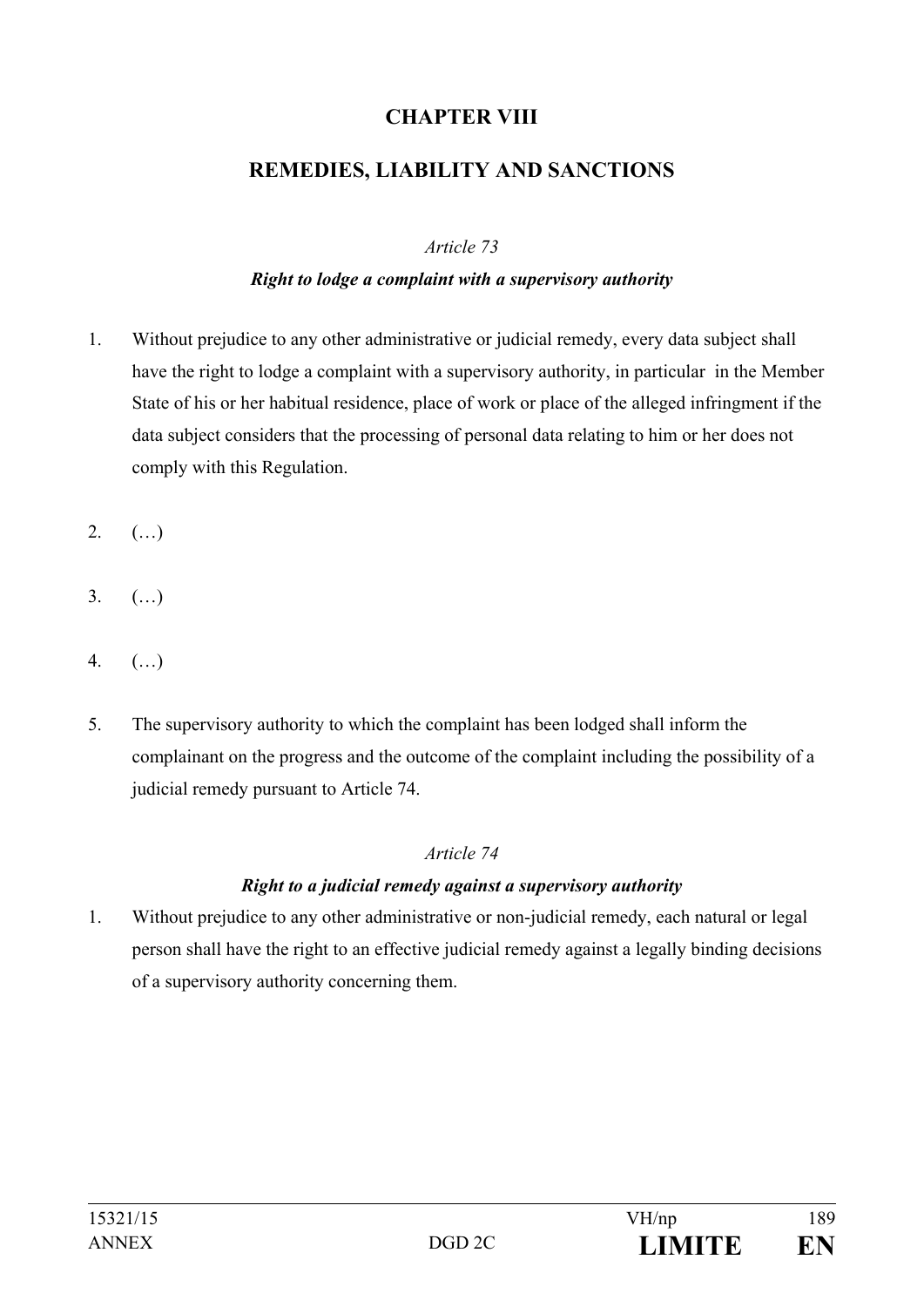- 2. Without prejudice to any other administrative or non-judicial remedy, each data subject shall have the right to a an effective judicial remedy where the supervisory authority competent in accordance with Article 51 and Article 51a does not deal with a complaint or does not inform the data subject within three months on the progress or outcome of the complaint lodged under Article 73.
- 3. Proceedings against a supervisory authority shall be brought before the courts of the Member State where the supervisory authority is established.
- 3a. Where proceedings are brought against a decision of a supervisory authority which was preceded by an opinion or a decision of the European Data Protection Board in the consistency mechanism, the supervisory authority shall forward that opinion or decision to the court.
- 4. (…)
- 5. (…)

# *Right to an effective judicial remedy against a controller or processor*

- 1. Without prejudice to any available administrative or non-judicial remedy, including the right to lodge a complaint with a supervisory authority under Article 73, each data subject shall have the right to an effective judicial remedy if they consider that their rights under this Regulation have been infringed as a result of the processing of their personal data in noncompliance with this Regulation.
- 2. Proceedings against a controller or a processor shall be brought before the courts of the Member State where the controller or processor has an establishment. Alternatively, such proceedings may be brought before the courts of the Member State where the data subject has his or her habitual residence, unless the controller or processor is a public authority of a Member State acting in the exercise of its public powers.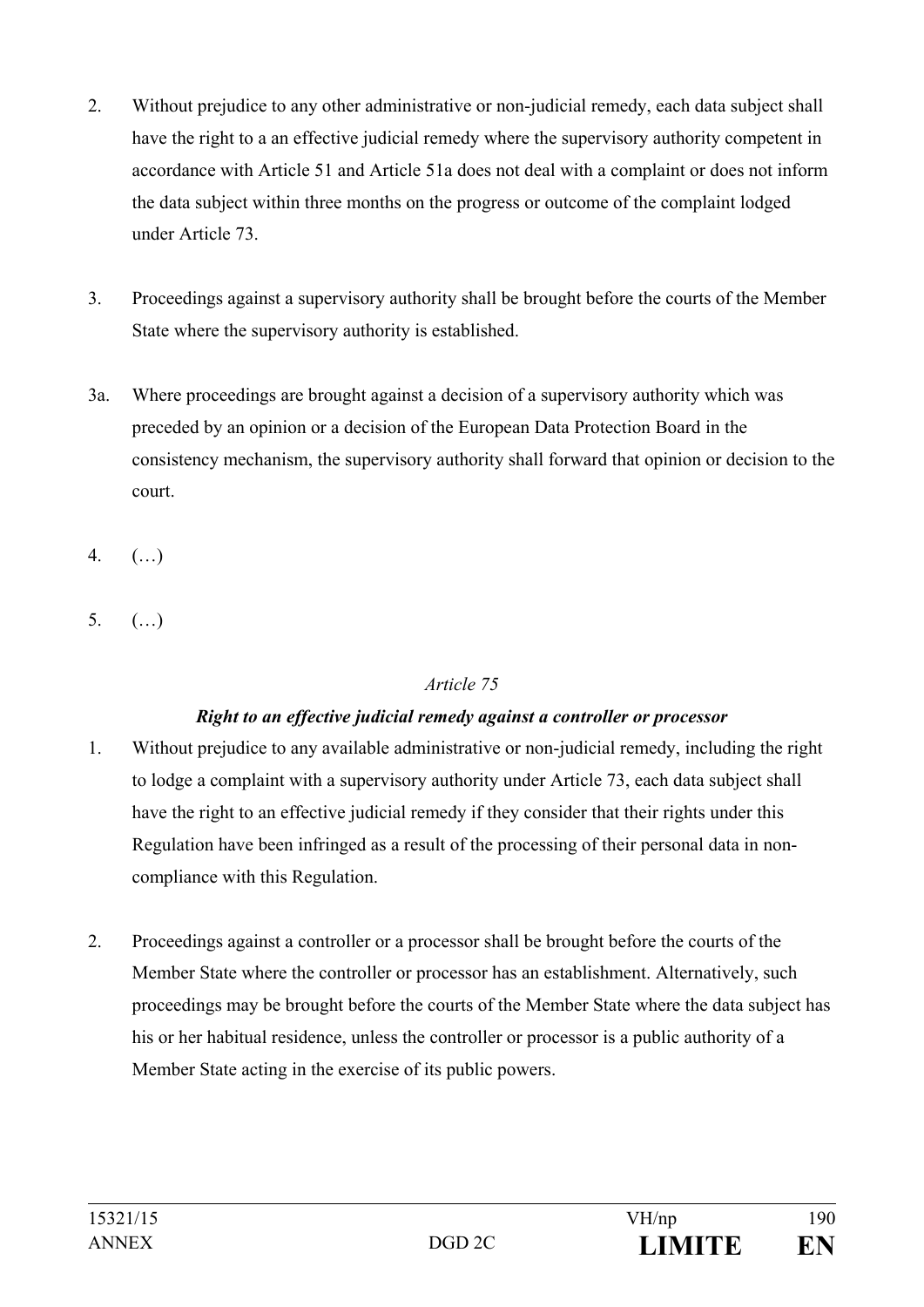- 3. (…)
- 4. (…)

### *Representation of data subjects*

- 1. The data subject shall have the right to mandate a body, organisation or association, which has been properly constituted according to the law of a Member State, which is of non-profit making character, and whose statutory objectives are in the public interest and which is active in the field of the protection of data subject's rights and freedoms with regard to the protection of their personal data to lodge the complaint on his or her behalf and to exercise the rights referred to in Articles 73, 74 and 75 on his or her behalf and to exercise the right to receive compensation referred to in Article 77 on his or her behalf if provided for by Member State law.
- 2. Member States may provide that any body, organisation or association referred to in paragraph 1, independently of a data subject's mandate, shall have in such Member State the right to lodge a complaint with the supervisory authority competent in accordance with Article 73 and to exercise the rights referred to in Articles 74 and 75 if it considers that the rights of a data subject have been infringed as a result of the processing of personal data that is not in compliance with this Regulation.
- 3. (…)
- 4. (…)
- 5. (…)

### *Article 76a*

# *Suspension of proceedings*

1. Where a competent court of a Member State has information on proceedings concerning the same subject matter as regards processing of the same controller or processor are pending in a court in another Member State, it shall contact that court in the other Member State to confirm the existence of such proceedings.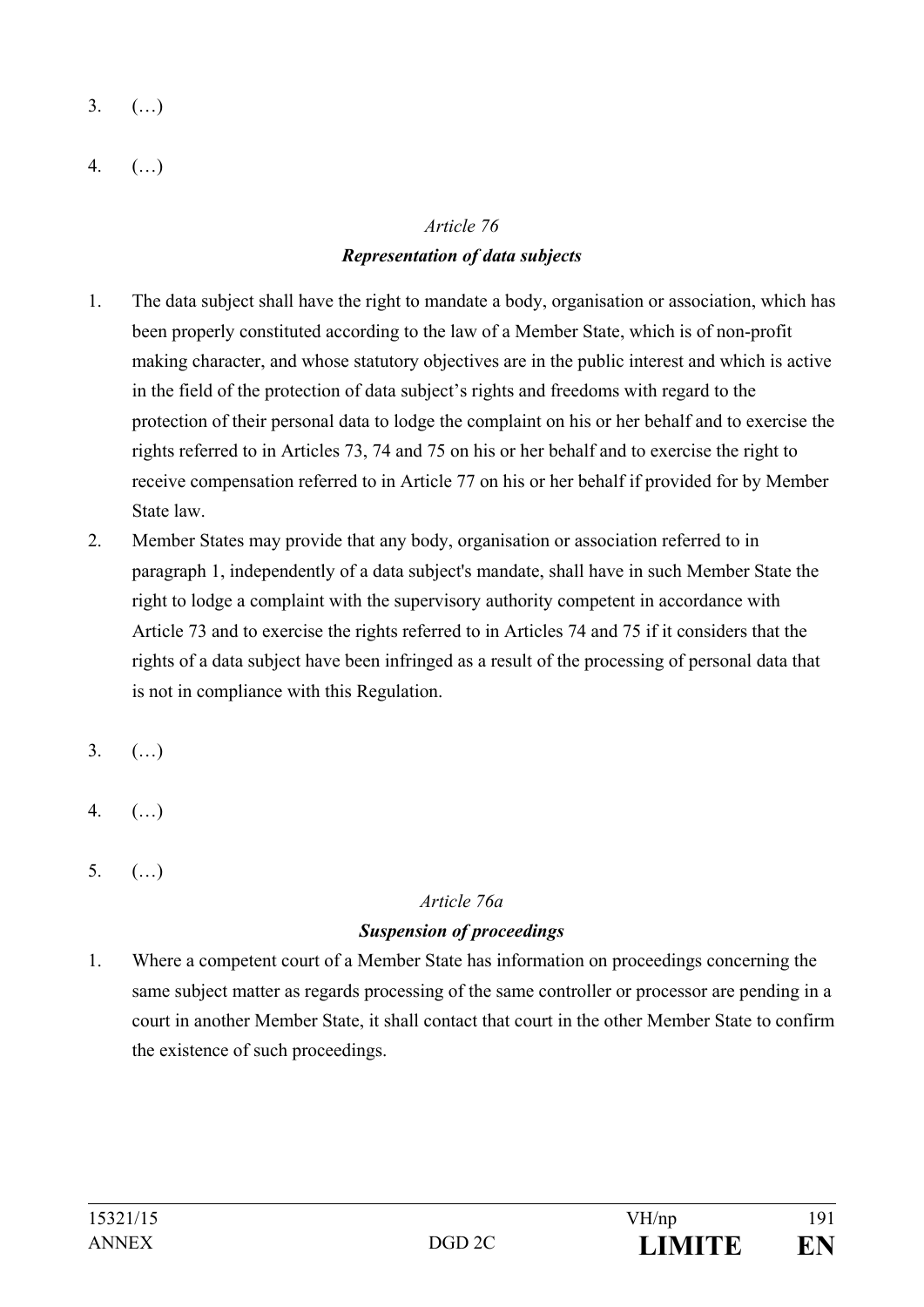- 2. Where proceedings concerning the same subject matter as regards processing of the same controller or processor are pending in a court in another Member State, any competent court other than the court first seized may suspend its proceedings.
- 2a. Where these proceedings are pending at first instance, any court other than the court first seized may also, on the application of one of the parties, decline jurisdiction if the court first seized has jurisdiction over the actions in question and its law permits the consolidation thereof.

# *Right to compensation and liability*

- 1. Any person who has suffered material or immaterial damage as a result of an infringement of the Regulation shall have the right to receive compensation from the controller or processor for the damage suffered.
- 2. Any controller involved in the processing shall be liable for the damage caused by the processing which is not in compliance with this Regulation. A processor shall be liable for the damage caused by the processing only where it has not complied with obligations of this Regulation specifically directed to processors or acted outside or contrary to lawful instructions of the controller.
- 3. A controller or processor shall be exempted from liability in accordance with paragraph 2 if it proves that it is not in any way responsible for the event giving rise to the damage.
- 4. Where more than one controller or processor or a controller and a processor are involved in the same processing and, where they are, in accordance with paragraphs 2 and 3, responsible for any damage caused by the processing, each controller or processor shall be held liable for the entire damage, in order to ensure effective compensation of the data subject.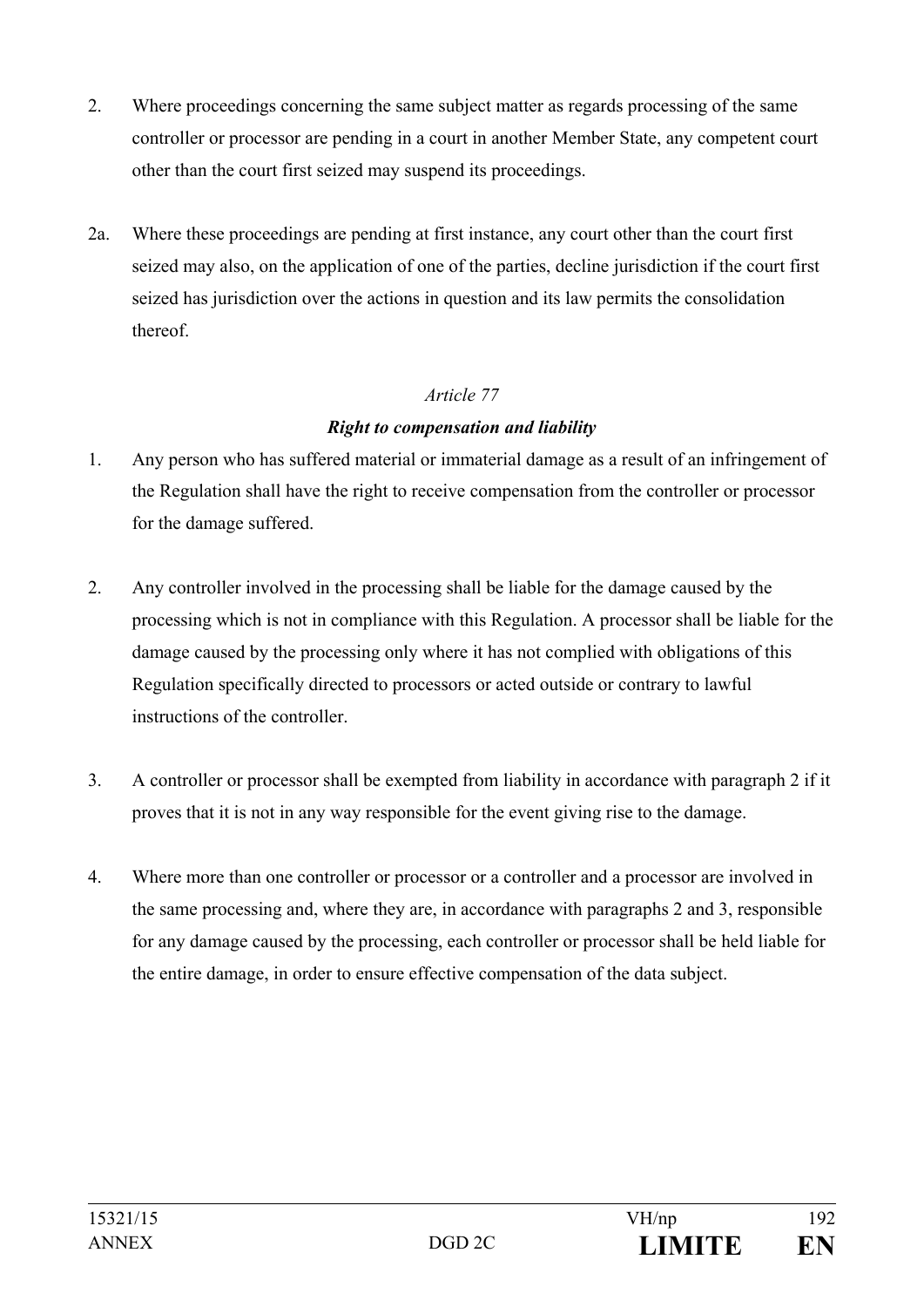- 5. Where a controller or processor has, in accordance with paragraph 4, paid full compensation for the damage suffered, that controller or processor shall be entitled to claim back from the other controllers or processors involved in the same processing that part of the compensation corresponding to their part of responsibility for the damage in accordance with the conditions set out in paragraph 2.
- 6. Court proceedings for exercising the right to receive compensation shall be brought before the courts competent under national law of the Member State referred to in paragraph 2 of Article 75.

# *Article 78 Penalties*  $(\ldots)$

# *Article 79*

# *General conditions for imposing administrative fines*

- 1a. Each supervisory authority shall ensure that the imposition of administrative fines pursuant to this Article in respect of infringements of this Regulation referred to in paragraphs 3 (new), 3a (new), 3aa (new) shall in each individual case be effective, proportionate and dissuasive.
- 2. (…)
- 2a. Administrative fines shall, depending on the circumstances of each individual case, be imposed in addition to, or instead of, measures referred to in points (a) to (fa) and (h) of paragraph 1b of Article 53. When deciding whether to impose an administrative fine and deciding on the amount of the administrative fine in each individual case due regard shall be given to the following:
	- (a) the nature, gravity and duration of the infringement having regard to the nature scope or purpose of the processing concerned as well as the number of data subjects affected and the level of damage suffered by them;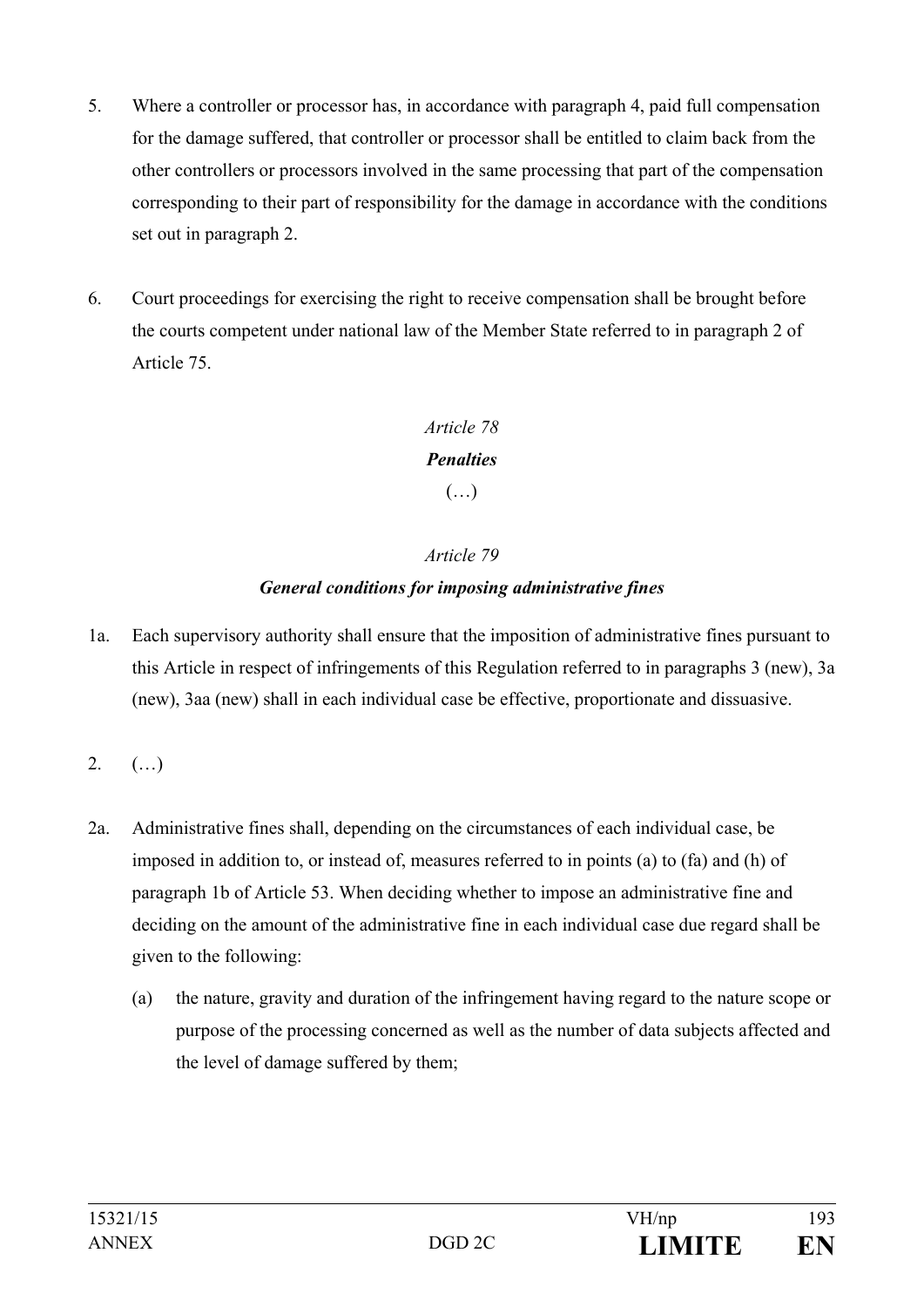- (b) the intentional or negligent character of the infringement;
- $(c)$   $(...)$
- (d) action taken by the controller or processor to mitigate the damage suffered by data subjects;
- (e) the degree of responsibility of the controller or processor having regard to technical and organisational measures implemented by them pursuant to Articles 23 and 30;
- (f) any relevant previous infringements by the controller or processor;
- (g) (new) the degree of co-operation with the supervisory authority, in order to remedy the infringement and mitigate the possible adverse effects of the infringement;
- (ga) (new) the categories of personal data affected by the infringement;
- (h) the manner in which the infringement became known to the supervisory authority, in particular whether, and if so to what extent, the controller or processor notified the infringement;
- (i) in case measures referred to in paragraph 1b of Article 53, have previously been ordered against the controller or processor concerned with regard to the same subject-matter, compliance with these measures;
- (j) adherence to approved codes of conduct pursuant to Article 38 or approved certification mechanisms pursuant to Article 39;
- $(k)$   $(...)$
- (m) any other aggravating or mitigating factor applicable to the circumstances of the case, such as financial benefits gained, or losses avoided, directly or indirectly, from the infringement.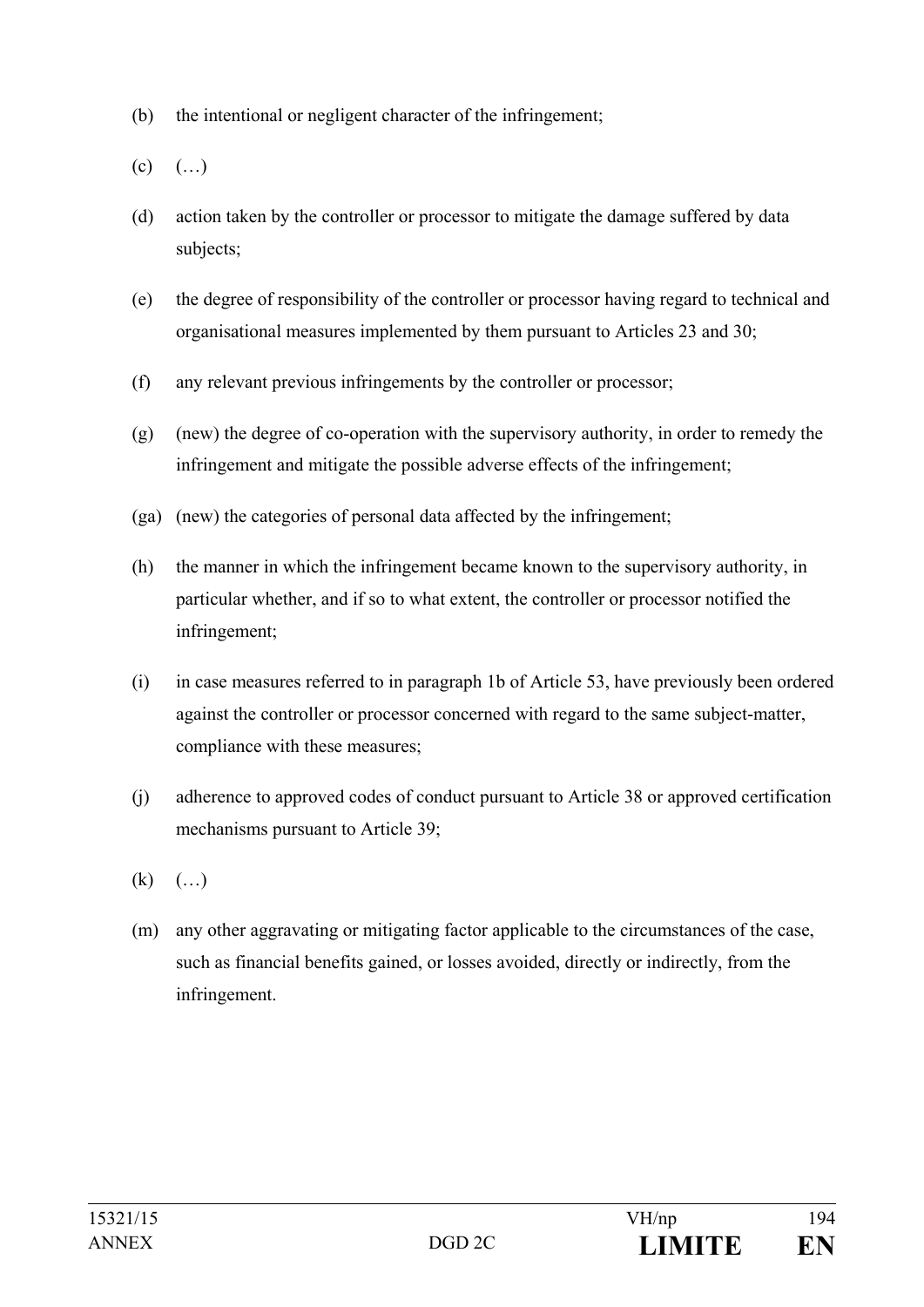2b. If a controller or processor intentionally or negligently, for the same or linked processing operations, violates several provisions of this Regulation, the total amount of the fine may not exceed the amount specified for the gravest violation.

3. (…)

- 3(new). Infringments of the following provisions shall, in acccordance with paragraph 2a, be subject to administrative fines up to 10 000 000 EUR, or in case of an undertaking, up to 2% of the total worlwide annual turnover of the preceding financial year, whichever is higher:
	- (a) the obligations of the controller and the processor pursuant to Articles 8, 10, 23, 24, 25, 26, 27, 28, 29, 30, 31, 32, 33, 34, 35, 36, 37, 39 and 39a;
	- (aa) the obligations of the certification body pursuant to Articles 39 and 39a;
	- (ab) the obligations of the monitoring body pursuant to Article 38a(4);
- 3a(new). Infringments of the following provisions shall, in acccordance with paragraph 2a, be subject to administrative fines up to 20 000 000 EUR, or in case of an undertaking, up to 4% of the total worlwide annual turnover of the preceding financial year, whichever is higher:
	- (a) the basic principles for processing, including conditions for consent, pursuant to Articles 5, 6, 7 and 9;
	- (b) the data subjects' rights pursuant to Articles 12-20;
	- (ba) the transfers of personal data to a recipient in a third country or an international organisation pursuant to Articles 40-44;
	- (bb) any obligations pursuant to Member State laws adopted unter Chapter IX;
	- (c) non-compliance with an order or a temporary or definite limitation on processing or the suspension of data flows by the supervisory authority pursuant to Article 53 (1b) or does not provide access in violation of Article 53(1).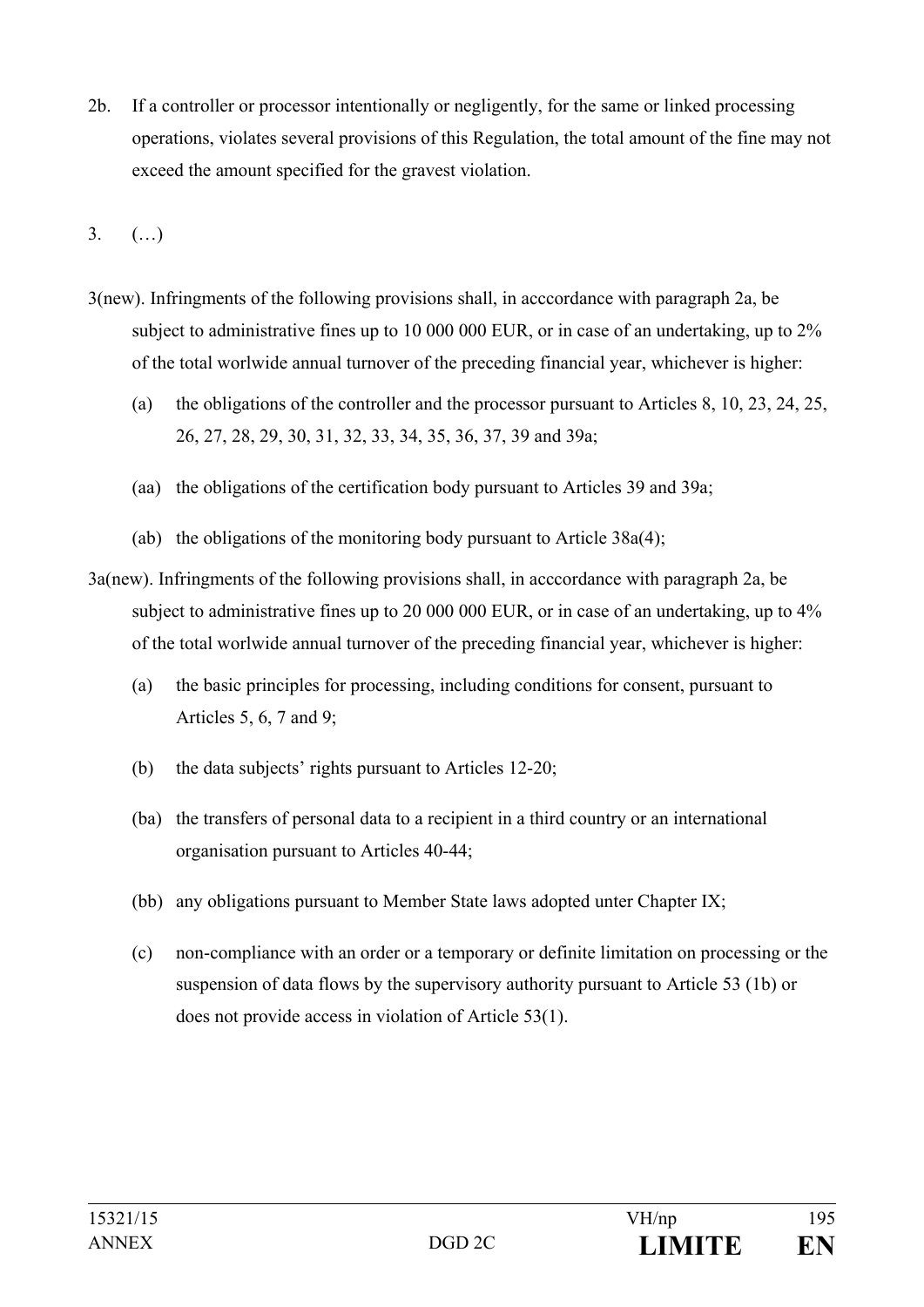- 3aa(new). Non-compliance with an order by the supervisory authority as referred to in Article 53(1b) shall, in acccordance with paragraph 2a, be subject to administrative fines up to 20 000 000 EUR, or in case of an undertaking, up to 4% of the total worlwide annual turnover of the preceding financial year, whichever is higher:
- 3b. Without prejudice to the corrective powers of supervisory authorities pursuant to Article 53(1b), each Member State may lay down the rules on whether and to what extent administrative fines may be imposed on public authorities and bodies established in that Member State.
- 4. The exercise by the supervisory authority of its powers under this Article shall be subject to appropriate procedural safeguards in conformity with Union law and Member State law, including effective judicial remedy and due process.
- 5. Where the legal system of the Member State does not provide for administrative fines, Article 79 may be applied in such a manner that the fine is initiated by the competent supervisory authority and imposed by competent national courts, while ensuring that these legal remedies are effective and have an equivalent effect to the administrative fines imposed by supervisory authorities. In any event, the fines imposed shall be effective, proportionate and dissuasive. These Member States shall notify to the Commission those provisions of their laws by the date specified in Article 91(2) at the latest and, without delay, any subsequent amendment law or amendment affecting them.
- 6. (…)
- 7. (…)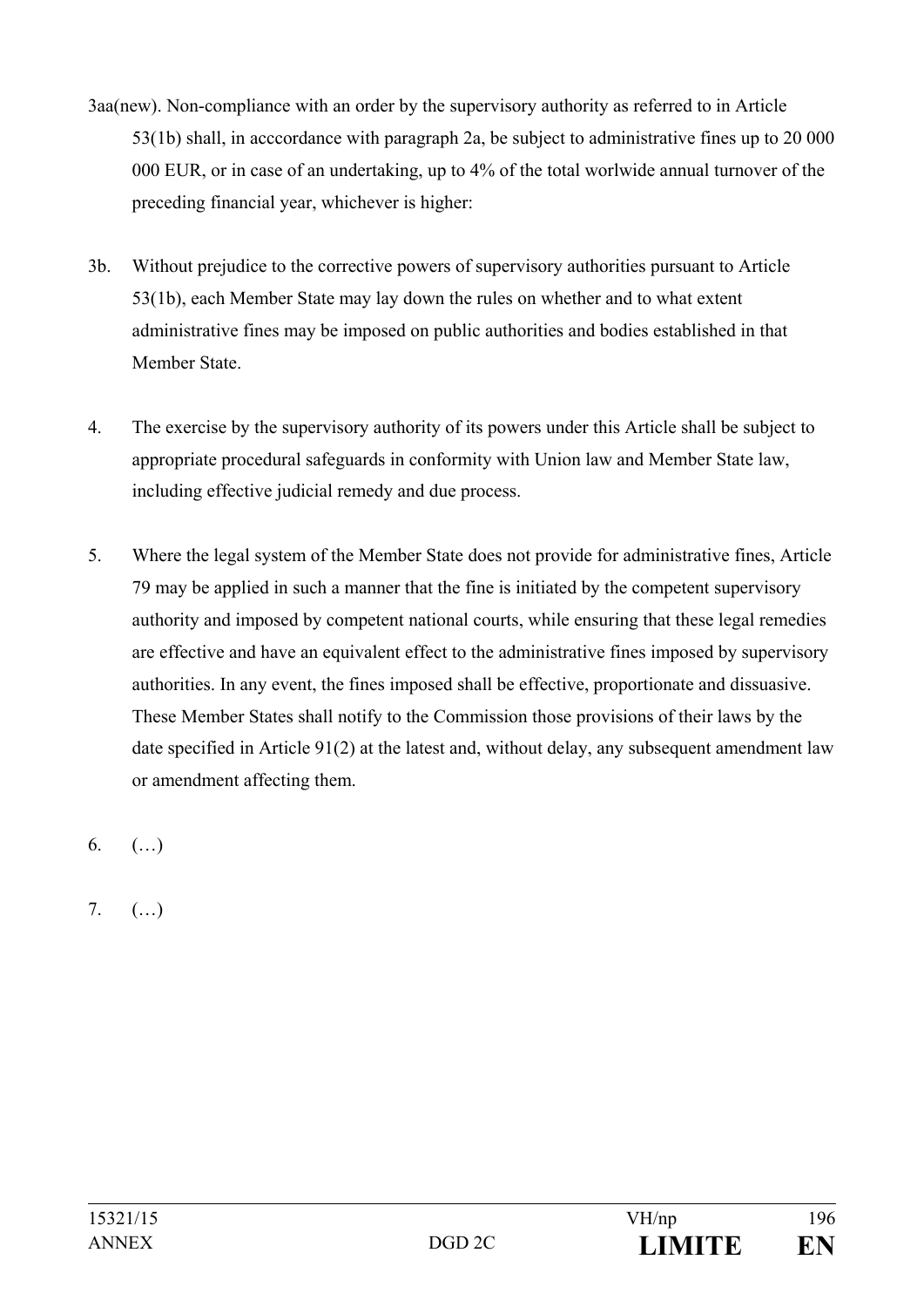### *Article 79b*

# *Penalties*

- 1. Member States shall lay down the rules on penalties applicable to infringements of this Regulation in particular for infringements which are not subject to administrative fines pursuant to Article 79, and shall take all measures necessary to ensure that they are implemented. Such penalties shall be effective, proportionate and dissuasive.
- 2.  $(...)$
- 3. Each Member State shall notify to the Commission those provisions of its law which it adopts pursuant to paragraph 1, by the date specified in Article 91(2) at the latest and, without delay, any subsequent amendment affecting them.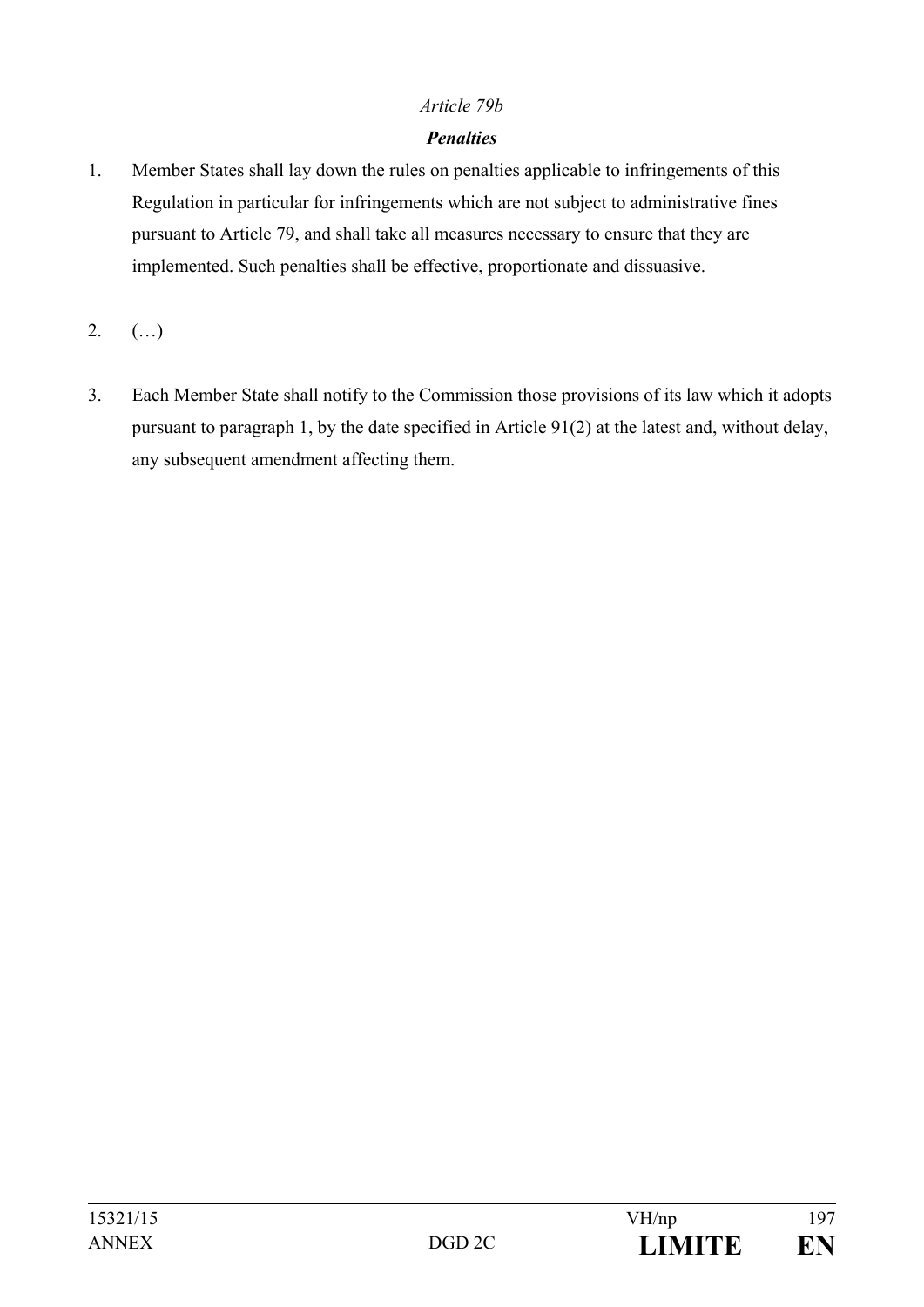# **CHAPTER IX PROVISIONS RELATING TO SPECIFIC DATA PROCESSING SITUATIONS**

#### *Article 80*

### *Processing of personal data and freedom of expression and information*

- 1. Member States shall by law reconcile the right to the protection of personal data pursuant to this Regulation with the right to freedom of expression and information, including the processing of personal data for journalistic purposes and the purposes of academic, artistic or literary expression.
- 2. For the processing of personal data carried out for journalistic purposes or the purpose of academic artistic or literary expression, Member States shall provide for exemptions or derogations from the provisions in Chapter II (principles), Chapter III (rights of the data subject), Chapter IV (controller and processor), Chapter V (transfer of personal data to third countries or international organizations), Chapter VI (independent supervisory authorities), Chapter VII (co-operation and consistency) and Chapter IX (specific data processing situations) if they are necessary to reconcile the right to the protection of personal data with the freedom of expression and information.
- 3. Each Member State shall notify to the Commission those provisions of its law which it has adopted pursuant to paragraph 2 and, without delay, any subsequent amendment law or amendment affecting them.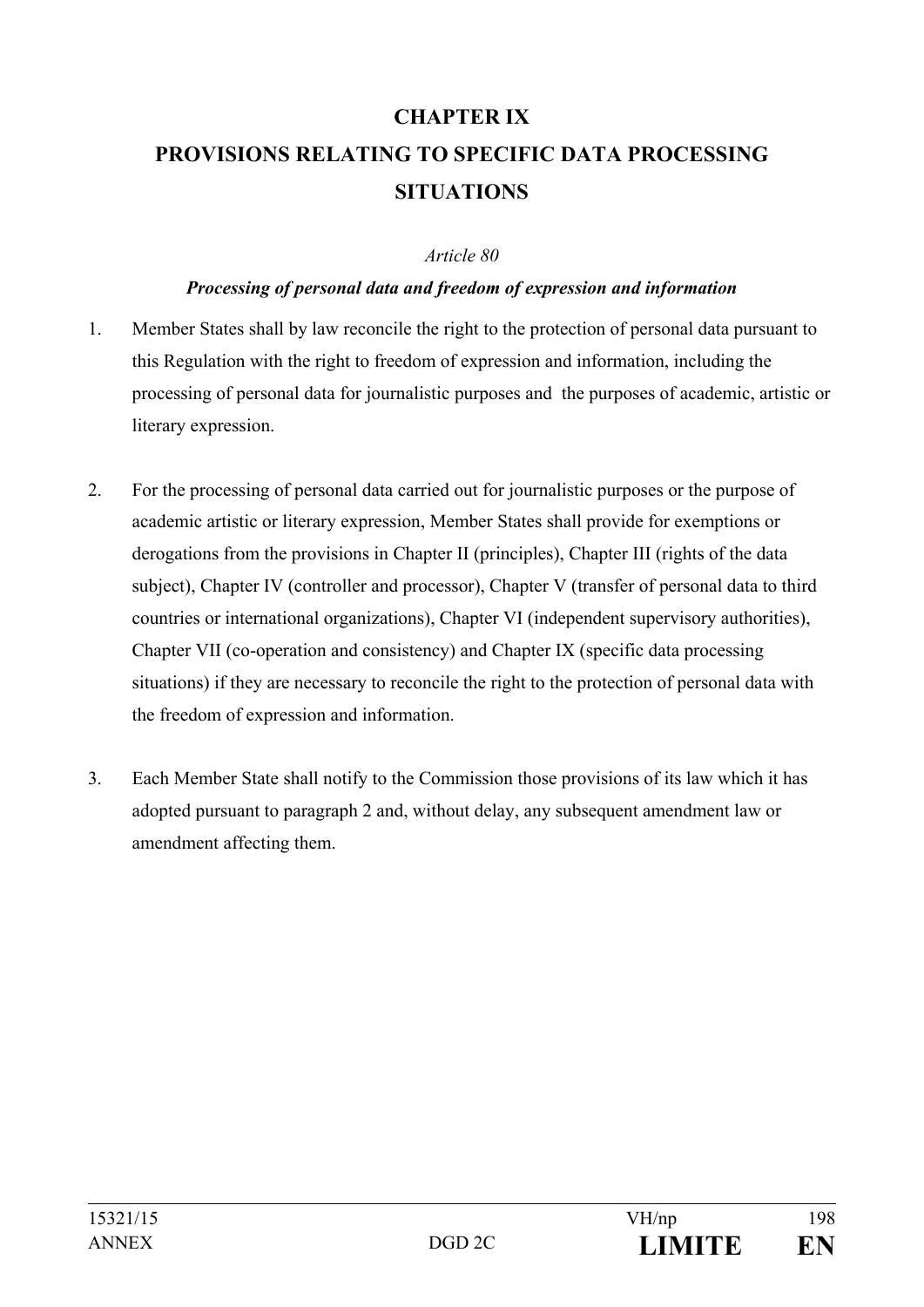#### *Article 80a*

#### *Processing of personal data and public access to official documents*

Personal data in official documents held by a public authority or a public body or a private body for the performance of a task carried out in the public interest may be disclosed by the authority or body in accordance with Union law or Member State law to which the public authority or body is subject in order to reconcile public access to official documents with the right to the protection of personal data pursuant to this Regulation.

# *Article 80aa Processing of personal data and reuse of public sector information* (…)

# *Article 80b Processing of national identification number*

Member States may further determine the specific conditions for the processing of a national identification number or any other identifier of general application. In this case the national identification number or any other identifier of general application shall be used only under appropriate safeguards for the rights and freedoms of the data subject pursuant to this Regulation.

# *Article 81*

#### *Processing of personal data for health - related purposes*

 $(\ldots)$ 

# *Article 81a Processing of genetic data*

 $(\ldots)$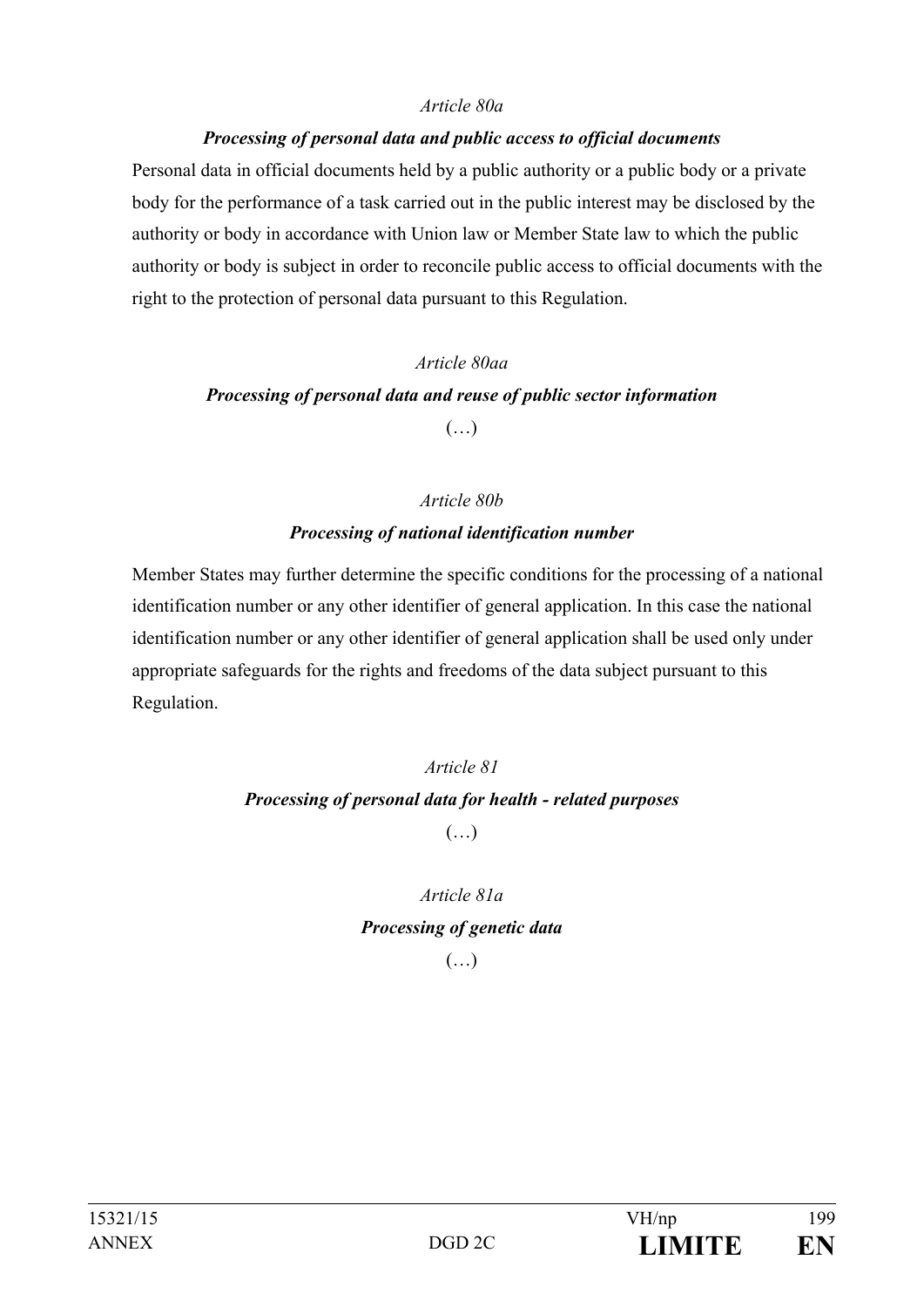### *Processing in the employment context*

- 1. Member States may, by law or by collective agreements, provide for more specific rules to ensure the protection of the rights and freedoms in respect of the processing of employees' personal data in the employment context, in particular for the purposes of the recruitment, the performance of the contract of employment, including discharge of obligations laid down by law or by collective agreements, management, planning and organisation of work, equality and diversity in the workplace, health and safety at work, protection of employer's or customer's property and for the purposes of the exercise and enjoyment, on an individual or collective basis, of rights and benefits related to employment, and for the purpose of the termination of the employment relationship.
- 2. These rules shall include suitable and specific measures to safeguard the data subject's human dignity, legitimate interests and fundamental rights, with particular regard to the transparency of processing, the transfer of data within a group of undertakings or group of entreprises and monitoring systems at the work place.
- 2a. Each Member State shall notify to the Commission those provisions of its law which it adopts pursuant to paragraph 1, by the date specified in Article 91(2) at the latest and, without delay, any subsequent amendment affecting them.

3. (…)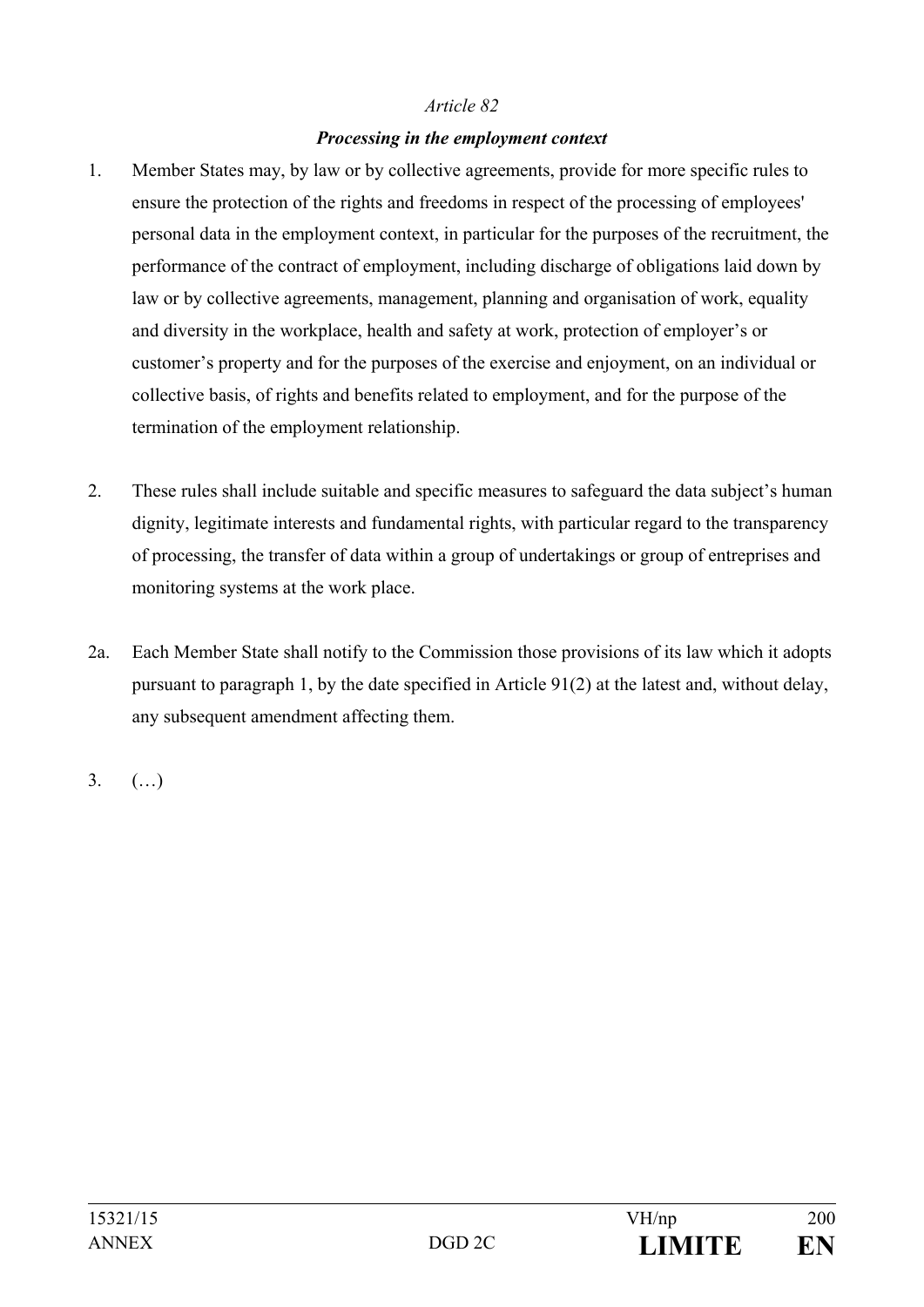# *Safeguards and derogations for the processing of personal data for archiving purposes in the public interest, or scientific and historical research purposes or statistical purposes*

- 1. Processing of personal data for archiving purposes in the public interest, or scientific and historical research purposes or statistical purposes, shall be subject to in accordance with this Regulation appropriate safeguards for the rights and freedoms of the data subject. These safeguards shall ensure that technical and organisational measures are in place in particular in order to ensure the respect of the principle of data minimisation. These measures may include pseudonymisation, as long as these purposes can be fulfilled in this manner. Whenever these purposes can be fulfilled by further processing of data which does not permit or not any longer permit the identification of data subjects these purposes shall be fulfilled in this manner.
- 2. Where personal data are processed for scientific and historical research purposes or statistical purposes, Union or Member State law may provide for derogations from the rights referred to in Articles 15, 16, 17a and 19 subject to the conditions and safeguards referred to in paragraph 1 in so far as such rights are likely to render impossible or seriously impair the achievement of the specific purposes, and such derogations are necessary for the fulfilment of these purposes.
- 3. Where personal data are processed for archiving purposes in the public interest, Union or Member State law may provide for derogations from the rights referred to in Articles 15, 16, 17a, 17b, 18 and 19 subject to the conditions and safeguards referred to in paragraph 1 in so far as such rights are likely to render impossible or seriously impair the achievement of the specific purposes, and such derogations are necessary for the fulfilment of these purposes.
- 4. Where processing referred to in paragraphs 2 and 3 serves at the same time another purpose, the derogations shall apply only to the processing for the purposes referred to in those paragraphs.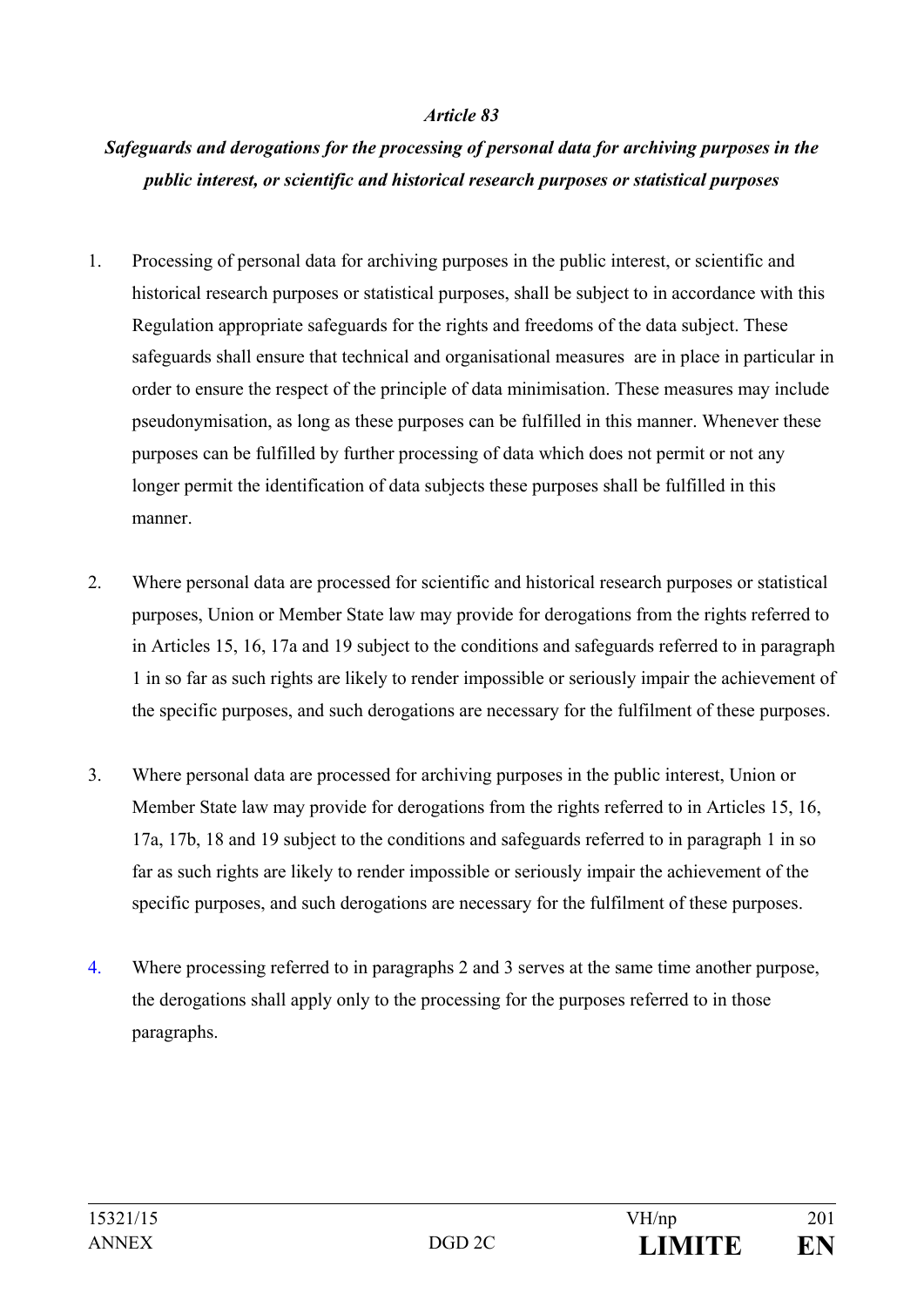### *Obligations of secrecy*

- 1. Member States may adopt specific rules to set out the powers by the supervisory authorities laid down in points (da) and (db) of Article 53(1) in relation to controllers or processors that are subjects under Union or Member State law or rules established by national competent bodies to an obligation of professional secrecy or other equivalent obligations of secrecy where this is necessary and proportionate to reconcile the right of the protection of personal data with the obligation of secrecy. These rules shall only apply with regard to personal data which the controller or processor has received from or has obtained in an activity covered by this obligation of secrecy.
- 2. Each Member State shall notify to the Commission the rules adopted pursuant to paragraph 1, by the date specified in Article 91(2) at the latest and, without delay, any subsequent amendment affecting them.

### *Article 85*

# *Existing data protection rules of churches and religious associations*

- 1. Where in a Member State, churches and religious associations or communities apply, at the time of entry into force of this Regulation, comprehensive rules relating to the protection of individuals with regard to the processing of personal data, such rules may continue to apply, provided that they are brought in line with the provisions of this Regulation.
- 2. Churches and religious associations which apply comprehensive rules in accordance with paragraph 1, shall be subject to the control of an independent supervisory authority which may be specific, provided that fulfils the conditions laid down in Chapter VI of this Regulation.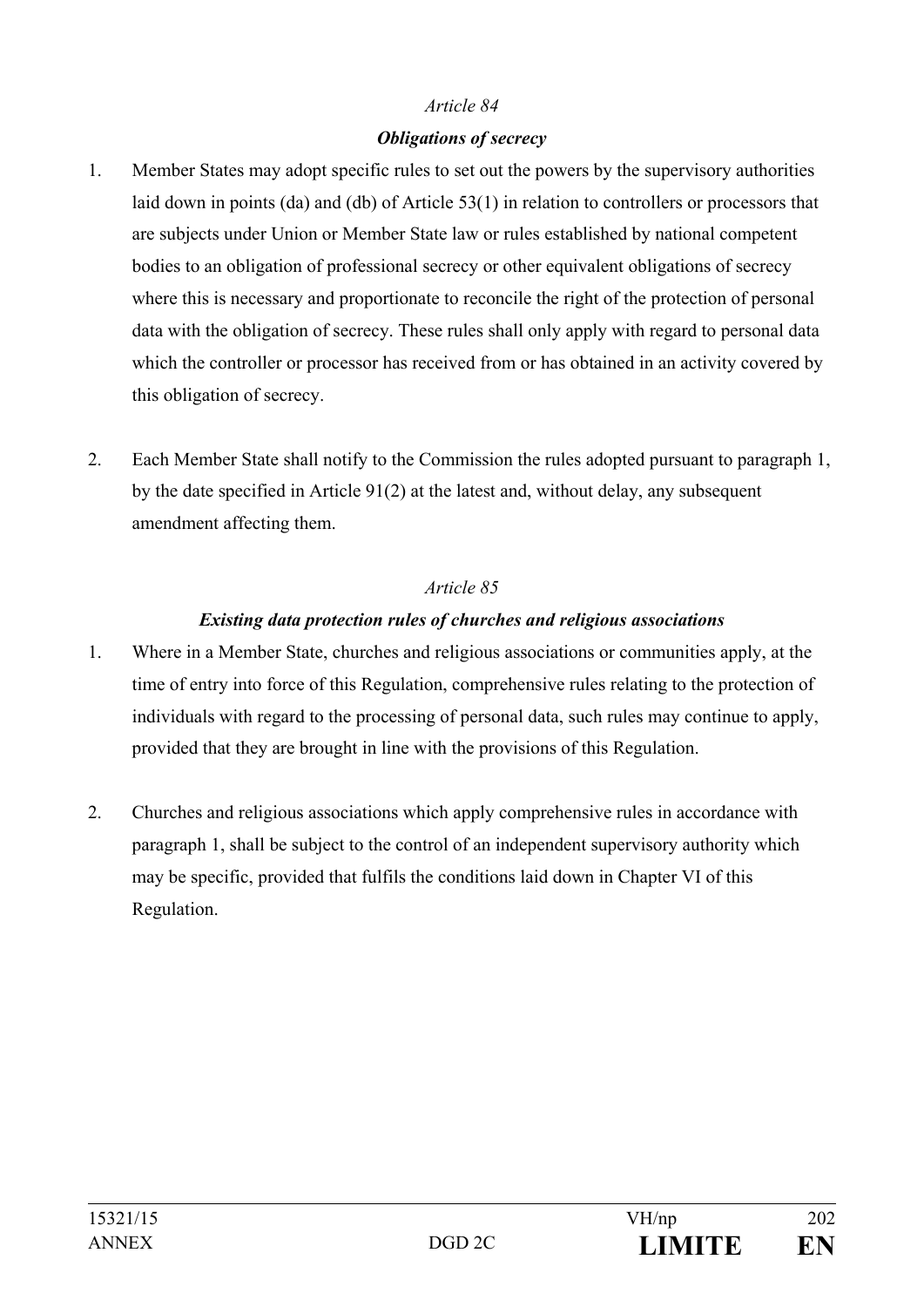# **CHAPTER X**

# **DELEGATED ACTS AND IMPLEMENTING ACTS**

### *Article 86*

### *Exercise of the delegation*

- 1. The power to adopt delegated acts is conferred on the Commission subject to the conditions laid down in this Article.
- 2. The delegation of power referred to in Article 12(4c) and Article 39a(7) shall be conferred on the Commission for an indeterminate period of time from the date of entry into force of this Regulation.
- 3. The delegation of power referred to in Article 12(4c) and Article 39a(7) may be revoked at any time by the European Parliament or by the Council. A decision of revocation shall put an end to the delegation of power specified in that decision. It shall take effect the day following the publication of the decision in the Official Journal of the European Union or at a later date specified therein. It shall not affect the validity of any delegated acts already in force.
- 4. As soon as it adopts a delegated act, the Commission shall notify it simultaneously to the European Parliament and to the Council.
- 5. A delegated act adopted pursuant to Article 12(4c) and Article 39a(7) shall enter into force only if no objection has been expressed either by the European Parliament or the Council within a period of three months of notification of that act to the European Parliament and the Council or if, before the expiry of that period, the European Parliament and the Council have both informed the Commission that they will not object. That period shall be extended by three months at the initiative of the European Parliament or the Council.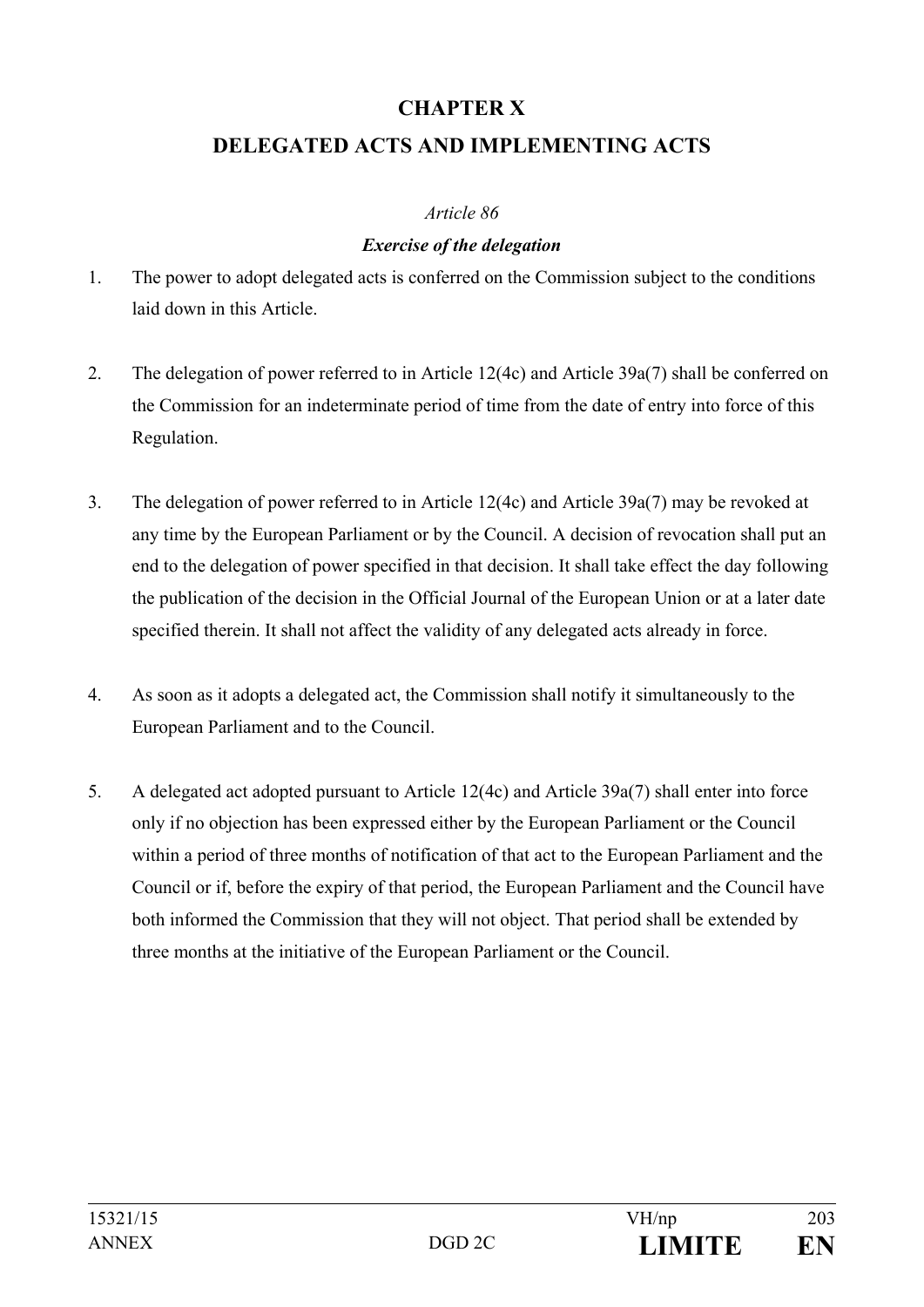### *Committee procedure*

- 1. The Commission shall be assisted by a committee. That committee shall be a committee within the meaning of Regulation (EU) No 182/2011.
- 2. Where reference is made to this paragraph, Article 5 of Regulation (EU) No 182/2011 shall apply.
- 3. Where reference is made to this paragraph, Article 8 of Regulation (EU) No 182/2011, in conjunction with Article 5 thereof, shall apply.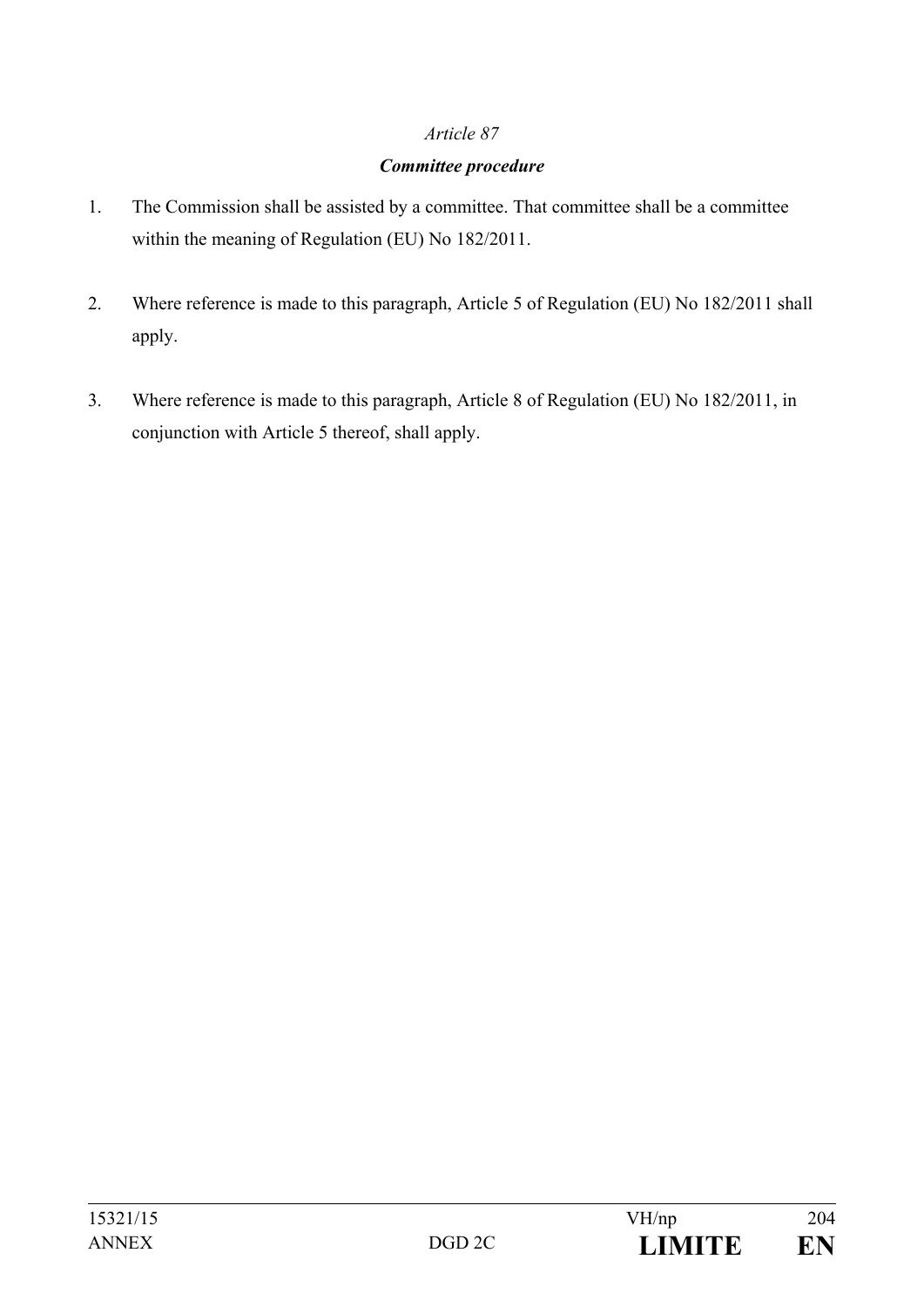# **CHAPTER XI**

# **FINAL PROVISIONS**

### *Article 88*

### *Repeal of Directive 95/46/EC*

- 1. Directive 95/46/EC is repealed on the date specified in Article 91(2).
- 2. References to the repealed Directive shall be construed as references to this Regulation. References to the Working Party on the Protection of Individuals with regard to the Processing of Personal Data established by Article 29 of Directive 95/46/EC shall be construed as references to the European Data Protection Board established by this Regulation.

### *Article 89*

### *Relationship to Directive 2002/58/EC*

This Regulation shall not impose additional obligations on natural or legal persons in relation to the processing of personal data in connection with the provision of publicly available electronic communications services in public communication networks in the Union in relation to matters for which they are subject to specific obligations with the same objective set out in Directive 2002/58/EC.

### *Article 89b*

### *Relationship to previously concluded Agreements*

International agreements involving the transfer of personal data to third countries or international organisations which were concluded by Member States prior to the entry into force of this Regulation, and which are in compliance with Union law applicable prior to the entry into force of this Regulation, shall remain in force until amended, replaced or revoked.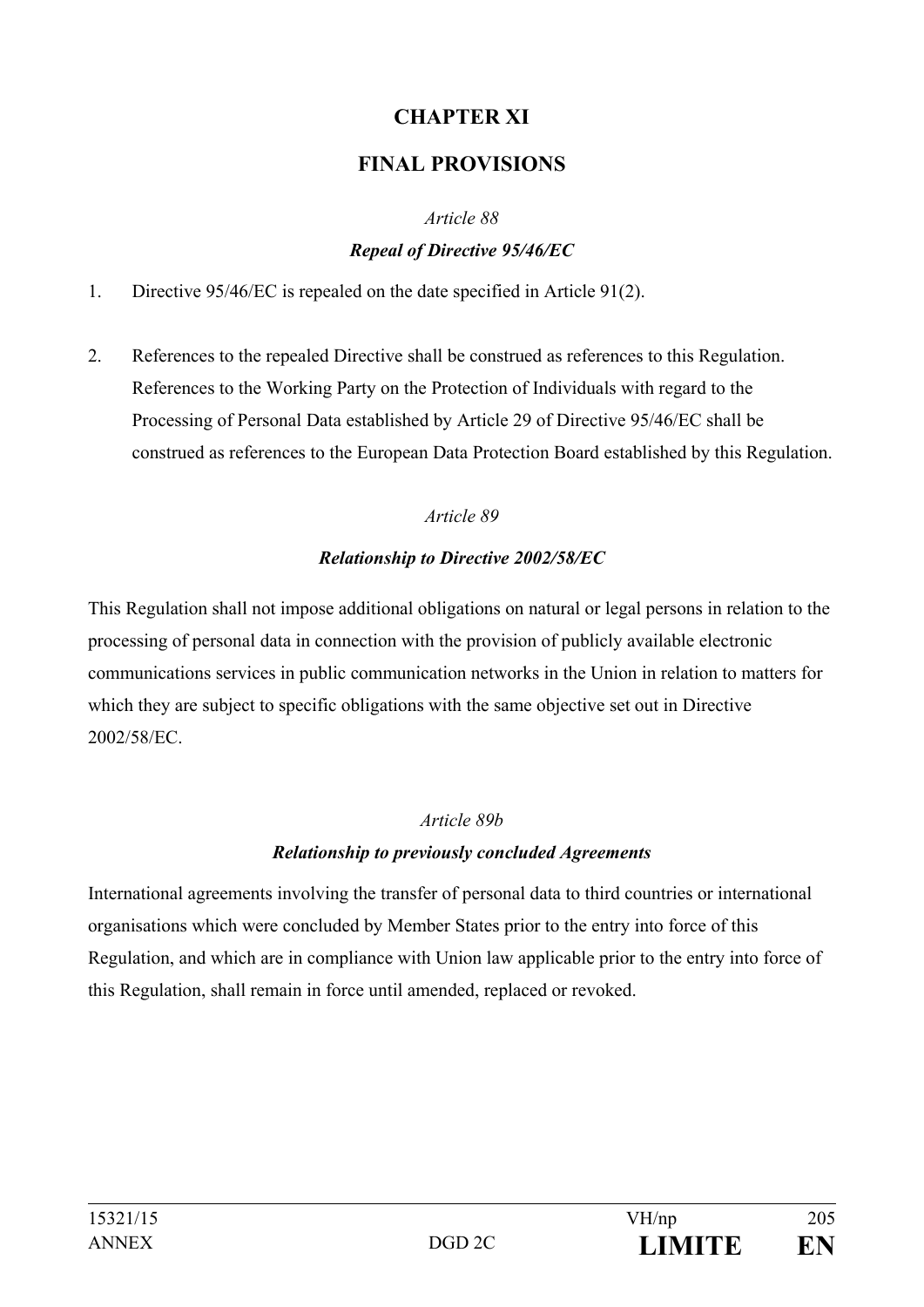### *Evaluation*

- 1. The Commission shall submit reports on the evaluation and review of this Regulation to the European Parliament and the Council at regular intervals.
- 2. In the context of these evaluations the Commission shall examine, in particular, the application and functioning of the provisions of:
	- (a) Chapter V on the transfer of personal data to third countries or international organisations with particular regard to decisions adopted pursuant to article 41(3) and decisions adopted on the basis of Article 25(6) of Directive 95/46/EC;
	- (b) Chapter VII on Co-operation and Consistency.
- 2a. For the purpose referred to in paragraph 1, the Commission may request information from Member States and supervisory authorities.
- 2b. In carrying out the evaluations and reviews referred to in paragraphs 1 and 2, the Commission shall take into account the positions and findings of the European Parliament, the Council, as well as other relevant bodies or sources.
- 3. The first report shall be submitted no later than four years after the entry into force of this Regulation. Subsequent reports shall be submitted every four years thereafter. The reports shall be made public.
- 4. The Commission shall, if necessary, submit appropriate proposals with a view to amending this Regulation, in particular taking into account of developments in information technology and in the lightof the state of progress in the information society.